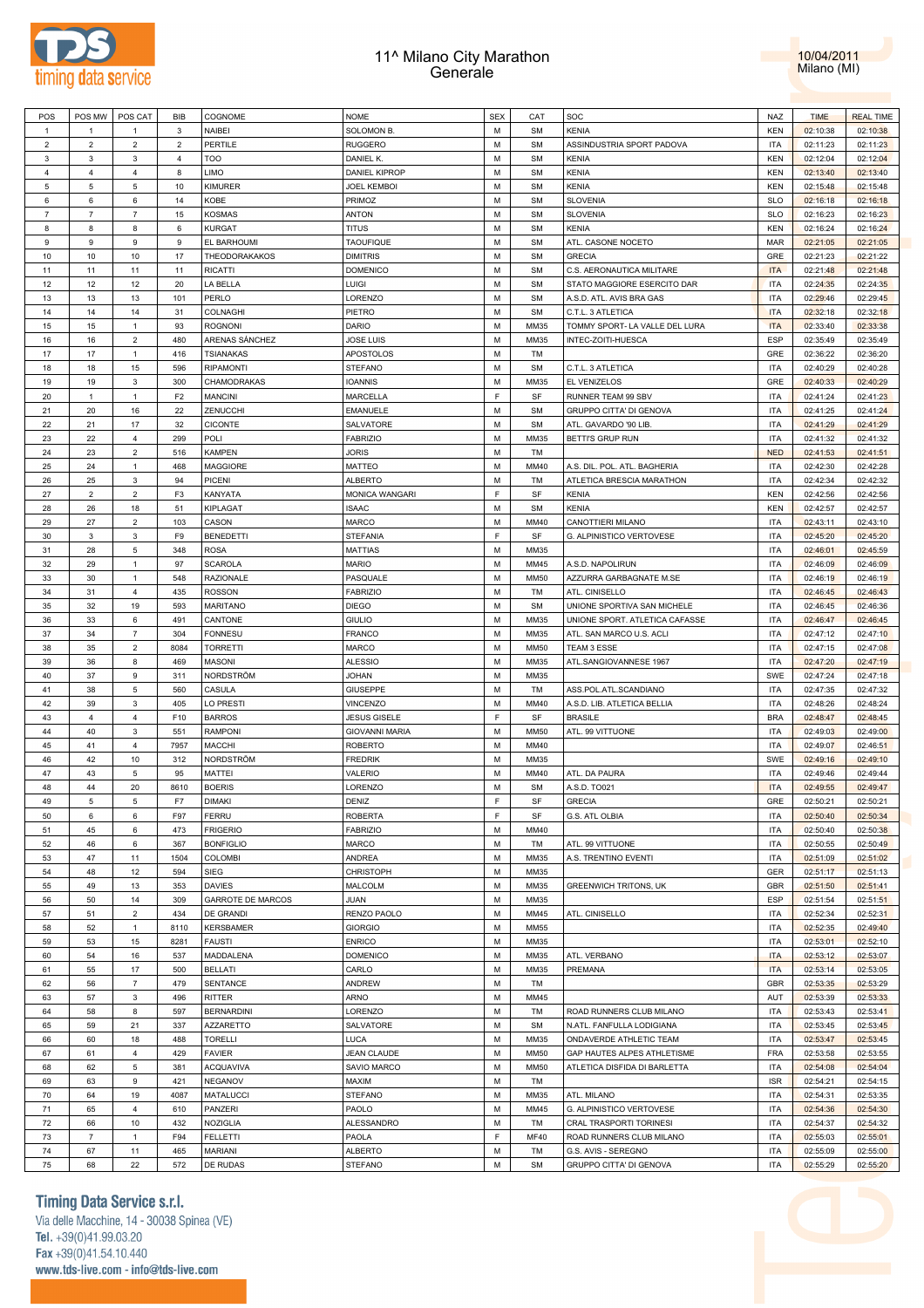



| POS | POS MW      | POS CAT                   | <b>BIB</b> | COGNOME              | <b>NOME</b>           | <b>SEX</b> | CAT         | SOC                                    | NAZ                                | <b>TIME</b> | <b>REALTIME</b> |
|-----|-------------|---------------------------|------------|----------------------|-----------------------|------------|-------------|----------------------------------------|------------------------------------|-------------|-----------------|
| 76  | 69          | $\overline{7}$            | 507        | <b>NEGRI</b>         | ROBERTO               | M          | MM40        | G.P. CODOGNO 82                        | <b>ITA</b>                         | 02:55:44    | 02:55:44        |
| 77  | 70          | 20                        | 425        | <b>CRISCI</b>        | POLICARPO             | M          | MM35        | A.S.GAGLIANICO 1974                    | <b>ITA</b>                         | 02:55:52    | 02:55:50        |
| 78  | 71          | 8                         | 438        | <b>MURPHY</b>        | SEAN                  | M          | MM40        | TRIM AC IRELAND                        | $\ensuremath{\mathsf{IRL}}\xspace$ | 02:56:03    | 02:55:52        |
| 79  | 72          | 21                        | 547        | <b>CRESPI</b>        | MARZIO                | M          | MM35        | A.ATL. CASOREZZO                       | <b>ITA</b>                         | 02:56:08    | 02:56:03        |
| 80  | 73          | 5                         | 389        | PAMPANA              | DANIELE               | M          | MM45        |                                        | <b>ITA</b>                         | 02:56:21    | 02:56:15        |
| 81  | 74          | 9                         | 363        | PATALANI             | <b>ANTONIO</b>        | M          | MM40        | POD.OSPEDALIERI PISA                   | <b>ITA</b>                         | 02:56:25    | 02:56:22        |
| 82  | 75          | 12                        | 8278       | <b>HAYETINE</b>      | ALEXANDRE             | M          | TM          |                                        | FRA                                | 02:56:28    | 02:56:22        |
| 83  | 76          | 22                        | 2188       | SARTORI              | LUCA                  | M          | MM35        | ATLETICA DUE PERLE                     | <b>ITA</b>                         | 02:56:33    | 02:56:17        |
| 84  | $77\,$      | 13                        | 8481       | FIA                  | DAVIDE                | M          | TM          |                                        | <b>ITA</b>                         | 02:56:39    | 02:56:30        |
| 85  | 8           | $\overline{7}$            | F91        | <b>FRATUS</b>        | <b>ELENA</b>          | F          | SF          | ATL LEGG PORTO TORRES                  | <b>ITA</b>                         | 02:56:42    | 02:56:36        |
| 86  | 78          | 23                        | 493        | <b>MELISSANO</b>     | FRANCESCO             | M          | <b>SM</b>   | A.S.D. ATL. AVIS BRA GAS               | <b>ITA</b>                         | 02:56:46    | 02:56:36        |
| 87  | 79          | 6                         | 413        | <b>LIMOGES</b>       | CHRISTOPHE            | M          | MM45        | <b>USPC</b>                            | FRA                                | 02:56:46    | 02:56:41        |
| 88  | 80          | $\overline{7}$            | 441        | <b>GERARD</b>        | <b>MICHEL</b>         | M          | MM45        | UAS OUEST-FRANCE                       | <b>FRA</b>                         | 02:56:58    | 02:56:52        |
| 89  | 81          | 14                        | 331        | LOCONTE              | <b>RICCARDO</b>       | M          | TM          | A.MARATONETI ANDRIESI                  | <b>ITA</b>                         | 02:56:59    | 02:56:56        |
| 90  | 82          | 10                        | 535        | <b>BOSI</b>          | <b>GIORGIO</b>        | M          | MM40        | G.S. TOCCALMATTO                       | <b>ITA</b>                         | 02:57:21    | 02:57:17        |
| 91  | 83          | 11                        | 8366       | <b>BIDOLI</b>        | GIANLUCA              | M          | MM40        |                                        | <b>ITA</b>                         | 02:57:32    | 02:56:25        |
| 92  | 84          | 23                        | 474        | <b>KONTOGIANNIS</b>  | ATHANASIOS            | M          | MM35        |                                        | GRE                                | 02:57:36    | 02:57:24        |
| 93  | 85          | 6                         | 506        | SVERDRUP-THYGESON    | LARS                  | M          | MM50        | <b>HØVIK JOGG</b>                      | <b>NOR</b>                         | 02:57:39    | 02:57:28        |
| 94  | 86          | $\overline{7}$            | 393        | ARTIOLI              | LUCIANO               | M          | MM50        | G.P. AVIS SUZZARA                      | <b>ITA</b>                         | 02:57:41    | 02:57:35        |
| 95  | 87          | 8                         | 1830       | <b>D'AQUINO</b>      | FRANCESCO             | M          | MM45        | POD.BOSCHESE 'A PASSO D'OMBRA'         | <b>ITA</b>                         | 02:57:44    | 02:57:16        |
| 96  | 88          | 12                        | 436        | <b>GAMBONINI</b>     | <b>DAVIDE</b>         | M          | MM40        | <b>GAB BELLINZONA</b>                  | SUI                                |             |                 |
|     |             |                           |            |                      |                       |            |             |                                        |                                    | 02:57:50    | 02:57:44        |
| 97  | 89          | 13                        | 602        | D'AVANZO             | NICOLANGELO           | M          | MM40        | A.MARATONETI ANDRIESI<br>TEAM OTC COMO | <b>ITA</b>                         | 02:57:51    | 02:57:48        |
| 98  | 90          | 9                         | 2212       | PEREGO               | MARCO                 | M          | MM45        |                                        | <b>ITA</b>                         | 02:57:58    | 02:57:38        |
| 99  | 91          | 24                        | 477        | <b>MANENTI</b>       | MARCO                 | M          | MM35        | ATL. URBANIA                           | <b>ITA</b>                         | 02:57:58    | 02:57:57        |
| 100 | 92          | 10                        | 478        | CAFORIO              | CLAUDIO               | M          | MM45        | G.S.A. BRUGHERIO                       | <b>ITA</b>                         | 02:57:59    | 02:57:53        |
| 101 | 93          | 24                        | 1839       | <b>RUFFONI</b>       | <b>GIAMPAOLO</b>      | M          | <b>SM</b>   | G.S. C.S.I. MORBEGNO                   | <b>ITA</b>                         | 02:58:00    | 02:57:44        |
| 102 | 94          | 11                        | 276        | <b>MASCIADRI</b>     | ROBERTO               | M          | MM45        | O.S.A. ORG.SPORTIVA ALPINISTI          | <b>ITA</b>                         | 02:58:09    | 02:58:05        |
| 103 | 95          | 25                        | 392        | <b>MACCHI</b>        | YURI                  | M          | MM35        | <b>EQUINOX RUNNING</b>                 | <b>ITA</b>                         | 02:58:13    | 02:58:06        |
| 104 | 96          | 14                        | 1720       | <b>TORELLI</b>       | ROBERTO               | M          | MM40        | <b>GSA POLLONE</b>                     | <b>ITA</b>                         | 02:58:18    | 02:57:51        |
| 105 | 97          | 26                        | 424        | MAISALA              | TUOMAS                | M          | MM35        | <b>HELSINKI TRIATHLON</b>              | FIN                                | 02:58:34    | 02:58:26        |
| 106 | 98          | 15                        | 1822       | <b>GAMBINI</b>       | EMANUELE              | M          | MM40        | ATL.'BANCA DI PESARO'C.STORICO         | <b>ITA</b>                         | 02:58:46    | 02:58:39        |
| 107 | 99          | 12                        | 577        | MALFATTI             | PIO                   | M          | MM45        | ATLETICA ROTALIANA                     | <b>ITA</b>                         | 02:58:51    | 02:58:45        |
| 108 | 100         | 16                        | 446        | <b>STOGIANNIS</b>    | <b>ATHANASIOS</b>     | M          | MM40        | SYLOGOS DROMEON EORDAIAS               | GRE                                | 02:58:54    | 02:58:42        |
| 109 | 101         | 15                        | 540        | CARTASEGNA           | FEDERICO              | M          | TM          | <b>TURIN MARATHON</b>                  | <b>ITA</b>                         | 02:58:58    | 02:58:50        |
| 110 | 102         | 17                        | 1563       | ALLIEVI              | <b>ALESSIO</b>        | M          | MM40        | G.S. IN ROBORE VISTUS - SEVESO         | <b>ITA</b>                         | 02:58:59    | 02:58:48        |
| 111 | 103         | 27                        | 581        | OREGLIA              | <b>DIEGO</b>          | M          | MM35        | G.S.R. FERRERO A.S.D.                  | <b>ITA</b>                         | 02:59:00    | 02:58:52        |
| 112 | 104         | 8                         | 591        | COLLOCA              | <b>VINCENZO</b>       | M          | MM50        | ATL. CESANO MADERNO                    | <b>ITA</b>                         | 02:59:10    | 02:59:05        |
| 113 | 105         | 13                        | 503        | QUAGLIOTTO           | ERMANNO               | M          | MM45        | A.S.D. PODISTICA TORINO                | <b>ITA</b>                         | 02:59:14    | 02:59:12        |
| 114 | $\mathsf g$ | $\overline{2}$            | F99        | <b>BOSCHI</b>        | ANNA                  | F          | <b>MF40</b> | CAMBIASO RISSO RUNNING TEAM GE         | <b>ITA</b>                         | 02:59:19    | 02:59:17        |
| 115 | 106         | 14                        | 364        | ORTALLI              | UGO DIMITRI           | M          | MM45        | S.E.V. VALMADRERA                      | <b>ITA</b>                         | 02:59:21    | 02:59:18        |
| 116 | 107         | 18                        | 544        | TILOCCA              | <b>FILIPPO</b>        | M          | MM40        | ATL. OVADESE ORMIG                     | <b>ITA</b>                         | 02:59:45    | 02:59:38        |
| 117 | 108         | 19                        | 2273       | MAZZONI              | CRISTIANO             | M          | MM40        | AMATORI ATL. CASORATE S.               | <b>ITA</b>                         | 02:59:50    | 02:59:39        |
| 118 | 109         | 28                        | 252        | CONFALONIERI         | SIMONE                | M          | MM35        | G.S.A. COMETA                          | <b>ITA</b>                         | 02:59:56    | 02:59:45        |
| 119 | 110         | 20                        | 250        | COPES                | FABIO                 | M          | MM40        | G.S.A. COMETA                          | <b>ITA</b>                         | 02:59:56    | 02:59:45        |
| 120 | 111         | 25                        | 251        | MONACO               | <b>GABRIELE</b>       | M          | <b>SM</b>   | ATLETICA BUJA                          | <b>ITA</b>                         | 02:59:56    | 02:59:45        |
| 121 | 112         | 16                        | 2138       | VERCELLI             | DANIELE               | M          | TM          | G.S. CASTELLANIA - GOZZANO             | <b>ITA</b>                         | 02:59:57    | 02:59:53        |
| 122 | 113         | 29                        | 307        | CARDILLO             | PASQUALE              | M          | MM35        | EUROATLETICA 2002                      | <b>ITA</b>                         | 03:00:04    | 02:59:55        |
| 123 | 114         | 15                        | 1896       | <b>CUCCHI</b>        | ANGELO                | M          | MM45        | PODISTICA ARONA                        | <b>ITA</b>                         | 03:00:06    | 02:59:45        |
| 124 | 115         | 9                         | 541        | <b>PISCOPO</b>       | <b>GENNARO</b>        | M          | <b>MM50</b> | G.S.R. FERRERO A.S.D.                  | <b>ITA</b>                         | 03:00:07    | 03:00:01        |
| 125 | 116         | 21                        | 373        | <b>IORDANOPOULOS</b> | LEFTERIS              | M          | MM40        |                                        | GRE                                | 03:00:16    | 03:00:13        |
| 126 | 117         | 16                        | 376        | <b>KYDONIATIS</b>    | POLYKARPOS            | M          | MM45        | PELOPAS PATRON                         | GRE                                | 03:00:16    | 03:00:13        |
| 127 | 118         | 30                        | 467        | <b>MURARO</b>        | <b>MAURIZIO</b>       | M          | MM35        | SEZ. ATL. UNICREDIT TORINO             | <b>ITA</b>                         | 03:00:17    | 03:00:13        |
| 128 | 119         | 17                        | 8588       | ARIENTI              | MARCELLO              | M          | TM          | A.S.D. MARCIACARATESI                  | <b>ITA</b>                         | 03:00:17    | 02:59:27        |
| 129 | 120         | 17                        | 1859       | MAZZUCCO             | DANILO GIUSEPPE       | M          | MM45        | EUROATLETICA 2002                      | <b>ITA</b>                         | 03:00:23    | 02:59:52        |
| 130 | 121         | 31                        | 2510       | <b>FESTA</b>         | ANDREA                | M          | MM35        | VERDE PISELLO GROUP MILANO             | <b>ITA</b>                         | 03:00:44    | 03:00:17        |
| 131 | 122         | 18                        | 354        | D'ANGELO             | GIUSEPPE              | M          | MM45        | POD. S.MAURIZIO                        | <b>ITA</b>                         | 03:01:03    | 03:00:56        |
| 132 | 123         | 22                        | 2356       | <b>RAIMONDO</b>      | NICOLA                | M          | MM40        |                                        | <b>ITA</b>                         | 03:01:04    | 03:00:53        |
| 133 | 124         | 32                        | 1858       | POZZOLI              | DAVIDE                | M          | MM35        | G.P. MARCIATORI COGLIATE               | <b>ITA</b>                         | 03:01:05    | 03:00:51        |
| 134 | 125         | 23                        | 579        | MARTINEZ ORTUÑO      | MANUEL                | M          | MM40        |                                        | <b>ESP</b>                         | 03:01:13    | 03:01:03        |
| 135 | 126         | 10                        | 451        | <b>GHISALBERTI</b>   | FABIO                 | M          | MM50        | RUNNERS BERGAMO                        | <b>ITA</b>                         | 03:01:21    | 03:01:18        |
| 136 | 127         | 33                        | 403        | <b>GENTILE</b>       | NICOLA                | M          | MM35        | PODISTICA AMATORI POTENZA              | <b>ITA</b>                         | 03:01:38    | 03:01:30        |
| 137 | 128         | 34                        | 2103       | CENNI                | ANDREA                | M          | MM35        | A.S.D. DINAMO SPORT                    | <b>ITA</b>                         | 03:01:52    | 03:01:39        |
| 138 | 129         | 11                        | 1751       | CHIERCHIA            | LUIGI                 | M          | MM50        | C. MAGISTRATI CORTE DEI CONTI          | <b>ITA</b>                         | 03:01:53    | 03:01:40        |
|     | 130         | 18                        |            | <b>KLUZIK</b>        | <b>JENS</b>           | M          | TM          | LG WELFEN                              | GER                                |             | 03:01:49        |
| 139 |             |                           | 523        |                      |                       | M          | MM35        |                                        |                                    | 03:01:56    |                 |
| 140 | 131         | 35                        | 592        | <b>DOMINICI</b>      | <b>BRUNO GIOVANNI</b> |            |             | RUNNERS VALBOSSA-AZZATE                | <b>ITA</b>                         | 03:02:06    | 03:02:03        |
| 141 | 132         | $\mathbf 2$               | 566        | ZUCCARDI MERLI       | GIANLUIGI             | M          | MM55        | CUS PRO PATRIA MILANO                  | <b>ITA</b>                         | 03:02:10    | 03:02:05        |
| 142 | 133         | 19                        | 423        | <b>NICE</b>          | ANDY                  | M          | TM          |                                        | <b>GBR</b>                         | 03:02:14    | 03:02:07        |
| 143 | 10          | $\ensuremath{\mathsf{3}}$ | F797       | <b>GRIGOREAN</b>     | <b>GABRIELA</b>       | F          | <b>MF40</b> |                                        | <b>USA</b>                         | 03:02:14    | 02:42:45        |
| 144 | 134         | $\mathbf{1}$              | 1564       | <b>JONES</b>         | <b>MORRIS</b>         | M          |             |                                        | <b>GBR</b>                         | 03:02:24    | 03:01:32        |
| 145 | 135         | 24                        | 343        | <b>RAGGI</b>         | <b>MAURIZIO</b>       | M          | MM40        |                                        | <b>ITA</b>                         | 03:02:41    | 03:02:39        |
| 146 | 136         | 36                        | 2248       | FERLA                | CARLO                 | M          | MM35        | SPORTS CLUB MELEGNANO                  | <b>ITA</b>                         | 03:02:46    | 03:02:25        |
| 147 | 137         | 25                        | 2454       | <b>RUBINO</b>        | ANGELO                | M          | MM40        | G.S.GALIMBERTI VIGILI FUOCO-MI         | <b>ITA</b>                         | 03:02:50    | 03:02:37        |
| 148 | 138         | 26                        | 8272       | <b>MICHELIN</b>      | MAURO                 | M          | MM40        |                                        | <b>ITA</b>                         | 03:02:55    | 03:01:19        |
| 149 | 139         | 37                        | 2271       | <b>SCHENA</b>        | MASSIMO               | M          | MM35        | U.S. BORMIESE ATL.                     | <b>ITA</b>                         | 03:03:02    | 03:02:48        |
| 150 | 140         | 38                        | 2231       | <b>BRIOSCHI</b>      | <b>FILIPPO</b>        | M          | MM35        | ATL. VIRTUS SENAGO                     | <b>ITA</b>                         | 03:03:10    | 03:02:53        |
| 151 | 141         | 20                        | 8129       | MONESCALCHI          | LUCA                  | M          | TM          | NUOVA PODISTICA LATINA                 | <b>ITA</b>                         | 03:03:12    | 03:03:01        |

# **Timing Data Service s.r.l.**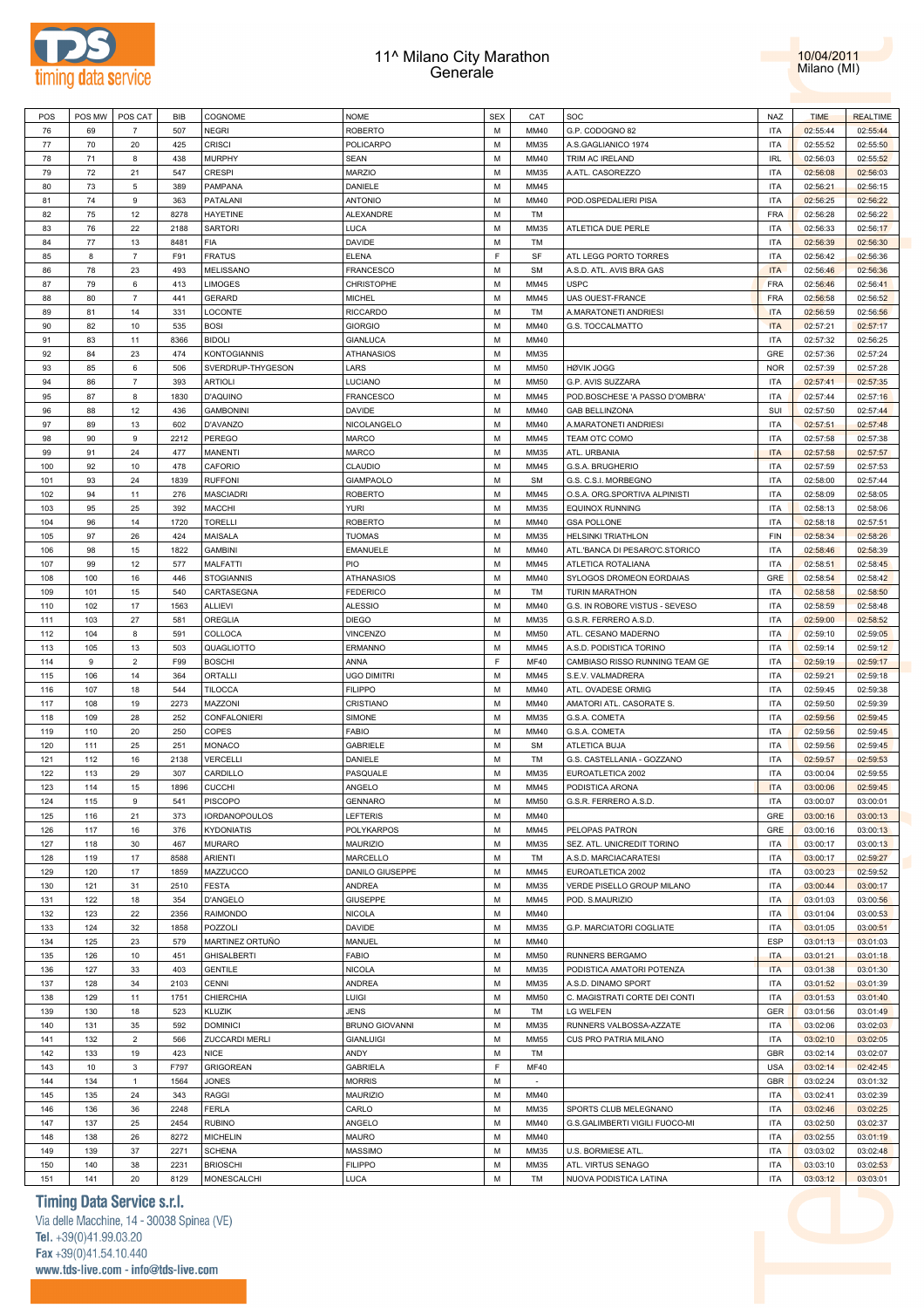



| POS | POS MW | POS CAT        | BIB  | COGNOME           | <b>NOME</b>          | <b>SEX</b> | CAT         | SOC                            | NAZ        | <b>TIME</b> | <b>REALTIME</b> |
|-----|--------|----------------|------|-------------------|----------------------|------------|-------------|--------------------------------|------------|-------------|-----------------|
| 152 | 142    | 12             | 401  | MASOCCO           | <b>GIULIO</b>        | M          | <b>MM50</b> | A.S.D. PODISTICA AVIS PRIVERNO | <b>ITA</b> | 03:03:14    | 03:03:04        |
|     |        | 13             | 404  |                   | <b>ETTORE</b>        | М          | <b>MM50</b> |                                | <b>ITA</b> | 03:03:24    | 03:03:24        |
| 153 | 143    |                |      | <b>RIVOLI</b>     |                      |            |             | A.S.D. LIB. ATLETICA BELLIA    |            |             |                 |
| 154 | 144    | 39             | 385  | <b>BELLANI</b>    | <b>GIOVANNI</b>      | М          | MM35        | G.P. CASALESE                  | <b>ITA</b> | 03:03:29    | 03:03:18        |
| 155 | 145    | 19             | 1724 | <b>GUIDOTTI</b>   | <b>MARCO</b>         | М          | MM45        |                                | <b>ITA</b> | 03:03:31    | 03:02:45        |
| 156 | 146    | 40             | 1757 | <b>BRIGATTI</b>   | <b>DIEGO</b>         | М          | MM35        | C.T.L. 3 ATLETICA              | <b>ITA</b> | 03:03:31    | 03:03:21        |
| 157 | 147    | $\mathbf{1}$   | 8617 | DE SOUZANETO      | <b>MANOEL</b>        | M          | MM65        |                                | <b>BRA</b> | 03:03:46    | 03:01:11        |
|     |        |                |      |                   |                      |            |             |                                |            |             |                 |
| 158 | 148    | 41             | 1613 | <b>MEDA</b>       | <b>DAVIDE</b>        | М          | MM35        | ROAD RUNNERS CLUB MILANO       | <b>ITA</b> | 03:03:47    | 03:03:45        |
| 159 | 149    | 42             | 372  | LAZZERINI DENCHI  | <b>MARCO</b>         | M          | MM35        | PADANIA SPORT                  | <b>ITA</b> | 03:03:49    | 03:03:44        |
| 160 | 150    | 21             | 1543 | <b>JARVINEN</b>   | <b>MIKKO</b>         | M          | TM          | KOILLIS-HELSINGIN VELJESKUNTA  | FIN        | 03:03:49    | 03:03:03        |
| 161 | 151    | 22             | 419  | <b>GIACOMINI</b>  | <b>DIEGO</b>         | M          | TM          |                                | <b>ITA</b> | 03:03:52    | 03:03:45        |
| 162 | 152    | 20             | 360  | ZINGONI           | <b>NICOLA</b>        | М          | MM45        | A.D.EQUINOX POGGIBONSI         | <b>ITA</b> | 03:03:52    | 03:03:46        |
|     |        |                |      |                   |                      |            |             |                                |            |             |                 |
| 163 | 153    | 21             | 2552 | <b>BIGNAMI</b>    | VALTER               | M          | MM45        | G.S. BANCARI ROMANI            | <b>ITA</b> | 03:03:59    | 03:03:44        |
| 164 | 154    | 27             | 1669 | <b>BOURAZANIS</b> | <b>PETROS</b>        | M          | MM40        |                                | GRE        | 03:04:02    | 03:03:47        |
| 165 | 155    | 22             | 599  | ZANNONI           | <b>GIANNI</b>        | M          | MM45        | ATL. CASTELNOVO MONTI          | <b>ITA</b> | 03:04:03    | 03:03:59        |
| 166 | 156    | 23             | 384  | CAVALLERETTI      | ANGELO               | М          | MM45        | DAINI CARATE BRIANZA           | <b>ITA</b> | 03:04:05    | 03:03:59        |
| 167 | 157    | 43             | 1872 | <b>BATISTA</b>    | VASCO                | M          | MM35        | PORTO RUNNERS                  | POR        | 03:04:11    | 03:03:50        |
|     |        |                |      |                   |                      |            |             |                                |            |             |                 |
| 168 | 158    | 44             | 3570 | MAINOLFI          | <b>FRANCO</b>        | M          | MM35        | ASD ROAD RUNNERS MADDALONI     | <b>ITA</b> | 03:04:12    | 03:03:18        |
| 169 | 159    | 24             | 428  | <b>TRIPARI</b>    | GIUSEPPE             | M          | MM45        | POD.S.GIOV.A PIRO G.POLICASTRO | <b>ITA</b> | 03:04:25    | 03:04:19        |
| 170 | 160    | 45             | 472  | <b>MARIOTTI</b>   | <b>ROBERTO</b>       | М          | MM35        | ASD ORTICA TEAM                | <b>ITA</b> | 03:04:26    | 03:04:21        |
| 171 | 161    | 26             | 8488 | PINELLI           | <b>MATTEO</b>        | M          | <b>SM</b>   | P.B.M. BOVISIO MASCIAGO        | <b>ITA</b> | 03:04:34    | 03:04:02        |
|     |        |                |      |                   |                      |            |             |                                |            |             |                 |
| 172 | 162    | 25             | 1785 | DONORA'           | <b>ROBERTO</b>       | М          | MM45        | POLISPORTIVA RONCHIVERDI       | <b>ITA</b> | 03:04:35    | 03:04:22        |
| 173 | 163    | 28             | 8036 | CORBELLA          | <b>ANTONIO</b>       | М          | MM40        |                                | <b>ITA</b> | 03:04:42    | 03:04:26        |
| 174 | 164    | 26             | 2267 | <b>TODARO</b>     | <b>FERDINANDO</b>    | М          | MM45        | POL. CORNIGLIANO 79 DILETT.    | <b>ITA</b> | 03:04:42    | 03:04:31        |
| 175 | 165    | 23             | 8559 | POZZA             | <b>MARCO</b>         | М          | TM          |                                | <b>ITA</b> | 03:04:53    | 03:04:53        |
| 176 | 166    | 29             | 2220 | COPES             | <b>STEFANO</b>       | М          | MM40        | SETTE LAGHI RUNNERS            | <b>ITA</b> | 03:04:59    | 03:04:48        |
|     |        |                |      |                   |                      |            |             |                                |            |             |                 |
| 177 | 167    | 14             | 1717 | LA VALLE          | <b>ANTONIO</b>       | М          | MM50        | ASD POD.CAVA PIC.COSTA AMALFI  | <b>ITA</b> | 03:05:07    | 03:04:51        |
| 178 | 168    | 30             | 440  | <b>FIGUNDIO</b>   | <b>ANTONIO</b>       | М          | MM40        | ATLETICA CORREREPOLLINO        | <b>ITA</b> | 03:05:14    | 03:05:08        |
| 179 | 169    | 46             | 317  | MILANO            | SIMONE               | M          | MM35        | LIB. FORNO SERGIO BENETTI      | <b>ITA</b> | 03:05:19    | 03:05:15        |
| 180 | 170    | 31             | 2417 | NEBULONI          | CARLO                | М          | MM40        |                                | <b>ITA</b> | 03:05:22    | 03:05:10        |
| 181 | 171    | 32             | 532  | LOSCO             | <b>EUGENIO</b>       | M          | MM40        | CANOTTIERI MILANO              | <b>ITA</b> | 03:05:22    | 03:05:15        |
|     |        |                |      |                   |                      |            |             |                                |            |             |                 |
| 182 | 172    | 33             | 1575 | STEPHANE          | <b>CHAMPY</b>        | M          | MM40        |                                | <b>FRA</b> | 03:05:34    | 03:05:04        |
| 183 | 173    | 34             | 1826 | <b>UGAZIO</b>     | <b>GIAN MARIO</b>    | M          | MM40        | G.P. QUELLI DELLA VIA BARACCA  | <b>ITA</b> | 03:05:42    | 03:05:18        |
| 184 | 174    | 24             | 4476 | <b>ASSISI</b>     | <b>FABIO</b>         | M          | TM          | C.B.SPORT PODISTICA CARAMAGNA  | <b>ITA</b> | 03:05:44    | 03:05:06        |
| 185 | 175    | 47             | 345  | <b>NUNES</b>      | LUÍS                 | М          | MM35        |                                | POR        | 03:05:57    | 03:05:51        |
| 186 | 176    | 25             | 322  | <b>BAKAS</b>      | <b>ILIAS</b>         | М          | TM          |                                | GRE        | 03:06:04    |                 |
|     |        |                |      |                   |                      |            |             |                                |            |             | 03:06:01        |
| 187 | 177    | 27             | 2161 | <b>GUERINI</b>    | <b>DIEGO</b>         | M          | <b>SM</b>   | POOL SOC.ATL.ALTA VALSERIANA   | <b>ITA</b> | 03:06:07    | 03:05:47        |
| 188 | 178    | 48             | 8308 | MARRANGONE        | EMANUEL              | М          | MM35        | ASDC IL CASTELLO RUNNING       | <b>ITA</b> | 03:06:10    | 03:04:14        |
| 189 | 179    | 35             | 586  | CAMILLERI         | LORIS                | М          | MM40        | <b>TURIN MARATHON</b>          | <b>ITA</b> | 03:06:13    | 03:06:08        |
| 190 | 180    | 27             | 2171 | <b>MIKLIC</b>     | MIRKO BOGOMIR        | М          | MM45        | <b>MABO</b>                    | <b>SLO</b> | 03:06:29    | 03:06:10        |
| 191 | 181    | 36             | 2511 | <b>ARACRI</b>     | <b>ANTONIO</b>       | М          | MM40        | EUROATLETICA 2002              | <b>ITA</b> | 03:06:31    | 03:06:23        |
|     |        |                |      |                   |                      |            |             |                                |            |             |                 |
|     |        | 37             | 508  | LINTULA           | <b>JUKKA</b>         | М          | MM40        | <b>TEAM PURANA</b>             | FIN        | 03:06:34    | 03:06:24        |
| 192 | 182    |                |      | EARDLEY           | PAUL                 | М          |             |                                |            | 03:06:42    |                 |
| 193 | 183    | 38             | 1571 |                   |                      |            | MM40        | NEWCASTLE STAFFS AC            | <b>GBR</b> |             | 03:06:32        |
| 194 | 184    | 39             | 1733 | PATTOFATTO        | LEONE                | М          | MM40        | TURBOLENTO MILANO              | <b>ITA</b> | 03:07:02    | 03:06:48        |
|     |        |                |      |                   |                      |            |             |                                |            |             |                 |
| 195 | 185    | 49             | 1931 | <b>RE</b>         | CRISTIAN             | M          | MM35        | G.P. TALAMONA                  | <b>ITA</b> | 03:07:05    | 03:06:48        |
| 196 | 186    | 3              | 368  | CEULEMANS         | <b>ROBERT</b>        | М          | MM55        | <b>BOKRIJKLOPERS</b>           | <b>BEL</b> | 03:07:08    | 03:07:03        |
| 197 | 187    | 50             | 1886 | <b>RIBOLA</b>     | SIMONE               | М          | MM35        | ATL. FRANCIACORTA              | <b>ITA</b> | 03:07:19    | 03:07:00        |
| 198 | 188    | 40             | 417  | GARAVAGLIA        | <b>STEFANO</b>       | М          | MM40        | ONDAVERDE ATHLETIC TEAM        | <b>ITA</b> | 03:07:22    | 03:07:19        |
| 199 | 189    | 26             | 2247 | <b>GEMMA</b>      | <b>FEDERICO</b>      | М          | TM          | <b>BIKE &amp; RUN</b>          | <b>ITA</b> | 03:07:22    | 03:06:55        |
| 200 | 190    | 15             | 390  |                   |                      | M          | MM50        |                                | <b>IRL</b> |             |                 |
|     |        |                |      | <b>HALVEY</b>     | <b>MARTIN</b>        |            |             | RANELAGH HARRIERS              |            | 03:07:31    | 03:07:25        |
| 201 | 191    | 41             | 1596 | DI SERIO          | <b>MAURO</b>         | м          | MM40        | ROAD RUNNERS CLUB MILANO       | <b>ITA</b> | 03:07:50    | 03:07:17        |
| 202 | 192    | 51             | 8138 | <b>GRYCMAN</b>    | KAZIMIERZ            | M          | MM35        |                                | <b>POL</b> | 03:07:52    | 03:07:48        |
| 203 | 193    | 16             | 1755 | <b>MIDILI</b>     | <b>FRANCESCO</b>     | M          | MM50        | A.S. DIL. 'ATHLON S.GIORGIO'   | <b>ITA</b> | 03:07:56    | 03:07:27        |
| 204 | 194    | 42             | 606  | <b>GRITTI</b>     | NAZZARENO            | M          | MM40        | U.S. ACLI SCALO VOGHERA        | <b>ITA</b> | 03:07:58    | 03:07:55        |
| 205 | 195    | 27             | 316  | GHEZZI            | <b>MATTEO PARIDE</b> | M          | TM          | ATL. VIRTUS SENAGO             | <b>ITA</b> | 03:08:03    | 03:07:59        |
|     |        |                |      |                   |                      |            |             |                                |            |             |                 |
| 206 | 196    | $\overline{4}$ | 554  | OJANSUU           | <b>HARRI</b>         | M          | MM55        | VARALA MARATHON CLUB, TAMPERE  | FIN        | 03:08:04    | 03:08:01        |
| 207 | 197    | 28             | 515  | CORONA            | CESARE               | M          | MM45        | CANOTTIERI MILANO              | <b>ITA</b> | 03:08:09    | 03:08:02        |
| 208 | 198    | 43             | 1875 | DIAS              | <b>VITOR</b>         | M          | MM40        | PORTO RUNNERS                  | POR        | 03:08:12    | 03:07:51        |
| 209 | 199    | $44\,$         | 1553 | PIRSOUL           | <b>DENIS</b>         | M          | MM40        | ARCH CINEY BELGIQUE            | <b>BEL</b> | 03:08:15    | 03:07:58        |
|     |        |                |      |                   |                      |            |             |                                |            |             |                 |
| 210 | 200    | 45             | 406  | MUSCARA'          | <b>MASSIMO</b>       | M          | MM40        | A.S.D. LIB. ATLETICA BELLIA    | <b>ITA</b> | 03:08:20    | 03:08:18        |
| 211 | 201    | 28             | 2227 | CAMOZZI           | PIETRO               | M          | TM          | ATHLETIC PROJECT SAVONA        | <b>ITA</b> | 03:08:22    | 03:08:07        |
| 212 | 202    | 52             | 574  | <b>CHISARI</b>    | <b>SERGIO</b>        | M          | MM35        |                                | <b>ITA</b> | 03:08:26    | 03:08:20        |
| 213 | 203    | 53             | 553  | COGNOLATTO        | <b>IVAN</b>          | M          | MM35        |                                | <b>ITA</b> | 03:08:31    | 03:08:24        |
| 214 | 204    | 29             | 2036 | LORUSSO           | RAFFAELE             | M          | TM          | ATL. VERBANO                   | <b>ITA</b> | 03:08:34    | 03:08:21        |
|     |        |                |      |                   |                      |            |             |                                |            |             |                 |
| 215 | 205    | 54             | 2198 | LAMPROU           | <b>ALEXANDROS</b>    | M          | MM35        |                                | GRE        | 03:08:34    | 03:08:03        |
| 216 | 206    | 5              | 2368 | <b>STRANO</b>     | CARMELO              | M          | MM55        |                                | <b>ITA</b> | 03:08:34    | 03:08:08        |
| 217 | 207    | 6              | 2160 | CROTTI            | <b>ROBERTO</b>       | M          | MM55        |                                | <b>ITA</b> | 03:08:39    | 03:07:57        |
| 218 | 208    | 17             | 607  | LA GATTA          | <b>ANTONIO</b>       | M          | MM50        | LA MICHETTA                    | <b>ITA</b> | 03:08:43    | 03:08:33        |
|     |        | 29             |      |                   |                      | M          |             |                                |            |             |                 |
| 219 | 209    |                | 585  | PAGNONCELLI       | <b>GIANLUCA</b>      |            | MM45        | RUNNERS BERGAMO                | <b>ITA</b> | 03:09:04    | 03:08:59        |
| 220 | 210    | 30             | 1801 | GARATTO           | ALESSANDRO           | M          | TM          | A.S.D. PODISTICA MARCIANISE    | <b>ITA</b> | 03:09:05    | 03:08:35        |
| 221 | 211    | $\mathbf{1}$   | 2393 | CURLETTO          | <b>ROBERTO</b>       | M          | <b>MM60</b> | ATL. G.S. MIOTTI ARCISATE      | <b>ITA</b> | 03:09:08    | 03:08:55        |
| 222 | 212    | 46             | 412  | CABASSUT          | CHRISTOPHE           | M          | MM40        | <b>USPC</b>                    | <b>FRA</b> | 03:09:10    | 03:09:06        |
| 223 | 213    | 28             | 2228 | CHITTO'           | <b>MARIO</b>         | M          | <b>SM</b>   | ATL. CHIARI 1964 LIB.          | <b>ITA</b> | 03:09:19    | 03:08:36        |
|     |        |                |      |                   |                      |            |             |                                |            |             |                 |
| 224 | 214    | 47             | 570  | <b>MESSORA</b>    | ANGELO               | M          | MM40        | PICO RUNNERS                   | <b>ITA</b> | 03:09:22    | 03:09:12        |
| 225 | 215    | 30             | 504  | MANZOLI           | WILLIAM              | M          | MM45        | P.B.M. BOVISIO MASCIAGO        | <b>ITA</b> | 03:09:29    | 03:09:26        |
| 226 | 216    | 48             | 552  | <b>GATTI</b>      | <b>STEFANO</b>       | M          | MM40        | ATL. IRIENSE VOGHERA           | <b>ITA</b> | 03:09:29    | 03:09:19        |

### **Timing Data Service s.r.l.**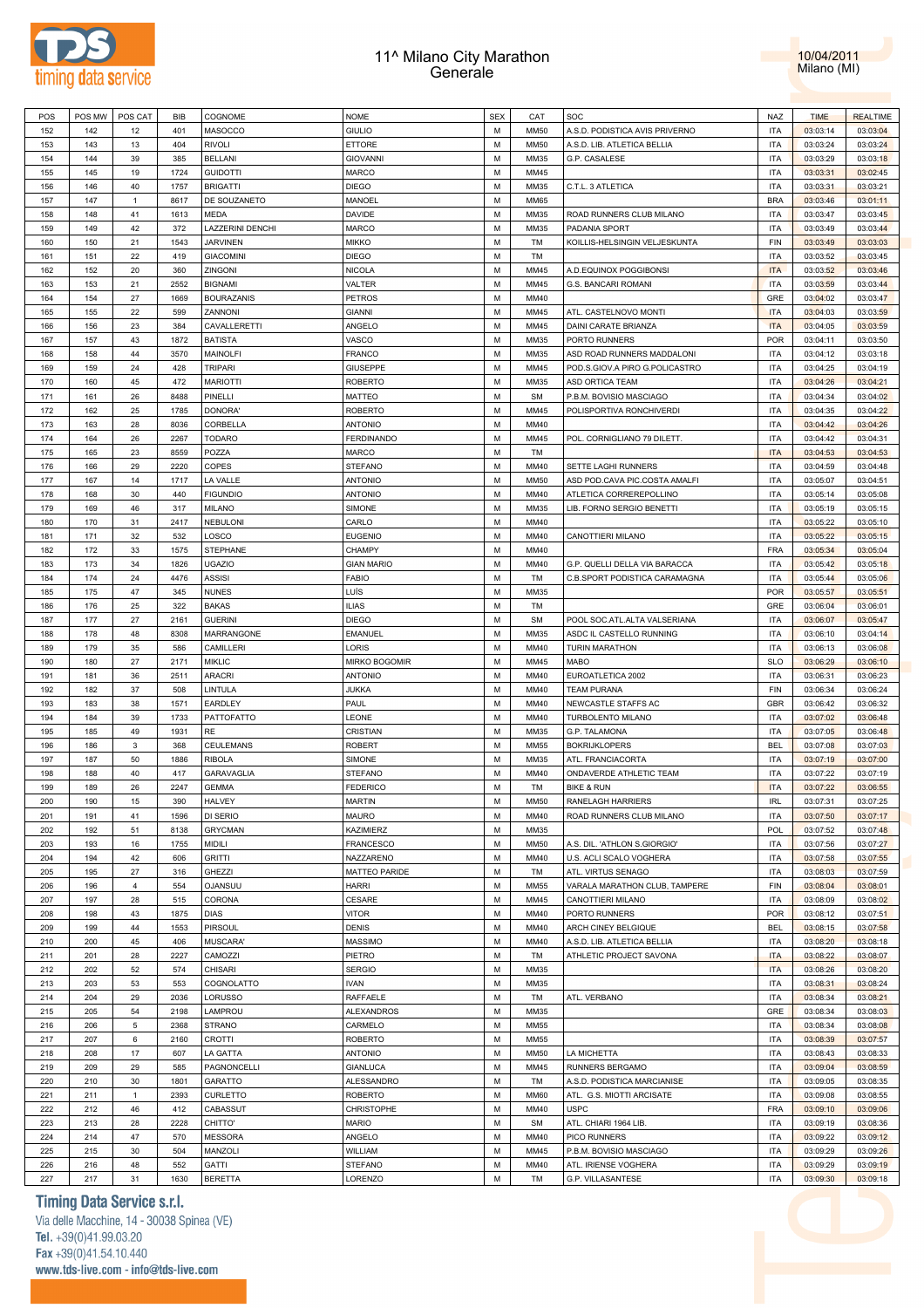



| POS | POS MW | POS CAT        | BIB  | COGNOME            | <b>NOME</b>           | <b>SEX</b> | CAT         | SOC                            | NAZ        | <b>TIME</b> | <b>REALTIME</b> |
|-----|--------|----------------|------|--------------------|-----------------------|------------|-------------|--------------------------------|------------|-------------|-----------------|
| 228 | 218    | 49             | 346  | <b>PREZIOSA</b>    | MASSIMO               | M          | MM40        | ROAD RUNNERS CLUB MILANO       | <b>ITA</b> | 03:09:35    | 03:09:32        |
| 229 | 219    | 31             | 2177 | TAMAGNONE          | <b>BRUNO</b>          | М          | MM45        | ATL. CHIERESE & LEO            | <b>ITA</b> | 03:09:40    | 03:09:25        |
| 230 | 220    | 50             | 318  | <b>VENTURI</b>     | <b>ROBERTO</b>        | М          | MM40        | A.S.D. LA LUMEGA               | <b>ITA</b> | 03:09:40    | 03:09:35        |
| 231 | 221    | 32             | 2250 | SPINELLI           | <b>EMANUELE</b>       | М          | TM          |                                | <b>ITA</b> | 03:09:42    | 03:09:26        |
| 232 | 222    | 55             | 2429 | <b>BIGNOTTI</b>    | <b>MASSIMO</b>        | М          | MM35        | <b>GAZZETTA RUNNERS CLUB</b>   | <b>ITA</b> | 03:09:42    | 03:09:31        |
|     |        |                |      |                    |                       | E          |             |                                |            |             |                 |
| 233 | 11     | 1              | F144 | <b>FUMAGALLI</b>   | LUISA                 |            | MF35        | CANOTTIERI MILANO              | <b>ITA</b> | 03:09:43    | 03:09:41        |
| 234 | 223    | $\overline{7}$ | 400  | <b>BELLUSCHI</b>   | <b>DOMENICO</b>       | M          | MM55        | POL. DIMICA POTENTER           | <b>ITA</b> | 03:09:43    | 03:09:33        |
| 235 | 224    | 51             | 1824 | RANICA             | <b>GHERARDO LUIGI</b> | М          | MM40        |                                | <b>ITA</b> | 03:09:47    | 03:09:42        |
| 236 | 225    | 18             | 8279 | <b>HAYETINE</b>    | <b>DENIS</b>          | M          | <b>MM50</b> |                                | <b>FRA</b> | 03:09:52    | 03:09:47        |
| 237 | 226    | 52             | 1525 | COULON             | <b>DOMINIQUE</b>      | M          | MM40        | ABMARKE                        | <b>BEL</b> | 03:09:55    | 03:09:26        |
| 238 | 227    | 8              | 1880 | <b>SOUSA PIRES</b> | LUIS                  | М          | MM55        | PORTO RUNNERS                  | <b>POR</b> | 03:09:58    | 03:09:38        |
| 239 | 228    | 53             | 2275 | CHATZAKOS          | <b>PANAGIOTIS</b>     | М          | MM40        | <b>RUNNER TEAM</b>             | GRE        | 03:10:01    | 03:09:25        |
| 240 | 229    | 9              | 1756 | <b>FRIGERIO</b>    | <b>ERNESTO</b>        | М          | MM55        | POL. CARUGATESE                | <b>ITA</b> | 03:10:09    | 03:09:34        |
| 241 | 230    | 32             | 382  | VAN DER VINDEN     | <b>GERT</b>           | М          | MM45        |                                | <b>NED</b> | 03:10:12    | 03:10:06        |
| 242 | 231    | 19             | 306  | GARAVAGLIA         | <b>ANDREA</b>         | М          | <b>MM50</b> | ONDAVERDE ATHLETIC TEAM        | <b>ITA</b> | 03:10:18    | 03:10:08        |
| 243 | 232    | 33             | 8262 | <b>CICERI</b>      | <b>ERNESTO</b>        | М          | MM45        |                                | <b>ITA</b> | 03:10:23    | 03:09:57        |
| 244 | 233    | 56             | 1541 | <b>BERMUDO</b>     | PEDRO                 | М          | MM35        |                                | <b>ESP</b> | 03:10:29    | 03:10:20        |
| 245 | 234    | 54             | 512  | D'ALESSANDRO       | <b>NICOLA</b>         | М          | MM40        | ROAD RUNNERS CLUB MILANO       | <b>ITA</b> | 03:10:33    | 03:10:31        |
| 246 | 235    | 55             | 1623 | CANDIANI           | <b>DAGOBERTO</b>      | М          | MM40        |                                | <b>ITA</b> | 03:10:40    | 03:10:04        |
| 247 | 236    | 56             | 501  | CANDELA GARCIA     | MARCOS                | М          | MM40        | FONDISTAS YECLA TONOCOLOR      | ESP        | 03:10:41    | 03:10:32        |
|     |        | 34             | 483  | CANCELLI           |                       | М          | MM45        |                                | <b>ITA</b> |             |                 |
| 248 | 237    |                |      |                    | <b>NICOLA</b>         |            |             | ATLETICA TOMMASO ASSI TRANI    |            | 03:10:43    | 03:10:36        |
| 249 | 238    | 20             | 462  | <b>FICARA</b>      | <b>ALBERTO</b>        | М          | <b>MM50</b> | A.S.D. SALINA RUNNERS          | <b>ITA</b> | 03:10:48    | 03:10:40        |
| 250 | 239    | 33             | 1589 | DI LELIO           | CHRISTOPHE            | М          | TM          | POMPIER AIX                    | <b>FRA</b> | 03:10:50    | 03:10:40        |
| 251 | 240    | 34             | 2044 | ROVATI             | <b>EMANUELE</b>       | М          | TM          |                                | <b>ITA</b> | 03:10:55    | 03:10:30        |
| 252 | 241    | 57             | 1925 | <b>MISSAGLIA</b>   | <b>GIANLUCA</b>       | M          | MM40        | G.P. I GAMBER DE CUNCURESS     | <b>ITA</b> | 03:10:57    | 03:10:47        |
| 253 | 242    | 35             | 374  | <b>SCHWAN</b>      | <b>GERHARD</b>        | M          | MM45        | KSV AEROPORTO VIENNA           | AUT        | 03:10:58    | 03:10:49        |
| 254 | 243    | 35             | 539  | <b>LIGUORI</b>     | <b>FAUSTO</b>         | М          | TM          | A.S.D. GATE-CRAL INPS          | <b>ITA</b> | 03:11:04    | 03:10:59        |
| 255 | 244    | 21             | 563  | <b>BONACINA</b>    | PAOLO                 | М          | <b>MM50</b> | ATL. LECCO-COLOMBO COSTRUZ.    | <b>ITA</b> | 03:11:23    | 03:11:19        |
| 256 | 245    | 36             | 396  | <b>ROCHA</b>       | CARLOS                | M          | MM45        | PORTO RUNNERS                  | <b>POR</b> | 03:11:32    | 03:11:23        |
| 257 | 246    | 58             | 530  | JOERG              | DANIEL                | М          | MM40        |                                | SUI        | 03:11:34    | 03:11:27        |
| 258 | 247    | 37             | 2243 | <b>D'ALOI</b>      | SALVATORE             | М          | MM45        |                                | <b>ITA</b> | 03:11:36    | 03:11:16        |
| 259 | 248    | 38             | 2262 | <b>BRUSCHI</b>     | <b>MAURIZIO</b>       | М          | MM45        | RUNNING OLTREPO'               | <b>ITA</b> | 03:11:39    | 03:11:15        |
| 260 | 249    | 59             | 2201 | <b>GUERRA</b>      | PAOLO                 | М          | MM40        |                                | <b>ITA</b> | 03:11:44    | 03:11:15        |
|     | 250    | 39             |      | <b>MERANDO</b>     |                       | М          | MM45        |                                | <b>ITA</b> |             |                 |
| 261 |        |                | 1710 |                    | SALVATORE             |            |             | ATL. STRAMILANO                |            | 03:11:49    | 03:11:29        |
| 262 | 251    | 36             | 445  | RACITI             | SALVATORE             | М          | TM          | ROAD RUNNERS CLUB MILANO       | <b>ITA</b> | 03:11:51    | 03:11:45        |
| 263 | 12     | 1              | F125 | <b>OTTAVIANI</b>   | <b>MARZIA</b>         | F          | <b>MF45</b> | G. P. FANO CORRE               | <b>ITA</b> | 03:11:52    | 03:11:38        |
| 264 | 252    | 37             | 2041 | CAZZANIGA          | DANIELE               | M          | TM          | G.S. TORREVILLA DI MONTICELLO  | <b>ITA</b> | 03:11:53    | 03:11:20        |
| 265 | 253    | 60             | 8566 | GOMEZ CALVIÑO      | <b>EMILIO</b>         | М          | MM40        |                                | <b>ESP</b> | 03:11:54    | 03:11:47        |
| 266 | 254    | 40             | 2057 | <b>GIUPPONE</b>    | DARIO                 | М          | MM45        | RUNNERS BERGAMO                | <b>ITA</b> | 03:11:54    | 03:11:47        |
| 267 | 255    | 38             | 8354 | HEDIN              | OSCAR                 | М          | TM          |                                | SWE        | 03:11:59    | 03:11:14        |
|     |        | 22             | 2490 | <b>MANFRINI</b>    | LEONARDO              | M          | <b>MM50</b> | A.S.D. PROJECT ULTRAMAN        | <b>ITA</b> | 03:12:00    | 03:11:47        |
| 268 | 256    |                |      |                    |                       |            |             |                                |            |             |                 |
| 269 | 257    | 57             | 2042 | COLANGELO          | LUCA                  | M          | MM35        | G.S.A. BRUGHERIO               | <b>ITA</b> | 03:12:06    | 03:11:52        |
| 270 | 258    | 61             | 1867 | <b>PUPESCHI</b>    | CARLO                 | M          | MM40        | G.P. GORGONZOLA '88            | <b>ITA</b> | 03:12:06    | 03:11:32        |
| 271 | 259    | 62             | 526  | <b>GENNARO</b>     | <b>FRANCESCO</b>      | М          | MM40        | A.S.DIL. PALERMO H. 13,30      | <b>ITA</b> | 03:12:12    | 03:12:03        |
| 272 | 260    | 41             | 2448 | SASSI              | <b>MARIO</b>          | M          | MM45        |                                | <b>ITA</b> |             |                 |
|     |        |                |      |                    |                       |            |             | PODISTICA SOLIDARIETÀ          |            | 03:12:14    | 03:12:07        |
| 273 | 261    | 39             | 8463 | DI NUNZIO          | <b>MICHELE</b>        | М          | TM          | A.S.D. FART SPORT              | <b>ITA</b> | 03:12:21    | 03:12:12        |
| 274 | 262    | 63             | 2348 | <b>SCIOLI</b>      | ANDREA                | М          | MM40        | ASD US ACLI MARATHON           | <b>ITA</b> | 03:12:21    | 03:12:13        |
| 275 | 263    | 40             | 4109 | WHITTING           | <b>CHARLES</b>        | М          | TM          |                                | <b>GBR</b> | 03:12:22    | 03:11:33        |
| 276 | 264    | 58             | 8628 | <b>BASSANI</b>     | <b>MARCO</b>          | M          | MM35        | G.P. AVIS PAVIA                | <b>ITA</b> | 03:12:27    | 03:10:36        |
| 277 | 265    | 59             | 323  | <b>CRESPI</b>      | ALESSANDRO            | М          | MM35        | U.S. SANGIORGESE               | <b>ITA</b> | 03:12:31    | 03:12:27        |
| 278 | 266    | 41             | 1828 | <b>RAIMONDI</b>    | <b>MARCO</b>          | M          | TM          | TEAM 3 ESSE                    | <b>ITA</b> | 03:12:33    | 03:12:16        |
| 279 | 267    | 64             | 1997 | SBORDONI           | <b>FULVIO</b>         | М          | MM40        | AMICI PARCO CASTELLI ROMANI    | <b>ITA</b> | 03:12:42    | 03:12:10        |
| 280 | 13     | $\overline{4}$ | F126 | SANTINI            | SABRINA               | F          | <b>MF40</b> | G. P. FANO CORRE               | <b>ITA</b> | 03:12:43    | 03:12:29        |
| 281 | 268    | 42             | 1542 | <b>BORJESSON</b>   | <b>THOMAS</b>         | M          | MM45        | TEAM BLEKINGE LF               | SWE        | 03:12:52    | 03:12:34        |
| 282 | 269    | 43             | 327  | DE DONATO          | <b>MICHELE</b>        | M          | MM45        | EUROATLETICA 2002              | <b>ITA</b> | 03:12:53    | 03:12:46        |
| 283 | 270    | 42             | 7984 | BLAY               | <b>DORE</b>           | M          | TM          |                                | <b>ISR</b> | 03:12:56    | 03:12:48        |
| 284 | 271    | 60             | 2278 | PIRTTIKOSKI        | RAMI                  | M          | MM35        | <b>TEAM PURANA</b>             | FIN        | 03:12:56    | 03:12:46        |
| 285 | 272    | 61             | 2256 | <b>IANNUCCILLO</b> | DANIEL                | М          | MM35        | NUOVA ATLETICA ISERNIA         | <b>ITA</b> | 03:12:59    | 03:12:21        |
| 286 | 273    | 23             | 588  | <b>BISSOLI</b>     | <b>FRANCO</b>         | M          | <b>MM50</b> | G.P. AVIS POL. MALAVICINA      | <b>ITA</b> | 03:13:14    | 03:13:07        |
| 287 | 274    | 65             | 1823 | ARDIZZONE          | <b>EMILIO</b>         | M          | MM40        | RUNNERS BERGAMO                | <b>ITA</b> | 03:13:21    | 03:12:46        |
| 288 | 275    | 66             | 2264 | <b>MAFFONI</b>     |                       | M          | MM40        |                                | <b>ITA</b> |             |                 |
|     |        |                |      |                    | <b>MARCO</b>          |            |             |                                |            | 03:13:34    | 03:13:03        |
| 289 | 276    | 67             | 3970 | <b>PEREIRA</b>     | CARLOS                | М          | MM40        | PORTO RUNNERS                  | <b>POR</b> | 03:13:42    | 03:13:00        |
| 290 | 277    | 44             | 528  | RENZI              | QUIRINO               | M          | MM45        | <b>ATHLETIC TEAM</b>           | <b>ITA</b> | 03:13:43    | 03:13:34        |
| 291 | 278    | 68             | 589  | DI GIUSEPPE        | LORENZO               | М          | MM40        | GRUPPO POD. AMATORI TERAMO SSD | <b>ITA</b> | 03:13:45    | 03:13:41        |
| 292 | 279    | 62             | 2371 | LINDQUIST          | <b>ROBERT</b>         | M          | MM35        |                                | SWE        | 03:13:49    | 03:13:11        |
| 293 | 280    | 43             | 8556 | CAPIZZI            | ALESSANDRO            | М          | TM          |                                | <b>ITA</b> | 03:13:50    | 03:12:54        |
| 294 | 281    | 45             | 2355 | <b>SFONDRINI</b>   | <b>ANTONIO</b>        | M          | MM45        |                                | <b>ITA</b> | 03:13:50    | 03:13:10        |
| 295 | 282    | 46             | 1598 | <b>BOTTESINI</b>   | <b>RENATO</b>         | М          | MM45        | G.S. AVIS - SEREGNO            | <b>ITA</b> | 03:13:54    | 03:13:26        |
| 296 | 283    | 24             | 2110 | MAFFEZZINI         | <b>FABIO</b>          | M          | <b>MM50</b> | G.P. TALAMONA                  | <b>ITA</b> | 03:14:08    | 03:13:51        |
| 297 | 284    | 69             | 2218 | CATTANEO           | <b>ROBERTO</b>        | М          | MM40        | ATL. VIRTUS SENAGO             | <b>ITA</b> | 03:14:15    | 03:13:57        |
| 298 | 285    | 70             | 1594 | DI DONATO          | SABINO                | M          | MM40        | A.S.D. MARCIACARATESI          | <b>ITA</b> | 03:14:18    | 03:13:57        |
| 299 | 286    | 63             | 1774 | LAZZARI            | MASSIMILIANO          | М          | MM35        | G.P.A. SAN MARINO              | <b>RSM</b> | 03:14:24    | 03:14:08        |
| 300 | 287    | 25             | 2151 | RINERO             | <b>MASSIMO</b>        | M          | <b>MM50</b> | A.S.D PAM MONDOVI-CHIUSA PESIO | <b>ITA</b> | 03:14:32    | 03:14:22        |
| 301 | 288    | 44             | 7575 | ANDRENUCCI         | <b>ISACCO</b>         | M          | TM          |                                | <b>ITA</b> | 03:14:32    | 03:14:19        |
| 302 | 289    | 64             | 545  | <b>BORDIN</b>      | <b>EMANUEL</b>        | M          | MM35        | <b>ATLETICO BASTIA</b>         | <b>ITA</b> | 03:14:33    | 03:14:24        |
| 303 | 290    | 45             | 1734 | <b>STUKELJ</b>     | <b>MARKO</b>          | M          | TM          |                                | <b>SLO</b> | 03:14:33    | 03:14:11        |

# **Timing Data Service s.r.l.**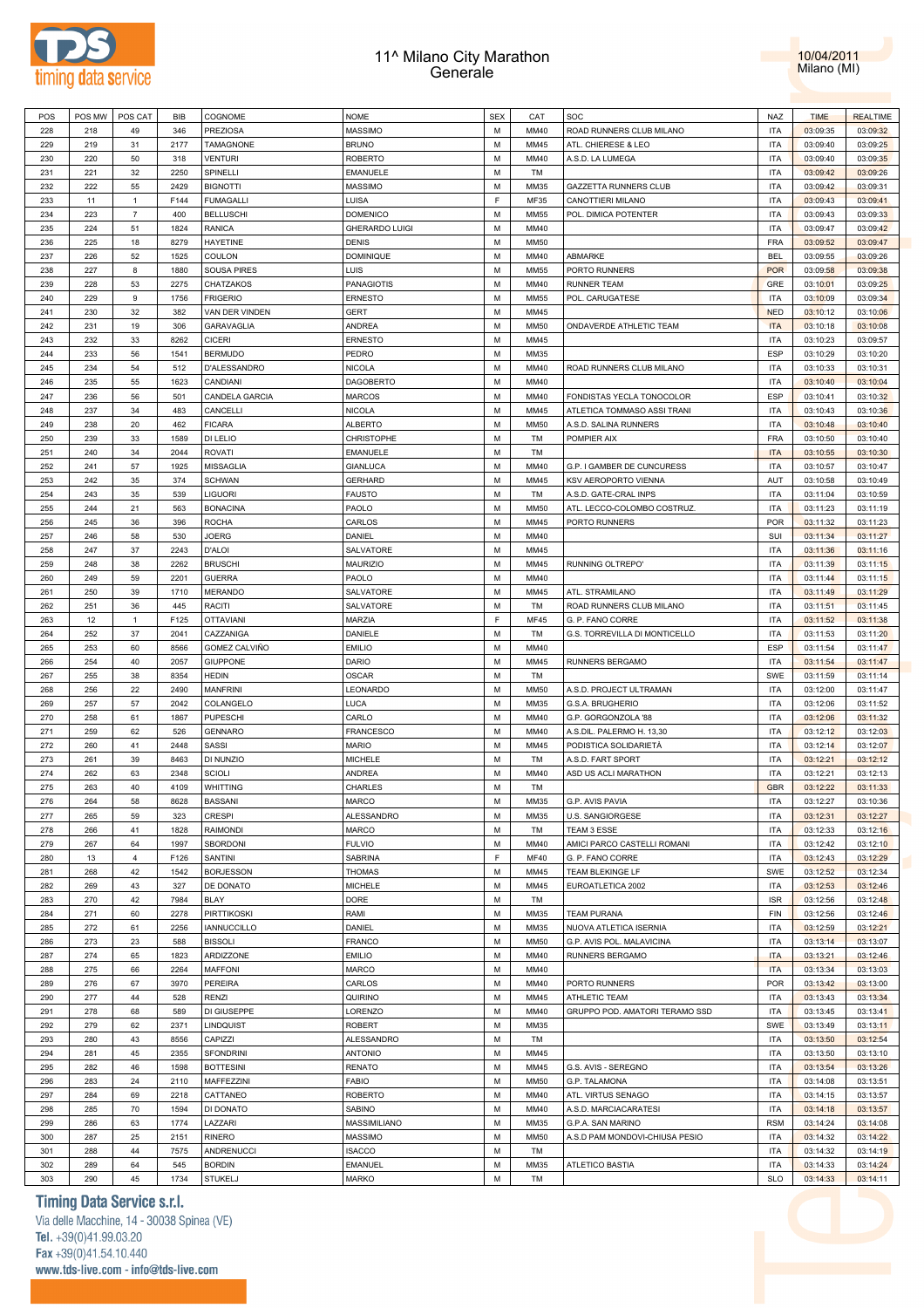



| POS | POS MW | POS CAT        | <b>BIB</b> | COGNOME           | <b>NOME</b>            | <b>SEX</b> | CAT         | SOC                             | <b>NAZ</b> | <b>TIME</b> | <b>REALTIME</b> |
|-----|--------|----------------|------------|-------------------|------------------------|------------|-------------|---------------------------------|------------|-------------|-----------------|
| 304 | 14     | 2              | F146       | <b>VINCI</b>      | <b>SILVIA</b>          | E          | MF35        | VILLA AURELIA - FORUM S.C. SRL  | <b>ITA</b> | 03:14:39    | 03:14:37        |
| 305 | 291    | 29             | 1846       | MANEGLIA          | ANDREA                 | М          | SM          | ASS. PRO SAN PIETRO SANREMO     | <b>ITA</b> | 03:14:44    | 03:14:30        |
| 306 | 292    | 71             | 8643       | VASSALLO          | <b>GIUSEPPE</b>        | М          | MM40        | A.S. MARATHON CLUB STATTE       | <b>ITA</b> | 03:14:50    | 03:14:46        |
|     |        |                |            |                   |                        |            |             |                                 |            |             |                 |
| 307 | 293    | 72             | 1892       | <b>TENAGLIA</b>   | <b>FABRIZIO</b>        | М          | MM40        | <b>LBM SPORT TEAM</b>           | <b>ITA</b> | 03:14:51    | 03:14:09        |
| 308 | 294    | 26             | 502        | <b>AGRESTI</b>    | <b>GIUSEPPE</b>        | М          | MM50        | POL. DIMICA POTENTER            | <b>ITA</b> | 03:14:55    | 03:14:45        |
| 309 | 295    | 73             | 2240       | DE ANGELIS        | FERNANDO               | М          | MM40        | RUNNERS TERMOLI                 | <b>ITA</b> | 03:14:55    | 03:14:30        |
| 310 | 296    | 46             | 2521       | MAMMOLETTO        | ALESSANDRO             | М          | TM          | ROAD RUNNERS CLUB MILANO        | <b>ITA</b> | 03:14:55    | 03:14:09        |
| 311 | 15     | 3              | F730       | VUVI              | HAZEL                  | F          | MF35        |                                 | <b>GBR</b> | 03:14:56    | 03:13:56        |
| 312 | 297    | 47             | 2346       | <b>BOMBERG</b>    | RAIN                   | M          | TM          | JK PIRAAJA                      | EST        | 03:14:58    | 03:14:40        |
| 313 | 298    | 48             | 328        | <b>PROSPERI</b>   | <b>FILIPPO</b>         | М          | TM          | G.P. CODOGNO 82                 | <b>ITA</b> | 03:14:59    | 03:14:48        |
|     |        |                |            |                   |                        |            |             |                                 |            |             |                 |
| 314 | 299    | 74             | 1829       | <b>TUFANO</b>     | GAETANO                | M          | MM40        | POD.BOSCHESE 'A PASSO D'OMBRA'  | <b>ITA</b> | 03:14:59    | 03:14:31        |
| 315 | 300    | 65             | 1617       | CASSAR            | <b>JOHN</b>            | M          | MM35        | ST PATRICKS AC MALTA            | <b>MLT</b> | 03:15:00    | 03:14:44        |
| 316 | 16     | 4              | F108       | SHAMAROVA         | <b>EVELINA</b>         | F          | MF35        | PORTO RUNNERS                   | <b>RUS</b> | 03:15:00    | 03:14:49        |
| 317 | 301    | 75             | 1987       | LAPS              | <b>ROLAND</b>          | М          | MM40        | LG POLIZEI ALTENESSEN           | <b>GER</b> | 03:15:03    | 03:14:42        |
| 318 | 302    | 76             | 8383       | ANGIOLI           | <b>GIANFRANCO</b>      | М          | MM40        | ATL.BORGO A BUGGIANO            | <b>ITA</b> | 03:15:07    | 03:13:18        |
| 319 | 303    | 47             | 2287       | PREVITALI         | LIONELLO               | М          | MM45        | ONDAVERDE ATHLETIC TEAM         | <b>ITA</b> | 03:15:08    | 03:14:57        |
| 320 | 304    | 66             | 1965       | CHOCHOY           | <b>GUYLAIN</b>         | М          | MM35        |                                 | <b>FRA</b> | 03:15:09    | 03:14:52        |
|     |        |                |            |                   |                        |            |             |                                 |            |             |                 |
| 321 | 305    | 67             | 422        | <b>GUILBERT</b>   | ETIENNE                | М          | MM35        | <b>BERCK ACO</b>                | <b>FRA</b> | 03:15:10    | 03:15:06        |
| 322 | 306    | 27             | 1537       | PEGORER           | <b>MORENO</b>          | М          | MM50        | <b>ATLETICA INTESA</b>          | <b>ITA</b> | 03:15:10    | 03:14:37        |
| 323 | 307    | 77             | 8299       | <b>RUSSO</b>      | MAXIMILIAN             | М          | MM40        |                                 | <b>ITA</b> | 03:15:17    | 03:13:08        |
| 324 | 308    | 49             | 2183       | PONENTE           | GASPARE                | М          | TM          | ASD SCUOLA ATLETICA BERRADI 09  | <b>ITA</b> | 03:15:20    | 03:15:07        |
| 325 | 309    | 50             | 1698       | <b>BRUUN</b>      | <b>KENNETH</b>         | М          | TM          |                                 | <b>DEN</b> | 03:15:21    | 03:14:45        |
| 326 | 310    | 51             | 1725       | <b>DYER</b>       | LEON                   | M          | TM          |                                 | <b>GBR</b> | 03:15:22    | 03:14:41        |
| 327 | 311    | 78             | 8325       | <b>SERRA</b>      | PAOLO                  | M          | MM40        | CAGLIARI MARATHON CLUB          | <b>ITA</b> | 03:15:24    | 03:13:20        |
| 328 |        |                | 2259       |                   |                        |            |             | NUOVA ATLETICA ISERNIA          |            |             |                 |
|     | 312    | 48             |            | <b>TARTAGLIA</b>  | MAURIZIO               | М          | MM45        |                                 | <b>ITA</b> | 03:15:29    | 03:14:52        |
| 329 | 313    | 79             | 1637       | GARAVAGLIA        | LUCA                   | M          | MM40        | G.S. MONTESTELLA                | <b>ITA</b> | 03:15:31    | 03:14:58        |
| 330 | 314    | 28             | 1512       | <b>FERRETTI</b>   | <b>GIORGIO</b>         | М          | MM50        | G.P. AVIS FORLI                 | <b>ITA</b> | 03:15:33    | 03:15:20        |
| 331 | 315    | 68             | 7675       | <b>BIANCHI</b>    | <b>MARCO</b>           | М          | MM35        |                                 | <b>ITA</b> | 03:15:36    | 03:13:39        |
| 332 | 316    | 69             | 8327       | VALSECCHI         | CRISTIAN               | М          | MM35        |                                 | <b>ITA</b> | 03:15:37    | 03:15:13        |
| 333 | 317    | 29             | 461        | SUGAMELI          | <b>GIUSEPPE</b>        | М          | MM50        | A.S.D. SALINA RUNNERS           | <b>ITA</b> | 03:15:39    | 03:15:31        |
| 334 | 318    | 70             | 1889       | CAZZULANI         | MARCO ALBERTO          | М          | MM35        | TEAM OTC COMO                   | <b>ITA</b> | 03:15:39    | 03:15:30        |
|     |        |                |            |                   |                        |            |             |                                 |            |             |                 |
| 335 | 319    | 71             | 2485       | LOMARTIRE         | <b>FAUSTO GIUSEPPE</b> | М          | MM35        | ATLETICA PULA                   | <b>ITA</b> | 03:15:45    | 03:15:31        |
| 336 | 320    | 52             | 1778       | <b>UDA</b>        | LUCA                   | М          | TM          |                                 | <b>ITA</b> | 03:15:48    | 03:15:16        |
| 337 | 321    | 53             | 1943       | VAN DE VIJVER     | WIBE                   | М          | TM          |                                 | <b>NED</b> | 03:15:49    | 03:15:13        |
| 338 | 322    | 72             | 567        | WHITE             | <b>ROBERT</b>          | М          | MM35        | <b>BUXTON &amp; DISTRICT AC</b> | <b>GBR</b> | 03:15:49    | 03:15:44        |
| 339 | 323    | 73             | 1894       | <b>FRESCA</b>     | ALESSANDRO             | M          | MM35        |                                 | <b>ITA</b> | 03:15:49    | 03:15:16        |
| 340 | 324    | 80             | 253        | ARABI             | ALESSANDRO             | М          | MM40        | POL. DIMICA POTENTER            | <b>ITA</b> | 03:15:50    | 03:15:37        |
| 341 | 325    | 81             | 2214       | ZETTEL            | <b>FEDERICO</b>        | M          | MM40        | CEDAS LANCIA VERRONE            | <b>ITA</b> | 03:15:53    | 03:15:25        |
| 342 |        |                |            |                   |                        |            |             |                                 |            |             |                 |
|     | 326    | 82             | 2444       | <b>FERRARI</b>    | EMANUELE               | М          | MM40        | MARCIATORI SAN GIORGIO          | <b>ITA</b> | 03:16:01    | 03:15:33        |
| 343 | 327    | 54             | 1954       | <b>PATANCHON</b>  | LAURENT                | М          | TM          |                                 | <b>FRA</b> | 03:16:01    | 03:15:46        |
| 344 | 328    | 49             | 1706       | <b>GIRAMI</b>     | DARIO                  | М          | MM45        | POL. LIB. CERNUSCHESE           | <b>ITA</b> | 03:16:02    | 03:15:50        |
| 345 | 329    | 50             | 1784       | <b>INDELICATO</b> | <b>ALBERTO</b>         | М          | MM45        | A.S.D. MARATHON CLUB SCIACCA    | <b>ITA</b> | 03:16:02    | 03:15:43        |
| 346 | 330    | 51             | 559        | <b>BADIALI</b>    | <b>MASSIMO</b>         | М          | MM45        | <b>FRIESIAN TEAM</b>            | <b>ITA</b> | 03:16:08    | 03:16:03        |
| 347 | 331    | 52             | 1670       | PAPADAKIS         | AGGELOS                | М          | MM45        |                                 | GRE        | 03:16:10    | 03:15:55        |
| 348 | 332    | 10             | 2022       | <b>OSOVNIKAR</b>  | LJUBO                  | М          | MM55        | SD OSOVNIKAR                    | <b>SLO</b> | 03:16:10    | 03:16:03        |
| 349 | 333    | 83             | 1923       | <b>MATTIONI</b>   | MASSIMILIANO           | М          | MM40        | AMATORI ATL. CASORATE S.        | <b>ITA</b> | 03:16:15    | 03:15:42        |
|     |        |                |            |                   |                        |            |             |                                 |            |             |                 |
| 350 | 334    | 74             | 7821       | PIERMARTERI       | ALESSANDRO             | M          | MM35        | AMATORI ATL. CASORATE S.        | <b>ITA</b> | 03:16:15    | 03:15:24        |
| 351 | 335    | 75             | 8258       | ZERBIN            | <b>STEFANO</b>         | М          | MM35        | G.S. AVIS OGGIONO               | <b>ITA</b> | 03:16:16    | 03:14:21        |
| 352 | 336    | 11             | 1926       | PARODI            | <b>ENRICO</b>          | M          | MM55        | MARATONETI GENOVESI             | <b>ITA</b> | 03:16:17    | 03:16:10        |
| 353 | 337    | 30             | 254        | <b>VILLA</b>      | <b>MARIO</b>           | М          | MM50        | A.S.D. MARCIACARATESI           | <b>ITA</b> | 03:16:24    | 03:16:11        |
| 354 | 338    | 31             | 1958       | CONSONNI          | <b>NANDO</b>           | M          | MM50        | G.S. AVIS - SEREGNO             | <b>ITA</b> | 03:16:27    | 03:16:00        |
| 355 | 339    | 53             | 8136       | <b>MAGIERA</b>    | JANUSZ                 | М          | MM45        |                                 | POL        | 03:16:36    | 03:15:17        |
| 356 | 340    | 55             | 8326       | <b>PAVESI</b>     | <b>ENRICO</b>          | М          | TM          | SPORT CICLI COLLI               | <b>ITA</b> | 03:16:37    | 03:14:41        |
| 357 | 341    | 84             | 2323       | TOME'             | <b>BRUNO</b>           | М          | MM40        |                                 | <b>ITA</b> | 03:16:41    | 03:16:20        |
|     |        |                |            |                   |                        |            |             |                                 |            |             |                 |
| 358 | 342    | 76             | 2332       | POLI              | MASSIMILIANO           | М          | MM35        |                                 | <b>ITA</b> | 03:16:54    | 03:16:35        |
| 359 | 17     | $\overline{2}$ | F112       | <b>SCHWAGER</b>   | GABRIELLE              | F          | MF45        |                                 | SUI        | 03:17:00    | 03:16:41        |
| 360 | 343    | 54             | 1576       | <b>TAVEGGIA</b>   | ALESSANDRO             | М          | MM45        |                                 | <b>ITA</b> | 03:17:02    | 03:16:35        |
| 361 | 344    | 85             | 8384       | VENESELLI         | <b>STEFANO</b>         | М          | MM40        | ATL.BORGO A BUGGIANO            | <b>ITA</b> | 03:17:03    | 03:15:15        |
| 362 | 345    | 86             | 2272       | <b>ROTTA</b>      | FRANCESCO              | М          | MM40        | EUROATLETICA 2002               | <b>ITA</b> | 03:17:07    | 03:16:56        |
| 363 | 346    | 87             | 2423       | <b>INVERNIZZI</b> | ANDREA                 | М          | MM40        | ONDAVERDE ATHLETIC TEAM         | <b>ITA</b> | 03:17:08    | 03:16:56        |
| 364 | 347    | 88             | 2038       | <b>SCHWARZ</b>    | <b>JUERGEN</b>         | М          | MM40        | TV NENDINGEN                    | <b>GER</b> | 03:17:12    | 03:16:28        |
|     | 348    | 55             | 341        | <b>PICCININI</b>  | PAOLO                  | М          | MM45        | U.S. ACLI SCALO VOGHERA         | <b>ITA</b> | 03:17:15    | 03:17:08        |
| 365 |        |                |            |                   |                        |            |             |                                 |            |             |                 |
| 366 | 349    | 32             | 1908       | <b>ROSILLON</b>   | <b>DOMINIQUE</b>       | М          | MM50        |                                 | <b>BEL</b> | 03:17:17    | 03:16:48        |
| 367 | 18     | $\mathbf{1}$   | F128       | <b>VICCARI</b>    | DANIELA                | F          | TF          | EUROATLETICA 2002               | <b>ITA</b> | 03:17:21    | 03:17:17        |
| 368 | 350    | 89             | 2530       | RAAB              | <b>HERMANN</b>         | М          | MM40        |                                 | <b>ITA</b> | 03:17:23    | 03:17:08        |
| 369 | 351    | 56             | 1895       | <b>MONTICONE</b>  | MARCELLO               | М          | MM45        |                                 | <b>ITA</b> | 03:17:25    | 03:17:09        |
| 370 | 352    | 57             | 492        | <b>MEDEIRO</b>    | <b>JOAO</b>            | М          | MM45        |                                 | <b>POR</b> | 03:17:28    | 03:17:22        |
| 371 | 353    | 90             | 1782       | <b>CRESPI</b>     | <b>GIANLUCA</b>        | М          | MM40        | ROAD RUNNERS CLUB MILANO        | <b>ITA</b> | 03:17:32    | 03:17:04        |
|     |        |                |            |                   |                        |            |             |                                 |            |             |                 |
| 372 | 354    | 91             | 2018       | GALASSO           | <b>GIACOMO ERNESTO</b> | М          | MM40        | CUS PRO PATRIA MILANO           | <b>ITA</b> | 03:17:44    | 03:17:18        |
| 373 | 19     | 5              | F142       | LA GORGA          | <b>ROMINA</b>          | F          | <b>MF40</b> |                                 | <b>ITA</b> | 03:17:45    | 03:17:28        |
| 374 | 355    | 92             | 509        | <b>BOURAS</b>     | <b>NIKOLAOS</b>        | М          | MM40        |                                 | GRE        | 03:17:48    | 03:17:44        |
| 375 | 356    | 77             | 2494       | DE PASQUALE       | STEFANO PASQUALE       | М          | MM35        | VERDE PISELLO GROUP MILANO      | <b>ITA</b> | 03:17:49    | 03:17:05        |
| 376 | 357    | 56             | 1852       | VANOLA            | <b>STEFANO</b>         | М          | TM          | ATLETICA 3V                     | <b>ITA</b> | 03:17:49    | 03:17:37        |
| 377 | 358    | 33             | 332        | <b>ROVATI</b>     | DANIELE                | М          | MM50        |                                 | <b>ITA</b> | 03:17:51    | 03:17:42        |
| 378 | 359    | 78             | 7900       | <b>ACERBIS</b>    | DOMENICO STEFANO       | М          | MM35        | VALETUDO SKYRUNNING ITALIA      | <b>ITA</b> | 03:17:52    | 03:17:37        |
|     | 360    | 57             | 2028       | <b>SARUBBI</b>    | <b>STEFANO</b>         | М          | TM          | ATLETICA CORREREPOLLINO         | <b>ITA</b> | 03:17:57    | 03:17:31        |
| 379 |        |                |            |                   |                        |            |             |                                 |            |             |                 |

# **Timing Data Service s.r.l.**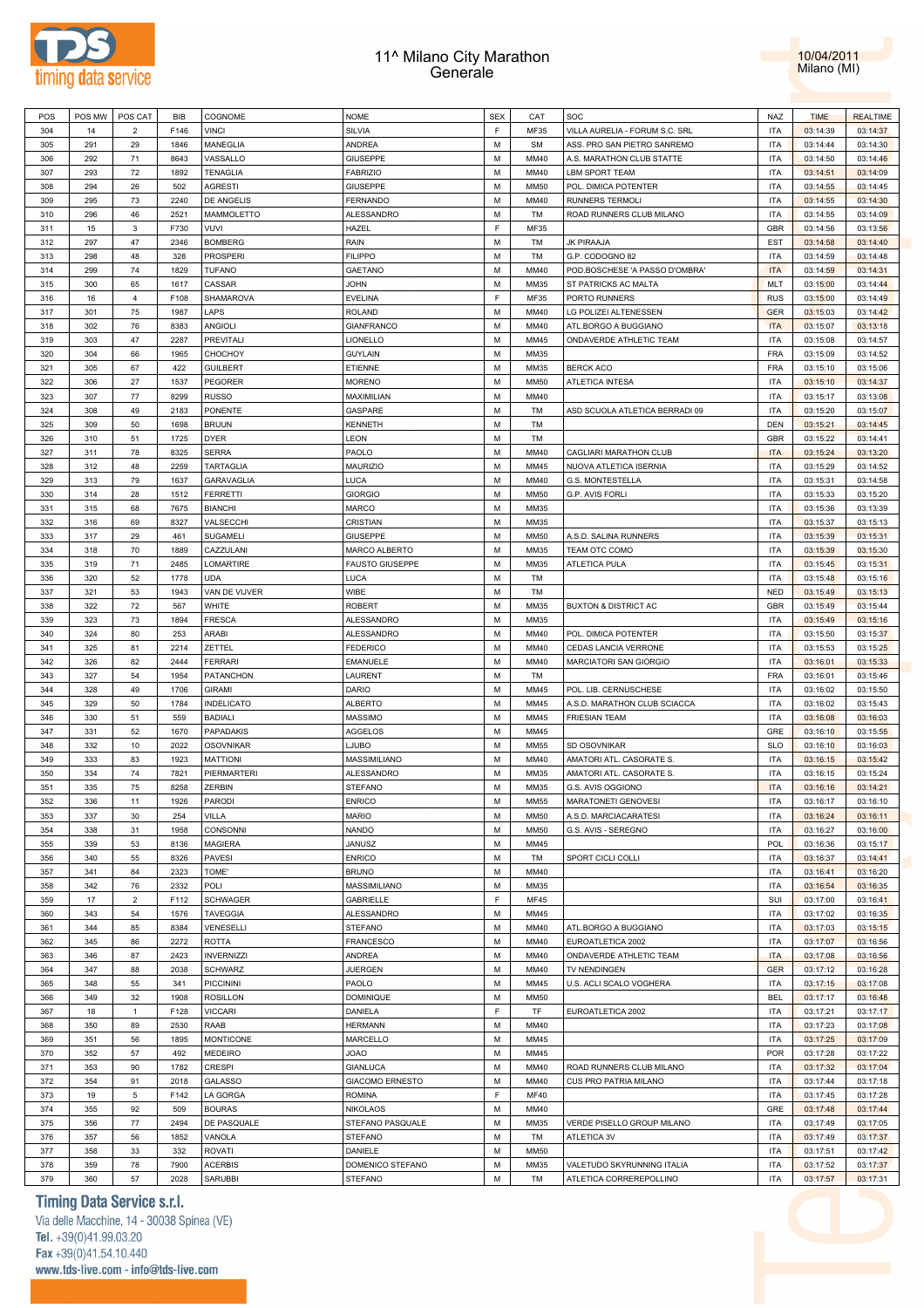



| M<br>C.T.L. 3 ATLETICA<br><b>ITA</b><br>380<br>361<br>58<br>365<br>CANTU'<br><b>DANILO LUIGI</b><br>MM45<br>03:17:58<br>03:17:47<br><b>MEDICI</b><br>M<br>MM45<br><b>ITA</b><br>381<br>362<br>59<br>408<br><b>GIUSEPPE</b><br>03:18:02<br>03:17:53<br>M<br><b>ITA</b><br>382<br>363<br>79<br>2221<br>CASTAGNINO<br><b>GIANLUCA</b><br>MM35<br>ROAD RUNNERS CLUB MILANO<br>03:18:05<br>03:17:31<br>93<br>M<br><b>ITA</b><br>383<br>364<br>1726<br>MINOIA<br>MASSIMILIANO<br>MM40<br>03:18:05<br>03:17:37<br>M<br><b>ITA</b><br>384<br>365<br>94<br>2263<br>SIGISMONDI<br>PAOLO ANGELO<br>MM40<br>RUNNING TORRE DE' ROVERI<br>03:18:06<br>03:17:48<br>60<br>1558<br>M<br>HAPPY RUNNER CLUB<br><b>ITA</b><br>385<br>366<br><b>MANCUSI</b><br>GUIDO<br>MM45<br>03:18:09<br>03:17:53<br>12<br>M<br><b>ITA</b><br>386<br>367<br>2180<br>DE SIMONE<br>ANGELO<br><b>MM55</b><br>ROAD RUNNERS CLUB MILANO<br>03:18:11<br>03:17:54<br>95<br>2244<br>DANIELE<br>M<br>MM40<br><b>ITA</b><br>03:17:54<br>387<br>368<br>DONA'<br>03:18:12<br>58<br>2283<br>LUCA<br>M<br><b>ITA</b><br>388<br>369<br>MARELLI<br>TM<br>03:18:17<br>03:17:56<br>96<br>2245<br>M<br><b>ITA</b><br>389<br>370<br><b>SERPE</b><br><b>MAURIZIO</b><br>MM40<br>ATL. SAN MARCO U.S. ACLI<br>03:18:17<br>03:17:41<br>97<br>M<br><b>JPN</b><br>390<br>371<br>455<br><b>TAKAHASHI</b><br>KENJI<br>MM40<br>03:18:24<br>03:18:21<br>98<br>M<br><b>ITA</b><br>391<br>372<br>2146<br><b>BONASSINA</b><br>MARCELLO<br>MM40<br>YOUNG RUNNING<br>03:18:27<br>03:18:03<br>373<br>M<br><b>ITA</b><br>392<br>61<br>1930<br><b>BIAGGI</b><br><b>FABRIZIO</b><br>MM45<br><b>BIKE &amp; RUN</b><br>03:18:44<br>03:18:26<br>99<br>LEO<br>M<br><b>ITA</b><br>393<br>374<br>2067<br><b>ANTONIO</b><br>MM40<br>03:18:46<br>03:17:57<br>375<br>PERRY<br>M<br><b>USA</b><br>394<br>59<br>1712<br>DAVID<br>TM<br>03:18:48<br>03:18:23<br>62<br>1523<br>M<br><b>ITA</b><br>395<br>376<br><b>ROSA</b><br>MARCELLO<br>MM45<br>S.CLUB LIB. SESTO<br>03:18:48<br>03:18:35<br>F<br>$\overline{2}$<br>F118<br><b>VALERIA</b><br>TF<br><b>ITA</b><br>396<br>20<br><b>BELLAN</b><br>ATL. SAN MARCO U.S. ACLI<br>03:18:53<br>03:18:40<br>377<br>63<br>2387<br>ANGELONOMI<br>LUCA<br>M<br>MM45<br>RUNNING SARONNO<br><b>ITA</b><br>397<br>03:18:55<br>03:18:26<br>378<br>2520<br>M<br><b>ITA</b><br>398<br>64<br><b>MEDA</b><br><b>MASSIMO</b><br>MM45<br>ATL. TEAM BRIANZA LISSONE<br>03:19:02<br>03:18:44<br>60<br>2284<br><b>MARELLI</b><br>M<br><b>ITA</b><br>399<br>379<br><b>MATTEO</b><br>TM<br>03:19:04<br>03:18:44<br>M<br>MM40<br><b>ITA</b><br>400<br>380<br>100<br>255<br><b>BEDINO</b><br><b>GIANFRANCO</b><br>ATLETICA VERCELLI 78<br>03:19:09<br>03:18:56<br>101<br>M<br>MM40<br><b>IRL</b><br>401<br>381<br>1952<br><b>MC ENTEE</b><br><b>JOHN</b><br>03:19:09<br>03:18:50<br>M<br><b>ITA</b><br>402<br>382<br>102<br>377<br>NAVA<br><b>RUGGERO</b><br>MM40<br>ATL. CASTEL ROZZONE<br>03:19:11<br>03:19:04<br>M<br><b>CRO</b><br>403<br>383<br>34<br>2504<br>PALAVRA<br>VJEKOSLAV<br><b>MM50</b><br>U.S. VIRTUS BINASCO ATL.<br>03:19:14<br>03:19:00<br>30<br>M<br><b>ITA</b><br>404<br>384<br>1668<br><b>MASTRILLI</b><br><b>GIAN LUCA</b><br><b>SM</b><br>ATLETICA MASSALOMBARDA<br>03:19:16<br>03:19:02<br>80<br><b>MICHELE</b><br>M<br>ATLETICA TRECATE<br><b>ITA</b><br>405<br>385<br>8316<br><b>FAVINO</b><br>MM35<br>03:19:18<br>03:18:16<br>103<br>2229<br>M<br>3LIFE<br><b>ITA</b><br>406<br>386<br>TELLAZZI<br><b>DAVIDE</b><br>MM40<br>03:19:19<br>03:18:45<br>35<br>2269<br><b>GROSSI</b><br>M<br><b>MM50</b><br>POL. MADONNINA<br><b>ITA</b><br>407<br>387<br><b>GIOVANNI</b><br>03:19:20<br>03:18:49<br>408<br>388<br>104<br>M<br><b>ITA</b><br>2176<br><b>TORTA</b><br><b>MARCO</b><br>MM40<br>ATL. CHIERESE & LEO<br>03:19:23<br>03:19:08<br>65<br>M<br>MM45<br><b>FRA</b><br>03:18:53<br>409<br>389<br>1666<br>SALLE<br>STEPHANE<br>ATL. LAMBRO MILANO<br>03:19:23<br>2015<br>M<br><b>ITA</b><br>410<br>390<br>36<br>COMMODO<br><b>ANTONIO</b><br><b>MM50</b><br>RUNNING CLUB CESANESE<br>03:19:26<br>03:18:50<br>$\mathsf F$<br>6<br>F123<br>GRE<br>411<br>21<br>DELI<br>EVANGELIA<br><b>MF40</b><br>APOLLON DYTIKIS ATTIKIS<br>03:19:28<br>03:19:06<br>412<br>105<br>M<br><b>ITA</b><br>391<br>2118<br>MAUTONE<br><b>NICOLA</b><br>MM40<br>PODISTICA AMATORI POTENZA<br>03:19:35<br>03:18:49<br>M<br><b>ITA</b><br>413<br>392<br>106<br>1812<br><b>SCATTOLO</b><br><b>DAVIDE</b><br>MM40<br>G.A.A.C. 2007 VERONAMARATHON<br>03:19:35<br>03:19:15<br>414<br>37<br>2351<br>M<br><b>ITA</b><br>393<br>SANGERMANI<br><b>MAURO</b><br><b>MM50</b><br>G.P. CASALESE<br>03:19:41<br>03:19:21<br>LUCA<br>M<br><b>ITA</b><br>415<br>394<br>81<br>1862<br>SORITO<br>MM35<br>ASD ORTICA TEAM<br>03:19:47<br>03:19:23<br>395<br>66<br>2027<br>M<br><b>ITA</b><br>416<br><b>GASPERINI</b><br><b>ALESSANDRO</b><br>MM45<br>EQUIPE GOLFO BARATTI<br>03:19:48<br>03:19:05<br>67<br>DE BERNARDIS<br>M<br>MM45<br><b>ITA</b><br>417<br>396<br>398<br>ALESSANDRO<br>G.T.A. CREMA<br>03:19:49<br>03:19:41<br>418<br>M<br><b>ITA</b><br>397<br>68<br>1899<br><b>NALE</b><br>CLAUDIO<br>MM45<br>RUNNING SARONNO<br>03:19:51<br>03:19:28<br>69<br><b>GIUSEPPE</b><br>M<br><b>ITA</b><br>419<br>398<br>1741<br>SONCIN<br>MM45<br>TRAGUARDO VOLANTE RACING<br>03:19:51<br>03:19:28<br>$\overline{2}$<br>M<br><b>MARATHON TEAM BG</b><br><b>ITA</b><br>420<br>399<br>1793<br><b>GAMBA</b><br>PIERINO<br><b>MM65</b><br>03:19:53<br>03:19:25<br>70<br>M<br><b>ITA</b><br>421<br>400<br>1769<br><b>MARCHESI</b><br><b>ERMANNO</b><br>MM45<br>03:20:02<br>03:19:44<br>$\mathsf F$<br>422<br>F117<br><b>ITA</b><br>22<br>3<br>MAZZONI<br>DONATELLA<br><b>MF45</b><br>G.P. AVIS PAVIA<br>03:20:05<br>03:19:51<br>38<br>M<br><b>MAR</b><br>423<br>401<br>5679<br>EL MENTOUMI<br><b>MOHAMMED</b><br><b>MM50</b><br>03:20:06<br>03:19:20<br>402<br>71<br>M<br><b>ITA</b><br>424<br>2392<br>NARDELLA<br><b>DOMENICO</b><br>MM45<br><b>TURIN MARATHON</b><br>03:20:10<br>03:19:46<br>82<br>M<br>POD. FORMIGINESE<br><b>ITA</b><br>425<br>403<br>395<br>MUZZIOLI<br><b>RICCARDO</b><br>MM35<br>03:20:12<br>03:20:00<br>$\mathsf F$<br>426<br>23<br>$\overline{7}$<br>F100<br>CHAN<br>PUI SHAN<br><b>MF40</b><br>HONG KONG AMATEUR ATHLETIC ASSOCIATION<br><b>HKG</b><br>03:20:13<br>03:20:08<br>427<br>404<br>61<br>4429<br><b>BELOTTI</b><br>DAVIDE MARIA<br>M<br><b>ITA</b><br>TM<br>03:20:15<br>03:19:27<br>405<br>107<br>2376<br>M<br><b>ITA</b><br>428<br><b>SCALVINI</b><br><b>GIANLUIGI</b><br>MM40<br>ATLETICA BRESCIA MARATHON<br>03:20:20<br>03:19:37<br>MATTEO<br><b>ITA</b><br>429<br>62<br><b>MERLONI</b><br>М<br>03:20:22<br>03:20:02<br>406<br>1759<br>TM<br>F<br>ANGELA<br>SF<br><b>ITA</b><br>430<br>24<br>8<br>F135<br>LATORRE<br>G.S. MATERA<br>03:20:32<br>03:19:55<br>83<br>CALANNI FRACCONO<br><b>GIANLUCA</b><br>M<br>MM35<br>MARATONETI GENOVESI<br><b>ITA</b><br>431<br>407<br>4048<br>03:20:33<br>03:19:43<br>432<br>GHISLANZONI<br>M<br><b>ITA</b><br>408<br>108<br>2488<br>DAVIDE<br>MM40<br>03:20:35<br>03:20:18<br>84<br><b>MARCO MARIA</b><br>M<br>MM35<br><b>ITA</b><br>03:18:01<br>433<br>409<br>8157<br><b>MONGIARDINI</b><br>G.S. AVIS - SEREGNO<br>03:20:39<br>434<br>M<br>MARATHON TEAM BG<br><b>ITA</b><br>03:20:40<br>410<br>109<br>2422<br><b>MILANESI</b><br><b>MARIO</b><br>MM40<br>03:19:57<br>DEN<br>39<br>2032<br>NEDERGAARD<br><b>UFFE</b><br>M<br><b>MM50</b><br>03:20:20<br>435<br>411<br>AARHUS 1900<br>03:20:42<br>412<br>375<br>M<br>PELOPAS PATRON<br>GRE<br>03:20:40<br>436<br>63<br>KARLOS<br><b>KYRIAKOS</b><br>TM<br>03:20:44<br>110<br>PAAKKONEN<br><b>RIKU</b><br>M<br>MM40<br>FIN<br>03:20:30<br>437<br>413<br>1646<br>03:20:45<br>438<br>414<br>2279<br>CHARALAMPAKIS<br>PANAGIOTIS<br>M<br>GRE<br>03:20:47<br>111<br>MM40<br>03:20:10<br>40<br>3665<br>DE PALO<br><b>FRANCESCO</b><br>M<br><b>MM50</b><br>P&C PODISMOECAZZEGGIO<br><b>ITA</b><br>03:19:39<br>439<br>415<br>03:20:49<br>85<br>M<br>POD. BIASOLA<br><b>ITA</b><br>440<br>416<br>1721<br><b>VERONA</b><br><b>STEFANO</b><br>MM35<br>03:20:54<br>03:20:29<br>72<br>LECLERE<br>JEAN-MARIE<br>M<br><b>USPC</b><br><b>FRA</b><br>03:20:42<br>441<br>417<br>1967<br>MM45<br>03:21:05<br>442<br>112<br>VITO ALEXANDER<br>M<br><b>G.S. MONTESTELLA</b><br><b>ITA</b><br>418<br>8043<br>DI LATTE<br>MM40<br>03:21:07<br>03:20:31<br>41<br>ACS<br>LÁSZLÓ<br>M<br><b>MM50</b><br><b>HUN</b><br>03:20:39<br>443<br>419<br>325<br>03:21:08<br>444<br>420<br>42<br>2369<br>POZZOLI<br><b>ANTONIO</b><br>M<br><b>ITA</b><br>03:20:48<br><b>MM50</b><br>03:21:09<br><b>MARZIO</b><br>73<br>CREMA<br>M<br>MM45<br>G.T.A. CREMA<br><b>ITA</b><br>03:20:23<br>445<br>421<br>399<br>03:21:11<br>422<br>74<br>2328<br>M<br>A.S.D. IRPINIA CORRE<br><b>ITA</b><br>446<br><b>DELLA PIETRA</b><br><b>GIOVANNI</b><br>MM45<br>03:21:15<br>03:20:35<br>75<br>423<br>487<br><b>ROBERTO</b><br>M<br>MM45<br><b>ITA</b><br>03:21:13<br>447<br><b>MONTANI</b><br>ONDAVERDE ATHLETIC TEAM<br>03:21:16<br>424<br>113<br>546<br>M<br>ESP<br>448<br><b>TRAVERIA</b><br><b>ALBERTO</b><br>MM40<br>03:21:21<br>03:21:18<br>13<br>MOCCI<br>SALVATORE<br>M<br><b>MM55</b><br>S.CLUB LIB. SESTO<br><b>ITA</b><br>03:20:45<br>449<br>425<br>1857<br>03:21:30<br>43<br>2237<br>M<br>EQUIPE GOLFO BARATTI<br><b>ITA</b><br>450<br>426<br><b>GAROSI</b><br><b>FAUSTO</b><br><b>MM50</b><br>03:21:32<br>03:20:50<br>76<br><b>FRANCESCO</b><br>M<br><b>ITA</b><br>451<br>427<br>556<br><b>MONFREDA</b><br>MM45<br>03:21:33<br>03:21:26<br>452<br>RAGOZZINO<br><b>MICHELE</b><br>M<br><b>ITA</b><br>428<br>114<br>2112<br>MM40<br>A.S.D. ATL. CAPUA<br>03:21:39<br>03:20:58<br>31<br>2500<br><b>ANTONIO</b><br>M<br>A.I.A. MILANO<br><b>ITA</b><br>453<br>429<br>VASCO<br><b>SM</b><br>03:21:40<br>03:21:12<br>454<br>430<br>VERRECCHIA<br>M<br>TM<br><b>ITA</b><br>64<br>2107<br><b>NICOLA</b><br>03:21:44<br>03:21:19<br>86<br>CORI<br><b>STEFANO</b><br>M<br>MM35<br>A.POD. VALTENNA<br><b>ITA</b><br>03:21:15<br>455<br>431<br>2088<br>03:21:48 | POS | POS MW | POS CAT | <b>BIB</b> | COGNOME | <b>NOME</b> | <b>SEX</b> | CAT | SOC | NAZ | <b>TIME</b> | <b>REALTIME</b> |
|-------------------------------------------------------------------------------------------------------------------------------------------------------------------------------------------------------------------------------------------------------------------------------------------------------------------------------------------------------------------------------------------------------------------------------------------------------------------------------------------------------------------------------------------------------------------------------------------------------------------------------------------------------------------------------------------------------------------------------------------------------------------------------------------------------------------------------------------------------------------------------------------------------------------------------------------------------------------------------------------------------------------------------------------------------------------------------------------------------------------------------------------------------------------------------------------------------------------------------------------------------------------------------------------------------------------------------------------------------------------------------------------------------------------------------------------------------------------------------------------------------------------------------------------------------------------------------------------------------------------------------------------------------------------------------------------------------------------------------------------------------------------------------------------------------------------------------------------------------------------------------------------------------------------------------------------------------------------------------------------------------------------------------------------------------------------------------------------------------------------------------------------------------------------------------------------------------------------------------------------------------------------------------------------------------------------------------------------------------------------------------------------------------------------------------------------------------------------------------------------------------------------------------------------------------------------------------------------------------------------------------------------------------------------------------------------------------------------------------------------------------------------------------------------------------------------------------------------------------------------------------------------------------------------------------------------------------------------------------------------------------------------------------------------------------------------------------------------------------------------------------------------------------------------------------------------------------------------------------------------------------------------------------------------------------------------------------------------------------------------------------------------------------------------------------------------------------------------------------------------------------------------------------------------------------------------------------------------------------------------------------------------------------------------------------------------------------------------------------------------------------------------------------------------------------------------------------------------------------------------------------------------------------------------------------------------------------------------------------------------------------------------------------------------------------------------------------------------------------------------------------------------------------------------------------------------------------------------------------------------------------------------------------------------------------------------------------------------------------------------------------------------------------------------------------------------------------------------------------------------------------------------------------------------------------------------------------------------------------------------------------------------------------------------------------------------------------------------------------------------------------------------------------------------------------------------------------------------------------------------------------------------------------------------------------------------------------------------------------------------------------------------------------------------------------------------------------------------------------------------------------------------------------------------------------------------------------------------------------------------------------------------------------------------------------------------------------------------------------------------------------------------------------------------------------------------------------------------------------------------------------------------------------------------------------------------------------------------------------------------------------------------------------------------------------------------------------------------------------------------------------------------------------------------------------------------------------------------------------------------------------------------------------------------------------------------------------------------------------------------------------------------------------------------------------------------------------------------------------------------------------------------------------------------------------------------------------------------------------------------------------------------------------------------------------------------------------------------------------------------------------------------------------------------------------------------------------------------------------------------------------------------------------------------------------------------------------------------------------------------------------------------------------------------------------------------------------------------------------------------------------------------------------------------------------------------------------------------------------------------------------------------------------------------------------------------------------------------------------------------------------------------------------------------------------------------------------------------------------------------------------------------------------------------------------------------------------------------------------------------------------------------------------------------------------------------------------------------------------------------------------------------------------------------------------------------------------------------------------------------------------------------------------------------------------------------------------------------------------------------------------------------------------------------------------------------------------------------------------------------------------------------------------------------------------------------------------------------------------------------------------------------------------------------------------------------------------------------------------------------------------------------------------------------------------------------------------------------------------------------------------------------------------------------------------------------------------------------------------------------------------------------------------------------------------------------------------------------------------------------------------------------------------------------------------------------------------------------------------------------------------------------------------------------------------------------------------------------------------------------------------------------------------------------------------------------------------------------------------------------------------------------------------------------------------------------------------------------------------------------------------------------------------------------------------------------------------------------------------------------------------------------------------------------------------------------------------------------------------------------------------------------------------------------------------------------------------------------------------------------------------------------------------------------------------------------------------------------------------------------------------------------------------------------------------------------------------------------------------------------------------------------------------------------------------------------------------------------------------------------------------------------------------------------------------------------------------------------------------------------------------------------------------------------------------------------------------------------------------------------------------------------------------------------------------------------------------------------------------------------------------------------------------------------------------|-----|--------|---------|------------|---------|-------------|------------|-----|-----|-----|-------------|-----------------|
|                                                                                                                                                                                                                                                                                                                                                                                                                                                                                                                                                                                                                                                                                                                                                                                                                                                                                                                                                                                                                                                                                                                                                                                                                                                                                                                                                                                                                                                                                                                                                                                                                                                                                                                                                                                                                                                                                                                                                                                                                                                                                                                                                                                                                                                                                                                                                                                                                                                                                                                                                                                                                                                                                                                                                                                                                                                                                                                                                                                                                                                                                                                                                                                                                                                                                                                                                                                                                                                                                                                                                                                                                                                                                                                                                                                                                                                                                                                                                                                                                                                                                                                                                                                                                                                                                                                                                                                                                                                                                                                                                                                                                                                                                                                                                                                                                                                                                                                                                                                                                                                                                                                                                                                                                                                                                                                                                                                                                                                                                                                                                                                                                                                                                                                                                                                                                                                                                                                                                                                                                                                                                                                                                                                                                                                                                                                                                                                                                                                                                                                                                                                                                                                                                                                                                                                                                                                                                                                                                                                                                                                                                                                                                                                                                                                                                                                                                                                                                                                                                                                                                                                                                                                                                                                                                                                                                                                                                                                                                                                                                                                                                                                                                                                                                                                                                                                                                                                                                                                                                                                                                                                                                                                                                                                                                                                                                                                                                                                                                                                                                                                                                                                                                                                                                                                                                                                                                                                                                                                                                                                                                                                                                                                                                                                                                                                                                                                                                                                                                                                                                                                       |     |        |         |            |         |             |            |     |     |     |             |                 |
|                                                                                                                                                                                                                                                                                                                                                                                                                                                                                                                                                                                                                                                                                                                                                                                                                                                                                                                                                                                                                                                                                                                                                                                                                                                                                                                                                                                                                                                                                                                                                                                                                                                                                                                                                                                                                                                                                                                                                                                                                                                                                                                                                                                                                                                                                                                                                                                                                                                                                                                                                                                                                                                                                                                                                                                                                                                                                                                                                                                                                                                                                                                                                                                                                                                                                                                                                                                                                                                                                                                                                                                                                                                                                                                                                                                                                                                                                                                                                                                                                                                                                                                                                                                                                                                                                                                                                                                                                                                                                                                                                                                                                                                                                                                                                                                                                                                                                                                                                                                                                                                                                                                                                                                                                                                                                                                                                                                                                                                                                                                                                                                                                                                                                                                                                                                                                                                                                                                                                                                                                                                                                                                                                                                                                                                                                                                                                                                                                                                                                                                                                                                                                                                                                                                                                                                                                                                                                                                                                                                                                                                                                                                                                                                                                                                                                                                                                                                                                                                                                                                                                                                                                                                                                                                                                                                                                                                                                                                                                                                                                                                                                                                                                                                                                                                                                                                                                                                                                                                                                                                                                                                                                                                                                                                                                                                                                                                                                                                                                                                                                                                                                                                                                                                                                                                                                                                                                                                                                                                                                                                                                                                                                                                                                                                                                                                                                                                                                                                                                                                                                                                       |     |        |         |            |         |             |            |     |     |     |             |                 |
|                                                                                                                                                                                                                                                                                                                                                                                                                                                                                                                                                                                                                                                                                                                                                                                                                                                                                                                                                                                                                                                                                                                                                                                                                                                                                                                                                                                                                                                                                                                                                                                                                                                                                                                                                                                                                                                                                                                                                                                                                                                                                                                                                                                                                                                                                                                                                                                                                                                                                                                                                                                                                                                                                                                                                                                                                                                                                                                                                                                                                                                                                                                                                                                                                                                                                                                                                                                                                                                                                                                                                                                                                                                                                                                                                                                                                                                                                                                                                                                                                                                                                                                                                                                                                                                                                                                                                                                                                                                                                                                                                                                                                                                                                                                                                                                                                                                                                                                                                                                                                                                                                                                                                                                                                                                                                                                                                                                                                                                                                                                                                                                                                                                                                                                                                                                                                                                                                                                                                                                                                                                                                                                                                                                                                                                                                                                                                                                                                                                                                                                                                                                                                                                                                                                                                                                                                                                                                                                                                                                                                                                                                                                                                                                                                                                                                                                                                                                                                                                                                                                                                                                                                                                                                                                                                                                                                                                                                                                                                                                                                                                                                                                                                                                                                                                                                                                                                                                                                                                                                                                                                                                                                                                                                                                                                                                                                                                                                                                                                                                                                                                                                                                                                                                                                                                                                                                                                                                                                                                                                                                                                                                                                                                                                                                                                                                                                                                                                                                                                                                                                                                       |     |        |         |            |         |             |            |     |     |     |             |                 |
|                                                                                                                                                                                                                                                                                                                                                                                                                                                                                                                                                                                                                                                                                                                                                                                                                                                                                                                                                                                                                                                                                                                                                                                                                                                                                                                                                                                                                                                                                                                                                                                                                                                                                                                                                                                                                                                                                                                                                                                                                                                                                                                                                                                                                                                                                                                                                                                                                                                                                                                                                                                                                                                                                                                                                                                                                                                                                                                                                                                                                                                                                                                                                                                                                                                                                                                                                                                                                                                                                                                                                                                                                                                                                                                                                                                                                                                                                                                                                                                                                                                                                                                                                                                                                                                                                                                                                                                                                                                                                                                                                                                                                                                                                                                                                                                                                                                                                                                                                                                                                                                                                                                                                                                                                                                                                                                                                                                                                                                                                                                                                                                                                                                                                                                                                                                                                                                                                                                                                                                                                                                                                                                                                                                                                                                                                                                                                                                                                                                                                                                                                                                                                                                                                                                                                                                                                                                                                                                                                                                                                                                                                                                                                                                                                                                                                                                                                                                                                                                                                                                                                                                                                                                                                                                                                                                                                                                                                                                                                                                                                                                                                                                                                                                                                                                                                                                                                                                                                                                                                                                                                                                                                                                                                                                                                                                                                                                                                                                                                                                                                                                                                                                                                                                                                                                                                                                                                                                                                                                                                                                                                                                                                                                                                                                                                                                                                                                                                                                                                                                                                                                       |     |        |         |            |         |             |            |     |     |     |             |                 |
|                                                                                                                                                                                                                                                                                                                                                                                                                                                                                                                                                                                                                                                                                                                                                                                                                                                                                                                                                                                                                                                                                                                                                                                                                                                                                                                                                                                                                                                                                                                                                                                                                                                                                                                                                                                                                                                                                                                                                                                                                                                                                                                                                                                                                                                                                                                                                                                                                                                                                                                                                                                                                                                                                                                                                                                                                                                                                                                                                                                                                                                                                                                                                                                                                                                                                                                                                                                                                                                                                                                                                                                                                                                                                                                                                                                                                                                                                                                                                                                                                                                                                                                                                                                                                                                                                                                                                                                                                                                                                                                                                                                                                                                                                                                                                                                                                                                                                                                                                                                                                                                                                                                                                                                                                                                                                                                                                                                                                                                                                                                                                                                                                                                                                                                                                                                                                                                                                                                                                                                                                                                                                                                                                                                                                                                                                                                                                                                                                                                                                                                                                                                                                                                                                                                                                                                                                                                                                                                                                                                                                                                                                                                                                                                                                                                                                                                                                                                                                                                                                                                                                                                                                                                                                                                                                                                                                                                                                                                                                                                                                                                                                                                                                                                                                                                                                                                                                                                                                                                                                                                                                                                                                                                                                                                                                                                                                                                                                                                                                                                                                                                                                                                                                                                                                                                                                                                                                                                                                                                                                                                                                                                                                                                                                                                                                                                                                                                                                                                                                                                                                                                       |     |        |         |            |         |             |            |     |     |     |             |                 |
|                                                                                                                                                                                                                                                                                                                                                                                                                                                                                                                                                                                                                                                                                                                                                                                                                                                                                                                                                                                                                                                                                                                                                                                                                                                                                                                                                                                                                                                                                                                                                                                                                                                                                                                                                                                                                                                                                                                                                                                                                                                                                                                                                                                                                                                                                                                                                                                                                                                                                                                                                                                                                                                                                                                                                                                                                                                                                                                                                                                                                                                                                                                                                                                                                                                                                                                                                                                                                                                                                                                                                                                                                                                                                                                                                                                                                                                                                                                                                                                                                                                                                                                                                                                                                                                                                                                                                                                                                                                                                                                                                                                                                                                                                                                                                                                                                                                                                                                                                                                                                                                                                                                                                                                                                                                                                                                                                                                                                                                                                                                                                                                                                                                                                                                                                                                                                                                                                                                                                                                                                                                                                                                                                                                                                                                                                                                                                                                                                                                                                                                                                                                                                                                                                                                                                                                                                                                                                                                                                                                                                                                                                                                                                                                                                                                                                                                                                                                                                                                                                                                                                                                                                                                                                                                                                                                                                                                                                                                                                                                                                                                                                                                                                                                                                                                                                                                                                                                                                                                                                                                                                                                                                                                                                                                                                                                                                                                                                                                                                                                                                                                                                                                                                                                                                                                                                                                                                                                                                                                                                                                                                                                                                                                                                                                                                                                                                                                                                                                                                                                                                                                       |     |        |         |            |         |             |            |     |     |     |             |                 |
|                                                                                                                                                                                                                                                                                                                                                                                                                                                                                                                                                                                                                                                                                                                                                                                                                                                                                                                                                                                                                                                                                                                                                                                                                                                                                                                                                                                                                                                                                                                                                                                                                                                                                                                                                                                                                                                                                                                                                                                                                                                                                                                                                                                                                                                                                                                                                                                                                                                                                                                                                                                                                                                                                                                                                                                                                                                                                                                                                                                                                                                                                                                                                                                                                                                                                                                                                                                                                                                                                                                                                                                                                                                                                                                                                                                                                                                                                                                                                                                                                                                                                                                                                                                                                                                                                                                                                                                                                                                                                                                                                                                                                                                                                                                                                                                                                                                                                                                                                                                                                                                                                                                                                                                                                                                                                                                                                                                                                                                                                                                                                                                                                                                                                                                                                                                                                                                                                                                                                                                                                                                                                                                                                                                                                                                                                                                                                                                                                                                                                                                                                                                                                                                                                                                                                                                                                                                                                                                                                                                                                                                                                                                                                                                                                                                                                                                                                                                                                                                                                                                                                                                                                                                                                                                                                                                                                                                                                                                                                                                                                                                                                                                                                                                                                                                                                                                                                                                                                                                                                                                                                                                                                                                                                                                                                                                                                                                                                                                                                                                                                                                                                                                                                                                                                                                                                                                                                                                                                                                                                                                                                                                                                                                                                                                                                                                                                                                                                                                                                                                                                                                       |     |        |         |            |         |             |            |     |     |     |             |                 |
|                                                                                                                                                                                                                                                                                                                                                                                                                                                                                                                                                                                                                                                                                                                                                                                                                                                                                                                                                                                                                                                                                                                                                                                                                                                                                                                                                                                                                                                                                                                                                                                                                                                                                                                                                                                                                                                                                                                                                                                                                                                                                                                                                                                                                                                                                                                                                                                                                                                                                                                                                                                                                                                                                                                                                                                                                                                                                                                                                                                                                                                                                                                                                                                                                                                                                                                                                                                                                                                                                                                                                                                                                                                                                                                                                                                                                                                                                                                                                                                                                                                                                                                                                                                                                                                                                                                                                                                                                                                                                                                                                                                                                                                                                                                                                                                                                                                                                                                                                                                                                                                                                                                                                                                                                                                                                                                                                                                                                                                                                                                                                                                                                                                                                                                                                                                                                                                                                                                                                                                                                                                                                                                                                                                                                                                                                                                                                                                                                                                                                                                                                                                                                                                                                                                                                                                                                                                                                                                                                                                                                                                                                                                                                                                                                                                                                                                                                                                                                                                                                                                                                                                                                                                                                                                                                                                                                                                                                                                                                                                                                                                                                                                                                                                                                                                                                                                                                                                                                                                                                                                                                                                                                                                                                                                                                                                                                                                                                                                                                                                                                                                                                                                                                                                                                                                                                                                                                                                                                                                                                                                                                                                                                                                                                                                                                                                                                                                                                                                                                                                                                                                       |     |        |         |            |         |             |            |     |     |     |             |                 |
|                                                                                                                                                                                                                                                                                                                                                                                                                                                                                                                                                                                                                                                                                                                                                                                                                                                                                                                                                                                                                                                                                                                                                                                                                                                                                                                                                                                                                                                                                                                                                                                                                                                                                                                                                                                                                                                                                                                                                                                                                                                                                                                                                                                                                                                                                                                                                                                                                                                                                                                                                                                                                                                                                                                                                                                                                                                                                                                                                                                                                                                                                                                                                                                                                                                                                                                                                                                                                                                                                                                                                                                                                                                                                                                                                                                                                                                                                                                                                                                                                                                                                                                                                                                                                                                                                                                                                                                                                                                                                                                                                                                                                                                                                                                                                                                                                                                                                                                                                                                                                                                                                                                                                                                                                                                                                                                                                                                                                                                                                                                                                                                                                                                                                                                                                                                                                                                                                                                                                                                                                                                                                                                                                                                                                                                                                                                                                                                                                                                                                                                                                                                                                                                                                                                                                                                                                                                                                                                                                                                                                                                                                                                                                                                                                                                                                                                                                                                                                                                                                                                                                                                                                                                                                                                                                                                                                                                                                                                                                                                                                                                                                                                                                                                                                                                                                                                                                                                                                                                                                                                                                                                                                                                                                                                                                                                                                                                                                                                                                                                                                                                                                                                                                                                                                                                                                                                                                                                                                                                                                                                                                                                                                                                                                                                                                                                                                                                                                                                                                                                                                                                       |     |        |         |            |         |             |            |     |     |     |             |                 |
|                                                                                                                                                                                                                                                                                                                                                                                                                                                                                                                                                                                                                                                                                                                                                                                                                                                                                                                                                                                                                                                                                                                                                                                                                                                                                                                                                                                                                                                                                                                                                                                                                                                                                                                                                                                                                                                                                                                                                                                                                                                                                                                                                                                                                                                                                                                                                                                                                                                                                                                                                                                                                                                                                                                                                                                                                                                                                                                                                                                                                                                                                                                                                                                                                                                                                                                                                                                                                                                                                                                                                                                                                                                                                                                                                                                                                                                                                                                                                                                                                                                                                                                                                                                                                                                                                                                                                                                                                                                                                                                                                                                                                                                                                                                                                                                                                                                                                                                                                                                                                                                                                                                                                                                                                                                                                                                                                                                                                                                                                                                                                                                                                                                                                                                                                                                                                                                                                                                                                                                                                                                                                                                                                                                                                                                                                                                                                                                                                                                                                                                                                                                                                                                                                                                                                                                                                                                                                                                                                                                                                                                                                                                                                                                                                                                                                                                                                                                                                                                                                                                                                                                                                                                                                                                                                                                                                                                                                                                                                                                                                                                                                                                                                                                                                                                                                                                                                                                                                                                                                                                                                                                                                                                                                                                                                                                                                                                                                                                                                                                                                                                                                                                                                                                                                                                                                                                                                                                                                                                                                                                                                                                                                                                                                                                                                                                                                                                                                                                                                                                                                                                       |     |        |         |            |         |             |            |     |     |     |             |                 |
|                                                                                                                                                                                                                                                                                                                                                                                                                                                                                                                                                                                                                                                                                                                                                                                                                                                                                                                                                                                                                                                                                                                                                                                                                                                                                                                                                                                                                                                                                                                                                                                                                                                                                                                                                                                                                                                                                                                                                                                                                                                                                                                                                                                                                                                                                                                                                                                                                                                                                                                                                                                                                                                                                                                                                                                                                                                                                                                                                                                                                                                                                                                                                                                                                                                                                                                                                                                                                                                                                                                                                                                                                                                                                                                                                                                                                                                                                                                                                                                                                                                                                                                                                                                                                                                                                                                                                                                                                                                                                                                                                                                                                                                                                                                                                                                                                                                                                                                                                                                                                                                                                                                                                                                                                                                                                                                                                                                                                                                                                                                                                                                                                                                                                                                                                                                                                                                                                                                                                                                                                                                                                                                                                                                                                                                                                                                                                                                                                                                                                                                                                                                                                                                                                                                                                                                                                                                                                                                                                                                                                                                                                                                                                                                                                                                                                                                                                                                                                                                                                                                                                                                                                                                                                                                                                                                                                                                                                                                                                                                                                                                                                                                                                                                                                                                                                                                                                                                                                                                                                                                                                                                                                                                                                                                                                                                                                                                                                                                                                                                                                                                                                                                                                                                                                                                                                                                                                                                                                                                                                                                                                                                                                                                                                                                                                                                                                                                                                                                                                                                                                                                       |     |        |         |            |         |             |            |     |     |     |             |                 |
|                                                                                                                                                                                                                                                                                                                                                                                                                                                                                                                                                                                                                                                                                                                                                                                                                                                                                                                                                                                                                                                                                                                                                                                                                                                                                                                                                                                                                                                                                                                                                                                                                                                                                                                                                                                                                                                                                                                                                                                                                                                                                                                                                                                                                                                                                                                                                                                                                                                                                                                                                                                                                                                                                                                                                                                                                                                                                                                                                                                                                                                                                                                                                                                                                                                                                                                                                                                                                                                                                                                                                                                                                                                                                                                                                                                                                                                                                                                                                                                                                                                                                                                                                                                                                                                                                                                                                                                                                                                                                                                                                                                                                                                                                                                                                                                                                                                                                                                                                                                                                                                                                                                                                                                                                                                                                                                                                                                                                                                                                                                                                                                                                                                                                                                                                                                                                                                                                                                                                                                                                                                                                                                                                                                                                                                                                                                                                                                                                                                                                                                                                                                                                                                                                                                                                                                                                                                                                                                                                                                                                                                                                                                                                                                                                                                                                                                                                                                                                                                                                                                                                                                                                                                                                                                                                                                                                                                                                                                                                                                                                                                                                                                                                                                                                                                                                                                                                                                                                                                                                                                                                                                                                                                                                                                                                                                                                                                                                                                                                                                                                                                                                                                                                                                                                                                                                                                                                                                                                                                                                                                                                                                                                                                                                                                                                                                                                                                                                                                                                                                                                                                       |     |        |         |            |         |             |            |     |     |     |             |                 |
|                                                                                                                                                                                                                                                                                                                                                                                                                                                                                                                                                                                                                                                                                                                                                                                                                                                                                                                                                                                                                                                                                                                                                                                                                                                                                                                                                                                                                                                                                                                                                                                                                                                                                                                                                                                                                                                                                                                                                                                                                                                                                                                                                                                                                                                                                                                                                                                                                                                                                                                                                                                                                                                                                                                                                                                                                                                                                                                                                                                                                                                                                                                                                                                                                                                                                                                                                                                                                                                                                                                                                                                                                                                                                                                                                                                                                                                                                                                                                                                                                                                                                                                                                                                                                                                                                                                                                                                                                                                                                                                                                                                                                                                                                                                                                                                                                                                                                                                                                                                                                                                                                                                                                                                                                                                                                                                                                                                                                                                                                                                                                                                                                                                                                                                                                                                                                                                                                                                                                                                                                                                                                                                                                                                                                                                                                                                                                                                                                                                                                                                                                                                                                                                                                                                                                                                                                                                                                                                                                                                                                                                                                                                                                                                                                                                                                                                                                                                                                                                                                                                                                                                                                                                                                                                                                                                                                                                                                                                                                                                                                                                                                                                                                                                                                                                                                                                                                                                                                                                                                                                                                                                                                                                                                                                                                                                                                                                                                                                                                                                                                                                                                                                                                                                                                                                                                                                                                                                                                                                                                                                                                                                                                                                                                                                                                                                                                                                                                                                                                                                                                                                       |     |        |         |            |         |             |            |     |     |     |             |                 |
|                                                                                                                                                                                                                                                                                                                                                                                                                                                                                                                                                                                                                                                                                                                                                                                                                                                                                                                                                                                                                                                                                                                                                                                                                                                                                                                                                                                                                                                                                                                                                                                                                                                                                                                                                                                                                                                                                                                                                                                                                                                                                                                                                                                                                                                                                                                                                                                                                                                                                                                                                                                                                                                                                                                                                                                                                                                                                                                                                                                                                                                                                                                                                                                                                                                                                                                                                                                                                                                                                                                                                                                                                                                                                                                                                                                                                                                                                                                                                                                                                                                                                                                                                                                                                                                                                                                                                                                                                                                                                                                                                                                                                                                                                                                                                                                                                                                                                                                                                                                                                                                                                                                                                                                                                                                                                                                                                                                                                                                                                                                                                                                                                                                                                                                                                                                                                                                                                                                                                                                                                                                                                                                                                                                                                                                                                                                                                                                                                                                                                                                                                                                                                                                                                                                                                                                                                                                                                                                                                                                                                                                                                                                                                                                                                                                                                                                                                                                                                                                                                                                                                                                                                                                                                                                                                                                                                                                                                                                                                                                                                                                                                                                                                                                                                                                                                                                                                                                                                                                                                                                                                                                                                                                                                                                                                                                                                                                                                                                                                                                                                                                                                                                                                                                                                                                                                                                                                                                                                                                                                                                                                                                                                                                                                                                                                                                                                                                                                                                                                                                                                                                       |     |        |         |            |         |             |            |     |     |     |             |                 |
|                                                                                                                                                                                                                                                                                                                                                                                                                                                                                                                                                                                                                                                                                                                                                                                                                                                                                                                                                                                                                                                                                                                                                                                                                                                                                                                                                                                                                                                                                                                                                                                                                                                                                                                                                                                                                                                                                                                                                                                                                                                                                                                                                                                                                                                                                                                                                                                                                                                                                                                                                                                                                                                                                                                                                                                                                                                                                                                                                                                                                                                                                                                                                                                                                                                                                                                                                                                                                                                                                                                                                                                                                                                                                                                                                                                                                                                                                                                                                                                                                                                                                                                                                                                                                                                                                                                                                                                                                                                                                                                                                                                                                                                                                                                                                                                                                                                                                                                                                                                                                                                                                                                                                                                                                                                                                                                                                                                                                                                                                                                                                                                                                                                                                                                                                                                                                                                                                                                                                                                                                                                                                                                                                                                                                                                                                                                                                                                                                                                                                                                                                                                                                                                                                                                                                                                                                                                                                                                                                                                                                                                                                                                                                                                                                                                                                                                                                                                                                                                                                                                                                                                                                                                                                                                                                                                                                                                                                                                                                                                                                                                                                                                                                                                                                                                                                                                                                                                                                                                                                                                                                                                                                                                                                                                                                                                                                                                                                                                                                                                                                                                                                                                                                                                                                                                                                                                                                                                                                                                                                                                                                                                                                                                                                                                                                                                                                                                                                                                                                                                                                                                       |     |        |         |            |         |             |            |     |     |     |             |                 |
|                                                                                                                                                                                                                                                                                                                                                                                                                                                                                                                                                                                                                                                                                                                                                                                                                                                                                                                                                                                                                                                                                                                                                                                                                                                                                                                                                                                                                                                                                                                                                                                                                                                                                                                                                                                                                                                                                                                                                                                                                                                                                                                                                                                                                                                                                                                                                                                                                                                                                                                                                                                                                                                                                                                                                                                                                                                                                                                                                                                                                                                                                                                                                                                                                                                                                                                                                                                                                                                                                                                                                                                                                                                                                                                                                                                                                                                                                                                                                                                                                                                                                                                                                                                                                                                                                                                                                                                                                                                                                                                                                                                                                                                                                                                                                                                                                                                                                                                                                                                                                                                                                                                                                                                                                                                                                                                                                                                                                                                                                                                                                                                                                                                                                                                                                                                                                                                                                                                                                                                                                                                                                                                                                                                                                                                                                                                                                                                                                                                                                                                                                                                                                                                                                                                                                                                                                                                                                                                                                                                                                                                                                                                                                                                                                                                                                                                                                                                                                                                                                                                                                                                                                                                                                                                                                                                                                                                                                                                                                                                                                                                                                                                                                                                                                                                                                                                                                                                                                                                                                                                                                                                                                                                                                                                                                                                                                                                                                                                                                                                                                                                                                                                                                                                                                                                                                                                                                                                                                                                                                                                                                                                                                                                                                                                                                                                                                                                                                                                                                                                                                                                       |     |        |         |            |         |             |            |     |     |     |             |                 |
|                                                                                                                                                                                                                                                                                                                                                                                                                                                                                                                                                                                                                                                                                                                                                                                                                                                                                                                                                                                                                                                                                                                                                                                                                                                                                                                                                                                                                                                                                                                                                                                                                                                                                                                                                                                                                                                                                                                                                                                                                                                                                                                                                                                                                                                                                                                                                                                                                                                                                                                                                                                                                                                                                                                                                                                                                                                                                                                                                                                                                                                                                                                                                                                                                                                                                                                                                                                                                                                                                                                                                                                                                                                                                                                                                                                                                                                                                                                                                                                                                                                                                                                                                                                                                                                                                                                                                                                                                                                                                                                                                                                                                                                                                                                                                                                                                                                                                                                                                                                                                                                                                                                                                                                                                                                                                                                                                                                                                                                                                                                                                                                                                                                                                                                                                                                                                                                                                                                                                                                                                                                                                                                                                                                                                                                                                                                                                                                                                                                                                                                                                                                                                                                                                                                                                                                                                                                                                                                                                                                                                                                                                                                                                                                                                                                                                                                                                                                                                                                                                                                                                                                                                                                                                                                                                                                                                                                                                                                                                                                                                                                                                                                                                                                                                                                                                                                                                                                                                                                                                                                                                                                                                                                                                                                                                                                                                                                                                                                                                                                                                                                                                                                                                                                                                                                                                                                                                                                                                                                                                                                                                                                                                                                                                                                                                                                                                                                                                                                                                                                                                                                       |     |        |         |            |         |             |            |     |     |     |             |                 |
|                                                                                                                                                                                                                                                                                                                                                                                                                                                                                                                                                                                                                                                                                                                                                                                                                                                                                                                                                                                                                                                                                                                                                                                                                                                                                                                                                                                                                                                                                                                                                                                                                                                                                                                                                                                                                                                                                                                                                                                                                                                                                                                                                                                                                                                                                                                                                                                                                                                                                                                                                                                                                                                                                                                                                                                                                                                                                                                                                                                                                                                                                                                                                                                                                                                                                                                                                                                                                                                                                                                                                                                                                                                                                                                                                                                                                                                                                                                                                                                                                                                                                                                                                                                                                                                                                                                                                                                                                                                                                                                                                                                                                                                                                                                                                                                                                                                                                                                                                                                                                                                                                                                                                                                                                                                                                                                                                                                                                                                                                                                                                                                                                                                                                                                                                                                                                                                                                                                                                                                                                                                                                                                                                                                                                                                                                                                                                                                                                                                                                                                                                                                                                                                                                                                                                                                                                                                                                                                                                                                                                                                                                                                                                                                                                                                                                                                                                                                                                                                                                                                                                                                                                                                                                                                                                                                                                                                                                                                                                                                                                                                                                                                                                                                                                                                                                                                                                                                                                                                                                                                                                                                                                                                                                                                                                                                                                                                                                                                                                                                                                                                                                                                                                                                                                                                                                                                                                                                                                                                                                                                                                                                                                                                                                                                                                                                                                                                                                                                                                                                                                                                       |     |        |         |            |         |             |            |     |     |     |             |                 |
|                                                                                                                                                                                                                                                                                                                                                                                                                                                                                                                                                                                                                                                                                                                                                                                                                                                                                                                                                                                                                                                                                                                                                                                                                                                                                                                                                                                                                                                                                                                                                                                                                                                                                                                                                                                                                                                                                                                                                                                                                                                                                                                                                                                                                                                                                                                                                                                                                                                                                                                                                                                                                                                                                                                                                                                                                                                                                                                                                                                                                                                                                                                                                                                                                                                                                                                                                                                                                                                                                                                                                                                                                                                                                                                                                                                                                                                                                                                                                                                                                                                                                                                                                                                                                                                                                                                                                                                                                                                                                                                                                                                                                                                                                                                                                                                                                                                                                                                                                                                                                                                                                                                                                                                                                                                                                                                                                                                                                                                                                                                                                                                                                                                                                                                                                                                                                                                                                                                                                                                                                                                                                                                                                                                                                                                                                                                                                                                                                                                                                                                                                                                                                                                                                                                                                                                                                                                                                                                                                                                                                                                                                                                                                                                                                                                                                                                                                                                                                                                                                                                                                                                                                                                                                                                                                                                                                                                                                                                                                                                                                                                                                                                                                                                                                                                                                                                                                                                                                                                                                                                                                                                                                                                                                                                                                                                                                                                                                                                                                                                                                                                                                                                                                                                                                                                                                                                                                                                                                                                                                                                                                                                                                                                                                                                                                                                                                                                                                                                                                                                                                                                       |     |        |         |            |         |             |            |     |     |     |             |                 |
|                                                                                                                                                                                                                                                                                                                                                                                                                                                                                                                                                                                                                                                                                                                                                                                                                                                                                                                                                                                                                                                                                                                                                                                                                                                                                                                                                                                                                                                                                                                                                                                                                                                                                                                                                                                                                                                                                                                                                                                                                                                                                                                                                                                                                                                                                                                                                                                                                                                                                                                                                                                                                                                                                                                                                                                                                                                                                                                                                                                                                                                                                                                                                                                                                                                                                                                                                                                                                                                                                                                                                                                                                                                                                                                                                                                                                                                                                                                                                                                                                                                                                                                                                                                                                                                                                                                                                                                                                                                                                                                                                                                                                                                                                                                                                                                                                                                                                                                                                                                                                                                                                                                                                                                                                                                                                                                                                                                                                                                                                                                                                                                                                                                                                                                                                                                                                                                                                                                                                                                                                                                                                                                                                                                                                                                                                                                                                                                                                                                                                                                                                                                                                                                                                                                                                                                                                                                                                                                                                                                                                                                                                                                                                                                                                                                                                                                                                                                                                                                                                                                                                                                                                                                                                                                                                                                                                                                                                                                                                                                                                                                                                                                                                                                                                                                                                                                                                                                                                                                                                                                                                                                                                                                                                                                                                                                                                                                                                                                                                                                                                                                                                                                                                                                                                                                                                                                                                                                                                                                                                                                                                                                                                                                                                                                                                                                                                                                                                                                                                                                                                                                       |     |        |         |            |         |             |            |     |     |     |             |                 |
|                                                                                                                                                                                                                                                                                                                                                                                                                                                                                                                                                                                                                                                                                                                                                                                                                                                                                                                                                                                                                                                                                                                                                                                                                                                                                                                                                                                                                                                                                                                                                                                                                                                                                                                                                                                                                                                                                                                                                                                                                                                                                                                                                                                                                                                                                                                                                                                                                                                                                                                                                                                                                                                                                                                                                                                                                                                                                                                                                                                                                                                                                                                                                                                                                                                                                                                                                                                                                                                                                                                                                                                                                                                                                                                                                                                                                                                                                                                                                                                                                                                                                                                                                                                                                                                                                                                                                                                                                                                                                                                                                                                                                                                                                                                                                                                                                                                                                                                                                                                                                                                                                                                                                                                                                                                                                                                                                                                                                                                                                                                                                                                                                                                                                                                                                                                                                                                                                                                                                                                                                                                                                                                                                                                                                                                                                                                                                                                                                                                                                                                                                                                                                                                                                                                                                                                                                                                                                                                                                                                                                                                                                                                                                                                                                                                                                                                                                                                                                                                                                                                                                                                                                                                                                                                                                                                                                                                                                                                                                                                                                                                                                                                                                                                                                                                                                                                                                                                                                                                                                                                                                                                                                                                                                                                                                                                                                                                                                                                                                                                                                                                                                                                                                                                                                                                                                                                                                                                                                                                                                                                                                                                                                                                                                                                                                                                                                                                                                                                                                                                                                                                       |     |        |         |            |         |             |            |     |     |     |             |                 |
|                                                                                                                                                                                                                                                                                                                                                                                                                                                                                                                                                                                                                                                                                                                                                                                                                                                                                                                                                                                                                                                                                                                                                                                                                                                                                                                                                                                                                                                                                                                                                                                                                                                                                                                                                                                                                                                                                                                                                                                                                                                                                                                                                                                                                                                                                                                                                                                                                                                                                                                                                                                                                                                                                                                                                                                                                                                                                                                                                                                                                                                                                                                                                                                                                                                                                                                                                                                                                                                                                                                                                                                                                                                                                                                                                                                                                                                                                                                                                                                                                                                                                                                                                                                                                                                                                                                                                                                                                                                                                                                                                                                                                                                                                                                                                                                                                                                                                                                                                                                                                                                                                                                                                                                                                                                                                                                                                                                                                                                                                                                                                                                                                                                                                                                                                                                                                                                                                                                                                                                                                                                                                                                                                                                                                                                                                                                                                                                                                                                                                                                                                                                                                                                                                                                                                                                                                                                                                                                                                                                                                                                                                                                                                                                                                                                                                                                                                                                                                                                                                                                                                                                                                                                                                                                                                                                                                                                                                                                                                                                                                                                                                                                                                                                                                                                                                                                                                                                                                                                                                                                                                                                                                                                                                                                                                                                                                                                                                                                                                                                                                                                                                                                                                                                                                                                                                                                                                                                                                                                                                                                                                                                                                                                                                                                                                                                                                                                                                                                                                                                                                                                       |     |        |         |            |         |             |            |     |     |     |             |                 |
|                                                                                                                                                                                                                                                                                                                                                                                                                                                                                                                                                                                                                                                                                                                                                                                                                                                                                                                                                                                                                                                                                                                                                                                                                                                                                                                                                                                                                                                                                                                                                                                                                                                                                                                                                                                                                                                                                                                                                                                                                                                                                                                                                                                                                                                                                                                                                                                                                                                                                                                                                                                                                                                                                                                                                                                                                                                                                                                                                                                                                                                                                                                                                                                                                                                                                                                                                                                                                                                                                                                                                                                                                                                                                                                                                                                                                                                                                                                                                                                                                                                                                                                                                                                                                                                                                                                                                                                                                                                                                                                                                                                                                                                                                                                                                                                                                                                                                                                                                                                                                                                                                                                                                                                                                                                                                                                                                                                                                                                                                                                                                                                                                                                                                                                                                                                                                                                                                                                                                                                                                                                                                                                                                                                                                                                                                                                                                                                                                                                                                                                                                                                                                                                                                                                                                                                                                                                                                                                                                                                                                                                                                                                                                                                                                                                                                                                                                                                                                                                                                                                                                                                                                                                                                                                                                                                                                                                                                                                                                                                                                                                                                                                                                                                                                                                                                                                                                                                                                                                                                                                                                                                                                                                                                                                                                                                                                                                                                                                                                                                                                                                                                                                                                                                                                                                                                                                                                                                                                                                                                                                                                                                                                                                                                                                                                                                                                                                                                                                                                                                                                                                       |     |        |         |            |         |             |            |     |     |     |             |                 |
|                                                                                                                                                                                                                                                                                                                                                                                                                                                                                                                                                                                                                                                                                                                                                                                                                                                                                                                                                                                                                                                                                                                                                                                                                                                                                                                                                                                                                                                                                                                                                                                                                                                                                                                                                                                                                                                                                                                                                                                                                                                                                                                                                                                                                                                                                                                                                                                                                                                                                                                                                                                                                                                                                                                                                                                                                                                                                                                                                                                                                                                                                                                                                                                                                                                                                                                                                                                                                                                                                                                                                                                                                                                                                                                                                                                                                                                                                                                                                                                                                                                                                                                                                                                                                                                                                                                                                                                                                                                                                                                                                                                                                                                                                                                                                                                                                                                                                                                                                                                                                                                                                                                                                                                                                                                                                                                                                                                                                                                                                                                                                                                                                                                                                                                                                                                                                                                                                                                                                                                                                                                                                                                                                                                                                                                                                                                                                                                                                                                                                                                                                                                                                                                                                                                                                                                                                                                                                                                                                                                                                                                                                                                                                                                                                                                                                                                                                                                                                                                                                                                                                                                                                                                                                                                                                                                                                                                                                                                                                                                                                                                                                                                                                                                                                                                                                                                                                                                                                                                                                                                                                                                                                                                                                                                                                                                                                                                                                                                                                                                                                                                                                                                                                                                                                                                                                                                                                                                                                                                                                                                                                                                                                                                                                                                                                                                                                                                                                                                                                                                                                                                       |     |        |         |            |         |             |            |     |     |     |             |                 |
|                                                                                                                                                                                                                                                                                                                                                                                                                                                                                                                                                                                                                                                                                                                                                                                                                                                                                                                                                                                                                                                                                                                                                                                                                                                                                                                                                                                                                                                                                                                                                                                                                                                                                                                                                                                                                                                                                                                                                                                                                                                                                                                                                                                                                                                                                                                                                                                                                                                                                                                                                                                                                                                                                                                                                                                                                                                                                                                                                                                                                                                                                                                                                                                                                                                                                                                                                                                                                                                                                                                                                                                                                                                                                                                                                                                                                                                                                                                                                                                                                                                                                                                                                                                                                                                                                                                                                                                                                                                                                                                                                                                                                                                                                                                                                                                                                                                                                                                                                                                                                                                                                                                                                                                                                                                                                                                                                                                                                                                                                                                                                                                                                                                                                                                                                                                                                                                                                                                                                                                                                                                                                                                                                                                                                                                                                                                                                                                                                                                                                                                                                                                                                                                                                                                                                                                                                                                                                                                                                                                                                                                                                                                                                                                                                                                                                                                                                                                                                                                                                                                                                                                                                                                                                                                                                                                                                                                                                                                                                                                                                                                                                                                                                                                                                                                                                                                                                                                                                                                                                                                                                                                                                                                                                                                                                                                                                                                                                                                                                                                                                                                                                                                                                                                                                                                                                                                                                                                                                                                                                                                                                                                                                                                                                                                                                                                                                                                                                                                                                                                                                                                       |     |        |         |            |         |             |            |     |     |     |             |                 |
|                                                                                                                                                                                                                                                                                                                                                                                                                                                                                                                                                                                                                                                                                                                                                                                                                                                                                                                                                                                                                                                                                                                                                                                                                                                                                                                                                                                                                                                                                                                                                                                                                                                                                                                                                                                                                                                                                                                                                                                                                                                                                                                                                                                                                                                                                                                                                                                                                                                                                                                                                                                                                                                                                                                                                                                                                                                                                                                                                                                                                                                                                                                                                                                                                                                                                                                                                                                                                                                                                                                                                                                                                                                                                                                                                                                                                                                                                                                                                                                                                                                                                                                                                                                                                                                                                                                                                                                                                                                                                                                                                                                                                                                                                                                                                                                                                                                                                                                                                                                                                                                                                                                                                                                                                                                                                                                                                                                                                                                                                                                                                                                                                                                                                                                                                                                                                                                                                                                                                                                                                                                                                                                                                                                                                                                                                                                                                                                                                                                                                                                                                                                                                                                                                                                                                                                                                                                                                                                                                                                                                                                                                                                                                                                                                                                                                                                                                                                                                                                                                                                                                                                                                                                                                                                                                                                                                                                                                                                                                                                                                                                                                                                                                                                                                                                                                                                                                                                                                                                                                                                                                                                                                                                                                                                                                                                                                                                                                                                                                                                                                                                                                                                                                                                                                                                                                                                                                                                                                                                                                                                                                                                                                                                                                                                                                                                                                                                                                                                                                                                                                                                       |     |        |         |            |         |             |            |     |     |     |             |                 |
|                                                                                                                                                                                                                                                                                                                                                                                                                                                                                                                                                                                                                                                                                                                                                                                                                                                                                                                                                                                                                                                                                                                                                                                                                                                                                                                                                                                                                                                                                                                                                                                                                                                                                                                                                                                                                                                                                                                                                                                                                                                                                                                                                                                                                                                                                                                                                                                                                                                                                                                                                                                                                                                                                                                                                                                                                                                                                                                                                                                                                                                                                                                                                                                                                                                                                                                                                                                                                                                                                                                                                                                                                                                                                                                                                                                                                                                                                                                                                                                                                                                                                                                                                                                                                                                                                                                                                                                                                                                                                                                                                                                                                                                                                                                                                                                                                                                                                                                                                                                                                                                                                                                                                                                                                                                                                                                                                                                                                                                                                                                                                                                                                                                                                                                                                                                                                                                                                                                                                                                                                                                                                                                                                                                                                                                                                                                                                                                                                                                                                                                                                                                                                                                                                                                                                                                                                                                                                                                                                                                                                                                                                                                                                                                                                                                                                                                                                                                                                                                                                                                                                                                                                                                                                                                                                                                                                                                                                                                                                                                                                                                                                                                                                                                                                                                                                                                                                                                                                                                                                                                                                                                                                                                                                                                                                                                                                                                                                                                                                                                                                                                                                                                                                                                                                                                                                                                                                                                                                                                                                                                                                                                                                                                                                                                                                                                                                                                                                                                                                                                                                                                       |     |        |         |            |         |             |            |     |     |     |             |                 |
|                                                                                                                                                                                                                                                                                                                                                                                                                                                                                                                                                                                                                                                                                                                                                                                                                                                                                                                                                                                                                                                                                                                                                                                                                                                                                                                                                                                                                                                                                                                                                                                                                                                                                                                                                                                                                                                                                                                                                                                                                                                                                                                                                                                                                                                                                                                                                                                                                                                                                                                                                                                                                                                                                                                                                                                                                                                                                                                                                                                                                                                                                                                                                                                                                                                                                                                                                                                                                                                                                                                                                                                                                                                                                                                                                                                                                                                                                                                                                                                                                                                                                                                                                                                                                                                                                                                                                                                                                                                                                                                                                                                                                                                                                                                                                                                                                                                                                                                                                                                                                                                                                                                                                                                                                                                                                                                                                                                                                                                                                                                                                                                                                                                                                                                                                                                                                                                                                                                                                                                                                                                                                                                                                                                                                                                                                                                                                                                                                                                                                                                                                                                                                                                                                                                                                                                                                                                                                                                                                                                                                                                                                                                                                                                                                                                                                                                                                                                                                                                                                                                                                                                                                                                                                                                                                                                                                                                                                                                                                                                                                                                                                                                                                                                                                                                                                                                                                                                                                                                                                                                                                                                                                                                                                                                                                                                                                                                                                                                                                                                                                                                                                                                                                                                                                                                                                                                                                                                                                                                                                                                                                                                                                                                                                                                                                                                                                                                                                                                                                                                                                                                       |     |        |         |            |         |             |            |     |     |     |             |                 |
|                                                                                                                                                                                                                                                                                                                                                                                                                                                                                                                                                                                                                                                                                                                                                                                                                                                                                                                                                                                                                                                                                                                                                                                                                                                                                                                                                                                                                                                                                                                                                                                                                                                                                                                                                                                                                                                                                                                                                                                                                                                                                                                                                                                                                                                                                                                                                                                                                                                                                                                                                                                                                                                                                                                                                                                                                                                                                                                                                                                                                                                                                                                                                                                                                                                                                                                                                                                                                                                                                                                                                                                                                                                                                                                                                                                                                                                                                                                                                                                                                                                                                                                                                                                                                                                                                                                                                                                                                                                                                                                                                                                                                                                                                                                                                                                                                                                                                                                                                                                                                                                                                                                                                                                                                                                                                                                                                                                                                                                                                                                                                                                                                                                                                                                                                                                                                                                                                                                                                                                                                                                                                                                                                                                                                                                                                                                                                                                                                                                                                                                                                                                                                                                                                                                                                                                                                                                                                                                                                                                                                                                                                                                                                                                                                                                                                                                                                                                                                                                                                                                                                                                                                                                                                                                                                                                                                                                                                                                                                                                                                                                                                                                                                                                                                                                                                                                                                                                                                                                                                                                                                                                                                                                                                                                                                                                                                                                                                                                                                                                                                                                                                                                                                                                                                                                                                                                                                                                                                                                                                                                                                                                                                                                                                                                                                                                                                                                                                                                                                                                                                                                       |     |        |         |            |         |             |            |     |     |     |             |                 |
|                                                                                                                                                                                                                                                                                                                                                                                                                                                                                                                                                                                                                                                                                                                                                                                                                                                                                                                                                                                                                                                                                                                                                                                                                                                                                                                                                                                                                                                                                                                                                                                                                                                                                                                                                                                                                                                                                                                                                                                                                                                                                                                                                                                                                                                                                                                                                                                                                                                                                                                                                                                                                                                                                                                                                                                                                                                                                                                                                                                                                                                                                                                                                                                                                                                                                                                                                                                                                                                                                                                                                                                                                                                                                                                                                                                                                                                                                                                                                                                                                                                                                                                                                                                                                                                                                                                                                                                                                                                                                                                                                                                                                                                                                                                                                                                                                                                                                                                                                                                                                                                                                                                                                                                                                                                                                                                                                                                                                                                                                                                                                                                                                                                                                                                                                                                                                                                                                                                                                                                                                                                                                                                                                                                                                                                                                                                                                                                                                                                                                                                                                                                                                                                                                                                                                                                                                                                                                                                                                                                                                                                                                                                                                                                                                                                                                                                                                                                                                                                                                                                                                                                                                                                                                                                                                                                                                                                                                                                                                                                                                                                                                                                                                                                                                                                                                                                                                                                                                                                                                                                                                                                                                                                                                                                                                                                                                                                                                                                                                                                                                                                                                                                                                                                                                                                                                                                                                                                                                                                                                                                                                                                                                                                                                                                                                                                                                                                                                                                                                                                                                                                       |     |        |         |            |         |             |            |     |     |     |             |                 |
|                                                                                                                                                                                                                                                                                                                                                                                                                                                                                                                                                                                                                                                                                                                                                                                                                                                                                                                                                                                                                                                                                                                                                                                                                                                                                                                                                                                                                                                                                                                                                                                                                                                                                                                                                                                                                                                                                                                                                                                                                                                                                                                                                                                                                                                                                                                                                                                                                                                                                                                                                                                                                                                                                                                                                                                                                                                                                                                                                                                                                                                                                                                                                                                                                                                                                                                                                                                                                                                                                                                                                                                                                                                                                                                                                                                                                                                                                                                                                                                                                                                                                                                                                                                                                                                                                                                                                                                                                                                                                                                                                                                                                                                                                                                                                                                                                                                                                                                                                                                                                                                                                                                                                                                                                                                                                                                                                                                                                                                                                                                                                                                                                                                                                                                                                                                                                                                                                                                                                                                                                                                                                                                                                                                                                                                                                                                                                                                                                                                                                                                                                                                                                                                                                                                                                                                                                                                                                                                                                                                                                                                                                                                                                                                                                                                                                                                                                                                                                                                                                                                                                                                                                                                                                                                                                                                                                                                                                                                                                                                                                                                                                                                                                                                                                                                                                                                                                                                                                                                                                                                                                                                                                                                                                                                                                                                                                                                                                                                                                                                                                                                                                                                                                                                                                                                                                                                                                                                                                                                                                                                                                                                                                                                                                                                                                                                                                                                                                                                                                                                                                                                       |     |        |         |            |         |             |            |     |     |     |             |                 |
|                                                                                                                                                                                                                                                                                                                                                                                                                                                                                                                                                                                                                                                                                                                                                                                                                                                                                                                                                                                                                                                                                                                                                                                                                                                                                                                                                                                                                                                                                                                                                                                                                                                                                                                                                                                                                                                                                                                                                                                                                                                                                                                                                                                                                                                                                                                                                                                                                                                                                                                                                                                                                                                                                                                                                                                                                                                                                                                                                                                                                                                                                                                                                                                                                                                                                                                                                                                                                                                                                                                                                                                                                                                                                                                                                                                                                                                                                                                                                                                                                                                                                                                                                                                                                                                                                                                                                                                                                                                                                                                                                                                                                                                                                                                                                                                                                                                                                                                                                                                                                                                                                                                                                                                                                                                                                                                                                                                                                                                                                                                                                                                                                                                                                                                                                                                                                                                                                                                                                                                                                                                                                                                                                                                                                                                                                                                                                                                                                                                                                                                                                                                                                                                                                                                                                                                                                                                                                                                                                                                                                                                                                                                                                                                                                                                                                                                                                                                                                                                                                                                                                                                                                                                                                                                                                                                                                                                                                                                                                                                                                                                                                                                                                                                                                                                                                                                                                                                                                                                                                                                                                                                                                                                                                                                                                                                                                                                                                                                                                                                                                                                                                                                                                                                                                                                                                                                                                                                                                                                                                                                                                                                                                                                                                                                                                                                                                                                                                                                                                                                                                                                       |     |        |         |            |         |             |            |     |     |     |             |                 |
|                                                                                                                                                                                                                                                                                                                                                                                                                                                                                                                                                                                                                                                                                                                                                                                                                                                                                                                                                                                                                                                                                                                                                                                                                                                                                                                                                                                                                                                                                                                                                                                                                                                                                                                                                                                                                                                                                                                                                                                                                                                                                                                                                                                                                                                                                                                                                                                                                                                                                                                                                                                                                                                                                                                                                                                                                                                                                                                                                                                                                                                                                                                                                                                                                                                                                                                                                                                                                                                                                                                                                                                                                                                                                                                                                                                                                                                                                                                                                                                                                                                                                                                                                                                                                                                                                                                                                                                                                                                                                                                                                                                                                                                                                                                                                                                                                                                                                                                                                                                                                                                                                                                                                                                                                                                                                                                                                                                                                                                                                                                                                                                                                                                                                                                                                                                                                                                                                                                                                                                                                                                                                                                                                                                                                                                                                                                                                                                                                                                                                                                                                                                                                                                                                                                                                                                                                                                                                                                                                                                                                                                                                                                                                                                                                                                                                                                                                                                                                                                                                                                                                                                                                                                                                                                                                                                                                                                                                                                                                                                                                                                                                                                                                                                                                                                                                                                                                                                                                                                                                                                                                                                                                                                                                                                                                                                                                                                                                                                                                                                                                                                                                                                                                                                                                                                                                                                                                                                                                                                                                                                                                                                                                                                                                                                                                                                                                                                                                                                                                                                                                                                       |     |        |         |            |         |             |            |     |     |     |             |                 |
|                                                                                                                                                                                                                                                                                                                                                                                                                                                                                                                                                                                                                                                                                                                                                                                                                                                                                                                                                                                                                                                                                                                                                                                                                                                                                                                                                                                                                                                                                                                                                                                                                                                                                                                                                                                                                                                                                                                                                                                                                                                                                                                                                                                                                                                                                                                                                                                                                                                                                                                                                                                                                                                                                                                                                                                                                                                                                                                                                                                                                                                                                                                                                                                                                                                                                                                                                                                                                                                                                                                                                                                                                                                                                                                                                                                                                                                                                                                                                                                                                                                                                                                                                                                                                                                                                                                                                                                                                                                                                                                                                                                                                                                                                                                                                                                                                                                                                                                                                                                                                                                                                                                                                                                                                                                                                                                                                                                                                                                                                                                                                                                                                                                                                                                                                                                                                                                                                                                                                                                                                                                                                                                                                                                                                                                                                                                                                                                                                                                                                                                                                                                                                                                                                                                                                                                                                                                                                                                                                                                                                                                                                                                                                                                                                                                                                                                                                                                                                                                                                                                                                                                                                                                                                                                                                                                                                                                                                                                                                                                                                                                                                                                                                                                                                                                                                                                                                                                                                                                                                                                                                                                                                                                                                                                                                                                                                                                                                                                                                                                                                                                                                                                                                                                                                                                                                                                                                                                                                                                                                                                                                                                                                                                                                                                                                                                                                                                                                                                                                                                                                                                       |     |        |         |            |         |             |            |     |     |     |             |                 |
|                                                                                                                                                                                                                                                                                                                                                                                                                                                                                                                                                                                                                                                                                                                                                                                                                                                                                                                                                                                                                                                                                                                                                                                                                                                                                                                                                                                                                                                                                                                                                                                                                                                                                                                                                                                                                                                                                                                                                                                                                                                                                                                                                                                                                                                                                                                                                                                                                                                                                                                                                                                                                                                                                                                                                                                                                                                                                                                                                                                                                                                                                                                                                                                                                                                                                                                                                                                                                                                                                                                                                                                                                                                                                                                                                                                                                                                                                                                                                                                                                                                                                                                                                                                                                                                                                                                                                                                                                                                                                                                                                                                                                                                                                                                                                                                                                                                                                                                                                                                                                                                                                                                                                                                                                                                                                                                                                                                                                                                                                                                                                                                                                                                                                                                                                                                                                                                                                                                                                                                                                                                                                                                                                                                                                                                                                                                                                                                                                                                                                                                                                                                                                                                                                                                                                                                                                                                                                                                                                                                                                                                                                                                                                                                                                                                                                                                                                                                                                                                                                                                                                                                                                                                                                                                                                                                                                                                                                                                                                                                                                                                                                                                                                                                                                                                                                                                                                                                                                                                                                                                                                                                                                                                                                                                                                                                                                                                                                                                                                                                                                                                                                                                                                                                                                                                                                                                                                                                                                                                                                                                                                                                                                                                                                                                                                                                                                                                                                                                                                                                                                                                       |     |        |         |            |         |             |            |     |     |     |             |                 |
|                                                                                                                                                                                                                                                                                                                                                                                                                                                                                                                                                                                                                                                                                                                                                                                                                                                                                                                                                                                                                                                                                                                                                                                                                                                                                                                                                                                                                                                                                                                                                                                                                                                                                                                                                                                                                                                                                                                                                                                                                                                                                                                                                                                                                                                                                                                                                                                                                                                                                                                                                                                                                                                                                                                                                                                                                                                                                                                                                                                                                                                                                                                                                                                                                                                                                                                                                                                                                                                                                                                                                                                                                                                                                                                                                                                                                                                                                                                                                                                                                                                                                                                                                                                                                                                                                                                                                                                                                                                                                                                                                                                                                                                                                                                                                                                                                                                                                                                                                                                                                                                                                                                                                                                                                                                                                                                                                                                                                                                                                                                                                                                                                                                                                                                                                                                                                                                                                                                                                                                                                                                                                                                                                                                                                                                                                                                                                                                                                                                                                                                                                                                                                                                                                                                                                                                                                                                                                                                                                                                                                                                                                                                                                                                                                                                                                                                                                                                                                                                                                                                                                                                                                                                                                                                                                                                                                                                                                                                                                                                                                                                                                                                                                                                                                                                                                                                                                                                                                                                                                                                                                                                                                                                                                                                                                                                                                                                                                                                                                                                                                                                                                                                                                                                                                                                                                                                                                                                                                                                                                                                                                                                                                                                                                                                                                                                                                                                                                                                                                                                                                                                       |     |        |         |            |         |             |            |     |     |     |             |                 |
|                                                                                                                                                                                                                                                                                                                                                                                                                                                                                                                                                                                                                                                                                                                                                                                                                                                                                                                                                                                                                                                                                                                                                                                                                                                                                                                                                                                                                                                                                                                                                                                                                                                                                                                                                                                                                                                                                                                                                                                                                                                                                                                                                                                                                                                                                                                                                                                                                                                                                                                                                                                                                                                                                                                                                                                                                                                                                                                                                                                                                                                                                                                                                                                                                                                                                                                                                                                                                                                                                                                                                                                                                                                                                                                                                                                                                                                                                                                                                                                                                                                                                                                                                                                                                                                                                                                                                                                                                                                                                                                                                                                                                                                                                                                                                                                                                                                                                                                                                                                                                                                                                                                                                                                                                                                                                                                                                                                                                                                                                                                                                                                                                                                                                                                                                                                                                                                                                                                                                                                                                                                                                                                                                                                                                                                                                                                                                                                                                                                                                                                                                                                                                                                                                                                                                                                                                                                                                                                                                                                                                                                                                                                                                                                                                                                                                                                                                                                                                                                                                                                                                                                                                                                                                                                                                                                                                                                                                                                                                                                                                                                                                                                                                                                                                                                                                                                                                                                                                                                                                                                                                                                                                                                                                                                                                                                                                                                                                                                                                                                                                                                                                                                                                                                                                                                                                                                                                                                                                                                                                                                                                                                                                                                                                                                                                                                                                                                                                                                                                                                                                                                       |     |        |         |            |         |             |            |     |     |     |             |                 |
|                                                                                                                                                                                                                                                                                                                                                                                                                                                                                                                                                                                                                                                                                                                                                                                                                                                                                                                                                                                                                                                                                                                                                                                                                                                                                                                                                                                                                                                                                                                                                                                                                                                                                                                                                                                                                                                                                                                                                                                                                                                                                                                                                                                                                                                                                                                                                                                                                                                                                                                                                                                                                                                                                                                                                                                                                                                                                                                                                                                                                                                                                                                                                                                                                                                                                                                                                                                                                                                                                                                                                                                                                                                                                                                                                                                                                                                                                                                                                                                                                                                                                                                                                                                                                                                                                                                                                                                                                                                                                                                                                                                                                                                                                                                                                                                                                                                                                                                                                                                                                                                                                                                                                                                                                                                                                                                                                                                                                                                                                                                                                                                                                                                                                                                                                                                                                                                                                                                                                                                                                                                                                                                                                                                                                                                                                                                                                                                                                                                                                                                                                                                                                                                                                                                                                                                                                                                                                                                                                                                                                                                                                                                                                                                                                                                                                                                                                                                                                                                                                                                                                                                                                                                                                                                                                                                                                                                                                                                                                                                                                                                                                                                                                                                                                                                                                                                                                                                                                                                                                                                                                                                                                                                                                                                                                                                                                                                                                                                                                                                                                                                                                                                                                                                                                                                                                                                                                                                                                                                                                                                                                                                                                                                                                                                                                                                                                                                                                                                                                                                                                                                       |     |        |         |            |         |             |            |     |     |     |             |                 |
|                                                                                                                                                                                                                                                                                                                                                                                                                                                                                                                                                                                                                                                                                                                                                                                                                                                                                                                                                                                                                                                                                                                                                                                                                                                                                                                                                                                                                                                                                                                                                                                                                                                                                                                                                                                                                                                                                                                                                                                                                                                                                                                                                                                                                                                                                                                                                                                                                                                                                                                                                                                                                                                                                                                                                                                                                                                                                                                                                                                                                                                                                                                                                                                                                                                                                                                                                                                                                                                                                                                                                                                                                                                                                                                                                                                                                                                                                                                                                                                                                                                                                                                                                                                                                                                                                                                                                                                                                                                                                                                                                                                                                                                                                                                                                                                                                                                                                                                                                                                                                                                                                                                                                                                                                                                                                                                                                                                                                                                                                                                                                                                                                                                                                                                                                                                                                                                                                                                                                                                                                                                                                                                                                                                                                                                                                                                                                                                                                                                                                                                                                                                                                                                                                                                                                                                                                                                                                                                                                                                                                                                                                                                                                                                                                                                                                                                                                                                                                                                                                                                                                                                                                                                                                                                                                                                                                                                                                                                                                                                                                                                                                                                                                                                                                                                                                                                                                                                                                                                                                                                                                                                                                                                                                                                                                                                                                                                                                                                                                                                                                                                                                                                                                                                                                                                                                                                                                                                                                                                                                                                                                                                                                                                                                                                                                                                                                                                                                                                                                                                                                                                       |     |        |         |            |         |             |            |     |     |     |             |                 |
|                                                                                                                                                                                                                                                                                                                                                                                                                                                                                                                                                                                                                                                                                                                                                                                                                                                                                                                                                                                                                                                                                                                                                                                                                                                                                                                                                                                                                                                                                                                                                                                                                                                                                                                                                                                                                                                                                                                                                                                                                                                                                                                                                                                                                                                                                                                                                                                                                                                                                                                                                                                                                                                                                                                                                                                                                                                                                                                                                                                                                                                                                                                                                                                                                                                                                                                                                                                                                                                                                                                                                                                                                                                                                                                                                                                                                                                                                                                                                                                                                                                                                                                                                                                                                                                                                                                                                                                                                                                                                                                                                                                                                                                                                                                                                                                                                                                                                                                                                                                                                                                                                                                                                                                                                                                                                                                                                                                                                                                                                                                                                                                                                                                                                                                                                                                                                                                                                                                                                                                                                                                                                                                                                                                                                                                                                                                                                                                                                                                                                                                                                                                                                                                                                                                                                                                                                                                                                                                                                                                                                                                                                                                                                                                                                                                                                                                                                                                                                                                                                                                                                                                                                                                                                                                                                                                                                                                                                                                                                                                                                                                                                                                                                                                                                                                                                                                                                                                                                                                                                                                                                                                                                                                                                                                                                                                                                                                                                                                                                                                                                                                                                                                                                                                                                                                                                                                                                                                                                                                                                                                                                                                                                                                                                                                                                                                                                                                                                                                                                                                                                                                       |     |        |         |            |         |             |            |     |     |     |             |                 |
|                                                                                                                                                                                                                                                                                                                                                                                                                                                                                                                                                                                                                                                                                                                                                                                                                                                                                                                                                                                                                                                                                                                                                                                                                                                                                                                                                                                                                                                                                                                                                                                                                                                                                                                                                                                                                                                                                                                                                                                                                                                                                                                                                                                                                                                                                                                                                                                                                                                                                                                                                                                                                                                                                                                                                                                                                                                                                                                                                                                                                                                                                                                                                                                                                                                                                                                                                                                                                                                                                                                                                                                                                                                                                                                                                                                                                                                                                                                                                                                                                                                                                                                                                                                                                                                                                                                                                                                                                                                                                                                                                                                                                                                                                                                                                                                                                                                                                                                                                                                                                                                                                                                                                                                                                                                                                                                                                                                                                                                                                                                                                                                                                                                                                                                                                                                                                                                                                                                                                                                                                                                                                                                                                                                                                                                                                                                                                                                                                                                                                                                                                                                                                                                                                                                                                                                                                                                                                                                                                                                                                                                                                                                                                                                                                                                                                                                                                                                                                                                                                                                                                                                                                                                                                                                                                                                                                                                                                                                                                                                                                                                                                                                                                                                                                                                                                                                                                                                                                                                                                                                                                                                                                                                                                                                                                                                                                                                                                                                                                                                                                                                                                                                                                                                                                                                                                                                                                                                                                                                                                                                                                                                                                                                                                                                                                                                                                                                                                                                                                                                                                                                       |     |        |         |            |         |             |            |     |     |     |             |                 |
|                                                                                                                                                                                                                                                                                                                                                                                                                                                                                                                                                                                                                                                                                                                                                                                                                                                                                                                                                                                                                                                                                                                                                                                                                                                                                                                                                                                                                                                                                                                                                                                                                                                                                                                                                                                                                                                                                                                                                                                                                                                                                                                                                                                                                                                                                                                                                                                                                                                                                                                                                                                                                                                                                                                                                                                                                                                                                                                                                                                                                                                                                                                                                                                                                                                                                                                                                                                                                                                                                                                                                                                                                                                                                                                                                                                                                                                                                                                                                                                                                                                                                                                                                                                                                                                                                                                                                                                                                                                                                                                                                                                                                                                                                                                                                                                                                                                                                                                                                                                                                                                                                                                                                                                                                                                                                                                                                                                                                                                                                                                                                                                                                                                                                                                                                                                                                                                                                                                                                                                                                                                                                                                                                                                                                                                                                                                                                                                                                                                                                                                                                                                                                                                                                                                                                                                                                                                                                                                                                                                                                                                                                                                                                                                                                                                                                                                                                                                                                                                                                                                                                                                                                                                                                                                                                                                                                                                                                                                                                                                                                                                                                                                                                                                                                                                                                                                                                                                                                                                                                                                                                                                                                                                                                                                                                                                                                                                                                                                                                                                                                                                                                                                                                                                                                                                                                                                                                                                                                                                                                                                                                                                                                                                                                                                                                                                                                                                                                                                                                                                                                                                       |     |        |         |            |         |             |            |     |     |     |             |                 |
|                                                                                                                                                                                                                                                                                                                                                                                                                                                                                                                                                                                                                                                                                                                                                                                                                                                                                                                                                                                                                                                                                                                                                                                                                                                                                                                                                                                                                                                                                                                                                                                                                                                                                                                                                                                                                                                                                                                                                                                                                                                                                                                                                                                                                                                                                                                                                                                                                                                                                                                                                                                                                                                                                                                                                                                                                                                                                                                                                                                                                                                                                                                                                                                                                                                                                                                                                                                                                                                                                                                                                                                                                                                                                                                                                                                                                                                                                                                                                                                                                                                                                                                                                                                                                                                                                                                                                                                                                                                                                                                                                                                                                                                                                                                                                                                                                                                                                                                                                                                                                                                                                                                                                                                                                                                                                                                                                                                                                                                                                                                                                                                                                                                                                                                                                                                                                                                                                                                                                                                                                                                                                                                                                                                                                                                                                                                                                                                                                                                                                                                                                                                                                                                                                                                                                                                                                                                                                                                                                                                                                                                                                                                                                                                                                                                                                                                                                                                                                                                                                                                                                                                                                                                                                                                                                                                                                                                                                                                                                                                                                                                                                                                                                                                                                                                                                                                                                                                                                                                                                                                                                                                                                                                                                                                                                                                                                                                                                                                                                                                                                                                                                                                                                                                                                                                                                                                                                                                                                                                                                                                                                                                                                                                                                                                                                                                                                                                                                                                                                                                                                                                       |     |        |         |            |         |             |            |     |     |     |             |                 |
|                                                                                                                                                                                                                                                                                                                                                                                                                                                                                                                                                                                                                                                                                                                                                                                                                                                                                                                                                                                                                                                                                                                                                                                                                                                                                                                                                                                                                                                                                                                                                                                                                                                                                                                                                                                                                                                                                                                                                                                                                                                                                                                                                                                                                                                                                                                                                                                                                                                                                                                                                                                                                                                                                                                                                                                                                                                                                                                                                                                                                                                                                                                                                                                                                                                                                                                                                                                                                                                                                                                                                                                                                                                                                                                                                                                                                                                                                                                                                                                                                                                                                                                                                                                                                                                                                                                                                                                                                                                                                                                                                                                                                                                                                                                                                                                                                                                                                                                                                                                                                                                                                                                                                                                                                                                                                                                                                                                                                                                                                                                                                                                                                                                                                                                                                                                                                                                                                                                                                                                                                                                                                                                                                                                                                                                                                                                                                                                                                                                                                                                                                                                                                                                                                                                                                                                                                                                                                                                                                                                                                                                                                                                                                                                                                                                                                                                                                                                                                                                                                                                                                                                                                                                                                                                                                                                                                                                                                                                                                                                                                                                                                                                                                                                                                                                                                                                                                                                                                                                                                                                                                                                                                                                                                                                                                                                                                                                                                                                                                                                                                                                                                                                                                                                                                                                                                                                                                                                                                                                                                                                                                                                                                                                                                                                                                                                                                                                                                                                                                                                                                                                       |     |        |         |            |         |             |            |     |     |     |             |                 |
|                                                                                                                                                                                                                                                                                                                                                                                                                                                                                                                                                                                                                                                                                                                                                                                                                                                                                                                                                                                                                                                                                                                                                                                                                                                                                                                                                                                                                                                                                                                                                                                                                                                                                                                                                                                                                                                                                                                                                                                                                                                                                                                                                                                                                                                                                                                                                                                                                                                                                                                                                                                                                                                                                                                                                                                                                                                                                                                                                                                                                                                                                                                                                                                                                                                                                                                                                                                                                                                                                                                                                                                                                                                                                                                                                                                                                                                                                                                                                                                                                                                                                                                                                                                                                                                                                                                                                                                                                                                                                                                                                                                                                                                                                                                                                                                                                                                                                                                                                                                                                                                                                                                                                                                                                                                                                                                                                                                                                                                                                                                                                                                                                                                                                                                                                                                                                                                                                                                                                                                                                                                                                                                                                                                                                                                                                                                                                                                                                                                                                                                                                                                                                                                                                                                                                                                                                                                                                                                                                                                                                                                                                                                                                                                                                                                                                                                                                                                                                                                                                                                                                                                                                                                                                                                                                                                                                                                                                                                                                                                                                                                                                                                                                                                                                                                                                                                                                                                                                                                                                                                                                                                                                                                                                                                                                                                                                                                                                                                                                                                                                                                                                                                                                                                                                                                                                                                                                                                                                                                                                                                                                                                                                                                                                                                                                                                                                                                                                                                                                                                                                                                       |     |        |         |            |         |             |            |     |     |     |             |                 |
|                                                                                                                                                                                                                                                                                                                                                                                                                                                                                                                                                                                                                                                                                                                                                                                                                                                                                                                                                                                                                                                                                                                                                                                                                                                                                                                                                                                                                                                                                                                                                                                                                                                                                                                                                                                                                                                                                                                                                                                                                                                                                                                                                                                                                                                                                                                                                                                                                                                                                                                                                                                                                                                                                                                                                                                                                                                                                                                                                                                                                                                                                                                                                                                                                                                                                                                                                                                                                                                                                                                                                                                                                                                                                                                                                                                                                                                                                                                                                                                                                                                                                                                                                                                                                                                                                                                                                                                                                                                                                                                                                                                                                                                                                                                                                                                                                                                                                                                                                                                                                                                                                                                                                                                                                                                                                                                                                                                                                                                                                                                                                                                                                                                                                                                                                                                                                                                                                                                                                                                                                                                                                                                                                                                                                                                                                                                                                                                                                                                                                                                                                                                                                                                                                                                                                                                                                                                                                                                                                                                                                                                                                                                                                                                                                                                                                                                                                                                                                                                                                                                                                                                                                                                                                                                                                                                                                                                                                                                                                                                                                                                                                                                                                                                                                                                                                                                                                                                                                                                                                                                                                                                                                                                                                                                                                                                                                                                                                                                                                                                                                                                                                                                                                                                                                                                                                                                                                                                                                                                                                                                                                                                                                                                                                                                                                                                                                                                                                                                                                                                                                                                       |     |        |         |            |         |             |            |     |     |     |             |                 |
|                                                                                                                                                                                                                                                                                                                                                                                                                                                                                                                                                                                                                                                                                                                                                                                                                                                                                                                                                                                                                                                                                                                                                                                                                                                                                                                                                                                                                                                                                                                                                                                                                                                                                                                                                                                                                                                                                                                                                                                                                                                                                                                                                                                                                                                                                                                                                                                                                                                                                                                                                                                                                                                                                                                                                                                                                                                                                                                                                                                                                                                                                                                                                                                                                                                                                                                                                                                                                                                                                                                                                                                                                                                                                                                                                                                                                                                                                                                                                                                                                                                                                                                                                                                                                                                                                                                                                                                                                                                                                                                                                                                                                                                                                                                                                                                                                                                                                                                                                                                                                                                                                                                                                                                                                                                                                                                                                                                                                                                                                                                                                                                                                                                                                                                                                                                                                                                                                                                                                                                                                                                                                                                                                                                                                                                                                                                                                                                                                                                                                                                                                                                                                                                                                                                                                                                                                                                                                                                                                                                                                                                                                                                                                                                                                                                                                                                                                                                                                                                                                                                                                                                                                                                                                                                                                                                                                                                                                                                                                                                                                                                                                                                                                                                                                                                                                                                                                                                                                                                                                                                                                                                                                                                                                                                                                                                                                                                                                                                                                                                                                                                                                                                                                                                                                                                                                                                                                                                                                                                                                                                                                                                                                                                                                                                                                                                                                                                                                                                                                                                                                                                       |     |        |         |            |         |             |            |     |     |     |             |                 |
|                                                                                                                                                                                                                                                                                                                                                                                                                                                                                                                                                                                                                                                                                                                                                                                                                                                                                                                                                                                                                                                                                                                                                                                                                                                                                                                                                                                                                                                                                                                                                                                                                                                                                                                                                                                                                                                                                                                                                                                                                                                                                                                                                                                                                                                                                                                                                                                                                                                                                                                                                                                                                                                                                                                                                                                                                                                                                                                                                                                                                                                                                                                                                                                                                                                                                                                                                                                                                                                                                                                                                                                                                                                                                                                                                                                                                                                                                                                                                                                                                                                                                                                                                                                                                                                                                                                                                                                                                                                                                                                                                                                                                                                                                                                                                                                                                                                                                                                                                                                                                                                                                                                                                                                                                                                                                                                                                                                                                                                                                                                                                                                                                                                                                                                                                                                                                                                                                                                                                                                                                                                                                                                                                                                                                                                                                                                                                                                                                                                                                                                                                                                                                                                                                                                                                                                                                                                                                                                                                                                                                                                                                                                                                                                                                                                                                                                                                                                                                                                                                                                                                                                                                                                                                                                                                                                                                                                                                                                                                                                                                                                                                                                                                                                                                                                                                                                                                                                                                                                                                                                                                                                                                                                                                                                                                                                                                                                                                                                                                                                                                                                                                                                                                                                                                                                                                                                                                                                                                                                                                                                                                                                                                                                                                                                                                                                                                                                                                                                                                                                                                                                       |     |        |         |            |         |             |            |     |     |     |             |                 |
|                                                                                                                                                                                                                                                                                                                                                                                                                                                                                                                                                                                                                                                                                                                                                                                                                                                                                                                                                                                                                                                                                                                                                                                                                                                                                                                                                                                                                                                                                                                                                                                                                                                                                                                                                                                                                                                                                                                                                                                                                                                                                                                                                                                                                                                                                                                                                                                                                                                                                                                                                                                                                                                                                                                                                                                                                                                                                                                                                                                                                                                                                                                                                                                                                                                                                                                                                                                                                                                                                                                                                                                                                                                                                                                                                                                                                                                                                                                                                                                                                                                                                                                                                                                                                                                                                                                                                                                                                                                                                                                                                                                                                                                                                                                                                                                                                                                                                                                                                                                                                                                                                                                                                                                                                                                                                                                                                                                                                                                                                                                                                                                                                                                                                                                                                                                                                                                                                                                                                                                                                                                                                                                                                                                                                                                                                                                                                                                                                                                                                                                                                                                                                                                                                                                                                                                                                                                                                                                                                                                                                                                                                                                                                                                                                                                                                                                                                                                                                                                                                                                                                                                                                                                                                                                                                                                                                                                                                                                                                                                                                                                                                                                                                                                                                                                                                                                                                                                                                                                                                                                                                                                                                                                                                                                                                                                                                                                                                                                                                                                                                                                                                                                                                                                                                                                                                                                                                                                                                                                                                                                                                                                                                                                                                                                                                                                                                                                                                                                                                                                                                                                       |     |        |         |            |         |             |            |     |     |     |             |                 |
|                                                                                                                                                                                                                                                                                                                                                                                                                                                                                                                                                                                                                                                                                                                                                                                                                                                                                                                                                                                                                                                                                                                                                                                                                                                                                                                                                                                                                                                                                                                                                                                                                                                                                                                                                                                                                                                                                                                                                                                                                                                                                                                                                                                                                                                                                                                                                                                                                                                                                                                                                                                                                                                                                                                                                                                                                                                                                                                                                                                                                                                                                                                                                                                                                                                                                                                                                                                                                                                                                                                                                                                                                                                                                                                                                                                                                                                                                                                                                                                                                                                                                                                                                                                                                                                                                                                                                                                                                                                                                                                                                                                                                                                                                                                                                                                                                                                                                                                                                                                                                                                                                                                                                                                                                                                                                                                                                                                                                                                                                                                                                                                                                                                                                                                                                                                                                                                                                                                                                                                                                                                                                                                                                                                                                                                                                                                                                                                                                                                                                                                                                                                                                                                                                                                                                                                                                                                                                                                                                                                                                                                                                                                                                                                                                                                                                                                                                                                                                                                                                                                                                                                                                                                                                                                                                                                                                                                                                                                                                                                                                                                                                                                                                                                                                                                                                                                                                                                                                                                                                                                                                                                                                                                                                                                                                                                                                                                                                                                                                                                                                                                                                                                                                                                                                                                                                                                                                                                                                                                                                                                                                                                                                                                                                                                                                                                                                                                                                                                                                                                                                                                       |     |        |         |            |         |             |            |     |     |     |             |                 |
|                                                                                                                                                                                                                                                                                                                                                                                                                                                                                                                                                                                                                                                                                                                                                                                                                                                                                                                                                                                                                                                                                                                                                                                                                                                                                                                                                                                                                                                                                                                                                                                                                                                                                                                                                                                                                                                                                                                                                                                                                                                                                                                                                                                                                                                                                                                                                                                                                                                                                                                                                                                                                                                                                                                                                                                                                                                                                                                                                                                                                                                                                                                                                                                                                                                                                                                                                                                                                                                                                                                                                                                                                                                                                                                                                                                                                                                                                                                                                                                                                                                                                                                                                                                                                                                                                                                                                                                                                                                                                                                                                                                                                                                                                                                                                                                                                                                                                                                                                                                                                                                                                                                                                                                                                                                                                                                                                                                                                                                                                                                                                                                                                                                                                                                                                                                                                                                                                                                                                                                                                                                                                                                                                                                                                                                                                                                                                                                                                                                                                                                                                                                                                                                                                                                                                                                                                                                                                                                                                                                                                                                                                                                                                                                                                                                                                                                                                                                                                                                                                                                                                                                                                                                                                                                                                                                                                                                                                                                                                                                                                                                                                                                                                                                                                                                                                                                                                                                                                                                                                                                                                                                                                                                                                                                                                                                                                                                                                                                                                                                                                                                                                                                                                                                                                                                                                                                                                                                                                                                                                                                                                                                                                                                                                                                                                                                                                                                                                                                                                                                                                                                       |     |        |         |            |         |             |            |     |     |     |             |                 |
|                                                                                                                                                                                                                                                                                                                                                                                                                                                                                                                                                                                                                                                                                                                                                                                                                                                                                                                                                                                                                                                                                                                                                                                                                                                                                                                                                                                                                                                                                                                                                                                                                                                                                                                                                                                                                                                                                                                                                                                                                                                                                                                                                                                                                                                                                                                                                                                                                                                                                                                                                                                                                                                                                                                                                                                                                                                                                                                                                                                                                                                                                                                                                                                                                                                                                                                                                                                                                                                                                                                                                                                                                                                                                                                                                                                                                                                                                                                                                                                                                                                                                                                                                                                                                                                                                                                                                                                                                                                                                                                                                                                                                                                                                                                                                                                                                                                                                                                                                                                                                                                                                                                                                                                                                                                                                                                                                                                                                                                                                                                                                                                                                                                                                                                                                                                                                                                                                                                                                                                                                                                                                                                                                                                                                                                                                                                                                                                                                                                                                                                                                                                                                                                                                                                                                                                                                                                                                                                                                                                                                                                                                                                                                                                                                                                                                                                                                                                                                                                                                                                                                                                                                                                                                                                                                                                                                                                                                                                                                                                                                                                                                                                                                                                                                                                                                                                                                                                                                                                                                                                                                                                                                                                                                                                                                                                                                                                                                                                                                                                                                                                                                                                                                                                                                                                                                                                                                                                                                                                                                                                                                                                                                                                                                                                                                                                                                                                                                                                                                                                                                                                       |     |        |         |            |         |             |            |     |     |     |             |                 |
|                                                                                                                                                                                                                                                                                                                                                                                                                                                                                                                                                                                                                                                                                                                                                                                                                                                                                                                                                                                                                                                                                                                                                                                                                                                                                                                                                                                                                                                                                                                                                                                                                                                                                                                                                                                                                                                                                                                                                                                                                                                                                                                                                                                                                                                                                                                                                                                                                                                                                                                                                                                                                                                                                                                                                                                                                                                                                                                                                                                                                                                                                                                                                                                                                                                                                                                                                                                                                                                                                                                                                                                                                                                                                                                                                                                                                                                                                                                                                                                                                                                                                                                                                                                                                                                                                                                                                                                                                                                                                                                                                                                                                                                                                                                                                                                                                                                                                                                                                                                                                                                                                                                                                                                                                                                                                                                                                                                                                                                                                                                                                                                                                                                                                                                                                                                                                                                                                                                                                                                                                                                                                                                                                                                                                                                                                                                                                                                                                                                                                                                                                                                                                                                                                                                                                                                                                                                                                                                                                                                                                                                                                                                                                                                                                                                                                                                                                                                                                                                                                                                                                                                                                                                                                                                                                                                                                                                                                                                                                                                                                                                                                                                                                                                                                                                                                                                                                                                                                                                                                                                                                                                                                                                                                                                                                                                                                                                                                                                                                                                                                                                                                                                                                                                                                                                                                                                                                                                                                                                                                                                                                                                                                                                                                                                                                                                                                                                                                                                                                                                                                                                       |     |        |         |            |         |             |            |     |     |     |             |                 |
|                                                                                                                                                                                                                                                                                                                                                                                                                                                                                                                                                                                                                                                                                                                                                                                                                                                                                                                                                                                                                                                                                                                                                                                                                                                                                                                                                                                                                                                                                                                                                                                                                                                                                                                                                                                                                                                                                                                                                                                                                                                                                                                                                                                                                                                                                                                                                                                                                                                                                                                                                                                                                                                                                                                                                                                                                                                                                                                                                                                                                                                                                                                                                                                                                                                                                                                                                                                                                                                                                                                                                                                                                                                                                                                                                                                                                                                                                                                                                                                                                                                                                                                                                                                                                                                                                                                                                                                                                                                                                                                                                                                                                                                                                                                                                                                                                                                                                                                                                                                                                                                                                                                                                                                                                                                                                                                                                                                                                                                                                                                                                                                                                                                                                                                                                                                                                                                                                                                                                                                                                                                                                                                                                                                                                                                                                                                                                                                                                                                                                                                                                                                                                                                                                                                                                                                                                                                                                                                                                                                                                                                                                                                                                                                                                                                                                                                                                                                                                                                                                                                                                                                                                                                                                                                                                                                                                                                                                                                                                                                                                                                                                                                                                                                                                                                                                                                                                                                                                                                                                                                                                                                                                                                                                                                                                                                                                                                                                                                                                                                                                                                                                                                                                                                                                                                                                                                                                                                                                                                                                                                                                                                                                                                                                                                                                                                                                                                                                                                                                                                                                                                       |     |        |         |            |         |             |            |     |     |     |             |                 |
|                                                                                                                                                                                                                                                                                                                                                                                                                                                                                                                                                                                                                                                                                                                                                                                                                                                                                                                                                                                                                                                                                                                                                                                                                                                                                                                                                                                                                                                                                                                                                                                                                                                                                                                                                                                                                                                                                                                                                                                                                                                                                                                                                                                                                                                                                                                                                                                                                                                                                                                                                                                                                                                                                                                                                                                                                                                                                                                                                                                                                                                                                                                                                                                                                                                                                                                                                                                                                                                                                                                                                                                                                                                                                                                                                                                                                                                                                                                                                                                                                                                                                                                                                                                                                                                                                                                                                                                                                                                                                                                                                                                                                                                                                                                                                                                                                                                                                                                                                                                                                                                                                                                                                                                                                                                                                                                                                                                                                                                                                                                                                                                                                                                                                                                                                                                                                                                                                                                                                                                                                                                                                                                                                                                                                                                                                                                                                                                                                                                                                                                                                                                                                                                                                                                                                                                                                                                                                                                                                                                                                                                                                                                                                                                                                                                                                                                                                                                                                                                                                                                                                                                                                                                                                                                                                                                                                                                                                                                                                                                                                                                                                                                                                                                                                                                                                                                                                                                                                                                                                                                                                                                                                                                                                                                                                                                                                                                                                                                                                                                                                                                                                                                                                                                                                                                                                                                                                                                                                                                                                                                                                                                                                                                                                                                                                                                                                                                                                                                                                                                                                                                       |     |        |         |            |         |             |            |     |     |     |             |                 |
|                                                                                                                                                                                                                                                                                                                                                                                                                                                                                                                                                                                                                                                                                                                                                                                                                                                                                                                                                                                                                                                                                                                                                                                                                                                                                                                                                                                                                                                                                                                                                                                                                                                                                                                                                                                                                                                                                                                                                                                                                                                                                                                                                                                                                                                                                                                                                                                                                                                                                                                                                                                                                                                                                                                                                                                                                                                                                                                                                                                                                                                                                                                                                                                                                                                                                                                                                                                                                                                                                                                                                                                                                                                                                                                                                                                                                                                                                                                                                                                                                                                                                                                                                                                                                                                                                                                                                                                                                                                                                                                                                                                                                                                                                                                                                                                                                                                                                                                                                                                                                                                                                                                                                                                                                                                                                                                                                                                                                                                                                                                                                                                                                                                                                                                                                                                                                                                                                                                                                                                                                                                                                                                                                                                                                                                                                                                                                                                                                                                                                                                                                                                                                                                                                                                                                                                                                                                                                                                                                                                                                                                                                                                                                                                                                                                                                                                                                                                                                                                                                                                                                                                                                                                                                                                                                                                                                                                                                                                                                                                                                                                                                                                                                                                                                                                                                                                                                                                                                                                                                                                                                                                                                                                                                                                                                                                                                                                                                                                                                                                                                                                                                                                                                                                                                                                                                                                                                                                                                                                                                                                                                                                                                                                                                                                                                                                                                                                                                                                                                                                                                                                       |     |        |         |            |         |             |            |     |     |     |             |                 |
|                                                                                                                                                                                                                                                                                                                                                                                                                                                                                                                                                                                                                                                                                                                                                                                                                                                                                                                                                                                                                                                                                                                                                                                                                                                                                                                                                                                                                                                                                                                                                                                                                                                                                                                                                                                                                                                                                                                                                                                                                                                                                                                                                                                                                                                                                                                                                                                                                                                                                                                                                                                                                                                                                                                                                                                                                                                                                                                                                                                                                                                                                                                                                                                                                                                                                                                                                                                                                                                                                                                                                                                                                                                                                                                                                                                                                                                                                                                                                                                                                                                                                                                                                                                                                                                                                                                                                                                                                                                                                                                                                                                                                                                                                                                                                                                                                                                                                                                                                                                                                                                                                                                                                                                                                                                                                                                                                                                                                                                                                                                                                                                                                                                                                                                                                                                                                                                                                                                                                                                                                                                                                                                                                                                                                                                                                                                                                                                                                                                                                                                                                                                                                                                                                                                                                                                                                                                                                                                                                                                                                                                                                                                                                                                                                                                                                                                                                                                                                                                                                                                                                                                                                                                                                                                                                                                                                                                                                                                                                                                                                                                                                                                                                                                                                                                                                                                                                                                                                                                                                                                                                                                                                                                                                                                                                                                                                                                                                                                                                                                                                                                                                                                                                                                                                                                                                                                                                                                                                                                                                                                                                                                                                                                                                                                                                                                                                                                                                                                                                                                                                                                       |     |        |         |            |         |             |            |     |     |     |             |                 |
|                                                                                                                                                                                                                                                                                                                                                                                                                                                                                                                                                                                                                                                                                                                                                                                                                                                                                                                                                                                                                                                                                                                                                                                                                                                                                                                                                                                                                                                                                                                                                                                                                                                                                                                                                                                                                                                                                                                                                                                                                                                                                                                                                                                                                                                                                                                                                                                                                                                                                                                                                                                                                                                                                                                                                                                                                                                                                                                                                                                                                                                                                                                                                                                                                                                                                                                                                                                                                                                                                                                                                                                                                                                                                                                                                                                                                                                                                                                                                                                                                                                                                                                                                                                                                                                                                                                                                                                                                                                                                                                                                                                                                                                                                                                                                                                                                                                                                                                                                                                                                                                                                                                                                                                                                                                                                                                                                                                                                                                                                                                                                                                                                                                                                                                                                                                                                                                                                                                                                                                                                                                                                                                                                                                                                                                                                                                                                                                                                                                                                                                                                                                                                                                                                                                                                                                                                                                                                                                                                                                                                                                                                                                                                                                                                                                                                                                                                                                                                                                                                                                                                                                                                                                                                                                                                                                                                                                                                                                                                                                                                                                                                                                                                                                                                                                                                                                                                                                                                                                                                                                                                                                                                                                                                                                                                                                                                                                                                                                                                                                                                                                                                                                                                                                                                                                                                                                                                                                                                                                                                                                                                                                                                                                                                                                                                                                                                                                                                                                                                                                                                                                       |     |        |         |            |         |             |            |     |     |     |             |                 |
|                                                                                                                                                                                                                                                                                                                                                                                                                                                                                                                                                                                                                                                                                                                                                                                                                                                                                                                                                                                                                                                                                                                                                                                                                                                                                                                                                                                                                                                                                                                                                                                                                                                                                                                                                                                                                                                                                                                                                                                                                                                                                                                                                                                                                                                                                                                                                                                                                                                                                                                                                                                                                                                                                                                                                                                                                                                                                                                                                                                                                                                                                                                                                                                                                                                                                                                                                                                                                                                                                                                                                                                                                                                                                                                                                                                                                                                                                                                                                                                                                                                                                                                                                                                                                                                                                                                                                                                                                                                                                                                                                                                                                                                                                                                                                                                                                                                                                                                                                                                                                                                                                                                                                                                                                                                                                                                                                                                                                                                                                                                                                                                                                                                                                                                                                                                                                                                                                                                                                                                                                                                                                                                                                                                                                                                                                                                                                                                                                                                                                                                                                                                                                                                                                                                                                                                                                                                                                                                                                                                                                                                                                                                                                                                                                                                                                                                                                                                                                                                                                                                                                                                                                                                                                                                                                                                                                                                                                                                                                                                                                                                                                                                                                                                                                                                                                                                                                                                                                                                                                                                                                                                                                                                                                                                                                                                                                                                                                                                                                                                                                                                                                                                                                                                                                                                                                                                                                                                                                                                                                                                                                                                                                                                                                                                                                                                                                                                                                                                                                                                                                                                       |     |        |         |            |         |             |            |     |     |     |             |                 |
|                                                                                                                                                                                                                                                                                                                                                                                                                                                                                                                                                                                                                                                                                                                                                                                                                                                                                                                                                                                                                                                                                                                                                                                                                                                                                                                                                                                                                                                                                                                                                                                                                                                                                                                                                                                                                                                                                                                                                                                                                                                                                                                                                                                                                                                                                                                                                                                                                                                                                                                                                                                                                                                                                                                                                                                                                                                                                                                                                                                                                                                                                                                                                                                                                                                                                                                                                                                                                                                                                                                                                                                                                                                                                                                                                                                                                                                                                                                                                                                                                                                                                                                                                                                                                                                                                                                                                                                                                                                                                                                                                                                                                                                                                                                                                                                                                                                                                                                                                                                                                                                                                                                                                                                                                                                                                                                                                                                                                                                                                                                                                                                                                                                                                                                                                                                                                                                                                                                                                                                                                                                                                                                                                                                                                                                                                                                                                                                                                                                                                                                                                                                                                                                                                                                                                                                                                                                                                                                                                                                                                                                                                                                                                                                                                                                                                                                                                                                                                                                                                                                                                                                                                                                                                                                                                                                                                                                                                                                                                                                                                                                                                                                                                                                                                                                                                                                                                                                                                                                                                                                                                                                                                                                                                                                                                                                                                                                                                                                                                                                                                                                                                                                                                                                                                                                                                                                                                                                                                                                                                                                                                                                                                                                                                                                                                                                                                                                                                                                                                                                                                                                       |     |        |         |            |         |             |            |     |     |     |             |                 |
|                                                                                                                                                                                                                                                                                                                                                                                                                                                                                                                                                                                                                                                                                                                                                                                                                                                                                                                                                                                                                                                                                                                                                                                                                                                                                                                                                                                                                                                                                                                                                                                                                                                                                                                                                                                                                                                                                                                                                                                                                                                                                                                                                                                                                                                                                                                                                                                                                                                                                                                                                                                                                                                                                                                                                                                                                                                                                                                                                                                                                                                                                                                                                                                                                                                                                                                                                                                                                                                                                                                                                                                                                                                                                                                                                                                                                                                                                                                                                                                                                                                                                                                                                                                                                                                                                                                                                                                                                                                                                                                                                                                                                                                                                                                                                                                                                                                                                                                                                                                                                                                                                                                                                                                                                                                                                                                                                                                                                                                                                                                                                                                                                                                                                                                                                                                                                                                                                                                                                                                                                                                                                                                                                                                                                                                                                                                                                                                                                                                                                                                                                                                                                                                                                                                                                                                                                                                                                                                                                                                                                                                                                                                                                                                                                                                                                                                                                                                                                                                                                                                                                                                                                                                                                                                                                                                                                                                                                                                                                                                                                                                                                                                                                                                                                                                                                                                                                                                                                                                                                                                                                                                                                                                                                                                                                                                                                                                                                                                                                                                                                                                                                                                                                                                                                                                                                                                                                                                                                                                                                                                                                                                                                                                                                                                                                                                                                                                                                                                                                                                                                                                       |     |        |         |            |         |             |            |     |     |     |             |                 |
|                                                                                                                                                                                                                                                                                                                                                                                                                                                                                                                                                                                                                                                                                                                                                                                                                                                                                                                                                                                                                                                                                                                                                                                                                                                                                                                                                                                                                                                                                                                                                                                                                                                                                                                                                                                                                                                                                                                                                                                                                                                                                                                                                                                                                                                                                                                                                                                                                                                                                                                                                                                                                                                                                                                                                                                                                                                                                                                                                                                                                                                                                                                                                                                                                                                                                                                                                                                                                                                                                                                                                                                                                                                                                                                                                                                                                                                                                                                                                                                                                                                                                                                                                                                                                                                                                                                                                                                                                                                                                                                                                                                                                                                                                                                                                                                                                                                                                                                                                                                                                                                                                                                                                                                                                                                                                                                                                                                                                                                                                                                                                                                                                                                                                                                                                                                                                                                                                                                                                                                                                                                                                                                                                                                                                                                                                                                                                                                                                                                                                                                                                                                                                                                                                                                                                                                                                                                                                                                                                                                                                                                                                                                                                                                                                                                                                                                                                                                                                                                                                                                                                                                                                                                                                                                                                                                                                                                                                                                                                                                                                                                                                                                                                                                                                                                                                                                                                                                                                                                                                                                                                                                                                                                                                                                                                                                                                                                                                                                                                                                                                                                                                                                                                                                                                                                                                                                                                                                                                                                                                                                                                                                                                                                                                                                                                                                                                                                                                                                                                                                                                                                       |     |        |         |            |         |             |            |     |     |     |             |                 |
|                                                                                                                                                                                                                                                                                                                                                                                                                                                                                                                                                                                                                                                                                                                                                                                                                                                                                                                                                                                                                                                                                                                                                                                                                                                                                                                                                                                                                                                                                                                                                                                                                                                                                                                                                                                                                                                                                                                                                                                                                                                                                                                                                                                                                                                                                                                                                                                                                                                                                                                                                                                                                                                                                                                                                                                                                                                                                                                                                                                                                                                                                                                                                                                                                                                                                                                                                                                                                                                                                                                                                                                                                                                                                                                                                                                                                                                                                                                                                                                                                                                                                                                                                                                                                                                                                                                                                                                                                                                                                                                                                                                                                                                                                                                                                                                                                                                                                                                                                                                                                                                                                                                                                                                                                                                                                                                                                                                                                                                                                                                                                                                                                                                                                                                                                                                                                                                                                                                                                                                                                                                                                                                                                                                                                                                                                                                                                                                                                                                                                                                                                                                                                                                                                                                                                                                                                                                                                                                                                                                                                                                                                                                                                                                                                                                                                                                                                                                                                                                                                                                                                                                                                                                                                                                                                                                                                                                                                                                                                                                                                                                                                                                                                                                                                                                                                                                                                                                                                                                                                                                                                                                                                                                                                                                                                                                                                                                                                                                                                                                                                                                                                                                                                                                                                                                                                                                                                                                                                                                                                                                                                                                                                                                                                                                                                                                                                                                                                                                                                                                                                                                       |     |        |         |            |         |             |            |     |     |     |             |                 |
|                                                                                                                                                                                                                                                                                                                                                                                                                                                                                                                                                                                                                                                                                                                                                                                                                                                                                                                                                                                                                                                                                                                                                                                                                                                                                                                                                                                                                                                                                                                                                                                                                                                                                                                                                                                                                                                                                                                                                                                                                                                                                                                                                                                                                                                                                                                                                                                                                                                                                                                                                                                                                                                                                                                                                                                                                                                                                                                                                                                                                                                                                                                                                                                                                                                                                                                                                                                                                                                                                                                                                                                                                                                                                                                                                                                                                                                                                                                                                                                                                                                                                                                                                                                                                                                                                                                                                                                                                                                                                                                                                                                                                                                                                                                                                                                                                                                                                                                                                                                                                                                                                                                                                                                                                                                                                                                                                                                                                                                                                                                                                                                                                                                                                                                                                                                                                                                                                                                                                                                                                                                                                                                                                                                                                                                                                                                                                                                                                                                                                                                                                                                                                                                                                                                                                                                                                                                                                                                                                                                                                                                                                                                                                                                                                                                                                                                                                                                                                                                                                                                                                                                                                                                                                                                                                                                                                                                                                                                                                                                                                                                                                                                                                                                                                                                                                                                                                                                                                                                                                                                                                                                                                                                                                                                                                                                                                                                                                                                                                                                                                                                                                                                                                                                                                                                                                                                                                                                                                                                                                                                                                                                                                                                                                                                                                                                                                                                                                                                                                                                                                                                       |     |        |         |            |         |             |            |     |     |     |             |                 |
|                                                                                                                                                                                                                                                                                                                                                                                                                                                                                                                                                                                                                                                                                                                                                                                                                                                                                                                                                                                                                                                                                                                                                                                                                                                                                                                                                                                                                                                                                                                                                                                                                                                                                                                                                                                                                                                                                                                                                                                                                                                                                                                                                                                                                                                                                                                                                                                                                                                                                                                                                                                                                                                                                                                                                                                                                                                                                                                                                                                                                                                                                                                                                                                                                                                                                                                                                                                                                                                                                                                                                                                                                                                                                                                                                                                                                                                                                                                                                                                                                                                                                                                                                                                                                                                                                                                                                                                                                                                                                                                                                                                                                                                                                                                                                                                                                                                                                                                                                                                                                                                                                                                                                                                                                                                                                                                                                                                                                                                                                                                                                                                                                                                                                                                                                                                                                                                                                                                                                                                                                                                                                                                                                                                                                                                                                                                                                                                                                                                                                                                                                                                                                                                                                                                                                                                                                                                                                                                                                                                                                                                                                                                                                                                                                                                                                                                                                                                                                                                                                                                                                                                                                                                                                                                                                                                                                                                                                                                                                                                                                                                                                                                                                                                                                                                                                                                                                                                                                                                                                                                                                                                                                                                                                                                                                                                                                                                                                                                                                                                                                                                                                                                                                                                                                                                                                                                                                                                                                                                                                                                                                                                                                                                                                                                                                                                                                                                                                                                                                                                                                                                       |     |        |         |            |         |             |            |     |     |     |             |                 |
|                                                                                                                                                                                                                                                                                                                                                                                                                                                                                                                                                                                                                                                                                                                                                                                                                                                                                                                                                                                                                                                                                                                                                                                                                                                                                                                                                                                                                                                                                                                                                                                                                                                                                                                                                                                                                                                                                                                                                                                                                                                                                                                                                                                                                                                                                                                                                                                                                                                                                                                                                                                                                                                                                                                                                                                                                                                                                                                                                                                                                                                                                                                                                                                                                                                                                                                                                                                                                                                                                                                                                                                                                                                                                                                                                                                                                                                                                                                                                                                                                                                                                                                                                                                                                                                                                                                                                                                                                                                                                                                                                                                                                                                                                                                                                                                                                                                                                                                                                                                                                                                                                                                                                                                                                                                                                                                                                                                                                                                                                                                                                                                                                                                                                                                                                                                                                                                                                                                                                                                                                                                                                                                                                                                                                                                                                                                                                                                                                                                                                                                                                                                                                                                                                                                                                                                                                                                                                                                                                                                                                                                                                                                                                                                                                                                                                                                                                                                                                                                                                                                                                                                                                                                                                                                                                                                                                                                                                                                                                                                                                                                                                                                                                                                                                                                                                                                                                                                                                                                                                                                                                                                                                                                                                                                                                                                                                                                                                                                                                                                                                                                                                                                                                                                                                                                                                                                                                                                                                                                                                                                                                                                                                                                                                                                                                                                                                                                                                                                                                                                                                                                       |     |        |         |            |         |             |            |     |     |     |             |                 |
|                                                                                                                                                                                                                                                                                                                                                                                                                                                                                                                                                                                                                                                                                                                                                                                                                                                                                                                                                                                                                                                                                                                                                                                                                                                                                                                                                                                                                                                                                                                                                                                                                                                                                                                                                                                                                                                                                                                                                                                                                                                                                                                                                                                                                                                                                                                                                                                                                                                                                                                                                                                                                                                                                                                                                                                                                                                                                                                                                                                                                                                                                                                                                                                                                                                                                                                                                                                                                                                                                                                                                                                                                                                                                                                                                                                                                                                                                                                                                                                                                                                                                                                                                                                                                                                                                                                                                                                                                                                                                                                                                                                                                                                                                                                                                                                                                                                                                                                                                                                                                                                                                                                                                                                                                                                                                                                                                                                                                                                                                                                                                                                                                                                                                                                                                                                                                                                                                                                                                                                                                                                                                                                                                                                                                                                                                                                                                                                                                                                                                                                                                                                                                                                                                                                                                                                                                                                                                                                                                                                                                                                                                                                                                                                                                                                                                                                                                                                                                                                                                                                                                                                                                                                                                                                                                                                                                                                                                                                                                                                                                                                                                                                                                                                                                                                                                                                                                                                                                                                                                                                                                                                                                                                                                                                                                                                                                                                                                                                                                                                                                                                                                                                                                                                                                                                                                                                                                                                                                                                                                                                                                                                                                                                                                                                                                                                                                                                                                                                                                                                                                                                       |     |        |         |            |         |             |            |     |     |     |             |                 |
|                                                                                                                                                                                                                                                                                                                                                                                                                                                                                                                                                                                                                                                                                                                                                                                                                                                                                                                                                                                                                                                                                                                                                                                                                                                                                                                                                                                                                                                                                                                                                                                                                                                                                                                                                                                                                                                                                                                                                                                                                                                                                                                                                                                                                                                                                                                                                                                                                                                                                                                                                                                                                                                                                                                                                                                                                                                                                                                                                                                                                                                                                                                                                                                                                                                                                                                                                                                                                                                                                                                                                                                                                                                                                                                                                                                                                                                                                                                                                                                                                                                                                                                                                                                                                                                                                                                                                                                                                                                                                                                                                                                                                                                                                                                                                                                                                                                                                                                                                                                                                                                                                                                                                                                                                                                                                                                                                                                                                                                                                                                                                                                                                                                                                                                                                                                                                                                                                                                                                                                                                                                                                                                                                                                                                                                                                                                                                                                                                                                                                                                                                                                                                                                                                                                                                                                                                                                                                                                                                                                                                                                                                                                                                                                                                                                                                                                                                                                                                                                                                                                                                                                                                                                                                                                                                                                                                                                                                                                                                                                                                                                                                                                                                                                                                                                                                                                                                                                                                                                                                                                                                                                                                                                                                                                                                                                                                                                                                                                                                                                                                                                                                                                                                                                                                                                                                                                                                                                                                                                                                                                                                                                                                                                                                                                                                                                                                                                                                                                                                                                                                                                       |     |        |         |            |         |             |            |     |     |     |             |                 |
|                                                                                                                                                                                                                                                                                                                                                                                                                                                                                                                                                                                                                                                                                                                                                                                                                                                                                                                                                                                                                                                                                                                                                                                                                                                                                                                                                                                                                                                                                                                                                                                                                                                                                                                                                                                                                                                                                                                                                                                                                                                                                                                                                                                                                                                                                                                                                                                                                                                                                                                                                                                                                                                                                                                                                                                                                                                                                                                                                                                                                                                                                                                                                                                                                                                                                                                                                                                                                                                                                                                                                                                                                                                                                                                                                                                                                                                                                                                                                                                                                                                                                                                                                                                                                                                                                                                                                                                                                                                                                                                                                                                                                                                                                                                                                                                                                                                                                                                                                                                                                                                                                                                                                                                                                                                                                                                                                                                                                                                                                                                                                                                                                                                                                                                                                                                                                                                                                                                                                                                                                                                                                                                                                                                                                                                                                                                                                                                                                                                                                                                                                                                                                                                                                                                                                                                                                                                                                                                                                                                                                                                                                                                                                                                                                                                                                                                                                                                                                                                                                                                                                                                                                                                                                                                                                                                                                                                                                                                                                                                                                                                                                                                                                                                                                                                                                                                                                                                                                                                                                                                                                                                                                                                                                                                                                                                                                                                                                                                                                                                                                                                                                                                                                                                                                                                                                                                                                                                                                                                                                                                                                                                                                                                                                                                                                                                                                                                                                                                                                                                                                                                       |     |        |         |            |         |             |            |     |     |     |             |                 |
|                                                                                                                                                                                                                                                                                                                                                                                                                                                                                                                                                                                                                                                                                                                                                                                                                                                                                                                                                                                                                                                                                                                                                                                                                                                                                                                                                                                                                                                                                                                                                                                                                                                                                                                                                                                                                                                                                                                                                                                                                                                                                                                                                                                                                                                                                                                                                                                                                                                                                                                                                                                                                                                                                                                                                                                                                                                                                                                                                                                                                                                                                                                                                                                                                                                                                                                                                                                                                                                                                                                                                                                                                                                                                                                                                                                                                                                                                                                                                                                                                                                                                                                                                                                                                                                                                                                                                                                                                                                                                                                                                                                                                                                                                                                                                                                                                                                                                                                                                                                                                                                                                                                                                                                                                                                                                                                                                                                                                                                                                                                                                                                                                                                                                                                                                                                                                                                                                                                                                                                                                                                                                                                                                                                                                                                                                                                                                                                                                                                                                                                                                                                                                                                                                                                                                                                                                                                                                                                                                                                                                                                                                                                                                                                                                                                                                                                                                                                                                                                                                                                                                                                                                                                                                                                                                                                                                                                                                                                                                                                                                                                                                                                                                                                                                                                                                                                                                                                                                                                                                                                                                                                                                                                                                                                                                                                                                                                                                                                                                                                                                                                                                                                                                                                                                                                                                                                                                                                                                                                                                                                                                                                                                                                                                                                                                                                                                                                                                                                                                                                                                                                       |     |        |         |            |         |             |            |     |     |     |             |                 |
|                                                                                                                                                                                                                                                                                                                                                                                                                                                                                                                                                                                                                                                                                                                                                                                                                                                                                                                                                                                                                                                                                                                                                                                                                                                                                                                                                                                                                                                                                                                                                                                                                                                                                                                                                                                                                                                                                                                                                                                                                                                                                                                                                                                                                                                                                                                                                                                                                                                                                                                                                                                                                                                                                                                                                                                                                                                                                                                                                                                                                                                                                                                                                                                                                                                                                                                                                                                                                                                                                                                                                                                                                                                                                                                                                                                                                                                                                                                                                                                                                                                                                                                                                                                                                                                                                                                                                                                                                                                                                                                                                                                                                                                                                                                                                                                                                                                                                                                                                                                                                                                                                                                                                                                                                                                                                                                                                                                                                                                                                                                                                                                                                                                                                                                                                                                                                                                                                                                                                                                                                                                                                                                                                                                                                                                                                                                                                                                                                                                                                                                                                                                                                                                                                                                                                                                                                                                                                                                                                                                                                                                                                                                                                                                                                                                                                                                                                                                                                                                                                                                                                                                                                                                                                                                                                                                                                                                                                                                                                                                                                                                                                                                                                                                                                                                                                                                                                                                                                                                                                                                                                                                                                                                                                                                                                                                                                                                                                                                                                                                                                                                                                                                                                                                                                                                                                                                                                                                                                                                                                                                                                                                                                                                                                                                                                                                                                                                                                                                                                                                                                                                       |     |        |         |            |         |             |            |     |     |     |             |                 |
|                                                                                                                                                                                                                                                                                                                                                                                                                                                                                                                                                                                                                                                                                                                                                                                                                                                                                                                                                                                                                                                                                                                                                                                                                                                                                                                                                                                                                                                                                                                                                                                                                                                                                                                                                                                                                                                                                                                                                                                                                                                                                                                                                                                                                                                                                                                                                                                                                                                                                                                                                                                                                                                                                                                                                                                                                                                                                                                                                                                                                                                                                                                                                                                                                                                                                                                                                                                                                                                                                                                                                                                                                                                                                                                                                                                                                                                                                                                                                                                                                                                                                                                                                                                                                                                                                                                                                                                                                                                                                                                                                                                                                                                                                                                                                                                                                                                                                                                                                                                                                                                                                                                                                                                                                                                                                                                                                                                                                                                                                                                                                                                                                                                                                                                                                                                                                                                                                                                                                                                                                                                                                                                                                                                                                                                                                                                                                                                                                                                                                                                                                                                                                                                                                                                                                                                                                                                                                                                                                                                                                                                                                                                                                                                                                                                                                                                                                                                                                                                                                                                                                                                                                                                                                                                                                                                                                                                                                                                                                                                                                                                                                                                                                                                                                                                                                                                                                                                                                                                                                                                                                                                                                                                                                                                                                                                                                                                                                                                                                                                                                                                                                                                                                                                                                                                                                                                                                                                                                                                                                                                                                                                                                                                                                                                                                                                                                                                                                                                                                                                                                                                       |     |        |         |            |         |             |            |     |     |     |             |                 |
|                                                                                                                                                                                                                                                                                                                                                                                                                                                                                                                                                                                                                                                                                                                                                                                                                                                                                                                                                                                                                                                                                                                                                                                                                                                                                                                                                                                                                                                                                                                                                                                                                                                                                                                                                                                                                                                                                                                                                                                                                                                                                                                                                                                                                                                                                                                                                                                                                                                                                                                                                                                                                                                                                                                                                                                                                                                                                                                                                                                                                                                                                                                                                                                                                                                                                                                                                                                                                                                                                                                                                                                                                                                                                                                                                                                                                                                                                                                                                                                                                                                                                                                                                                                                                                                                                                                                                                                                                                                                                                                                                                                                                                                                                                                                                                                                                                                                                                                                                                                                                                                                                                                                                                                                                                                                                                                                                                                                                                                                                                                                                                                                                                                                                                                                                                                                                                                                                                                                                                                                                                                                                                                                                                                                                                                                                                                                                                                                                                                                                                                                                                                                                                                                                                                                                                                                                                                                                                                                                                                                                                                                                                                                                                                                                                                                                                                                                                                                                                                                                                                                                                                                                                                                                                                                                                                                                                                                                                                                                                                                                                                                                                                                                                                                                                                                                                                                                                                                                                                                                                                                                                                                                                                                                                                                                                                                                                                                                                                                                                                                                                                                                                                                                                                                                                                                                                                                                                                                                                                                                                                                                                                                                                                                                                                                                                                                                                                                                                                                                                                                                                                       |     |        |         |            |         |             |            |     |     |     |             |                 |
|                                                                                                                                                                                                                                                                                                                                                                                                                                                                                                                                                                                                                                                                                                                                                                                                                                                                                                                                                                                                                                                                                                                                                                                                                                                                                                                                                                                                                                                                                                                                                                                                                                                                                                                                                                                                                                                                                                                                                                                                                                                                                                                                                                                                                                                                                                                                                                                                                                                                                                                                                                                                                                                                                                                                                                                                                                                                                                                                                                                                                                                                                                                                                                                                                                                                                                                                                                                                                                                                                                                                                                                                                                                                                                                                                                                                                                                                                                                                                                                                                                                                                                                                                                                                                                                                                                                                                                                                                                                                                                                                                                                                                                                                                                                                                                                                                                                                                                                                                                                                                                                                                                                                                                                                                                                                                                                                                                                                                                                                                                                                                                                                                                                                                                                                                                                                                                                                                                                                                                                                                                                                                                                                                                                                                                                                                                                                                                                                                                                                                                                                                                                                                                                                                                                                                                                                                                                                                                                                                                                                                                                                                                                                                                                                                                                                                                                                                                                                                                                                                                                                                                                                                                                                                                                                                                                                                                                                                                                                                                                                                                                                                                                                                                                                                                                                                                                                                                                                                                                                                                                                                                                                                                                                                                                                                                                                                                                                                                                                                                                                                                                                                                                                                                                                                                                                                                                                                                                                                                                                                                                                                                                                                                                                                                                                                                                                                                                                                                                                                                                                                                                       |     |        |         |            |         |             |            |     |     |     |             |                 |
|                                                                                                                                                                                                                                                                                                                                                                                                                                                                                                                                                                                                                                                                                                                                                                                                                                                                                                                                                                                                                                                                                                                                                                                                                                                                                                                                                                                                                                                                                                                                                                                                                                                                                                                                                                                                                                                                                                                                                                                                                                                                                                                                                                                                                                                                                                                                                                                                                                                                                                                                                                                                                                                                                                                                                                                                                                                                                                                                                                                                                                                                                                                                                                                                                                                                                                                                                                                                                                                                                                                                                                                                                                                                                                                                                                                                                                                                                                                                                                                                                                                                                                                                                                                                                                                                                                                                                                                                                                                                                                                                                                                                                                                                                                                                                                                                                                                                                                                                                                                                                                                                                                                                                                                                                                                                                                                                                                                                                                                                                                                                                                                                                                                                                                                                                                                                                                                                                                                                                                                                                                                                                                                                                                                                                                                                                                                                                                                                                                                                                                                                                                                                                                                                                                                                                                                                                                                                                                                                                                                                                                                                                                                                                                                                                                                                                                                                                                                                                                                                                                                                                                                                                                                                                                                                                                                                                                                                                                                                                                                                                                                                                                                                                                                                                                                                                                                                                                                                                                                                                                                                                                                                                                                                                                                                                                                                                                                                                                                                                                                                                                                                                                                                                                                                                                                                                                                                                                                                                                                                                                                                                                                                                                                                                                                                                                                                                                                                                                                                                                                                                                                       |     |        |         |            |         |             |            |     |     |     |             |                 |
|                                                                                                                                                                                                                                                                                                                                                                                                                                                                                                                                                                                                                                                                                                                                                                                                                                                                                                                                                                                                                                                                                                                                                                                                                                                                                                                                                                                                                                                                                                                                                                                                                                                                                                                                                                                                                                                                                                                                                                                                                                                                                                                                                                                                                                                                                                                                                                                                                                                                                                                                                                                                                                                                                                                                                                                                                                                                                                                                                                                                                                                                                                                                                                                                                                                                                                                                                                                                                                                                                                                                                                                                                                                                                                                                                                                                                                                                                                                                                                                                                                                                                                                                                                                                                                                                                                                                                                                                                                                                                                                                                                                                                                                                                                                                                                                                                                                                                                                                                                                                                                                                                                                                                                                                                                                                                                                                                                                                                                                                                                                                                                                                                                                                                                                                                                                                                                                                                                                                                                                                                                                                                                                                                                                                                                                                                                                                                                                                                                                                                                                                                                                                                                                                                                                                                                                                                                                                                                                                                                                                                                                                                                                                                                                                                                                                                                                                                                                                                                                                                                                                                                                                                                                                                                                                                                                                                                                                                                                                                                                                                                                                                                                                                                                                                                                                                                                                                                                                                                                                                                                                                                                                                                                                                                                                                                                                                                                                                                                                                                                                                                                                                                                                                                                                                                                                                                                                                                                                                                                                                                                                                                                                                                                                                                                                                                                                                                                                                                                                                                                                                                                       |     |        |         |            |         |             |            |     |     |     |             |                 |
|                                                                                                                                                                                                                                                                                                                                                                                                                                                                                                                                                                                                                                                                                                                                                                                                                                                                                                                                                                                                                                                                                                                                                                                                                                                                                                                                                                                                                                                                                                                                                                                                                                                                                                                                                                                                                                                                                                                                                                                                                                                                                                                                                                                                                                                                                                                                                                                                                                                                                                                                                                                                                                                                                                                                                                                                                                                                                                                                                                                                                                                                                                                                                                                                                                                                                                                                                                                                                                                                                                                                                                                                                                                                                                                                                                                                                                                                                                                                                                                                                                                                                                                                                                                                                                                                                                                                                                                                                                                                                                                                                                                                                                                                                                                                                                                                                                                                                                                                                                                                                                                                                                                                                                                                                                                                                                                                                                                                                                                                                                                                                                                                                                                                                                                                                                                                                                                                                                                                                                                                                                                                                                                                                                                                                                                                                                                                                                                                                                                                                                                                                                                                                                                                                                                                                                                                                                                                                                                                                                                                                                                                                                                                                                                                                                                                                                                                                                                                                                                                                                                                                                                                                                                                                                                                                                                                                                                                                                                                                                                                                                                                                                                                                                                                                                                                                                                                                                                                                                                                                                                                                                                                                                                                                                                                                                                                                                                                                                                                                                                                                                                                                                                                                                                                                                                                                                                                                                                                                                                                                                                                                                                                                                                                                                                                                                                                                                                                                                                                                                                                                                                       |     |        |         |            |         |             |            |     |     |     |             |                 |
|                                                                                                                                                                                                                                                                                                                                                                                                                                                                                                                                                                                                                                                                                                                                                                                                                                                                                                                                                                                                                                                                                                                                                                                                                                                                                                                                                                                                                                                                                                                                                                                                                                                                                                                                                                                                                                                                                                                                                                                                                                                                                                                                                                                                                                                                                                                                                                                                                                                                                                                                                                                                                                                                                                                                                                                                                                                                                                                                                                                                                                                                                                                                                                                                                                                                                                                                                                                                                                                                                                                                                                                                                                                                                                                                                                                                                                                                                                                                                                                                                                                                                                                                                                                                                                                                                                                                                                                                                                                                                                                                                                                                                                                                                                                                                                                                                                                                                                                                                                                                                                                                                                                                                                                                                                                                                                                                                                                                                                                                                                                                                                                                                                                                                                                                                                                                                                                                                                                                                                                                                                                                                                                                                                                                                                                                                                                                                                                                                                                                                                                                                                                                                                                                                                                                                                                                                                                                                                                                                                                                                                                                                                                                                                                                                                                                                                                                                                                                                                                                                                                                                                                                                                                                                                                                                                                                                                                                                                                                                                                                                                                                                                                                                                                                                                                                                                                                                                                                                                                                                                                                                                                                                                                                                                                                                                                                                                                                                                                                                                                                                                                                                                                                                                                                                                                                                                                                                                                                                                                                                                                                                                                                                                                                                                                                                                                                                                                                                                                                                                                                                                                       |     |        |         |            |         |             |            |     |     |     |             |                 |
|                                                                                                                                                                                                                                                                                                                                                                                                                                                                                                                                                                                                                                                                                                                                                                                                                                                                                                                                                                                                                                                                                                                                                                                                                                                                                                                                                                                                                                                                                                                                                                                                                                                                                                                                                                                                                                                                                                                                                                                                                                                                                                                                                                                                                                                                                                                                                                                                                                                                                                                                                                                                                                                                                                                                                                                                                                                                                                                                                                                                                                                                                                                                                                                                                                                                                                                                                                                                                                                                                                                                                                                                                                                                                                                                                                                                                                                                                                                                                                                                                                                                                                                                                                                                                                                                                                                                                                                                                                                                                                                                                                                                                                                                                                                                                                                                                                                                                                                                                                                                                                                                                                                                                                                                                                                                                                                                                                                                                                                                                                                                                                                                                                                                                                                                                                                                                                                                                                                                                                                                                                                                                                                                                                                                                                                                                                                                                                                                                                                                                                                                                                                                                                                                                                                                                                                                                                                                                                                                                                                                                                                                                                                                                                                                                                                                                                                                                                                                                                                                                                                                                                                                                                                                                                                                                                                                                                                                                                                                                                                                                                                                                                                                                                                                                                                                                                                                                                                                                                                                                                                                                                                                                                                                                                                                                                                                                                                                                                                                                                                                                                                                                                                                                                                                                                                                                                                                                                                                                                                                                                                                                                                                                                                                                                                                                                                                                                                                                                                                                                                                                                                       |     |        |         |            |         |             |            |     |     |     |             |                 |
|                                                                                                                                                                                                                                                                                                                                                                                                                                                                                                                                                                                                                                                                                                                                                                                                                                                                                                                                                                                                                                                                                                                                                                                                                                                                                                                                                                                                                                                                                                                                                                                                                                                                                                                                                                                                                                                                                                                                                                                                                                                                                                                                                                                                                                                                                                                                                                                                                                                                                                                                                                                                                                                                                                                                                                                                                                                                                                                                                                                                                                                                                                                                                                                                                                                                                                                                                                                                                                                                                                                                                                                                                                                                                                                                                                                                                                                                                                                                                                                                                                                                                                                                                                                                                                                                                                                                                                                                                                                                                                                                                                                                                                                                                                                                                                                                                                                                                                                                                                                                                                                                                                                                                                                                                                                                                                                                                                                                                                                                                                                                                                                                                                                                                                                                                                                                                                                                                                                                                                                                                                                                                                                                                                                                                                                                                                                                                                                                                                                                                                                                                                                                                                                                                                                                                                                                                                                                                                                                                                                                                                                                                                                                                                                                                                                                                                                                                                                                                                                                                                                                                                                                                                                                                                                                                                                                                                                                                                                                                                                                                                                                                                                                                                                                                                                                                                                                                                                                                                                                                                                                                                                                                                                                                                                                                                                                                                                                                                                                                                                                                                                                                                                                                                                                                                                                                                                                                                                                                                                                                                                                                                                                                                                                                                                                                                                                                                                                                                                                                                                                                                                       |     |        |         |            |         |             |            |     |     |     |             |                 |
|                                                                                                                                                                                                                                                                                                                                                                                                                                                                                                                                                                                                                                                                                                                                                                                                                                                                                                                                                                                                                                                                                                                                                                                                                                                                                                                                                                                                                                                                                                                                                                                                                                                                                                                                                                                                                                                                                                                                                                                                                                                                                                                                                                                                                                                                                                                                                                                                                                                                                                                                                                                                                                                                                                                                                                                                                                                                                                                                                                                                                                                                                                                                                                                                                                                                                                                                                                                                                                                                                                                                                                                                                                                                                                                                                                                                                                                                                                                                                                                                                                                                                                                                                                                                                                                                                                                                                                                                                                                                                                                                                                                                                                                                                                                                                                                                                                                                                                                                                                                                                                                                                                                                                                                                                                                                                                                                                                                                                                                                                                                                                                                                                                                                                                                                                                                                                                                                                                                                                                                                                                                                                                                                                                                                                                                                                                                                                                                                                                                                                                                                                                                                                                                                                                                                                                                                                                                                                                                                                                                                                                                                                                                                                                                                                                                                                                                                                                                                                                                                                                                                                                                                                                                                                                                                                                                                                                                                                                                                                                                                                                                                                                                                                                                                                                                                                                                                                                                                                                                                                                                                                                                                                                                                                                                                                                                                                                                                                                                                                                                                                                                                                                                                                                                                                                                                                                                                                                                                                                                                                                                                                                                                                                                                                                                                                                                                                                                                                                                                                                                                                                                       |     |        |         |            |         |             |            |     |     |     |             |                 |
|                                                                                                                                                                                                                                                                                                                                                                                                                                                                                                                                                                                                                                                                                                                                                                                                                                                                                                                                                                                                                                                                                                                                                                                                                                                                                                                                                                                                                                                                                                                                                                                                                                                                                                                                                                                                                                                                                                                                                                                                                                                                                                                                                                                                                                                                                                                                                                                                                                                                                                                                                                                                                                                                                                                                                                                                                                                                                                                                                                                                                                                                                                                                                                                                                                                                                                                                                                                                                                                                                                                                                                                                                                                                                                                                                                                                                                                                                                                                                                                                                                                                                                                                                                                                                                                                                                                                                                                                                                                                                                                                                                                                                                                                                                                                                                                                                                                                                                                                                                                                                                                                                                                                                                                                                                                                                                                                                                                                                                                                                                                                                                                                                                                                                                                                                                                                                                                                                                                                                                                                                                                                                                                                                                                                                                                                                                                                                                                                                                                                                                                                                                                                                                                                                                                                                                                                                                                                                                                                                                                                                                                                                                                                                                                                                                                                                                                                                                                                                                                                                                                                                                                                                                                                                                                                                                                                                                                                                                                                                                                                                                                                                                                                                                                                                                                                                                                                                                                                                                                                                                                                                                                                                                                                                                                                                                                                                                                                                                                                                                                                                                                                                                                                                                                                                                                                                                                                                                                                                                                                                                                                                                                                                                                                                                                                                                                                                                                                                                                                                                                                                                                       |     |        |         |            |         |             |            |     |     |     |             |                 |
|                                                                                                                                                                                                                                                                                                                                                                                                                                                                                                                                                                                                                                                                                                                                                                                                                                                                                                                                                                                                                                                                                                                                                                                                                                                                                                                                                                                                                                                                                                                                                                                                                                                                                                                                                                                                                                                                                                                                                                                                                                                                                                                                                                                                                                                                                                                                                                                                                                                                                                                                                                                                                                                                                                                                                                                                                                                                                                                                                                                                                                                                                                                                                                                                                                                                                                                                                                                                                                                                                                                                                                                                                                                                                                                                                                                                                                                                                                                                                                                                                                                                                                                                                                                                                                                                                                                                                                                                                                                                                                                                                                                                                                                                                                                                                                                                                                                                                                                                                                                                                                                                                                                                                                                                                                                                                                                                                                                                                                                                                                                                                                                                                                                                                                                                                                                                                                                                                                                                                                                                                                                                                                                                                                                                                                                                                                                                                                                                                                                                                                                                                                                                                                                                                                                                                                                                                                                                                                                                                                                                                                                                                                                                                                                                                                                                                                                                                                                                                                                                                                                                                                                                                                                                                                                                                                                                                                                                                                                                                                                                                                                                                                                                                                                                                                                                                                                                                                                                                                                                                                                                                                                                                                                                                                                                                                                                                                                                                                                                                                                                                                                                                                                                                                                                                                                                                                                                                                                                                                                                                                                                                                                                                                                                                                                                                                                                                                                                                                                                                                                                                                                       |     |        |         |            |         |             |            |     |     |     |             |                 |

# **Timing Data Service s.r.l.**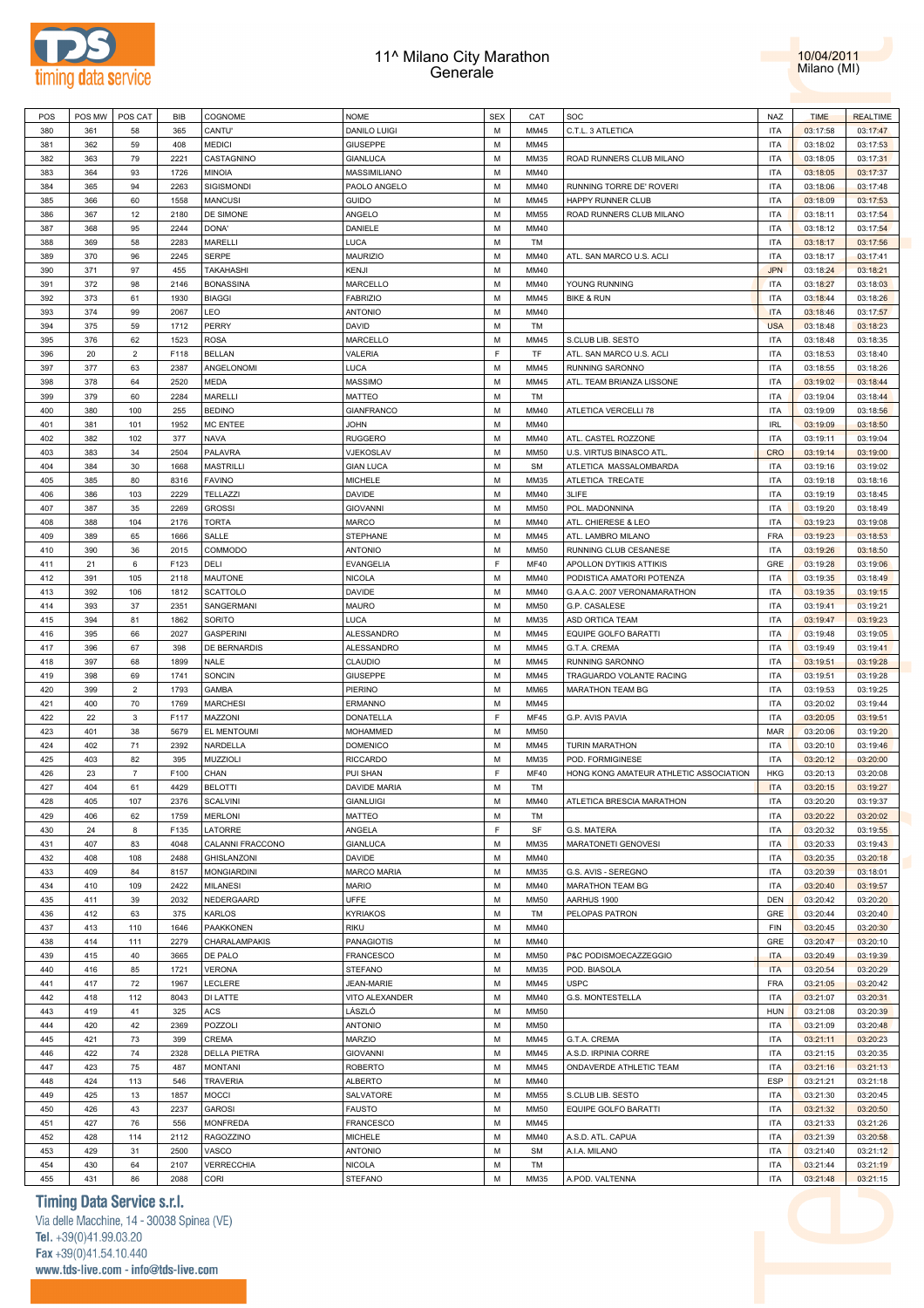



| POS | POS MW | POS CAT        | BIB  | COGNOME             | <b>NOME</b>           | <b>SEX</b> | CAT         | SOC                            | NAZ        | <b>TIME</b> | <b>REALTIME</b> |
|-----|--------|----------------|------|---------------------|-----------------------|------------|-------------|--------------------------------|------------|-------------|-----------------|
| 456 | 432    | 87             | 2542 | <b>PELLEGRINI</b>   | MARCO                 | M          | MM35        | FO' DI PE                      | <b>ITA</b> | 03:21:55    | 03:21:07        |
| 457 | 433    | $\overline{2}$ | 1652 | LEONI               | <b>ALFONSO</b>        | M          | MM60        | G.P. MIRALAGO                  | <b>ITA</b> | 03:21:59    | 03:21:47        |
| 458 | 434    | 44             | 2142 | SANTOPADRE          | <b>DOMENICO</b>       | M          | MM50        | A.S.D. MATESE RUNNING          | <b>ITA</b> | 03:22:04    | 03:21:39        |
| 459 | 435    | 65             | 1549 | CERQUEIRA           | CARLOS                | M          | TM          |                                | <b>POR</b> | 03:22:06    | 03:21:46        |
| 460 | 25     | 8              | F102 | VERMEULEN           |                       | F.         | <b>MF40</b> | ABMARKE                        | <b>BEL</b> |             |                 |
|     |        |                |      |                     | <b>ISABEL</b>         |            |             |                                |            | 03:22:09    | 03:21:41        |
| 461 | 436    | 115            | 1696 | <b>RADKE</b>        | MATTHIAS              | M          | MM40        | RADSPORTFREUNDE SÜDLOHN        | GER        | 03:22:10    | 03:21:34        |
| 462 | 437    | 66             | 302  | <b>BINDA</b>        | LUCA                  | M          | TM          |                                | <b>ITA</b> | 03:22:11    | 03:22:07        |
| 463 | 438    | 88             | 2232 | CARPEGNA            | PAOLO                 | M          | MM35        | <b>TURIN MARATHON</b>          | <b>ITA</b> | 03:22:14    | 03:21:54        |
| 464 | 439    | 77             | 1612 | DE PICCOLI          | ERALDO                | M          | MM45        | G.P. CODOGNO 82                | <b>ITA</b> | 03:22:17    | 03:21:59        |
| 465 | 440    | 89             | 1528 | <b>TORREGGIANI</b>  | ROBERTO               | М          | MM35        | <b>GAZZETTA RUNNERS CLUB</b>   | <b>ITA</b> | 03:22:18    | 03:21:52        |
| 466 | 441    | 78             | 1854 | <b>FERRARI</b>      | ROBERTO               | M          | MM45        | YOUNG RUNNING                  | <b>ITA</b> | 03:22:21    | 03:22:05        |
| 467 | 442    | 116            | 1693 | <b>SESTAIONI</b>    | STEFANO               | M          | MM40        | CARICENTRO                     | <b>ITA</b> | 03:22:24    | 03:22:04        |
|     |        |                |      |                     |                       |            |             | CANOTTIERI MILANO              |            |             |                 |
| 468 | 443    | 117            | 2394 | <b>RACCHELLI</b>    | OLIVIERO              | M          | MM40        |                                | <b>ITA</b> | 03:22:24    | 03:21:50        |
| 469 | 444    | 32             | 1847 | <b>GUIDETTI</b>     | <b>MARIO</b>          | M          | <b>SM</b>   | ASS. PRO SAN PIETRO SANREMO    | <b>ITA</b> | 03:22:25    | 03:22:10        |
| 470 | 445    | 79             | 2094 | ZONCA               | <b>GIAMBATTISTA</b>   | M          | MM45        | ATL. PRESEZZO                  | <b>ITA</b> | 03:22:27    | 03:22:15        |
| 471 | 26     | $\overline{4}$ | F105 | <b>ARCARI</b>       | THERESE               | F          | <b>MF45</b> | <b>LG STAUFBERG</b>            | SUI        | 03:22:29    | 03:22:04        |
| 472 | 446    | 67             | 7703 | PANZERI             | SIMONE                | M          | TM          |                                | <b>ITA</b> | 03:22:33    | 03:20:49        |
| 473 | 447    | 45             | 2001 | <b>MOGGIA</b>       | <b>GIANNI</b>         | M          | MM50        | DLF LA SPEZIA                  | <b>ITA</b> | 03:22:35    | 03:22:21        |
| 474 | 448    | 46             | 2478 | FERMO               | ROBERTO               | M          | MM50        | V.T.V ABBIATEGRASSO            | <b>ITA</b> | 03:22:38    | 03:22:15        |
| 475 | 449    | 14             | 1799 | <b>CARCHI</b> '     | <b>GIOVANNI</b>       | M          | MM55        | POD.TRANESE UNIONE INDUSTRIALE | <b>ITA</b> | 03:22:39    | 03:22:07        |
|     |        |                |      |                     |                       |            |             |                                |            |             |                 |
| 476 | 450    | 118            | 1811 | <b>VINCO</b>        | ANDREA                | M          | MM40        |                                | <b>ITA</b> | 03:22:41    | 03:22:20        |
| 477 | 451    | 80             | 2105 | <b>SCHIAVOLIN</b>   | <b>ANTONIO</b>        | М          | MM45        | ATL. MEDA-ARRED.SIMONETTO      | <b>ITA</b> | 03:22:43    | 03:22:36        |
| 478 | 452    | 119            | 1955 | <b>GALBIATI</b>     | CRISTIAN              | M          | MM40        | GS AVIS TREVIGLIO G.BRUSAFERRI | <b>ITA</b> | 03:22:47    | 03:22:15        |
| 479 | 453    | 90             | 1514 | <b>BRIGHAM</b>      | MICHAEL               | М          | MM35        |                                | <b>GBR</b> | 03:22:58    | 03:22:29        |
| 480 | 454    | 47             | 1866 | ZUCCA               | PAOLO                 | M          | MM50        | <b>ACQUIRUNNERS</b>            | <b>ITA</b> | 03:22:59    | 03:22:29        |
| 481 | 455    | 81             | 1570 | SARZI SARTORI       | Luigi                 | M          | MM45        |                                | <b>ITA</b> | 03:23:03    | 03:22:26        |
| 482 | 456    | 91             | 453  | PIAZZALUNGA         | ANDREA                | M          | MM35        | RUNNERS BERGAMO                | <b>ITA</b> | 03:23:10    | 03:22:18        |
| 483 | 457    | 120            | 2021 | <b>RIVILLITO</b>    | <b>STEFANO</b>        | M          | MM40        | EQUIPE GOLFO BARATTI           | <b>ITA</b> | 03:23:10    | 03:22:29        |
|     |        |                |      |                     |                       |            |             |                                |            |             |                 |
| 484 | 458    | 48             | 2366 | <b>FREDDI</b>       | PAOLO                 | M          | MM50        |                                | <b>ITA</b> | 03:23:11    | 03:22:48        |
| 485 | 459    | 82             | 1936 | CHIEREGATO          | RAFFAELE              | M          | MM45        | ATL. ARCI FAVARO               | <b>ITA</b> | 03:23:13    | 03:22:33        |
| 486 | 460    | 68             | 4302 | <b>GARANCINI</b>    | <b>FABRIZIO</b>       | M          | TM          | G.P. VILLASANTESE              | <b>ITA</b> | 03:23:13    | 03:22:25        |
| 487 | 461    | 92             | 1636 | <b>OLIVA</b>        | MAURO                 | M          | MM35        | A.S.D. ORTICA TEAM             | <b>ITA</b> | 03:23:18    | 03:22:51        |
| 488 | 462    | 83             | 3929 | <b>GUASTAFERRO</b>  | RAFFAELE              | M          | MM45        | POD.BOSCHESE 'A PASSO D'OMBRA' | <b>ITA</b> | 03:23:21    | 03:22:03        |
| 489 | 463    | 121            | 2333 | <b>BROGELLI</b>     | BENEDETTO             | М          | MM40        | G.S. MAIANO                    | <b>ITA</b> | 03:23:21    | 03:23:05        |
| 490 | 464    | 93             | 2551 | <b>BERNARDONE</b>   | <b>MELCHIORRE</b>     | M          | MM35        |                                | <b>ITA</b> | 03:23:30    | 03:23:22        |
|     |        |                |      |                     |                       |            |             |                                |            |             |                 |
| 491 | 465    | 49             | 2512 | ZANOVELLO           | <b>TIZIANO</b>        | М          | MM50        | EUROATLETICA 2002              | <b>ITA</b> | 03:23:31    | 03:23:00        |
| 492 | 466    | 122            | 2318 | CATTANEO            | <b>GERMANO</b>        | M          | MM40        | ATL. SAN MARCO U.S. ACLI       | <b>ITA</b> | 03:23:37    | 03:23:15        |
| 493 | 467    | 69             | 7887 | <b>BRAMBILLA</b>    | PIETRO                | М          | TM          |                                | <b>ITA</b> | 03:23:39    | 03:21:42        |
| 494 | 468    | 50             | 2462 | DI MARZIO           | STEFANO               | M          | MM50        | A.DI. TSF                      | <b>ITA</b> | 03:23:40    | 03:23:08        |
| 495 | 469    | 84             | 8529 | <b>MONTANARI</b>    | PAOLO UGO             | M          | MM45        | MARATHON TEAM BG               | <b>ITA</b> | 03:23:41    | 03:21:20        |
| 496 | 27     | 5              | F137 | <b>ANTENUCCI</b>    | <b>ELVIRA</b>         | F.         | MF35        | ROAD RUNNERS CLUB MILANO       | <b>ITA</b> | 03:23:44    | 03:23:19        |
| 497 | 470    | 85             | 529  | <b>TOFFANO</b>      | ROBERTO               | M          | MM45        | ATL. C.R.A. ITALTEL            | <b>ITA</b> | 03:23:49    | 03:23:47        |
| 498 | 471    | 70             | 2158 | <b>OLDANI</b>       | MAURO                 | M          | TM          | <b>3MORI RUNNING TEAM</b>      | <b>ITA</b> | 03:23:50    | 03:23:13        |
| 499 | 472    | 94             | 8321 | NAPOLITANO          | NICOLA R.             | M          | MM35        |                                | <b>ITA</b> | 03:23:50    | 03:21:21        |
|     |        |                |      |                     |                       |            |             |                                |            |             |                 |
| 500 | 473    | 71             | 8499 | GUILLE PEREZ CEPEDA | JAVIER                | M          | TM          | <b>TEAM ENDESA</b>             | <b>ESP</b> | 03:23:52    | 03:22:53        |
| 501 | 474    | 72             | 8493 | <b>FUMAGALLI</b>    | <b>MARCO VITTORIO</b> | М          | TM          |                                | <b>ITA</b> | 03:23:52    | 03:21:16        |
| 502 | 28     | 5              | F391 | PEREZ               | CARBAJO               | F          | <b>MF45</b> | <b>TEAM ENDESA</b>             | <b>ESP</b> | 03:23:52    | 03:23:03        |
| 503 | 475    | 15             | 8302 | LE GAL              | ANDRÉ                 | М          | MM55        |                                | <b>FRA</b> | 03:23:56    | 03:22:54        |
| 504 | 476    | 95             | 4343 | <b>CORSINI</b>      | PAOLO EMILIO          | M          | MM35        |                                | <b>ITA</b> | 03:23:56    | 03:22:48        |
| 505 | 477    | 86             | 2359 | <b>ROTELLI</b>      | CLAUDIO               | М          | MM45        | DAINI CARATE BRIANZA           | <b>ITA</b> | 03:23:58    | 03:23:24        |
| 506 | 478    | 123            | 1902 | <b>MARIANI</b>      | <b>SERGIO</b>         | M          | MM40        | G.P. GORGONZOLA '88            | <b>ITA</b> | 03:24:02    | 03:23:19        |
| 507 | 29     | 6              | F104 | <b>NOROKORPI</b>    | SANNA                 | F          | MF35        |                                | FIN        | 03:24:04    | 03:23:41        |
|     | 479    |                |      |                     |                       | M          |             | G.A.O. LIBERTAS OLEGGIO        |            |             |                 |
| 508 |        | 96             | 2132 | <b>FESTARI</b>      | SIMONE                |            | MM35        |                                | <b>ITA</b> | 03:24:06    | 03:23:52        |
| 509 | 480    | 87             | 538  | <b>FASTIGARI</b>    | PAOLO                 | М          | MM45        | ATL. U.S. NERVIANESE 1919      | <b>ITA</b> | 03:24:11    | 03:24:04        |
| 510 | 481    | 88             | 2401 | <b>WIK</b>          | MAGNUS                | M          | MM45        | FRISKIS&SVETTIS ÖRNSKÖLDSVIK   | SWE        | 03:24:12    | 03:23:54        |
| 511 | 482    | 124            | 1870 | ARAGNO              | MARCO                 | M          | MM40        | A.S.D.DRAGONERO                | <b>ITA</b> | 03:24:13    | 03:23:55        |
| 512 | 483    | 125            | 4613 | <b>CORTINOVIS</b>   | STEFANO               | M          | MM40        | FO' DI PE                      | <b>ITA</b> | 03:24:14    | 03:23:56        |
| 513 | 484    | 16             | 1671 | <b>ROWSELL</b>      | PIERS                 | М          | MM55        |                                | GBR        | 03:24:17    | 03:23:46        |
| 514 | 485    | 126            | 2035 | ORTELLI             | ERNESTO               | М          | MM40        |                                | MEX        | 03:24:18    | 03:23:56        |
| 515 | 486    | 51             | 2367 | SARI                | NATALINO              | М          | MM50        | G.P. CASALESE                  | <b>ITA</b> | 03:24:25    | 03:24:03        |
| 516 | 487    | 97             | 2326 | <b>D'ELIA</b>       | NICOLA                | M          | MM35        |                                | <b>ITA</b> | 03:24:27    | 03:24:06        |
|     |        |                |      |                     |                       |            |             |                                |            |             |                 |
| 517 | 488    | 127            | 1817 | CIVALE              | GIUSEPPE              | М          | MM40        | LIBERI INSIEME                 | <b>ITA</b> | 03:24:34    | 03:24:19        |
| 518 | 489    | 89             | 1760 | <b>PONTIERI</b>     | VITTORIO              | M          | MM45        | G.P. CODOGNO 82                | <b>ITA</b> | 03:24:38    | 03:24:01        |
| 519 | 490    | 73             | 1609 | <b>PROSPERI</b>     | MATTEO                | М          | TM          | G.P. CODOGNO 82                | <b>ITA</b> | 03:24:39    | 03:24:01        |
| 520 | 491    | 128            | 320  | CORSARO             | MASSIMO               | M          | MM40        | PT SKYRUNNING                  | <b>ITA</b> | 03:24:40    | 03:24:35        |
| 521 | 492    | 74             | 458  | <b>DIXON</b>        | MIKE                  | М          | TM          |                                | <b>GBR</b> | 03:24:42    | 03:24:32        |
| 522 | 493    | 75             | 8092 | SALA                | PAOLO MARCO LUCA      | M          | TM          |                                | <b>ITA</b> | 03:24:45    | 03:21:59        |
| 523 | 494    | 129            | 7651 | <b>GUARNAROLI</b>   | MAURO                 | M          | MM40        | <b>AMATORI LECCO</b>           | <b>ITA</b> | 03:24:45    | 03:23:03        |
| 524 | 495    | 130            | 1783 | SCARICABAROZZI      | PAOLO                 | M          | MM40        |                                | <b>ITA</b> | 03:24:46    | 03:24:01        |
|     | 496    | $\mathbf{3}$   |      |                     |                       | M          | MM60        |                                |            |             |                 |
| 525 |        |                | 2172 | ABBENANTE           | <b>GIOVANNI</b>       |            |             | A.S.D.MOV.SPORT. BARTOLO LONGO | <b>ITA</b> | 03:24:48    | 03:24:25        |
| 526 | 497    | 131            | 1732 | <b>GALEGATI</b>     | ANDREA                | M          | MM40        | <b>GS LAMONE ASD</b>           | <b>ITA</b> | 03:24:49    | 03:24:34        |
| 527 | 498    | 98             | 1798 | <b>SCHIAVO</b>      | LUCA                  | M          | MM35        | DAINI CARATE BRIANZA           | <b>ITA</b> | 03:24:49    | 03:24:27        |
| 528 | 499    | 132            | 1768 | MASSARDI            | PAOLO                 | M          | MM40        |                                | <b>ITA</b> | 03:24:54    | 03:24:27        |
| 529 | 500    | 76             | 7730 | <b>TURCONI</b>      | GABRIELE              | М          | TM          |                                | <b>ITA</b> | 03:24:55    | 03:22:48        |
| 530 | 30     | 9              | F122 | THEOLOGIA           | ARVANITI              | F          | <b>MF40</b> |                                | GRE        | 03:24:56    | 03:24:25        |
| 531 | 501    | 133            | 2361 | <b>ACETI</b>        | PAOLO                 | М          | MM40        | EUROATLETICA 2002              | <b>ITA</b> | 03:24:56    | 03:24:44        |
|     |        |                |      |                     |                       |            |             |                                |            |             |                 |

### **Timing Data Service s.r.l.**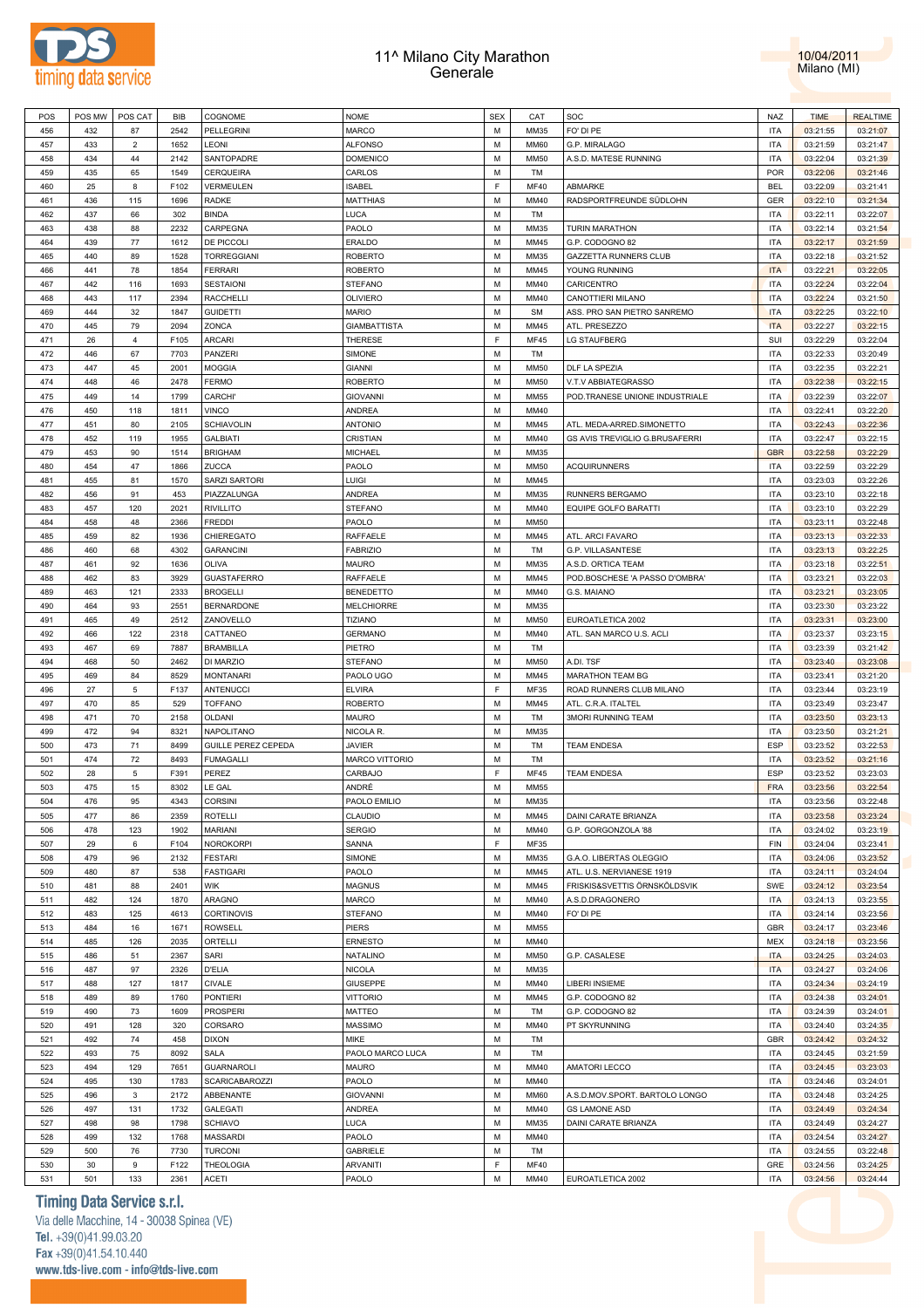



| POS<br>POS MW<br>COGNOME<br><b>NOME</b><br>CAT<br>BIB<br>532<br>1773<br><b>ROSSI</b><br>ALESSANDRO<br>М<br><b>MM55</b><br>502<br>17<br>ALESSANDRO<br>533<br>503<br>3899<br>PAVESE<br>MM40<br>134<br>м<br>F.<br>534<br>F141<br><b>BRAMBILLA</b><br><b>ALESSIA</b><br>TF<br>31<br>3<br>535<br>504<br><b>SCALVINI</b><br><b>MASSIMO</b><br>135<br>1809<br>м<br>MM40<br>536<br>2013<br>ZWARA<br>LUKASZ<br>М<br>505<br>77<br>TM<br>537<br>3909<br><b>BACCA</b><br><b>DONATO</b><br>506<br>м<br>MM60<br>4<br>538<br>78<br>2324<br><b>MURPHY</b><br>KIERAN<br>М<br>507<br>TM<br>539<br><b>PINTON</b><br>DARIO<br>508<br>90<br>2108<br>м<br>MM45<br>540<br><b>FRATTI</b><br><b>FULVIO</b><br>М<br>509<br>136<br>1904<br>MM40<br>541<br>2337<br>CALDERONI<br>ANTONELLO<br>510<br>137<br>м<br>MM40 | SOC<br>ATL. OVADESE ORMIG      | NAZ        | <b>TIME</b> | <b>REALTIME</b> |
|------------------------------------------------------------------------------------------------------------------------------------------------------------------------------------------------------------------------------------------------------------------------------------------------------------------------------------------------------------------------------------------------------------------------------------------------------------------------------------------------------------------------------------------------------------------------------------------------------------------------------------------------------------------------------------------------------------------------------------------------------------------------------------------|--------------------------------|------------|-------------|-----------------|
|                                                                                                                                                                                                                                                                                                                                                                                                                                                                                                                                                                                                                                                                                                                                                                                          |                                | <b>ITA</b> | 03:25:00    | 03:24:31        |
|                                                                                                                                                                                                                                                                                                                                                                                                                                                                                                                                                                                                                                                                                                                                                                                          |                                | <b>ITA</b> | 03:25:02    | 03:22:51        |
|                                                                                                                                                                                                                                                                                                                                                                                                                                                                                                                                                                                                                                                                                                                                                                                          |                                |            |             |                 |
|                                                                                                                                                                                                                                                                                                                                                                                                                                                                                                                                                                                                                                                                                                                                                                                          |                                | <b>ITA</b> | 03:25:04    | 03:24:26        |
|                                                                                                                                                                                                                                                                                                                                                                                                                                                                                                                                                                                                                                                                                                                                                                                          | ASD ALBENGA RUNNERS            | <b>ITA</b> | 03:25:05    | 03:24:40        |
|                                                                                                                                                                                                                                                                                                                                                                                                                                                                                                                                                                                                                                                                                                                                                                                          |                                | <b>POL</b> | 03:25:07    | 03:24:20        |
|                                                                                                                                                                                                                                                                                                                                                                                                                                                                                                                                                                                                                                                                                                                                                                                          | G.POD. DUEMILA RUFFANO         | <b>ITA</b> | 03:25:08    | 03:24:08        |
|                                                                                                                                                                                                                                                                                                                                                                                                                                                                                                                                                                                                                                                                                                                                                                                          |                                | IRL        | 03:25:12    | 03:24:41        |
|                                                                                                                                                                                                                                                                                                                                                                                                                                                                                                                                                                                                                                                                                                                                                                                          | ATLETICA MOGLIANO              | ITA        | 03:25:15    | 03:24:29        |
|                                                                                                                                                                                                                                                                                                                                                                                                                                                                                                                                                                                                                                                                                                                                                                                          | GSO DON BOSCO ARESE            | <b>ITA</b> | 03:25:20    | 03:24:59        |
|                                                                                                                                                                                                                                                                                                                                                                                                                                                                                                                                                                                                                                                                                                                                                                                          | VERDE PISELLO GROUP MILANO     | <b>ITA</b> | 03:25:27    | 03:24:51        |
| 542<br><b>JENS</b><br>М<br>511<br>79<br>1517<br>HESSE<br>TM                                                                                                                                                                                                                                                                                                                                                                                                                                                                                                                                                                                                                                                                                                                              | PRO OST                        | <b>GER</b> | 03:25:29    | 03:24:52        |
| 543<br>2060<br>LO COCO<br>GIOACCHINO ANGELO<br>512<br>99<br>М<br>MM35                                                                                                                                                                                                                                                                                                                                                                                                                                                                                                                                                                                                                                                                                                                    | CIRCOLO ATL.GUARDIA DI FINANZA | <b>ITA</b> | 03:25:32    | 03:24:57        |
|                                                                                                                                                                                                                                                                                                                                                                                                                                                                                                                                                                                                                                                                                                                                                                                          |                                |            |             |                 |
| 544<br>SERIOLI<br><b>MARIO</b><br>М<br>MM40<br>513<br>138<br>1686                                                                                                                                                                                                                                                                                                                                                                                                                                                                                                                                                                                                                                                                                                                        | SPORT&FITNESS SRL SOCIETA' SPO | <b>ITA</b> | 03:25:36    | 03:25:09        |
| PELAZZO<br>545<br>514<br>52<br><b>FERDINANDO</b><br>1983<br>м<br><b>MM50</b>                                                                                                                                                                                                                                                                                                                                                                                                                                                                                                                                                                                                                                                                                                             | <b>TURIN MARATHON</b>          | <b>ITA</b> | 03:25:38    | 03:25:15        |
| TAILLANDIER<br>546<br>2514<br><b>PATRICK</b><br>М<br>515<br>139<br>MM40                                                                                                                                                                                                                                                                                                                                                                                                                                                                                                                                                                                                                                                                                                                  |                                | <b>GER</b> | 03:25:39    | 03:24:55        |
| 547<br>2270<br><b>OLIVIERI</b><br>STEFANO<br>516<br>91<br>м<br>MM45                                                                                                                                                                                                                                                                                                                                                                                                                                                                                                                                                                                                                                                                                                                      |                                | <b>ITA</b> | 03:25:41    | 03:25:24        |
| 548<br>1715<br><b>VINCENZO</b><br>М<br>517<br>53<br><b>BONFRATE</b><br><b>MM50</b>                                                                                                                                                                                                                                                                                                                                                                                                                                                                                                                                                                                                                                                                                                       | ASD FAGGIANO ALL TRADE MOTORIA | <b>ITA</b> | 03:25:43    | 03:25:05        |
| 549<br>1969<br>ALESSANDRO<br>518<br>100<br><b>BRUN</b><br>м<br>MM35                                                                                                                                                                                                                                                                                                                                                                                                                                                                                                                                                                                                                                                                                                                      | ATL. LAMBRO MILANO             | ITA        | 03:25:47    | 03:25:25        |
| 550<br>1747<br>PIAZZA<br>ROBERTO<br>М<br>519<br>92<br>MM45                                                                                                                                                                                                                                                                                                                                                                                                                                                                                                                                                                                                                                                                                                                               | C.U.S. PARMA                   | ITA        | 03:25:47    | 03:25:21        |
| CAPRA<br>ANDREA<br>551<br>520<br>140<br>1657<br>м<br>MM40                                                                                                                                                                                                                                                                                                                                                                                                                                                                                                                                                                                                                                                                                                                                | ROAD RUNNERS CLUB              | ITA        | 03:25:49    | 03:25:31        |
| 552<br>DI PINO<br>CRISTIANO<br>М<br>521<br>101<br>2152<br>MM35                                                                                                                                                                                                                                                                                                                                                                                                                                                                                                                                                                                                                                                                                                                           | MARATONETI GENOVESI            | <b>ITA</b> | 03:25:49    | 03:25:14        |
|                                                                                                                                                                                                                                                                                                                                                                                                                                                                                                                                                                                                                                                                                                                                                                                          |                                |            |             |                 |
| 553<br>COSTANTINO<br><b>SERGIO</b><br>522<br>141<br>1942<br>м<br>MM40                                                                                                                                                                                                                                                                                                                                                                                                                                                                                                                                                                                                                                                                                                                    | TEAM OTC COMO                  | <b>ITA</b> | 03:25:52    | 03:25:24        |
| 554<br>2164<br><b>ORLANDINI</b><br>FRANCO FRANCESCO<br>М<br>523<br>142<br>MM40                                                                                                                                                                                                                                                                                                                                                                                                                                                                                                                                                                                                                                                                                                           | ONDAVERDE ATHLETIC TEAM        | <b>ITA</b> | 03:25:52    | 03:25:33        |
| 555<br><b>RECALCATI</b><br><b>SERGIO</b><br>524<br>143<br>418<br>М<br>MM40                                                                                                                                                                                                                                                                                                                                                                                                                                                                                                                                                                                                                                                                                                               | A.S.D. ATLETICA SABAUDIA       | <b>ITA</b> | 03:25:57    | 03:25:46        |
| 556<br>DAVIDE<br>М<br>525<br>144<br>1661<br>PAGANI<br>MM40                                                                                                                                                                                                                                                                                                                                                                                                                                                                                                                                                                                                                                                                                                                               | <b>FRIESIAN TEAM</b>           | <b>ITA</b> | 03:25:58    | 03:25:13        |
| 557<br>54<br>1746<br>CACCIAMANI<br>PIETRO<br>526<br>М<br><b>MM50</b>                                                                                                                                                                                                                                                                                                                                                                                                                                                                                                                                                                                                                                                                                                                     | ATL. PARABIAGO                 | <b>ITA</b> | 03:25:58    | 03:25:09        |
| 558<br>527<br>3724<br>DI PALMO<br><b>FRANCESCO</b><br>М<br>145<br>MM40                                                                                                                                                                                                                                                                                                                                                                                                                                                                                                                                                                                                                                                                                                                   |                                | <b>ITA</b> | 03:25:58    | 03:25:21        |
| 559<br>1842<br>SILVA<br><b>GIANLUCA</b><br>528<br>146<br>м<br>MM40                                                                                                                                                                                                                                                                                                                                                                                                                                                                                                                                                                                                                                                                                                                       |                                | <b>ITA</b> | 03:25:59    | 03:25:36        |
| 560<br>2382<br>MARTINEZ<br>CESAR<br>М<br>MM45<br>529<br>93                                                                                                                                                                                                                                                                                                                                                                                                                                                                                                                                                                                                                                                                                                                               | <b>TEAM ENDESA</b>             | ESP        | 03:26:02    | 03:25:46        |
| 561<br>2311<br>CORNOLTI<br><b>FABRIZIO</b><br>530<br>102<br>м<br>MM35                                                                                                                                                                                                                                                                                                                                                                                                                                                                                                                                                                                                                                                                                                                    | RUNNERS BERGAMO                | ITA        | 03:26:03    | 03:25:34        |
|                                                                                                                                                                                                                                                                                                                                                                                                                                                                                                                                                                                                                                                                                                                                                                                          |                                |            |             |                 |
| 562<br>2458<br><b>BALDESCHI</b><br>LEONARDO<br>М<br>531<br>103<br>MM35                                                                                                                                                                                                                                                                                                                                                                                                                                                                                                                                                                                                                                                                                                                   |                                | ITA        | 03:26:08    | 03:25:20        |
| 563<br>CHRISTOPHE<br>532<br>147<br>543<br><b>BRISTIEL</b><br>м<br>MM40                                                                                                                                                                                                                                                                                                                                                                                                                                                                                                                                                                                                                                                                                                                   |                                | <b>FRA</b> | 03:26:08    | 03:26:03        |
| 564<br>LA CAPRIA<br>М<br>533<br>148<br>4452<br>FRANCESCO<br>MM40                                                                                                                                                                                                                                                                                                                                                                                                                                                                                                                                                                                                                                                                                                                         | ORTICA TEAM                    | ITA        | 03:26:11    | 03:24:58        |
| <b>TOPP</b><br>565<br>534<br>80<br>1561<br><b>CHRIS</b><br>м<br>TM                                                                                                                                                                                                                                                                                                                                                                                                                                                                                                                                                                                                                                                                                                                       | DARTFORD ROAD RUNNER           | GBR        | 03:26:14    | 03:25:34        |
| 566<br><b>VINESIA</b><br>CORRADO<br>М<br>535<br>94<br>2181<br>MM45                                                                                                                                                                                                                                                                                                                                                                                                                                                                                                                                                                                                                                                                                                                       | <b>BASE RUNNING</b>            | ITA        | 03:26:15    | 03:25:59        |
| 567<br><b>MAURI</b><br>MASSIMILIANO<br>536<br>149<br>2203<br>М<br>MM40                                                                                                                                                                                                                                                                                                                                                                                                                                                                                                                                                                                                                                                                                                                   | A.L.S. CREMELLA                | <b>ITA</b> | 03:26:18    | 03:25:51        |
| 568<br>2383<br><b>VIAGGI</b><br><b>RICCARDO</b><br>М<br>537<br>150<br>MM40                                                                                                                                                                                                                                                                                                                                                                                                                                                                                                                                                                                                                                                                                                               | ATLETICA TEAM MARBLEMAN        | <b>ITA</b> | 03:26:21    | 03:25:48        |
| 569<br><b>BUSETTI</b><br>FABIO<br>538<br>104<br>565<br>М<br>MM35                                                                                                                                                                                                                                                                                                                                                                                                                                                                                                                                                                                                                                                                                                                         | G.S. AVIS OGGIONO              | <b>ITA</b> | 03:26:32    | 03:26:28        |
| SPAZZADESCHI<br>570<br><b>ILARIO</b><br>М<br>539<br>151<br>349<br>MM40                                                                                                                                                                                                                                                                                                                                                                                                                                                                                                                                                                                                                                                                                                                   | PREMANA                        | <b>ITA</b> | 03:26:34    | 03:26:25        |
| 571<br><b>FANTASTICO</b><br><b>GENNARO</b><br>540<br>152<br>4070<br>м<br>MM40                                                                                                                                                                                                                                                                                                                                                                                                                                                                                                                                                                                                                                                                                                            | G.S. ZELOFORAMAGNO             | <b>ITA</b> | 03:26:37    | 03:25:49        |
|                                                                                                                                                                                                                                                                                                                                                                                                                                                                                                                                                                                                                                                                                                                                                                                          |                                |            |             |                 |
| 572<br>55<br>2403<br>CALINDRI<br><b>GABRIELE</b><br>М<br>541<br>MM50                                                                                                                                                                                                                                                                                                                                                                                                                                                                                                                                                                                                                                                                                                                     |                                | <b>ITA</b> | 03:26:43    | 03:25:10        |
| 573<br>4391<br>ALLARI<br>SILVIO<br>542<br>105<br>м<br>MM35                                                                                                                                                                                                                                                                                                                                                                                                                                                                                                                                                                                                                                                                                                                               |                                | <b>ITA</b> | 03:26:54    | 03:25:50        |
| 574<br>4584<br><b>BANDI</b><br><b>DIEGO</b><br>М<br>543<br>153<br>MM40                                                                                                                                                                                                                                                                                                                                                                                                                                                                                                                                                                                                                                                                                                                   | ATLETICA TRECATE               | <b>ITA</b> | 03:26:55    | 03:25:57        |
| 575<br><b>GRANDINI</b><br><b>EROS</b><br>544<br>154<br>303<br>м<br>MM40                                                                                                                                                                                                                                                                                                                                                                                                                                                                                                                                                                                                                                                                                                                  | ATL. SAN MARCO U.S. ACLI       | <b>ITA</b> | 03:26:56    | 03:26:53        |
| 576<br><b>BIZZARRI</b><br><b>GIUSEPPE</b><br>М<br>545<br>56<br>2208<br><b>MM50</b>                                                                                                                                                                                                                                                                                                                                                                                                                                                                                                                                                                                                                                                                                                       | CRAL POLIGRAFICO DELLO STATO   | <b>ITA</b> | 03:26:57    | 03:26:46        |
|                                                                                                                                                                                                                                                                                                                                                                                                                                                                                                                                                                                                                                                                                                                                                                                          | GRUPPO AMICI CORSA PETTINENGO  | ITA        | 03:26:59    | 03:26:42        |
| <b>BUSATTO</b><br>AMEDEO<br>577<br>546<br>155<br>1971<br>MM40<br>м                                                                                                                                                                                                                                                                                                                                                                                                                                                                                                                                                                                                                                                                                                                       | P.US ACLI GIURIATI P.GARIMOLDI | <b>ITA</b> |             |                 |
| 578<br>MASCOLO<br>FRANCO<br>М<br>547<br>95<br>4381<br>MM45                                                                                                                                                                                                                                                                                                                                                                                                                                                                                                                                                                                                                                                                                                                               | BETTI'S GRUP RUN               | <b>ITA</b> | 03:27:01    | 03:26:17        |
|                                                                                                                                                                                                                                                                                                                                                                                                                                                                                                                                                                                                                                                                                                                                                                                          | ATL. SAN MARCO U.S. ACLI       |            |             |                 |
| 579<br>М<br>548<br>156<br>1628<br><b>PISONI</b><br>MARCO<br>MM40                                                                                                                                                                                                                                                                                                                                                                                                                                                                                                                                                                                                                                                                                                                         |                                |            | 03:27:04    | 03:26:00        |
| 580<br>2187<br>М<br>549<br>157<br><b>MARTIGNONI</b><br>MASSIMILIANO<br>MM40                                                                                                                                                                                                                                                                                                                                                                                                                                                                                                                                                                                                                                                                                                              |                                | <b>ITA</b> | 03:27:06    | 03:26:34        |
| PAOLO<br>581<br>550<br>96<br><b>MARIANI</b><br>М<br>1603<br>MM45                                                                                                                                                                                                                                                                                                                                                                                                                                                                                                                                                                                                                                                                                                                         | G.S. AVIS - SEREGNO            | <b>ITA</b> | 03:27:08    | 03:26:41        |
| CAPUTO<br>ANTONINO<br>M<br>582<br>551<br>158<br>2496<br>MM40                                                                                                                                                                                                                                                                                                                                                                                                                                                                                                                                                                                                                                                                                                                             | ATL. C.R.A. ITALTEL            | <b>ITA</b> | 03:27:11    | 03:26:54        |
| 97<br><b>BERTHON</b><br>583<br>552<br>1940<br><b>YVES</b><br>М<br>MM45                                                                                                                                                                                                                                                                                                                                                                                                                                                                                                                                                                                                                                                                                                                   | <b>USPC</b>                    | <b>FRA</b> | 03:27:12    | 03:26:49        |
| 584<br>7977<br>М<br>553<br>106<br>CASELLA<br>SIMONE<br>MM35                                                                                                                                                                                                                                                                                                                                                                                                                                                                                                                                                                                                                                                                                                                              |                                | <b>ITA</b> | 03:27:13    | 03:26:11        |
| <b>RACCA</b><br>GIANCARLO<br>585<br>554<br>98<br>2144<br>М<br>MM45                                                                                                                                                                                                                                                                                                                                                                                                                                                                                                                                                                                                                                                                                                                       | <b>TURIN MARATHON</b>          | <b>ITA</b> | 03:27:14    | 03:26:52        |
| CALZAFERRI<br>М<br>586<br>555<br>18<br>2409<br>PAOLO<br><b>MM55</b>                                                                                                                                                                                                                                                                                                                                                                                                                                                                                                                                                                                                                                                                                                                      | POOL SOC.ATL.ALTA VALSERIANA   | <b>ITA</b> | 03:27:16    | 03:26:54        |
| 587<br>57<br>2502<br>PICHETTO<br>MASSIMO<br>М<br>556<br><b>MM50</b>                                                                                                                                                                                                                                                                                                                                                                                                                                                                                                                                                                                                                                                                                                                      | ASD PODISTICA PERALTO GENOVA   | <b>ITA</b> | 03:27:19    | 03:26:58        |
|                                                                                                                                                                                                                                                                                                                                                                                                                                                                                                                                                                                                                                                                                                                                                                                          |                                |            |             |                 |
| CRISTIAN<br>М<br>588<br>557<br>107<br>1562<br><b>GOTTI</b><br>MM35                                                                                                                                                                                                                                                                                                                                                                                                                                                                                                                                                                                                                                                                                                                       |                                | <b>ITA</b> | 03:27:20    | 03:27:06        |
| 589<br>58<br>2114<br><b>ALBANO</b><br>Luigi<br>М<br>558<br><b>MM50</b>                                                                                                                                                                                                                                                                                                                                                                                                                                                                                                                                                                                                                                                                                                                   | PODISTICA AMATORI POTENZA      | <b>ITA</b> | 03:27:22    | 03:26:59        |
| М<br>590<br>559<br>59<br>2115<br><b>BERTERAME</b><br>DONATO<br><b>MM50</b>                                                                                                                                                                                                                                                                                                                                                                                                                                                                                                                                                                                                                                                                                                               | PODISTICA AMATORI POTENZA      | <b>ITA</b> | 03:27:22    | 03:26:59        |
| PIERRE<br>591<br>560<br>60<br>1790<br><b>JACQUIER</b><br>М<br><b>MM50</b>                                                                                                                                                                                                                                                                                                                                                                                                                                                                                                                                                                                                                                                                                                                |                                | <b>FRA</b> | 03:27:27    | 03:26:57        |
| 592<br><b>PLONA</b><br><b>FABIO</b><br>М<br>561<br>81<br>7621<br>TM                                                                                                                                                                                                                                                                                                                                                                                                                                                                                                                                                                                                                                                                                                                      | EUROPA SPORTING CLUB           | <b>ITA</b> | 03:27:32    | 03:26:15        |
| DI GREGORIO<br>593<br>562<br>159<br>1635<br>CLAUDIO<br>М<br>MM40                                                                                                                                                                                                                                                                                                                                                                                                                                                                                                                                                                                                                                                                                                                         | FART SPORT FRANCAVILLA         | <b>ITA</b> | 03:27:34    | 03:26:58        |
| 594<br>M<br>563<br>99<br>3875<br><b>HUS</b><br>EGON<br>MM45                                                                                                                                                                                                                                                                                                                                                                                                                                                                                                                                                                                                                                                                                                                              |                                | <b>NED</b> | 03:27:37    | 03:26:55        |
| 595<br>564<br>108<br>2068<br>SANTERAMO<br>LUCA<br>М<br>MM35                                                                                                                                                                                                                                                                                                                                                                                                                                                                                                                                                                                                                                                                                                                              |                                | <b>ITA</b> | 03:27:39    | 03:27:15        |
| 596<br><b>FABRIZIO</b><br>M<br>565<br>61<br>1992<br>COLLAVINI<br><b>MM50</b>                                                                                                                                                                                                                                                                                                                                                                                                                                                                                                                                                                                                                                                                                                             | UNICREDIT GROUP CIRCOLO MI     | <b>ITA</b> | 03:27:45    | 03:27:01        |
| 597<br>566<br>109<br>1639<br>SANVITO<br>MARCO<br>М<br>MM35                                                                                                                                                                                                                                                                                                                                                                                                                                                                                                                                                                                                                                                                                                                               | PODISMO MUGGIANO               | <b>ITA</b> | 03:27:45    | 03:27:13        |
|                                                                                                                                                                                                                                                                                                                                                                                                                                                                                                                                                                                                                                                                                                                                                                                          |                                |            |             |                 |
| F<br>598<br>32<br>$\boldsymbol{7}$<br>F113<br><b>ROMAN</b><br><b>STEFANIA</b><br>MF35                                                                                                                                                                                                                                                                                                                                                                                                                                                                                                                                                                                                                                                                                                    | <b>EQUINOX RUNNING</b>         | <b>ITA</b> | 03:27:47    | 03:27:24        |
| 599<br>567<br>160<br>1986<br>DAVE<br><b>PATRICK</b><br>М<br>MM40                                                                                                                                                                                                                                                                                                                                                                                                                                                                                                                                                                                                                                                                                                                         |                                | <b>BEL</b> | 03:27:48    | 03:27:18        |
| 600<br><b>BOZZONI</b><br>MARCO<br>М<br>568<br>110<br>1611<br>MM35                                                                                                                                                                                                                                                                                                                                                                                                                                                                                                                                                                                                                                                                                                                        | G.P. CODOGNO 82                | <b>ITA</b> | 03:27:50    | 03:27:32        |
| <b>BARIGAZZI</b><br>601<br>569<br>100<br>4105<br><b>FEDERICO</b><br>М<br>MM45                                                                                                                                                                                                                                                                                                                                                                                                                                                                                                                                                                                                                                                                                                            | S.CLUB LIB. SESTO              | <b>ITA</b> | 03:27:51    | 03:27:11        |
| F<br>602<br>33<br>10<br>F119<br><b>FERREIRA</b><br>MARIA<br><b>MF40</b>                                                                                                                                                                                                                                                                                                                                                                                                                                                                                                                                                                                                                                                                                                                  | <b>USPC</b>                    | POR        | 03:27:52    | 03:27:29        |
| 603<br>570<br>8602<br><b>BERTOLDINI</b><br><b>TADDEO</b><br>М<br><b>DISM</b><br>1                                                                                                                                                                                                                                                                                                                                                                                                                                                                                                                                                                                                                                                                                                        | ASD 2SLOW                      | <b>ITA</b> | 03:27:54    | 03:27:13        |
| 604<br>M<br>571<br>111<br>2437<br><b>BONIFACIO</b><br><b>GIANLUCA</b><br>MM35                                                                                                                                                                                                                                                                                                                                                                                                                                                                                                                                                                                                                                                                                                            | ASD A.S.A. DETUR NAPOLI        | <b>ITA</b> | 03:27:55    | 03:27:17        |
| 605<br>572<br>161<br>8166<br><b>PRONK</b><br><b>RUBEN</b><br>М<br>MM40                                                                                                                                                                                                                                                                                                                                                                                                                                                                                                                                                                                                                                                                                                                   |                                | <b>NED</b> | 03:27:55    | 03:26:14        |
| М<br>606<br>573<br>82<br>4245<br>SALVATORE<br><b>ANTONIO</b><br>TM                                                                                                                                                                                                                                                                                                                                                                                                                                                                                                                                                                                                                                                                                                                       | PODISTICA AMATORI POTENZA      | <b>ITA</b> | 03:27:56    | 03:26:19        |

### **Timing Data Service s.r.l.**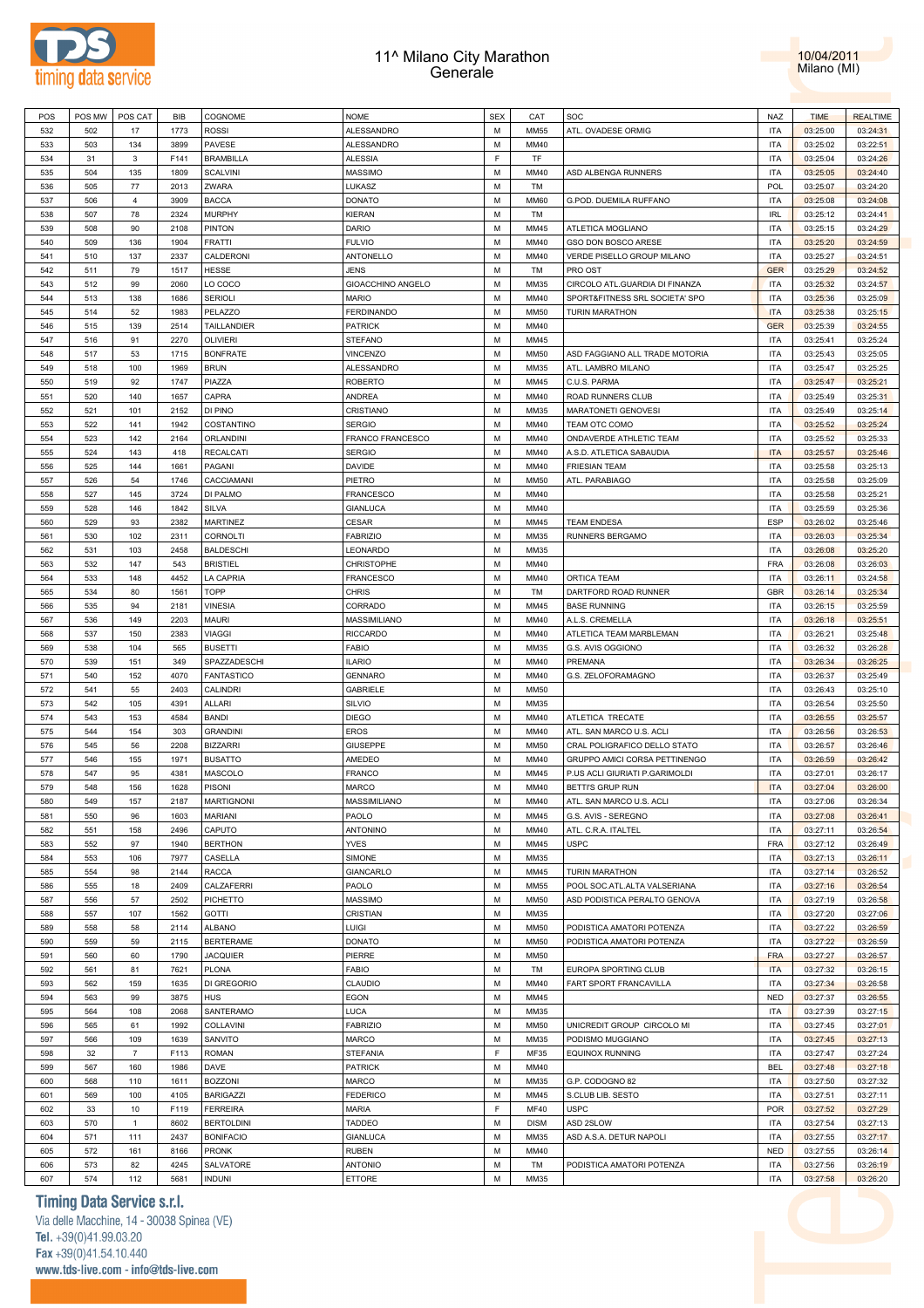



| POS | POS MW | POS CAT        | <b>BIB</b> | COGNOME               | <b>NOME</b>            | <b>SEX</b> | CAT         | SOC                              | <b>NAZ</b> | <b>TIME</b> | <b>REALTIME</b> |
|-----|--------|----------------|------------|-----------------------|------------------------|------------|-------------|----------------------------------|------------|-------------|-----------------|
| 608 | 575    | 113            | 2076       | SANVITO               | <b>VITTORIO</b>        | M          | MM35        |                                  | <b>ITA</b> | 03:27:58    | 03:27:37        |
|     |        |                |            |                       |                        |            |             |                                  |            |             |                 |
| 609 | 576    | 19             | 4252       | FORMOSO NIETO         | <b>JOSE</b>            | M          | <b>MM55</b> |                                  | <b>ESP</b> | 03:27:59    | 03:26:16        |
| 610 | 577    | 162            | 8394       | <b>IOVINE</b>         | <b>GIOVANNI</b>        | M          | MM40        | ATLETICA OVEST TICINO            | <b>ITA</b> | 03:27:59    | 03:26:51        |
| 611 | 578    | 5              | 4439       | <b>ROSSETTI</b>       | GIACOMO ANGELO         | M          | MM60        | G.P. CASALESE                    | <b>ITA</b> | 03:27:59    | 03:27:14        |
| 612 | 579    | 101            | 1641       | <b>AGOSTINI</b>       | LUCA                   | M          | MM45        |                                  | <b>ITA</b> | 03:28:06    | 03:27:29        |
| 613 | 580    | 114            | 2153       | LO DICO               | <b>SALVATORE</b>       | M          | MM35        | A.S.DIL. PALERMO H. 13,30        | <b>ITA</b> | 03:28:08    | 03:27:41        |
|     |        |                |            |                       |                        |            |             |                                  |            |             |                 |
| 614 | 581    | 83             | 2238       | <b>RIPAMONTI</b>      | <b>DAVIDE</b>          | M          | TM          | G.S. AVIS OGGIONO                | <b>ITA</b> | 03:28:13    | 03:27:54        |
| 615 | 582    | 163            | 2319       | <b>TRIOLO</b>         | PAOLO                  | M          | MM40        | PODISTICA MEZZANESE              | <b>ITA</b> | 03:28:19    | 03:27:50        |
| 616 | 583    | 115            | 1507       | <b>TEUPE</b>          | <b>ALFRED</b>          | M          | MM35        |                                  | GER        | 03:28:20    | 03:28:07        |
| 617 | 584    | 164            | 571        | INGLESE               | FRANCO                 | M          | MM40        | GAZZETTA RUNNERS CLUB            | <b>ITA</b> | 03:28:20    | 03:28:16        |
|     |        |                |            |                       | <b>JEAN CHRISTOPHE</b> | M          |             |                                  |            |             |                 |
| 618 | 585    | 102            | 2503       | CASALINI              |                        |            | MM45        | ATL. MILANO                      | <b>FRA</b> | 03:28:21    | 03:27:38        |
| 619 | 586    | 62             | 4253       | ABAD CABRERA          | <b>ALVARO</b>          | M          | MM50        |                                  | ESP        | 03:28:23    | 03:26:39        |
| 620 | 587    | 165            | 1996       | COSTA                 | <b>ANDREA</b>          | M          | MM40        | G.S. DIELLEFFE LA SPEZIA         | <b>ITA</b> | 03:28:28    | 03:28:05        |
| 621 | 588    | 166            | 1501       | PIAZZOLLA             | SALVATORE              | M          | MM40        | MARGHERITA DI SAVOIA RUNNERS     | <b>ITA</b> | 03:28:28    | 03:28:03        |
| 622 | 589    | 116            | 3805       | <b>BUCCI</b>          | MATTEO                 | M          | MM35        | CIRCOLO MINERVA ASD              | <b>ITA</b> | 03:28:34    | 03:27:27        |
|     |        |                |            |                       |                        | M          |             |                                  |            |             |                 |
| 623 | 590    | 63             | 2459       | LUPANO                | <b>MARIO</b>           |            | MM50        | ATLETICRALS2-TEATRO ALLA SCALA   | <b>ITA</b> | 03:28:34    | 03:28:07        |
| 624 | 591    | 167            | 1680       | <b>EMIR</b>           | <b>BENTEMAM</b>        | M          | MM40        |                                  | FRA        | 03:28:34    | 03:28:03        |
| 625 | 592    | 84             | 2200       | ALTAMURA              | <b>ALESSANDRO</b>      | M          | <b>TM</b>   |                                  | <b>ITA</b> | 03:28:35    | 03:28:18        |
| 626 | 593    | 64             | 2156       | <b>NAGY</b>           | <b>FLAVIO</b>          | M          | MM50        | POD. S.MAURIZIO                  | <b>ITA</b> | 03:28:37    | 03:27:47        |
| 627 | 594    | 65             | 8634       | <b>INTERBARTOLO</b>   | PAOLO                  | M          | MM50        | <b>GRUPPO MARCIATORI GORIZIA</b> | <b>ITA</b> | 03:28:38    | 03:27:35        |
|     |        |                |            |                       |                        |            |             |                                  |            |             |                 |
| 628 | 595    | 168            | 1621       | <b>KRAJCAR</b>        | ZELKO                  | M          | MM40        |                                  | SWE        | 03:28:39    | 03:28:24        |
| 629 | 596    | 117            | 4285       | MASTROLONARDO         | <b>ROBERTO</b>         | M          | MM35        | VERDE PISELLO GROUP MILANO       | <b>ITA</b> | 03:28:42    | 03:27:25        |
| 630 | 597    | 118            | 1695       | SALZANO               | DONATO                 | M          | MM35        | A.S.D.POD.BOSCO DI CAPODIMONTE   | <b>ITA</b> | 03:28:45    | 03:28:02        |
| 631 | 598    | 103            | 2395       | CANTORE               | PAOLO ENRICO           | M          | MM45        | CANOTTIERI MILANO                | <b>ITA</b> | 03:28:47    | 03:28:12        |
| 632 | 599    | 6              | 2121       | GALLO                 | PIER MARCO             | M          | MM60        | A.T.A.                           | <b>ITA</b> | 03:28:47    | 03:28:05        |
|     |        |                |            |                       |                        |            |             |                                  |            |             |                 |
| 633 | 600    | 169            | 2325       | <b>DASCANIO</b>       | SALVATORE              | M          | MM40        | ATL. LAMBRO MILANO               | <b>ITA</b> | 03:28:49    | 03:28:18        |
| 634 | 601    | 85             | 2040       | EGLE                  | JULIEN                 | M          | TM          |                                  | <b>FRA</b> | 03:28:51    | 03:28:11        |
| 635 | 602    | 20             | 1869       | <b>GRIFFITHS</b>      | DAVID                  | M          | MM55        | THE STRAGGLERS                   | <b>GBR</b> | 03:28:51    | 03:28:11        |
| 636 | 603    | 104            | 1513       | <b>ASPERTI</b>        | <b>STEFANO</b>         | M          | MM45        | G.S. ZELOFORAMAGNO               | <b>ITA</b> | 03:28:54    | 03:28:31        |
| 637 | 604    | 21             | 2299       | <b>CITERNESI</b>      | MAURO                  | M          | MM55        | LAZIO RUNNERS TEAM A.S.D.        | <b>ITA</b> | 03:28:55    | 03:28:26        |
|     |        |                |            |                       |                        |            |             |                                  |            |             |                 |
| 638 | 605    | 66             | 369        | <b>MAURIZIO</b>       | <b>ROBERTO</b>         | M          | <b>MM50</b> | S.S. RUNNERS LOANO               | <b>ITA</b> | 03:29:00    | 03:28:51        |
| 639 | 606    | 86             | 3851       | <b>GIUDICI</b>        | DANIELE                | M          | TM          | G.S. AVIS - SEREGNO              | <b>ITA</b> | 03:29:02    | 03:27:47        |
| 640 | 607    | 119            | 2204       | <b>ROATTA</b>         | SIMONE                 | M          | MM35        | A.S.D PAM MONDOVI-CHIUSA PESIO   | <b>ITA</b> | 03:29:07    | 03:28:56        |
| 641 | 608    | 105            | 1820       | VILLA                 | <b>RICCARDO</b>        | M          | MM45        | O.S.A. ORG.SPORTIVA ALPINISTI    | <b>ITA</b> | 03:29:09    | 03:28:49        |
|     |        |                |            |                       |                        | M          |             |                                  |            |             |                 |
| 642 | 609    | 120            | 2352       | <b>ELLINGSEN</b>      | MICHAEL                |            | MM35        |                                  | <b>AUS</b> | 03:29:09    | 03:28:39        |
| 643 | 610    | 170            | 2175       | PANFILI               | ANDREA                 | M          | MM40        |                                  | <b>ITA</b> | 03:29:12    | 03:28:45        |
| 644 | 611    | 171            | 3749       | <b>MARCHESE</b>       | LUIGI                  | M          | MM40        | PODISTICA AMATORI POTENZA        | <b>ITA</b> | 03:29:12    | 03:27:35        |
| 645 | 612    | 121            | 2411       | SPEZIA                | <b>SERGIO ENNIO</b>    | M          | MM35        | G.S. ZELOFORAMAGNO               | <b>ITA</b> | 03:29:13    | 03:28:44        |
| 646 | 613    | 67             | 2241       | <b>TERRAGNI</b>       | <b>ATTILIO</b>         | M          | MM50        | MARTESANA CORSE                  | <b>ITA</b> | 03:29:13    | 03:29:02        |
| 647 | 614    | 172            | 1932       | SARULLO               | <b>ANTONINO</b>        | M          | MM40        | A.S.D. ATLETICA NEBRODI          | <b>ITA</b> | 03:29:14    | 03:28:35        |
|     |        |                |            |                       |                        |            |             |                                  |            |             |                 |
| 648 | 615    | 106            | 8097       | <b>JOCKSCHAT</b>      | <b>MARCUS</b>          | M          | MM45        |                                  | <b>GER</b> | 03:29:18    | 03:28:57        |
| 649 | 616    | 68             | 1644       | POLIZZOTTO            | <b>GIUSEPPE</b>        | M          | <b>MM50</b> | A.S.DIL. PALERMO H. 13,30        | <b>ITA</b> | 03:29:18    | 03:29:05        |
| 650 | 617    | 173            | 2002       | <b>PROCOPIO</b>       | <b>ANTONIO</b>         | M          | MM40        | ASD ORTICA TEAM                  | <b>ITA</b> | 03:29:20    | 03:29:01        |
| 651 | 618    | 122            | 1519       | VINAZA RUIZ           | ANTONIO JESUS          | M          | MM35        | TITAN SIERRA DE CADIZ            | ESP        | 03:29:25    | 03:28:34        |
| 652 | 619    | 174            | 1511       | RUIZ DE EGUINO MEDINA | <b>VICTOR</b>          | M          | MM40        | TRIATLON TITAN SIERRA DE CADIZ   | <b>ESP</b> | 03:29:25    | 03:28:32        |
|     |        |                |            |                       |                        |            |             |                                  |            |             |                 |
| 653 | 620    | 87             | 8483       | ANGELUCCI             | <b>ENRICO</b>          | M          | TM          | U.I.S.P. RIETI                   | <b>ITA</b> | 03:29:25    | 03:26:25        |
| 654 | 621    | 175            | 4379       | NETO                  | <b>OAOL</b>            | M          | MM40        |                                  | <b>POR</b> | 03:29:25    | 03:28:31        |
| 655 | 622    | 123            | 2516       | <b>TOSI</b>           | MASSIMILIANO           | M          | MM35        | <b>MARATHON CREMONA</b>          | <b>ITA</b> | 03:29:27    | 03:29:11        |
| 656 | 623    | 107            | 2186       | AJELLI                | <b>GIANLUIGI</b>       | M          | MM45        | SPORTS CLUB MELEGNANO            | <b>ITA</b> | 03:29:29    | 03:29:16        |
| 657 | 624    | 124            | 3554       | SEWELL                | <b>JONATHAN</b>        | М          | MM35        | <b>BUXTON &amp; DISTRICT AC</b>  | GBR        | 03:29:29    | 03:28:30        |
|     |        |                |            |                       |                        |            |             |                                  |            |             |                 |
| 658 | 625    | 176            | 3976       | VIANA                 | PEDRO                  | M          | MM40        | PORTO RUNNERS                    | POR        | 03:29:30    | 03:27:57        |
| 659 | 626    | 108            | 1568       | <b>HELMRICH</b>       | RÜDIGER                | M          | MM45        | <b>TSV ISERNHAGEN</b>            | <b>GER</b> | 03:29:34    | 03:29:06        |
| 660 | 627    | 177            | 521        | <b>MARCOLIN</b>       | <b>GHERARDO</b>        | M          | MM40        | <b>TREVISATLETICA</b>            | <b>ITA</b> | 03:29:34    | 03:29:28        |
| 661 | 628    | 22             | 8465       | PLUMEY                | <b>JEAN-MARC</b>       | M          | MM55        |                                  | SUI        | 03:29:35    | 03:28:46        |
| 662 | 629    | 109            | 2397       | <b>SERVETTI</b>       | GIUSEPPE               | M          | MM45        | <b>BASE RUNNING</b>              | <b>ITA</b> | 03:29:36    | 03:29:12        |
| 663 | 630    | 33             | 4300       | <b>ROSELLI</b>        | SAMUELE                | M          | <b>SM</b>   | ATL. SESTINI                     | <b>ITA</b> | 03:29:39    | 03:28:50        |
|     |        |                |            |                       |                        |            |             |                                  |            |             |                 |
| 664 | 631    | 88             | 2501       | <b>MONZON</b>         | RENÈ                   | M          | TM          |                                  | <b>BOL</b> | 03:29:39    | 03:28:42        |
| 665 | 632    | 110            | 256        | COVIZZI               | GAETANO                | M          | MM45        | ATL. SAN MARCO U.S. ACLI         | <b>ITA</b> | 03:29:47    | 03:29:21        |
| 666 | 633    | 125            | 257        | CANNIZZARO            | <b>FABRIZIO</b>        | М          | MM35        | A.S. TRENTINO EVENTI             | <b>ITA</b> | 03:29:48    | 03:29:22        |
| 667 | 634    | 178            | 2168       | DE AMBROGIO           | ANDREA                 | M          | MM40        | VERDE PISELLO GROUP MILANO       | <b>ITA</b> | 03:29:48    | 03:29:12        |
|     |        |                |            |                       |                        |            |             |                                  |            |             |                 |
| 668 | 635    | 179            | 1555       | <b>JEPPESEN</b>       | HENRIK                 | М          | MM40        |                                  | <b>DEN</b> | 03:29:51    | 03:29:03        |
| 669 | 636    | 126            | 3780       | ZAGNI                 | ALESSANDRO             | М          | MM35        |                                  | <b>ITA</b> | 03:29:54    | 03:28:53        |
| 670 | 637    | 23             | 2493       | <b>SCANDELLI</b>      | <b>MAURIZIO</b>        | M          | MM55        | ROAD RUNNERS CLUB MILANO         | <b>ITA</b> | 03:29:54    | 03:29:32        |
| 671 | 638    | 111            | 1719       | <b>DAMIANO</b>        | GUIDO                  | M          | MM45        | ATL. 99 VITTUONE                 | <b>ITA</b> | 03:29:55    | 03:29:41        |
| 672 | 639    | 112            | 2230       | GARBUJO               | LUCIANO                | M          | MM45        |                                  | <b>ITA</b> | 03:29:55    | 03:29:12        |
|     |        |                |            |                       |                        |            |             |                                  |            |             |                 |
| 673 | 640    | 89             | 258        | PASCALI               | MASSIMILIANO           | M          | TM          | ATL. MARIANO COMENSE             | <b>ITA</b> | 03:29:58    | 03:29:33        |
| 674 | 641    | 180            | 511        | <b>GAMBINI</b>        | RENZO                  | M          | MM40        | TEAM ATLETICO-MERCURIO NOVARA    | <b>ITA</b> | 03:30:00    | 03:29:55        |
| 675 | 642    | 181            | 1791       | CONVERT               | ARNAUD                 | M          | MM40        |                                  | <b>FRA</b> | 03:30:02    | 03:29:32        |
| 676 | 643    | 182            | 3635       | <b>REPETTI</b>        | SANDRO                 | М          | MM40        |                                  | <b>ITA</b> | 03:30:03    | 03:28:53        |
| 677 | 644    | 113            | 4534       | LOVATI                | <b>ENRICO</b>          | M          | MM45        |                                  | <b>ITA</b> | 03:30:08    | 03:28:48        |
|     |        |                |            |                       |                        |            |             |                                  |            |             |                 |
| 678 | 645    | 114            | 1777       | PATELLI               | <b>FABRIZIO</b>        | М          | MM45        | GRUPPO PODISTICO RHODENSE        | <b>ITA</b> | 03:30:08    | 03:29:50        |
| 679 | 646    | $\overline{7}$ | 2113       | <b>BENATTI</b>        | <b>FIORENZO</b>        | M          | <b>MM60</b> | HAPPY RUNNER CLUB                | <b>ITA</b> | 03:30:13    | 03:29:56        |
| 680 | 647    | 183            | 4271       | <b>BARDI</b>          | SERLAPO                | М          | MM40        | G.S. RUNNERS CAGLIARI            | <b>ITA</b> | 03:30:15    | 03:29:41        |
| 681 | 648    | 69             | 2037       | <b>SCARNIET</b>       | CHRISTIAN              | M          | MM50        |                                  | <b>BEL</b> | 03:30:17    | 03:29:58        |
|     |        |                |            | <b>PETRONE</b>        | ANNAMARIA              | F          | MF35        |                                  |            |             |                 |
| 682 | 34     | 8              | F851       |                       |                        |            |             | A.S.D. FART SPORT                | <b>ITA</b> | 03:30:19    | 03:28:26        |
| 683 | 649    | 184            | 2194       | FRATTON               | MASSIMO                | М          | MM40        | LATIN MARATHON LOVERS            | ITA        | 03:30:21    | 03:29:48        |

### **Timing Data Service s.r.l.**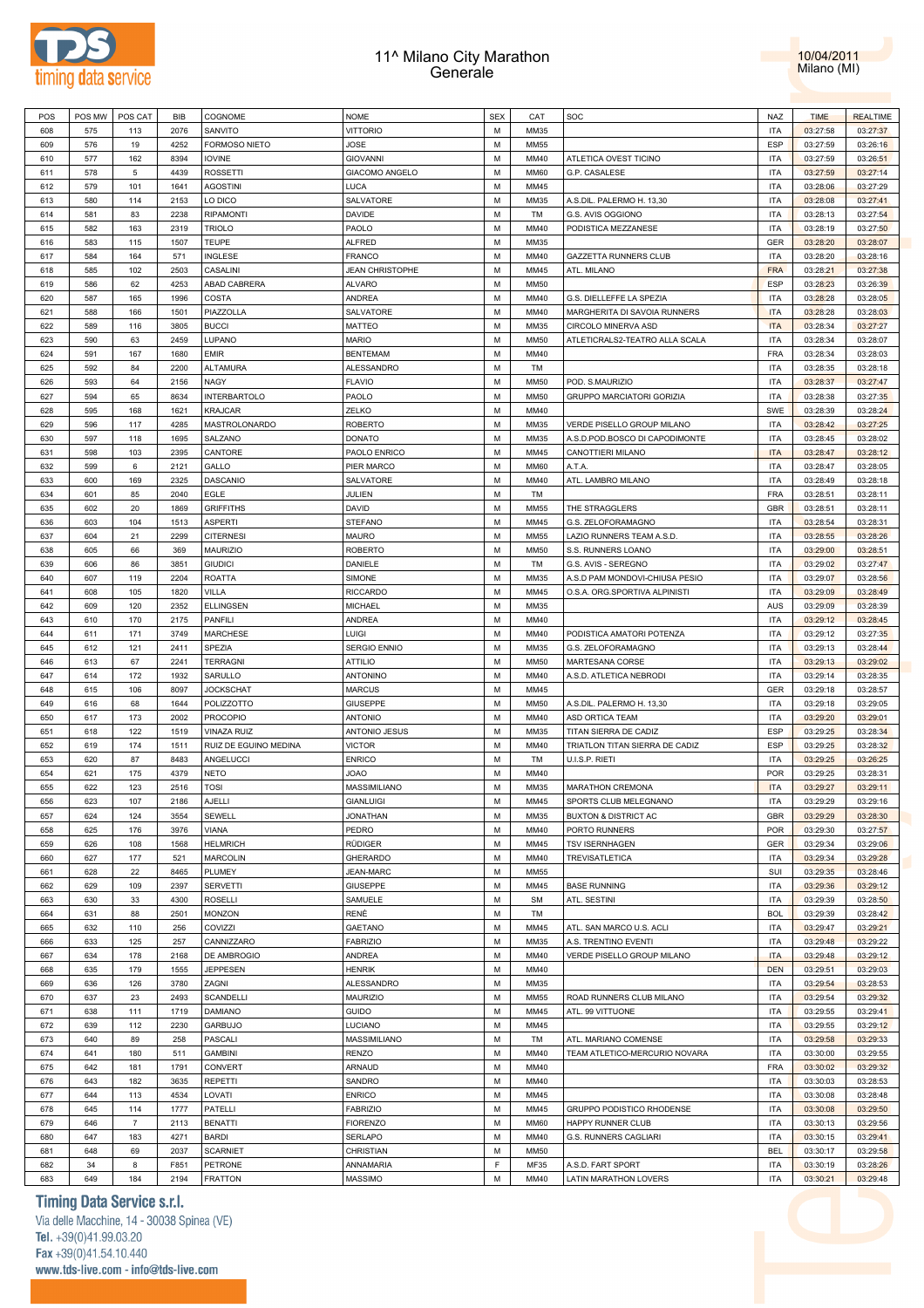



| POS | POS MW | POS CAT        | BIB  | <b>COGNOME</b>        | <b>NOME</b>          | <b>SEX</b> | CAT         | SOC                            | NAZ        | <b>TIME</b> | <b>REALTIME</b> |
|-----|--------|----------------|------|-----------------------|----------------------|------------|-------------|--------------------------------|------------|-------------|-----------------|
| 684 | 650    | 90             | 3953 | <b>MC CARTHY</b>      | <b>JEFFERSON</b>     | M          | <b>TM</b>   |                                | <b>IRL</b> | 03:30:21    | 03:29:17        |
| 685 | 651    | 127            | 1929 | <b>DIMASTROMATTEO</b> | <b>DIEGO</b>         | M          | MM35        | ATL. AMBROSIANA                | <b>ITA</b> | 03:30:22    | 03:30:03        |
| 686 | 652    | 128            | 1977 | <b>DAMASIO</b>        | EMILIANO             | M          | MM35        | ASD C.R.A.L. A.M.I.A.T. TORINO | <b>ITA</b> | 03:30:24    | 03:29:43        |
|     |        |                |      |                       |                      | M          |             |                                | <b>ITA</b> |             |                 |
| 687 | 653    | 129            | 1831 | ANGELERI              | <b>DAVIDE</b>        |            | MM35        | G.P. AVIS VIGEVANO-GRAVELLONA  |            | 03:30:25    | 03:30:03        |
| 688 | 654    | 91             | 2322 | CALELLA               | <b>BENIAMINO</b>     | M          | TM          | POD. VALLE D'ITRIA LOCOROTONDO | <b>ITA</b> | 03:30:27    | 03:30:12        |
| 689 | 655    | 185            | 3580 | <b>FANNING</b>        | IAN                  | M          | MM40        |                                | <b>IRL</b> | 03:30:34    | 03:30:17        |
| 690 | 656    | 186            | 1619 | TIANA                 | ANTONELLO            | M          | MM40        | MARATHON CLUB ORISTANO         | <b>ITA</b> | 03:30:35    | 03:29:51        |
| 691 | 657    | 130            | 2390 | QUADRANTI             | MASSIMILIANO         | M          | MM35        | G.S. VILLA GUARDIA             | <b>ITA</b> | 03:30:35    | 03:30:14        |
| 692 | 658    | 115            | 4067 | <b>TRENTI</b>         | ANDREA               | M          | MM45        | MONZA MARATHON TEAM - A.S.D.   | <b>ITA</b> | 03:30:38    | 03:29:27        |
| 693 | 659    | 131            | 4518 | LABRUTO               | FAUSTO               | M          | MM35        |                                | <b>ITA</b> | 03:30:38    | 03:30:08        |
| 694 | 660    | 187            | 4224 | <b>FESTARI</b>        | <b>GIONATA</b>       | M          | MM40        |                                | <b>ITA</b> | 03:30:40    | 03:30:13        |
| 695 | 661    | 132            | 3503 | ZILIANI               | <b>STEFANO</b>       | M          | MM35        | <b>MARATHON CREMONA</b>        | <b>ITA</b> | 03:30:42    | 03:29:50        |
|     |        |                |      |                       |                      |            |             |                                |            |             |                 |
| 696 | 662    | 70             | 3853 | DEL VECCHIO           | CORRADO              | M          | <b>MM50</b> | A.S.D. MARCIACARATESI          | <b>ITA</b> | 03:30:45    | 03:29:42        |
| 697 | 663    | 188            | 7926 | CANDOLI               | <b>JOHNNI</b>        | M          | MM40        | G.P.A. SAN MARINO              | <b>ITA</b> | 03:30:45    | 03:29:31        |
| 698 | 664    | 116            | 7554 | <b>TARULLI</b>        | <b>ALFREDO</b>       | M          | MM45        |                                | <b>ITA</b> | 03:30:46    | 03:28:55        |
| 699 | 665    | 117            | 1927 | MARELLI               | GIUSEPPE             | M          | MM45        | A.S. CANTURINA POL. S.MARCO    | <b>ITA</b> | 03:30:49    | 03:30:11        |
| 700 | 666    | 133            | 2006 | <b>PELUSO</b>         | <b>MARIO ROCCO</b>   | M          | MM35        | G.A.P. SARONNO                 | <b>ITA</b> | 03:30:49    | 03:30:05        |
| 701 | 667    | 189            | 2167 | ORIGGI                | OMAR                 | M          | MM40        | EUROATLETICA 2002              | <b>ITA</b> | 03:30:49    | 03:30:07        |
| 702 | 668    | 71             | 3685 | SOUSA                 | <b>MIGUEL</b>        | M          | <b>MM50</b> |                                | <b>POR</b> | 03:30:54    | 03:29:32        |
| 703 | 669    | 190            | 1540 | TIEZZI                | <b>ROBERTO</b>       | M          | MM40        | ROAD RUNNERS CLUB MILANO       | <b>ITA</b> | 03:30:54    | 03:30:22        |
|     |        |                |      |                       |                      |            |             |                                |            |             |                 |
| 704 | 670    | $\mathbf{1}$   | 2492 | <b>MARENGONI</b>      | <b>GIANFRANCO</b>    | M          | <b>MM70</b> | ROAD RUNNERS CLUB MILANO       | <b>ITA</b> | 03:30:58    | 03:30:45        |
| 705 | 671    | 118            | 1973 | TAFFI                 | <b>STEFANO</b>       | M          | MM45        | ATL. MALNATE                   | <b>ITA</b> | 03:30:58    | 03:30:45        |
| 706 | 672    | 92             | 1569 | <b>MACMANUS</b>       | <b>DEREK</b>         | M          | TM          |                                | <b>IRL</b> | 03:30:58    | 03:30:21        |
| 707 | 673    | 93             | 439  | MALARZ                | LUKE                 | M          | TM          | <b>CHEPSTOW HARRIERS</b>       | <b>GBR</b> | 03:31:00    | 03:30:49        |
| 708 | 674    | 134            | 2513 | MATUSZIS              | PATRIC               | M          | MM35        |                                | GER        | 03:31:06    | 03:30:21        |
| 709 | 675    | 94             | 2140 | KAKOL                 | LUKASZ               | M          | <b>TM</b>   |                                | <b>POL</b> | 03:31:06    | 03:30:49        |
| 710 | 676    | 135            | 4112 | NAVA                  | <b>ROBERTO</b>       | M          | MM35        | <b>AMATORI LECCO</b>           | <b>ITA</b> | 03:31:07    | 03:30:18        |
| 711 | 677    | 191            | 4421 | MODELLI               | FABIO                | M          | MM40        |                                | <b>ITA</b> |             | 03:30:18        |
|     |        |                |      |                       |                      |            |             | GAZZETTA RUNNERS CLUB          |            | 03:31:08    |                 |
| 712 | 678    | 136            | 4606 | <b>CUSIMANO</b>       | <b>FABIO</b>         | M          | MM35        | ROAD RUNNERS CLUB MILANO       | <b>ITA</b> | 03:31:13    | 03:30:15        |
| 713 | 679    | 95             | 4572 | TRABUCCHI             | <b>DIEGO</b>         | M          | TM          |                                | <b>ITA</b> | 03:31:14    | 03:30:23        |
| 714 | 680    | 24             | 8137 | <b>JANIK</b>          | JERZY                | M          | <b>MM55</b> |                                | <b>POL</b> | 03:31:20    | 03:30:01        |
| 715 | 681    | 119            | 7883 | <b>MORAJA</b>         | <b>MARCO</b>         | M          | MM45        | ATL. CINISELLO                 | <b>ITA</b> | 03:31:23    | 03:29:39        |
| 716 | 682    | 192            | 2508 | POLICELLA             | <b>ALVISE</b>        | M          | MM40        | PHISIO SPORT LAB               | <b>ITA</b> | 03:31:26    | 03:30:48        |
| 717 | 683    | 137            | 2343 | <b>ROCCA</b>          | PAOLO                | M          | MM35        | TEAM OTC COMO                  | <b>ITA</b> | 03:31:27    | 03:30:59        |
| 718 | 684    | 193            | 2484 | ROMERO                | <b>ROBERTO</b>       | M          | MM40        | LE PIUME NERE                  | <b>ESP</b> | 03:31:28    | 03:30:24        |
|     |        |                |      |                       |                      | E          |             |                                | <b>USA</b> |             |                 |
| 719 | 35     | $\overline{4}$ | F404 | PIGOTT                | JESSICA              |            | TF          | LE PIUME NERE                  |            | 03:31:28    | 03:30:25        |
| 720 | 685    | 138            | 2087 | CANTON                | <b>GIOVANNI</b>      | M          | MM35        |                                | <b>ITA</b> | 03:31:34    | 03:30:48        |
| 721 | 686    | 25             | 1937 | <b>GENETTI</b>        | ENZO                 | M          | <b>MM55</b> | ATL. VALLI DI NON E SOLE       | <b>ITA</b> | 03:31:34    | 03:31:05        |
| 722 | 687    | 120            | 1914 | COSTENARO             | <b>MAURO</b>         | M          | MM45        | TOMMY SPORT- LA VALLE DEL LURA | <b>ITA</b> | 03:31:34    | 03:30:49        |
| 723 | 688    | 139            | 8586 | <b>FOSSATI</b>        | <b>FABRIZIO</b>      | M          | MM35        | A.S.D. MARCIACARATESI          | <b>ITA</b> | 03:31:36    | 03:30:38        |
| 724 | 36     | 9              | F314 | OUSSET                | <b>HELENE</b>        | E          | MF35        |                                | <b>FRA</b> | 03:31:37    | 03:30:32        |
| 725 | 37     | 6              | F341 | VAN EYNDHOVEN         | MARIE JOSÉ           | E          | <b>MF45</b> | SGOLA                          | <b>BEL</b> | 03:31:46    | 03:30:07        |
| 726 | 689    | 121            | 2092 | RE                    | <b>EMIDIO</b>        | M          | MM45        | POL. PORTO 85                  | <b>ITA</b> | 03:31:47    | 03:31:22        |
| 727 | 690    | 122            | 1515 | <b>LIONETTO</b>       | SALVATORE            | M          | MM45        | A.S.D. ATLETICA NEBRODI        | <b>ITA</b> | 03:31:50    | 03:31:23        |
| 728 | 691    | 72             | 466  | <b>REGIS</b>          | <b>PICHON</b>        | M          | <b>MM50</b> |                                | <b>FRA</b> | 03:31:50    | 03:31:33        |
|     |        |                |      |                       |                      | E          |             |                                |            |             |                 |
| 729 | 38     | $\overline{7}$ | F127 | <b>BENETEAU</b>       | MICHÈLE              |            | <b>MF45</b> |                                | FRA        | 03:31:50    | 03:31:33        |
| 730 | 692    | 194            | 8240 | FANELLI               | FRANCESCO ONOFRI     | M          | MM40        | A.S. BARINCORSA                | <b>ITA</b> | 03:31:51    | 03:29:06        |
| 731 | 693    | 195            | 2304 | <b>GALLEANI</b>       | LUCA                 | M          | MM40        | GS AVIS TREVIGLIO G.BRUSAFERRI | <b>ITA</b> | 03:31:53    | 03:31:20        |
| 732 | 694    | 73             | 1743 | <b>BENNETT</b>        | <b>GORDON</b>        | M          | <b>MM50</b> |                                | <b>USA</b> | 03:31:56    | 03:31:32        |
| 733 | 695    | 140            | 1888 | SCARABELLI            | GABRIELE             | M          | MM35        | A.S. MERATE LA TERMOTECNICA    | <b>ITA</b> | 03:31:57    | 03:31:01        |
| 734 | 696    | 196            | 2535 | <b>GHIRARDINI</b>     | ANDREA               | M          | MM40        | <b>GREAT WESTERN RUNNERS</b>   | <b>ITA</b> | 03:32:00    | 03:31:42        |
| 735 | 697    | 197            | 4426 | TOLOI                 | MAURIZIO             | M          | MM40        | LA MICHETTA                    | <b>ITA</b> | 03:32:02    | 03:31:08        |
| 736 | 698    | 123            | 2399 | VENTURELLI            | <b>ROMANO</b>        | M          | MM45        | BETTI'S GRUP RUN               | <b>ITA</b> | 03:32:04    | 03:31:42        |
| 737 | 39     | 9              | F948 | <b>MANENTE</b>        | <b>ELISA</b>         | F          | SF          | A.S.D. TO021                   | <b>ITA</b> | 03:32:04    | 03:31:08        |
|     | 699    | 124            | 8153 | <b>COHEN</b>          | YOSSI                | M          | MM45        |                                | <b>ISR</b> |             |                 |
| 738 |        |                |      |                       |                      |            |             |                                |            | 03:32:10    | 03:31:32        |
| 739 | 700    | 198            | 2019 | TIRELLI               | <b>GIUSEPPE</b>      | M          | MM40        | PODISTICA SOLIDARIETA'         | <b>ITA</b> | 03:32:14    | 03:31:48        |
| 740 | 701    | 96             | 1649 | RIPAMONTI             | GUIDO                | M          | TM          | MEDIRUN CUS BERGAMO            | <b>ITA</b> | 03:32:15    | 03:30:14        |
| 741 | 702    | 26             | 1599 | CAMPAGNOLA            | <b>ANTONIO</b>       | M          | <b>MM55</b> | G.S. AVIS - SEREGNO            | <b>ITA</b> | 03:32:16    | 03:31:47        |
| 742 | 703    | 199            | 7642 | <b>PEGIOS</b>         | <b>TRIANTAFILLOS</b> | M          | MM40        | SYLOGOS DROMEON EORDAIAS       | GRE        | 03:32:17    | 03:31:22        |
| 743 | 40     | $\mathbf{1}$   | F380 | RAZZA                 | PATRIZIA             | F          | <b>MF50</b> | ROAD RUNNERS CLUB MILANO       | <b>ITA</b> | 03:32:18    | 03:31:11        |
| 744 | 704    | 125            | 2217 | GRASSO                | <b>MARCO</b>         | M          | MM45        |                                | <b>ITA</b> | 03:32:20    | 03:31:44        |
| 745 | 705    | 200            | 3767 | <b>DESIDERIO</b>      | ALESSANDRO           | M          | MM40        | PODISTICA ARONA                | <b>ITA</b> | 03:32:20    | 03:31:07        |
| 746 | 41     | $\overline{5}$ | F310 | <b>SVENSSON</b>       | <b>STINA</b>         | F          | TF          |                                | SWE        | 03:32:22    | 03:30:59        |
|     |        |                |      |                       |                      | M          |             |                                |            |             |                 |
| 747 | 706    | 201            | 8264 | <b>MAGGIONI</b>       | FRANCESCO            |            | MM40        | G.P. CODOGNO 82                | <b>ITA</b> | 03:32:26    | 03:31:48        |
| 748 | 707    | 141            | 4072 | CAPOZZOLI             | <b>ANTONIO</b>       | M          | MM35        | TEAM 3 ESSE                    | <b>ITA</b> | 03:32:27    | 03:31:12        |
| 749 | 708    | 202            | 3944 | <b>CENCIONI</b>       | PAOLO                | M          | MM40        | A.S.D. PODISTICA APRILIA       | <b>ITA</b> | 03:32:33    | 03:31:31        |
| 750 | 709    | 126            | 2291 | <b>GUSSETTI</b>       | ANGELO               | M          | MM45        | ROAD RUNNERS CLUB MILANO       | <b>ITA</b> | 03:32:34    | 03:32:19        |
| 751 | 710    | 97             | 2538 | <b>GENTILE</b>        | <b>NICOLA</b>        | M          | TM          | ROAD RUNNERS CLUB MILANO       | <b>ITA</b> | 03:32:46    | 03:31:56        |
| 752 | 711    | 74             | 4635 | SCORBATI              | <b>MAURIZIO</b>      | M          | <b>MM50</b> | A.S.D. CANOTTIERI TICINO       | <b>ITA</b> | 03:32:54    | 03:31:38        |
| 753 |        | 127            | 2327 | <b>FRATTINI</b>       | SILVIO               | M          | MM45        | ASD RUNANDTRAIL                | <b>ITA</b> | 03:32:55    | 03:32:27        |
|     | 712    |                |      |                       |                      | M          | MM35        | ROAD RUNNERS CLUB MILANO       | <b>ITA</b> | 03:32:58    | 03:32:33        |
|     |        |                |      |                       |                      |            |             |                                |            |             |                 |
| 754 | 713    | 142            | 2048 | MARCHESE              | <b>MARCO</b>         |            |             |                                |            |             |                 |
| 755 | 714    | 128            | 339  | <b>MILANO</b>         | FABIO                | M          | MM45        | NUOVA ATLETICA ISERNIA         | <b>ITA</b> | 03:32:59    | 03:32:49        |
| 756 | 715    | 129            | 4173 | TAIOCCHI              | DARIO                | M          | MM45        | RUNNERS BERGAMO                | <b>ITA</b> | 03:33:03    | 03:31:29        |
| 757 | 716    | 130            | 2507 | POLIGNONE             | LAZZARO SANTE        | M          | MM45        | A.S. PEGASO                    | <b>ITA</b> | 03:33:03    | 03:32:27        |
| 758 | 717    | 143            | 2130 | VARETTO               | <b>FABRIZIO</b>      | M          | MM35        | G. P. DILETT. TAPPOROSSO       | <b>ITA</b> | 03:33:04    | 03:32:50        |

**Timing Data Service s.r.l.**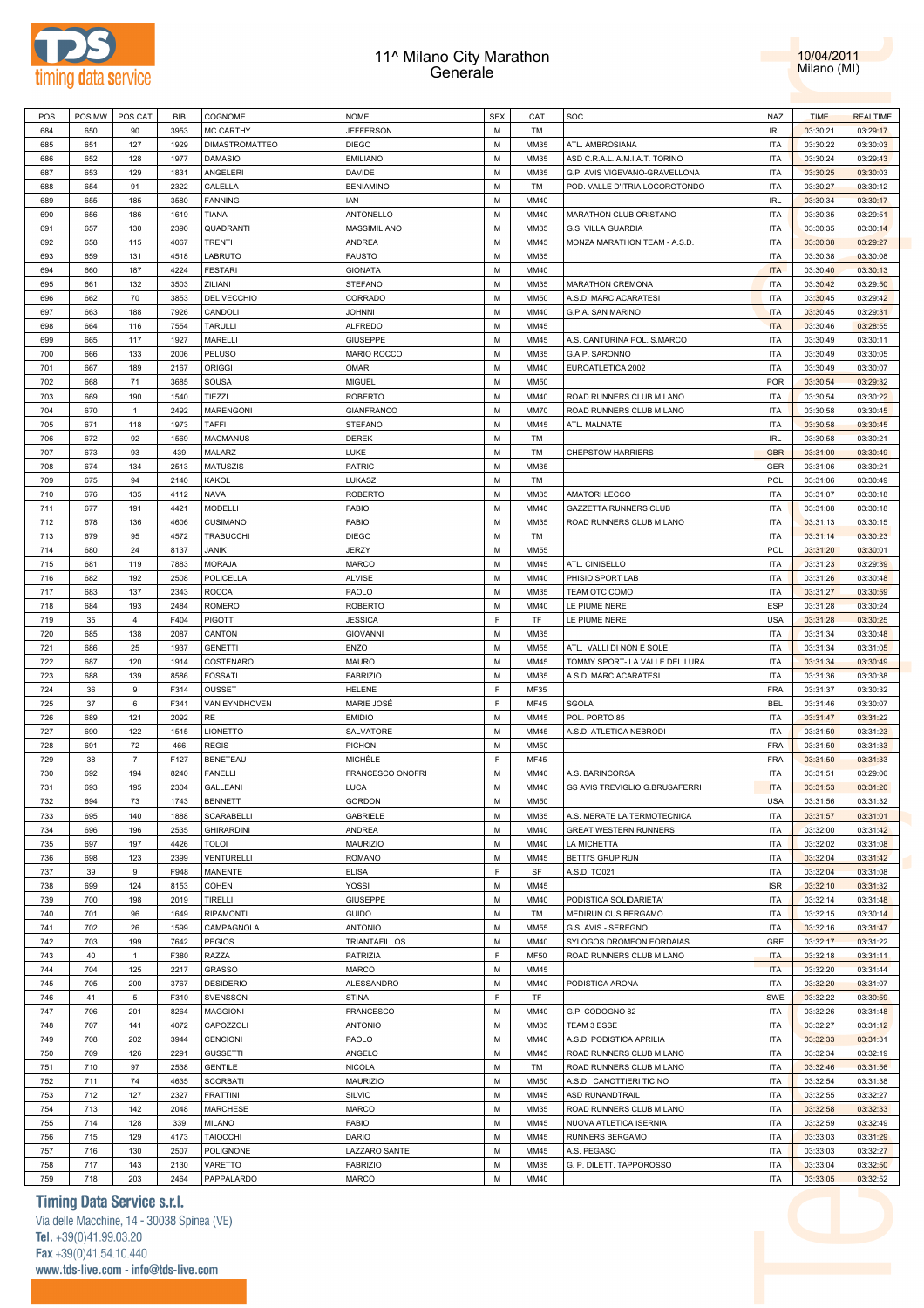



| POS | POS MW | POS CAT        | BIB  | COGNOME                 | <b>NOME</b>           | <b>SEX</b> | CAT         | SOC                            | NAZ        | <b>TIME</b> | <b>REALTIME</b> |
|-----|--------|----------------|------|-------------------------|-----------------------|------------|-------------|--------------------------------|------------|-------------|-----------------|
| 760 | 719    | 131            | 1792 | <b>PESTEL</b>           | <b>JEAN-PIERRE</b>    | M          | MM45        | <b>ASTAM CAP</b>               | <b>FRA</b> | 03:33:05    | 03:32:26        |
| 761 | 720    | 204            | 2010 | <b>WILLIAMS</b>         | <b>KORY</b>           | M          | MM40        |                                | CAN        | 03:33:09    | 03:32:39        |
| 762 | 721    | 205            | 2300 | <b>MANCINI</b>          | DANIELE               | M          | MM40        |                                | <b>ITA</b> | 03:33:15    | 03:32:52        |
|     |        |                |      |                         |                       |            |             |                                |            |             |                 |
| 763 | 722    | 206            | 5871 | <b>FAVALE</b>           | NATALE LEONARDO       | M          | MM40        | MONTAGNETTA S SKYRUNNER        | <b>ITA</b> | 03:33:17    | 03:32:20        |
| 764 | 723    | 207            | 2009 | <b>BRUN</b>             | <b>JEROME</b>         | M          | MM40        |                                | <b>FRA</b> | 03:33:17    | 03:32:45        |
| 765 | 724    | 132            | 7604 | HAVENHAND               | MARK                  | M          | MM45        |                                | <b>GBR</b> | 03:33:23    | 03:31:54        |
| 766 | 725    | 144            | 1878 | <b>MORAIS</b>           | OÃO                   | M          | MM35        | PORTO RUNNERS                  | <b>POR</b> | 03:33:28    | 03:32:46        |
| 767 | 726    | 145            | 1991 | <b>OLSEN</b>            | PETER LYKKE           | M          | MM35        |                                | <b>DEN</b> | 03:33:28    | 03:31:52        |
| 768 | 727    | 98             | 4361 | PEZZOTTA                | LUIGI                 | M          | TM          |                                | <b>ITA</b> | 03:33:28    | 03:32:45        |
| 769 | 42     | 11             | F328 | PAPALIA                 | <b>ANTONIA</b>        | F          | <b>MF40</b> | ATL. CINISELLO                 | <b>ITA</b> | 03:33:30    | 03:33:04        |
| 770 | 728    | 133            | 2329 | ZANONI                  | <b>MARCO</b>          | M          | MM45        | CIRC. DIP. CASSA RISP.PD E RO  | <b>ITA</b> | 03:33:31    | 03:31:42        |
| 771 | 729    | 146            | 1677 | COUSSAT                 | <b>CYRIL</b>          | M          | MM35        |                                | <b>FRA</b> | 03:33:34    | 03:33:04        |
|     |        |                |      |                         |                       | M          |             |                                |            |             |                 |
| 772 | 730    | 75             | 4149 | JUNG-HANKEL             | LOTHAR                |            | <b>MM50</b> |                                | GER        | 03:33:35    | 03:33:35        |
| 773 | 731    | 147            | 8054 | <b>RADICE</b>           | LIVIO                 | M          | MM35        |                                | <b>ITA</b> | 03:33:36    | 03:30:54        |
| 774 | 732    | 208            | 4312 | <b>BERTON GIACHETTI</b> | <b>STEFANO</b>        | M          | MM40        | G. P. RIVAROLO 1977            | <b>ITA</b> | 03:33:37    | 03:32:21        |
| 775 | 733    | 99             | 8024 | DELLA VALLE             | <b>SIMONE</b>         | M          | TM          |                                | <b>ITA</b> | 03:33:38    | 03:32:40        |
| 776 | 734    | 134            | 5998 | <b>ROSSI</b>            | <b>STEFANO</b>        | M          | MM45        | LAZIO RUNNERS TEAM A.S.D.      | <b>ITA</b> | 03:33:42    | 03:32:07        |
| 777 | 735    | 148            | 1622 | <b>BASSANETTI</b>       | CRISTIANO             | M          | MM35        | G.S.GALIMBERTI VIGILI FUOCO-MI | <b>ITA</b> | 03:33:44    | 03:33:29        |
| 778 | 736    | 149            | 2039 | LARCHER                 | ANGELO                | M          | MM35        |                                | <b>ITA</b> | 03:33:50    | 03:33:11        |
| 779 | 737    | 135            | 2081 | SABBADIN                | <b>ERNESTO</b>        | M          | MM45        | ATL. VIRTUS SENAGO             | <b>ITA</b> | 03:33:52    | 03:33:34        |
| 780 | 738    | 27             | 1595 | <b>FACOETTI</b>         | ANGELO                | M          | MM55        | ATL. PRESEZZO                  | <b>ITA</b> | 03:33:54    | 03:33:33        |
| 781 | 739    | 136            | 8251 | CHARLAT                 | LIONEL                | M          | MM45        |                                | <b>FRA</b> | 03:33:59    | 03:33:35        |
| 782 | 740    | 100            | 8106 | ANKER-RASCH             | <b>JØRGEN</b>         | M          | TM          |                                | <b>NOR</b> | 03:34:06    | 03:33:20        |
|     |        |                |      |                         |                       | M          |             |                                |            |             |                 |
| 783 | 741    | 209            | 1624 | SCARPELLINI             | <b>GIORGIO</b>        |            | MM40        | CUS PRO PATRIA MILANO          | <b>ITA</b> | 03:34:07    | 03:33:51        |
| 784 | 742    | 28             | 2290 | CALEGARI                | <b>GIOVANNI PAOLO</b> | M          | <b>MM55</b> | ROAD RUNNERS CLUB MILANO       | <b>ITA</b> | 03:34:17    | 03:33:47        |
| 785 | 743    | 101            | 1551 | VANNESTE                | <b>MICHAEL</b>        | M          | TM          |                                | <b>BEL</b> | 03:34:21    | 03:33:51        |
| 786 | 744    | 76             | 1787 | NOVAT                   | GUY                   | M          | <b>MM50</b> |                                | <b>FRA</b> | 03:34:22    | 03:33:51        |
| 787 | 745    | 102            | 4431 | <b>GIRGIN</b>           | <b>SERKAN</b>         | M          | TM          | <b>ORDOS</b>                   | <b>TUR</b> | 03:34:24    | 03:32:42        |
| 788 | 746    | 150            | 1950 | <b>FRANCHI</b>          | LORENZO               | M          | MM35        | A.S.D PRATO PROMOZIONE         | <b>ITA</b> | 03:34:26    | 03:34:12        |
| 789 | 747    | 210            | 1577 | SOUSA                   | DAVID                 | M          | MM40        |                                | <b>POR</b> | 03:34:33    | 03:33:59        |
| 790 | 748    | 211            | 1662 | <b>BALDON</b>           | PAOLO                 | M          | MM40        | ROAD RUNNERS CLUB MILANO       | <b>ITA</b> | 03:34:34    | 03:34:14        |
| 791 | 749    | 212            | 1835 | KUSTERS                 | <b>FREEK</b>          | M          | MM40        | ORION VENLO                    | <b>NED</b> | 03:34:40    | 03:33:21        |
| 792 | 750    | 213            | 2415 | <b>CISLAGHI</b>         | <b>ANTONIO</b>        | M          | MM40        | GRUPPO PODISTICO CORBETTESE    | <b>ITA</b> | 03:34:43    | 03:34:21        |
| 793 | 751    | 214            | 2316 | <b>BALDO</b>            | <b>STEFANO</b>        | M          | MM40        | LA MICHETTA                    | <b>ITA</b> | 03:34:44    | 03:34:20        |
| 794 |        | 215            | 2457 |                         |                       | M          | MM40        |                                | <b>ITA</b> |             |                 |
|     | 752    |                |      | <b>MANFREDI</b>         | <b>MATTEO</b>         |            |             |                                |            | 03:34:44    | 03:33:53        |
| 795 | 753    | 151            | 494  | <b>MORNATA</b>          | MATTEO                | M          | MM35        | ATL. TEAM BRIANZA LISSONE      | <b>ITA</b> | 03:34:48    | 03:34:41        |
| 796 | 754    | 29             | 3723 | <b>BALDAN</b>           | <b>RENZO</b>          | M          | MM55        |                                | <b>ITA</b> | 03:34:51    | 03:33:21        |
| 797 | 755    | 137            | 4113 | <b>SCIARAPPA</b>        | <b>FRANCO</b>         | M          | MM45        | G.A.P. SARONNO                 | <b>ITA</b> | 03:34:51    | 03:33:39        |
| 798 | 756    | 30             | 2400 | <b>ACQUAVIVA</b>        | <b>GIOVANNI</b>       | M          | MM55        | G.S. ZELOFORAMAGNO             | <b>ITA</b> | 03:34:52    | 03:34:12        |
| 799 | 757    | 152            | 8479 | TREMBLAY                | STEPHANE              | M          | MM35        |                                | <b>FRA</b> | 03:34:53    | 03:34:00        |
| 800 | 758    | 77             | 1960 | DI DIO                  | LUCIANO               | M          | <b>MM50</b> | A.S.D. LIB. ATLETICA BELLIA    | <b>ITA</b> | 03:34:55    | 03:34:35        |
| 801 | 759    | $\overline{2}$ | 3824 | DE MARCO                | <b>GIUSEPPE</b>       | M          | <b>MM70</b> | ASD OLIMPIC MARINA             | <b>ITA</b> | 03:34:57    | 03:33:38        |
| 802 | 760    | 138            | 8341 | DE NICOLO               | <b>ROBERTO</b>        | M          | MM45        |                                | <b>ITA</b> | 03:35:01    | 03:32:41        |
| 803 | 761    | 78             | 1806 | <b>PEVIANI</b>          | PIERLUIGI             | M          | <b>MM50</b> | G.P. CASALESE                  | <b>ITA</b> | 03:35:01    | 03:34:24        |
| 804 | 762    | 139            | 1702 | NIELSEN                 | <b>HUGO</b>           | M          | MM45        | AARHUS 1900                    | DEN        | 03:35:02    | 03:34:25        |
| 805 | 763    | 79             | 2129 | VETRANO                 | ALDO                  | M          | <b>MM50</b> | GAZZETTA RUNNERS CLUB          | <b>ITA</b> | 03:35:03    | 03:34:40        |
| 806 | 764    | 31             | 1976 | TICHOUDAD               | SLIMANE               | M          | <b>MM55</b> | G.A.U. GIOVANI AMICI UNITI     | <b>ITA</b> | 03:35:04    | 03:34:34        |
|     |        |                |      |                         |                       |            |             |                                |            |             |                 |
| 807 | 765    | 153            | 2005 | <b>UBOLDI</b>           | <b>ERMES</b>          | M          | MM35        | G.A.P. SARONNO                 | <b>ITA</b> | 03:35:05    | 03:34:22        |
| 808 | 766    | 154            | 2340 | <b>SUMMA</b>            | SANDRO                | M          | MM35        | ATLETICA CITTA' BIANCA         | <b>ITA</b> | 03:35:07    | 03:34:26        |
| 809 | 767    | 140            | 3647 | <b>MONI</b>             | PAOLO                 | M          | MM45        | ATL. LIB. FAEBER UBOLDO        | <b>ITA</b> | 03:35:11    | 03:34:06        |
| 810 | 768    | 32             | 1675 | <b>BETTINELLI</b>       | MIRELLO MAURIZIO      | M          | <b>MM55</b> | G.S. MONTESTELLA               | <b>ITA</b> | 03:35:11    | 03:35:03        |
| 811 | 769    | 141            | 2073 | <b>BONZI</b>            | <b>VINCENZO</b>       | M          | MM45        | ATL. PRESEZZO                  | <b>ITA</b> | 03:35:12    | 03:34:50        |
| 812 | 770    | 142            | 4448 | NOVELLO                 | <b>GIOVAMBATTISTA</b> | M          | MM45        | DERTHONA ATLETICA              | <b>ITA</b> | 03:35:13    | 03:34:15        |
| 813 | 771    | 80             | 3664 | <b>WISER</b>            | <b>DARIO</b>          | M          | <b>MM50</b> |                                | <b>ITA</b> | 03:35:15    | 03:34:10        |
| 814 | 772    | 155            | 7983 | <b>BERIA</b>            | PAOLO                 | M          | MM35        |                                | <b>ITA</b> | 03:35:16    | 03:32:38        |
| 815 | 773    | 143            | 2235 | TREMOLADA               | LORENZO               | M          | MM45        | POL. BESANESE                  | <b>ITA</b> | 03:35:18    | 03:35:00        |
| 816 | 774    | 216            | 2435 | <b>PRIMAVESI</b>        | DARIO                 | M          | MM40        | AZZURRA GARBAGNATE M.SE        | <b>ITA</b> | 03:35:19    | 03:34:45        |
| 817 | 775    | 33             | 2136 | <b>ROSSO</b>            | LUCIANO               | M          | MM55        | ATL. SAN MARCO U.S. ACLI       | <b>ITA</b> | 03:35:19    | 03:34:48        |
|     |        |                |      |                         |                       |            |             |                                |            |             |                 |
| 818 | 776    | 144            | 8570 | <b>MANTOVANI</b>        | <b>MARIO</b>          | M          | MM45        |                                | <b>ITA</b> | 03:35:20    | 03:33:10        |
| 819 | 777    | 156            | 4307 | ZANONI                  | LUCA                  | M          | MM35        |                                | <b>ITA</b> | 03:35:20    | 03:34:22        |
| 820 | 778    | 34             | 2354 | MAGISTRO                | <b>NUNZIO</b>         | M          | MM55        | PODISTICA ARONA                | <b>ITA</b> | 03:35:21    | 03:34:47        |
| 821 | 779    | 145            | 4318 | <b>MAGNONI</b>          | PAOLO FRANCO          | M          | MM45        | LA MICHETTA                    | <b>ITA</b> | 03:35:21    | 03:34:05        |
| 822 | 780    | 146            | 2095 | WERNZ                   | <b>ULRICH</b>         | M          | MM45        |                                | GER        | 03:35:23    | 03:34:39        |
| 823 | 781    | 147            | 2215 | CAMERA                  | <b>MARCO</b>          | M          | MM45        | POD.TRANESE UNIONE INDUSTRIALE | <b>ITA</b> | 03:35:27    | 03:35:12        |
| 824 | 782    | 148            | 2428 | MALDONATO               | <b>GREGORIO</b>       | M          | MM45        | N. ATL. 87                     | <b>ITA</b> | 03:35:31    | 03:34:58        |
| 825 | 783    | 103            | 2255 | TORTOLA                 | PAOLO                 | M          | TM          | NUOVA ATLETICA ISERNIA         | <b>ITA</b> | 03:35:34    | 03:35:09        |
| 826 | 784    | 217            | 2317 | CAMPAGNONI              | <b>ROBERTO</b>        | M          | MM40        |                                | <b>ITA</b> | 03:35:35    | 03:35:15        |
| 827 | 785    | 149            | 3889 | <b>DEGRANDI</b>         | <b>MARIO</b>          | M          | MM45        | MONZA MARATHON TEAM - A.S.D.   | <b>ITA</b> | 03:35:36    | 03:34:37        |
| 828 | 786    | 218            | 2292 | MARRA                   | <b>GERARDO</b>        | M          | MM40        | ROAD RUNNERS CLUB MILANO       | <b>ITA</b> | 03:35:37    | 03:35:21        |
|     |        |                |      |                         |                       |            |             |                                |            |             |                 |
| 829 | 787    | 157            | 4024 | MOREL                   | JÉRÔME                | M          | MM35        |                                | FRA        | 03:35:37    | 03:34:39        |
| 830 | 788    | 219            | 8222 | SCARAMELLI              | <b>FILIPPO</b>        | M          | MM40        | PODISTICA SAVONESE             | <b>ITA</b> | 03:35:38    | 03:34:42        |
| 831 | 789    | 150            | 2436 | MARAGNO                 | <b>ALESSIO</b>        | M          | MM45        | G.P. GORGONZOLA '88            | <b>ITA</b> | 03:35:42    | 03:34:55        |
| 832 | 790    | 151            | 2306 | <b>AGOSTONI</b>         | ANGELO                | M          | MM45        | RUNNERS BERGAMO                | <b>ITA</b> | 03:35:42    | 03:35:16        |
| 833 | 791    | 35             | 2434 | ZAID                    | <b>JONATHAN</b>       | M          | MM55        | CNM TRIATHLON MILANO           | <b>USA</b> | 03:35:46    | 03:35:31        |
| 834 | 792    | 152            | 4060 | <b>FRANCISCO</b>        | PAOLO                 | М          | MM45        | ASS. PRO SAN PIETRO SANREMO    | <b>ITA</b> | 03:35:48    | 03:34:10        |
| 835 | 793    | 153            | 3592 | <b>PANAGIOTIDIS</b>     | PANOS                 | М          | MM45        |                                | GRE        | 03:35:50    | 03:34:13        |

# **Timing Data Service s.r.l.**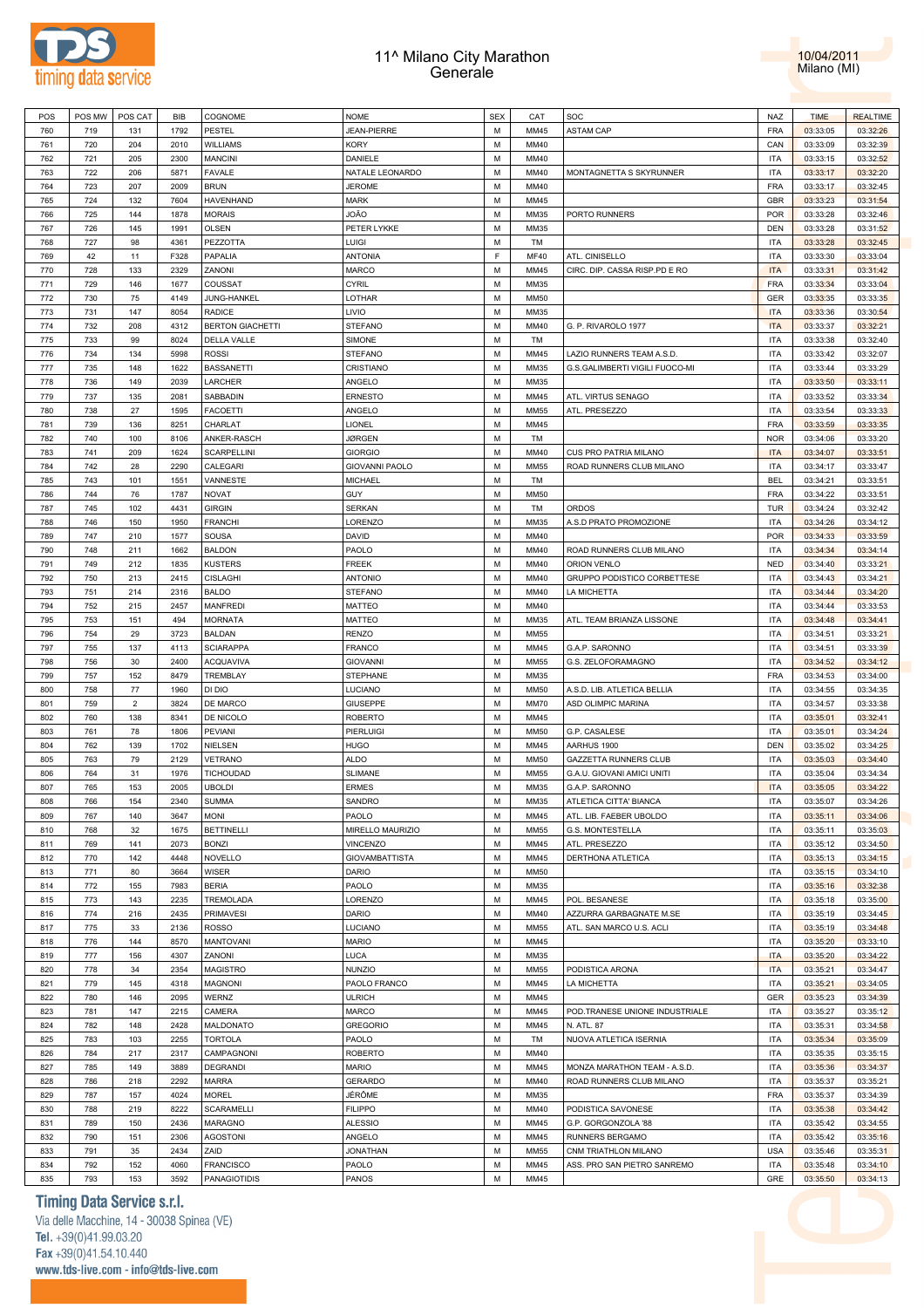



| POS | POS MW | POS CAT      | BIB  | COGNOME            | <b>NOME</b>        | <b>SEX</b> | CAT         | SOC                                  | <b>NAZ</b> | <b>TIME</b> | <b>REALTIME</b> |
|-----|--------|--------------|------|--------------------|--------------------|------------|-------------|--------------------------------------|------------|-------------|-----------------|
| 836 | 794    | 154          | 2195 | <b>LA FORGIA</b>   | NICOLO'            | M          | MM45        | ATLETICA AMATORI BRINDISI            | <b>ITA</b> | 03:35:50    | 03:35:14        |
| 837 | 795    | 81           | 2416 | <b>GRIFFO</b>      | <b>MARCO</b>       | M          | MM50        | NONSOLOCORSA                         | <b>ITA</b> | 03:35:51    | 03:35:15        |
|     |        |              |      |                    |                    |            |             |                                      |            |             |                 |
| 838 | 796    | 158          | 1559 | <b>RASMUSSEN</b>   | SONNY AARESTRUP    | M          | MM35        |                                      | <b>DEN</b> | 03:35:52    | 03:35:05        |
| 839 | 797    | $\mathbf{1}$ | 4393 | LUCASELLI          | ANTONELLO          | M          | PM          | A.S POD.TARAS SHOPPING SPORT         | <b>ITA</b> | 03:35:54    | 03:34:57        |
| 840 | 798    | 155          | 525  | <b>DONINELLI</b>   | DANILO             | M          | MM45        | CENTRE ATHLÉTIQUE GENÈVE             | SUI        | 03:35:55    | 03:35:51        |
| 841 | 799    | 220          | 1998 | VANDEKERKHOVE      | SÉBASTIEN          | M          | MM40        |                                      | <b>FRA</b> | 03:35:59    | 03:35:20        |
| 842 |        |              | F129 | <b>PRANDI</b>      |                    | E          | MF35        |                                      | <b>ITA</b> |             |                 |
|     | 43     | 10           |      |                    | CRISTINA           |            |             | MARATONETI GENOVESI                  |            | 03:36:01    | 03:35:26        |
| 843 | 800    | 221          | 2093 | FATAI              | <b>DIEGO</b>       | M          | MM40        |                                      | <b>ITA</b> | 03:36:02    | 03:35:15        |
| 844 | 801    | 159          | 1738 | <b>REINA</b>       | LUIGI              | M          | MM35        | <b>REAL BUSTO</b>                    | <b>ITA</b> | 03:36:02    | 03:35:15        |
| 845 | 802    | 222          | 2375 | CASATI             | LUCA               | M          | MM40        | AMICI DEL MOMBARONE                  | <b>ITA</b> | 03:36:03    | 03:33:55        |
| 846 | 803    | 156          | 3754 | CRISCUOLO          | CIRO               | M          | MM45        | A.S.D.MOV.SPORT. BARTOLO LONGO       | <b>ITA</b> | 03:36:04    | 03:35:11        |
|     |        |              |      |                    |                    |            |             |                                      |            |             |                 |
| 847 | 804    | 223          | 8257 | MARLETTA           | LUIGI AGATINO      | M          | MM40        | A.S.D. POL. TREMESTIERI ETNEO        | <b>ITA</b> | 03:36:05    | 03:33:40        |
| 848 | 805    | 157          | 1771 | <b>BIGONZINO</b>   | <b>ENRICO</b>      | M          | MM45        | DREAM RUNNERS PERUGIA                | <b>ITA</b> | 03:36:05    | 03:35:31        |
| 849 | 44     | 8            | F302 | <b>GOUGH</b>       | <b>JACQUIE</b>     | F          | <b>MF45</b> |                                      | <b>NED</b> | 03:36:09    | 03:34:50        |
| 850 | 806    | 224          | 3867 | MARIANI            | <b>MAURO</b>       | M          | MM40        | S.G.M. FORZA E CORAGGIO              | <b>ITA</b> | 03:36:10    | 03:35:11        |
| 851 | 807    | 225          | 7946 | <b>CUOMO</b>       | <b>FABRIZIO</b>    | M          | MM40        |                                      | <b>ITA</b> | 03:36:12    | 03:33:24        |
|     |        |              |      |                    |                    |            |             |                                      |            |             |                 |
| 852 | 808    | 158          | 1682 | <b>HOPFINGER</b>   | <b>THOMAS</b>      | M          | MM45        | RUN&BIKE KELHEIM                     | <b>GER</b> | 03:36:14    | 03:35:32        |
| 853 | 809    | 36           | 2117 | LAUGELLO           | <b>GIOVANNI</b>    | M          | MM55        | PODISTICA AMATORI POTENZA            | <b>ITA</b> | 03:36:15    | 03:35:29        |
| 854 | 810    | 104          | 1526 | ZERBINATI          | DANIELE            | M          | TM          | ASS.GIRO DELLE MURA CITTA"FEL        | <b>ITA</b> | 03:36:18    | 03:35:54        |
| 855 | 811    | 226          | 2274 | <b>SARTI</b>       | <b>STEFANO</b>     | M          | MM40        | AMATORI ATL. CASORATE S.             | <b>ITA</b> | 03:36:20    | 03:36:06        |
| 856 | 812    | 105          | 4143 | <b>BROCKMANN</b>   | <b>TOMAS</b>       | M          | TM          |                                      | FIN        | 03:36:21    | 03:35:00        |
|     |        |              |      |                    |                    |            |             |                                      |            |             |                 |
| 857 | 813    | 159          | 8473 | PETROSILLO         | PAOLO              | M          | MM45        | RUNNING CLUB CESANESE                | <b>ITA</b> | 03:36:22    | 03:34:28        |
| 858 | 814    | 160          | 8077 | CARNOVALI          | DAVIDE             | M          | MM45        |                                      | <b>ITA</b> | 03:36:22    | 03:33:32        |
| 859 | 815    | 37           | 2101 | <b>TOMASSINI</b>   | ROSSANO            | M          | MM55        | G.P. SANTI NUOVA OLONIO              | <b>ITA</b> | 03:36:28    | 03:36:16        |
| 860 | 816    | 227          | 4188 | CAROLLO            | ALESSANDRO         | M          | MM40        | <b>VICENZA RUNNERS</b>               | <b>ITA</b> | 03:36:28    | 03:35:09        |
|     |        |              |      |                    |                    |            |             |                                      |            |             |                 |
| 861 | 817    | 106          | 324  | <b>HOFFKEN</b>     | PHIL               | M          | TM          |                                      | <b>USA</b> | 03:36:31    | 03:36:14        |
| 862 | 818    | 82           | 2432 | <b>TOMAS</b>       | <b>BRIAN</b>       | M          | MM50        |                                      | <b>USA</b> | 03:36:33    | 03:35:48        |
| 863 | 819    | 107          | 7896 | CAPPELLINO         | <b>FAUSTO</b>      | M          | TM          |                                      | <b>ITA</b> | 03:36:34    | 03:34:25        |
| 864 | 820    | 38           | 2531 | <b>FURLAN</b>      | <b>OLIVIERO</b>    | M          | MM55        | <b>GRUPPO MARCIATORI GORIZIA</b>     | <b>ITA</b> | 03:36:45    | 03:36:23        |
| 865 | 821    | 228          | 1556 | <b>REIDY</b>       | <b>CHRIS</b>       | M          | MM40        |                                      | <b>IRL</b> | 03:36:47    | 03:36:23        |
|     |        |              |      |                    |                    |            |             |                                      |            |             |                 |
| 866 | 822    | 83           | 1964 | <b>BERARDI</b>     | <b>FRANCESCO</b>   | M          | MM50        |                                      | <b>ITA</b> | 03:36:48    | 03:36:28        |
| 867 | 823    | 161          | 443  | LIONELLO           | <b>ROBERTO</b>     | M          | MM45        | ROAD RUNNERS CLUB MILANO             | <b>ITA</b> | 03:36:53    | 03:36:50        |
| 868 | 824    | 162          | 4593 | SALVITTI           | <b>GIAN PIETRO</b> | M          | MM45        | MARATHON TEAM BG                     | <b>ITA</b> | 03:36:53    | 03:35:54        |
| 869 | 825    | 229          | 2216 | <b>ALITTA</b>      | PAOLO              | M          | MM40        |                                      | <b>ITA</b> | 03:36:53    | 03:36:10        |
| 870 | 826    | 230          | 8514 | <b>ADDUCI</b>      | LIBERATO           | M          | MM40        | ATLETICA PONT DONNAS                 | <b>ITA</b> | 03:36:54    | 03:34:31        |
|     |        |              |      |                    |                    |            |             |                                      |            |             |                 |
| 871 | 827    | 84           | 4399 | <b>ROMAGNOLI</b>   | PIETRO             | M          | <b>MM50</b> | ROAD RUNNERS CLUB MILANO             | <b>ITA</b> | 03:36:55    | 03:35:49        |
| 872 | 828    | 163          | 600  | <b>VENTURELLI</b>  | <b>FABIO</b>       | M          | MM45        | G.S.D. SAI FRECCE BIANCHE POD        | <b>ITA</b> | 03:36:56    | 03:36:56        |
| 873 | 829    | 231          | 2536 | <b>RONCALLI</b>    | <b>FLAVIANO</b>    | M          | MM40        |                                      | <b>ITA</b> | 03:36:56    | 03:36:45        |
| 874 | 45     | 12           | F145 | <b>FAGNONI</b>     | ANNALISA           | F          | <b>MF40</b> | G.S.D. SAI FRECCE BIANCHE POD        | <b>ITA</b> | 03:36:57    | 03:36:32        |
| 875 | 830    | 232          | 1849 | DE VINCENTIS       | <b>GIOVANNI</b>    | M          | MM40        | ASS. PRO SAN PIETRO SANREMO          | <b>ITA</b> | 03:36:58    | 03:36:24        |
|     |        |              |      |                    |                    |            |             |                                      |            |             |                 |
| 876 | 831    | 85           | 7948 | <b>PARRAVICINI</b> | <b>GIUSEPPE</b>    | M          | MM50        |                                      | <b>ITA</b> | 03:37:03    | 03:34:24        |
| 877 | 832    | 233          | 2059 | <b>TREBBI</b>      | MARCO              | M          | MM40        | ASD POD. LIPPO CALDERARA             | <b>ITA</b> | 03:37:04    | 03:35:51        |
| 878 | 833    | 234          | 4422 | MARZOLA            | <b>RENATO</b>      | M          | MM40        | ROAD RUNNERS CLUB MILANO             | <b>ITA</b> | 03:37:05    | 03:35:56        |
| 879 | 834    | 39           | 2173 | <b>ANSALDI</b>     | <b>FRANCESCO</b>   | M          | MM55        | A.S.D. LIB. ATLETICA BELLIA          | <b>ITA</b> | 03:37:09    | 03:36:48        |
| 880 | 835    | 235          | 2335 | CASSANO            | <b>MICHELE</b>     | M          | MM40        |                                      | <b>ITA</b> | 03:37:14    | 03:36:54        |
|     |        |              |      |                    |                    |            |             |                                      |            |             |                 |
| 881 | 836    | 164          | 4278 | <b>BARONI</b>      | <b>STEFANO</b>     | M          | MM45        | G.P. ROSATE                          | <b>ITA</b> | 03:37:16    | 03:36:20        |
| 882 | 837    | 165          | 2084 | <b>GIACOBBI</b>    | VALERIO            | M          | MM45        |                                      | <b>ITA</b> | 03:37:16    | 03:36:49        |
| 883 | 838    | 108          | 4342 | <b>BURGY</b>       | <b>FREDERIC</b>    | M          | TM          |                                      | <b>FRA</b> | 03:37:17    | 03:36:29        |
| 884 | 839    | 236          | 4449 | DELMOLINO          | <b>MARCO</b>       | M          | MM40        |                                      | <b>ITA</b> | 03:37:19    | 03:35:59        |
| 885 | 840    | 237          | 8174 | DE PLANO           | LEANDRO            | М          | MM40        |                                      | <b>ITA</b> | 03:37:19    | 03:34:33        |
|     |        |              |      |                    |                    |            |             |                                      |            |             |                 |
| 886 | 841    | 160          | 4629 | PODOFILLINI        | LUCA               | M          | MM35        |                                      | <b>ITA</b> | 03:37:22    | 03:36:20        |
| 887 | 842    | 161          | 1805 | <b>MORONI</b>      | DAVIDE             | M          | MM35        | G.P. CASALESE                        | <b>ITA</b> | 03:37:24    | 03:36:44        |
| 888 | 843    | 162          | 7667 | <b>BETTONICA</b>   | CARLO              | M          | MM35        | QT8-RUN                              | <b>ITA</b> | 03:37:24    | 03:34:51        |
| 889 | 844    | 238          | 2289 | CACCIOLO           | SERGIO CARLO       | M          | MM40        | ROAD RUNNERS CLUB MILANO             | <b>ITA</b> | 03:37:24    | 03:37:08        |
| 890 | 845    | 40           | 2377 | DE SANCTIS         | SAVERIO            | M          | MM55        | RUNNERS TERMOLI                      | <b>ITA</b> | 03:37:27    | 03:36:23        |
|     |        |              |      |                    |                    |            |             |                                      |            |             |                 |
| 891 | 846    | 8            | 1573 | PITTINI            | DARIO              | M          | <b>MM60</b> | LIBERTAS UDINE                       | <b>ITA</b> | 03:37:28    | 03:37:05        |
| 892 | 847    | 239          | 2487 | <b>D'AMICO</b>     | ANGELO GIUSEPPE    | M          | MM40        | AMATORI LIMOSANO                     | <b>ITA</b> | 03:37:29    | 03:37:03        |
| 893 | 848    | 86           | 4187 | <b>ALVES</b>       | LUIZ               | M          | MM50        | CONFEDERAÇÃO BRASILEIRA DE ATLETISMO | <b>BRA</b> | 03:37:33    | 03:36:09        |
| 894 | 849    | 240          | 2471 | MERAVIGLIA         | <b>NICOLA</b>      | M          | MM40        | U.S. SANGIORGESE                     | <b>ITA</b> | 03:37:35    | 03:36:49        |
|     |        |              |      |                    |                    |            |             |                                      |            |             |                 |
| 895 | 850    | 166          | 4515 | <b>GALLIANO</b>    | MASSIMO            | M          | MM45        | G.S.R. FERRERO A.S.D.                | <b>ITA</b> | 03:37:36    | 03:36:06        |
| 896 | 851    | 41           | 8585 | DI GIULIO          | COSIMO             | M          | MM55        | <b>BARLETTA SPORTIVA</b>             | <b>ITA</b> | 03:37:39    | 03:36:15        |
| 897 | 852    | 241          | 2362 | <b>FLUMERI</b>     | DARIO              | M          | MM40        | G.S. BANCARI ROMANI                  | <b>ITA</b> | 03:37:43    | 03:37:28        |
| 898 | 853    | 242          | 2106 | ORLANDO            | CAMILLO            | M          | MM40        | ATLETICA CORREREPOLLINO              | <b>ITA</b> | 03:37:45    | 03:37:19        |
| 899 | 854    | 243          | 7935 | CASTELLI           | <b>GIOVANNI</b>    | M          | MM40        |                                      | <b>ITA</b> | 03:37:48    | 03:36:35        |
|     |        |              |      |                    |                    |            |             |                                      |            |             |                 |
| 900 | 855    | 167          | 1567 | <b>BUYSE</b>       | <b>GEERT</b>       | M          | MM45        | ABMARKE                              | <b>BEL</b> | 03:37:48    | 03:37:18        |
| 901 | 856    | 109          | 7838 | ZANINELLO          | <b>ROBERTO</b>     | M          | TM          |                                      | <b>ITA</b> | 03:37:51    | 03:35:43        |
| 902 | 857    | 87           | 2082 | <b>ROSA</b>        | <b>DOMENICO</b>    | M          | MM50        |                                      | <b>ITA</b> | 03:37:52    | 03:37:14        |
| 903 | 858    | 163          | 3984 | CARUBELLI          | ALBERTO            | M          | MM35        |                                      | <b>ITA</b> | 03:37:53    | 03:37:00        |
|     |        |              |      |                    |                    |            |             |                                      |            |             |                 |
| 904 | 859    | 168          | 4539 | SALVI              | <b>RICCARDO</b>    | M          | MM45        |                                      | <b>ITA</b> | 03:37:54    | 03:37:26        |
| 905 | 860    | 164          | 4639 | DE FRANCESCHI      | <b>ERNESTO</b>     | M          | MM35        | G.S. MONTESTELLA                     | <b>ITA</b> | 03:37:55    | 03:36:54        |
| 906 | 861    | 42           | 3848 | <b>VIVARINI</b>    | STEFANO            | M          | MM55        | EUROATLETICA 2002                    | <b>ITA</b> | 03:37:56    | 03:37:20        |
| 907 | 862    | 165          | 4291 | MILANI             | CARLO              | M          | MM35        |                                      | <b>ITA</b> | 03:37:56    | 03:36:54        |
| 908 | 863    | 169          |      |                    |                    | M          | MM45        |                                      | <b>ITA</b> |             |                 |
|     |        |              | 2143 | <b>BIANCHI</b>     | <b>ISIDORO</b>     |            |             | ATL. CASAZZA                         |            | 03:37:58    | 03:37:10        |
| 909 | 864    | 170          | 1745 | <b>D'ATINO</b>     | <b>GIUSEPPE</b>    | M          | MM45        | A.S.D. PODISTICA AVIS PRIVERNO       | <b>ITA</b> | 03:38:00    | 03:37:41        |
| 910 | 865    | 88           | 8023 | SPATOLIATORE       | <b>GIOVANNI</b>    | M          | MM50        | A.S. CANTURINA POL. S.MARCO          | <b>ITA</b> | 03:38:06    | 03:36:01        |
| 911 | 866    | 171          | 4350 | <b>SCURA</b>       | <b>FRANCESCO</b>   | М          | MM45        |                                      | <b>ITA</b> | 03:38:07    | 03:36:40        |

### **Timing Data Service s.r.l.**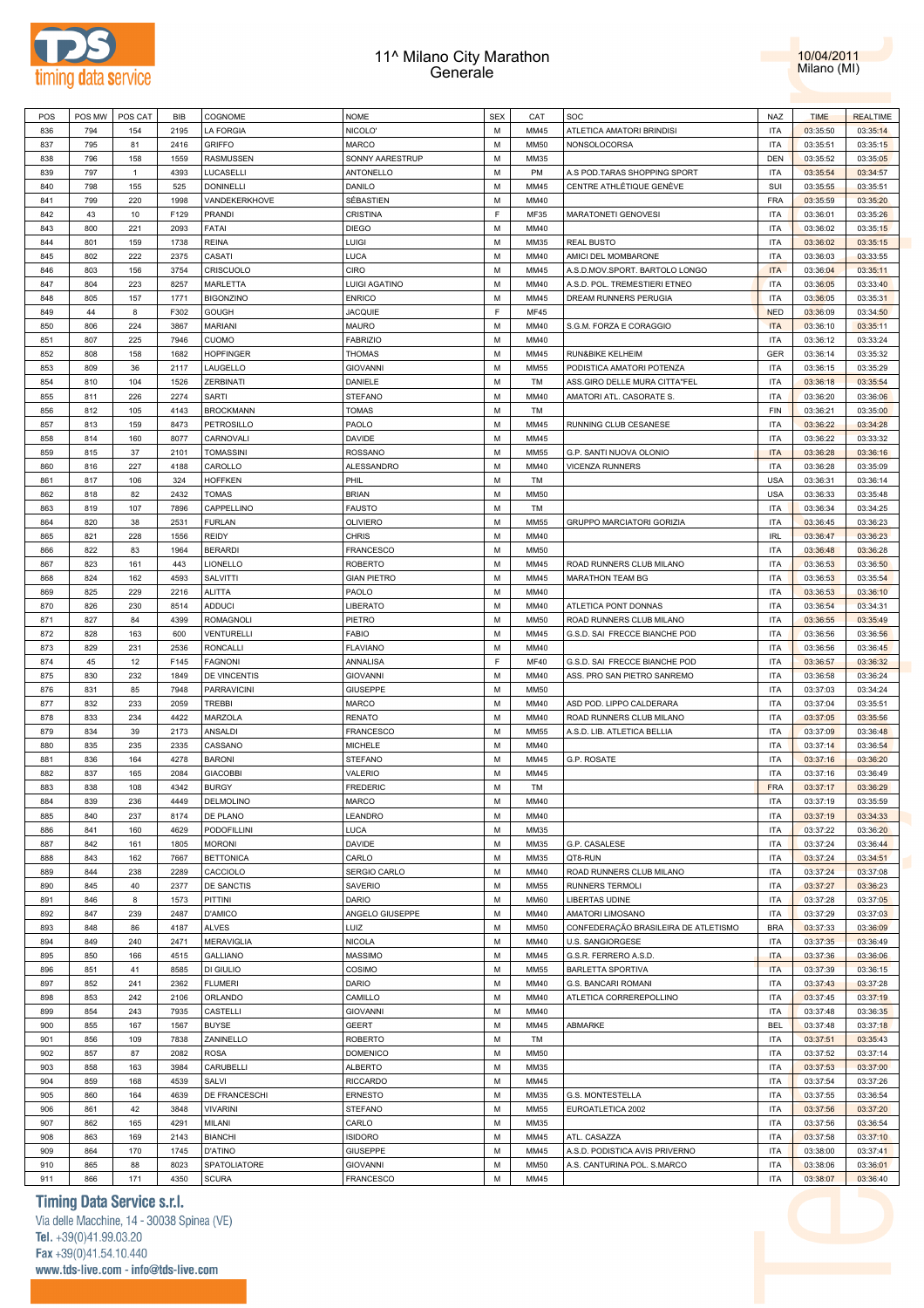



| POS | POS MW | POS CAT        | BIB  | COGNOME            | <b>NOME</b>         | <b>SEX</b> | CAT         | SOC                            | NAZ        | <b>TIME</b> | <b>REALTIME</b> |
|-----|--------|----------------|------|--------------------|---------------------|------------|-------------|--------------------------------|------------|-------------|-----------------|
| 912 | 867    | 34             | 1731 | <b>DE CAROLIS</b>  | <b>RODOLFO</b>      | M          | <b>SM</b>   | A.POD. VALTENNA                | <b>ITA</b> | 03:38:09    | 03:37:36        |
| 913 | 868    | 244            | 5867 | <b>SERRA</b>       | ALESSANDRO          | M          | MM40        | ATLETICA VCA                   | <b>ITA</b> | 03:38:10    | 03:36:38        |
| 914 | 869    | 166            | 1625 | <b>BRADASCIO</b>   | MATTEO              | M          | MM35        |                                | <b>ITA</b> | 03:38:11    | 03:37:57        |
| 915 | 870    | 172            | 3687 | ZAMBONELLI         | CLAUDIO             | M          | MM45        | <b>BIKE &amp; RUN</b>          | <b>ITA</b> | 03:38:12    | 03:37:17        |
| 916 | 871    | 89             | 2285 | <b>BERTOLA</b>     | <b>GIAN LUCA</b>    | M          | <b>MM50</b> | ATL. CISERANO                  | <b>ITA</b> | 03:38:14    | 03:37:36        |
|     |        |                |      |                    |                     |            |             |                                |            |             |                 |
| 917 | 872    | $\mathsf g$    | 4468 | SANUDO             | FERNANDO            | M          | <b>MM60</b> |                                | ESP        | 03:38:17    | 03:36:34        |
| 918 | 873    | 90             | 2071 | <b>MARINEO</b>     | MICHELE             | M          | <b>MM50</b> | ATLETICA VERCELLI 78           | <b>ITA</b> | 03:38:17    | 03:37:32        |
| 919 | 874    | 245            | 1545 | LEDDA              | <b>FABIO</b>        | M          | MM40        | POL. CARUGATESE                | <b>ITA</b> | 03:38:19    | 03:37:35        |
| 920 | 875    | 110            | 1691 | <b>FLORENT</b>     | XAVIER              | M          | TM          |                                | <b>BEL</b> | 03:38:21    | 03:37:51        |
| 921 | 876    | 111            | 2024 | DIEUDONNÉ          | <b>GILLES</b>       | M          | TM          | ARCH CINEY BELGIQUE            | <b>BEL</b> | 03:38:21    | 03:37:52        |
| 922 | 877    | 112            | 8132 | NERUCCI            | <b>GIULIANO</b>     | M          | TM          | EUROATLETICA 2002              | <b>ITA</b> | 03:38:22    | 03:35:57        |
| 923 | 878    | 43             | 3536 | COSTANZO           | FRANCESCO           | M          | <b>MM55</b> | G.P. MARCIATORI COGLIATE       | <b>ITA</b> | 03:38:25    | 03:37:11        |
| 924 | 879    | 44             | 2406 | <b>FALCONE</b>     | PASQUALE            | M          | <b>MM55</b> |                                | <b>ITA</b> | 03:38:28    | 03:38:00        |
| 925 | 880    | 91             | 1758 | CASETTA            | CLAUDIO             | M          | <b>MM50</b> | <b>TURIN MARATHON</b>          | <b>ITA</b> | 03:38:29    | 03:38:05        |
|     |        |                | 4514 | ERMETI             |                     | M          |             |                                | <b>ITA</b> |             |                 |
| 926 | 881    | 167            |      |                    | <b>MARCO</b>        |            | MM35        | TEAM 3 ESSE                    |            | 03:38:32    | 03:37:53        |
| 927 | 882    | 246            | 8255 | <b>BLUMENSTOCK</b> | <b>MARTIN</b>       | M          | MM40        |                                | <b>GER</b> | 03:38:36    | 03:35:45        |
| 928 | 883    | 173            | 8209 | <b>FERRARI</b>     | PIERPAOLO           | M          | MM45        | ATLETICA SETTIMESE             | <b>ITA</b> | 03:38:37    | 03:36:14        |
| 929 | 884    | 174            | 2338 | PIFFERI            | <b>FABIO</b>        | M          | MM45        | VERDE PISELLO GROUP MILANO     | <b>ITA</b> | 03:38:37    | 03:38:07        |
| 930 | 885    | 35             | 2150 | CAPRA              | ALESSANDRO          | M          | <b>SM</b>   | A.S.D. ATL. FOSSANO '75        | <b>ITA</b> | 03:38:38    | 03:38:10        |
| 931 | 886    | 113            | 5605 | FRANZE'            | <b>FABIO</b>        | M          | TM          | A.S.D. PODISTICA TORINO        | <b>ITA</b> | 03:38:42    | 03:37:58        |
| 932 | 887    | 247            | 4625 | <b>ROSSONI</b>     | <b>FABIO</b>        | M          | MM40        | ASD ORTICA TEAM                | <b>ITA</b> | 03:38:43    | 03:37:28        |
| 933 | 888    | $\overline{2}$ | 4200 | LODI               | MANUELE             | M          |             |                                | <b>ITA</b> | 03:38:44    | 03:37:14        |
| 934 | 889    | 175            | 2404 | STANSU'            | <b>GIOVANNI</b>     | M          | MM45        | ATLETICA TRECATE               | <b>ITA</b> | 03:38:45    | 03:35:57        |
|     | 890    | 92             | 4543 | <b>GALLOTTI</b>    |                     | M          | <b>MM50</b> |                                | <b>ITA</b> |             | 03:37:31        |
| 935 |        |                |      |                    | <b>GIANFRANCO</b>   |            |             | ASD ORTICA TEAM                |            | 03:38:47    |                 |
| 936 | 891    | 45             | 4273 | CARNEVALE          | <b>GIANGREGORIO</b> | M          | <b>MM55</b> | POD. S.MAURIZIO                | <b>ITA</b> | 03:38:47    | 03:37:39        |
| 937 | 892    | 248            | 8141 | PACE               | CARMELO             | M          | MM40        |                                | <b>ITA</b> | 03:38:47    | 03:36:39        |
| 938 | 893    | 176            | 7928 | <b>SIRONI</b>      | PIERINO             | M          | MM45        |                                | <b>ITA</b> | 03:38:48    | 03:35:59        |
| 939 | 46     | 3              | F356 | <b>DAVIS</b>       | <b>ELEANOR</b>      | F          |             |                                | <b>GBR</b> | 03:38:48    | 03:37:51        |
| 940 | 894    | 249            | 8288 | CHIODA             | ADRIANO             | M          | MM40        | POL. CARUGATESE                | <b>ITA</b> | 03:38:49    | 03:36:34        |
| 941 | 895    | 168            | 4324 | GANA               | SIMONE              | M          | MM35        |                                | <b>ITA</b> | 03:38:49    | 03:37:10        |
| 942 | 896    | 177            | 2460 | <b>VISCONTI</b>    | <b>NICOLA</b>       | M          | MM45        | G.S. BAGHDAD MARATHON          | <b>ITA</b> | 03:38:50    | 03:38:11        |
| 943 | 897    | 178            | 3747 | CIVILTA'           | ENZO                | M          | MM45        | A.S.D. CIRCUITO RUNNING        | <b>ITA</b> | 03:38:51    | 03:37:50        |
| 944 | 898    | 46             | 8584 | <b>BIGI</b>        | LUCIANO             | M          | <b>MM55</b> | POLISPORTIVA DIL. SAN VITTORE  | <b>ITA</b> | 03:38:53    | 03:36:52        |
|     |        |                |      |                    |                     | M          |             |                                | <b>ITA</b> |             |                 |
| 945 | 899    | 179            | 4272 | ZULIAN             | CLAUDIO             |            | MM45        | POLISPORT. NOVATLETICA CHIERI  |            | 03:38:54    | 03:38:13        |
| 946 | 900    | 169            | 4119 | <b>PESTONI</b>     | ANDREA              | M          | MM35        | SPORTS CLUB MELEGNANO          | <b>ITA</b> | 03:38:58    | 03:38:10        |
| 947 | 901    | 170            | 4029 | MAIOLI             | <b>ALESSIO</b>      | M          | MM35        |                                | <b>ITA</b> | 03:38:58    | 03:37:33        |
| 948 | 902    | 171            | 4632 | <b>DI TARANTO</b>  | SALVATORE           | M          | MM35        | GAZZETTA RUNNERS CLUB          | <b>ITA</b> | 03:38:59    | 03:38:01        |
| 949 | 903    | 172            | 8035 | LIO                | CARLO               | M          | MM35        |                                | <b>ITA</b> | 03:39:00    | 03:38:43        |
| 950 | 904    | 114            | 4434 | REVOLTELLA         | <b>GIOVANNI</b>     | M          | TM          | ROAD RUNNERS CLUB MILANO       | <b>ITA</b> | 03:39:03    | 03:38:11        |
| 951 | 905    | 173            | 1810 | <b>VINCO</b>       | <b>GIANLUCA</b>     | M          | MM35        |                                | <b>ITA</b> | 03:39:04    | 03:38:43        |
| 952 | 906    | 93             | 4601 | <b>OTTOLINA</b>    | <b>FLORIANO</b>     | M          | <b>MM50</b> |                                | <b>ITA</b> | 03:39:05    | 03:38:19        |
| 953 | 907    | 180            | 2309 | <b>BONALUMI</b>    | MASSIMO             | M          | MM45        | RUNNERS BERGAMO                | <b>ITA</b> | 03:39:06    | 03:38:31        |
| 954 | 908    | 250            | 8328 | <b>GALBIATI</b>    | COSTANTE            | M          | MM40        | G.S. ALTITUDE                  | <b>ITA</b> | 03:39:08    | 03:37:05        |
|     | 909    | 174            | 3681 | <b>FELLI</b>       | CARLO               | M          | MM35        |                                | <b>ITA</b> |             | 03:38:12        |
| 955 |        |                |      |                    |                     |            |             |                                |            | 03:39:13    |                 |
| 956 | 910    | 115            | 3882 | <b>KRESSMANN</b>   | CARSTEN             | M          | TM          | PRO OST                        | <b>GER</b> | 03:39:14    | 03:38:32        |
| 957 | 911    | 175            | 8572 | SPAZZADESCHI       | <b>RICCARDO</b>     | M          | MM35        |                                | <b>ITA</b> | 03:39:16    | 03:37:19        |
| 958 | 912    | 94             | 2209 | <b>MORENO</b>      | <b>SERGIO</b>       | M          | <b>MM50</b> |                                | ESP        | 03:39:20    | 03:38:39        |
| 959 | 913    | 10             | 2447 | <b>NOMIKOS</b>     | <b>IAKOVOS</b>      | M          | <b>MM60</b> | <b>SDY PEIRAIA</b>             | <b>GRE</b> | 03:39:23    | 03:38:41        |
| 960 | 914    | 95             | 104  | <b>KLOOSTER</b>    | PETER               | M          | <b>MM50</b> |                                | <b>GER</b> | 03:39:24    | 03:39:21        |
| 961 | 915    | 251            | 1560 | <b>MIDTGAARD</b>   | <b>RICKY</b>        | M          | MM40        | B1901                          | <b>DEN</b> | 03:39:25    | 03:38:38        |
| 962 | 916    | 176            | 8047 | KOECHLI            | RAPHAEL             | M          | MM35        |                                | SUI        | 03:39:26    | 03:36:52        |
| 963 | 917    | 252            | 1615 | <b>JOHANSON</b>    | DAN                 | M          | MM40        |                                | SWE        | 03:39:27    | 03:38:43        |
| 964 | 918    | 253            | 1581 | <b>RUSTICHINI</b>  | <b>FILIPPO</b>      | M          | MM40        | POL. RINASCITA MONTEVARCHI     | <b>ITA</b> | 03:39:27    | 03:38:32        |
|     |        |                |      |                    |                     | M          |             |                                |            |             |                 |
| 965 | 919    | 254            | 3658 | <b>SVENSSON</b>    | PETER               |            | MM40        |                                | SWE        | 03:39:27    | 03:38:44        |
| 966 | 920    | 36             | 4150 | GAZZOTTI           | <b>JARI</b>         | M          | <b>SM</b>   | <b>FRIESIAN TEAM</b>           | <b>ITA</b> | 03:39:27    | 03:38:43        |
| 967 | 921    | 181            | 8604 | PATERNOSTER        | <b>DAMIANO</b>      | M          | MM45        | U.S.C. MARATHON VERBANIA       | <b>ITA</b> | 03:39:29    | 03:38:15        |
| 968 | 922    | 255            | 1922 | DI LUCIANO         | SIMONE              | M          | MM40        |                                | <b>ITA</b> | 03:39:31    | 03:38:59        |
| 969 | 923    | 96             | 4671 | LEMMEN             | <b>HERMAN</b>       | M          | <b>MM50</b> | ORION VENLO                    | <b>NED</b> | 03:39:33    | 03:38:13        |
| 970 | 924    | 97             | 1653 | <b>TARENZI</b>     | <b>MORENO</b>       | M          | <b>MM50</b> | G.S. ZELOFORAMAGNO             | <b>ITA</b> | 03:39:36    | 03:39:23        |
| 971 | 925    | 182            | 4631 | RUZZO              | <b>ANTONIO</b>      | M          | MM45        |                                | <b>ITA</b> | 03:39:36    | 03:38:11        |
| 972 | 926    | 256            | 7633 | <b>BIGLIERI</b>    | <b>ALBERTO</b>      | M          | MM40        |                                | <b>ITA</b> | 03:39:38    | 03:39:07        |
| 973 | 927    | 177            | 1874 | CRAVEIRO           | <b>OÃO</b>          | M          | MM35        | PORTO RUNNERS                  | <b>POR</b> | 03:39:41    | 03:39:00        |
| 974 | 928    | 257            | 4203 |                    | CLAUDIO             | M          | MM40        | <b>RUNNER VARESE</b>           |            |             | 03:38:04        |
|     |        |                |      | PAGLIUCA           |                     |            |             |                                | <b>ITA</b> | 03:39:43    |                 |
| 975 | 929    | 258            | 2276 | CASERINI           | <b>MICHELE</b>      | M          | MM40        | G.P. CODOGNO 82                | <b>ITA</b> | 03:39:43    | 03:39:09        |
| 976 | 930    | 183            | 1882 | CESTE              | <b>MARCO</b>        | M          | MM45        | SUPERUNNERS TEAM               | <b>ITA</b> | 03:39:43    | 03:39:10        |
| 977 | 931    | 259            | 7654 | MARINELLO          | PAOLO               | M          | MM40        | ROAD RUNNERS CLUB MILANO       | <b>ITA</b> | 03:39:43    | 03:37:36        |
| 978 | 932    | 260            | 7655 | GORNO              | <b>GIANLUCA</b>     | M          | MM40        | ATL. VIRTUS SENAGO             | <b>ITA</b> | 03:39:45    | 03:37:54        |
| 979 | 933    | 184            | 4080 | <b>BERNARDINI</b>  | <b>GIULIO</b>       | M          | MM45        | A.S.D. PODISTICA AVIS PRIVERNO | <b>ITA</b> | 03:39:49    | 03:39:08        |
| 980 | 934    | 178            | 4505 | ONOFRI             | ANDREA              | M          | MM35        | A.S.D. DINAMO SPORT            | <b>ITA</b> | 03:39:52    | 03:38:54        |
| 981 | 935    | 179            | 1584 | PINOTTI            | PAOLO               | M          | MM35        |                                | <b>ITA</b> | 03:39:52    | 03:39:37        |
| 982 | 936    | 11             | 2189 | MAION              | SERGE               | M          | <b>MM60</b> |                                | <b>FRA</b> | 03:39:53    | 03:38:50        |
| 983 | 937    | 116            | 8056 | CAMPELLI           | <b>LUCA</b>         | M          | <b>TM</b>   |                                | <b>ITA</b> | 03:39:54    | 03:37:11        |
|     |        |                |      |                    |                     |            |             |                                |            |             |                 |
| 984 | 938    | 98             | 1703 | <b>FERREIRA</b>    | CARLOS              | M          | <b>MM50</b> |                                | <b>POR</b> | 03:39:55    | 03:39:28        |
| 985 | 939    | 185            | 4002 | <b>BELLAN</b>      | PAOLO               | M          | MM45        | <b>U.S. SANGIORGESE</b>        | <b>ITA</b> | 03:39:55    | 03:38:50        |
| 986 | 940    | 180            | 5925 | GALLI              | <b>MICHELE</b>      | M          | MM35        | MARATHON CREMONA               | <b>ITA</b> | 03:39:57    | 03:38:49        |
| 987 | 941    | 186            | 8533 | <b>FIUME</b>       | <b>ANTONIO</b>      | M          | MM45        |                                | <b>ITA</b> | 03:39:58    | 03:38:36        |

# **Timing Data Service s.r.l.**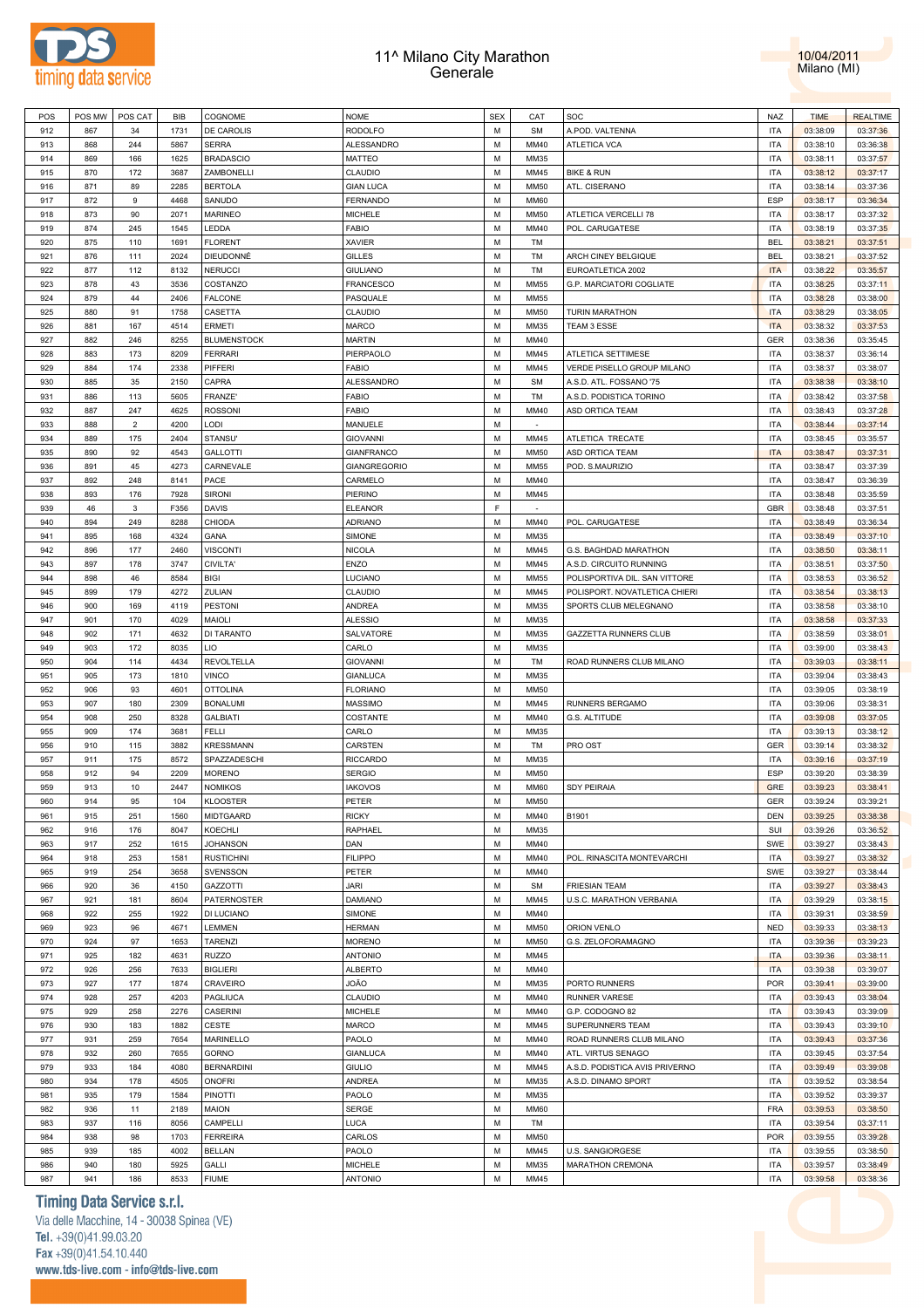



| POS  | POS MW | POS CAT        | <b>BIB</b> | COGNOME             | <b>NOME</b>            | <b>SEX</b> | CAT         | SOC                           | <b>NAZ</b> | <b>TIME</b> | <b>REALTIME</b> |
|------|--------|----------------|------------|---------------------|------------------------|------------|-------------|-------------------------------|------------|-------------|-----------------|
| 988  | 942    | 261            | 8149       | <b>CONFALONIERI</b> | FRANCESCO              | M          | MM40        | ATL. VIRTUS SENAGO            | <b>ITA</b> | 03:39:58    | 03:38:06        |
| 989  | 943    | 181            | 4329       | <b>GHENSI</b>       | FRANCESCO              | M          | MM35        | ATLETICA VALLE DI CEMBRA      | <b>ITA</b> | 03:39:59    | 03:38:12        |
|      |        |                |            |                     |                        |            |             |                               |            |             |                 |
| 990  | 944    | 182            | 7792       | <b>GHIOTTO</b>      | MANUEL                 | M          | MM35        |                               | <b>ITA</b> | 03:40:01    | 03:38:13        |
| 991  | 945    | 99             | 1832       | HOLTHE              | <b>TOM</b>             | M          | MM50        |                               | <b>USA</b> | 03:40:04    | 03:39:24        |
| 992  | 946    | 47             | 4058       | <b>DAVIES</b>       | PHIL                   | M          | MM55        | THE STRAGGLERS                | GBR        | 03:40:05    | 03:38:53        |
| 993  | 947    | 183            | 1781       | <b>ACTINS</b>       | <b>JANIS</b>           | M          | MM35        | <b>VSK NOSKRIEN</b>           | LAT        | 03:40:09    | 03:39:36        |
| 994  | 948    | 187            | 1853       | <b>PEROGLIO</b>     | <b>GIANLUCA</b>        | M          | MM45        | GRUPPO SPORTIVO MURIALDO      | <b>ITA</b> | 03:40:11    | 03:39:48        |
|      |        |                |            |                     |                        |            |             |                               |            |             |                 |
| 995  | 949    | 188            | 1664       | CAPODAGLIO          | <b>ITALO</b>           | M          | MM45        | ATL. TEAM BRIANZA LISSONE     | <b>ITA</b> | 03:40:11    | 03:39:58        |
| 996  | 47     | 6              | F795       | CARUBBIA            | SONIA                  | F          | TF          |                               | <b>ITA</b> | 03:40:13    | 03:38:36        |
| 997  | 950    | 262            | 3786       | PISEDDU             | DANIELE                | M          | MM40        | ASS. PRO SAN PIETRO SANREMO   | <b>ITA</b> | 03:40:13    | 03:38:35        |
| 998  | 951    | 263            | 2425       | <b>BORTOLOTTI</b>   | <b>ANDREA</b>          | M          | MM40        | ATL. ZERBION ST-VINCENT CHAT  | <b>ITA</b> | 03:40:18    | 03:39:45        |
| 999  | 952    | 12             | 2122       | CAPITANI            | LUCIANO                | M          | <b>MM60</b> | G.S. VALGEROLA CIAPPARELLI    | <b>ITA</b> | 03:40:18    | 03:39:43        |
|      |        |                |            |                     |                        |            |             |                               |            |             |                 |
| 1000 | 953    | 189            | 8261       | SPAGNOLATTI         | <b>MARCO</b>           | M          | MM45        |                               | <b>ITA</b> | 03:40:19    | 03:39:27        |
| 1001 | 954    | 264            | 5693       | <b>GOBBI</b>        | PAOLO                  | M          | MM40        |                               | <b>ITA</b> | 03:40:20    | 03:38:21        |
| 1002 | 48     | 11             | F337       | SARTORELLI          | VALENTINA              | F          | MF35        |                               | <b>ITA</b> | 03:40:26    | 03:40:23        |
| 1003 | 955    | 190            | 2506       | <b>DI MAGGIO</b>    | <b>ANTONIO</b>         | M          | MM45        | A.S. PEGASO                   | <b>ITA</b> | 03:40:29    | 03:39:52        |
| 1004 | 956    | 265            | 8526       | SALVATORE           | <b>FABRIZIO</b>        | M          | MM40        | S.E.F. STAMURA ANCONA A.S.D.  | <b>ITA</b> | 03:40:29    | 03:36:53        |
|      |        |                |            |                     |                        |            |             |                               |            |             |                 |
| 1005 | 957    | 266            | 1684       | CAVALLI             | <b>NICOLA</b>          | M          | MM40        | ATL. CINISELLO                | <b>ITA</b> | 03:40:31    | 03:40:14        |
| 1006 | 958    | 37             | 8284       | SALICE              | <b>FRANCO</b>          | M          | <b>SM</b>   | G.S. VALGEROLA CIAPPARELLI    | <b>ITA</b> | 03:40:31    | 03:38:34        |
| 1007 | 959    | 267            | 1694       | LANZONI             | <b>FAUSTO</b>          | M          | MM40        | ATL. AMBROSIANA               | <b>ITA</b> | 03:40:31    | 03:40:04        |
| 1008 | 960    | 184            | 1688       | <b>AGNELLO</b>      | <b>EMILIANO</b>        | M          | MM35        | CANOTTIERI MILANO             | <b>ITA</b> | 03:40:33    | 03:40:24        |
| 1009 | 961    | 268            | 4287       | OLIVA               | <b>MASSIMO</b>         | M          | MM40        |                               | <b>ITA</b> | 03:40:33    | 03:39:47        |
|      |        |                |            |                     |                        |            |             |                               |            |             |                 |
| 1010 | 49     | 12             | F822       | SPOLDI              | ALESSANDRA             | F          | MF35        | <b>BIKE &amp; RUN</b>         | <b>ITA</b> | 03:40:35    | 03:39:47        |
| 1011 | 962    | 269            | 4195       | <b>HYVERNAT</b>     | <b>BERNARD</b>         | M          | MM40        |                               | <b>FRA</b> | 03:40:36    | 03:39:24        |
| 1012 | 963    | 270            | 2091       | <b>AUDIBERT</b>     | PHILIPPE               | M          | MM40        | PHILIPPE AUDIBERT             | <b>FRA</b> | 03:40:36    | 03:39:56        |
| 1013 | 964    | 191            | 5559       | PAYNE               | TIMOTHY                | M          | MM45        | HINCKLEY RUNNING CLUB         | GBR        | 03:40:38    | 03:39:08        |
|      |        |                |            |                     |                        |            |             |                               |            |             |                 |
| 1014 | 965    | 185            | 4258       | <b>VERGANI</b>      | VALERIO                | M          | MM35        | POL. DIMICA POTENTER          | <b>ITA</b> | 03:40:39    | 03:39:43        |
| 1015 | 966    | 271            | 2104       | <b>SIRCHIA</b>      | <b>EDOARDO</b>         | M          | MM40        | ATL. PAVESE                   | <b>ITA</b> | 03:40:40    | 03:40:00        |
| 1016 | 967    | 272            | 8319       | CAMPAGNOLI          | <b>GIORGIO ALFONSO</b> | M          | MM40        | TEAM OTC COMO                 | <b>ITA</b> | 03:40:43    | 03:39:12        |
| 1017 | 968    | 273            | 8307       | <b>NAUMMI</b>       | MASSIMILIANO           | M          | MM40        | ASDC IL CASTELLO RUNNING      | <b>ITA</b> | 03:40:45    | 03:38:49        |
| 1018 | 969    | 186            | 4332       | <b>CROCI</b>        | <b>GABRIO</b>          | M          | MM35        | POL. DIMENSIONE SPORT TURBIGO | <b>ITA</b> | 03:40:45    | 03:39:46        |
|      |        |                |            |                     |                        |            |             |                               |            |             |                 |
| 1019 | 970    | 192            | 2334       | <b>GORLA</b>        | <b>RIZZIERO</b>        | M          | MM45        | ATL. SAN MARCO U.S. ACLI      | <b>ITA</b> | 03:40:47    | 03:40:13        |
| 1020 | 971    | 193            | 2249       | <b>MEDINA</b>       | MARCO                  | M          | MM45        | <b>TURIN MARATHON</b>         | <b>ITA</b> | 03:40:50    | 03:40:32        |
| 1021 | 972    | 187            | 329        | <b>BUSETTO</b>      | SIMONE                 | M          | MM35        | ATL. DA PAURA                 | <b>ITA</b> | 03:40:53    | 03:40:46        |
| 1022 | 50     | 13             | F316       | COLOMBO             | <b>FRANCESCA</b>       | F          | MF35        | ATL. LAMBRO MILANO            | <b>ITA</b> | 03:40:53    | 03:40:46        |
| 1023 | 973    | 274            | 485        | <b>MOSCATELLI</b>   | ANGELO                 | M          | MM40        | ATLETICA TOMMASO ASSI TRANI   | <b>ITA</b> | 03:40:53    | 03:40:47        |
|      |        |                |            |                     |                        |            |             |                               |            |             |                 |
| 1024 | 974    | 100            | 1972       | <b>RIVA</b>         | <b>MASSIMO</b>         | M          | MM50        | ATL. MALNATE                  | <b>ITA</b> | 03:40:54    | 03:40:39        |
| 1025 | 975    | 188            | 1868       | <b>MARCHI</b>       | <b>MARCO</b>           | M          | MM35        | INDIVIDUALI EMPOLI            | <b>ITA</b> | 03:40:54    | 03:40:18        |
| 1026 | 976    | 275            | 2528       | CORRADINO           | CORRADO                | M          | MM40        | <b>BASE RUNNING</b>           | <b>ITA</b> | 03:40:56    | 03:40:21        |
| 1027 | 977    | 117            | 2480       | ODDENINO            | <b>ENRICO</b>          | M          | TM          |                               | <b>ITA</b> | 03:40:58    | 03:40:37        |
| 1028 | 978    | 189            | 2296       | SALCONE             | <b>MASSIMO</b>         | M          | MM35        | CRISPIANO MARATHON CLUB ONLUS | <b>ITA</b> | 03:40:58    | 03:40:26        |
|      |        |                |            |                     |                        |            |             |                               |            |             |                 |
| 1029 | 979    | 194            | 2297       | LA NOTTE            | RAFFAELE               | M          | MM45        | CRISPIANO MARATHON CLUB ONLUS | <b>ITA</b> | 03:40:59    | 03:40:27        |
| 1030 | 980    | 195            | 2239       | CRIVELLO            | <b>RENATO</b>          | M          | MM45        | AMATORI ATL. CASORATE S       | <b>ITA</b> | 03:41:02    | 03:40:41        |
| 1031 | 981    | 276            | 2523       | MAINETTI            | FRANCO                 | M          | MM40        |                               | <b>ITA</b> | 03:41:05    | 03:40:56        |
| 1032 | 982    | 196            | 1897       | <b>MISCI</b>        | <b>ERNESTO</b>         | M          | MM45        | POL. DIMENSIONE SPORT TURBIGO | <b>ITA</b> | 03:41:06    | 03:40:21        |
| 1033 | 983    | 190            | 2166       | <b>DEMONTE</b>      | RAFFAELE               | M          | MM35        | ATL CUMIANA STILCAR           | <b>ITA</b> | 03:41:08    | 03:40:41        |
|      |        |                |            |                     |                        |            |             |                               |            |             |                 |
| 1034 | 984    | 197            | 3626       | <b>KOLKS</b>        | ANDREAS                | M          | MM45        |                               | GER        | 03:41:08    | 03:40:11        |
| 1035 | 51     | $\overline{7}$ | F120       | POZZI               | <b>ILARIA</b>          | F.         | TF          | ASD ORTICA TEAM               | <b>ITA</b> | 03:41:09    | 03:40:40        |
| 1036 | 985    | 191            | 1648       | DI ROCCO            | <b>ANTONIO</b>         | M          | MM35        | G.P. I GAMBER DE CUNCURESS    | <b>ITA</b> | 03:41:09    | 03:41:00        |
| 1037 | 986    | 101            | 3888       | LOSPINOSO           | ARDUINO                | M          | MM50        | SUNFLOWER MELFI               | <b>ITA</b> | 03:41:10    | 03:40:08        |
|      | 987    | 277            | 1893       |                     | PIER GIORGIO           | M          | MM40        | <b>LBM SPORT TEAM</b>         | <b>ITA</b> |             |                 |
| 1038 |        |                |            | <b>COSTANTINI</b>   |                        |            |             |                               |            | 03:41:11    | 03:40:29        |
| 1039 | 988    | 278            | 1748       | <b>PUTETTO</b>      | SANDRO                 | M          | MM40        | C.B.SPORT PODISTICA CARAMAGNA | <b>ITA</b> | 03:41:12    | 03:40:28        |
| 1040 | 989    | 192            | 7997       | POZZINI             | STEFANO                | M          | MM35        | G.P. CODOGNO 82               | <b>ITA</b> | 03:41:12    | 03:38:22        |
| 1041 | 990    | 279            | 4116       | <b>MEDUGNO</b>      | <b>ROBERTO</b>         | M          | MM40        | G.A.P. SARONNO                | <b>ITA</b> | 03:41:13    | 03:40:29        |
| 1042 | 991    | 198            | 3816       | CALO'               | COSIMO                 | M          | MM45        | C.T.L. 3 ATLETICA             | <b>ITA</b> | 03:41:14    | 03:40:21        |
|      |        |                |            |                     |                        | F          |             |                               |            |             |                 |
| 1043 | 52     | $\mathsf g$    | F397       | ZANGA               | <b>MONICA</b>          |            | <b>MF45</b> | U.S. SCANZOROSCIATE           | <b>ITA</b> | 03:41:16    | 03:40:20        |
| 1044 | 53     | 14             | F917       | <b>CIRULLI</b>      | <b>GERARDA</b>         | F          | MF35        | HAPPY RUNNER CLUB             | <b>ITA</b> | 03:41:17    | 03:38:22        |
| 1045 | 992    | 102            | 5776       | <b>JAKOBSEN</b>     | LARS OVE               | M          | MM50        | GBU                           | <b>NOR</b> | 03:41:18    | 03:38:49        |
| 1046 | 993    | 280            | 2257       | <b>MADDONNI</b>     | MARCO                  | M          | MM40        | NUOVA ATLETICA ISERNIA        | <b>ITA</b> | 03:41:21    | 03:40:43        |
| 1047 | 994    | 199            | 2525       | <b>VINCI</b>        | GIACOMO FRANCESC       | M          | MM45        | 2002 MARATHON CLUB            | <b>ITA</b> | 03:41:22    | 03:40:59        |
|      |        |                |            |                     |                        |            |             |                               |            |             |                 |
| 1048 | 995    | 103            | 2277       | <b>MUSETTI</b>      | <b>DIEGO</b>           | M          | MM50        | A.S. MEDITERRANEA             | <b>ITA</b> | 03:41:22    | 03:40:45        |
| 1049 | 996    | 200            | 2199       | <b>PORTINARO</b>    | DANIELE                | M          | MM45        | <b>TURIN MARATHON</b>         | <b>ITA</b> | 03:41:22    | 03:41:02        |
| 1050 | 997    | 281            | 2197       | CALERI              | <b>FEDERICO</b>        | M          | MM40        | ATL. SESTINI                  | <b>ITA</b> | 03:41:24    | 03:41:07        |
| 1051 | 998    | 104            | 4296       | <b>TEGGI</b>        | MAURIZIO               | M          | MM50        | ACQUADELA BOLOGNA             | <b>ITA</b> | 03:41:25    | 03:40:53        |
|      | 999    |                |            |                     |                        | M          | MM35        |                               | <b>ITA</b> |             |                 |
| 1052 |        | 193            | 1956       | <b>MAGGIONI</b>     | MATTEO                 |            |             | ATL. VIS NOVA GIUSSANO        |            | 03:41:26    | 03:40:58        |
| 1053 | 1000   | 194            | 4527       | PEVERELLI           | LORIS                  | M          | MM35        | TEAM OTC COMO                 | <b>ITA</b> | 03:41:27    | 03:40:17        |
| 1054 | 1001   | 195            | 1819       | <b>BRESCIA</b>      | <b>MAURIZIO</b>        | M          | MM35        | PODISTICA SOLIDARIETA'        | <b>ITA</b> | 03:41:27    | 03:41:08        |
| 1055 | 1002   | 105            | 2446       | PETTI               | <b>ANTONIO</b>         | M          | MM50        | A.S.D. ATL. AVIS BRA GAS      | <b>ITA</b> | 03:41:29    | 03:41:01        |
| 1056 | 1003   | 282            | 4186       | <b>COCCHI</b>       | ALESSANDRO             | M          | MM40        | ATLETICA BLIZZARD             | <b>ITA</b> | 03:41:31    | 03:40:17        |
|      |        |                |            |                     |                        |            |             |                               |            |             |                 |
| 1057 | 1004   | 283            | 7955       | <b>MONFRINOTTI</b>  | PAOLO                  | М          | MM40        |                               | <b>ITA</b> | 03:41:31    | 03:40:27        |
| 1058 | 1005   | 201            | 1723       | <b>DEL MONTE</b>    | ANDREA                 | M          | MM45        |                               | <b>ITA</b> | 03:41:33    | 03:41:14        |
| 1059 | 1006   | 118            | 4638       | <b>PANCHERI</b>     | <b>ELIO</b>            | M          | TM          |                               | <b>ITA</b> | 03:41:34    | 03:40:38        |
| 1060 | 1007   | 202            | 3969       | <b>MORAIS</b>       | <b>ANTONIO</b>         | M          | MM45        | PORTO RUNNERS                 | <b>POR</b> | 03:41:34    | 03:40:02        |
| 1061 | 1008   | 203            | 3967       | <b>MENDES</b>       | MANUEL                 | M          | MM45        | PORTO RUNNERS                 | <b>POR</b> | 03:41:35    | 03:40:02        |
|      |        |                |            |                     |                        |            |             |                               |            |             |                 |
| 1062 | 1009   | 284            | 8098       | <b>GUERRATO</b>     | PIETRO                 | M          | MM40        | ATL. 99 VITTUONE              | <b>ITA</b> | 03:41:36    | 03:39:09        |
| 1063 | 1010   | 204            | 4111       | MARGARITO           | <b>FRANCO</b>          | М          | MM45        | A.S. ATLET. TAVIANO 97 ONLUS  | ITA        | 03:41:38    | 03:40:19        |

### **Timing Data Service s.r.l.**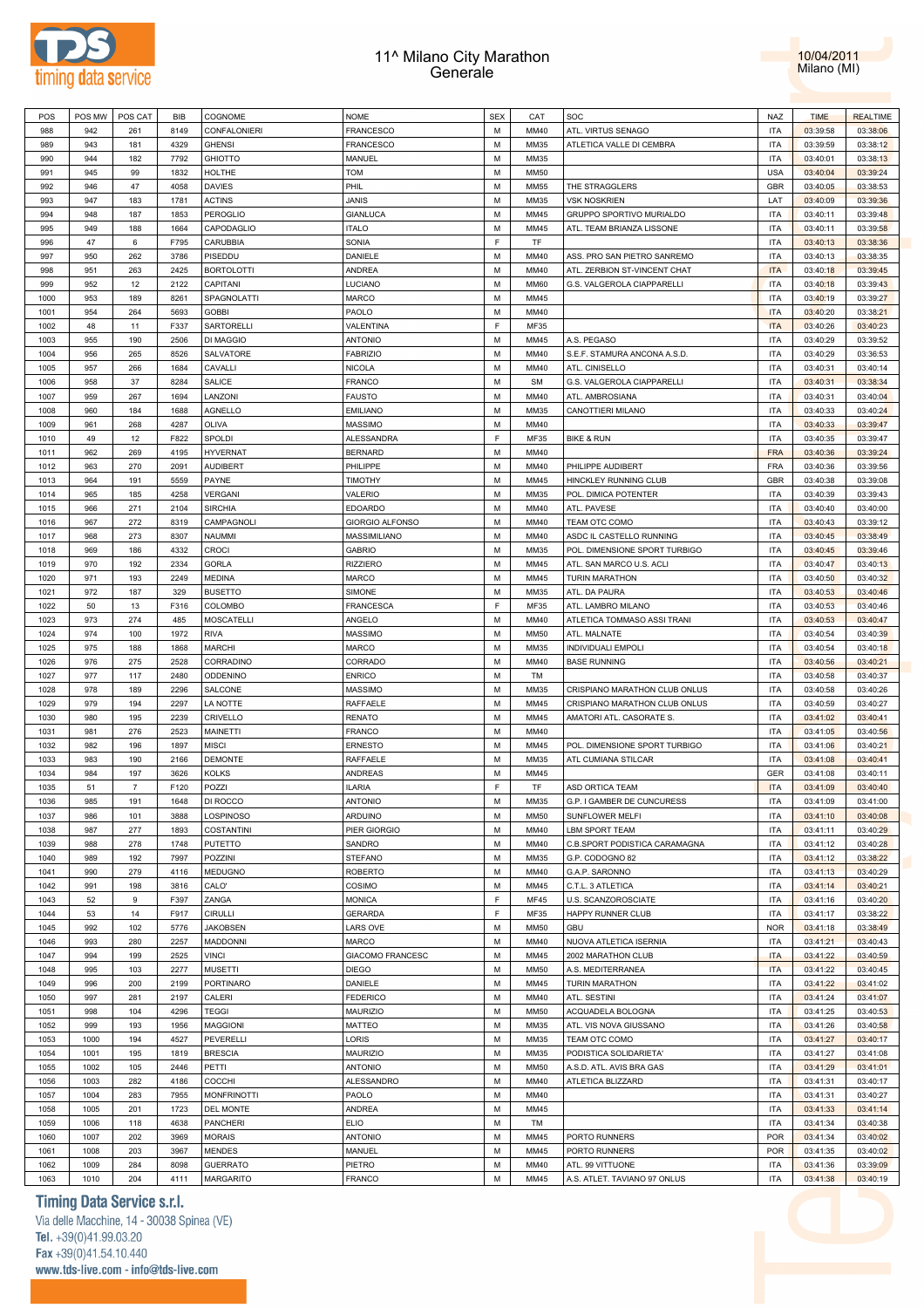



| POS  | POS MW | POS CAT | <b>BIB</b> | COGNOME            | <b>NOME</b>       | <b>SEX</b> | CAT         | SOC                            | <b>NAZ</b> | <b>TIME</b> | <b>REALTIME</b> |
|------|--------|---------|------------|--------------------|-------------------|------------|-------------|--------------------------------|------------|-------------|-----------------|
| 1064 | 1011   | 205     | 4118       | LOCATELLI          | PAOLO             | M          | MM45        | MARATHON TEAM BG               | <b>ITA</b> | 03:41:40    | 03:40:05        |
| 1065 | 1012   | 206     | 7902       | CATILLO            | ANTONELLO         | M          | MM45        |                                | <b>ITA</b> | 03:41:40    | 03:38:47        |
|      |        |         | 2527       | USELLI             | ANDREA            | M          |             | G.P. GORGONZOLA '88            |            |             |                 |
| 1066 | 1013   | 196     |            |                    |                   |            | MM35        |                                | <b>ITA</b> | 03:41:42    | 03:41:22        |
| 1067 | 1014   | 207     | 3699       | <b>AGOSTINI</b>    | <b>ETTORE</b>     | M          | MM45        | A.S.D. TO021                   | <b>ITA</b> | 03:41:50    | 03:40:53        |
| 1068 | 1015   | 48      | 4376       | <b>TONELLO</b>     | <b>GIUSEPPE</b>   | M          | MM55        | PODISTICA ARONA                | <b>ITA</b> | 03:41:56    | 03:40:48        |
| 1069 | 1016   | 197     | 2339       | DI GRUTTOLA        | <b>ALDO</b>       | М          | MM35        | ATL. C.R.A. ITALTEL            | <b>ITA</b> | 03:41:57    | 03:41:39        |
| 1070 | 1017   | 13      | 2090       | CAZZANIGA          | SILVANO           | M          | MM60        | ATLETICA INTESA                | <b>ITA</b> | 03:41:59    | 03:41:19        |
| 1071 | 1018   | 198     | 2061       | CARSON             | JON               | М          | MM35        |                                | GBR        | 03:42:01    | 03:41:30        |
| 1072 | 1019   | 106     | 7801       | GARAVAGLIA         | <b>IVAN</b>       | M          | MM50        | G.S. MONTESTELLA               | <b>ITA</b> | 03:42:05    | 03:41:30        |
| 1073 | 1020   | 199     | 7863       | CAMERINI           | LUCA              | М          | MM35        |                                | <b>ITA</b> | 03:42:10    | 03:41:02        |
| 1074 | 1021   | 285     | 3546       | <b>RICCIO</b>      | <b>MASSIMO</b>    | M          | MM40        | GEAS                           | <b>ITA</b> | 03:42:11    | 03:41:16        |
| 1075 | 1022   | 38      | 4192       | SANGIORGIO         | <b>FRANCESCO</b>  | М          | <b>SM</b>   | A.S. MERATE LA TERMOTECNICA    | <b>ITA</b> | 03:42:11    | 03:40:59        |
|      |        |         |            |                    |                   | M          |             | A.S.D. VIGONECHECORRE          |            |             |                 |
| 1076 | 1023   | 286     | 2380       | <b>ROCCATI</b>     | <b>GIORGIO</b>    |            | MM40        |                                | <b>ITA</b> | 03:42:25    | 03:42:13        |
| 1077 | 1024   | 107     | 2413       | <b>D'ARGENTO</b>   | Luigi             | М          | MM50        | A.S.D. 'P.U.C. SALENTO'        | <b>ITA</b> | 03:42:25    | 03:42:16        |
| 1078 | 1025   | 287     | 1802       | ZECCHINELLO        | <b>FABIO</b>      | M          | MM40        | G.P. GORGONZOLA '88            | <b>ITA</b> | 03:42:26    | 03:41:52        |
| 1079 | 1026   | 208     | 4083       | MAINETTI           | <b>FABIO</b>      | M          | MM45        | EUROATLETICA 2002              | <b>ITA</b> | 03:42:28    | 03:40:55        |
| 1080 | 1027   | 209     | 1980       | SALA               | ALESSANDRO        | M          | MM45        | EUROATLETICA 2002              | <b>ITA</b> | 03:42:35    | 03:42:03        |
| 1081 | 1028   | 288     | 4481       | VAROTTO            | <b>ALBERTO</b>    | M          | MM40        | ROAD RUNNERS CLUB MILANO       | <b>ITA</b> | 03:42:35    | 03:41:07        |
| 1082 | 1029   | 210     | 2407       | <b>VUERICH</b>     | DANIELE           | M          | MM45        | POOL SOC.ATL.ALTA VALSERIANA   | <b>ITA</b> | 03:42:39    | 03:42:17        |
| 1083 | 1030   | 211     | 2261       | RADRIZZANI         | <b>MASSIMO</b>    | M          | MM45        | ATL. LIB. FAEBER UBOLDO        | <b>ITA</b> | 03:42:41    | 03:42:18        |
| 1084 | 1031   | 200     | 1650       | LANZANI            | <b>VITTORIO</b>   | M          | MM35        | ONDAVERDE ATHLETIC TEAM        | <b>ITA</b> | 03:42:51    | 03:42:39        |
|      |        |         |            |                    |                   |            |             |                                |            |             |                 |
| 1085 | 1032   | 49      | 1762       | ZOIA               | <b>GIOVANNI</b>   | М          | MM55        | ATL. TEAM BRIANZA LISSONE      | <b>ITA</b> | 03:42:51    | 03:42:29        |
| 1086 | 1033   | 289     | 4222       | VASTOLA            | ANIELLO           | M          | MM40        | JOY OF RUNNING                 | <b>ITA</b> | 03:42:52    | 03:41:21        |
| 1087 | 1034   | 212     | 4286       | CHIZZINI           | JURI              | М          | MM45        | VERDE PISELLO GROUP MILANO     | <b>ITA</b> | 03:42:53    | 03:41:55        |
| 1088 | 1035   | 119     | 8135       | <b>JEZIORSKI</b>   | <b>PIOTR</b>      | M          | TM          |                                | <b>POL</b> | 03:42:57    | 03:42:16        |
| 1089 | 1036   | 120     | 3538       | HESSE              | <b>FELIX</b>      | М          | TM          | PRO OST                        | GER        | 03:43:01    | 03:42:18        |
| 1090 | 1037   | 290     | 4217       | CARAMIA            | CRISTIAN          | M          | MM40        |                                | <b>ITA</b> | 03:43:01    | 03:41:47        |
| 1091 | 54     | 10      | F754       | PASINI             | SILVIA            | F          | MF45        |                                | <b>ITA</b> | 03:43:05    | 03:40:08        |
| 1092 | 1038   | 108     | 7690       | DELL'AERE          | <b>FILIPPO</b>    | M          | MM50        |                                | <b>ITA</b> | 03:43:05    | 03:40:09        |
| 1093 | 1039   | 213     | 2295       | MALINCONICO        | <b>GIUSEPPE</b>   | М          | MM45        | ASD PODISTICA PERALTO GENOVA   | <b>ITA</b> | 03:43:05    | 03:42:45        |
| 1094 | 1040   | 214     | 4147       | PICCARRETA         | SABINO            | M          | MM45        |                                | <b>ITA</b> | 03:43:07    | 03:41:28        |
|      |        |         |            |                    |                   |            |             |                                |            |             |                 |
| 1095 | 1041   | 109     | 4148       | DI LIBERTO         | MATTEO            | М          | MM50        | FRT ACLO BINCHE                | <b>ITA</b> | 03:43:07    | 03:41:28        |
| 1096 | 1042   | 215     | 5902       | PIROVANO           | <b>ELIO</b>       | M          | MM45        |                                | <b>ITA</b> | 03:43:07    | 03:41:51        |
| 1097 | 1043   | 50      | 1765       | SAUVEPLANE         | <b>JEAN-MARIE</b> | M          | MM55        |                                | <b>FRA</b> | 03:43:12    | 03:43:00        |
| 1098 | 1044   | 201     | 555        | <b>FACCHINELLI</b> | DANIEL            | M          | MM35        | ROAD RUNNERS CLUB MILANO       | <b>ITA</b> | 03:43:15    | 03:43:09        |
| 1099 | 1045   | 202     | 2476       | PAPETTI            | <b>IVANO</b>      | M          | MM35        | <b>VTV ABBIATEGRASSO</b>       | <b>ITA</b> | 03:43:17    | 03:42:54        |
| 1100 | 1046   | 291     | 4077       | SODANO             | VITO              | M          | MM40        | POD.BOSCHESE 'A PASSO D'OMBRA' | <b>ITA</b> | 03:43:17    | 03:41:59        |
| 1101 | 1047   | 216     | 4360       | <b>STELITANO</b>   | <b>GIANNI</b>     | М          | MM45        | ATLETICA 2000                  | <b>ITA</b> | 03:43:22    | 03:42:20        |
| 1102 | 1048   | 51      | 3583       | <b>STREBER</b>     | <b>GEORGES</b>    | M          | MM55        | ARCH CINEY BELGIQUE            | <b>BEL</b> | 03:43:22    | 03:42:16        |
| 1103 | 1049   | 292     | 5511       | <b>STRINGHETTI</b> | LUCA              | М          | MM40        |                                | <b>ITA</b> | 03:43:23    | 03:40:35        |
| 1104 | 1050   | 293     | 3760       | KOLIND             | JESPER            | M          | MM40        |                                | <b>DEN</b> | 03:43:27    | 03:42:08        |
|      |        | 121     | 7961       | SALA               | MATTEO ERNESTO    | М          |             |                                | <b>ITA</b> | 03:43:29    | 03:41:20        |
| 1105 | 1051   |         |            |                    |                   |            | TM          | ATL. SAN MARCO U.S. ACLI       |            |             |                 |
| 1106 | 1052   | 122     | 2486       | <b>OLGIATI</b>     | <b>MATTEO</b>     | M          | TM          | POL. DIMENSIONE SPORT TURBIGO  | <b>ITA</b> | 03:43:29    | 03:42:56        |
| 1107 | 1053   | 294     | 4023       | <b>DUNOYER</b>     | <b>FRANCK</b>     | М          | MM40        |                                | <b>FRA</b> | 03:43:31    | 03:42:37        |
| 1108 | 1054   | 203     | 4333       | <b>BARALDI</b>     | <b>MATTIA</b>     | M          | MM35        |                                | <b>ITA</b> | 03:43:33    | 03:42:33        |
| 1109 | 1055   | 123     | 4066       | <b>BISBAS</b>      | <b>THOMAS</b>     | М          | TM          |                                | GRE        | 03:43:37    | 03:42:44        |
| 1110 | 1056   | 204     | 1795       | RUBOD-PICHON       | <b>VIRGILE</b>    | M          | MM35        | <b>USPC</b>                    | <b>FRA</b> | 03:43:41    | 03:43:18        |
| 1111 | 1057   | 205     | 4155       | CHEMOLLI           | <b>FRANCESCO</b>  | M          | MM35        | ROAD RUNNERS CLUB MILANO       | <b>ITA</b> | 03:43:42    | 03:42:53        |
| 1112 | 1058   | 124     | 2047       | <b>FINIZIO</b>     | <b>STEFANO</b>    | М          | TM          | ROAD RUNNERS CLUB MILANO       | <b>ITA</b> | 03:43:43    | 03:43:25        |
| 1113 | 1059   | 206     | 608        | <b>AGUJARI</b>     | <b>MARCO</b>      | M          | MM35        | ROAD RUNNERS CLUB MILANO       | <b>ITA</b> | 03:43:43    | 03:43:34        |
| 1114 | 1060   | 217     | 2100       | JEMINI             | <b>ENRICO</b>     | M          | MM45        |                                | SUI        | 03:43:48    | 03:43:13        |
|      |        |         |            |                    |                   |            |             |                                |            |             |                 |
| 1115 | 1061   | 218     | 1620       | OBINU              | SANDRO            | M          | MM45        | MARATHON CLUB ORISTANO         | <b>ITA</b> | 03:43:50    | 03:43:03        |
| 1116 | 1062   | 207     | 3761       | <b>MARIGHELLA</b>  | ANDREA            | M          | MM35        |                                | <b>ITA</b> | 03:43:52    | 03:43:13        |
| 1117 | 1063   | 208     | 8490       | DE NICOLO          | PAOLO             | M          | MM35        |                                | <b>ITA</b> | 03:43:53    | 03:41:33        |
| 1118 | 1064   | 295     | 3916       | <b>GIUDICI</b>     | <b>FULVIO</b>     | M          | MM40        |                                | <b>ITA</b> | 03:43:54    | 03:41:05        |
| 1119 | 1065   | 125     | 4575       | RIGATO             | <b>FEDERICO</b>   | M          | TM          |                                | <b>ITA</b> | 03:43:54    | 03:42:36        |
| 1120 | 1066   | 219     | 4564       | <b>FERRARI</b>     | CARLO             | M          | MM45        | HAPPY RUNNER CLUB              | <b>ITA</b> | 03:43:54    | 03:43:04        |
| 1121 | 1067   | 209     | 2424       | <b>OTTOBON</b>     | <b>DAVIS</b>      | М          | MM35        | ATL. ZERBION ST-VINCENT CHAT   | <b>ITA</b> | 03:43:55    | 03:43:23        |
| 1122 | 1068   | 126     | 1975       | <b>GARBARINO</b>   | <b>GIANNI</b>     | M          | TM          | LOLLIAUTO ASD                  | <b>ITA</b> | 03:43:58    | 03:43:17        |
| 1123 | 1069   | 210     | 4341       | <b>RAVEGLIA</b>    | <b>FEDERICO</b>   | М          | MM35        |                                | <b>ITA</b> | 03:43:58    | 03:42:45        |
| 1124 | 1070   | 220     | 4550       | <b>BORDIERI</b>    | MARCO             | M          | MM45        | G.P. I GAMBER DE CUNCURESS     | <b>ITA</b> | 03:44:00    | 03:42:31        |
|      |        |         |            |                    |                   |            |             |                                |            |             |                 |
| 1125 | 1071   | 296     | 4511       | WILBY              | <b>GARIN</b>      | M          | MM40        |                                | GBR        | 03:44:01    | 03:42:46        |
| 1126 | 1072   | 110     | 2342       | <b>RUSSO</b>       | <b>GIOVANNI</b>   | M          | MM50        |                                | <b>FRA</b> | 03:44:03    | 03:43:32        |
| 1127 | 1073   | 297     | 8286       | CONTI              | CESARE            | М          | MM40        | <b>MARCIATORI DESIO</b>        | <b>ITA</b> | 03:44:06    | 03:41:03        |
| 1128 | 1074   | 111     | 2497       | CARLOPPI           | <b>RICCARDO</b>   | M          | MM50        | ATL POD SAN GAVINO             | <b>ITA</b> | 03:44:06    | 03:43:44        |
| 1129 | 1075   | 127     | 3876       | MOTTA              | <b>FRANCESCO</b>  | M          | TM          |                                | <b>ITA</b> | 03:44:06    | 03:43:06        |
| 1130 | 1076   | 298     | 4529       | <b>FERRARI</b>     | <b>STELVIO</b>    | M          | MM40        | RUNNING TEAM - MOTTA VISCONTI  | <b>ITA</b> | 03:44:07    | 03:43:30        |
| 1131 | 1077   | 221     | 1651       | MANCA              | <b>IVO</b>        | M          | MM45        | G.S. ZELOFORAMAGNO             | <b>ITA</b> | 03:44:09    | 03:43:46        |
| 1132 | 1078   | 211     | 1900       | <b>MARCONI</b>     | <b>MASSIMO</b>    | M          | MM35        | GAZZETTA RUNNERS CLUB          | <b>ITA</b> | 03:44:10    | 03:43:33        |
| 1133 | 1079   | 299     | 4627       | <b>FAGGIAN</b>     | DAVIDE            | M          | MM40        | ATLETICA EST TORINO            | <b>ITA</b> | 03:44:10    | 03:42:57        |
|      |        |         |            |                    |                   |            |             |                                |            |             |                 |
| 1134 | 1080   | 112     | 3722       | <b>BUFFA</b>       | GIANCARLO         | M          | MM50        | <b>ACQUIRUNNERS</b>            | <b>ITA</b> | 03:44:12    | 03:43:23        |
| 1135 | 1081   | 222     | 2450       | <b>BULZONI</b>     | <b>FABRIZIO</b>   | M          | MM45        | <b>G.S. BERNATESE</b>          | <b>ITA</b> | 03:44:12    | 03:43:51        |
| 1136 | 55     | 13      | F379       | <b>PERTUSINI</b>   | CINZIA            | E          | <b>MF40</b> |                                | <b>ITA</b> | 03:44:13    | 03:43:08        |
| 1137 | 1082   | 128     | 8441       | MANO               | <b>ALBERTO</b>    | M          | TM          |                                | ESP        | 03:44:14    | 03:42:53        |
| 1138 | 1083   | 129     | 3696       | CEA                | DARIO             | M          | TM          |                                | <b>ITA</b> | 03:44:17    | 03:43:07        |
| 1139 | 1084   | 223     | 2391       | <b>AMATUCCI</b>    | SALVATORE         | М          | MM45        | MARATHON CLUB NEAPOLIS VESEVO  | <b>ITA</b> | 03:44:19    | 03:44:01        |

### **Timing Data Service s.r.l.**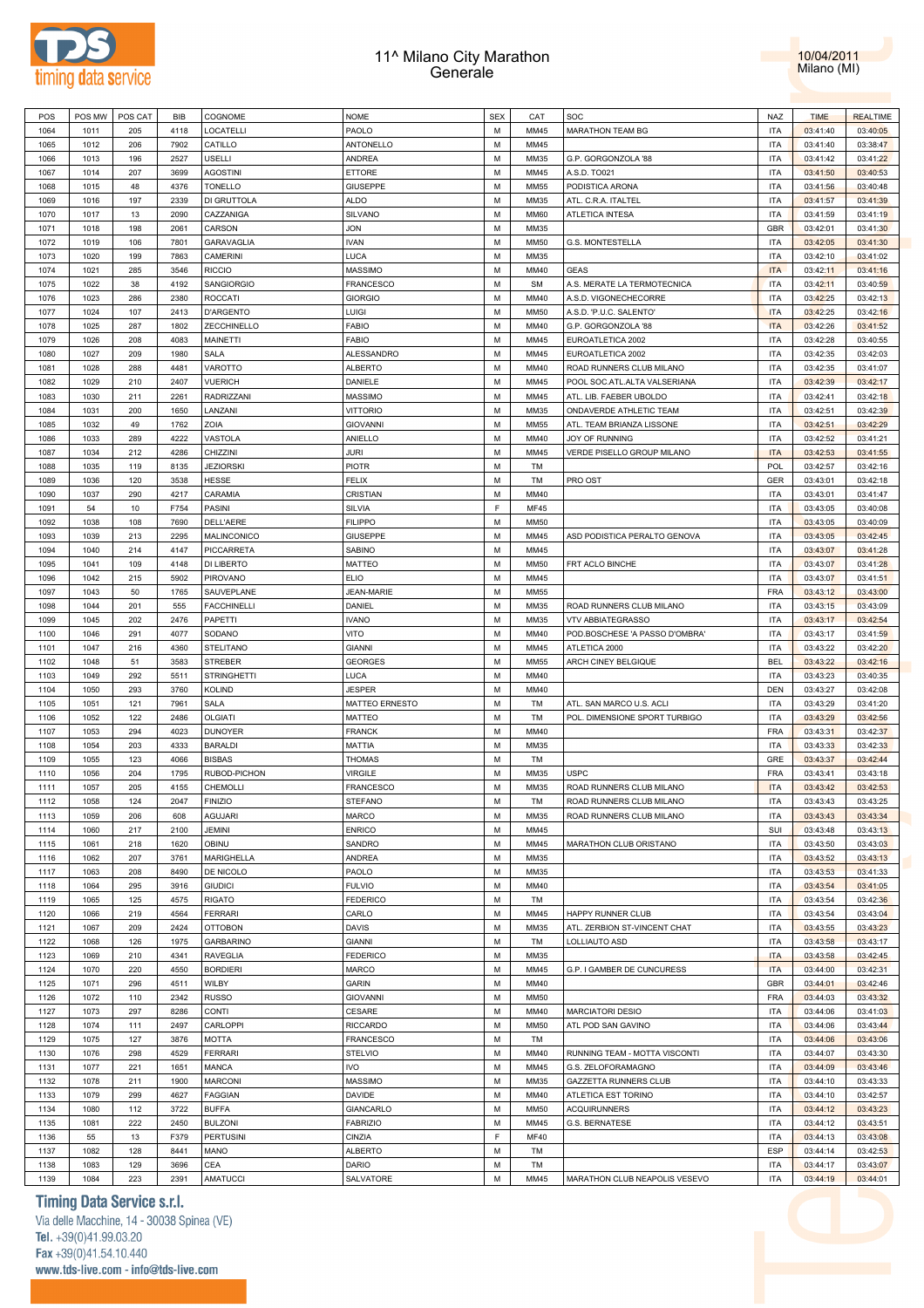



| POS  | POS MW       | POS CAT        | BIB  | COGNOME            | <b>NOME</b>          | <b>SEX</b> | CAT         | SOC                              | NAZ        | <b>TIME</b> | <b>REALTIME</b> |
|------|--------------|----------------|------|--------------------|----------------------|------------|-------------|----------------------------------|------------|-------------|-----------------|
| 1140 | 1085         | 212            | 7968 | <b>TERRON</b>      | <b>JOSE CARLOS</b>   | M          | MM35        |                                  | <b>ESP</b> | 03:44:19    | 03:42:17        |
| 1141 | 1086         | 113            | 7951 | KAMAL              | ABOU EL MARAI        | M          | <b>MM50</b> |                                  | MAR        | 03:44:20    | 03:43:16        |
| 1142 | 1087         | 114            | 5664 | GADDA              | <b>GIUSEPPE</b>      | M          | <b>MM50</b> | RUNNERS BERGAMO                  | <b>ITA</b> | 03:44:23    | 03:43:30        |
| 1143 | 1088         | 300            | 522  | <b>VITUCCI</b>     | MICHELE              | M          | MM40        | ROAD RUNNERS CLUB MILANO         | <b>ITA</b> | 03:44:23    | 03:44:16        |
| 1144 | 1089         | 52             | 3900 | SAU                | PIERALDO             | M          | <b>MM55</b> | MARATHON CLUB ORISTANO           | <b>ITA</b> | 03:44:25    | 03:43:33        |
| 1145 | 1090         | 115            | 1554 | <b>FRIENCK</b>     | LAURENT              | M          | <b>MM50</b> | S/I ACSAM                        | <b>FRA</b> | 03:44:26    | 03:44:01        |
| 1146 | 1091         | 116            | 4079 | SALVIDIO           | SEBASTIANO           | M          | <b>MM50</b> | MARATONETI GENOVESI              | <b>ITA</b> | 03:44:27    | 03:43:30        |
| 1147 | 1092         | 224            | 2147 | LORENZI            | <b>RICCARDO</b>      | M          | MM45        | YOUNG RUNNING                    | <b>ITA</b> | 03:44:28    | 03:44:02        |
| 1148 | 1093         | 301            | 2145 | PAONE              | LEONARDO             | M          | MM40        | YOUNG RUNNING                    | <b>ITA</b> | 03:44:29    | 03:44:04        |
| 1149 | 1094         | 117            | 4315 | VALSANIA           | <b>MAURO</b>         | M          | <b>MM50</b> |                                  | <b>ITA</b> | 03:44:35    | 03:43:40        |
| 1150 | 1095         | 302            | 2509 | QUADRI             | <b>MARCO</b>         | M          | MM40        | ATL. 99 VITTUONE                 | <b>ITA</b> | 03:44:35    | 03:44:12        |
| 1151 | 1096         | 303            | 3949 | SCARAMELLI         | CLAUDIO              | M          | MM40        | PODISTICA SOLIDARIETA'           | <b>ITA</b> | 03:44:40    | 03:43:47        |
| 1152 | 1097         | 213            | 5929 | PRUNERI            | PAOLO                | M          | MM35        | G.P. 'RUPE MAGNA'                | <b>ITA</b> | 03:44:44    | 03:43:54        |
| 1153 | 1098         | 225            | 1667 | CATTANEO           | <b>STEFANO</b>       | M          | MM45        | ATL. 99 VITTUONE                 | <b>ITA</b> | 03:44:44    | 03:43:55        |
| 1154 | 1099         | 14             | 4190 | <b>ROTATORI</b>    | PAOLO                | M          | <b>MM60</b> | G. P. FANO CORRE                 | <b>ITA</b> | 03:44:45    | 03:43:24        |
| 1155 | 1100         | 118            | 277  | COSTANTINO         | VALERIO              | M          | <b>MM50</b> | A.S.D. ERCO SPORT                | <b>ITA</b> | 03:44:49    | 03:43:58        |
| 1156 | 1101         | 226            | 3712 | ARESE              | MASSIMO              | M          | MM45        | ASS. PRO SAN PIETRO SANREMO      | <b>ITA</b> | 03:44:49    | 03:43:11        |
| 1157 | 1102         | 214            | 261  | PINTUS             | FRANCESCO            | M          | MM35        | ATL. C.S.C. CORSICO              | <b>ITA</b> | 03:44:50    | 03:43:58        |
| 1158 | 1103         | 119            | 260  | <b>DICRISTO</b>    | PIETRO               | M          | <b>MM50</b> | ATL. V.C.A. MILANO               | <b>ITA</b> | 03:44:50    | 03:43:58        |
| 1159 | 1104         | 215            | 4500 | SANI               | ANDREA               | M          | MM35        | TRC - TRAVERSETOLO RUNNING C.    | <b>ITA</b> | 03:44:55    | 03:44:38        |
| 1160 | 1105         | 216            | 5960 | ARGENZIANO         | <b>GIOACCHINO</b>    | M          | MM35        | OSTIA ANTICA ATHLETAE            | <b>ITA</b> | 03:44:56    | 03:43:06        |
| 1161 | 1106         | 227            | 7853 | VACCHINI           | <b>ROBERTO</b>       | M          | MM45        | TRAGUARDO VOLANTE RACING         | <b>ITA</b> | 03:44:56    | 03:43:09        |
| 1162 | 1107         | 304            | 4280 | <b>VECCHINI</b>    | <b>SERGIO</b>        | M          | MM40        | MARATHON CLUB CITTA' DI CASTEL   | <b>ITA</b> | 03:45:01    | 03:44:01        |
| 1163 | 1108         | 305            | 1807 | PERES              | OAOL                 | M          | MM40        | PORTUGAL                         | <b>POR</b> | 03:45:02    | 03:44:26        |
| 1164 | 56           | $\overline{2}$ | F757 | PIERDICCHI         | <b>MARIA</b>         | F          | <b>MF50</b> | TURBOLENTO MILANO                | <b>ITA</b> | 03:45:05    | 03:43:08        |
| 1165 | 1109         | 228            | 3785 | PIGNATELLI         | <b>FRANCESCO</b>     | M          | MM45        | POL. CARUGATESE                  | <b>ITA</b> | 03:45:08    | 03:44:00        |
| 1166 | 1110         | 306            | 8468 | <b>TORTORELLA</b>  | STEFANO              | M          | MM40        | G.S. SILENZIOSI LECCE            | <b>ITA</b> | 03:45:14    | 03:43:32        |
| 1167 | 1111         | 217            | 3783 | <b>GRILLANDINI</b> | <b>MARCO</b>         | M          | MM35        |                                  | <b>ITA</b> | 03:45:18    | 03:44:26        |
| 1168 | 1112         | 229            | 7808 | MARINELLI          | PAOLO                | M          | MM45        |                                  | <b>ITA</b> | 03:45:19    | 03:43:38        |
| 1169 | 1113         | 130            | 8204 | <b>BADANAI</b>     | ANDREA               | M          | TM          | <b>RUNNER VARESE</b>             | <b>ITA</b> | 03:45:21    | 03:43:53        |
| 1170 | 1114         | 218            | 8605 | Vigoni             | ANDREA               | M          | MM35        |                                  | <b>ITA</b> | 03:45:22    | 03:45:22        |
| 1171 |              | 120            | 2452 | DELLA NAVE         | <b>STEFANO</b>       | M          | <b>MM50</b> | G.S. VALGEROLA CIAPPARELLI       | <b>ITA</b> | 03:45:22    | 03:45:06        |
| 1172 | 1115<br>1116 | 219            | 5984 | <b>GAMBARANA</b>   | MASSIMO              | M          | MM35        |                                  | <b>ITA</b> |             | 03:43:06        |
|      |              | 230            |      | PITKIN             |                      | M          | MM45        |                                  | <b>GBR</b> | 03:45:22    |                 |
| 1173 | 1117         |                | 2023 |                    | <b>BRIAN</b>         |            |             | DARTFORD ROAD RUNNERS            |            | 03:45:23    | 03:44:43        |
| 1174 | 1118         | 231            | 2069 | DIBENEDETTO        | <b>FRANCESCO</b>     | M          | MM45        | ATLETI VALLE DELL'OFANTO         | <b>ITA</b> | 03:45:25    | 03:45:09        |
| 1175 | 1119         | 307            | 2004 | <b>ROSSINI</b>     | ALESSANDRO           | M          | MM40        | G.A.P. SARONNO                   | <b>ITA</b> | 03:45:25    | 03:45:09        |
| 1176 | 1120         | 308            | 8450 | DE ANGELIS         | <b>ALBERTO</b>       | M          | MM40        |                                  | <b>ITA</b> | 03:45:26    | 03:42:11        |
| 1177 | 1121         | 309            | 8287 | <b>RAVAGLIA</b>    | <b>EMILIANO</b>      | M<br>M     | MM40        |                                  | <b>ITA</b> | 03:45:29    | 03:43:15        |
| 1178 | 1122         | 220            | 8169 | VIGNALI            | <b>MAURIZIO</b>      |            | MM35        |                                  | <b>ITA</b> | 03:45:30    | 03:43:02        |
| 1179 | 1123         | 232            | 1602 | <b>FUMAGALLI</b>   | <b>FILIPPO</b>       | M          | MM45        | G.S. AVIS - SEREGNO              | <b>ITA</b> | 03:45:32    | 03:45:04        |
| 1180 | 1124         | 131            | 4641 | SIMONCELLI         | ANDREA               | M          | TM          | A.S.D. BIPEDI                    | <b>ITA</b> | 03:45:33    | 03:44:20        |
| 1181 | 1125         | 221            | 4228 | FOPPA              | <b>FEDERICO</b>      | M          | MM35        | ATL. ROVELLASCA                  | <b>ITA</b> | 03:45:37    | 03:44:25        |
| 1182 | 1126         | 233            | 3839 | PECHON             | <b>JEAN-FRANCOIS</b> | M          | MM45        | BESSINES SUR GARTEMPE ATHLETISME | <b>FRA</b> | 03:45:45    | 03:44:35        |
| 1183 | 1127         | 222            | 4530 | <b>SCAFURO</b>     | <b>GERARDO</b>       | M          | MM35        | POL. NOVATE                      | <b>ITA</b> | 03:45:50    | 03:44:57        |
| 1184 | 1128         | 53             | 1885 | DE BERNARDIS       | MARCELLO             | M          | <b>MM55</b> | G.T.A. CREMA                     | <b>ITA</b> | 03:45:51    | 03:45:03        |
| 1185 | 1129         | 310            | 3939 | <b>DENNETT</b>     | PETER                | M          | MM40        | ANDOVER TRIATHLON CLUB           | <b>GBR</b> | 03:45:53    | 03:45:04        |
| 1186 | 1130         | 234            | 2116 | <b>ESPOSITO</b>    | ANTONIO ALFONSO      | M          | MM45        | PODISTICA AMATORI POTENZA        | <b>ITA</b> | 03:45:54    | 03:45:30        |
| 1187 | 1131         | 311            | 3726 | <b>PAFUNDI</b>     | <b>ANTONIO</b>       | M          | MM40        | PODISTICA AMATORI POTENZA        | <b>ITA</b> | 03:45:58    | 03:44:20        |
| 1188 | 1132         | 132            | 1814 | <b>SCHIAVETTA</b>  | DANIELE              | M          | <b>TM</b>   |                                  | <b>ITA</b> | 03:45:58    | 03:45:35        |
| 1189 | 1133         | 235            | 2133 | <b>ARTUSO</b>      | <b>GABRIELE</b>      | M          | MM45        | CAMBIASO RISSO RUNNING TEAM GE   | <b>ITA</b> | 03:46:02    | 03:45:27        |
| 1190 | 1134         | 133            | 5908 | CALVANI            | LUCA                 | M          | TM          |                                  | <b>ITA</b> | 03:46:03    | 03:45:18        |
| 1191 | 1135         | 312            | 3778 | COCCON             | <b>ALBERTO</b>       | M          | MM40        | <b>GS ATL. SIGNA</b>             | <b>ITA</b> | 03:46:03    | 03:45:10        |
| 1192 | 1136         | 121            | 4618 | PIANAZZA           | <b>ROBERTO</b>       | M          | <b>MM50</b> | A.S.D. GRAVELLONA VCO            | <b>ITA</b> | 03:46:08    | 03:44:39        |
| 1193 | 1137         | 223            | 5813 | <b>BUGATTI</b>     | <b>GIOVANNI</b>      | M          | MM35        |                                  | <b>ITA</b> | 03:46:11    | 03:43:47        |
| 1194 | 1138         | 224            | 3669 | <b>PINTO</b>       | <b>ALBERTO</b>       | M          | MM35        | BETTI'S GRUP RUN                 | <b>ITA</b> | 03:46:12    | 03:45:08        |
| 1195 | 1139         | 225            | 4012 | <b>JAROSI</b>      | <b>TAMAS</b>         | M          | MM35        |                                  | <b>HUN</b> | 03:46:13    | 03:44:57        |
| 1196 | 1140         | 226            | 2123 | SPERONI            | CLAUDIO              | M          | MM35        | ATLETICA PONT DONNAS             | <b>ITA</b> | 03:46:13    | 03:43:50        |
| 1197 | 1141         | 134            | 4114 | OLIVIERI           | PIERANGELO           | M          | <b>TM</b>   | G.A.P. SARONNO                   | <b>ITA</b> | 03:46:13    | 03:45:02        |
| 1198 | 1142         | 236            | 3768 | RAMBALDO           | <b>GIUSEPPE</b>      | M          | MM45        | ATL. CENTO TORRI PAVIA           | <b>ITA</b> | 03:46:17    | 03:45:29        |
| 1199 | 57           | 15             | F390 | <b>BRANDNER</b>    | <b>BIRGIT D</b>      | F          | MF35        |                                  | <b>SWE</b> | 03:46:18    | 03:45:10        |
| 1200 | 1143         | 313            | 4115 | <b>MORNICO</b>     | SIMONE               | M          | MM40        | G.A.P. SARONNO                   | <b>ITA</b> | 03:46:19    | 03:45:07        |
| 1201 | 1144         | 314            | 1711 | <b>MOLINARI</b>    | <b>MIRCO</b>         | M          | MM40        |                                  | <b>ITA</b> | 03:46:20    | 03:45:51        |
| 1202 | 1145         | 15             | 3895 | DE GIAMPAULIS      | <b>ANTONIO</b>       | M          | <b>MM60</b> | G.P. CASALESE                    | <b>ITA</b> | 03:46:24    | 03:45:24        |
| 1203 | 1146         | 237            | 4501 | <b>GIOLITTO</b>    | CLAUDIO              | M          | MM45        | <b>ACQUIRUNNERS</b>              | <b>ITA</b> | 03:46:26    | 03:45:29        |
| 1204 | 1147         | 227            | 2268 | <b>DIAMANTIS</b>   | <b>NIKOS</b>         | M          | MM35        | HEALTH CLUB OF PATRAS RUNNERS    | GRE        | 03:46:29    | 03:46:13        |
| 1205 | 1148         | 122            | 1856 | CHIAPPANO          | <b>GIOVANNI</b>      | M          | <b>MM50</b> | TOMMY SPORT- LA VALLE DEL LURA   | <b>ITA</b> | 03:46:33    | 03:45:47        |
| 1206 | 1149         | 123            | 4541 | <b>BIANCHI</b>     | <b>FLAVIO</b>        | M          | <b>MM50</b> | ASD ORTICA TEAM                  | <b>ITA</b> | 03:46:34    | 03:45:20        |
| 1207 | 1150         | 238            | 4161 | <b>BRAGANO'</b>    | <b>FABRIZIO</b>      | M          | MM45        | MARCIATORI MOZZATESI             | <b>ITA</b> | 03:46:34    | 03:45:36        |
| 1208 | 1151         | 54             | 3920 | <b>BAKKENES</b>    | CORNELIS             | M          | <b>MM55</b> |                                  | <b>NED</b> | 03:46:38    | 03:45:30        |
| 1209 | 1152         | 135            | 3919 | VAN DER WEERD      | MARTIJN              | M          | TM          |                                  | <b>NED</b> | 03:46:38    | 03:45:31        |
| 1210 | 1153         | 228            | 3781 | VIDONI             | VALERIO              | M          | MM35        | ROAD RUNNERS CLUB MILANO         | <b>ITA</b> | 03:46:40    | 03:45:42        |
| 1211 | 1154         | 239            | 1740 | STEFANELLI         | CARLO                | M          | MM45        | PODISTICA SOLIDARIETA'           | <b>ITA</b> | 03:46:41    | 03:46:24        |
| 1212 | 1155         | 315            | 3611 | MAGALHAES          | MIGUEL               | M          | MM40        | PORTO RUNNERS                    | <b>POR</b> | 03:46:44    | 03:45:11        |
| 1213 | 1156         | 55             | 4144 | CARLINI            | GINO                 | M          | <b>MM55</b> | G.P. ROSATE                      | <b>ITA</b> | 03:46:45    | 03:45:50        |
| 1214 | 1157         | 136            | 1632 | FORD               | <b>ADRIAN</b>        | M          | TM          |                                  | GBR        | 03:46:45    | 03:46:14        |
| 1215 | 1158         | 229            | 8271 | CANINA             | <b>MAURILIO</b>      | M          | MM35        | POL. DIMENSIONE SPORT TURBIGO    | <b>ITA</b> | 03:46:45    | 03:44:26        |
|      |              |                |      |                    |                      |            |             |                                  |            |             |                 |

# **Timing Data Service s.r.l.**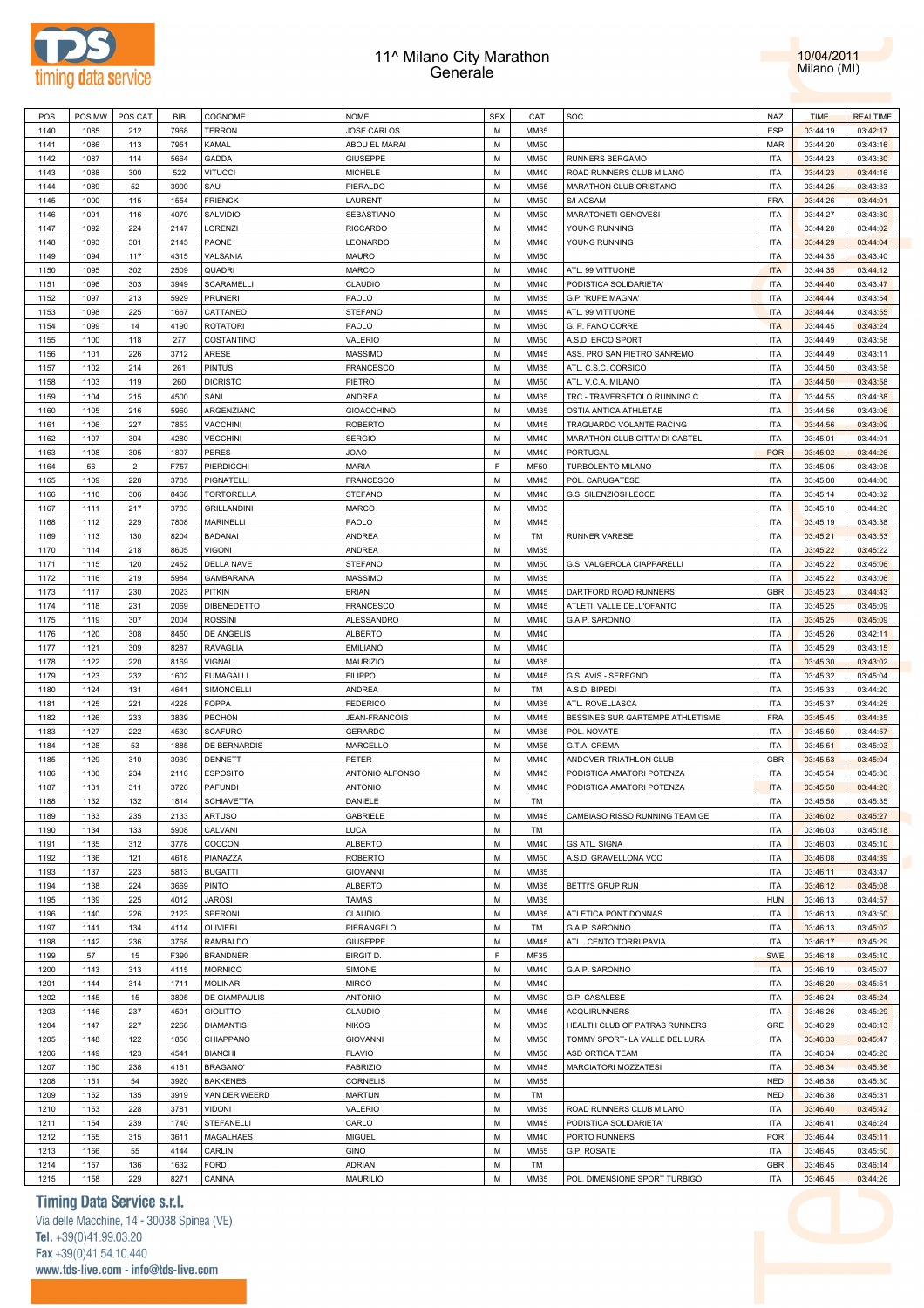



| POS  | POS MW | POS CAT | BIB  | <b>COGNOME</b>   | <b>NOME</b>       | <b>SEX</b>  | CAT         | SOC                            | NAZ        | <b>TIME</b> | <b>REALTIME</b> |
|------|--------|---------|------|------------------|-------------------|-------------|-------------|--------------------------------|------------|-------------|-----------------|
| 1216 | 1159   | 316     | 8416 | LAMPERTI         | <b>ERNESTO</b>    | M           | MM40        |                                | <b>ITA</b> | 03:46:50    | 03:44:03        |
| 1217 | 1160   | 317     | 1963 | <b>GIANOLA</b>   | FABIO             | M           | MM40        | ROAD RUNNERS CLUB MILANO       | <b>ITA</b> | 03:46:54    | 03:46:28        |
| 1218 | 1161   | 230     | 4275 | SALA             | PAOLO             | M           | MM35        |                                | <b>ITA</b> | 03:46:57    | 03:45:24        |
| 1219 | 1162   | 318     | 3979 | <b>REBOSIO</b>   | <b>STEFANO</b>    | M           | MM40        |                                | <b>ITA</b> | 03:47:00    | 03:45:22        |
|      |        |         |      |                  |                   | M           |             |                                |            |             |                 |
| 1220 | 1163   | 231     | 8285 | <b>MURA</b>      | ANTONIO SALVATORE |             | MM35        | A. S. D. CADDESE               | <b>ITA</b> | 03:47:01    | 03:46:30        |
| 1221 | 1164   | 124     | 8543 | ANDREONI         | <b>GIOVANNI</b>   | M           | MM50        | ASD ORTICA TEAM                | <b>ITA</b> | 03:47:02    | 03:44:24        |
| 1222 | 1165   | 319     | 2374 | GRILL            | <b>VOLKER</b>     | M           | MM40        | 1.FC KAISERSLAUTERN            | <b>GER</b> | 03:47:02    | 03:46:15        |
| 1223 | 1166   | 232     | 1546 | <b>BESTETTI</b>  | MARCO             | M           | MM35        | N. ATL. 87                     | <b>ITA</b> | 03:47:05    | 03:46:36        |
| 1224 | 1167   | 233     | 8021 | CONFORTO         | MATTEO            | M           | MM35        |                                | <b>ITA</b> | 03:47:07    | 03:45:12        |
| 1225 | 1168   | 234     | 1583 | ALZATI           | <b>OSCAR</b>      | M           | MM35        | ATL. VIRTUS SENAGO             | <b>ITA</b> | 03:47:11    | 03:46:53        |
| 1226 | 1169   | 125     | 1873 | COSTA            | JOSÉ CARLOS       | M           | MM50        | PORTO RUNNERS                  | <b>POR</b> | 03:47:12    | 03:46:29        |
| 1227 | 1170   | 320     | 1544 | WILLMOTT         | IAN               | M           | MM40        | DARTFORD ROAD RUNNERS          | <b>GBR</b> | 03:47:13    | 03:45:43        |
| 1228 | 1171   | 235     | 1836 | MANGO            | <b>GIOVANNI</b>   | M           | MM35        |                                | <b>ITA</b> | 03:47:14    | 03:46:50        |
| 1229 | 1172   | 321     | 5649 | CAZZADOR         | <b>ROBERTO</b>    | M           | MM40        |                                | <b>ITA</b> | 03:47:16    | 03:46:05        |
|      |        |         |      |                  |                   |             |             |                                |            |             |                 |
| 1230 | 1173   | 236     | 2410 | ZUCALI           | MICHELE           | M           | MM35        | LA MICHETTA                    | <b>ITA</b> | 03:47:17    | 03:46:29        |
| 1231 | 1174   | 237     | 2184 | <b>BONFANTI</b>  | ANDREA            | M           | MM35        | U.P. MISSAGLIA                 | <b>ITA</b> | 03:47:17    | 03:44:47        |
| 1232 | 1175   | 322     | 4124 | ENDSLEY          | KELLY             | M           | MM40        |                                | <b>USA</b> | 03:47:19    | 03:46:02        |
| 1233 | 58     | 11      | F858 | STOBER-ENDSLEY   | SILVIA            | F           | <b>MF45</b> |                                | <b>GER</b> | 03:47:19    | 03:46:02        |
| 1234 | 1176   | 56      | 2120 | <b>RIVIELLO</b>  | FEDELE            | M           | MM55        | PODISTICA AMATORI POTENZA      | <b>ITA</b> | 03:47:20    | 03:46:57        |
| 1235 | 1177   | 323     | 4667 | MENTASTI         | ANDREA            | M           | MM40        | TRIATHLONPOINT TEAM            | <b>ITA</b> | 03:47:22    | 03:46:34        |
| 1236 | 1178   | 137     | 4457 | STEFANUTO        | <b>DIEGO</b>      | M           | TM          |                                | <b>ITA</b> | 03:47:22    | 03:45:59        |
| 1237 | 1179   | 57      | 3654 | PECORI           | MASSIMO           | M           | <b>MM55</b> | ATLETICA INTESA                | <b>ITA</b> | 03:47:22    | 03:46:22        |
| 1238 | 1180   | 58      | 4535 | GRANZOTTO        | <b>ARTURO</b>     | M           | MM55        |                                | <b>ITA</b> |             | 03:46:04        |
|      |        |         |      |                  |                   |             |             |                                |            | 03:47:23    |                 |
| 1239 | 1181   | 138     | 2482 | COCCIA           | <b>FEDERICO</b>   | M           | TM          |                                | <b>ITA</b> | 03:47:23    | 03:46:38        |
| 1240 | 1182   | 126     | 1604 | <b>TAVEGGIA</b>  | LUIGI CARLO       | M           | <b>MM50</b> | MONTAGNETTA S SKYRUNNER        | <b>ITA</b> | 03:47:23    | 03:46:41        |
| 1241 | 59     | 16      | F323 | VILLA            | <b>ELISABETTA</b> | F           | MF35        | ITALIANA AZZANO RUNNERS        | <b>ITA</b> | 03:47:23    | 03:46:12        |
| 1242 | 1183   | 324     | 4556 | DI BENEDETTO     | DEMETRIO          | M           | MM40        | 'LE MARMOTTE'                  | <b>ITA</b> | 03:47:26    | 03:45:56        |
| 1243 | 1184   | 325     | 3688 | <b>BATTARINO</b> | PAOLO             | M           | MM40        | EUROATLETICA 2002              | <b>ITA</b> | 03:47:27    | 03:45:51        |
| 1244 | 1185   | 238     | 7735 | <b>CLEMENTE</b>  | MASSIMILIANO      | M           | MM35        |                                | <b>ITA</b> | 03:47:27    | 03:45:03        |
| 1245 | 1186   | 139     | 8626 | COLOMBO          | MICHELE           | M           | TM          |                                | <b>ITA</b> | 03:47:28    | 03:45:31        |
| 1246 | 1187   | 3       | 3702 | SIEGLER          | <b>BERNHARD</b>   | M           | <b>MM65</b> |                                | <b>GER</b> | 03:47:29    | 03:46:23        |
| 1247 | 1188   | 326     | 3983 | <b>TESOLIN</b>   | MARCO             | M           | MM40        | <b>TURIN MARATHON</b>          | <b>ITA</b> | 03:47:30    | 03:46:33        |
|      |        |         |      |                  |                   |             |             |                                |            |             |                 |
| 1248 | 1189   | 140     | 8229 | <b>BRACCO</b>    | <b>MICHELE</b>    | M           | TM          |                                | <b>ITA</b> | 03:47:31    | 03:44:40        |
| 1249 | 1190   | 239     | 5972 | <b>BEGHI</b>     | <b>ANDREA</b>     | M           | MM35        | G.P. GORGONZOLA '88            | <b>ITA</b> | 03:47:33    | 03:45:17        |
| 1250 | 60     | 14      | F528 | <b>BROCHETTA</b> | MERY              | F           | <b>MF40</b> | ATHLETIC CLUB APICILIA         | <b>ITA</b> | 03:47:36    | 03:45:50        |
| 1251 | 1191   | 327     | 4389 | <b>BETTINALI</b> | <b>GIUSEPPE</b>   | M           | MM40        | G.S. ZELOFORAMAGNO             | <b>ITA</b> | 03:47:37    | 03:46:48        |
| 1252 | 1192   | 240     | 4377 | CENTRACCHIO      | ARMANDO           | M           | MM45        | NUOVA ATLETICA ISERNIA         | <b>ITA</b> | 03:47:37    | 03:46:32        |
| 1253 | 1193   | 328     | 4107 | <b>KOKKONEN</b>  | JONI              | M           | MM40        |                                | <b>FIN</b> | 03:47:39    | 03:45:55        |
| 1254 | 1194   | 241     | 1775 | VETERE           | SALVATORE         | M           | MM45        | G.S. MONTESTELLA               | <b>ITA</b> | 03:47:42    | 03:47:30        |
| 1255 | 1195   | 59      | 2033 | ANIELLO          | <b>ROBERTO</b>    | M           | <b>MM55</b> | S.G.M. FORZA E CORAGGIO        | <b>ITA</b> | 03:47:42    | 03:47:06        |
| 1256 | 1196   | 329     | 3833 | <b>IENNA</b>     | GIUSEPPE          | M           | MM40        | ATLETICA CORREREPOLLINO        | <b>ITA</b> | 03:47:43    | 03:46:51        |
| 1257 | 1197   | 141     | 5547 | KRANZ            |                   | M           | TM          |                                | <b>GER</b> | 03:47:44    |                 |
|      |        |         |      |                  | KILIAN            |             |             | <b>SC MOOSHAM</b>              |            |             | 03:45:49        |
| 1258 | 1198   | 242     | 2389 | MEROLA           | <b>ENNIO</b>      | M           | MM45        |                                | <b>ITA</b> | 03:47:46    | 03:47:08        |
| 1259 | 1199   | 240     | 3928 | CASCIELLO        | PASQUALE          | M           | MM35        | POD.BOSCHESE 'A PASSO D'OMBRA' | <b>ITA</b> | 03:47:46    | 03:46:29        |
| 1260 | 1200   | 243     | 4648 | VEGETTI          | PIERLUIGI         | M           | MM45        | EUROATLETICA 2002              | <b>ITA</b> | 03:47:47    | 03:46:53        |
| 1261 | 1201   | 60      | 4137 | DIAS             | ADALBERTO         | M           | MM55        |                                | <b>BRA</b> | 03:47:48    | 03:46:54        |
| 1262 | 1202   | 330     | 4019 | EPIFANI          | <b>MAURIZIO</b>   | M           | MM40        | G.S. AVIS LAGONEGRO            | <b>ITA</b> | 03:47:49    | 03:47:03        |
| 1263 | 61     | 8       | F784 | KIEM             | <b>BARBARA</b>    | E           | TF          |                                | <b>ITA</b> | 03:47:49    | 03:45:17        |
| 1264 | 1203   | 331     | 576  | <b>PROIETTI</b>  | MASSIMO           | M           | MM40        | MILLEPIEDI LADISPOLI           | <b>ITA</b> | 03:47:49    | 03:47:48        |
| 1265 | 1204   | 241     | 4292 | MILANI           | MASSIMILIANO      | М           | MM35        | ATL. SAN MARCO U.S. ACLI       | <b>ITA</b> | 03:47:50    | 03:46:46        |
|      | 1205   | 61      | 4368 |                  |                   | M           | <b>MM55</b> |                                | <b>ITA</b> |             |                 |
| 1266 |        |         |      | FORACE           | <b>GIOVANNI</b>   |             |             | S.ATL. SENIGALLIA              |            | 03:47:51    | 03:46:42        |
| 1267 | 1206   | 142     | 3587 | CATANESE         | MAURIZIO          | M           | TM          |                                | <b>ITA</b> | 03:47:52    | 03:46:34        |
| 1268 | 1207   | 143     | 7855 | AGASISTI         | <b>TOMMASO</b>    | M           | TM          |                                | <b>ITA</b> | 03:47:54    | 03:45:03        |
| 1269 | 1208   | 332     | 3943 | MASARA'          | LUCA              | M           | MM40        |                                | <b>ITA</b> | 03:47:56    | 03:47:06        |
| 1270 | 1209   | 144     | 3938 | NASCIMENTO       | <b>FILIPE</b>     | M           | TM          |                                | <b>POR</b> | 03:48:00    | 03:46:34        |
| 1271 | 1210   | 62      | 4162 | <b>RUGGIERO</b>  | <b>ANDREA</b>     | M           | MM55        |                                | <b>ITA</b> | 03:48:02    | 03:47:10        |
| 1272 | 62     | 12      | F322 | <b>BONAPACE</b>  | <b>GIULIA</b>     | F           | <b>MF45</b> |                                | <b>FRA</b> | 03:48:03    | 03:47:15        |
| 1273 | 1211   | 127     | 5801 | <b>BOTTARI</b>   | LUIGI             | M           | MM50        | RUNNER VARESE                  | <b>ITA</b> | 03:48:10    | 03:46:45        |
| 1274 | 1212   | 242     | 3762 | <b>BIONDI</b>    | <b>STEFANO</b>    | M           | MM35        |                                | <b>ITA</b> | 03:48:10    | 03:46:43        |
| 1275 | 1213   | 333     | 2315 | MITA             | <b>ROBERTO</b>    | M           | MM40        | LA MICHETTA                    | <b>ITA</b> | 03:48:12    | 03:47:52        |
|      |        |         |      |                  |                   |             |             |                                |            |             |                 |
| 1276 | 1214   | 243     | 3684 | <b>FRANCO</b>    | CANDIDO           | M           | MM35        |                                | <b>POR</b> | 03:48:13    | 03:46:52        |
| 1277 | 63     | 17      | F143 | LIGUGNANA        | <b>ALESSIA</b>    | F           | MF35        | CANOTTIERI MILANO              | <b>ITA</b> | 03:48:15    | 03:47:40        |
| 1278 | 1215   | 334     | 4248 | PASOTTI          | <b>ALBERTO</b>    | M           | MM40        | SORESINA RUNNING CLUB          | <b>ITA</b> | 03:48:17    | 03:47:22        |
| 1279 | 1216   | 244     | 2225 | MEIER            | ERGO              | M           | MM35        |                                | <b>EST</b> | 03:48:17    | 03:47:41        |
| 1280 | 64     | 15      | F329 | <b>BENEDAN</b>   | <b>KRIS</b>       | F           | <b>MF40</b> | ATLETICA ASSAGO                | <b>ITA</b> | 03:48:18    | 03:47:27        |
| 1281 | 1217   | 245     | 4520 | MIRANDA          | <b>ENRIQUE</b>    | M           | MM35        |                                | <b>FRA</b> | 03:48:26    | 03:47:05        |
| 1282 | 65     | 13      | F772 | <b>RESTUCCIA</b> | <b>DOMENICA</b>   | $\mathsf F$ | <b>MF45</b> |                                | <b>ITA</b> | 03:48:34    | 03:46:06        |
| 1283 | 1218   | 244     | 3648 | <b>CROCI</b>     | MAURO             | M           | MM45        |                                | <b>ITA</b> | 03:48:34    | 03:47:26        |
| 1284 | 1219   | 335     | 3668 | MANDELLI         | CHRISTIAN         | M           | MM40        | ATL. CLUB VILLASANTA           | <b>ITA</b> | 03:48:36    | 03:47:23        |
|      |        |         |      |                  |                   | M           |             |                                | <b>ESP</b> |             |                 |
| 1285 | 1220   | 145     | 7934 | PASTOR CABRERA   | <b>ARTEMIO</b>    |             | TM          |                                |            | 03:48:37    | 03:47:16        |
| 1286 | 1221   | 128     | 4348 | <b>FAENZI</b>    | MARCO             | M           | MM50        | POL. RINASCITA MONTEVARCHI     | <b>ITA</b> | 03:48:37    | 03:47:42        |
| 1287 | 66     | 14      | F817 | MCQUAKER         | JAN               | F           | <b>MF45</b> |                                | <b>GBR</b> | 03:48:39    | 03:47:04        |
| 1288 | 1222   | 129     | 1742 | COINT            | PHILIPPE          | M           | <b>MM50</b> |                                | <b>FRA</b> | 03:48:43    | 03:48:23        |
| 1289 | 1223   | 245     | 3870 | <b>FLORIS</b>    | <b>RICCARDO</b>   | M           | MM45        |                                | <b>ITA</b> | 03:48:46    | 03:47:46        |
| 1290 | 1224   | 130     | 4153 | <b>BROGGI</b>    | MAURO             | M           | MM50        | ROAD RUNNERS CLUB MILANO       | <b>ITA</b> | 03:48:47    | 03:47:49        |
| 1291 | 1225   | 336     | 3925 | <b>GORNATI</b>   | VALERIO           | М           | MM40        |                                | <b>ITA</b> | 03:48:47    | 03:47:58        |
|      |        |         |      |                  |                   |             |             |                                |            |             |                 |

### **Timing Data Service s.r.l.**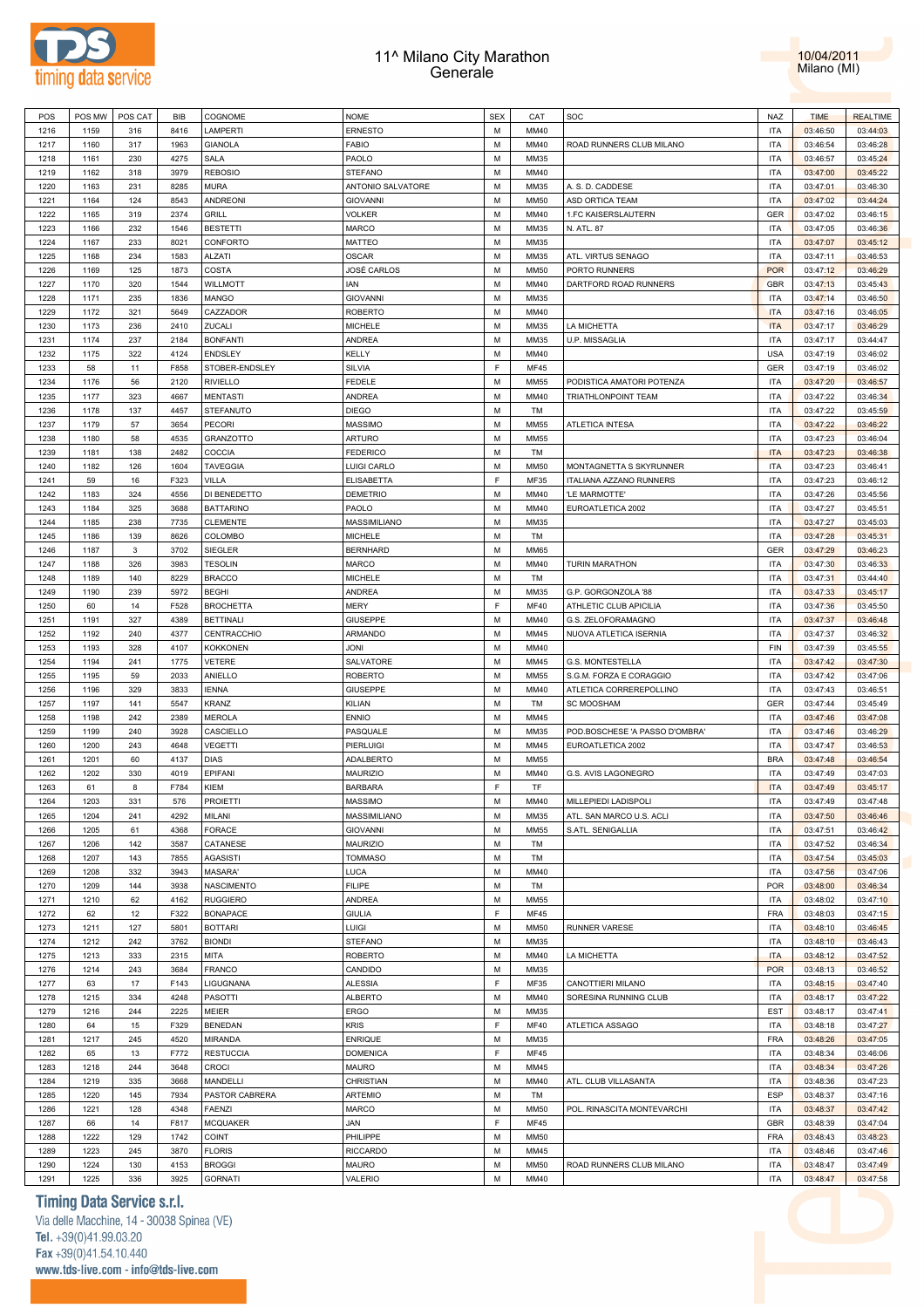



| POS  | POS MW | POS CAT        | BIB  | COGNOME            | <b>NOME</b>       | <b>SEX</b>  | CAT         | SOC                            | NAZ        | <b>TIME</b> | <b>REALTIME</b> |
|------|--------|----------------|------|--------------------|-------------------|-------------|-------------|--------------------------------|------------|-------------|-----------------|
| 1292 | 1226   | 63             | 5983 | <b>ZERBINI</b>     | <b>ALBERTO</b>    | M           | <b>MM55</b> | ROAD RUNNERS CLUB MILANO       | <b>ITA</b> | 03:48:48    | 03:48:48        |
| 1293 | 1227   | 131            | 3927 | <b>ESPOSITO</b>    | ORLANDO           | M           | <b>MM50</b> | POD.BOSCHESE 'A PASSO D'OMBRA' | <b>ITA</b> | 03:48:48    | 03:47:30        |
| 1294 | 1228   | 64             | 5982 | <b>BONAITA</b>     | <b>MAURIZIO</b>   | M           | <b>MM55</b> | ROAD RUNNERS CLUB MILANO       | <b>ITA</b> | 03:48:48    | 03:48:48        |
| 1295 | 1229   | 246            | 7700 | <b>GRAMACCIONI</b> | LUCIANO           | M           | MM35        |                                | <b>ITA</b> | 03:48:51    | 03:46:43        |
|      |        |                |      |                    |                   |             |             |                                |            |             |                 |
| 1296 | 1230   | 146            | 4432 | <b>VILLOTTA</b>    | <b>IVAN</b>       | M           | TM          | G.P. D.L. FERROVIARIO UDINE    | <b>ITA</b> | 03:48:53    | 03:47:55        |
| 1297 | 1231   | 147            | 2029 | <b>FESTA</b>       | GIANCARLO         | M           | TM          | ATLETICA BRESCIA MARATHON      | <b>ITA</b> | 03:48:54    | 03:48:34        |
| 1298 | 1232   | 247            | 7738 | <b>RACCA</b>       | <b>GIANPAOLO</b>  | M           | MM35        | QT8-RUN                        | <b>ITA</b> | 03:48:55    | 03:46:24        |
| 1299 | 1233   | 337            | 2347 | CHIARELLI          | <b>GIOVANNI</b>   | M           | MM40        |                                | <b>ITA</b> | 03:48:55    | 03:48:12        |
| 1300 | 1234   | 248            | 3560 | <b>MAIO</b>        | ALESSANDRO        | M           | MM35        |                                | <b>ITA</b> | 03:48:59    | 03:48:06        |
| 1301 | 1235   | 132            | 4233 | <b>VIASSONE</b>    | PIERCARLO         | M           | <b>MM50</b> | PFIZER ITALIA RUNNING TEAM     | <b>ITA</b> | 03:48:59    | 03:47:58        |
| 1302 | 1236   | 338            | 3556 | <b>STAMNES</b>     | JAN KÅRE          | M           | MM40        |                                | <b>NOR</b> | 03:49:00    | 03:47:35        |
| 1303 | 1237   | 65             | 4416 | <b>TOMMASI</b>     | CLAUDIO           | M           | <b>MM55</b> |                                | <b>ITA</b> | 03:49:02    | 03:47:13        |
| 1304 | 1238   | 246            | 8078 | CASALINI           | <b>ENRICO</b>     | M           | MM45        |                                | <b>ITA</b> | 03:49:06    | 03:47:48        |
|      | 1239   | 339            |      |                    |                   | M           | MM40        |                                | <b>ITA</b> |             |                 |
| 1305 |        |                | 514  | <b>CUCCHI</b>      | <b>SERGIO</b>     |             |             | ONDAVERDE ATHLETIC TEAM        |            | 03:49:07    | 03:49:05        |
| 1306 | 1240   | 247            | 1999 | <b>DECONYNCK</b>   | <b>FRANCK</b>     | M           | MM45        |                                | <b>FRA</b> | 03:49:07    | 03:48:28        |
| 1307 | 1241   | 133            | 470  | <b>RICCIARDI</b>   | <b>ANTONIO</b>    | M           | <b>MM50</b> | A.S.D. ATL. CAPUA              | <b>ITA</b> | 03:49:09    | 03:48:59        |
| 1308 | 1242   | 340            | 5817 | <b>IZZO</b>        | <b>GIUSEPPE</b>   | M           | MM40        | A.S.D. ATL. CAPUA              | <b>ITA</b> | 03:49:10    | 03:47:58        |
| 1309 | 1243   | 341            | 2202 | CORBELLANI         | <b>ALFREDO</b>    | M           | MM40        |                                | ARG        | 03:49:15    | 03:48:42        |
| 1310 | 1244   | 248            | 7925 | <b>ALBERGATI</b>   | ANDREA            | M           | MM45        | ATL. VIGNATE                   | <b>ITA</b> | 03:49:17    | 03:47:22        |
| 1311 | 1245   | 342            | 8100 | <b>AMBROSIO</b>    | PAOLO             | M           | MM40        |                                | <b>ITA</b> | 03:49:18    | 03:48:15        |
| 1312 | 1246   | 249            | 2357 | TRAMACERE          | <b>ENRICO</b>     | M           | MM45        |                                | <b>ITA</b> | 03:49:18    | 03:48:36        |
| 1313 | 1247   | 249            | 2532 | <b>BENATTI</b>     | <b>GIANFRANCO</b> | M           | MM35        | ASD SPORT E TEMPO LIBERO       | SUI        | 03:49:21    | 03:47:11        |
|      |        |                |      |                    |                   | M           | MM45        |                                | <b>ITA</b> |             |                 |
| 1314 | 1248   | 250            | 5708 | CERUTI             | DAVIDE            |             |             | TEAM OTC COMO                  |            | 03:49:22    | 03:47:34        |
| 1315 | 1249   | 134            | 4405 | <b>BETTEGA</b>     | STEFANO           | M           | <b>MM50</b> | G.S. PAVIONE ADS               | <b>ITA</b> | 03:49:23    | 03:48:39        |
| 1316 | 67     | 16             | F136 | <b>RIGONI</b>      | <b>SILVIA</b>     | F           | <b>MF40</b> | G.S. PAVIONE ADS               | <b>ITA</b> | 03:49:23    | 03:48:40        |
| 1317 | 68     | 15             | F879 | <b>PRATESI</b>     | FRANCESCA         | F           | <b>MF45</b> | ASD PODISTICA NARNALI          | <b>ITA</b> | 03:49:25    | 03:47:31        |
| 1318 | 1250   | 251            | 7812 | LANTERI            | LUCA              | M           | MM45        | ASS. PRO SAN PIETRO SANREMO    | <b>ITA</b> | 03:49:26    | 03:47:49        |
| 1319 | 1251   | 343            | 4135 | <b>JAEGER</b>      | AXEL              | M           | MM40        | DUESSELDORFER JONG             | GER        | 03:49:28    | 03:47:07        |
| 1320 | 1252   | 250            | 7976 | <b>FERSINI</b>     | CLAUDIO           | M           | MM35        |                                | <b>ITA</b> | 03:49:29    | 03:46:49        |
| 1321 | 1253   | 135            | 3825 | CATTANEO           | <b>GIOVANNI</b>   | M           | <b>MM50</b> |                                | <b>ITA</b> | 03:49:29    | 03:47:52        |
| 1322 | 69     | 16             | F318 | <b>BOYD</b>        | CAROL             | F           | <b>MF45</b> |                                | <b>GBR</b> | 03:49:31    | 03:47:46        |
| 1323 | 1254   | 136            | 4000 | <b>FERRARI</b>     | <b>FRANCO</b>     | M           | <b>MM50</b> | ATL. TEAM BRIANZA LISSONE      | <b>ITA</b> | 03:49:33    | 03:48:20        |
|      |        |                |      |                    |                   |             |             |                                |            |             |                 |
| 1324 | 1255   | 251            | 3924 | PIANTANIDA         | <b>IVANO</b>      | M           | MM35        | G.P. QUELLI DELLA VIA BARACCA  | <b>ITA</b> | 03:49:35    | 03:48:46        |
| 1325 | 1256   | 252            | 2522 | <b>GRECCHI</b>     | GIANCARLO         | M           | MM45        | G.S. BERNATESE                 | <b>ITA</b> | 03:49:36    | 03:49:06        |
| 1326 | 1257   | 137            | 518  | LEMOS              | <b>ANTONIO</b>    | M           | <b>MM50</b> | <b>WIKABOO</b>                 | ESP        | 03:49:40    | 03:48:49        |
| 1327 | 1258   | 344            | 3640 | <b>FRANCHI</b>     | CLAUDIO           | M           | MM40        | <b>RUNNER VARESE</b>           | <b>ITA</b> | 03:49:40    | 03:48:03        |
| 1328 | 1259   | 138            | 8323 | <b>ROSIER</b>      | <b>JEAN MARC</b>  | M           | <b>MM50</b> |                                | <b>FRA</b> | 03:49:40    | 03:47:17        |
| 1329 | 1260   | 253            | 1890 | <b>FERRARI</b>     | SALVATORE         | M           | MM45        | ALGHERO MARATHON               | <b>ITA</b> | 03:49:41    | 03:49:07        |
| 1330 | 1261   | 139            | 3873 | SABELLA            | <b>FRANCESCO</b>  | M           | <b>MM50</b> | GRUPPO PODISTICO RHODENSE      | <b>ITA</b> | 03:49:43    | 03:48:55        |
| 1331 | 1262   | 254            | 3871 | <b>CECCHETTI</b>   | ROMEO             | M           | MM45        | GRUPPO PODISTICO RHODENSE      | <b>ITA</b> | 03:49:43    | 03:48:55        |
| 1332 | 1263   | 140            | 3872 | COPPOLA            | <b>FRANCESCO</b>  | M           | <b>MM50</b> | GRUPPO PODISTICO RHODENSE      | <b>ITA</b> | 03:49:43    | 03:48:55        |
|      | 1264   |                |      |                    | ANDREA            | M           | MM40        |                                | <b>ITA</b> |             |                 |
| 1333 |        | 345            | 4636 | DEVIZZI            |                   |             |             | EUROATLETICA 2002              |            | 03:49:43    | 03:48:11        |
| 1334 | 1265   | 255            | 1797 | <b>CURRARINI</b>   | LUCA              | M           | MM45        | POL. OLONIA                    | <b>ITA</b> | 03:49:47    | 03:49:09        |
| 1335 | 1266   | 148            | 2174 | <b>NINNO</b>       | <b>IVAN</b>       | M           | TM          |                                | <b>ITA</b> | 03:49:48    | 03:49:12        |
| 1336 | 1267   | 252            | 3852 | PALMA              | <b>ANDREA</b>     | M           | MM35        | UNICREDIT GROUP CIRCOLO MI     | <b>ITA</b> | 03:49:49    | 03:47:34        |
| 1337 | 1268   | 256            | 1550 | <b>BRESCIANI</b>   | <b>FABIO</b>      | M           | MM45        |                                | <b>ITA</b> | 03:49:49    | 03:49:25        |
| 1338 | 1269   | 346            | 2345 | GRUENEWALD         | <b>ARND</b>       | M           | MM40        |                                | <b>GER</b> | 03:49:50    | 03:49:13        |
| 1339 | 70     | 17             | F347 | CABASSUT           | <b>ROSALIE</b>    | $\mathsf F$ | <b>MF40</b> | <b>USPC</b>                    | FRA        | 03:49:50    | 03:48:46        |
| 1340 | 1270   | 347            | 4451 | <b>GIORDANO</b>    | ANDREA            | M           | MM40        | <b>LBM SPORT TEAM</b>          | <b>ITA</b> | 03:49:51    | 03:48:11        |
| 1341 | 1271   | 253            | 1716 | <b>RESTELLI</b>    | ALESSANDRO        | М           | MM35        | G.S. MARATHON MAX              | <b>ITA</b> | 03:49:51    | 03:49:21        |
| 1342 |        | $\overline{4}$ | F140 |                    | CAROLINE          | F           | $\sim$      |                                | SWE        |             |                 |
|      | 71     |                |      | ANDREASSON         |                   |             |             | <b>TRIATHLON VEST</b>          |            | 03:49:54    | 03:49:11        |
| 1343 | 1272   | 141            | 7822 | ZAMPICININI        | <b>MARIO</b>      | M           | <b>MM50</b> | AMATORI MASTERS NOVARA         | <b>ITA</b> | 03:49:56    | 03:48:45        |
| 1344 | 1273   | 254            | 4209 | COMBI              | PIERGIUSEPPE      | M           | MM35        |                                | <b>ITA</b> | 03:49:57    | 03:48:15        |
| 1345 | 1274   | 255            | 2080 | CAROTI             | <b>ROBERTO</b>    | M           | MM35        |                                | <b>ITA</b> | 03:49:58    | 03:49:38        |
| 1346 | 1275   | 257            | 2543 | SOZZI              | MASSIMILIANO      | M           | MM45        | EUROATLETICA 2002              | <b>ITA</b> | 03:49:59    | 03:49:05        |
| 1347 | 1276   | 348            | 3575 | SEGATO             | LUCA              | M           | MM40        | RUNNING CENTER CLUB TORINO     | <b>ITA</b> | 03:49:59    | 03:48:52        |
| 1348 | 1277   | 349            | 3578 | JOURON BERZOSA     | <b>MARCOS</b>     | M           | MM40        | A.D.MARATHON                   | <b>ESP</b> | 03:50:00    | 03:49:50        |
| 1349 | 1278   | 142            | 8155 | KLOSE              | <b>RUEDIGER</b>   | M           | <b>MM50</b> |                                | GER        | 03:50:03    | 03:48:56        |
| 1350 | 1279   | 258            | 8589 | <b>BENUZZI</b>     | CARLO             | M           | MM45        | G.P. CODOGNO 82                | <b>ITA</b> | 03:50:05    | 03:49:16        |
| 1351 | 1280   | 259            | 1982 | CAVINATO           | <b>ALBERTO</b>    | M           | MM45        | HAPPY RUNNER CLUB              | <b>ITA</b> | 03:50:09    | 03:49:48        |
|      |        |                |      |                    |                   |             |             |                                |            |             |                 |
| 1352 | 1281   | 66             | 3582 | <b>STREBER</b>     | FERNAND           | M           | <b>MM55</b> | ARCH CINEY BELGIQUE            | <b>BEL</b> | 03:50:15    | 03:49:06        |
| 1353 | 1282   | 260            | 8554 | CUCI               | <b>BESNIK</b>     | M           | MM45        | G. P. RIVAROLO 1977            | <b>ITA</b> | 03:50:16    | 03:48:33        |
| 1354 | 72     | $\mathbf{3}$   | F388 | <b>FUMAGALLI</b>   | LORELLA           | F           | <b>MF50</b> | ROAD RUNNERS CLUB MILANO       | <b>ITA</b> | 03:50:17    | 03:49:35        |
| 1355 | 1283   | 143            | 2364 | <b>GIANNESE</b>    | <b>GINO</b>       | M           | <b>MM50</b> | G.P. MARCIATORI COGLIATE       | <b>ITA</b> | 03:50:19    | 03:49:46        |
| 1356 | 1284   | 149            | 4121 | <b>HEIMISSON</b>   | <b>HAUKUR</b>     | M           | TM          | TRIATHL'AIX                    | <b>GBR</b> | 03:50:20    | 03:48:39        |
| 1357 | 1285   | 350            | 7800 | SPALLETTI          | MARCO             | M           | MM40        |                                | <b>ITA</b> | 03:50:22    | 03:48:04        |
| 1358 | 1286   | 144            | 3850 | <b>BRAMBILLA</b>   | <b>GIUSEPPE</b>   | M           | <b>MM50</b> | ATL. ALTA VALLE BREMBANA       | <b>ITA</b> | 03:50:23    | 03:47:39        |
| 1359 | 1287   | 256            | 3915 | <b>GALVAGNO</b>    | ANDREA            | M           | MM35        | G.S. ZELOFORAMAGNO             | <b>ITA</b> | 03:50:23    | 03:49:09        |
| 1360 | 1288   | 261            | 4353 | COTICONI           | STEFANO           | M           | MM45        | <b>BIKE &amp; RUN</b>          | <b>ITA</b> | 03:50:24    | 03:49:20        |
|      |        |                |      |                    |                   |             |             |                                |            |             |                 |
| 1361 | 73     | $10$           | F367 | BAZZANA            | SILVIA            | F           | SF          | ASS. PRO SAN PIETRO SANREMO    | <b>ITA</b> | 03:50:25    | 03:49:45        |
| 1362 | 1289   | 351            | 5538 | <b>BARTUCCI</b>    | NATALE LUIGI      | M           | MM40        |                                | <b>ITA</b> | 03:50:25    | 03:49:27        |
| 1363 | 1290   | 352            | 3837 | DAL LAGO           | <b>FABRIZIO</b>   | M           | MM40        |                                | <b>ITA</b> | 03:50:26    | 03:49:28        |
| 1364 | 1291   | 150            | 3691 | <b>MENDOLA</b>     | SALVATORE         | M           | TM          | A.S.D. GATE-CRAL INPS          | <b>ITA</b> | 03:50:27    | 03:49:11        |
| 1365 | 1292   | 257            | 5589 | CAMBIERI           | MATTEO            | M           | MM35        | ROAD RUNNERS CLUB MILANO       | <b>ITA</b> | 03:50:29    | 03:48:24        |
| 1366 | 1293   | 262            | 2210 | <b>ROSSO</b>       | LIVIO             | M           | MM45        | G.S.R. FERRERO A.S.D.          | <b>ITA</b> | 03:50:30    | 03:49:44        |
| 1367 | 1294   | 67             | 4433 | DE CESARE          | MICHELE           | M           | <b>MM55</b> |                                | <b>ITA</b> | 03:50:31    | 03:48:52        |
|      |        |                |      |                    |                   |             |             |                                |            |             |                 |

### **Timing Data Service s.r.l.**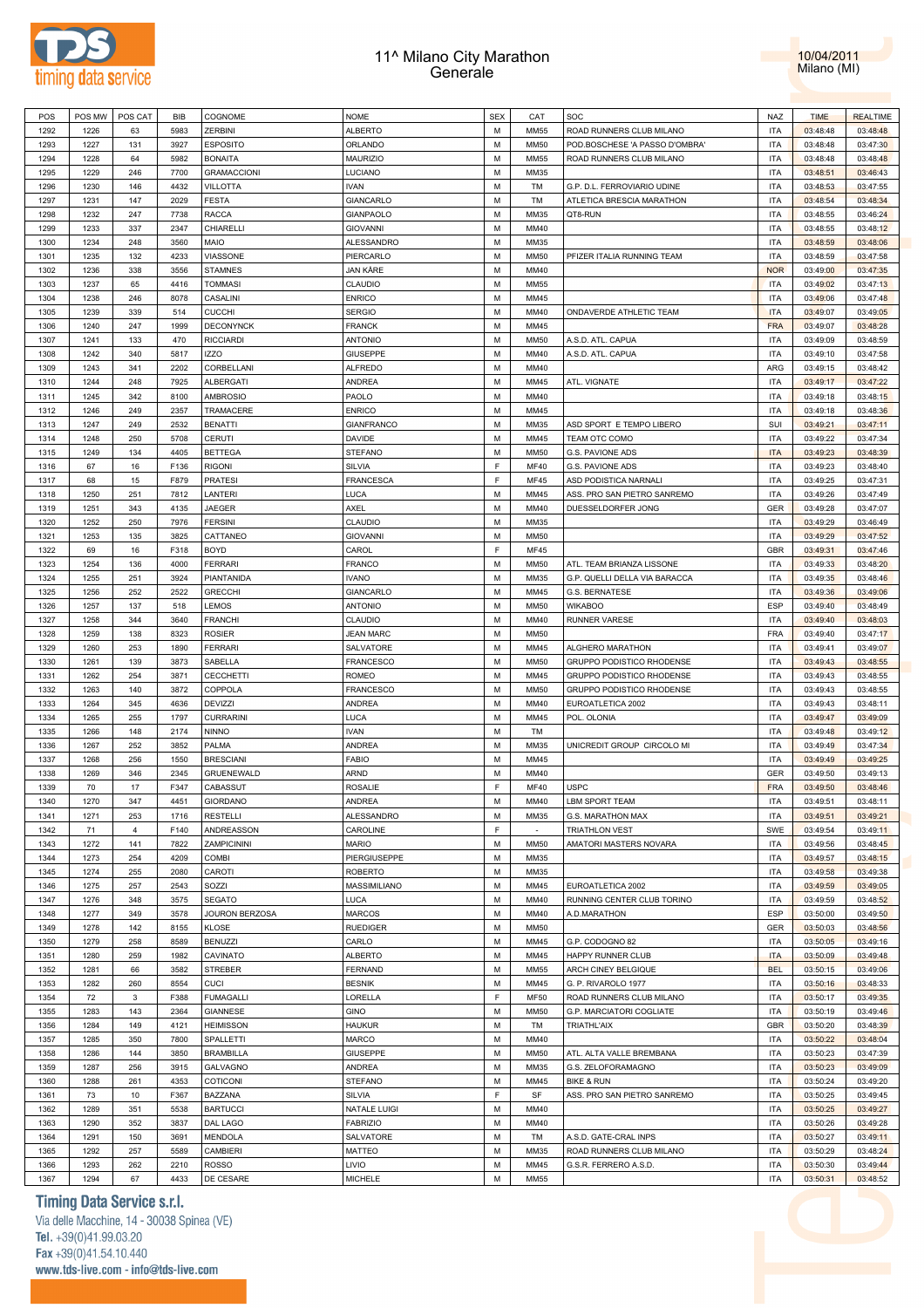



| POS  | POS MW | POS CAT        | BIB  | COGNOME           | <b>NOME</b>      | <b>SEX</b> | CAT         | SOC                            | NAZ        | <b>TIME</b> | <b>REALTIME</b> |
|------|--------|----------------|------|-------------------|------------------|------------|-------------|--------------------------------|------------|-------------|-----------------|
| 1368 | 1295   | 353            | 431  | <b>FAZZARI</b>    | <b>BRUNO</b>     | M          | MM40        | TEAM 3 ESSE                    | <b>ITA</b> | 03:50:32    | 03:50:25        |
| 1369 | 1296   | 258            | 4666 | DI LUCCHIO        | PASQUALE         | M          | MM35        |                                | <b>ITA</b> | 03:50:32    | 03:49:00        |
|      |        |                |      |                   |                  | M          |             |                                |            |             |                 |
| 1370 | 1297   | 145            | 2433 | <b>MARCHI</b>     | <b>GIOVANNI</b>  |            | <b>MM50</b> | A.S. ATL. FARNESE              | <b>ITA</b> | 03:50:34    | 03:49:55        |
| 1371 | 74     | 18             | F311 | <b>DESTRES</b>    | LINDA            | F          | MF35        | ARCH                           | <b>BEL</b> | 03:50:34    | 03:48:53        |
| 1372 | 1298   | 151            | 2266 | AGOSTI            | LUCA             | M          | TM          | SOCIETA' CANOTTIERI NINO BIXIO | <b>ITA</b> | 03:50:35    | 03:49:56        |
| 1373 | 1299   | 259            | 2308 | <b>BELOTTI</b>    | <b>GIUSEPPE</b>  | M          | MM35        | RUNNERS BERGAMO                | <b>ITA</b> | 03:50:35    | 03:50:22        |
| 1374 | 1300   | 263            | 4056 | CASATI            | VALTER           | M          | MM45        | U.S. A.CASATI ATL              | <b>ITA</b> | 03:50:36    | 03:49:31        |
| 1375 | 1301   | 264            | 4362 | <b>MIRANDA</b>    | <b>MAURIZIO</b>  | M          | MM45        | <b>RUNNERS TERMOLI</b>         | <b>ITA</b> | 03:50:36    | 03:49:33        |
| 1376 | 75     | 18             | F110 | LUPO              | DANIELA          | F          | <b>MF40</b> | ATL. CINISELLO                 | <b>ITA</b> | 03:50:37    | 03:50:17        |
| 1377 | 1302   | 354            | 8518 | AMATO             | MICHELE          | M          | MM40        |                                | <b>ITA</b> | 03:50:37    | 03:48:29        |
| 1378 | 1303   | 260            | 4482 | <b>BALLANTINI</b> | <b>FABRIZIO</b>  | M          | MM35        | MONZA MARATHON TEAM - A.S.D    | <b>ITA</b> | 03:50:38    | 03:49:48        |
|      |        |                |      |                   |                  |            |             |                                |            |             |                 |
| 1379 | 1304   | 355            | 2234 | <b>VIGNERI</b>    | LUCA             | M          | MM40        | <b>MARATONETI GENOVESI</b>     | <b>ITA</b> | 03:50:39    | 03:50:04        |
| 1380 | 1305   | 356            | 5603 | DE ANGELI         | <b>ROBERTO</b>   | M          | MM40        |                                | <b>ITA</b> | 03:50:39    | 03:48:40        |
| 1381 | 1306   | 265            | 7649 | <b>MAURI</b>      | ROBERTO GIORGIO  | M          | MM45        | EUROATLETICA 2002              | <b>ITA</b> | 03:50:40    | 03:48:31        |
| 1382 | 1307   | 357            | 8510 | <b>GUAGLIUMI</b>  | <b>FABIO</b>     | M          | MM40        | NOVARA CHE CORRE               | <b>ITA</b> | 03:50:42    | 03:48:31        |
| 1383 | 1308   | 266            | 1957 | LIBERTI           | <b>GIUSEPPE</b>  | M          | MM45        | CAMBIASO RISSO RUNNING TEAM GE | <b>ITA</b> | 03:50:42    | 03:50:26        |
| 1384 | 76     | 19             | F387 | <b>DELL'UTRI</b>  | MARCELLA         | F          | MF35        | ASD RUNANDTRAIL                | <b>ITA</b> | 03:50:42    | 03:48:31        |
| 1385 | 1309   | 68             | 3992 | <b>D'AMORE</b>    | <b>GIANNI</b>    | M          | <b>MM55</b> | C.T.L. 3 ATLETICA              | <b>ITA</b> | 03:50:42    | 03:49:49        |
| 1386 | 1310   | 267            | 8545 | <b>BRIGO</b>      | <b>ALBERTO</b>   | M          | MM45        | ASD ORTICA TEAM                | <b>ITA</b> | 03:50:43    | 03:48:27        |
| 1387 | 1311   | 261            | 7914 | <b>GASPARINI</b>  | <b>MAURO</b>     | M          | MM35        |                                | <b>ITA</b> | 03:50:44    | 03:49:31        |
|      |        |                |      |                   |                  | M          |             |                                |            |             |                 |
| 1388 | 1312   | 268            | 1949 | MARRAFFA          | <b>MARIO</b>     |            | MM45        | PODISTICA CAROVIGNO            | <b>ITA</b> | 03:50:45    | 03:50:17        |
| 1389 | 1313   | 358            | 7879 | MANNA             | <b>ENRICO</b>    | M          | MM40        |                                | <b>ITA</b> | 03:50:49    | 03:48:10        |
| 1390 | 1314   | 262            | 4180 | PENNATI           | CLAUDIO          | M          | MM35        | AMICI DELLO SPORT BRIOSCO-MI   | <b>ITA</b> | 03:50:53    | 03:49:29        |
| 1391 | 1315   | 359            | 2298 | <b>WEBSTER</b>    | <b>RICHARD</b>   | M          | MM40        |                                | <b>GBR</b> | 03:50:54    | 03:50:31        |
| 1392 | 1316   | 269            | 4576 | <b>RUGGININI</b>  | <b>GUIDO</b>     | M          | MM45        |                                | <b>ITA</b> | 03:51:01    | 03:49:54        |
| 1393 | 1317   | 263            | 4103 | LAURIOLA          | <b>STEFANO</b>   | M          | MM35        | GAZZETTA RUNNERS CLUB          | <b>ITA</b> | 03:51:01    | 03:49:42        |
| 1394 | 1318   | 264            | 4420 | GALLO             | MASSIMO          | M          | MM35        | ROAD RUNNERS CLUB MILANO       | <b>ITA</b> | 03:51:05    | 03:49:37        |
| 1395 | 1319   | 360            | 2052 | <b>FINAZZI</b>    | <b>MARCO</b>     | M          | MM40        | CLUB PANTERA ROSA              | <b>ITA</b> | 03:51:05    | 03:50:50        |
| 1396 | 77     | 9              | F903 | TALV-LAUGEN       | <b>MARIS</b>     | F          | TF          |                                | <b>EST</b> | 03:51:08    | 03:48:59        |
| 1397 | 1320   | 270            | 4478 | <b>MARCONI</b>    | <b>ALFREDO</b>   | M          | MM45        |                                | <b>ITA</b> | 03:51:10    | 03:50:12        |
|      |        |                |      |                   |                  |            |             |                                |            |             |                 |
| 1398 | 1321   | 361            | 4602 | COSCIA            | <b>ROBERTO</b>   | M          | MM40        |                                | <b>ITA</b> | 03:51:12    | 03:50:46        |
| 1399 | 1322   | 362            | 7706 | DI PACE           | <b>GENNARO</b>   | M          | MM40        | TEAM OTC COMO                  | <b>ITA</b> | 03:51:12    | 03:48:53        |
| 1400 | 1323   | 152            | 2011 | <b>GALBIATI</b>   | LUCA             | M          | TM          |                                | <b>ITA</b> | 03:51:12    | 03:50:34        |
| 1401 | 1324   | 265            | 3776 | PADOVAN           | LIVIO            | M          | MM35        |                                | <b>ITA</b> | 03:51:20    | 03:50:01        |
| 1402 | 1325   | 363            | 7847 | LEVATINO          | CARLO            | M          | MM40        |                                | <b>ITA</b> | 03:51:22    | 03:49:22        |
| 1403 | 1326   | 146            | 4201 | <b>ESPOSITO</b>   | <b>ANTONIO</b>   | M          | <b>MM50</b> | ATL. VIRTUS SENAGO             | <b>ITA</b> | 03:51:24    | 03:50:34        |
| 1404 | 1327   | 266            | 4128 | CARPINO           | LUCA             | M          | MM35        | ATL. CENTO TORRI PAVIA         | <b>ITA</b> | 03:51:25    | 03:50:36        |
| 1405 | 1328   | 364            | 1766 | PAGANI            | <b>RICCARDO</b>  | M          | MM40        | UNICREDIT GROUP CIRCOLO MI     | <b>ITA</b> | 03:51:28    | 03:50:59        |
| 1406 | 1329   | 365            | 8034 | <b>IOVINO</b>     | FRANCESCO        | M          | MM40        | A.S.D. PODISMO DI SERA         | <b>ITA</b> | 03:51:28    | 03:49:29        |
|      |        |                |      |                   |                  |            |             |                                |            |             |                 |
| 1407 | 1330   | 267            | 4492 | LA BARBERA        | LUCA             | M          | MM35        |                                | <b>ITA</b> | 03:51:32    | 03:50:28        |
| 1408 | 1331   | 268            | 4503 | QUADRELLI         | <b>IGOR</b>      | M          | MM35        |                                | <b>ITA</b> | 03:51:33    | 03:50:36        |
| 1409 | 1332   | 147            | 3674 | <b>BERETTA</b>    | <b>BRUNO</b>     | M          | <b>MM50</b> | G.P. VILLASANTESE              | <b>ITA</b> | 03:51:33    | 03:50:18        |
| 1410 | 1333   | 153            | 5685 | SANESI            | LORENZO          | M          | TM          |                                | <b>ITA</b> | 03:51:34    | 03:50:09        |
| 1411 | 1334   | 148            | 8391 | <b>CLERICI</b>    | <b>MAURO</b>     | M          | <b>MM50</b> | CIRCOLO ATL.GUARDIA DI FINANZA | <b>ITA</b> | 03:51:36    | 03:49:59        |
| 1412 | 1335   | 269            | 4357 | ANSELMI           | <b>ALESSIO</b>   | M          | MM35        |                                | <b>ITA</b> | 03:51:37    | 03:50:35        |
| 1413 | 1336   | 271            | 4037 | DA RE             | ALESSANDRO       | M          | MM45        | RUNNERS PADOVA                 | <b>ITA</b> | 03:51:38    | 03:50:36        |
| 1414 | 1337   | 272            | 3539 | LESKOVSKY         | MILAN            | M          | MM45        |                                | <b>SVK</b> | 03:51:40    | 03:50:55        |
| 1415 | 1338   | 273            | 3802 | <b>SIBONA</b>     | <b>MAURIZIO</b>  | M          | MM45        | A.S.D. PODISTICA TORINO        | <b>ITA</b> | 03:51:41    | 03:50:54        |
| 1416 | 1339   | $\overline{4}$ | 4646 | PIETRANTONIO      | GAETANO          | M          | <b>MM65</b> | EUROATLETICA 2002              | <b>ITA</b> |             |                 |
|      |        |                |      |                   |                  |            |             |                                |            | 03:51:43    | 03:50:28        |
| 1417 | 1340   | 274            | 2386 | <b>PIRRI</b>      | CARMELO          | M          | MM45        | ATL. SAN MARCO U.S. ACLI       | <b>ITA</b> | 03:51:43    | 03:51:07        |
| 1418 | 1341   | 270            | 7954 | AURILIO           | VINCENZO         | M          | MM35        | POD.BOSCHESE 'A PASSO D'OMBRA' | <b>ITA</b> | 03:51:48    | 03:49:08        |
| 1419 | 1342   | $\,$ 5 $\,$    | 2442 | <b>BANFI</b>      | LUCIANO          | M          | <b>MM65</b> | MARATONETI TRADATE             | <b>ITA</b> | 03:51:51    | 03:51:21        |
| 1420 | 1343   | 149            | 1647 | SORRENTINO        | VALERIO          | M          | <b>MM50</b> | ATL.VICENTINA                  | <b>ITA</b> | 03:51:55    | 03:51:37        |
| 1421 | 1344   | 39             | 5748 | DALLAVALLE        | ALESSANDRO       | M          | <b>SM</b>   | <b>U.S. MILANESE</b>           | <b>ITA</b> | 03:51:55    | 03:50:38        |
| 1422 | 1345   | 275            | 8052 | GARAVAGLIA        | <b>STEFANO</b>   | M          | MM45        |                                | <b>ITA</b> | 03:51:57    | 03:50:09        |
| 1423 | 1346   | 150            | 1994 | <b>FIORUCCI</b>   | <b>MARC</b>      | M          | <b>MM50</b> |                                | <b>FRA</b> | 03:51:58    | 03:51:18        |
| 1424 | 1347   | 151            | 1534 | <b>BUSI</b>       | <b>IVO</b>       | M          | <b>MM50</b> | ATL. PRESEZZO                  | <b>ITA</b> | 03:52:02    | 03:51:40        |
| 1425 | 1348   | 276            | 4094 | STEED             | <b>MARK</b>      | M          | MM45        | THE ACHILLES CLUB              | <b>GBR</b> | 03:52:03    | 03:50:51        |
| 1426 | 1349   | 152            | 3591 | ANDRIOPOULOS      | <b>DIMITRIS</b>  | M          | <b>MM50</b> |                                | GRE        | 03:52:07    | 03:50:30        |
|      |        |                |      |                   |                  |            |             |                                |            |             |                 |
| 1427 | 1350   | 366            | 358  | <b>TOULAS</b>     | <b>CHRISTOS</b>  | M          | MM40        |                                | <b>GRE</b> | 03:52:07    | 03:50:31        |
| 1428 | 1351   | 271            | 2135 | PANDO             | PEDRO JAVIER     | M          | MM35        |                                | <b>ESP</b> | 03:52:11    | 03:50:05        |
| 1429 | 1352   | 277            | 3818 | <b>BISOGNO</b>    | MARCO AURELIO    | M          | MM45        | ATL. TEAM BRIANZA LISSONE      | <b>ITA</b> | 03:52:12    | 03:51:22        |
| 1430 | 1353   | 69             | 3807 | <b>FORMENTI</b>   | <b>ELVIO</b>     | M          | <b>MM55</b> | G.S. AVIS - SEREGNO            | <b>ITA</b> | 03:52:12    | 03:51:21        |
| 1431 | 1354   | 272            | 2163 | <b>MILONE</b>     | MARCO            | M          | MM35        | ONDAVERDE ATHLETIC TEAM        | <b>ITA</b> | 03:52:13    | 03:51:40        |
| 1432 | 1355   | 153            | 4513 | MAZZOCCHI         | <b>TERENZIO</b>  | M          | <b>MM50</b> |                                | <b>ITA</b> | 03:52:14    | 03:50:47        |
| 1433 | 1356   | 273            | 4088 | <b>GHIONE</b>     | <b>MARCO</b>     | M          | MM35        | ATLETICA CAIRO                 | <b>ITA</b> | 03:52:16    | 03:51:23        |
| 1434 | 1357   | 278            | 2453 | <b>FIORILLO</b>   | MARCO            | M          | MM45        | LA MICHETTA                    | <b>ITA</b> | 03:52:18    | 03:51:41        |
| 1435 | 1358   | 279            | 7839 | POLLA             | <b>MARINO</b>    | M          | MM45        | <b>AVIS TORINO</b>             | <b>ITA</b> | 03:52:19    | 03:49:43        |
|      |        |                |      |                   |                  |            |             |                                |            |             |                 |
| 1436 | 1359   | 274            | 5893 | LA CARRUBBA       | <b>VINCENZO</b>  | M          | MM35        |                                | <b>ITA</b> | 03:52:20    | 03:51:27        |
| 1437 | 1360   | 275            | 1939 | <b>RIGALDI</b>    | <b>DOMENICO</b>  | M          | MM35        | U.S. OLTRONESE                 | <b>ITA</b> | 03:52:22    | 03:51:42        |
| 1438 | 1361   | 367            | 8491 | <b>TERRONE</b>    | <b>FRANCESCO</b> | M          | MM40        | ROAD RUNNERS CLUB MILANO       | <b>ITA</b> | 03:52:24    | 03:50:06        |
| 1439 | 1362   | 154            | 4145 | MARANGELO         | GAETANO          | M          | <b>MM50</b> | G.S. Q. S.AMBROGIO             | <b>ITA</b> | 03:52:25    | 03:51:10        |
| 1440 | 1363   | 155            | 2360 | ANDERSSON         | <b>TOMMY</b>     | M          | <b>MM50</b> | TRIATHLON VÄST                 | SWE        | 03:52:31    | 03:52:02        |
| 1441 | 1364   | 156            | 4323 | <b>UGOLINI</b>    | GINO             | M          | <b>MM50</b> | C.U.S. PARMA                   | <b>ITA</b> | 03:52:31    | 03:51:33        |
| 1442 | 1365   | 280            | 5726 | <b>MUSSO</b>      | DANIELE          | M          | MM45        | ATL. SAN MARCO U.S. ACLI       | <b>ITA</b> | 03:52:33    | 03:50:28        |
| 1443 | 1366   | 368            | 4171 | <b>PULCINI</b>    | <b>GERMANO</b>   | М          | MM40        | RUNNERS BERGAMO                | <b>ITA</b> | 03:52:38    | 03:51:02        |
|      |        |                |      |                   |                  |            |             |                                |            |             |                 |

# **Timing Data Service s.r.l.**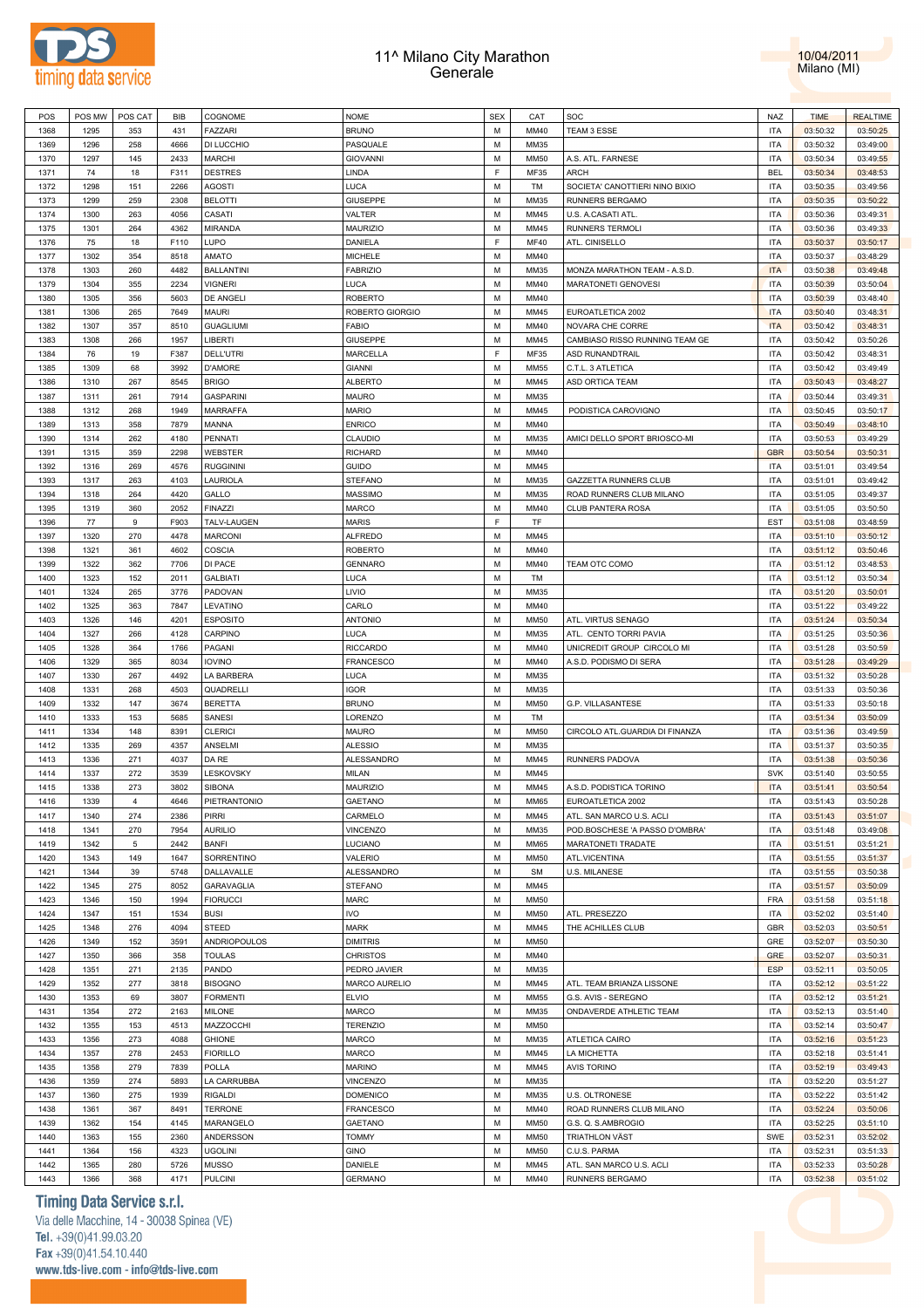



| POS  | POS MW | POS CAT | <b>BIB</b> | COGNOME            | <b>NOME</b>     | <b>SEX</b> | CAT         | SOC                            | NAZ        | <b>TIME</b> | <b>REALTIME</b> |  |
|------|--------|---------|------------|--------------------|-----------------|------------|-------------|--------------------------------|------------|-------------|-----------------|--|
| 1444 | 1367   | 6       | 3968       | <b>MESQUITA</b>    | ANTONIO         | M          | <b>MM65</b> | PORTO RUNNERS                  | <b>POR</b> | 03:52:39    | 03:51:33        |  |
| 1445 | 1368   | 154     | 8638       | <b>GERGOLET</b>    | SIMON           | M          | TM          | GAZZETTA RUNNERS CLUB          | <b>ITA</b> | 03:52:40    | 03:50:14        |  |
| 1446 | 1369   | 281     | 3974       | SOUSA              | ANTÓNIO         | M          | MM45        | PORTO RUNNERS                  | <b>POR</b> | 03:52:43    | 03:51:10        |  |
|      |        |         |            |                    |                 |            |             |                                |            |             |                 |  |
| 1447 | 1370   | 157     | 4185       | <b>BELLU'</b>      | ROBERTO         | М          | MM50        |                                | <b>ITA</b> | 03:52:43    | 03:51:11        |  |
| 1448 | 1371   | 369     | 1916       | DELLEA             | PAOLO           | M          | MM40        |                                | <b>ITA</b> | 03:52:45    | 03:52:07        |  |
| 1449 | 1372   | 276     | 3638       | <b>GIUGIA</b>      | ALESSANDRO      | M          | MM35        | TEAM OTC COMO                  | <b>ITA</b> | 03:52:48    | 03:51:36        |  |
| 1450 | 1373   | 370     | 4479       | <b>SERAFIN</b>     | ANDREA          | M          | MM40        | <b>MAPEI SPORT</b>             | <b>ITA</b> | 03:52:50    | 03:51:21        |  |
| 1451 | 1374   | 277     | 333        | <b>GAIATI</b>      | MASSIMO         | М          | MM35        |                                | <b>ITA</b> | 03:52:50    | 03:52:42        |  |
| 1452 | 1375   | 371     | 3721       | <b>ARDONI</b>      | STEFANO         | M          | MM40        |                                | <b>ITA</b> | 03:52:51    | 03:51:37        |  |
| 1453 | 1376   | 372     | 5551       | PIAN               | MICHELE         | М          | MM40        |                                | <b>ITA</b> | 03:52:51    | 03:51:08        |  |
| 1454 | 1377   | 282     | 8191       | <b>BATTISTUTTA</b> | GIANFRANCO      | M          | MM45        |                                | <b>ITA</b> | 03:52:52    | 03:50:34        |  |
| 1455 | 1378   | 155     | 8347       | ORLANDO            | FORTUNATO       | М          | TM          | <b>RUNNERS TERMOLI</b>         | <b>ITA</b> | 03:52:53    | 03:50:50        |  |
| 1456 | 1379   | 158     | 4651       | <b>SIRO</b>        | CARMELO         | M          | MM50        | CRISPIANO MARATHON CLUB ONLUS  | <b>ITA</b> | 03:52:54    | 03:51:28        |  |
| 1457 | 1380   | 283     | 8402       | PEDRAZZINI         | MARCO           | M          | MM45        |                                | <b>ITA</b> | 03:52:55    | 03:50:47        |  |
| 1458 | 1381   | 278     | 1803       | <b>MASCHERONI</b>  | SIMONE          | M          | MM35        | G.P. CASALESE                  | <b>ITA</b> | 03:52:55    | 03:52:21        |  |
| 1459 | 1382   | 373     | 7684       | VILLA              | ENRICO SECONDO  | М          | MM40        |                                | <b>ITA</b> | 03:52:56    | 03:50:55        |  |
| 1460 | 1383   | 284     | 5657       | <b>FERRARIO</b>    | <b>FEDERICO</b> | M          | MM45        | <b>EQUIPE RUNNING</b>          | <b>ITA</b> | 03:52:58    | 03:51:15        |  |
| 1461 | 1384   | 285     | 4453       | ZAMBRANO           | ANDREA          | M          | MM45        |                                | <b>ITA</b> | 03:52:59    | 03:51:55        |  |
| 1462 |        |         | 4372       |                    |                 | M          | MM50        |                                | <b>ITA</b> |             |                 |  |
|      | 1385   | 159     |            | <b>SEREGNI</b>     | ROBERTO         |            |             |                                |            | 03:53:04    | 03:51:16        |  |
| 1463 | 1386   | 156     | 4250       | <b>GARBARINO</b>   | MARCO MARCELLO  | М          | TM          | RUNNING CENTER CLUB TORINO     | <b>ITA</b> | 03:53:04    | 03:51:58        |  |
| 1464 | 1387   | 286     | 4013       | <b>MORAL</b>       | JOSE            | M          | MM45        |                                | <b>ESP</b> | 03:53:05    | 03:51:55        |  |
| 1465 | 1388   | 70      | 4598       | ZANCHI             | RENZO           | M          | MM55        | RUNNERS BERGAMO                | <b>ITA</b> | 03:53:06    | 03:51:31        |  |
| 1466 | 1389   | 71      | 4020       | <b>TARQUINI</b>    | DENIS           | M          | MM55        | SPORTS CLUB MELEGNANO          | <b>ITA</b> | 03:53:08    | 03:51:34        |  |
| 1467 | 1390   | 72      | 4477       | DE MIRO            | GIANCARLO       | M          | <b>MM55</b> |                                | <b>ITA</b> | 03:53:10    | 03:51:29        |  |
| 1468 | 1391   | 287     | 5832       | <b>VENTURI</b>     | STEFANO         | M          | MM45        | GSO DON BOSCO ARESE            | <b>ITA</b> | 03:53:12    | 03:52:06        |  |
| 1469 | 1392   | 288     | 7672       | <b>TSINGENIS</b>   | ATHANASIOS      | M          | MM45        | SYLOGOS DROMEON EORDAIAS       | GRE        | 03:53:13    | 03:50:43        |  |
| 1470 | 1393   | 374     | 4437       | LACERENZA          | RUGGIERO        | M          | MM40        |                                | <b>ITA</b> | 03:53:14    | 03:50:25        |  |
| 1471 | 1394   | 73      | 4637       | PERINI             | CARLO           | M          | <b>MM55</b> |                                | <b>ITA</b> | 03:53:14    | 03:52:08        |  |
| 1472 | 78     | 17      | F957       | <b>FAUSTINONI</b>  | MARIELLA        | F          | MF45        | <b>EQUIPE RUNNING</b>          | <b>ITA</b> | 03:53:15    | 03:52:48        |  |
| 1473 | 1395   | 289     | 4269       | <b>BUCCI</b>       | GIUSEPPE        | M          | MM45        | AMATORI ATLETICA CARRARA       | <b>ITA</b> | 03:53:15    | 03:52:24        |  |
| 1474 | 1396   | 160     | 3896       | ORSI               | <b>SERGIO</b>   | M          | MM50        | G.P. CASALESE                  | <b>ITA</b> | 03:53:17    | 03:52:43        |  |
| 1475 | 1397   | 279     | 7704       | SALAMINA           | <b>MARTINO</b>  | M          | MM35        |                                | <b>ITA</b> | 03:53:18    | 03:51:41        |  |
| 1476 | 1398   | 157     | 8349       | <b>FERRERI</b>     | RENZO           | M          | TM          | <b>RUNNERS TERMOLI</b>         | <b>ITA</b> | 03:53:18    | 03:51:15        |  |
| 1477 | 1399   | 161     | 4566       | VACCARI            | OSCAR           | M          | <b>MM50</b> |                                | <b>ITA</b> | 03:53:22    | 03:52:00        |  |
|      |        |         |            |                    |                 |            |             |                                |            |             |                 |  |
| 1478 | 1400   | 162     | 4123       | <b>TVERVAG</b>     | <b>JAN OVE</b>  | M          | <b>MM50</b> |                                | <b>NOR</b> | 03:53:27    | 03:52:12        |  |
| 1479 | 1401   | 375     | 4219       | <b>TOULOUSE</b>    | CHRISTOPHE      | М          | MM40        | SLH TOULON                     | <b>FRA</b> | 03:53:27    | 03:52:01        |  |
| 1480 | 1402   | 290     | 3753       | <b>TODISCO</b>     | PATRIZIO        | M          | MM45        |                                | <b>ITA</b> | 03:53:27    | 03:52:25        |  |
| 1481 | 1403   | 291     | 3971       | <b>PINTO</b>       | <b>EURICO</b>   | M          | MM45        | PORTO RUNNERS                  | <b>POR</b> | 03:53:29    | 03:51:56        |  |
| 1482 | 1404   | 163     | 3964       | LEITE              | FERNANDO        | M          | MM50        | PORTO RUNNERS                  | <b>POR</b> | 03:53:29    | 03:51:57        |  |
| 1483 | 1405   | 164     | 3960       | ALMEIDA            | ÁLVARO          | M          | MM50        | PORTO RUNNERS                  | <b>POR</b> | 03:53:30    | 03:51:57        |  |
| 1484 | 1406   | 292     | 3965       | LEMOS              | <b>FILIPE</b>   | M          | MM45        | PORTO RUNNERS                  | <b>POR</b> | 03:53:31    | 03:51:59        |  |
| 1485 | 1407   | 376     | 8336       | <b>CROCI</b>       | ROBERTO         | M          | MM40        | ATL. U.S. NERVIANESE 1919      | <b>ITA</b> | 03:53:31    | 03:50:44        |  |
| 1486 | 1408   | 377     | 5842       | <b>SESSINI</b>     | PAOLO           | M          | MM40        | OLYMPIA VILLACIDRO             | <b>ITA</b> | 03:53:33    | 03:52:34        |  |
| 1487 | 79     | 10      | F939       | <b>FAVERO</b>      | MARIANGELA      | E          | TF          | ASS.GIRO DELLE MURA CITTA"FEL  | <b>ITA</b> | 03:53:38    | 03:52:12        |  |
| 1488 | 1409   | 165     | 3926       | <b>FORTE</b>       | ALDO            | M          | <b>MM50</b> | POD.BOSCHESE 'A PASSO D'OMBRA' | <b>ITA</b> | 03:53:38    | 03:52:21        |  |
| 1489 | 1410   | 293     | 3822       | <b>IEZZI</b>       | LUCIANO         | M          | MM45        | MARCIATORI SAN GIORGIO         | <b>ITA</b> | 03:53:38    | 03:51:44        |  |
| 1490 | 1411   | 166     | 4497       | <b>INTROINI</b>    | PATRIZIO        | M          | MM50        |                                | <b>ITA</b> | 03:53:39    | 03:52:12        |  |
| 1491 | 1412   | 280     | 4038       | <b>DECOUR</b>      | <b>OLIVIER</b>  | M          | MM35        |                                | <b>FRA</b> | 03:53:40    | 03:51:54        |  |
| 1492 | 1413   | 378     | 2515       | <b>RIZZATO</b>     | <b>STEFANO</b>  | M          | MM40        | 'LE MARMOTTE'                  | <b>ITA</b> | 03:53:43    | 03:53:10        |  |
| 1493 | 1414   | 281     | 7737       | DELL'ACQUA         | <b>GIORGIO</b>  | М          | MM35        |                                | <b>ITA</b> | 03:53:45    | 03:51:50        |  |
| 1494 | 1415   | 294     | 4054       | COLI               | MAURIZIO        | M          | MM45        | GSO DON BOSCO ARESE            | ITA        | 03:53:46    | 03:52:03        |  |
|      |        |         |            |                    |                 |            |             |                                |            |             |                 |  |
| 1495 | 1416   | 379     | 2026       | <b>MANCINELLI</b>  | <b>DOMENICO</b> | M          | MM40        | A.S.D. FARNESE VINI PE         | <b>ITA</b> | 03:53:49    | 03:53:13        |  |
| 1496 | 1417   | 74      | 2054       | <b>DINARDO</b>     | ANDREA          | M          | <b>MM55</b> | RUNNERS BERGAMO                | ITA        | 03:53:50    | 03:53:15        |  |
| 1497 | 1418   | 167     | 4015       | SPRENG             | MICHAEL         | M          | MM50        | SPIRIDON FRANKFURT             | <b>GER</b> | 03:53:51    | 03:52:38        |  |
| 1498 | 1419   | 380     | 4545       | <b>BIGATTI</b>     | MARCO GIUSEPPE  | М          | MM40        | TURBOLENTO MILANO              | <b>ITA</b> | 03:53:52    | 03:53:18        |  |
| 1499 | 1420   | 295     | 4175       | VAVASSORI          | <b>STEFANO</b>  | M          | MM45        | RUNNERS BERGAMO                | <b>ITA</b> | 03:53:57    | 03:52:44        |  |
| 1500 | 1421   | 381     | 3860       | <b>FOSSATI</b>     | ANDREA          | M          | MM40        | ATL. ABBIATEGRASSO             | <b>ITA</b> | 03:53:58    | 03:53:01        |  |
| 1501 | 1422   | 168     | 3854       | PIZZIGONI          | <b>ALBERTO</b>  | M          | MM50        | ASS. POL.CAPRIOLESE            | <b>ITA</b> | 03:54:01    | 03:52:57        |  |
| 1502 | 1423   | 296     | 4347       | <b>BONAFE'</b>     | DAVIDE          | M          | MM45        | G.S.D. SAI FRECCE BIANCHE POD  | <b>ITA</b> | 03:54:01    | 03:51:28        |  |
| 1503 | 1424   | 3       | 3994       | PRAVISANI          | EZIO            | M          | <b>MM70</b> | MARIO TOSI TARVISIO            | <b>ITA</b> | 03:54:04    | 03:52:55        |  |
| 1504 | 1425   | 297     | 4563       | <b>GIACOVAZZI</b>  | ANGELO RAFFAELE | M          | MM45        | CRISPIANO MARATHON CLUB ONLUS  | <b>ITA</b> | 03:54:07    | 03:52:41        |  |
| 1505 | 1426   | 382     | 7656       | LATTANZIO          | <b>GIUSEPPE</b> | M          | MM40        |                                | <b>ITA</b> | 03:54:07    | 03:51:52        |  |
| 1506 | 1427   | 383     | 7657       | <b>RUTA</b>        | STEFANO         | M          | MM40        |                                | <b>ITA</b> | 03:54:07    | 03:51:52        |  |
| 1507 | 1428   | 298     | 2456       | LACATENA           | <b>GIOVANNI</b> | M          | MM45        | ASS. NAZIONALE BERSAGLIERI BAR | <b>ITA</b> | 03:54:08    | 03:53:51        |  |
| 1508 | 1429   | 282     | 2353       | <b>COTTINI</b>     | LORENZO         | M          | MM35        | SPORT PRO-MOTION               | <b>ITA</b> | 03:54:09    | 03:53:35        |  |
| 1509 | 1430   | 16      | 1527       | <b>QUADRIO</b>     | PIERLUIGI       | M          | <b>MM60</b> | ROAD RUNNERS CLUB MILANO       | <b>ITA</b> | 03:54:12    | 03:53:55        |  |
| 1510 | 1431   | 158     | 1901       | <b>MARIANNINI</b>  | ANDREA          | M          | TM          | ONDAVERDE ATHLETIC TEAM        | <b>ITA</b> | 03:54:12    | 03:53:52        |  |
| 1511 | 1432   | 299     | 4487       | CARPENTIERI        | MASSIMO         | M          | MM45        | LEPROTTI DI VILLA ADA          | <b>ITA</b> | 03:54:12    | 03:52:33        |  |
| 1512 | 1433   | 169     | 2280       | <b>BIANUCCI</b>    | CLAUDIO         | M          | <b>MM50</b> |                                | <b>ITA</b> | 03:54:14    | 03:51:36        |  |
| 1513 | 1434   | 300     | 3689       | GIARETTO           | CLAUDIO         | M          | MM45        | S.S. VITTORIO ALFIERI ASTI     | <b>ITA</b> | 03:54:14    | 03:52:59        |  |
|      |        |         |            |                    |                 |            |             |                                |            |             |                 |  |
| 1514 | 1435   | 384     | 3790       | <b>TEOT</b>        | MARCO           | M          | MM40        | S.S.R. LA COLFRANCULANA        | <b>ITA</b> | 03:54:14    | 03:53:28        |  |
| 1515 | 1436   | 283     | 8415       | <b>BONOMINI</b>    | LUIGI           | M          | MM35        | RUNNING & ADVENTURE            | <b>ITA</b> | 03:54:16    | 03:52:42        |  |
| 1516 | 1437   | 170     | 4440       | <b>MAGISTRO</b>    | LEONARDO        | M          | MM50        | GAZZETTA RUNNERS CLUB          | ITA        | 03:54:17    | 03:53:19        |  |
| 1517 | 1438   | 159     | 3765       | <b>RINKEL</b>      | <b>JAMES</b>    | M          | TM          |                                | <b>GBR</b> | 03:54:18    | 03:53:08        |  |
| 1518 | 1439   | 385     | 8188       | SPANO'             | FRANCESCO       | М          | MM40        |                                | ITA        | 03:54:18    | 03:52:03        |  |
| 1519 | 1440   | 301     | 3530       | LEVESQUE           | <b>BERNARD</b>  | M          | MM45        |                                | FRA        | 03:54:19    | 03:53:18        |  |

### **Timing Data Service s.r.l.**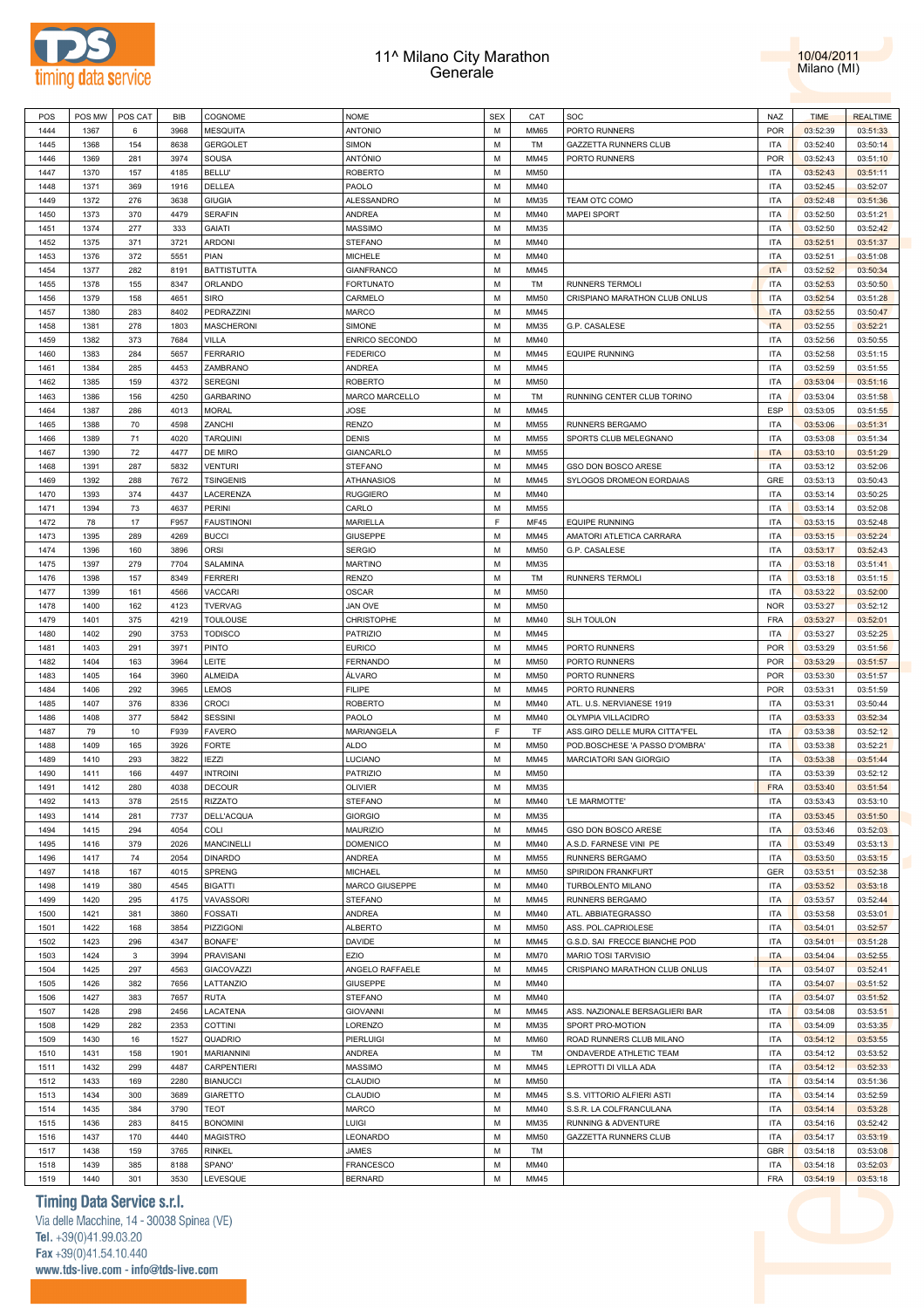



| POS          | POS MW       | POS CAT      | <b>BIB</b>   | COGNOME                 | <b>NOME</b>         | <b>SEX</b> | CAT          | SOC                            | <b>NAZ</b>        | <b>TIME</b>          | <b>REALTIME</b>      |
|--------------|--------------|--------------|--------------|-------------------------|---------------------|------------|--------------|--------------------------------|-------------------|----------------------|----------------------|
| 1520         | 1441         | 302          | 4317         | <b>RAIMONDI</b>         | <b>SERGIO</b>       | M          | MM45         |                                | <b>ITA</b>        | 03:54:19             | 03:53:15             |
| 1521         | 1442         | 160          | 3955         | <b>BERRA</b>            | <b>ANDREA</b>       | M          | TM           | G.P. QUELLI DELLA VIA BARACCA  | <b>ITA</b>        | 03:54:20             | 03:53:10             |
| 1522         | 1443         | 284          | 3704         | INCATASCIATO            | <b>EMMANUEL</b>     | M          | MM35         | MARATHON CLUB CRAL MPS         | <b>ITA</b>        | 03:54:20             | 03:53:06             |
|              |              |              |              |                         |                     |            |              |                                |                   |                      |                      |
| 1523         | 1444         | 161          | 7941         | <b>KONYU</b>            | PETER               | M          | TM           |                                | CAM               | 03:54:22             | 03:51:33             |
| 1524         | 1445         | 285          | 4251         | NAVARRO GOMEZ           | <b>JUAN ANTONIO</b> | M          | MM35         |                                | ESP               | 03:54:22             | 03:52:39             |
| 1525         | 1446         | 40           | 8179         | <b>BENZI</b>            | <b>DENNIS</b>       | M          | <b>SM</b>    | <b>FRIESIAN TEAM</b>           | <b>ITA</b>        | 03:54:22             | 03:53:37             |
| 1526         | 1447         | 75           | 8260         | MANDELLI                | <b>MARCO</b>        | M          | MM55         | MEDIRUN CUS BERGAMO            | <b>ITA</b>        | 03:54:23             | 03:52:22             |
| 1527         | 1448         | 303          | 1574         | WAI MING RAYMOND        | LUI                 | M          | MM45         |                                | <b>HKG</b>        | 03:54:24             | 03:54:04             |
| 1528         | 1449         | 286          | 5884         | DI GENIO                | <b>GIOVANNI</b>     | M          | MM35         |                                | <b>ITA</b>        | 03:54:25             | 03:51:58             |
| 1529         | 1450         | 76           | 3864         | <b>GUARNONI</b>         | <b>ERNESTO</b>      | M          | MM55         | ATL. LIB. FAEBER UBOLDO        | <b>ITA</b>        | 03:54:26             | 03:53:19             |
|              |              |              |              |                         |                     |            |              |                                |                   |                      |                      |
| 1530         | 1451         | 77           | 7503         | <b>AMMONI</b>           | <b>ROBERTO</b>      | M          | MM55         |                                | <b>ITA</b>        | 03:54:26             | 03:52:15             |
| 1531         | 1452         | 386          | 5919         | SPRIANO                 | <b>EMANUELE</b>     | M          | MM40         | HAPPY RUNNER CLUB              | <b>ITA</b>        | 03:54:26             | 03:52:11             |
| 1532         | 1453         | 287          | 2233         | <b>DECANO</b>           | LUCA                | M          | MM35         |                                | <b>ITA</b>        | 03:54:27             | 03:54:13             |
| 1533         | 80           | 18           | F409         | LAMONICA                | LOREDANA            | E          | <b>MF45</b>  | ROAD RUNNERS CLUB MILANO       | <b>ITA</b>        | 03:54:28             | 03:53:01             |
| 1534         | 1454         | 304          | 3817         | SGARLATO                | <b>GIUSEPPE</b>     | M          | MM45         | ATL. CINISELLO                 | <b>ITA</b>        | 03:54:29             | 03:53:36             |
| 1535         | 1455         | 171          | 2119         | <b>PACILIO</b>          | LUIGI               | M          | <b>MM50</b>  | PODISTICA AMATORI POTENZA      | <b>ITA</b>        | 03:54:29             | 03:54:06             |
| 1536         | 81           | 19           | F374         | COSTA                   | <b>CRISTINA</b>     | F          | <b>MF40</b>  | G. P. DILETT. TAPPOROSSO       | <b>ITA</b>        | 03:54:30             | 03:53:08             |
|              |              | 305          |              | <b>SCHIRRU</b>          |                     | M          |              |                                | <b>ITA</b>        |                      |                      |
| 1537         | 1456         |              | 1833         |                         | <b>GIOVANNI</b>     |            | MM45         | ASD ALBENGA RUNNERS            |                   | 03:54:31             | 03:54:06             |
| 1538         | 1457         | 288          | 7708         | DI GIORGI               | <b>ROSARIO</b>      | M          | MM35         | AZZURRA GARBAGNATE M.SE        | <b>ITA</b>        | 03:54:31             | 03:53:37             |
| 1539         | 1458         | 387          | 3883         | FEZZA                   | MAURIZIO            | M          | MM40         | A.S.D.POLISPORTIVA FOLGORE     | <b>ITA</b>        | 03:54:32             | 03:52:53             |
| 1540         | 1459         | 388          | 4199         | CAMPAGNOLO              | <b>FABIO</b>        | M          | MM40         | ATL.BASSANO RUNNING STORE      | <b>ITA</b>        | 03:54:33             | 03:54:22             |
| 1541         | 1460         | 17           | 1865         | <b>PASTORE</b>          | <b>FRANCESCO</b>    | M          | <b>MM60</b>  | A.S.D.POLISPORTIVA FOLGORE     | <b>ITA</b>        | 03:54:34             | 03:52:17             |
| 1542         | 1461         | 78           | 2372         | CAMERIERI               | <b>GIUSEPPE</b>     | M          | <b>MM55</b>  | N. ATL. 87                     | <b>ITA</b>        | 03:54:38             | 03:54:13             |
| 1543         | 1462         | 289          | 4130         | <b>REATI</b>            | <b>MASSIMO</b>      | M          | MM35         | ATL. FRI.MA.S.                 | <b>ITA</b>        | 03:54:38             | 03:53:41             |
|              |              |              |              |                         |                     | M          |              |                                | <b>ITA</b>        |                      |                      |
| 1544         | 1463         | 306          | 2418         | LUPI ESPOSTI            | <b>GIANNI</b>       |            | MM45         | POD. BIASOLA                   |                   | 03:54:43             | 03:54:19             |
| 1545         | 1464         | 162          | 7950         | <b>GHIRIMOLDI</b>       | <b>ALESSIO</b>      | M          | TM           |                                | <b>ITA</b>        | 03:54:44             | 03:51:59             |
| 1546         | 1465         | 41           | 1843         | ADAMI                   | <b>GIANFRANCO</b>   | M          | <b>SM</b>    | ASS. PRO SAN PIETRO SANREMO    | <b>ITA</b>        | 03:54:46             | 03:54:16             |
| 1547         | 1466         | 290          | 7798         | ANDRIOLLI               | <b>DENIS</b>        | M          | MM35         | ATL LEGG ARBOREA               | <b>ITA</b>        | 03:54:47             | 03:51:53             |
| 1548         | 1467         | 172          | 8448         | SIRONI                  | <b>ANTONIO</b>      | M          | <b>MM50</b>  | VERDE PISELLO GROUP MILANO     | <b>ITA</b>        | 03:54:47             | 03:51:48             |
| 1549         | 82           | 20           | F107         | PREMOLI                 | DANIELA             | F.         | MF35         | U.S. SANGIORGESE               | <b>ITA</b>        | 03:54:48             | 03:54:03             |
| 1550         | 1468         | 307          | 1516         | <b>SMORON</b>           | LACO                | M          | MM45         |                                | <b>SVK</b>        | 03:54:50             | 03:54:26             |
|              |              |              |              |                         |                     |            |              |                                |                   |                      |                      |
| 1551         | 1469         | 163          | 7836         | <b>STUBBS</b>           | <b>ALEX</b>         | M          | TM           |                                | GBR               | 03:54:51             | 03:53:56             |
| 1552         | 1470         | 308          | 8182         | <b>PULKKINEN</b>        | PASI                | M          | MM45         | <b>KETTULAN KIRI</b>           | FIN               | 03:54:52             | 03:51:55             |
| 1553         | 1471         | 389          | 1539         | <b>SACCO</b>            | FEDELE DANIELE      | M          | MM40         | EUROATLETICA 2002              | <b>ITA</b>        | 03:54:55             | 03:54:36             |
| 1554         | 1472         | 164          | 4446         | ZENATTI                 | <b>EMANUELE</b>     | M          | TM           |                                | <b>ITA</b>        | 03:54:58             | 03:53:55             |
| 1555         | 1473         | 309          | 3631         | <b>RAINERI</b>          | <b>STEFANO</b>      | M          | MM45         | PT SKYRUNNING                  | <b>ITA</b>        | 03:54:59             | 03:54:06             |
| 1556         | 1474         | 310          | 604          | CURTARELLI              | <b>MICHELE</b>      | M          | MM45         | SPORT & SPORTIVI               | <b>ITA</b>        | 03:54:59             | 03:54:45             |
| 1557         | 1475         | 390          | 420          | <b>CIPOLLA</b>          | MARCO EMANUELE      | M          | MM40         | TURIN MARATHON                 | <b>ITA</b>        | 03:54:59             | 03:54:46             |
|              |              |              |              |                         |                     | M          |              |                                | <b>ITA</b>        |                      |                      |
| 1558         | 1476         | 391          | 8127         | CRISCUOLO               | LUIGI               |            | MM40         | G.S. MONTESTELLA               |                   | 03:55:02             | 03:52:51             |
| 1559         | 1477         | 392          | 4536         | <b>RIPAMONTI</b>        | LUCA                | M          | MM40         | EUROATLETICA 2002              | <b>ITA</b>        | 03:55:03             | 03:53:31             |
| 1560         | 1478         | 165          | 8181         | <b>NOVI</b>             | ANGELO              | M          | TM           |                                | <b>ITA</b>        | 03:55:05             | 03:52:11             |
| 1561         | 1479         | 393          | 3589         | RAZZARI                 | LUCA                | M          | MM40         | TOMMY SPORT- LA VALLE DEL LURA | <b>ITA</b>        | 03:55:07             | 03:54:01             |
| 1562         | 83           | $\mathbf{1}$ | F330         | VAN HOORDE              | <b>CHRISTINA</b>    | F          | <b>MF60</b>  | <b>BOKRIJKLOPERS</b>           | <b>BEL</b>        | 03:55:09             | 03:54:02             |
| 1563         | 1480         | 166          | 8168         | <b>BROSNAHAN</b>        | <b>KURT</b>         | M          | TM           |                                | <b>NZL</b>        | 03:55:09             | 03:53:14             |
| 1564         | 1481         | 79           | 1678         | <b>ESPOSITO</b>         | CIRO                | M          | MM55         |                                | <b>ITA</b>        | 03:55:09             | 03:54:14             |
| 1565         | 1482         | 394          | 4369         | CASINI                  | <b>GIORGIO</b>      | M          | MM40         | G.P. LA GUGLIA                 | <b>ITA</b>        | 03:55:10             | 03:54:25             |
|              |              |              |              |                         |                     |            |              |                                |                   |                      |                      |
| 1566         | 1483         | 311          | 4003         | <b>MANENTI</b>          | ANDREA              | M          | MM45         | POL. LIB. CERNUSCHESE          | <b>ITA</b>        | 03:55:11             | 03:54:00             |
| 1567         | 1484         | 173          | 1786         | <b>BLANCHARD</b>        | <b>PATRICK</b>      | M          | <b>MM50</b>  |                                |                   |                      |                      |
| 1568         | 1485         | 167          | 4554         | LABBOZZETTA             | PAOLO               |            |              |                                | FRA               | 03:55:16             | 03:54:44             |
| 1569         | 1486         | 312          |              |                         |                     | M          | <b>TM</b>    |                                | <b>ITA</b>        | 03:55:17             | 03:53:40             |
| 1570         |              |              | 4179         | <b>VIRGILI</b>          | <b>GINO</b>         | M          | MM45         | PODISTICA SOLIDARIETA'         | <b>ITA</b>        | 03:55:17             | 03:54:09             |
| 1571         | 1487         | 291          | 3715         | RATTI                   | <b>ENRICO</b>       | M          | MM35         |                                | <b>ITA</b>        | 03:55:20             | 03:52:43             |
|              | 1488         | 313          |              |                         |                     | M          | MM45         |                                |                   |                      |                      |
|              |              |              | 1634         | HÜLSCHER                | <b>MARTIN</b>       |            |              |                                | GER               | 03:55:20             | 03:54:43             |
| 1572         | 1489         | 168          | 2098         | <b>NICIPORS</b>         | <b>DMITRIJS</b>     | M          | TM           | DIMA.H2O                       | LAT               | 03:55:24             | 03:54:35             |
| 1573         | 1490         | 169          | 4444         | <b>SAUKUMS</b>          | <b>JANIS</b>        | M          | <b>TM</b>    |                                | LAT               | 03:55:24             | 03:53:43             |
| 1574         | 1491         | 170          | 4073         | <b>XAVIER</b>           | MALEMBIC            | M          | TM           |                                | <b>FRA</b>        | 03:55:27             | 03:54:18             |
| 1575         | 1492         | 292          | 8436         | <b>GILLIS</b>           | <b>THOMAS</b>       | M          | MM35         |                                | <b>BEL</b>        | 03:55:27             | 03:53:48             |
| 1576         | 1493         | 80           | 4344         | <b>NOVELL</b>           | <b>JAVIER</b>       | M          | MM55         |                                | ESP               | 03:55:28             | 03:54:03             |
| 1577         | 1494         | 81           | 1970         | COSTARELLA              | LUCIANO             | M          | MM55         | A.S.D. PODISTICA JONIA GIARRE  | <b>ITA</b>        | 03:55:32             | 03:54:21             |
| 1578         | 1495         | 171          | 8467         | <b>BARBAN</b>           | <b>ANDREA</b>       | M          | TM           |                                | <b>ITA</b>        | 03:55:32             | 03:53:44             |
|              |              |              |              |                         |                     |            |              |                                |                   |                      |                      |
| 1579         | 1496         | 395          | 7571         | <b>MERTENS</b>          | <b>MARKUS</b>       | M          | MM40         |                                | <b>GER</b>        | 03:55:33             | 03:54:34             |
| 1580         | 1497         | 396          | 8525         | <b>GIARNETTI</b>        | <b>ANTONIO</b>      | M          | MM40         |                                | <b>ITA</b>        | 03:55:35             | 03:54:44             |
| 1581         | 1498         | 314          | 3792         | NICOLAU PARRO           | <b>MICHEL</b>       | M          | MM45         |                                | FRA               | 03:55:35             | 03:54:36             |
| 1582         | 1499         | 315          | 4125         | CUBERO                  | <b>ROBERTO</b>      | M          | MM45         |                                | ESP               | 03:55:35             | 03:53:52             |
| 1583         | 1500         | 316          | 3791         | DESBARBIEUX             | <b>ROBERT</b>       | M          | MM45         | CAVIGAL TRIATHLON NICE         | FRA               | 03:55:35             | 03:54:37             |
| 1584         | 1501         | 174          | 1552         | VALANGE                 | <b>JEAN</b>         | M          | <b>MM50</b>  | ARCH CINEY BELGIQUE            | <b>BEL</b>        | 03:55:37             | 03:55:08             |
| 1585         | 1502         | 293          | 2075         | PANIZZARI               | <b>MARCO</b>        | M          | MM35         | GINN.MONZESE FORTI E LIBERI    | <b>ITA</b>        | 03:55:37             | 03:54:54             |
|              |              |              |              |                         |                     |            |              |                                |                   |                      |                      |
| 1586         | 1503         | 294          | 8070         | <b>OLIVEIRA</b>         | <b>RICARDO</b>      | M          | MM35         |                                | POR               | 03:55:42             | 03:54:15             |
| 1587         | 1504         | 397          | 2134         | CENTEMERO               | SIMONE              | M          | MM40         |                                | <b>ITA</b>        | 03:55:43             | 03:55:17             |
| 1588         | 84           | 11           | F377         | <b>BONAFE</b>           | SABRINA             | F          | TF           | G.S.D. SAI FRECCE BIANCHE POD  | <b>ITA</b>        | 03:55:45             | 03:53:12             |
| 1589         | 1505         | 175          | 2440         | LAMPUGNANI              | <b>FRANCO</b>       | M          | <b>MM50</b>  | AMATORI ATL. CASORATE S.       | <b>ITA</b>        | 03:55:49             | 03:55:42             |
| 1590         | 1506         | 176          | 2294         | DEFRANCESCHI            | <b>STEFANO</b>      | M          | <b>MM50</b>  |                                | <b>ITA</b>        | 03:55:54             | 03:55:20             |
| 1591         | 1507         | 317          | 4095         | <b>FRUSI</b>            | ANDREA              | M          | MM45         | G.P. CODOGNO 82                | <b>ITA</b>        | 03:55:55             | 03:55:07             |
| 1592         | 85           | 19           | F134         | CARLONE                 | ANNA                | F          | <b>MF45</b>  | RUNNING SARONNO                | <b>ITA</b>        | 03:55:56             | 03:55:14             |
|              |              |              |              |                         |                     |            |              |                                |                   |                      |                      |
| 1593         | 1508         | 82           | 505          | <b>PARISI</b>           | PIETRO              | M          | MM55         | POL. CARUGATESE                | <b>ITA</b>        | 03:55:58             | 03:55:52             |
| 1594<br>1595 | 1509<br>1510 | 295<br>318   | 4588<br>1521 | SORZE<br><b>DOERNER</b> | CRISTIAN<br>ULI     | M<br>M     | MM35<br>MM45 | A.S.D. MARCIACARATESI          | <b>ITA</b><br>GER | 03:56:01<br>03:56:03 | 03:55:14<br>03:55:50 |

# **Timing Data Service s.r.l.**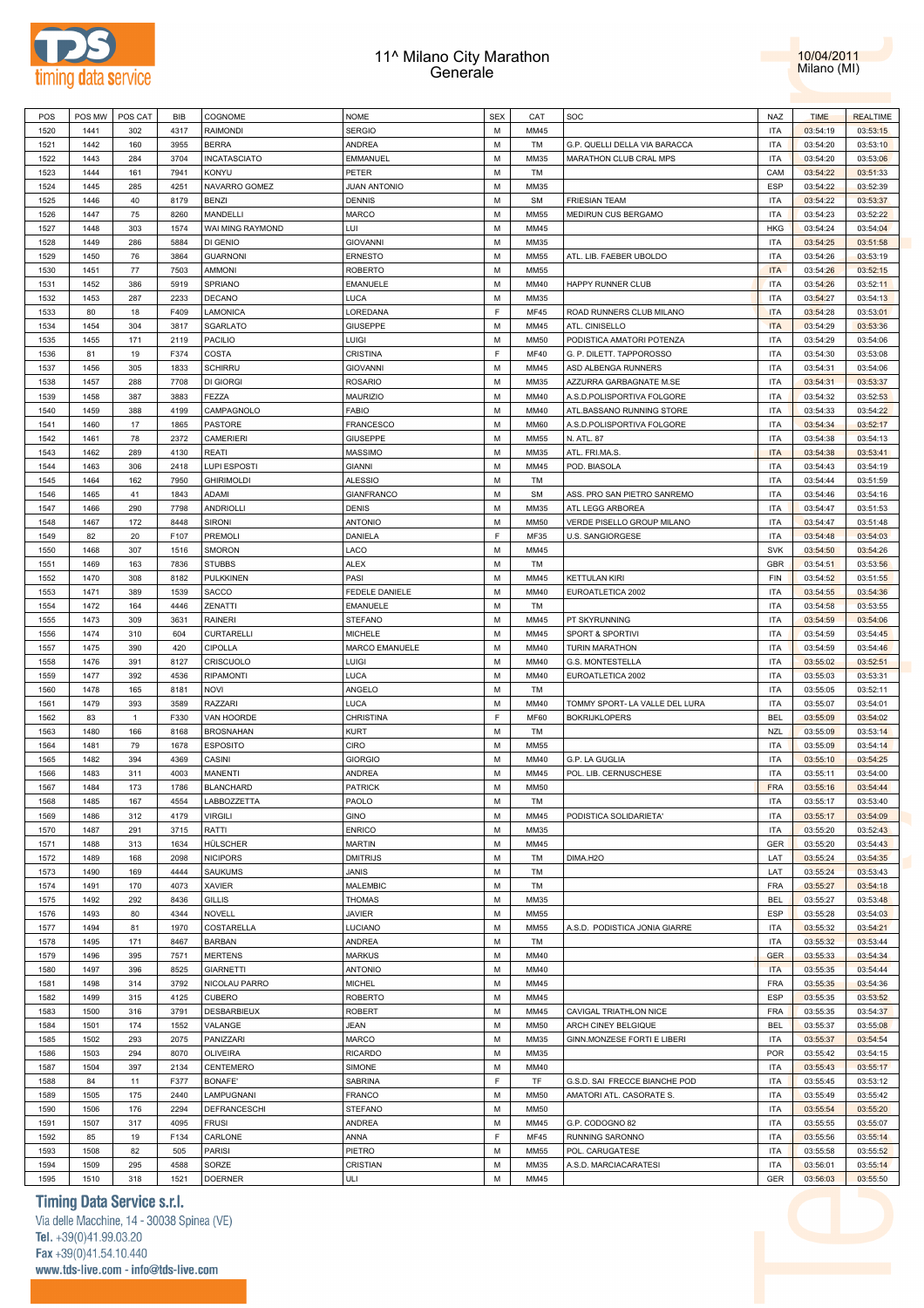



| POS  | POS MW | POS CAT | BIB  | COGNOME           | <b>NOME</b>         | <b>SEX</b> | CAT         | SOC                            | <b>NAZ</b> | <b>TIME</b> | <b>REALTIME</b> |
|------|--------|---------|------|-------------------|---------------------|------------|-------------|--------------------------------|------------|-------------|-----------------|
| 1596 | 1511   | 296     | 4220 | CARRIER           | JÉRÔME              | М          | MM35        |                                | FRA        | 03:56:06    | 03:53:47        |
| 1597 | 1512   | 172     | 2505 | <b>GAMBI</b>      | GIANPAOLO           | М          | TM          |                                | <b>ITA</b> | 03:56:07    | 03:55:37        |
|      |        |         |      | MEIXEDO           | <b>JOAO</b>         | M          |             | PORTO RUNNERS                  | POR        |             |                 |
| 1598 | 1513   | 398     | 1877 |                   |                     |            | MM40        |                                |            | 03:56:10    | 03:55:29        |
| 1599 | 1514   | 319     | 3836 | PETRUZZELLI       | RAFFAELE            | М          | MM45        |                                | <b>ITA</b> | 03:56:12    | 03:55:17        |
| 1600 | 1515   | 320     | 1764 | MARTARELLO        | STEFANO             | M          | MM45        | AMATORI ATL. CASORATE S.       | <b>ITA</b> | 03:56:14    | 03:55:44        |
| 1601 | 1516   | 399     | 4044 | CUCCU             | PIERANTONIO         | М          | MM40        |                                | <b>ITA</b> | 03:56:15    | 03:54:29        |
| 1602 | 1517   | 297     | 4382 | <b>MORETTI</b>    | <b>FABIO</b>        | М          | MM35        | MARCIATORI SAN GIORGIO         | <b>ITA</b> | 03:56:19    | 03:55:11        |
| 1603 | 1518   | 400     | 2467 | CROCE'            | PAOLO               | М          | MM40        | ATLETICA PULA                  | <b>ITA</b> | 03:56:19    | 03:56:06        |
| 1604 | 1519   | 177     | 3547 | <b>KARLSSON</b>   | GORAN               | М          | <b>MM50</b> | <b>TEAM BLEKINGE</b>           | SWE        | 03:56:19    | 03:55:02        |
| 1605 | 1520   | 401     | 4159 | <b>PROSPERI</b>   | <b>GIUSEPPE</b>     | М          | MM40        | ROAD RUNNERS CLUB MILANO       | <b>ITA</b> | 03:56:26    | 03:55:07        |
| 1606 | 1521   | 402     | 3859 | <b>GAFFURI</b>    | PAOLO               | М          | MM40        | CUS PRO PATRIA MILANO          | <b>ITA</b> | 03:56:26    | 03:55:06        |
| 1607 | 1522   | 403     | 8216 | <b>RIZZI</b>      | ARCANGELO           | м          | MM40        | CLUB RUNNER 87 VALENTE ARREDI  | <b>ITA</b> | 03:56:29    | 03:54:11        |
|      |        |         |      |                   |                     | F          |             |                                |            |             |                 |
| 1608 | 86     | 12      | F364 | <b>MAROTTA</b>    | <b>ROSITA</b>       |            | TF          | ATL. CHIERESE & LEO            | <b>ITA</b> | 03:56:30    | 03:55:14        |
| 1609 | 87     | 21      | F799 | MINELLI           | <b>RITA</b>         | E          | MF35        |                                | <b>ITA</b> | 03:56:32    | 03:53:55        |
| 1610 | 1523   | 321     | 4215 | <b>STRANO</b>     | <b>GIOVANNI</b>     | М          | MM45        |                                | <b>ITA</b> | 03:56:34    | 03:54:52        |
| 1611 | 1524   | 322     | 4099 | <b>DELMIGLIO</b>  | MAURO               | М          | MM45        |                                | <b>ITA</b> | 03:56:35    | 03:54:51        |
| 1612 | 1525   | 323     | 4321 | <b>DEGIOANNIS</b> | PIERPAOLO           | M          | MM45        | CAGLIARI MARATHON CLUB         | <b>ITA</b> | 03:56:35    | 03:55:15        |
| 1613 | 1526   | 178     | 1851 | VOLONTE'          | MARCO               | М          | <b>MM50</b> | ATL. O.S.G. GUANZATE           | <b>ITA</b> | 03:56:40    | 03:56:21        |
| 1614 | 88     | 20      | F332 | <b>BARONI</b>     | <b>GIUSEPPINA</b>   | F          | <b>MF40</b> | ATL. CELLATICA                 | <b>ITA</b> | 03:56:43    | 03:56:18        |
| 1615 | 1527   | 404     | 4367 | <b>TRIPARI</b>    | <b>GIANTONIO</b>    | М          | MM40        | POD.S.GIOV.A PIRO G.POLICASTRO | <b>ITA</b> | 03:56:44    | 03:55:50        |
| 1616 | 1528   | 298     | 7623 | <b>CIMSIR</b>     | <b>BAHATTIN</b>     | M          | MM35        |                                | <b>BEL</b> | 03:56:45    | 03:53:50        |
|      |        |         |      |                   |                     | М          |             |                                |            |             |                 |
| 1617 | 1529   | 179     | 2445 | <b>FELLINI</b>    | ALESSANDRO          |            | <b>MM50</b> | <b>GS ATL. SIGNA</b>           | <b>ITA</b> | 03:56:47    | 03:56:34        |
| 1618 | 1530   | 299     | 4030 | <b>ROSSONI</b>    | CLAUDIO             | М          | MM35        | ASD ORTICA TEAM                | <b>ITA</b> | 03:56:52    | 03:55:37        |
| 1619 | 1531   | 173     | 4621 | <b>SERA</b>       | TAMÁS               | М          | TM          |                                | <b>HUN</b> | 03:56:55    | 03:55:33        |
| 1620 | 1532   | 300     | 7802 | ZUCCA             | PAOLO               | М          | MM35        |                                | <b>ITA</b> | 03:56:55    | 03:55:43        |
| 1621 | 1533   | 174     | 8480 | DE STEFANO        | <b>FABIO</b>        | М          | TM          |                                | ITA        | 03:57:01    | 03:54:44        |
| 1622 | 1534   | 324     | 4164 | <b>BERNASCONI</b> | <b>GIANFRANCO</b>   | М          | MM45        | <b>RUNNERS BERGAMO</b>         | <b>ITA</b> | 03:57:02    | 03:55:49        |
| 1623 | 1535   | 83      | 3632 | <b>GUERRIERI</b>  | <b>GRAZIANO</b>     | м          | MM55        | GRUPPO PODISTICO ROSSINI       | <b>ITA</b> | 03:57:03    | 03:55:35        |
| 1624 | 1536   | 301     | 1727 | <b>SCALISI</b>    | <b>MAURIZIO</b>     | М          | MM35        |                                | <b>ITA</b> | 03:57:05    | 03:56:54        |
| 1625 | 1537   | 325     | 5889 | <b>ROSSI</b>      | <b>ALBERTO</b>      | м          | MM45        | ATL. MEDA-ARRED.SIMONETTO      | <b>ITA</b> | 03:57:05    | 03:55:03        |
| 1626 | 1538   | 326     | 4082 | <b>MATTEUCCI</b>  | <b>ROBERTO</b>      | М          | MM45        | UNICREDIT GROUP CIRCOLO MI     | <b>ITA</b> | 03:57:07    | 03:56:45        |
|      |        |         |      |                   |                     |            |             |                                |            |             |                 |
| 1627 | 1539   | 405     | 8040 | <b>BERTULETTI</b> | GIANCARLO           | м          | MM40        | ATL. FRI.MA.S.                 | <b>ITA</b> | 03:57:08    | 03:55:48        |
| 1628 | 1540   | 302     | 4146 | <b>MAGGIONI</b>   | ANDREA              | М          | MM35        |                                | <b>ITA</b> | 03:57:09    | 03:55:55        |
| 1629 | 1541   | 406     | 1988 | DE FILIPPO        | GIANPAOLO           | М          | MM40        |                                | <b>FRA</b> | 03:57:10    | 03:56:26        |
| 1630 | 1542   | 327     | 2007 | MILESI            | PIERLUIGI           | M          | MM45        |                                | <b>ITA</b> | 03:57:10    | 03:57:02        |
| 1631 | 1543   | 180     | 1597 | PELLOGIA          | GIANCARLO           | М          | <b>MM50</b> | POL. DI BIONE                  | <b>ITA</b> | 03:57:11    | 03:56:43        |
| 1632 | 1544   | 181     | 4022 | CALVELLO          | LUIGI               | M          | <b>MM50</b> |                                | <b>ITA</b> | 03:57:11    | 03:55:33        |
| 1633 | 1545   | 175     | 4297 | VASZKUN           | <b>ELLAK</b>        | М          | TM          |                                | <b>HUN</b> | 03:57:12    | 03:55:50        |
| 1634 | 1546   | 407     | 2086 | MANDELLI          | ANDREA              | М          | MM40        | POL. LIB. CERNUSCHESE          | <b>ITA</b> | 03:57:13    | 03:56:47        |
| 1635 | 1547   | 328     | 3997 | ZORZI             | MATTEO              | М          | MM45        | G.P. CASTIGLIONESI             | <b>ITA</b> | 03:57:17    | 03:56:08        |
| 1636 | 1548   | 303     | 4620 | <b>GIORGIO</b>    | CRISTIAN            | М          | MM35        |                                | <b>ITA</b> | 03:57:18    | 03:56:23        |
|      |        |         |      |                   |                     | F          |             |                                |            |             |                 |
| 1637 | 89     | 21      | F524 | VANETTI           | ANNA                |            | MF40        | LUINO VARESE TRIATHLON         | <b>ITA</b> | 03:57:19    | 03:56:25        |
| 1638 | 1549   | 182     | 2483 | PANSERA           | <b>FABIO</b>        | М          | <b>MM50</b> | RUNNERS BERGAMO                | <b>ITA</b> | 03:57:20    | 03:56:45        |
| 1639 | 90     | 13      | F520 | WATT              | <b>REBECCA</b>      | F          | TF          |                                | GBR        | 03:57:21    | 03:57:05        |
| 1640 | 1550   | 304     | 8178 | <b>GIBSON</b>     | <b>KERR</b>         | М          | MM35        |                                | GBR        | 03:57:22    | 03:57:05        |
| 1641 | 1551   | 408     | 8305 | ANGELONI          | <b>ROBERTO</b>      | м          | MM40        |                                | ITA        | 03:57:24    | 03:56:03        |
| 1642 | 1552   | 329     | 5658 | <b>PERSICO</b>    | <b>ALFONSO</b>      | М          | MM45        | A.S.D.POLISPORTIVA FOLGORE     | <b>ITA</b> | 03:57:26    | 03:55:09        |
| 1643 | 1553   | 183     | 4523 | <b>BONAUDO</b>    | <b>ROBERTO</b>      | М          | <b>MM50</b> | A. S. DILETT. DORATLETICA      | <b>ITA</b> | 03:57:26    | 03:56:26        |
| 1644 | 1554   | 330     | 2149 | CARRARA           | <b>ANDREA</b>       | M          | MM45        | MONTAGNETTA S SKYRUNNER        | <b>ITA</b> | 03:57:28    | 03:56:47        |
| 1645 | 91     | 14      | F893 | <b>GOGNA</b>      | CRISTINA            | E          | TF          |                                | <b>ITA</b> | 03:57:29    | 03:55:31        |
| 1646 | 1555   | 18      | 4609 | SASSO             | PIERMARIO           | M          | <b>MM60</b> | ROAD RUNNERS CLUB MILANO       | <b>ITA</b> | 03:57:30    | 03:56:30        |
|      |        |         |      |                   |                     |            |             |                                |            |             |                 |
| 1647 | 1556   | 409     | 3911 | <b>ARTIACO</b>    | <b>ANDREA</b>       | М          | MM40        |                                | <b>ITA</b> | 03:57:31    | 03:56:32        |
| 1648 | 92     | 22      | F809 | PASQUINI          | ANNA                | E          | MF35        | ROAD RUNNERS CLUB MILANO       | <b>ITA</b> | 03:57:33    | 03:56:13        |
| 1649 | 1557   | 176     | 3885 | COLOMBO           | <b>MAURO</b>        | М          | TM          | GRUPPO PODISTICO ROSATE        | <b>ITA</b> | 03:57:37    | 03:56:55        |
| 1650 | 93     | 22      | F371 | <b>MEDEIRO</b>    | <b>HELENA GOMES</b> | E          | <b>MF40</b> |                                | <b>POR</b> | 03:57:37    | 03:56:11        |
| 1651 | 1558   | 184     | 4370 | LA TORRE          | STEFANO             | М          | <b>MM50</b> |                                | ITA        | 03:57:37    | 03:56:32        |
| 1652 | 1559   | 331     | 3961 | CARDOSO           | ABEL                | M          | MM45        | PORTO RUNNERS                  | POR        | 03:57:40    | 03:56:07        |
| 1653 | 1560   | 305     | 5955 | <b>VISCO</b>      | <b>ALDO</b>         | М          | MM35        | <b>LARIO RUNNERS</b>           | <b>ITA</b> | 03:57:40    | 03:56:01        |
| 1654 | 1561   | 410     | 1855 | DE IULI           | PAOLO               | М          | MM40        |                                | <b>ITA</b> | 03:57:41    | 03:57:26        |
| 1655 | 1562   | 177     | 3995 | <b>PERNA</b>      | <b>DUILIO</b>       | М          | TM          |                                | <b>ITA</b> | 03:57:43    | 03:56:23        |
| 1656 |        | 306     | 4580 | PIZZUTI           | <b>GIAN MARCO</b>   | M          |             | ROAD RUNNERS CLUB MILANO       | <b>ITA</b> | 03:57:44    | 03:56:54        |
|      | 1563   |         |      |                   |                     |            | MM35        |                                |            |             |                 |
| 1657 | 1564   | 411     | 7850 | <b>MAROLIS</b>    | <b>IOANNIS</b>      | М          | MM40        |                                | GRE        | 03:57:44    | 03:56:05        |
| 1658 | 1565   | 307     | 3542 | <b>IOANNIDIS</b>  | <b>THEODOROS</b>    | M          | MM35        | SYLOGOS DROMEON EORDAIAS       | GRE        | 03:57:47    | 03:56:54        |
| 1659 | 1566   | 308     | 8073 | <b>GRASSI</b>     | ALESSANDRO          | М          | MM35        | TEAM 3 ESSE                    | <b>ITA</b> | 03:57:47    | 03:55:40        |
| 1660 | 1567   | 185     | 3796 | ENGELAGE          | JAAP                | M          | <b>MM50</b> |                                | <b>NED</b> | 03:57:48    | 03:56:46        |
| 1661 | 1568   | 412     | 3510 | <b>SARTI</b>      | CARLO OTELLO        | М          | MM40        | G.S. LAMMARI                   | <b>ITA</b> | 03:57:49    | 03:56:23        |
| 1662 | 1569   | 332     | 1871 | <b>BORGHI</b>     | CESARE              | M          | MM45        | MARCIATORI MOZZATESI           | <b>ITA</b> | 03:57:49    | 03:57:10        |
| 1663 | 94     | 15      | F762 | LOGUE             | <b>SHONA</b>        | E          | TF          |                                | GBR        | 03:57:51    | 03:55:55        |
| 1664 | 1570   | 178     | 3662 | GALLACHER         | PETER               | M          | TM          |                                | GBR        | 03:57:52    | 03:55:56        |
| 1665 | 1571   | 333     |      | <b>ALBISETTI</b>  | <b>BRUNO</b>        | М          | MM45        |                                | SUI        | 03:57:54    | 03:57:23        |
|      |        |         | 1887 |                   |                     |            |             |                                |            |             |                 |
| 1666 | 1572   | 309     | 4474 | <b>MAGNI</b>      | <b>NICOLA</b>       | M          | MM35        | POL. LIB. CERNUSCHESE          | <b>ITA</b> | 03:57:54    | 03:57:06        |
| 1667 | 1573   | 186     | 2305 | <b>RYDER</b>      | NIGEL PHILIP        | М          | <b>MM50</b> | GS AVIS TREVIGLIO G.BRUSAFERRI | <b>ITA</b> | 03:57:56    | 03:57:10        |
| 1668 | 1574   | 413     | 3835 | PALATELLA         | <b>MASSIMO</b>      | M          | MM40        | POD.S.GIOV.A PIRO G.POLICASTRO | <b>ITA</b> | 03:57:57    | 03:56:59        |
| 1669 | 1575   | 179     | 4435 | <b>JAGERSTAD</b>  | <b>MARTIN</b>       | М          | TM          |                                | SWE        | 03:57:57    | 03:56:17        |
| 1670 | 1576   | 84      | 1592 | <b>FERRETTI</b>   | LUIGI               | М          | <b>MM55</b> | G.S.A. BRUGHERIO               | <b>ITA</b> | 03:57:58    | 03:57:19        |
| 1671 | 1577   | 414     | 4007 | <b>TRIULZI</b>    | PAOLO               | М          | MM40        |                                | <b>ITA</b> | 03:57:58    | 03:56:49        |
|      |        |         |      |                   |                     |            |             |                                |            |             |                 |

**Timing Data Service s.r.l.**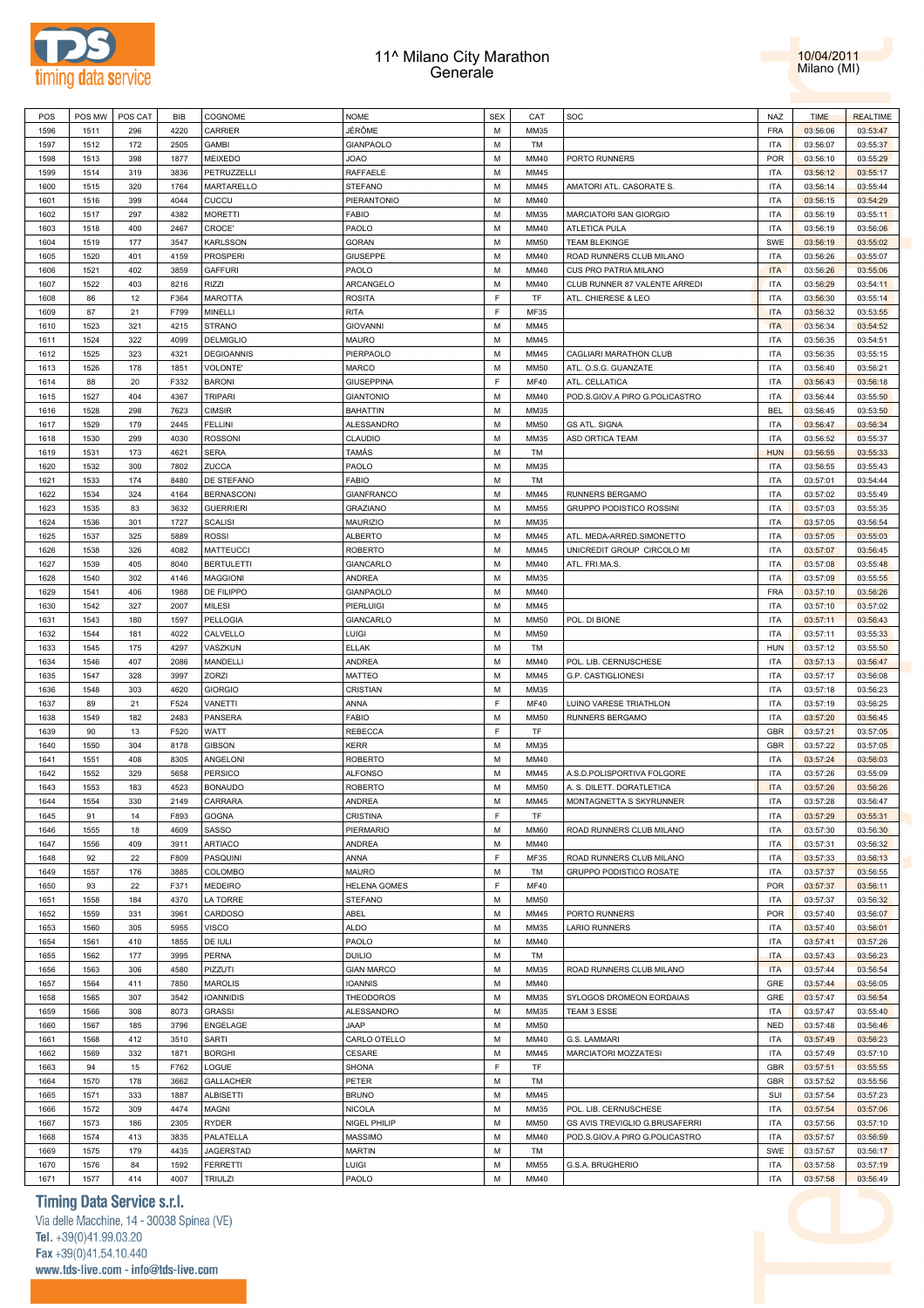



| POS  | POS MW | POS CAT                   | <b>BIB</b> | COGNOME                | <b>NOME</b>      | <b>SEX</b> | CAT         | SOC                            | NAZ        | <b>TIME</b> | <b>REALTIME</b> |
|------|--------|---------------------------|------------|------------------------|------------------|------------|-------------|--------------------------------|------------|-------------|-----------------|
| 1672 | 1578   | 415                       | 7731       | <b>BORGHETTI</b>       | <b>MARCO</b>     | M          | MM40        |                                | <b>ITA</b> | 03:58:01    | 03:55:57        |
| 1673 | 1579   | 334                       | 8086       | <b>HOFMANN</b>         | <b>ROBERTO</b>   | М          | MM45        |                                | <b>ITA</b> | 03:58:01    | 03:55:34        |
| 1674 | 1580   | 310                       | 7898       | CHILLINI               | <b>LUIGI</b>     | M          | MM35        |                                | <b>ITA</b> | 03:58:01    | 03:55:41        |
| 1675 | 1581   | 416                       | 2246       | <b>FINELLO</b>         | <b>GIANLUCA</b>  | M          | MM40        | <b>TURIN MARATHON</b>          | <b>ITA</b> | 03:58:01    | 03:55:35        |
|      |        |                           |            |                        |                  |            |             |                                |            |             |                 |
| 1676 | 1582   | 417                       | 8303       | <b>RAIMONDI</b>        | <b>FILIPPO</b>   | M          | MM40        |                                | <b>ITA</b> | 03:58:03    | 03:55:40        |
| 1677 | 1583   | 335                       | 4616       | VECCHIETTI             | SANDRO           | M          | MM45        | ASD TRAIL DEI 2 LAGHI AS ROMA  | <b>ITA</b> | 03:58:05    | 03:55:45        |
| 1678 | 1584   | 311                       | 3869       | <b>FRANCHI</b>         | <b>FABRIZIO</b>  | M          | MM35        | <b>BULFER</b>                  | <b>ITA</b> | 03:58:05    | 03:56:58        |
| 1679 | 95     | 20                        | F114       | <b>TERUZZI</b>         | LAURA            | F          | <b>MF45</b> | ROAD RUNNERS CLUB MILANO       | <b>ITA</b> | 03:58:06    | 03:57:31        |
| 1680 | 1585   | 336                       | 4338       | COSSU                  | <b>MARIO</b>     | M          | MM45        | POD AMATORI OLBIA              | <b>ITA</b> | 03:58:06    | 03:56:26        |
| 1681 | 1586   | 180                       | 5791       | <b>WEIR</b>            | JAMES            | M          | TM          |                                | <b>IRL</b> | 03:58:07    | 03:57:18        |
| 1682 | 1587   | 418                       | 3945       | <b>VILLAR</b>          | <b>MARCELINO</b> | M          | MM40        |                                | <b>ESP</b> | 03:58:11    | 03:56:09        |
| 1683 | 1588   | 312                       | 3625       | DANIEL DE MATOS        | <b>JEFERSON</b>  | M          | MM35        |                                | <b>BRA</b> | 03:58:13    | 03:56:57        |
| 1684 | 1589   | 419                       | 1626       | <b>FRASSICA</b>        | <b>GIACOMO</b>   | M          | MM40        | CUS PRO PATRIA MILANO          | <b>ITA</b> | 03:58:14    | 03:58:00        |
|      |        |                           |            |                        |                  |            |             |                                |            |             |                 |
| 1685 | 1590   | 187                       | 4494       | <b>TASCA</b>           | <b>ALBERTO</b>   | M          | MM50        | ROAD RUNNERS CLUB MILANO       | <b>ITA</b> | 03:58:14    | 03:57:07        |
| 1686 | 1591   | 313                       | 5613       | CREMONA                | SERGIO           | M          | MM35        | ATLETICA MANARA                | <b>ITA</b> | 03:58:15    | 03:55:29        |
| 1687 | 1592   | 337                       | 5597       | <b>GROLLINGER</b>      | THIERRY          | M          | MM45        |                                | <b>BEL</b> | 03:58:16    | 03:56:34        |
| 1688 | 1593   | 85                        | 4386       | <b>FANTINI</b>         | <b>ALBERTO</b>   | M          | MM55        |                                | <b>ITA</b> | 03:58:16    | 03:57:09        |
| 1689 | 1594   | 338                       | 313        | LORCH                  | <b>DIETER</b>    | M          | MM45        |                                | <b>GER</b> | 03:58:18    | 03:57:21        |
| 1690 | 96     | 5                         | F98        | <b>AZEVEDO</b>         | <b>MARIA</b>     | F          |             | <b>WIKABOO</b>                 | ESP        | 03:58:18    | 03:56:42        |
| 1691 | 1595   | 314                       | 8104       | RAMSAY                 | DARREN           | M          | MM35        |                                | <b>GBR</b> | 03:58:20    | 03:56:11        |
| 1692 | 1596   | 339                       | 5795       | CORBARI                | <b>FRANCESCO</b> | M          | MM45        |                                | <b>ITA</b> | 03:58:20    | 03:56:36        |
| 1693 | 1597   | 340                       | 1993       | <b>MEDINA</b>          | PHILIPPE         | M          | MM45        |                                | <b>FRA</b> | 03:58:21    | 03:57:41        |
|      |        |                           | 2349       | LISCHI                 |                  | M          | MM40        |                                |            |             |                 |
| 1694 | 1598   | 420                       |            |                        | MAURIZIO         |            |             |                                | <b>ITA</b> | 03:58:22    | 03:57:58        |
| 1695 | 1599   | 19                        | 8186       | CICCARESE              | <b>ALDO</b>      | M          | <b>MM60</b> | ROAD RUNNERS CLUB MILANO       | <b>ITA</b> | 03:58:23    | 03:56:37        |
| 1696 | 1600   | 315                       | 8167       | DE TOFFOL              | ANNIBALE         | M          | MM35        | <b>FRIESIAN TEAM</b>           | <b>ITA</b> | 03:58:23    | 03:57:38        |
| 1697 | 1601   | 421                       | 8502       | GRELL                  | <b>STEFAN</b>    | M          | MM40        |                                | <b>GER</b> | 03:58:23    | 03:56:09        |
| 1698 | 1602   | 316                       | 3789       | VAIANO                 | <b>MICHELE</b>   | M          | MM35        | ATLETICA PIEMONTE ASD          | <b>ITA</b> | 03:58:25    | 03:55:59        |
| 1699 | 1603   | 422                       | 4623       | PAPEO                  | PAQUALE          | M          | MM40        |                                | <b>ITA</b> | 03:58:26    | 03:56:57        |
| 1700 | 1604   | 341                       | 3759       | ZILIOLI                | <b>GIANLUCA</b>  | M          | MM45        | ATL. LAMBRO MILANO             | <b>ITA</b> | 03:58:27    | 03:57:41        |
| 1701 | 1605   | 423                       | 3568       | <b>MAGGI</b>           | <b>MORENO</b>    | M          | MM40        | SPORT PRO-MOTION               | <b>ITA</b> | 03:58:28    | 03:57:28        |
| 1702 | 1606   | 20                        | 7722       | ZAMBON                 | <b>FABRIZIO</b>  | M          | <b>MM60</b> | ROAD RUNNERS CLUB MILANO       | <b>ITA</b> | 03:58:31    | 03:56:45        |
| 1703 | 1607   | 181                       | 8342       | <b>CILIBERTO</b>       | <b>TEMESGHEN</b> | M          | TM          |                                | <b>ITA</b> | 03:58:32    | 03:56:16        |
|      |        |                           |            |                        |                  |            |             |                                |            |             |                 |
| 1704 | 1608   | 342                       | 3624       | <b>RINALDI</b>         | ANTONELLO        | M          | MM45        | <b>RUNNER VARESE</b>           | <b>ITA</b> | 03:58:32    | 03:57:41        |
| 1705 | 97     | $\mathbf{1}$              | F368       | <b>BOSISIO</b>         | <b>FLAVIA</b>    | F          | <b>MF55</b> | G.S. VALGEROLA CIAPPARELLI     | <b>ITA</b> | 03:58:33    | 03:56:36        |
| 1706 | 1609   | 182                       | 8380       | MORA CONCHA            | <b>FELIPE</b>    | M          | TM          |                                | <b>ITA</b> | 03:58:33    | 03:56:24        |
| 1707 | 98     | 23                        | F837       | MAISALA                | <b>JOLA</b>      | F          | MF35        | <b>HELSINKI TRIATHLON</b>      | FIN        | 03:58:37    | 03:56:37        |
| 1708 | 1610   | 183                       | 8145       | <b>FITZPATRICK</b>     | <b>MARK</b>      | M          | TM          |                                | GBR        | 03:58:38    | 03:56:00        |
| 1709 | 1611   | 184                       | 3933       | PINI                   | CESARE           | M          | <b>TM</b>   |                                | <b>ITA</b> | 03:58:39    | 03:57:16        |
| 1710 | 1612   | 343                       | 7878       | SALIMBENI              | <b>RICCARDO</b>  | M          | MM45        | IDEE IN MOVIMENTO ASSOCIAZIONE | <b>ITA</b> | 03:58:40    | 03:56:07        |
| 1711 | 1613   | 424                       | 4226       | DALL'AGLIO             | LUCA             | M          | MM40        |                                | <b>ITA</b> | 03:58:40    | 03:57:46        |
| 1712 | 1614   | 425                       | 3555       | CALCARA                | <b>GIORGIO</b>   | M          | MM40        | G.S.D. VAL ROSANDRA TRIESTE    | <b>ITA</b> | 03:58:41    | 03:57:09        |
| 1713 | 1615   | 344                       | 1761       | SORRENTINO             | FRANCESCO        | M          | MM45        | ATL. ALTA VALLE BREMBANA       | <b>ITA</b> | 03:58:41    | 03:55:58        |
|      |        |                           | F900       |                        |                  | F          |             |                                | <b>ITA</b> |             |                 |
| 1714 | 99     | 11                        |            | PODDA                  | LAURA            |            | SF          | RUNNERS COLICO                 |            | 03:58:43    | 03:56:26        |
| 1715 | 1616   | 317                       | 7549       | <b>ESTRABILLO</b>      | <b>PATRICK</b>   | M          | MM35        |                                | CAN        | 03:58:44    | 03:57:06        |
| 1716 | 1617   | 426                       | 7880       | SPETALE                | PIETRO           | M          | MM40        |                                | <b>ITA</b> | 03:58:45    | 03:56:29        |
| 1717 | 1618   | 427                       | 5990       | <b>BERTOLINI</b>       | AZIO             | M          | MM40        | POD. BIASOLA                   | <b>ITA</b> | 03:58:47    | 03:56:49        |
| 1718 | 1619   | 185                       | 4152       | <b>BERNARDI</b>        | <b>IVAN</b>      | M          | TM          | U.S. MALONNO                   | <b>ITA</b> | 03:58:47    | 03:57:48        |
| 1719 | 100    | $\overline{4}$            | F586       | <b>ARRIGONI</b>        | LAURA            | F          | <b>MF50</b> | GRUPPO PODISTICO RHODENSE      | <b>ITA</b> | 03:58:48    | 03:56:27        |
| 1720 | 101    | 21                        | F351       | <b>BURGHARDT</b>       | <b>IRIS</b>      | F          | <b>MF45</b> | OSC BREMERHAVEN TIATHLON       | <b>GER</b> | 03:58:48    | 03:57:20        |
| 1721 | 1620   | 318                       | 1946       | ERCOLE                 | <b>GABRIELE</b>  | M          | MM35        |                                | <b>ITA</b> | 03:58:49    | 03:58:31        |
| 1722 | 102    | 23                        | F565       | ZANOTTI                | <b>SIMONA</b>    | F          | <b>MF40</b> |                                | <b>ITA</b> | 03:58:50    | 03:56:27        |
|      | 1621   | 428                       | 7922       | PODINI                 | SIMONE           | M          | MM40        | G.P. CASALESE                  | <b>ITA</b> | 03:58:50    | 03:56:26        |
| 1723 |        |                           |            |                        |                  |            |             |                                |            |             |                 |
| 1724 | 1622   | 345                       | 4498       | SPINONI                | PIERANGELO       | M          | MM45        | GRUPPO PODISTICO LA TIGRE      | <b>ITA</b> | 03:58:51    | 03:57:32        |
| 1725 | 1623   | 319                       | 4305       | <b>SISTI</b>           | <b>MATTEO</b>    | M          | MM35        | ONDAVERDE ATHLETIC TEAM        | <b>ITA</b> | 03:58:51    | 03:57:41        |
| 1726 | 1624   | 320                       | 7811       | MALLIA                 | <b>GIOVANNI</b>  | M          | MM35        |                                | <b>ITA</b> | 03:58:53    | 03:56:15        |
| 1727 | 103    | $\overline{2}$            | F335       | <b>GIOVENZANI</b>      | ANNA MARIA       | F          | <b>MF55</b> | GS AVIS TREVIGLIO G.BRUSAFERRI | <b>ITA</b> | 03:58:54    | 03:58:17        |
| 1728 | 1625   | 429                       | 5940       | GALLI                  | <b>MARCO</b>     | M          | MM40        | MARATHON CREMONA               | <b>ITA</b> | 03:58:54    | 03:56:36        |
| 1729 | 1626   | 430                       | 5687       | MAGGI                  | <b>STEFANO</b>   | M          | MM40        |                                | <b>ITA</b> | 03:58:55    | 03:56:59        |
| 1730 | 1627   | 186                       | 5922       | SELVAGGI               | <b>FABIO</b>     | M          | TM          | <b>TARANTO SPORTIVA</b>        | <b>ITA</b> | 03:58:55    | 03:56:40        |
| 1731 | 104    | 5                         | F348       | <b>STRACK</b>          | <b>JUDITH</b>    | F          | <b>MF50</b> |                                | <b>GER</b> | 03:58:58    | 03:57:23        |
| 1732 | 105    | 22                        | F766       | CONTI                  | <b>ROSA</b>      | F          | <b>MF45</b> | G.S. ZELOFORAMAGNO             | <b>ITA</b> | 03:58:58    | 03:56:03        |
| 1733 | 1628   | 187                       | 8489       | MANGILI                | <b>STEFANO</b>   | M          | TM          | FO' DI PE                      | <b>ITA</b> |             | 03:57:07        |
|      |        |                           |            |                        |                  |            |             |                                |            | 03:59:00    |                 |
| 1734 | 1629   | 321                       | 4504       | <b>FORTUGNO</b>        | <b>DIEGO</b>     | M          | MM35        |                                | <b>ITA</b> | 03:59:06    | 03:57:29        |
| 1735 | 1630   | 86                        | 1681       | CAMPI                  | GOFFREDO         | M          | MM55        | ONDAVERDE ATHLETIC TEAM        | <b>ITA</b> | 03:59:06    | 03:58:44        |
| 1736 | 1631   | 431                       | 3559       | MAGNAGHI               | <b>STEFANO</b>   | M          | MM40        | ONDAVERDE ATHLETIC TEAM        | <b>ITA</b> | 03:59:07    | 03:57:48        |
| 1737 | 1632   | 346                       | 4270       | <b>NISHIO</b>          | KAZUHISA         | M          | MM45        | RAKUSOU                        | <b>JPN</b> | 03:59:08    | 03:57:56        |
| 1738 | 1633   | 188                       | 7783       | <b>GONUL</b>           | <b>BORIS</b>     | M          | TM          |                                | <b>FRA</b> | 03:59:13    | 03:56:38        |
| 1739 | 106    | 16                        | F514       | <b>JONES</b>           | <b>GEMMA</b>     | F          | TF          | STUBBINGTON GREEN RUNNERS      | <b>GBR</b> | 03:59:15    | 03:57:55        |
| 1740 | 1634   | 432                       | 4490       | LANNINO                | PIETRO           | M          | MM40        |                                | <b>ITA</b> | 03:59:18    | 03:59:02        |
|      | 1635   | 433                       | 2379       |                        | <b>ANTONIO</b>   | M          | MM40        |                                | <b>ITA</b> |             | 03:59:03        |
| 1741 |        |                           |            | <b>VALENTI PETTINO</b> |                  |            |             |                                |            | 03:59:18    |                 |
| 1742 | 1636   | 87                        | 1917       | <b>MENESES</b>         | <b>JOAQUIM</b>   | M          | MM55        |                                | POR        | 03:59:19    | 03:59:04        |
| 1743 | 1637   | 322                       | 2282       | ZENONI                 | <b>OTTAVIO</b>   | M          | MM35        | G.S. ALTITUDE                  | <b>ITA</b> | 03:59:20    | 03:58:45        |
| 1744 | 1638   | 347                       | 4406       | <b>BERNARDELLI</b>     | PAOLO            | M          | MM45        | ROAD RUNNERS CLUB MILANO       | <b>ITA</b> | 03:59:21    | 03:58:27        |
| 1745 | 1639   | $\overline{\mathfrak{c}}$ | 4630       | ZECCA                  | <b>SERGIO</b>    | M          | MM65        | A.S. MERATE LA TERMOTECNICA    | <b>ITA</b> | 03:59:21    | 03:58:25        |
| 1746 | 1640   | 348                       | 2524       | CASIRAGHI              | MAURIZIO         | M          | MM45        | <b>MAPEI SPORT</b>             | <b>ITA</b> | 03:59:22    | 03:39:36        |
| 1747 | 1641   | 434                       | 200        | CARAVATI               | <b>ROBERTO</b>   | M          | MM40        | G.A.M. WHIRLPOOL               | <b>ITA</b> | 03:59:22    | 03:39:36        |
|      |        |                           |            |                        |                  |            |             |                                |            |             |                 |

### **Timing Data Service s.r.l.**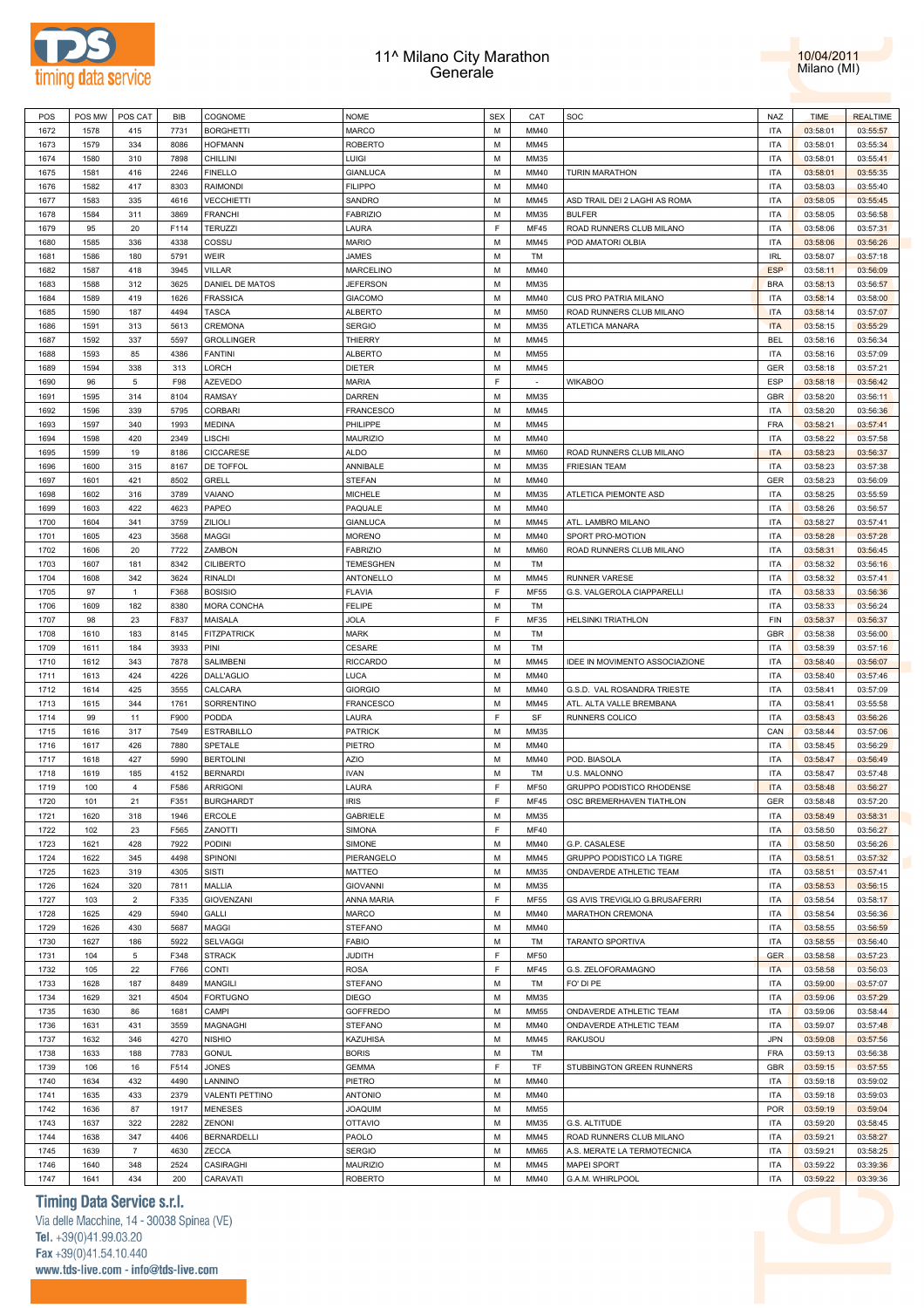



| POS  | POS MW | POS CAT | <b>BIB</b> | COGNOME             | <b>NOME</b>       | <b>SEX</b> | CAT         | SOC                           | NAZ        | <b>TIME</b> | <b>REALTIME</b> |
|------|--------|---------|------------|---------------------|-------------------|------------|-------------|-------------------------------|------------|-------------|-----------------|
| 1748 | 1642   | 435     | 2310       | CALLIONI            | MASSIMILIANO      | M          | MM40        | RUNNERS BERGAMO               | <b>ITA</b> | 03:59:22    | 03:59:01        |
| 1749 | 1643   | 349     | 8012       | <b>BARALDO</b>      | <b>GIUSEPPE</b>   | M          | MM45        | ONDAVERDE ATHLETIC TEAM       | <b>ITA</b> | 03:59:22    | 03:57:58        |
| 1750 | 1644   | 350     | 2079       | MINETTI             | ANDREA            | M          | MM45        | G.S. ALTITUDE                 | <b>ITA</b> | 03:59:24    | 03:58:41        |
|      |        |         | 4366       |                     |                   | M          | MM45        |                               | <b>ITA</b> |             |                 |
| 1751 | 1645   | 351     |            | <b>GIACON</b>       | FABIO GUIDO DANT  |            |             | SORESINA RUNNING CLUB         |            | 03:59:26    | 03:58:09        |
| 1752 | 1646   | 436     | 5575       | <b>BENUZZI</b>      | <b>MARCO</b>      | M          | MM40        | G.S. ZELOFORAMAGNO            | <b>ITA</b> | 03:59:26    | 03:57:42        |
| 1753 | 1647   | 323     | 7638       | <b>TSAKIRIS</b>     | KONSTANTINOS      | M          | MM35        | SYLOGOS DROMEON EORDAIAS      | GRE        | 03:59:28    | 03:56:57        |
| 1754 | 1648   | 189     | 3729       | KOMLOSI             | ZOLTAN            | M          | TM          |                               | <b>HUN</b> | 03:59:28    | 03:57:54        |
| 1755 | 1649   | 188     | 4546       | <b>BRAGATO</b>      | DONATELLO         | M          | <b>MM50</b> | POL. GILDA DEGLI INSEGNANTI   | <b>ITA</b> | 03:59:34    | 03:58:15        |
| 1756 | 1650   | 88      | 4261       | DANZI               | <b>GIULIO</b>     | M          | <b>MM55</b> | PODISTICA AMATORI POTENZA     | <b>ITA</b> | 03:59:38    | 03:59:01        |
| 1757 | 1651   | 89      | 8259       | <b>BARBIERI</b>     | LUCIANO           | M          | MM55        | POL. LE COLLINE               | <b>ITA</b> | 03:59:39    | 03:56:44        |
| 1758 | 1652   | 189     | 4650       | RUO                 | <b>FRANCESCO</b>  | M          | <b>MM50</b> | ASD ORTICA TEAM               | <b>ITA</b> | 03:59:41    | 03:57:55        |
| 1759 | 1653   | 352     | 4320       | CRUDO               | SALVATORE         | M          | MM45        | A.S.D. C.A.S. PIETRO CLARENZA | <b>ITA</b> | 03:59:48    | 03:58:16        |
| 1760 | 1654   | 324     | 262        | <b>GIGLI</b>        | SIMONE            | M          | MM35        | ASD PALESTRINA RUNNING        | <b>ITA</b> |             | 03:58:28        |
|      |        |         |            |                     |                   |            |             |                               |            | 03:59:49    |                 |
| 1761 | 1655   | 90      | 4274       | <b>FIORENZONI</b>   | ORLANDO           | M          | MM55        |                               | <b>ITA</b> | 03:59:49    | 03:58:48        |
| 1762 | 1656   | 353     | 4349       | MEZZELA             | <b>NICOLA</b>     | M          | MM45        | CASTELLO RUNNING              | <b>ITA</b> | 03:59:52    | 03:58:20        |
| 1763 | 1657   | 354     | 263        | <b>AIUDI</b>        | LUCA              | M          | MM45        | G. P. FANO CORRE              | <b>ITA</b> | 03:59:52    | 03:58:33        |
| 1764 | 1658   | 325     | 7791       | PIGNI               | ALESSANDRO        | M          | MM35        |                               | <b>ITA</b> | 03:59:53    | 03:56:58        |
| 1765 | 107    | 24      | F570       | VIDONI              | NICOLETTA         | F          | MF40        | ATLETICA 2000                 | <b>ITA</b> | 03:59:53    | 03:57:43        |
| 1766 | 1659   | 91      | 5611       | <b>ROCCA</b>        | <b>ALDINO</b>     | M          | MM55        |                               | <b>ITA</b> | 03:59:53    | 03:58:03        |
| 1767 | 108    | 3       | F503       | <b>WILMER</b>       | ANNIE             | F          | MF55        | ORION                         | <b>NED</b> | 03:59:54    | 03:57:41        |
| 1768 | 1660   | 437     | 4040       | TURRI               | <b>MAURO</b>      | M          | MM40        |                               | <b>ITA</b> | 03:59:56    | 03:58:55        |
|      |        |         |            | CAROLLO             |                   | M          |             |                               |            |             |                 |
| 1769 | 1661   | 326     | 5818       |                     | MICHELE           |            | MM35        | HAPPY RUNNER CLUB             | <b>ITA</b> | 04:00:04    | 03:58:32        |
| 1770 | 1662   | 438     | 7970       | <b>MEGNA</b>        | <b>ANTONIO</b>    | M          | MM40        |                               | <b>ITA</b> | 04:00:07    | 03:57:14        |
| 1771 | 1663   | 355     | 5743       | HAEBERLE            | BENOÎT            | M          | MM45        |                               | <b>FRA</b> | 04:00:11    | 03:58:19        |
| 1772 | 109    | 25      | F334       | MORO                | <b>FEDERICA</b>   | F          | <b>MF40</b> | S G AMSICORA                  | <b>ITA</b> | 04:00:15    | 03:58:32        |
| 1773 | 1664   | 190     | 4229       | CALZARI             | FABIO             | M          | TM          |                               | <b>ITA</b> | 04:00:16    | 03:59:20        |
| 1774 | 1665   | 190     | 4268       | CASTELNAU           | <b>GAUTHIER</b>   | M          | <b>MM50</b> | <b>SIK PARIS</b>              | <b>FRA</b> | 04:00:17    | 03:58:27        |
| 1775 | 1666   | 191     | 3745       | <b>FRIARD</b>       | LAURENT           | M          | TM          |                               | <b>FRA</b> | 04:00:20    | 03:58:40        |
| 1776 | 1667   | 356     | 4237       | <b>BARLASSINA</b>   | MARCELLO          | M          | MM45        | S.CLUB LIB. SESTO             | <b>ITA</b> | 04:00:22    | 03:59:16        |
| 1777 | 1668   | 439     | 8430       | <b>KUKORELLI</b>    | PETER             | M          | MM40        |                               | <b>HUN</b> | 04:00:24    | 03:57:11        |
| 1778 | 1669   | 327     | 7692       | <b>SCOGNAMIGLIO</b> | GIUSEPPE          | M          | MM35        |                               | <b>ITA</b> | 04:00:25    | 03:58:56        |
|      |        |         |            |                     |                   |            |             |                               |            |             |                 |
| 1779 | 1670   | 440     | 4502       | <b>MOSTOSI</b>      | <b>GIOVANNI</b>   | M          | MM40        |                               | <b>ITA</b> | 04:00:25    | 03:58:40        |
| 1780 | 1671   | 192     | 4359       | CASADEI             | <b>GIACOMO</b>    | M          | TM          | G.P.A. SAN MARINO             | <b>RSM</b> | 04:00:28    | 03:59:13        |
| 1781 | 1672   | 191     | 3930       | <b>SERAFINI</b>     | <b>FABRIZIO</b>   | M          | <b>MM50</b> | G.P.A. SAN MARINO             | <b>ITA</b> | 04:00:28    | 03:59:15        |
| 1782 | 1673   | 441     | 8431       | <b>RAKOSSY</b>      | PETER             | M          | MM40        |                               | <b>HUN</b> | 04:00:30    | 03:57:18        |
| 1783 | 1674   | 193     | 5663       | <b>MERAGLIA</b>     | ALESSANDRO        | M          | TM          | G.POD. DUEMILA RUFFANO        | <b>ITA</b> | 04:00:31    | 03:58:20        |
| 1784 | 1675   | 328     | 4244       | MARELLA             | <b>FRANCESCO</b>  | M          | MM35        | PODISTICA AMATORI POTENZA     | <b>ITA</b> | 04:00:32    | 03:58:54        |
|      |        |         |            |                     |                   |            |             |                               |            |             |                 |
| 1785 | 1676   | 192     | 411        | <b>BERTHON</b>      |                   | M          | <b>MM50</b> | <b>USPC</b>                   | <b>FRA</b> | 04:00:33    |                 |
|      |        |         |            |                     | GILLES            |            |             |                               |            |             | 04:00:03        |
| 1786 | 1677   | 442     | 2341       | LECCA               | <b>IVAN</b>       | M          | MM40        | CAGLIARI MARATHON CLUB        | <b>ITA</b> | 04:00:37    | 03:58:55        |
| 1787 | 1678   | 329     | 8173       | <b>TREZZI</b>       | DANIELE           | M          | MM35        |                               | <b>ITA</b> | 04:00:39    | 03:58:45        |
| 1788 | 1679   | 357     | 4408       | <b>DOGNINI</b>      | MAURO LORENZO     | M          | MM45        | ROAD RUNNERS CLUB MILANO      | <b>ITA</b> | 04:00:42    | 03:59:19        |
| 1789 | 1680   | 193     | 3931       | NESPOLI             | VITO              | M          | <b>MM50</b> | ATL. VIS NOVA GIUSSANO        | <b>ITA</b> | 04:00:42    | 03:59:09        |
| 1790 | 110    | 26      | F927       | CASALI              | SIMONA            | F          | MF40        | ASD ORTICA TEAM               | <b>ITA</b> | 04:00:43    | 03:58:21        |
| 1791 | 1681   | 358     | 2408       | COSTANTINO          | MICHELE           | M          | MM45        | ADS ORTICA TEAM               | <b>ITA</b> | 04:00:43    | 04:00:24        |
| 1792 | 1682   | 443     | 4008       | PAVIN               | <b>MARCO</b>      | M          | MM40        | ATL. SAN MARCO U.S. ACLI      | <b>ITA</b> | 04:00:45    | 03:59:58        |
| 1793 | 1683   | 359     | 3708       | CURATOLI            | PAOLO             | M          | MM45        | A.P.D. PONT-SAINT-MARTIN      | <b>ITA</b> | 04:00:46    | 03:59:35        |
| 1794 | 1684   | 444     | 4592       | <b>BIGANZOLI</b>    | ANDREA            | M          | MM40        | A.S.D. MARCIACARATESI         | <b>ITA</b> | 04:00:46    | 03:59:33        |
|      |        |         |            |                     |                   |            |             |                               |            |             |                 |
| 1795 | 1685   | 445     | 4447       | PREDA               | ALESSANDRO        | M          | MM40        | TURBOLENTO MILANO             | <b>ITA</b> | 04:00:47    | 03:59:56        |
| 1796 | 1686   | 330     | 3588       | <b>BEHAGG</b>       | <b>DAVE</b>       | M          | MM35        |                               | <b>GBR</b> | 04:00:47    | 03:59:18        |
| 1797 | 1687   | 360     | 510        | <b>TELLER</b>       | CORD              | М          | MM45        |                               | GER        | 04:00:47    | 04:00:38        |
| 1798 | 1688   | 361     | 5993       | NEGRI               | LUCA              | M          | MM45        | P&C PODISMOECAZZEGGIO         | <b>ITA</b> | 04:00:50    | 03:58:22        |
| 1799 | 1689   | 362     | 1505       | MACCHI              | <b>GIAMPIETRO</b> | M          | MM45        | MARATHON TEAM BG              | <b>ITA</b> | 04:00:52    | 03:59:58        |
| 1800 | 1690   | 194     | 8392       | <b>BAGGI</b>        | CARLO             | M          | <b>MM50</b> |                               | <b>ITA</b> | 04:00:52    | 03:58:50        |
| 1801 | 1691   | 331     | 8434       | <b>NEGRI</b>        | <b>MARIO</b>      | M          | MM35        | G.P. AVIS PAVIA               | <b>ITA</b> | 04:00:54    | 03:58:22        |
| 1802 | 1692   | 363     | 8348       | CACCHIONE           | <b>FABRIZIO</b>   | M          | MM45        | RUNNERS TERMOLI               | <b>ITA</b> | 04:00:57    | 03:58:53        |
| 1803 | 1693   | 195     | 2162       | <b>BARCARIOL</b>    | ARNALDO           | M          | <b>MM50</b> | ONDAVERDE ATHLETIC TEAM       | <b>ITA</b> | 04:00:58    | 03:59:33        |
| 1804 | 111    | 17      | F916       | CRISCIONE           | MARIELLA          | F          | TF          |                               | <b>ITA</b> | 04:00:58    | 03:59:34        |
| 1805 | 1694   | 446     | 3897       | <b>ROVEDA</b>       | MASSIMO           | M          | MM40        | G.P. CASALESE                 | <b>ITA</b> | 04:00:59    | 03:59:26        |
|      |        |         |            |                     |                   |            |             |                               |            |             |                 |
| 1806 | 1695   | 332     | 8093       | <b>GIANDELLI</b>    | <b>MASSIMO</b>    | M          | MM35        |                               | <b>ITA</b> | 04:00:59    | 03:58:31        |
| 1807 | 1696   | 364     | 4293       | <b>CUCCORESE</b>    | <b>ANTONIO</b>    | M          | MM45        | <b>ASD FASTWEB</b>            | <b>ITA</b> | 04:01:03    | 04:00:23        |
| 1808 | 1697   | 92      | 3528       | CHE MING            | <b>NG</b>         | M          | MM55        |                               | <b>HKG</b> | 04:01:05    | 03:59:46        |
| 1809 | 1698   | 365     | 4398       | <b>ALIMONTI</b>     | DANIELE           | M          | MM45        | A.S.D. TRA LE RIGHE           | <b>ITA</b> | 04:01:05    | 03:58:45        |
| 1810 | 1699   | 447     | 8389       | ANTIMIANI           | ALESSANDRO        | M          | MM40        | A.S.D. TRA LE RIGHE           | <b>ITA</b> | 04:01:05    | 03:58:45        |
| 1811 | 1700   | 366     | 4633       | CONSOLO             | <b>VINCENZO</b>   | M          | MM45        | GAZZETTA RUNNERS CLUB         | <b>ITA</b> | 04:01:05    | 04:00:06        |
| 1812 | 1701   | 367     | 3520       | DATTILO             | <b>GIUSEPPE</b>   | M          | MM45        | TEAM OTC COMO                 | <b>ITA</b> | 04:01:05    | 03:59:35        |
| 1813 | 1702   | 368     | 8208       | ABBA                | PAOLO             | M          | MM45        | G.T.A. CREMA                  | <b>ITA</b> | 04:01:07    | 03:58:39        |
| 1814 | 1703   | 369     | 4313       | <b>UBIZZONI</b>     | <b>FABRIZIO</b>   | M          | MM45        |                               | <b>ITA</b> | 04:01:09    | 03:59:59        |
|      |        |         |            |                     |                   |            |             |                               |            |             |                 |
| 1815 | 1704   | 370     | 3820       | LONGO               | <b>MAURO</b>      | M          | MM45        |                               | <b>ITA</b> | 04:01:09    | 04:00:00        |
| 1816 | 112    | 18      | F506       | <b>WILMER</b>       | JELSKE            | F          | TF          | <b>ORION</b>                  | <b>NED</b> | 04:01:10    | 04:01:10        |
| 1817 | 1705   | 371     | 3513       | TITULAER            | <b>SJANG</b>      | M          | MM45        |                               | <b>NED</b> | 04:01:11    | 04:01:11        |
| 1818 | 1706   | 194     | 4384       | CHERLET             | JAN               | M          | TM          |                               | <b>BEL</b> | 04:01:15    | 04:00:01        |
| 1819 | 1707   | 195     | 1990       | KAALI               | DANIEL            | M          | <b>TM</b>   |                               | <b>HUN</b> | 04:01:17    | 03:40:53        |
| 1820 | 1708   | 21      | 2307       | <b>BASLETTA</b>     | <b>FAUSTO</b>     | M          | <b>MM60</b> | RUNNERS BERGAMO               | <b>ITA</b> | 04:01:21    | 03:59:46        |
| 1821 | 113    | 23      | F327       | <b>DESBARBIEUX</b>  | ANNABELLE         | F          | <b>MF45</b> | <b>GSEM NICE</b>              | FRA        | 04:01:21    | 03:59:59        |
| 1822 | 1709   | 196     | 3784       | CREMONA             | LORENZO           | M          | <b>MM50</b> |                               | <b>ITA</b> | 04:01:26    | 04:00:29        |

### **Timing Data Service s.r.l.**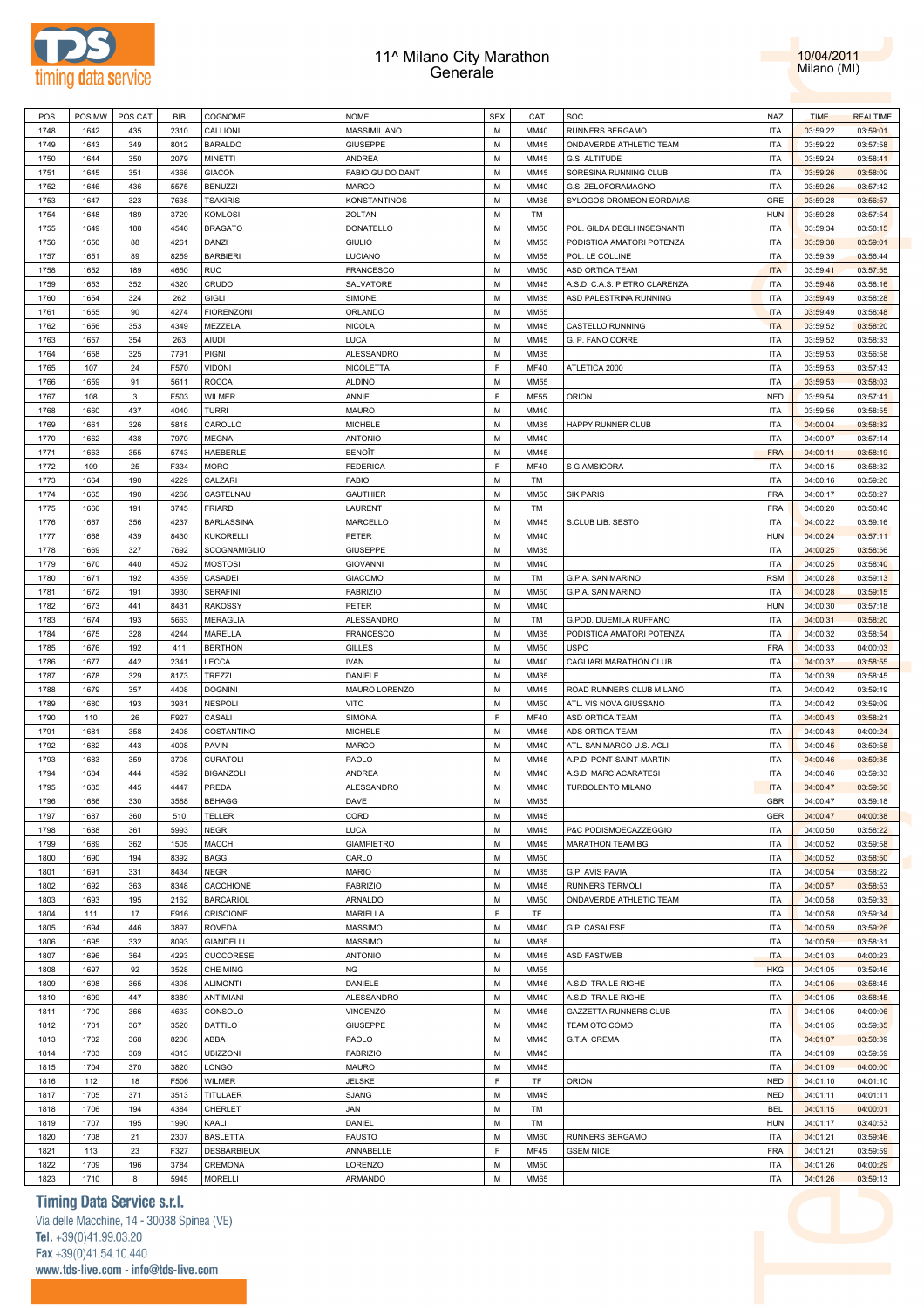



| POS  | POS MW | POS CAT | <b>BIB</b> | COGNOME                          | <b>NOME</b>            | <b>SEX</b> | CAT          | SOC                            | NAZ                      | <b>TIME</b> | <b>REALTIME</b> |
|------|--------|---------|------------|----------------------------------|------------------------|------------|--------------|--------------------------------|--------------------------|-------------|-----------------|
| 1824 | 1711   | 197     | 4246       | <b>VIGGIANO</b>                  | VINCENZO STEFANO       | M          | <b>MM50</b>  | PODISTICA AMATORI POTENZA      | <b>ITA</b>               | 04:01:27    | 03:59:50        |
| 1825 | 114    | 6       | F504       | CANTIELLO                        | DANIELA                | F.         | <b>MF50</b>  | POD. FISIOSPORT                | <b>ITA</b>               | 04:01:30    | 03:59:57        |
| 1826 | 1712   | 372     | 5676       | <b>MONICI</b>                    | <b>MAURIZIO</b>        | M          | MM45         |                                | <b>ITA</b>               | 04:01:36    | 03:59:51        |
| 1827 | 1713   | 448     | 5898       | <b>FIORENTINI</b>                | <b>FABIO</b>           | M          | MM40         |                                | <b>ITA</b>               | 04:01:37    | 03:59:18        |
| 1828 | 1714   | 333     | 5944       | <b>BALDAZZI</b>                  | <b>DAVIDE</b>          | M          | MM35         | <b>MAIANO</b>                  | <b>ITA</b>               | 04:01:39    | 03:59:52        |
| 1829 | 1715   | 373     | 4508       | ZOPPOLI                          | <b>FERNANDO</b>        | M          | MM45         | <b>GS MAIANO</b>               | <b>ITA</b>               | 04:01:39    | 03:59:52        |
| 1830 | 1716   | 449     | 4331       | DI PILATO                        | <b>ANTONIO</b>         | М          | MM40         | G.P. AVIS LOCATE DI TRIULZI    | <b>ITA</b>               | 04:01:41    | 04:00:23        |
| 1831 | 1717   | 42      | 4395       | SOLDINI                          | PIETRO                 | M          | <b>SM</b>    | E.SERVIZI ATL. FUTURA ROMA     | <b>ITA</b>               | 04:01:43    | 04:00:06        |
| 1832 | 1718   | 450     | 4374       | CAPPELLETTI                      | PAOLO                  | M          | MM40         | ATL. NOVESE                    | <b>ITA</b>               | 04:01:43    | 03:59:57        |
| 1833 | 1719   | 451     | 7877       | <b>TESTA</b>                     | <b>STEFANO</b>         | M          | MM40         | ROAD RUNNERS CLUB MILANO       | <b>ITA</b>               | 04:01:45    | 03:58:56        |
| 1834 | 1720   | 196     | 4394       | SVANFELDT                        | PAUL                   | M          | TM           |                                | <b>SWE</b>               | 04:01:46    | 04:00:06        |
| 1835 | 1721   | 452     | 5927       | <b>FORELLI</b>                   | <b>DARIO</b>           | M          | MM40         | G.A.P. SARONNO                 | <b>ITA</b>               | 04:01:47    | 03:59:35        |
| 1836 | 1722   | 197     | 7702       | VANNI                            | <b>LUCA</b>            | M          | TM           | ROAD RUNNERS CLUB MILANO       | <b>ITA</b>               | 04:01:48    | 04:00:02        |
| 1837 | 1723   | 453     | 8375       | TRAVAGLINO                       | <b>ROBERTO</b>         | M          | MM40         |                                | <b>ITA</b>               | 04:01:48    | 03:59:41        |
| 1838 | 1724   | 374     | 7695       | MADE'                            | <b>DONATO</b>          | M          | MM45         |                                | <b>ITA</b>               | 04:01:57    | 03:59:58        |
| 1839 | 1725   | 454     | 4330       | MALONE                           | <b>BARRY</b>           | M          | MM40         |                                | <b>IRL</b>               | 04:01:58    | 04:00:49        |
| 1840 | 1726   | 334     | 3673       | <b>ACQUARO</b>                   | <b>MATTEO LUIGI</b>    | M          | MM35         | ATL. LAMBRO MILANO             | <b>ITA</b>               | 04:01:58    | 04:00:58        |
| 1841 | 1727   | 375     | 1861       | LUCCHINI                         | <b>MATTIA</b>          | M          | MM45         | ONDAVERDE ATHLETIC TEAM        | <b>ITA</b>               | 04:01:58    | 04:01:21        |
| 1842 | 1728   | 198     | 1995       | <b>SIMON</b>                     | <b>JUERGEN</b>         | M          | TM           |                                | GER                      | 04:01:59    | 04:01:18        |
| 1843 | 1729   | 335     | 2154       | LANG                             | <b>TOBIAS</b>          | M          | MM35         |                                | <b>GER</b>               | 04:02:00    | 04:01:20        |
| 1844 | 115    | 24      | F576       | <b>FURFORI</b>                   | <b>ELENA</b>           | F          | MF35         | ASD AVIS STIAVA                | <b>ITA</b>               | 04:02:01    | 04:00:11        |
| 1845 | 1730   | 376     | 4089       | <b>MORITZ</b>                    | WALDEMAR               | M          | MM45         |                                | <b>GER</b>               | 04:02:01    | 04:00:33        |
|      | 1731   |         | 4423       |                                  |                        | М          | MM40         |                                | <b>ITA</b>               |             |                 |
| 1846 |        | 455     | 8476       | <b>GREGGIA</b><br><b>MARACCI</b> | <b>NICOLA</b>          | M          | TM           | RUNNERS BERGAMO                |                          | 04:02:02    | 04:00:14        |
| 1847 | 1732   | 199     | 7789       |                                  | <b>DOMENICO</b>        | M          | MM40         |                                | <b>ITA</b><br><b>ITA</b> | 04:02:03    | 03:59:04        |
| 1848 | 1733   | 456     |            | <b>ROSSO</b><br><b>TORELLI</b>   | <b>DAVIDE</b>          | M          |              |                                |                          | 04:02:03    | 03:59:23        |
| 1849 | 1734   | 93      | 7980       |                                  | <b>MARINO</b>          |            | MM55         |                                | ARG                      | 04:02:04    | 04:01:10        |
| 1850 | 1735   | 198     | 4456       | <b>ALBERIZZI</b>                 | <b>MASSIMO</b>         | М          | <b>MM50</b>  |                                | <b>ITA</b>               | 04:02:08    | 04:00:47        |
| 1851 | 1736   | 336     | 5910       | <b>BOSCOLO</b>                   | MARCO                  | M          | MM35         |                                | <b>ITA</b>               | 04:02:10    | 04:00:10        |
| 1852 | 1737   | 337     | 4172       | QUADRI                           | <b>GIOVANNI</b>        | M          | MM35         | RUNNERS BERGAMO                | <b>ITA</b>               | 04:02:11    | 04:00:34        |
| 1853 | 1738   | 377     | 4336       | <b>BENINCASA</b>                 | <b>GIUSEPPE</b>        | M          | MM45         |                                | <b>ITA</b>               | 04:02:13    | 03:59:57        |
| 1854 | 1739   | 378     | 2017       | <b>BONIARDI</b>                  | MARCELLO               | M          | MM45         | ATL. CINISELLO                 | <b>ITA</b>               | 04:02:13    | 04:01:46        |
| 1855 | 1740   | 379     | 3863       | <b>PULICI</b>                    | <b>FABRIZIO</b>        | M          | MM45         | A.L.S. CREMELLA                | <b>ITA</b>               | 04:02:14    | 04:00:43        |
| 1856 | 1741   | 200     | 4169       | <b>EUSTACCHIO</b>                | LUCA                   | M          | TM           | RUNNERS BERGAMO                | <b>ITA</b>               | 04:02:16    | 04:00:42        |
| 1857 | 1742   | 457     | 1789       | <b>ROMAGNY</b>                   | <b>JEAN CHRISTOPHE</b> | M          | MM40         |                                | FRA                      | 04:02:16    | 04:01:45        |
| 1858 | 1743   | 22      | 3586       | <b>CHIERICI</b>                  | CESARE                 | M          | <b>MM60</b>  | ATL. CINISELLO                 | <b>ITA</b>               | 04:02:17    | 04:01:22        |
| 1859 | 1744   | 458     | 3903       | MARASCHI                         | LUCA                   | M          | MM40         |                                | <b>ITA</b>               | 04:02:19    | 04:01:27        |
| 1860 | 1745   | 459     | 1796       | <b>DE AMICI</b>                  | CARLO                  | M          | MM40         | POL. OLONIA                    | <b>ITA</b>               | 04:02:20    | 04:01:41        |
| 1861 | 1746   | 380     | 7876       | <b>VICARIO</b>                   | MARCO                  | M          | MM45         |                                | <b>ITA</b>               | 04:02:21    | 03:59:06        |
| 1862 | 1747   | 94      | 4567       | PIGNANELLI                       | <b>ALFREDO</b>         | М          | MM55         |                                | <b>ITA</b>               | 04:02:21    | 04:01:03        |
| 1863 | 1748   | 199     | 5992       | <b>MINISINI</b>                  | OLIVIERO               | M          | <b>MM50</b>  |                                | <b>ITA</b>               | 04:02:22    | 04:01:16        |
| 1864 | 1749   | 201     | 5728       | PHELAN                           | <b>JOHN</b>            | M          | TM           |                                | <b>IRL</b>               | 04:02:22    | 04:00:30        |
| 1865 | 1750   | 381     | 4018       | <b>GENCO</b>                     | <b>FULVIO</b>          | M          | MM45         | A.S.D.POLISPORTIVA FOLGORE     | <b>ITA</b>               | 04:02:24    | 04:00:07        |
| 1866 | 1751   | 200     | 3774       | <b>PULICI</b>                    | MAURIZIO               | М          | <b>MM50</b>  | G.S. AVIS - SEREGNO            | <b>ITA</b>               | 04:02:25    | 04:00:52        |
| 1867 | 1752   | 201     | 8125       | <b>PERCHIA</b>                   | <b>SERGIO</b>          | M          | <b>MM50</b>  | A.S. ATLET. TAVIANO 97 ONLUS   | <b>ITA</b>               | 04:02:28    | 04:00:51        |
| 1868 | 1753   | 382     | 3757       | <b>RUTIGLIANO</b>                | <b>GIUSEPPE</b>        | M          | MM45         | G.P. GORGONZOLA '88            | <b>ITA</b>               | 04:02:31    | 04:01:49        |
| 1869 | 1754   | 95      | 4259       | CUTRI'                           | SILVANO                | M          | MM55         | UNICREDIT GROUP CIRCOLO MI     | <b>ITA</b>               | 04:02:35    | 04:00:22        |
| 1870 | 1755   | 96      | 8331       | NAVA                             | <b>GIANCARLO</b>       | M          | MM55         |                                | <b>ITA</b>               | 04:02:36    | 04:00:32        |
| 1871 | 1756   | 97      | 8300       | VASTO                            | <b>ACHILLE</b>         | M          | MM55         | ASS. POL. DIL. PLACEOLUM       | <b>ITA</b>               | 04:02:38    | 04:00:12        |
| 1872 | 1757   | 338     | 3740       | CANTU'                           | LORENZO                | M          | MM35         |                                | <b>ITA</b>               | 04:02:39    | 04:01:35        |
| 1873 | 1758   | 339     | 7999       | SIRONI                           | MARCO                  | M          | MM35         | G.S. AVIS - SEREGNO            | <b>ITA</b>               | 04:02:39    | 04:00:41        |
| 1874 | 1759   | 202     | 4603       | <b>MESSINA</b>                   | FRANCESCO              | M          | MM50         | ROAD RUNNERS CLUB MILANO       | <b>ITA</b>               | 04:02:46    | 04:01:11        |
| 1875 | 1760   | 460     | 4033       | COUPTEAU                         | <b>FABRICE</b>         | M          | MM40         | <b>USPC</b>                    | FRA                      | 04:02:47    | 04:01:43        |
| 1876 | 1761   | 461     | 5634       | MAIRONE                          | CARLO                  | M          | MM40         | C.B.SPORT PODISTICA CARAMAGNA  | <b>ITA</b>               | 04:02:48    | 04:00:56        |
| 1877 | 116    | 27      | F852       | CAPOBELLI                        | <b>FRANCESCA</b>       | F.         | <b>MF40</b>  | SPORT D.L.F. ANCONA            | <b>ITA</b>               | 04:02:48    | 04:00:59        |
| 1878 | 1762   | 462     | 7728       | CARLINI                          | <b>GUIDO LUZIO</b>     | M          | MM40         | ROAD RUNNERS CLUB MILANO       | <b>ITA</b>               | 04:02:50    | 04:00:44        |
| 1879 | 1763   | 463     | 5935       | <b>ROGORA</b>                    | <b>GIORGIO</b>         | M          | MM40         |                                | <b>ITA</b>               | 04:02:53    | 04:00:57        |
| 1880 | 1764   | 383     | 3892       | ZORZI                            | <b>MICHELE</b>         | M          | MM45         | ASSINDUSTRIA SPORT PADOVA      | <b>ITA</b>               | 04:02:56    | 04:01:45        |
| 1881 | 1765   | 464     | 7747       | <b>BUTTIGLIERI</b>               | DOMENICO VALTER        | M          | MM40         | EUROATLETICA 2002              | <b>ITA</b>               | 04:03:00    | 04:01:00        |
| 1882 | 117    | 25      | F313       | RANTA-OJALA                      | <b>TERHI</b>           | F          | MF35         | TAMPEREEN JUOKSIJAT            | FIN                      | 04:03:06    | 04:02:03        |
| 1883 | 1766   | 384     | 5830       | <b>ALATO</b>                     | <b>ADRIANO</b>         | M          | MM45         | ALASSIO IN SALUTE RUNNING TEAM | <b>ITA</b>               | 04:03:07    | 04:01:05        |
| 1884 | 1767   | 385     | 4334       | <b>VICINI</b>                    | <b>MARIO</b>           | M          | MM45         | G.S. ZELOFORAMAGNO             | <b>ITA</b>               | 04:03:09    | 04:01:34        |
| 1885 | 1768   | 9       | 5593       | CALEFFI                          | <b>ANTONIO</b>         | M          | MM65         |                                | <b>ITA</b>               | 04:03:15    | 04:01:20        |
| 1886 | 1769   | 386     | 3650       | <b>CREMONESI</b>                 | <b>LUCA</b>            | M          | MM45         | ROAD RUNNERS CLUB MILANO       | <b>ITA</b>               | 04:03:17    | 04:02:24        |
| 1887 | 1770   | 387     | 8041       | <b>FUSAGLIA</b>                  | <b>LUCA</b>            | M          | MM45         | G.P. CASALESE                  | <b>ITA</b>               | 04:03:17    | 04:00:50        |
| 1888 | 1771   | 388     | 1804       | MIGLIAVACCA                      | ANGELO                 | M          | MM45         | G.P. CASALESE                  | <b>ITA</b>               | 04:03:18    | 04:00:51        |
| 1889 | 1772   | 202     | 8019       | <b>RIMOLDI</b>                   | MATTEO                 | M          | TM           | RUNNING SARONNO                | <b>ITA</b>               | 04:03:21    | 04:00:55        |
|      |        |         |            |                                  |                        | E          |              |                                |                          |             |                 |
| 1890 | 118    | 24      | F823       | CASON                            | DANIELA                | M          | MF45<br>MM45 | ATLETICA SETTIMESE             | <b>ITA</b><br><b>ITA</b> | 04:03:22    | 04:00:58        |
| 1891 | 1773   | 389     | 4247       | CORDISCO                         | <b>LUCA</b>            | M          |              | POD. S.MAURIZIO                |                          | 04:03:23    | 04:02:15        |
| 1892 | 1774   | 465     | 1714       | <b>TERESI</b>                    | <b>DOMENICO</b>        |            | MM40         | A.S.DIL. PALERMO H. 13,30      | <b>ITA</b>               | 04:03:25    | 04:02:43        |
| 1893 | 1775   | 390     | 4101       | <b>HEGGE</b>                     | PETER                  | M          | MM45         |                                | <b>NED</b>               | 04:03:29    | 04:02:23        |
| 1894 | 1776   | 203     | 3606       | MANSSON                          | <b>CHRISTER</b>        | M          | MM50         |                                | SWE                      | 04:03:29    | 04:01:55        |
| 1895 | 119    | 25      | F312       | WARSTEDT-MÅNSSON                 | MARGARETA              | F.         | MF45         |                                | SWE                      | 04:03:29    | 04:01:55        |
| 1896 | 1777   | 391     | 4046       | <b>NICOSIA</b>                   | VINCENZO               | M          | MM45         | S.CLUB LIB. SESTO              | <b>ITA</b>               | 04:03:34    | 04:02:07        |
| 1897 | 1778   | 340     | 7920       | <b>RIVA</b>                      | <b>ANDREA</b>          | M          | MM35         |                                | <b>ITA</b>               | 04:03:34    | 04:01:27        |
| 1898 | 1779   | 466     | 8630       | CASIRAGHI                        | MARCO                  | M          | MM40         | <b>RUNNERS DESIO</b>           | <b>ITA</b>               | 04:03:34    | 04:00:48        |
| 1899 | 1780   | 341     | 5707       | ALBERTI                          | <b>STEFANO</b>         | М          | MM35         | 5 CASCINE CISLAGO              | <b>ITA</b>               | 04:03:38    | 04:01:08        |

# **Timing Data Service s.r.l.**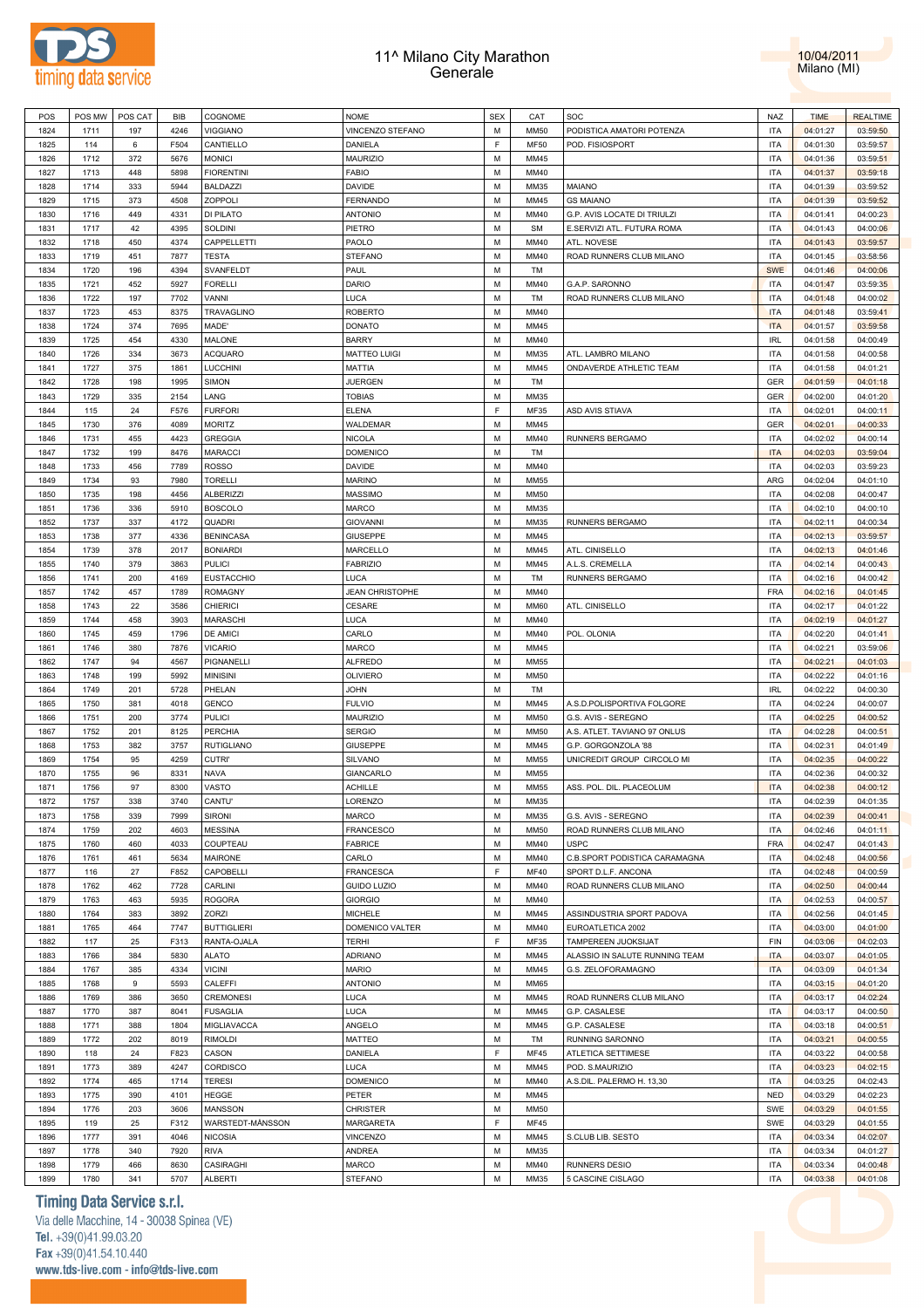



| POS  | POS MW | POS CAT        | BIB  | COGNOME             | <b>NOME</b>           | <b>SEX</b> | CAT         | SOC                              | <b>NAZ</b> | <b>TIME</b> | <b>REALTIME</b> |
|------|--------|----------------|------|---------------------|-----------------------|------------|-------------|----------------------------------|------------|-------------|-----------------|
| 1900 | 1781   | 392            | 7570 | <b>NILSEN</b>       | OLE BJØRN             | М          | MM45        | TRØNDERENERGI BEDRIFTSIDRETTSLAG | <b>NOR</b> | 04:03:41    | 04:01:13        |
| 1901 | 1782   | 393            | 3714 | CARONI              | <b>ANDREA</b>         | М          | MM45        | <b>TURIN MARATHON</b>            | ITA        | 04:03:43    | 04:02:19        |
|      |        |                |      |                     |                       |            |             |                                  |            |             |                 |
| 1902 | 1783   | 342            | 7616 | COMEL               | VALERIO               | М          | MM35        |                                  | ITA        | 04:03:45    | 04:02:41        |
| 1903 | 1784   | 394            | 3521 | PAQUOLA             | <b>TIZIANO</b>        | М          | MM45        | TEAM OTC COMO                    | ITA        | 04:03:46    | 04:02:16        |
| 1904 | 1785   | 467            | 4092 | <b>GRAMIGNA</b>     | <b>FILIPPO</b>        | М          | MM40        | BIKE & RUN                       | ITA        | 04:03:47    | 04:02:27        |
| 1905 | 1786   | 204            | 3810 | MANDELLI            | AMALIO                | М          | <b>MM50</b> |                                  | ITA        | 04:03:50    | 04:02:44        |
| 1906 | 1787   | 343            | 3701 | CANTARELLA          | <b>TITO</b>           | М          | MM35        | GAZZETTA RUNNERS CLUB            | ITA        | 04:03:54    | 04:03:01        |
| 1907 | 1788   | 203            | 8108 | LUIS                | <b>BRUNO</b>          | М          | TM          |                                  | <b>POR</b> | 04:03:59    | 04:01:30        |
| 1908 | 1789   | 6              | 8183 | <b>PULKKINEN</b>    | ANTTI                 | М          | $\sim$      | <b>KETTULAN KIRI</b>             | FIN        | 04:04:00    | 04:01:03        |
| 1909 | 1790   | 98             | 2131 | CARTELLI            | WALTER                | М          | MM55        | ATL. MILANO                      | <b>ITA</b> | 04:04:04    | 04:03:27        |
| 1910 | 1791   | 395            | 1578 | <b>HOLLAD</b>       | <b>BERND</b>          | М          | MM45        | SC SÜDLOHN 28                    | <b>GER</b> | 04:04:08    | 04:03:31        |
| 1911 | 1792   | 468            | 3597 | KOCEMBA HOEG        | <b>SOREN</b>          | М          | MM40        |                                  | <b>DEN</b> | 04:04:10    | 04:03:15        |
|      |        |                |      |                     |                       | E          |             |                                  |            |             |                 |
| 1912 | 120    | 26             | F888 | D'AMATO             | NAM SOON              |            | MF35        | ATLETICA VALLE DI CEMBRA         | <b>ITA</b> | 04:04:10    | 04:02:23        |
| 1913 | 1793   | 344            | 4328 | <b>BRUGNARA</b>     | DANILO                | M          | MM35        | ATLETICA VALLE DI CEMBRA         | <b>ITA</b> | 04:04:11    | 04:02:24        |
| 1914 | 1794   | 99             | 3725 | <b>RECUPERO</b>     | <b>ALFIO</b>          | М          | <b>MM55</b> | A.S.D. POL. LIBERTAS CATANIA     | <b>ITA</b> | 04:04:18    | 04:03:21        |
| 1915 | 1795   | 469            | 4450 | POLITI              | <b>ANDREA</b>         | М          | MM40        |                                  | ITA        | 04:04:18    | 04:03:06        |
| 1916 | 1796   | 470            | 5915 | NERI                | <b>MIRCO</b>          | М          | MM40        |                                  | ITA        | 04:04:20    | 04:02:02        |
| 1917 | 1797   | 396            | 2219 | <b>FERRARIO</b>     | <b>ROBERTO</b>        | М          | MM45        | SETTE LAGHI RUNNERS              | ITA        | 04:04:21    | 04:03:54        |
| 1918 | 1798   | 471            | 3847 | <b>PETRUCCI</b>     | <b>ANTONIO</b>        | М          | MM40        |                                  | ITA        | 04:04:21    | 04:03:33        |
| 1919 | 1799   | 397            | 5609 | PELOSINI            | <b>OLIVIERO</b>       | М          | MM45        |                                  | ITA        | 04:04:24    | 04:02:52        |
| 1920 | 121    | 27             | F304 | <b>OGGIONI</b>      | VANESSA               | F          | MF35        |                                  | ITA        | 04:04:25    | 04:03:59        |
|      |        |                |      |                     |                       |            |             |                                  |            |             |                 |
| 1921 | 1800   | 345            | 3752 | <b>NIN</b>          | <b>FABRICE</b>        | м          | MM35        |                                  | <b>FRA</b> | 04:04:26    | 04:03:06        |
| 1922 | 1801   | 204            | 8317 | <b>GORDESCO</b>     | <b>VITTORIO</b>       | М          | TM          |                                  | <b>ITA</b> | 04:04:27    | 04:01:57        |
| 1923 | 1802   | 472            | 4402 | VACCA               | <b>NICOLA</b>         | M          | MM40        | G.A.A.C. 2007 VERONAMARATHON     | <b>ITA</b> | 04:04:29    | 04:02:46        |
| 1924 | 1803   | 346            | 8552 | PANE                | LUIGI                 | M          | MM35        | POD.BOSCHESE 'A PASSO D'OMBRA'   | <b>ITA</b> | 04:04:29    | 04:01:49        |
| 1925 | 1804   | 347            | 5837 | PETROCCHI           | <b>ALESSIO</b>        | M          | MM35        |                                  | <b>ITA</b> | 04:04:32    | 04:02:37        |
| 1926 | 1805   | 348            | 5555 | SEGOLSSON           | <b>MAGNUS</b>         | М          | MM35        | BRÄNNINGEN LÖPARKLUBB            | SWE        | 04:04:33    | 04:02:44        |
| 1927 | 1806   | 349            | 8635 | DI GIROLAMO         | <b>IGNAZIO</b>        | М          | MM35        |                                  | ITA        | 04:04:38    | 04:01:49        |
| 1928 | 1807   | 398            | 7867 | <b>CIMAFONTE</b>    | <b>ANTONIO</b>        | М          | MM45        | ASD ORTICA TEAM                  | ITA        | 04:04:41    | 04:02:25        |
| 1929 | 1808   | 100            | 5921 | PIERONI             | MARCO                 | М          | MM55        | C. MAGISTRATI CORTE DEI CONTI    | ITA        | 04:04:42    | 04:02:35        |
| 1930 | 1809   | 205            | 8059 | SCOLARO             | <b>MARIO</b>          | М          | <b>MM50</b> |                                  | ITA        | 04:04:42    | 04:02:12        |
|      |        |                |      |                     |                       |            |             |                                  |            |             |                 |
| 1931 | 122    | 26             | F719 | <b>KRISTENSEN</b>   | LONE                  | F          | MF45        |                                  | DEN        | 04:04:46    | 04:01:51        |
| 1932 | 1810   | 205            | 7528 | <b>HEIDECK</b>      | DANIEL                | М          | TM          |                                  | GER        | 04:04:48    | 04:03:19        |
| 1933 | 1811   | 101            | 3742 | ZANGROSSI           | <b>SERGIO</b>         | м          | MM55        | AVIS GAGGIANO                    | ITA        | 04:04:50    | 04:03:43        |
| 1934 | 1812   | 399            | 8544 | <b>BRANCA</b>       | CESARE                | М          | MM45        | ASD ORTICA TEAM                  | ITA        | 04:04:51    | 04:02:08        |
| 1935 | 1813   | 400            | 2499 | ONGARO              | CLAUDIO               | М          | MM45        | FO' DI PE                        | ITA        | 04:04:53    | 04:03:00        |
| 1936 | 1814   | 401            | 4104 | PAUDICE             | <b>FABRIZIO</b>       | М          | MM45        |                                  | <b>ITA</b> | 04:04:54    | 04:03:26        |
| 1937 | 1815   | 473            | 4570 | <b>SERRA</b>        | MARCO                 | M          | MM40        |                                  | <b>ITA</b> | 04:04:55    | 04:03:15        |
| 1938 | 1816   | 402            | 4167 | <b>COLOMBINI</b>    | <b>SERGIO</b>         | М          | MM45        | RUNNERS BERGAMO                  | <b>ITA</b> | 04:04:59    | 04:03:24        |
| 1939 | 1817   | 206            | 3806 | PEREGO              | <b>GIANLUCA</b>       | М          | <b>MM50</b> | G.P. VILLASANTESE                | <b>ITA</b> | 04:05:03    | 04:04:12        |
| 1940 | 1818   | 403            | 1658 | <b>FERRARA</b>      | <b>LUIGI</b>          | М          | MM45        | ROAD RUNNERS CLUB MILANO         | <b>ITA</b> | 04:05:03    | 04:04:27        |
|      |        |                |      |                     |                       |            |             |                                  |            |             |                 |
| 1941 | 123    | 28             | F355 | <b>TALLINIEMI</b>   | PÄIVI                 | F          | MF35        |                                  | FIN        | 04:05:09    | 04:04:01        |
| 1942 | 1819   | 207            | 3978 | <b>VILAR</b>        | RUI                   | М          | <b>MM50</b> | PORTO RUNNERS                    | <b>POR</b> | 04:05:10    | 04:03:37        |
| 1943 | 1820   | 102            | 4579 | <b>FESTA</b>        | <b>EGIDIO</b>         | М          | MM55        | ATL. FRANCIACORTA                | ITA        | 04:05:11    | 04:03:21        |
| 1944 | 1821   | 474            | 5831 | <b>NASCITINI</b>    | <b>MARIO</b>          | М          | MM40        | A.S.D. POZZUOLI MARATHON CLUB    | ITA        | 04:05:15    | 04:03:33        |
| 1945 | 1822   | 475            | 4419 | CHIRICHELLA         | COSTABILE             | м          | MM40        | ROAD RUNNERS CLUB MILANO         | ITA        | 04:05:18    | 04:03:51        |
| 1946 | 1823   | 404            | 4290 | <b>GAETANI</b>      | ALESSANDRO            | М          | MM45        | MONTAGNETTA S SKYRUNNER          | <b>ITA</b> | 04:05:19    | 04:04:15        |
| 1947 | 124    | 7              | F344 | <b>MAGROTTI</b>     | CATERINA              | F          | <b>MF50</b> | <b>TURIN MARATHON</b>            | <b>ITA</b> | 04:05:19    | 04:03:58        |
| 1948 | 125    | 29             | F802 | CHATATA FLORES      | <b>ROSA</b>           | E          | MF35        |                                  | PER        | 04:05:19    | 04:05:08        |
| 1949 | 1824   | 103            | 5782 | ZAMPEDRI            | <b>ERNESTO</b>        | М          | <b>MM55</b> | ROAD RUNNERS CLUB MILANO         | <b>ITA</b> | 04:05:23    | 04:03:19        |
|      |        |                |      |                     |                       |            |             |                                  |            |             |                 |
| 1950 | 1825   | 476            | 4011 | <b>ROMAGNONI</b>    | MATTEO                | М          | MM40        | ROAD RUNNERS CLUB MILANO         | <b>ITA</b> | 04:05:23    | 04:04:03        |
| 1951 | 1826   | 477            | 8007 | CREMONA             | COLOMBO               | М          | MM40        | ATLETICA MANARA                  | <b>ITA</b> | 04:05:24    | 04:02:38        |
| 1952 | 1827   | 478            | 4110 | <b>SERAFINI</b>     | <b>GIAN PAOLO</b>     | М          | MM40        | G.P.A. SAN MARINO                | <b>ITA</b> | 04:05:25    | 04:03:57        |
| 1953 | 126    | 28             | F958 | <b>RENZONI</b>      | <b>FRANCESCA</b>      | F          | MF40        |                                  | <b>ITA</b> | 04:05:28    | 04:03:01        |
| 1954 | 1828   | 405            | 7882 | SIMONETTA           | <b>AMBROGIO</b>       | М          | MM45        |                                  | <b>ITA</b> | 04:05:29    | 04:02:40        |
| 1955 | 1829   | 406            | 4284 | <b>ALBIERO</b>      | ALESSANDRO            | М          | MM45        | VERDE PISELLO GROUP MILANO       | <b>ITA</b> | 04:05:30    | 04:04:13        |
| 1956 | 1830   | 407            | 3910 | <b>BAFFI</b>        | MAURIZIO              | М          | MM45        |                                  | <b>ITA</b> | 04:05:34    | 04:04:33        |
| 1957 | 1831   | 479            | 5506 | <b>QUADRI</b>       | <b>MAURO</b>          | М          | MM40        | POL. LIB. CERNUSCHESE            | <b>ITA</b> | 04:05:37    | 04:03:44        |
| 1958 | 1832   | 480            | 3977 | <b>VIEIRA</b>       | JOÃO                  | М          | MM40        | PORTO RUNNERS                    | <b>POR</b> | 04:05:40    | 04:04:07        |
| 1959 |        | 350            | 1879 | <b>MOTA FREITAS</b> | <b>OAOL</b>           | М          |             | PORTO RUNNERS                    | <b>POR</b> | 04:05:40    | 04:04:07        |
|      | 1833   |                |      |                     |                       |            | MM35        |                                  |            |             |                 |
| 1960 | 1834   | 481            | 8632 | <b>ROTOLO</b>       | STEFANO               | М          | MM40        | RUNNERS DESIO                    | <b>ITA</b> | 04:05:40    | 04:02:54        |
| 1961 | 1835   | 104            | 5691 | <b>GIOVENZANI</b>   | PIETRO                | М          | MM55        | GS AVIS TREVIGLIO G.BRUSAFERRI   | <b>ITA</b> | 04:05:40    | 04:04:59        |
| 1962 | 1836   | 105            | 2102 | <b>GERARD</b>       | <b>COLIN</b>          | М          | <b>MM55</b> | <b>ASTAM</b>                     | <b>FRA</b> | 04:05:41    | 04:05:02        |
| 1963 | 1837   | 208            | 4177 | <b>BALDONI</b>      | <b>FABIO</b>          | М          | <b>MM50</b> | GINN.MONZESE FORTI E LIBERI      | <b>ITA</b> | 04:05:48    | 04:04:58        |
| 1964 | 1838   | 482            | 5963 | CANDIANI            | DAVIDE CLAUDIO        | М          | MM40        |                                  | <b>ITA</b> | 04:05:52    | 04:03:56        |
| 1965 | 1839   | 351            | 5596 | MAPELLI             | RAFFAELE              | М          | MM35        |                                  | <b>ITA</b> | 04:05:52    | 04:03:42        |
| 1966 | 127    | 27             | F375 | <b>APICELLA</b>     | <b>MARIA</b>          | F          | <b>MF45</b> | SPORTS CLUB MELEGNANO            | <b>ITA</b> | 04:05:53    | 04:04:41        |
| 1967 | 1840   | 106            | 7844 | <b>JORDAN</b>       | <b>THOMAS</b>         | М          | MM55        |                                  | <b>IRL</b> | 04:05:53    | 04:03:11        |
|      |        |                |      |                     |                       |            |             |                                  |            |             |                 |
| 1968 | 1841   | 23             | 7852 | <b>HYLAND</b>       | JAMES                 | М          | <b>MM60</b> |                                  | <b>IRL</b> | 04:05:53    | 04:03:10        |
| 1969 | 1842   | 408            | 3890 | <b>PAVESI</b>       | DANIELE               | М          | MM45        | ATLETICA AVIS OSSOLANA           | <b>ITA</b> | 04:05:57    | 04:05:02        |
| 1970 | 1843   | 352            | 4202 | <b>MESSINA</b>      | ALESSANDRO            | М          | MM35        | <b>RUNNER VARESE</b>             | <b>ITA</b> | 04:06:00    | 04:04:51        |
| 1971 | 1844   | 206            | 5653 | <b>GIGANTI</b>      | <b>FRANCESCO</b>      | М          | TM          | ASSI GIGLIO ROSSO FIRENZE        | <b>ITA</b> | 04:06:01    | 04:04:04        |
| 1972 | 128    | $\overline{2}$ | F395 | <b>MONDINI</b>      | <b>GIOVANNA</b>       | F          | <b>MF60</b> | MARATHON CREMONA                 | <b>ITA</b> | 04:06:05    | 04:04:29        |
| 1973 | 1845   | 353            | 4396 | HORRILLO CARMONA    | <b>BENITO</b>         | М          | MM35        | MARATON QUINTO ALIENTO           | <b>ESP</b> | 04:06:05    | 04:05:04        |
| 1974 | 1846   | 483            | 3596 | <b>KRAMER</b>       | <b>MATTHIAS</b>       | М          | MM40        |                                  | GER        | 04:06:11    | 04:05:14        |
| 1975 | 1847   | 484            | 8446 | OPPIZZI             | <b>FABIO GIUSEPPE</b> | М          | MM40        | G.S. ZELOFORAMAGNO               | ITA        | 04:06:12    | 04:04:17        |
|      |        |                |      |                     |                       |            |             |                                  |            |             |                 |

### **Timing Data Service s.r.l.**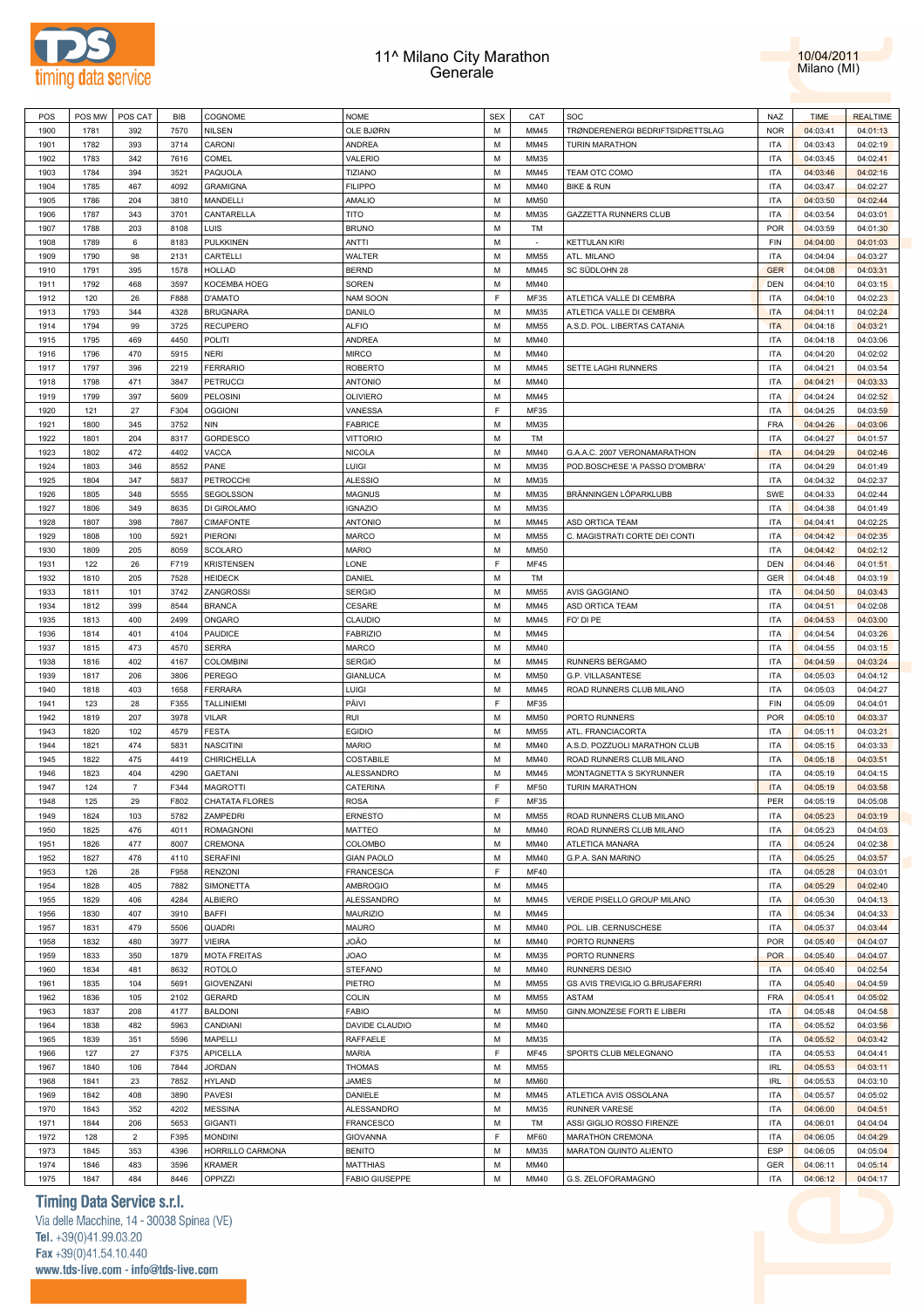



| POS  | POS MW | POS CAT | BIB  | COGNOME            | <b>NOME</b>         | <b>SEX</b> | CAT         | SOC                            | <b>NAZ</b> | <b>TIME</b> | <b>REALTIME</b> |
|------|--------|---------|------|--------------------|---------------------|------------|-------------|--------------------------------|------------|-------------|-----------------|
| 1976 | 1848   | 354     | 3666 | CONGIATA           | PIERPAOLO           | M          | MM35        |                                | <b>ITA</b> | 04:06:13    | 04:04:40        |
| 1977 | 1849   | 355     | 7805 | <b>MOLARI</b>      | <b>ROBERTO</b>      | M          | MM35        | ROAD RUNNERS CLUB MILANO       | <b>ITA</b> | 04:06:14    | 04:04:07        |
| 1978 | 129    | 28      | F577 | LOCATELLI          | ALESSANDRA          | E          | <b>MF45</b> | G.S.A. BRUGHERIO               | <b>ITA</b> | 04:06:14    | 04:04:22        |
|      |        |         |      |                    |                     | M          |             |                                | <b>ITA</b> |             |                 |
| 1979 | 1850   | 207     | 8547 | <b>RUSCIGNO</b>    | <b>GIUSEPPE</b>     |            | TM          | ASD ORTICA TEAM                |            | 04:06:15    | 04:03:37        |
| 1980 | 1851   | 485     | 7813 | <b>BALDASSARRE</b> | <b>MARCO</b>        | M          | MM40        | ASS. PRO SAN PIETRO SANREMO    | <b>ITA</b> | 04:06:23    | 04:05:28        |
| 1981 | 1852   | 209     | 4170 | LOCATELLI          | <b>FERDINANDO</b>   | M          | <b>MM50</b> | RUNNERS BERGAMO                | <b>ITA</b> | 04:06:26    | 04:04:51        |
| 1982 | 1853   | 208     | 8521 | <b>SPAGGIARI</b>   | <b>SIMONE</b>       | M          | TM          | C.U.S. PARMA                   | <b>ITA</b> | 04:06:28    | 04:04:24        |
| 1983 | 1854   | 486     | 105  | CAPPUCCIO          | ANGELO              | M          | MM40        | ATL. SANTHIA'                  | <b>ITA</b> | 04:06:31    | 04:05:12        |
| 1984 | 1855   | 487     | 4469 | <b>MASSARO</b>     | <b>NAZARIO</b>      | M          | MM40        | ATL. CESANO MADERNO            | <b>ITA</b> | 04:06:36    | 04:05:06        |
| 1985 | 1856   | 409     | 4240 | <b>PROSPERI</b>    | <b>MARCO</b>        | м          | MM45        | S.G.M. FORZA E CORAGGIO        | <b>ITA</b> | 04:06:44    | 04:05:23        |
| 1986 | 1857   | 488     | 3957 | MANTEGAZZA         | STEFANO             | M          | MM40        | G.S. SAN DAMIANESE             | <b>ITA</b> | 04:06:45    | 04:05:15        |
| 1987 | 130    | 30      | F522 | <b>MOSCATELLI</b>  | DANIELA             | E          | <b>MF35</b> |                                | <b>ITA</b> | 04:06:45    | 04:04:23        |
| 1988 | 1858   | 489     | 4108 | <b>VILAIN</b>      | PASCAL              | M          | MM40        | <b>TRIATHLON 12</b>            | <b>FRA</b> | 04:06:51    | 04:05:46        |
|      |        |         |      |                    |                     |            |             |                                |            |             |                 |
| 1989 | 1859   | 210     | 4467 | PELLEGRINO         | <b>MICHELE</b>      | м          | <b>MM50</b> | MARATHON CLUB MINERVINO        | <b>ITA</b> | 04:06:56    | 04:05:31        |
| 1990 | 1860   | 356     | 3862 | <b>BADIALI</b>     | <b>ALESSIO</b>      | M          | MM35        |                                | <b>ITA</b> | 04:06:58    | 04:05:31        |
| 1991 | 1861   | 357     | 5888 | <b>AQUINO</b>      | LUIGI               | M          | MM35        | A.S.D. TRA LE RIGHE            | <b>ITA</b> | 04:06:58    | 04:04:39        |
| 1992 | 1862   | 358     | 7635 | <b>PATSIKAS</b>    | <b>KONSTANTINOS</b> | M          | MM35        | SYLOGOS DROMEON EORDAIAS       | GRE        | 04:07:07    | 04:04:36        |
| 1993 | 1863   | 359     | 4025 | <b>GASPARRI</b>    | <b>ALESSIO</b>      | M          | MM35        |                                | <b>ITA</b> | 04:07:10    | 04:05:34        |
| 1994 | 1864   | 107     | 3682 | <b>NICOLAS</b>     | <b>ROBIN</b>        | M          | <b>MM55</b> |                                | FRA        | 04:07:11    | 04:06:05        |
| 1995 | 1865   | 108     | 4460 | <b>D'IPPOLITO</b>  | <b>TOMMASO</b>      | M          | <b>MM55</b> | G.S. ZELOFORAMAGNO             | <b>ITA</b> | 04:07:12    | 04:05:56        |
| 1996 | 131    | 29      | F321 | <b>MARTIN</b>      | <b>BARBARA</b>      | E          | <b>MF45</b> |                                | <b>USA</b> | 04:07:16    | 04:05:36        |
| 1997 | 132    | 31      | F943 | GHEZZI             | <b>ALESSANDRA</b>   | E          | <b>MF35</b> | A.S.D. MARCIACARATESI          | <b>ITA</b> | 04:07:18    | 04:04:36        |
|      |        |         |      |                    |                     | M          |             | ATL. CESANO MADERNO            |            |             |                 |
| 1998 | 1866   | 211     | 4617 | PAVAN              | <b>ANTONELLO</b>    |            | <b>MM50</b> |                                | <b>ITA</b> | 04:07:21    | 04:05:30        |
| 1999 | 133    | 8       | F338 | <b>FLEURY</b>      | ANNIE               | E          | <b>MF50</b> | <b>ARCH</b>                    | <b>BEL</b> | 04:07:23    | 04:05:42        |
| 2000 | 1867   | 360     | 5760 | <b>DAVINI</b>      | <b>ALESSANDRO</b>   | M          | MM35        | ATLETICA MANARA                | <b>ITA</b> | 04:07:25    | 04:04:39        |
| 2001 | 1868   | 209     | 3595 | <b>GELMI</b>       | <b>FABRIZIO</b>     | м          | TM          |                                | <b>ITA</b> | 04:07:25    | 04:06:32        |
| 2002 | 1869   | 490     | 5673 | VERGNAGHI          | CLAUDIO             | M          | MM40        | G.P. CASALESE                  | <b>ITA</b> | 04:07:30    | 04:05:06        |
| 2003 | 1870   | 212     | 5546 | <b>KRONNGER</b>    | <b>ARTHUR</b>       | м          | <b>MM50</b> |                                | GER        | 04:07:31    | 04:05:08        |
| 2004 | 1871   | 361     | 3598 | ATZENI             | FABIO               | M          | MM35        | ROAD RUNNERS CLUB MILANO       | <b>ITA</b> | 04:07:32    | 04:06:08        |
| 2005 | 1872   | 491     | 4383 | <b>PULICE</b>      | MASSIMILIANO        | м          | MM40        | LA MICHETTA                    | <b>ITA</b> | 04:07:32    | 04:06:25        |
| 2006 | 1873   | 109     | 4326 | LEGO               | <b>WLADIMIRO</b>    | M          | <b>MM55</b> | ATL. PRESEZZO                  | <b>ITA</b> | 04:07:34    | 04:05:51        |
| 2007 | 1874   | 410     | 4042 | <b>BETTINGEN</b>   | <b>ANDREAS</b>      | M          | MM45        |                                | GER        | 04:07:35    | 04:06:00        |
|      |        |         |      |                    |                     |            |             |                                |            |             |                 |
| 2008 | 1875   | 411     | 4062 | <b>FORIEL</b>      | <b>JEAN PASCAL</b>  | M          | MM45        | AIX ATHLE PROVENCE             | <b>FRA</b> | 04:07:36    | 04:05:53        |
| 2009 | 1876   | 24      | 4335 | <b>DENEUX</b>      | <b>BERTRAND</b>     | M          | <b>MM60</b> | AIX ATHLÉTISME PROVENCE        | FRA        | 04:07:36    | 04:05:54        |
| 2010 | 1877   | 362     | 3646 | ABATI              | <b>ALEXANDER</b>    | M          | MM35        | U.S.C. MARATHON VERBANIA       | <b>ITA</b> | 04:07:37    | 04:06:30        |
| 2011 | 1878   | 492     | 8058 | <b>MARCHESINI</b>  | <b>EMILIANO</b>     | M          | MM40        | ROAD RUNNERS CLUB MILANO       | <b>ITA</b> | 04:07:46    | 04:06:00        |
| 2012 | 1879   | 412     | 7886 | <b>DICHIRICO</b>   | <b>NICOLA</b>       | M          | MM45        | POD. S.MAURIZIO                | <b>ITA</b> | 04:07:47    | 04:06:44        |
| 2013 | 1880   | 413     | 2474 | PELED              | <b>ALON</b>         | M          | MM45        |                                | <b>ISR</b> | 04:07:47    | 04:07:21        |
| 2014 | 1881   | 493     | 8442 | <b>VOLORIO</b>     | <b>ALBERTO</b>      | M          | MM40        |                                | <b>ITA</b> | 04:07:48    | 04:05:49        |
| 2015 | 1882   | 414     | 4339 | <b>TONELLI</b>     | <b>ANDREA</b>       | M          | MM45        | G.S.SELF ATL. MONTANARI GRUZZA | <b>ITA</b> | 04:07:49    | 04:06:40        |
| 2016 | 1883   | 213     | 5632 | KAUFMANN           | <b>MARKUS</b>       | M          | <b>MM50</b> |                                | SUI        | 04:07:55    | 04:05:36        |
| 2017 | 1884   | 214     | 3550 | <b>BECKER</b>      | PAUL                | м          | <b>MM50</b> |                                | GER        |             | 04:06:09        |
|      |        |         |      |                    |                     |            |             |                                |            | 04:07:57    |                 |
| 2018 | 1885   | 25      | 3865 | <b>BORRACCINO</b>  | <b>MICHELE</b>      | M          | <b>MM60</b> | G.S. SAN DAMIANESE             | <b>ITA</b> | 04:07:58    | 04:07:48        |
| 2019 | 1886   | 363     | 4129 | PELLEGRINI         | <b>GIOVANNI</b>     | м          | MM35        |                                | <b>ITA</b> | 04:07:59    | 04:06:15        |
| 2020 | 1887   | 364     | 8478 | DE VIVO            | CIRO                | M          | MM35        |                                | <b>ITA</b> | 04:08:00    | 04:05:17        |
| 2021 | 1888   | 415     | 7915 | <b>SEAMAN</b>      | <b>GEOFF</b>        | м          | MM45        |                                | GBR        | 04:08:01    | 04:07:02        |
| 2022 | 1889   | 416     | 4260 | <b>TROVATO</b>     | <b>GIOVANNI</b>     | M          | MM45        | A.S.D. POL. ATHLON RIBERA      | <b>ITA</b> | 04:08:02    | 04:06:52        |
| 2023 | 1890   | 110     | 3675 | <b>BRAMBILLA</b>   | <b>FABRIZIO</b>     | M          | <b>MM55</b> | G.P. VILLASANTESE              | <b>ITA</b> | 04:08:07    | 04:06:51        |
| 2024 | 1891   | 494     | 4075 | <b>BEGGIATO</b>    | CRISTIANO           | M          | MM40        |                                | <b>ITA</b> | 04:08:10    | 04:06:32        |
| 2025 | 1892   | 495     | 5686 | <b>GANDINO</b>     | CARLO               | м          | MM40        | A.S.D. ATL. AVIS BRA GAS       | <b>ITA</b> | 04:08:13    | 04:06:25        |
| 2026 | 1893   | 417     | 3620 | <b>GARIMOLDI</b>   | <b>FULVIO</b>       | M          | MM45        | POL. NOVATE                    | <b>ITA</b> | 04:08:14    | 04:06:22        |
|      |        |         |      |                    |                     | E          |             |                                |            |             |                 |
| 2027 | 134    | 30      | F381 | <b>DIEHL</b>       | ANKE                |            | <b>MF45</b> |                                | <b>GER</b> | 04:08:15    | 04:07:17        |
| 2028 | 1894   | 418     | 7938 | MARGHERO           | <b>ALBERTO</b>      | M          | MM45        | <b>DELTA SPEDIZIONI</b>        | <b>ITA</b> | 04:08:16    | 04:05:41        |
| 2029 | 1895   | 215     | 4506 | <b>TALOZZI</b>     | <b>MARCO</b>        | M          | <b>MM50</b> | <b>MAIANO</b>                  | <b>ITA</b> | 04:08:16    | 04:07:14        |
| 2030 | 1896   | 216     | 7943 | ARATA              | MARCO               | M          | <b>MM50</b> | DELTA SPEDIZIONI               | <b>ITA</b> | 04:08:17    | 04:05:43        |
| 2031 | 1897   | 419     | 8346 | ALTAVILLA          | ARMANDO             | M          | MM45        |                                | <b>ITA</b> | 04:08:18    | 04:05:40        |
| 2032 | 1898   | 496     | 7837 | <b>SOFIA</b>       | MASSIMILIANO        | M          | MM40        |                                | <b>ITA</b> | 04:08:22    | 04:06:01        |
| 2033 | 1899   | 497     | 7817 | CANDIANO           | <b>VINCENZO</b>     | M          | MM40        | A.S.D. LE MARMOTTE             | <b>ITA</b> | 04:08:23    | 04:06:54        |
| 2034 | 1900   | 365     | 7924 | SPINELLI           | MARCO               | M          | MM35        |                                | <b>ITA</b> | 04:08:23    | 04:07:29        |
| 2035 | 1901   | 420     | 3937 | ZORZI              | <b>ALBERTO</b>      | м          | MM45        | UNICREDIT GROUP CIRCOLO MI     | <b>ITA</b> | 04:08:24    | 04:06:57        |
|      |        |         |      |                    | <b>BRANIMIR</b>     | M          | <b>MM65</b> |                                | <b>SWE</b> |             |                 |
| 2036 | 1902   | 10      | 3642 | KOREN              |                     |            |             |                                |            | 04:08:25    | 04:07:35        |
| 2037 | 1903   | 498     | 4471 | <b>GALIMBERTI</b>  | ALESSANDRO          | м          | MM40        |                                | <b>ITA</b> | 04:08:27    | 04:06:15        |
| 2038 | 1904   | 111     | 4166 | <b>BRIGUGLIO</b>   | CLAUDIO             | M          | <b>MM55</b> | RUNNERS BERGAMO                | <b>ITA</b> | 04:08:27    | 04:06:50        |
| 2039 | 1905   | 499     | 3735 | <b>TOSCANI</b>     | <b>GIACOMO</b>      | м          | MM40        |                                | <b>ITA</b> | 04:08:29    | 04:07:08        |
| 2040 | 1906   | 217     | 8180 | ROZYCKI            | RYSZARD             | M          | <b>MM50</b> |                                | <b>POL</b> | 04:08:31    | 04:05:40        |
| 2041 | 1907   | 366     | 4197 | DI FRANCESCO       | STEFANO             | M          | MM35        | ATLETICA MONTEROSA             | <b>ITA</b> | 04:08:33    | 04:07:10        |
| 2042 | 1908   | 218     | 3917 | WADE               | IAN                 | M          | <b>MM50</b> |                                | GBR        | 04:08:35    | 04:07:00        |
| 2043 | 1909   | 421     | 5781 | <b>FILIPPONI</b>   | <b>MARCO</b>        | M          | MM45        | ROAD RUNNERS CLUB MILANO       | <b>ITA</b> | 04:08:35    | 04:06:08        |
| 2044 | 1910   | 500     | 4085 | <b>FALETTI</b>     | <b>GIANNI</b>       | M          | MM40        | A.S.D. GATE-CRAL INPS          | <b>ITA</b> | 04:08:35    | 04:07:42        |
|      |        |         |      |                    |                     | M          |             |                                | <b>ITA</b> |             |                 |
| 2045 | 1911   | 422     | 5969 | COGHI              | ANGELO              |            | MM45        | ATL. SAN MARCO U.S. ACLI       |            | 04:08:41    | 04:06:16        |
| 2046 | 1912   | 219     | 3981 | DE BERNARDIS       | <b>GIANPIETRO</b>   | M          | <b>MM50</b> | G.T.A. CREMA                   | <b>ITA</b> | 04:08:42    | 04:07:30        |
| 2047 | 1913   | 367     | 4569 | PASSONI            | ANDREA              | M          | MM35        | POLISPORTIVA MOLGORA MILANO    | <b>ITA</b> | 04:08:43    | 04:07:03        |
| 2048 | 135    | 12      | F376 | <b>NASSINI</b>     | <b>FRANCESCA</b>    | E          | SF          | ATL. SESTINI                   | <b>ITA</b> | 04:08:43    | 04:07:54        |
|      |        |         |      |                    |                     |            |             |                                |            |             |                 |
| 2049 | 1914   | 210     | 4442 | MILESCU            | <b>MARIUS</b>       | M          | TM          | RO CLUB MARATON                | <b>ROM</b> | 04:08:43    | 04:07:28        |
| 2050 | 1915   | 220     | 8466 | <b>BUGATTI</b>     | <b>ERMANNO</b>      | M          | <b>MM50</b> |                                | <b>ITA</b> | 04:08:45    | 04:06:18        |

# **Timing Data Service s.r.l.**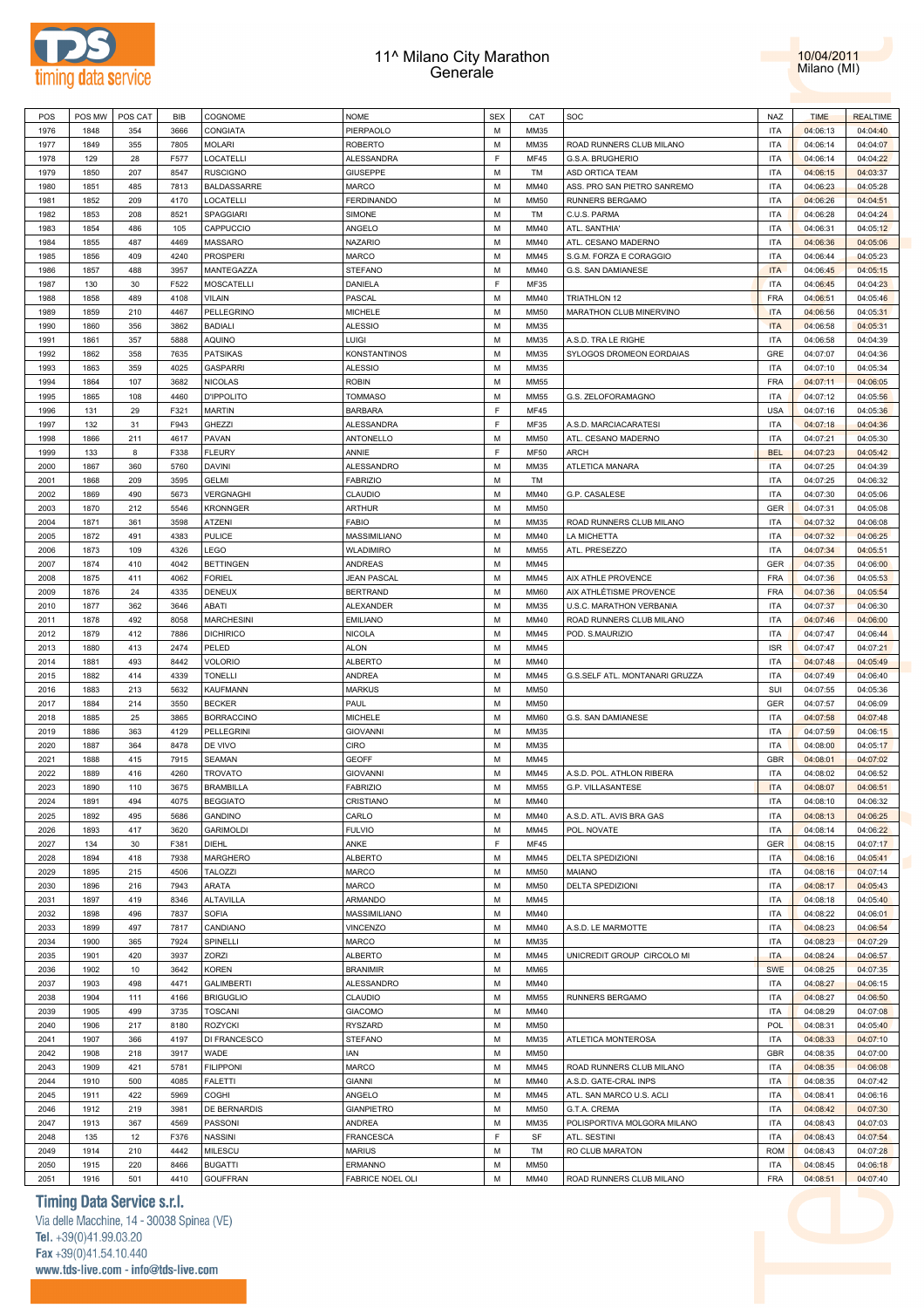



| POS  | POS MW | POS CAT        | BIB  | COGNOME            | <b>NOME</b>       | <b>SEX</b>  | CAT         | SOC                            | NAZ                      | <b>TIME</b> | <b>REALTIME</b> |
|------|--------|----------------|------|--------------------|-------------------|-------------|-------------|--------------------------------|--------------------------|-------------|-----------------|
| 2052 | 1917   | 423            | 7871 | <b>DE FAVERI</b>   | <b>MARCO</b>      | M           | MM45        | G.S. ZELOFORAMAGNO             | <b>ITA</b>               | 04:08:52    | 04:06:40        |
| 2053 | 1918   | 368            | 4619 | LESMO              | <b>FEDERICO</b>   | М           | MM35        |                                | <b>ITA</b>               | 04:08:52    | 04:07:57        |
| 2054 | 1919   | 424            | 7691 | CALIGARIS          | LUIGI             | M           | MM45        | EUROATLETICA 2002              | <b>ITA</b>               | 04:08:53    | 04:07:22        |
| 2055 | 1920   | $\overline{7}$ | 7752 | MONACIZZO          | SIMONE            | М           |             |                                | <b>ITA</b>               | 04:08:54    | 04:06:29        |
|      |        |                |      |                    |                   |             |             |                                |                          |             |                 |
| 2056 | 1921   | 502            | 4676 | <b>RONCHI</b>      | MASSIMILIANO      | M           | MM40        | RUNNERS BERGAMO                | <b>ITA</b>               | 04:08:57    | 04:07:22        |
| 2057 | 1922   | 503            | 2427 | <b>ISERNIA</b>     | <b>RUGGIERO</b>   | М           | MM40        |                                | <b>ITA</b>               | 04:08:58    | 04:08:35        |
| 2058 | 1923   | 369            | 8477 | <b>MESSUTI</b>     | ANDREA            | M           | MM35        |                                | <b>ITA</b>               | 04:09:00    | 04:06:08        |
| 2059 | 1924   | 211            | 8546 | <b>IEVA</b>        | <b>FRANCESCO</b>  | M           | TM          | ASD ORTICA TEAM                | <b>ITA</b>               | 04:09:01    | 04:06:43        |
| 2060 | 1925   | 212            | 1673 | WILFRID            | <b>ROBBIANO</b>   | M           | TM          |                                | <b>FRA</b>               | 04:09:01    | 04:07:53        |
| 2061 | 136    | 29             | F559 | <b>DOMAIKA</b>     | <b>EVA</b>        | $\mathsf F$ | <b>MF40</b> |                                | ESP                      | 04:09:03    | 04:06:37        |
| 2062 | 1926   | 112            | 4322 | <b>BISACCHI</b>    | ANDREA            | M           | <b>MM55</b> | MARATONETI GENOVESI            | <b>ITA</b>               | 04:09:08    | 04:08:06        |
| 2063 | 1927   | 425            | 2085 | PACCHIANI          | <b>GIULIANO</b>   | M           | MM45        | POL. LIB. CERNUSCHESE          | <b>ITA</b>               | 04:09:12    | 04:08:47        |
| 2064 | 1928   | 113            | 2312 | MAZZEO             | <b>ANTONIO</b>    | M           | <b>MM55</b> | RUNNERS BERGAMO                | <b>ITA</b>               | 04:09:16    | 04:08:43        |
| 2065 | 1929   | 426            | 2443 | CHIAVARINO         | <b>ALDO</b>       | M           | MM45        | G.S.R. FERRERO A.S.D.          | <b>ITA</b>               | 04:09:17    | 04:07:46        |
|      |        |                |      |                    |                   |             |             |                                |                          |             |                 |
| 2066 | 1930   | 504            | 1788 | CHAPON             | CHRISTIAN         | M           | MM40        |                                | <b>FRA</b>               | 04:09:18    | 04:08:46        |
| 2067 | 137    | 9              | F542 | DI CIANCIA         | ANNA              | $\mathsf F$ | <b>MF50</b> |                                | <b>ITA</b>               | 04:09:18    | 04:07:33        |
| 2068 | 1931   | 427            | 4294 | QUASSOLO           | DARIO             | M           | MM45        | G.S.R. FERRERO A.S.D           | <b>ITA</b>               | 04:09:19    | 04:07:49        |
| 2069 | 1932   | 221            | 5737 | PEDRUZZI           | <b>FRANCESCO</b>  | M           | <b>MM50</b> | TRIATHLON BERGAMO              | <b>ITA</b>               | 04:09:20    | 04:09:09        |
| 2070 | 1933   | 370            | 7865 | <b>GUERRINI</b>    | RAFFAELE          | M           | MM35        | G.P. AVIS FORLI                | <b>ITA</b>               | 04:09:21    | 04:07:03        |
| 2071 | 1934   | 505            | 8162 | VANETTI            | <b>ALBERTO</b>    | М           | MM40        | MONTAGNETTA S SKYRUNNER        | <b>ITA</b>               | 04:09:22    | 04:08:17        |
| 2072 | 1935   | 428            | 5503 | SCOLE'             | STEFANO           | M           | MM45        | HAPPY RUNNER CLUB              | <b>ITA</b>               | 04:09:22    | 04:07:28        |
| 2073 | 1936   | 371            | 4346 | <b>GUGLIERI</b>    | <b>LUCA</b>       | М           | MM35        |                                | <b>ITA</b>               | 04:09:23    | 04:08:06        |
| 2074 | 1937   | 429            | 4288 | <b>VIGNALI</b>     | <b>GIAMPAOLO</b>  | M           | MM45        |                                | <b>ITA</b>               | 04:09:24    | 04:08:21        |
|      |        |                |      | <b>BOLIS</b>       |                   |             |             |                                | <b>ITA</b>               |             |                 |
| 2075 | 1938   | 372            | 8324 |                    | DARIO             | М           | MM35        | ATL. FRI.MA.S.                 |                          | 04:09:26    | 04:08:06        |
| 2076 | 1939   | 11             | 4672 | <b>FERRI</b>       | <b>MARIO</b>      | M           | <b>MM65</b> | ATL.CASALGUIDI M.C.L.ARISTON   | <b>ITA</b>               | 04:09:27    | 04:08:38        |
| 2077 | 1940   | 222            | 4028 | CAPOTI             | <b>FRANCESCO</b>  | М           | <b>MM50</b> | GRUPPO PODISTICO ROSATE        | <b>ITA</b>               | 04:09:29    | 04:08:06        |
| 2078 | 1941   | 43             | 5774 | PORELLO            | UMBERTO DOMENICO  | M           | SM          | G. P. RIVAROLO 1977            | <b>ITA</b>               | 04:09:29    | 04:07:06        |
| 2079 | 1942   | 506            | 3523 | <b>HEMMI</b>       | <b>HEIKKI</b>     | М           | MM40        |                                | FIN                      | 04:09:31    | 04:07:45        |
| 2080 | 1943   | 507            | 1692 | <b>SILIMBRI</b>    | CIRO              | M           | MM40        | A.S.D. GUALTIERI 2000          | <b>ITA</b>               | 04:09:33    | 04:08:49        |
| 2081 | 1944   | 508            | 5542 | <b>BALDIN</b>      | MASSIMO           | M           | MM40        |                                | <b>ITA</b>               | 04:09:35    | 04:08:02        |
| 2082 | 1945   | 373            | 5541 | <b>BALDIN</b>      | SILVIO            | M           | MM35        |                                | <b>ITA</b>               | 04:09:35    | 04:08:03        |
| 2083 | 1946   | 114            | 4001 | <b>BLAY</b>        | <b>MULI</b>       | M           | <b>MM55</b> | AYALOT                         | <b>ISR</b>               | 04:09:37    | 04:08:12        |
| 2084 | 1947   | 509            | 8376 | <b>MOFFA</b>       | <b>ANTONIO</b>    | M           | MM40        |                                | <b>ITA</b>               | 04:09:40    | 04:07:35        |
|      |        | 510            |      | <b>SARA</b>        |                   |             |             |                                | <b>ITA</b>               |             |                 |
| 2085 | 1948   |                | 4263 |                    | MASSIMO           | М           | MM40        | ATL. C.S.C. CORSICO            |                          | 04:09:44    | 04:08:50        |
| 2086 | 1949   | 511            | 7713 | <b>BATTELLO</b>    | MASSIMO           | M           | MM40        | TOMMY SPORT- LA VALLE DEL LURA | <b>ITA</b>               | 04:09:46    | 04:07:25        |
| 2087 | 1950   | 26             | 4524 | <b>MANCINI</b>     | <b>ENRICO</b>     | М           | <b>MM60</b> | ATL. CAMPO GIURIATI            | <b>ITA</b>               | 04:09:49    | 04:07:35        |
| 2088 | 1951   | 115            | 3866 | <b>MERCIER</b>     | ETIENNE           | M           | <b>MM55</b> | MICHELIN SPORT CLUB TO/CN      | <b>FRA</b>               | 04:09:51    | 04:08:34        |
| 2089 | 1952   | 12             | 4659 | RADAELLI           | <b>GIUSEPPE</b>   | М           | <b>MM65</b> | POL. CARUGATESE                | <b>ITA</b>               | 04:09:56    | 04:08:45        |
| 2090 | 1953   | 512            | 7522 | <b>ALFANO</b>      | MATTEO ANGELO     | M           | MM40        | BARLETIZIA ON THE ROAD         | <b>ITA</b>               | 04:09:56    | 04:07:18        |
| 2091 | 1954   | 116            | 344  | <b>GORLA</b>       | CARLO             | М           | <b>MM55</b> | GRUPPO PODISTICO LA TIGRE      | <b>ITA</b>               | 04:09:57    | 04:09:48        |
| 2092 | 1955   | 513            | 4010 | <b>MAGISTRELLI</b> | DAVIDE            | M           | MM40        | ATL. C.S.C. CORSICO            | <b>ITA</b>               | 04:09:57    | 04:08:38        |
| 2093 | 1956   | 430            | 2056 | GALLO              | <b>MARIO</b>      | М           | MM45        | RUNNERS BERGAMO                | <b>ITA</b>               | 04:10:00    | 04:08:24        |
| 2094 | 1957   | 514            | 7756 | <b>BRANCHI</b>     | <b>SERGIO</b>     | M           | MM40        | G.P. VILLASANTESE              | <b>ITA</b>               | 04:10:05    | 04:07:20        |
|      |        |                |      |                    |                   |             |             |                                |                          |             |                 |
| 2095 | 1958   | 431            | 3750 | <b>BARILE</b>      | PASQUALE          | M           | MM45        | <b>TRIIRON</b>                 | <b>ITA</b>               | 04:10:07    | 04:08:52        |
| 2096 | 1959   | 515            | 2320 | DA ROS             | <b>GIANPIETRO</b> | M           | MM40        | ATLETICA MARENO                | <b>ITA</b>               | 04:10:08    | 04:08:34        |
| 2097 | 1960   | 432            | 8475 | CAPPA              | PAOLO             | М           | MM45        | G.S. INTERFORZE TORINO         | <b>ITA</b>               | 04:10:08    | 04:08:09        |
| 2098 | 138    | 10             | F751 | <b>REEVES</b>      | CHRISTINE         | $\mathsf F$ | <b>MF50</b> | DARTFORD ROAD RUNNERS          | <b>GBR</b>               | 04:10:10    | 04:07:36        |
| 2099 | 1961   | 213            | 7647 | <b>BERLATO</b>     | SAMUELE           | M           | TM          | ATLETICA MARATHON BELLINZAGO   | <b>ITA</b>               | 04:10:13    | 04:07:47        |
| 2100 | 1962   | 223            | 2539 | <b>NOCCIOLATI</b>  | <b>GIORGIO</b>    | M           | <b>MM50</b> | ATL. CASONE NOCETO             | <b>ITA</b>               | 04:10:14    | 04:09:15        |
| 2101 | 1963   | 224            | 3585 | <b>HAMMOND</b>     | PHIL              | M           | <b>MM50</b> |                                | <b>GBR</b>               | 04:10:14    | 04:08:59        |
| 2102 | 1964   | 433            | 5896 | <b>BOSANI</b>      | CARLO VINCENZO    | M           | MM45        | HAPPY RUNNER CLUB              | <b>ITA</b>               | 04:10:14    | 04:07:53        |
| 2103 | 1965   | 516            | 4225 | <b>FERRINI</b>     | LORENZO           | M           | MM40        | MARCIATORI SAN GIORGIO         | <b>ITA</b>               | 04:10:15    | 04:08:20        |
| 2104 | 1966   | 517            | 8603 | LABIANCA           | MICHELE           | M           | MM40        |                                | <b>ITA</b>               | 04:10:16    | 04:08:30        |
|      |        |                |      |                    |                   |             |             |                                |                          |             |                 |
| 2105 | 139    | 32             | F352 | <b>GLOWATSKI</b>   | LAURIE            | $\mathsf F$ | MF35        |                                | <b>USA</b>               | 04:10:18    | 04:08:39        |
| 2106 | 1967   | 374            | 5579 | <b>PAOLUCCI</b>    | <b>IGOR</b>       | M           | MM35        | ORBASSANO RUNNERS              | <b>ITA</b>               | 04:10:20    | 04:08:22        |
| 2107 | 1968   | 518            | 3634 | <b>RUSSO</b>       | MASSIMO           | M           | MM40        |                                | <b>ITA</b>               | 04:10:20    | 04:09:25        |
| 2108 | 1969   | 8              | 7782 | <b>GONUL</b>       | KÉVIN             | M           | ÷.          |                                | <b>FRA</b>               | 04:10:22    | 04:07:47        |
| 2109 | 1970   | 225            | 3543 | KILIS              | <b>KIRIAKOS</b>   | M           | <b>MM50</b> | SYLOGOS DROMEON EORDAIAS       | GRE                      | 04:10:22    | 04:09:17        |
| 2110 | 1971   | 226            | 3601 | KOURNAVOS          | <b>MICHAIL</b>    | M           | <b>MM50</b> | SAFANS                         | GRE                      | 04:10:23    | 04:08:42        |
| 2111 | 1972   | 375            | 7666 | AVELLA             | ALESSANDRO        | M           | MM35        |                                | <b>ITA</b>               | 04:10:23    | 04:08:00        |
| 2112 | 1973   | 214            | 4644 | <b>DISCALZI</b>    | LUIGI             | M           | TM          |                                | <b>ITA</b>               | 04:10:25    | 04:09:00        |
| 2113 | 1974   | 27             | 4236 | <b>MORETTI</b>     | <b>MARIO</b>      | M           | <b>MM60</b> |                                | <b>ITA</b>               | 04:10:27    | 04:09:00        |
|      |        |                |      |                    |                   |             |             |                                |                          |             |                 |
| 2114 | 1975   | 215            | 8170 | <b>WOZNIAK</b>     | <b>TOMASZ</b>     | M           | TM          |                                | <b>POL</b>               | 04:10:28    | 04:07:49        |
| 2115 | 1976   | 434            | 4427 | PIROLA             | <b>RICCARDO</b>   | M           | MM45        | LA MICHETTA                    | <b>ITA</b>               | 04:10:29    | 04:09:28        |
| 2116 | 1977   | 227            | 4658 | SIMEONI            | AVIDANO           | M           | <b>MM50</b> | ROAD RUNNERS CLUB MILANO       | <b>ITA</b>               | 04:10:30    | 04:09:21        |
| 2117 | 1978   | 216            | 5827 | <b>MOMBELLI</b>    | ANDREA            | M           | TM          | SCO CAVENAGO                   | <b>ITA</b>               | 04:10:30    | 04:08:33        |
| 2118 | 1979   | 217            | 3731 | <b>KLCOVANSKY</b>  | <b>JAKOB</b>      | M           | TM          |                                | SWE                      | 04:10:31    | 04:08:53        |
| 2119 | 1980   | 218            | 3828 | KEGEL              | <b>JAKOB</b>      | M           | TM          |                                | SWE                      | 04:10:32    | 04:08:53        |
| 2120 | 1981   | 435            | 4005 | NAVA               | <b>ALFREDO</b>    | M           | MM45        | GAZZETTA RUNNERS CLUB          | <b>ITA</b>               | 04:10:34    | 04:09:27        |
| 2121 | 1982   | 228            | 4533 | CESAREO            | <b>GIANFRANCO</b> | M           | <b>MM50</b> | G.S. BANCARI ROMANI            | <b>ITA</b>               | 04:10:34    | 04:09:06        |
| 2122 | 1983   | 519            | 4184 | <b>FRANZINI</b>    | ANDREA            | M           | MM40        | G.P. 'RUPE MAGNA'              | <b>ITA</b>               | 04:10:38    | 04:09:38        |
|      |        |                |      |                    |                   |             |             |                                |                          |             |                 |
| 2123 | 1984   | 219            | 8029 | DE MUZIO           | <b>FELICE</b>     | M           | TM          |                                | <b>ITA</b>               | 04:10:39    | 04:07:59        |
| 2124 | 1985   | 520            | 4551 | POPOV              | <b>EVGENY</b>     | M           | MM40        |                                | <b>RUS</b>               | 04:10:40    | 03:50:47        |
|      |        | 13             | F362 | <b>FRANZINI</b>    | ELEONORA          | F           | SF          | G.P. 'RUPE MAGNA'              | <b>ITA</b>               | 04:10:41    | 04:09:40        |
| 2125 | 140    |                |      |                    |                   |             |             |                                |                          |             |                 |
| 2126 | 141    | 31             | F556 | HANACHI GREGOIRE   | NAJOUA            | F           | <b>MF45</b> |                                | <b>FRA</b><br><b>ITA</b> | 04:10:41    | 04:08:37        |

# **Timing Data Service s.r.l.**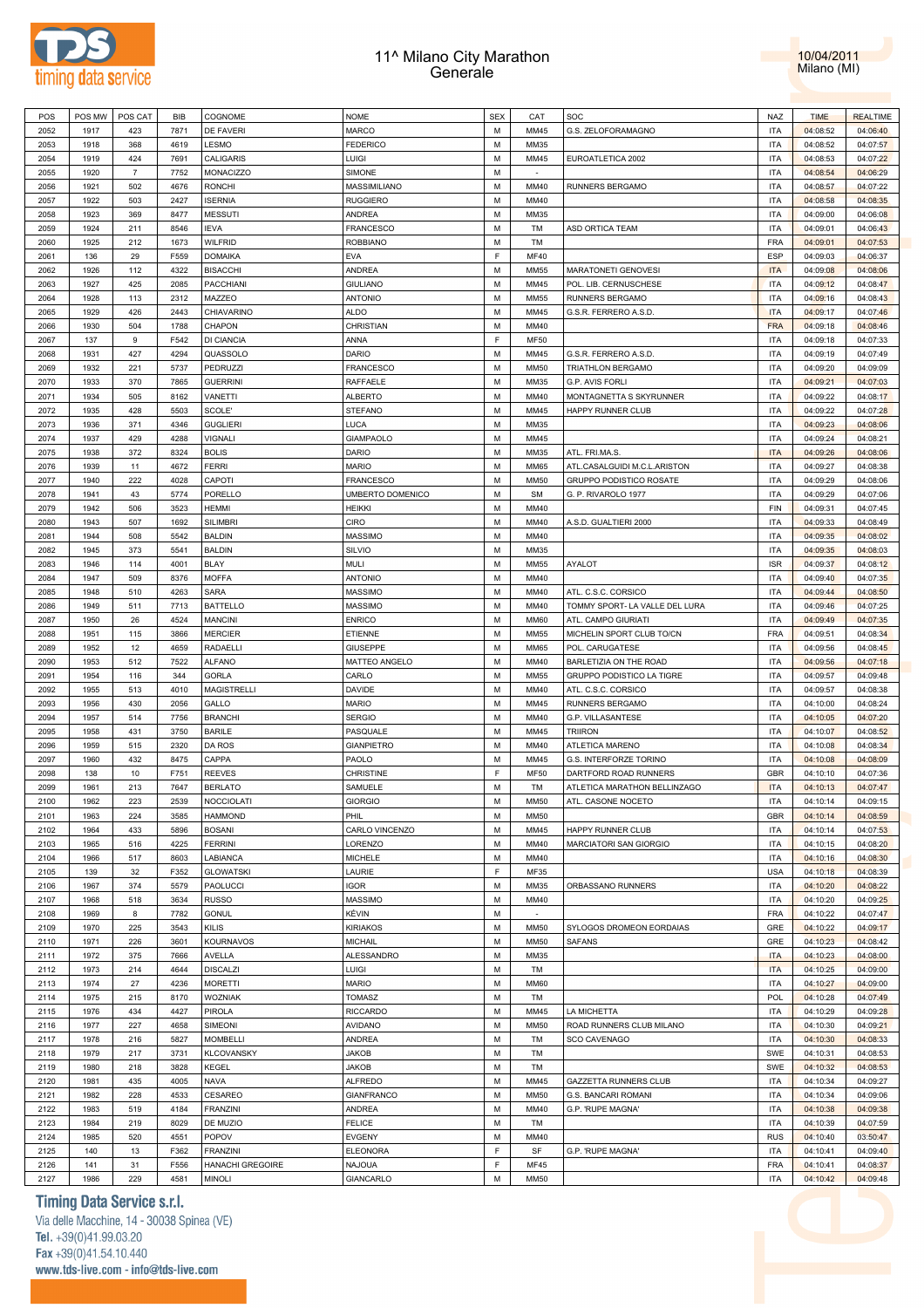



| POS  | POS MW | POS CAT        | <b>BIB</b> | COGNOME            | <b>NOME</b>        | <b>SEX</b> | CAT         | SOC                                | NAZ        | <b>TIME</b> | <b>REALTIME</b> |
|------|--------|----------------|------------|--------------------|--------------------|------------|-------------|------------------------------------|------------|-------------|-----------------|
| 2128 | 1987   | 436            | 4565       | <b>BOSELLI</b>     | CARLO LORENZO      | M          | MM45        |                                    | <b>ITA</b> | 04:10:43    | 04:08:00        |
|      |        |                |            |                    |                    |            |             |                                    |            |             |                 |
| 2129 | 1988   | 376            | 7764       | VALERIU            | ONUCU              | М          | MM35        |                                    | ITA        | 04:10:43    | 04:08:09        |
| 2130 | 1989   | 521            | 3705       | <b>MENDUNI</b>     | <b>GIOVANNI</b>    | M          | MM40        | <b>EQUIPE RUNNING</b>              | <b>ITA</b> | 04:10:45    | 04:08:08        |
| 2131 | 142    | 11             | F345       | <b>VIGGIANI</b>    | ANNA               | F          | <b>MF50</b> | G.S. SAN DAMIANESE                 | ITA        | 04:10:50    | 04:09:26        |
| 2132 | 1990   | 117            | 3594       | SIRAGUSA           | LUIGI              | M          | <b>MM55</b> | PODISTI CORDENONS                  | <b>ITA</b> | 04:10:54    | 04:09:20        |
| 2133 | 1991   | 437            | 8013       | LO RE              | <b>VINCENZO</b>    | M          | MM45        |                                    | ITA        | 04:10:56    | 04:08:39        |
| 2134 | 1992   | 522            | 3951       | RATTARO            | PAOLO              | М          | MM40        |                                    | <b>ITA</b> | 04:10:57    | 04:09:54        |
| 2135 | 143    | 19             | F940       | <b>FILOSA</b>      | LETIZIA            | F          | TF          | ASS.GIRO DELLE MURA CITTA"FEL      | ITA        | 04:11:00    | 04:09:34        |
| 2136 | 1993   | 230            | 7969       | <b>GALDON</b>      | MANUEL             | M          | <b>MM50</b> |                                    | <b>ESP</b> | 04:11:02    | 04:09:00        |
| 2137 | 1994   | 523            | 5913       | CAGNO              | WALTER             | М          | MM40        |                                    | <b>ITA</b> | 04:11:03    | 04:08:39        |
|      |        |                |            |                    |                    |            |             |                                    |            |             |                 |
| 2138 | 1995   | 377            | 7580       | <b>FANONI</b>      | <b>MARCO</b>       | M          | MM35        |                                    | <b>ITA</b> | 04:11:05    | 04:08:28        |
| 2139 | 144    | $\overline{4}$ | F301       | <b>TRUNOVA</b>     | <b>OLGA</b>        | F          | <b>MF55</b> |                                    | <b>RUS</b> | 04:11:08    | 04:09:56        |
| 2140 | 1996   | 524            | 7862       | <b>GALBIATI</b>    | ALESSANDRO         | M          | MM40        | <b>ASCOT</b>                       | <b>ITA</b> | 04:11:13    | 04:09:02        |
| 2141 | 1997   | 118            | 2179       | <b>PANARO</b>      | <b>ARTURO</b>      | M          | <b>MM55</b> | <b>ACQUIRUNNERS</b>                | <b>ITA</b> | 04:11:14    | 04:10:44        |
| 2142 | 1998   | 231            | 3544       | <b>DUSSAULT</b>    | <b>DIDIER</b>      | M          | <b>MM50</b> |                                    | <b>FRA</b> | 04:11:20    | 04:10:03        |
| 2143 | 1999   | 438            | 4512       | CARLETTI           | CARLO              | M          | MM45        | AS GUALTIERI 2000                  | ITA        | 04:11:20    | 04:10:32        |
| 2144 | 2000   | 439            | 3683       | <b>TSALAPATIS</b>  | <b>STEFANOS</b>    | M          | MM45        |                                    | GRE        | 04:11:21    | 04:10:24        |
| 2145 | 2001   | 119            | 4417       | <b>STIRPE</b>      | <b>FIORENZO</b>    | M          | MM55        | CLUB ATL. CENTRALE                 | <b>ITA</b> | 04:11:21    | 04:09:40        |
| 2146 | 2002   | 378            | 5706       | LAGHETTO           | MAURIZIO           | M          | MM35        | PODISTICA ARONA                    | <b>ITA</b> | 04:11:23    | 04:08:47        |
| 2147 | 2003   | 525            | 8459       | <b>PRICOCO</b>     | SALVATORE ANGELO   | M          | MM40        | A.S.D. POL. TREMESTIERI ETNEO      | <b>ITA</b> | 04:11:24    | 04:09:00        |
|      | 2004   | 232            | 3549       | <b>BERTOLOTTI</b>  | <b>FABIO PIERO</b> | M          | <b>MM50</b> |                                    | <b>ITA</b> |             |                 |
| 2148 |        |                |            |                    |                    |            |             |                                    |            | 04:11:25    | 04:09:37        |
| 2149 | 145    | 33             | F547       | <b>PAMPLONI</b>    | GRETA              | F          | MF35        |                                    | <b>ITA</b> | 04:11:25    | 04:11:06        |
| 2150 | 2005   | 379            | 1840       | ZANETTI            | <b>RENZO</b>       | M          | MM35        | C.U.S. PAVIA                       | <b>ITA</b> | 04:11:26    | 04:11:08        |
| 2151 | 2006   | 526            | 5912       | DI IORIO           | <b>GIACOMO</b>     | M          | MM40        | POL. GILDA DEGLI INSEGNANTI        | <b>ITA</b> | 04:11:28    | 04:09:34        |
| 2152 | 2007   | 220            | 3787       | <b>SERRATI</b>     | <b>JACOPO</b>      | M          | TM          | <b>GRUPPO PODISTICO GAGGIANESE</b> | <b>ITA</b> | 04:11:29    | 04:10:36        |
| 2153 | 2008   | 440            | 5820       | <b>RIGHETTI</b>    | <b>GIANLUCA</b>    | M          | MM45        | <b>GS FIACCA E DEBOLEZZA</b>       | <b>ITA</b> | 04:11:31    | 04:10:10        |
| 2154 | 2009   | 233            | 4403       | <b>MARCHICA</b>    | <b>DOMENICO</b>    | M          | <b>MM50</b> |                                    | <b>ITA</b> | 04:11:32    | 04:10:09        |
| 2155 | 2010   | 234            | 5573       | <b>RIIKONEN</b>    | PEKKA              | М          | <b>MM50</b> |                                    | FIN        | 04:11:32    | 04:09:18        |
| 2156 | 2011   | 380            | 5836       | <b>ALBERTI</b>     | <b>MATTEO</b>      | M          | MM35        | G.S. AVIS - SEREGNO                | ITA        | 04:11:33    | 04:10:14        |
| 2157 | 2012   | 235            | 5666       | <b>FERRARI</b>     | VALTER             | М          | MM50        | LA MICHETTA                        | ITA        | 04:11:33    | 04:09:19        |
| 2158 | 146    | 12             | F596       | MILANI             | DANIELA            | F          | <b>MF50</b> | AZZURRA GARBAGNATE M.SE            | <b>ITA</b> |             | 04:10:09        |
|      |        |                |            |                    |                    |            |             |                                    |            | 04:11:37    |                 |
| 2159 | 2013   | 527            | 7701       | <b>MONTALBETTI</b> | PAOLO              | М          | MM40        |                                    | ITA        | 04:11:39    | 04:10:00        |
| 2160 | 2014   | 528            | 464        | <b>CROTTI</b>      | <b>GIANLUIGI</b>   | M          | MM40        |                                    | <b>ITA</b> | 04:11:39    | 04:11:25        |
| 2161 | 147    | 34             | F365       | PARAVELLA          | <b>GABRIELLA</b>   | F          | MF35        |                                    | ITA        | 04:11:40    | 04:10:06        |
| 2162 | 2015   | 381            | 4401       | ORTU               | REMO SALVATORE     | M          | MM35        | GAZZETTA RUNNERS CLUB              | <b>ITA</b> | 04:11:41    | 04:10:40        |
| 2163 | 148    | 32             | F544       | <b>BARALDI</b>     | SIMONETTA          | F          | <b>MF45</b> | LA MICHETTA                        | ITA        | 04:11:41    | 04:09:27        |
| 2164 | 2016   | 382            | 8065       | <b>VERONESE</b>    | <b>IVAN</b>        | M          | MM35        | ATLETICA OVEST TICINO              | <b>ITA</b> | 04:11:45    | 04:09:47        |
| 2165 | 2017   | 529            | 8254       | <b>BRUGNOLI</b>    | <b>STEFANO</b>     | M          | MM40        |                                    | ITA        | 04:11:45    | 04:08:42        |
| 2166 | 2018   | 441            | 4212       | <b>CROCI</b>       | DANILO             | M          | MM45        | ATL. LIB. FAEBER UBOLDO            | <b>ITA</b> | 04:11:47    | 04:10:41        |
| 2167 | 2019   | 221            | 3846       | <b>HUA</b>         | <b>MICHEL</b>      | М          | TM          | CENTRALE LILLE MARATHON            | <b>FRA</b> | 04:11:47    | 04:11:32        |
| 2168 | 2020   | 236            | 7952       | <b>TERHMINA</b>    | OMAR               | M          | <b>MM50</b> |                                    | <b>MAR</b> | 04:11:48    | 04:11:35        |
|      | 2021   | 222            |            |                    |                    | M          | TM          |                                    |            |             |                 |
| 2169 |        |                | 8193       | ROMANONI           | <b>MICHELE</b>     |            |             |                                    | ITA        | 04:11:51    | 04:09:27        |
| 2170 | 149    | $\,$ 5 $\,$    | F895       | PARODI             | ANGELA             | F          | <b>MF55</b> | MARATONETI GENOVESI                | <b>ITA</b> | 04:11:52    | 04:10:52        |
| 2171 | 2022   | 442            | 4464       | CAMPANI            | <b>GUIDO</b>       | M          | MM45        | PODISTICA SOLIDARIETA'             | <b>ITA</b> | 04:11:53    | 04:10:51        |
| 2172 | 2023   | 443            | 2385       | <b>BUCCAFURRI</b>  | <b>ROCCO</b>       | M          | MM45        | A.S. DIL. FIDIPPIDE MESSINA        | <b>ITA</b> | 04:11:53    | 04:10:07        |
| 2173 | 2024   | 444            | 3720       | <b>RIVA</b>        | MAURIZIO WALTER    | М          | MM45        | S.CLUB LIB. SESTO                  | ITA        | 04:11:54    | 04:10:02        |
| 2174 | 150    | 6              | F412       | <b>MAURI</b>       | CHIARA             | F          | <b>MF55</b> |                                    | <b>ITA</b> | 04:11:58    | 04:10:30        |
| 2175 | 2025   | 530            | 4560       | SALAMONE           | CALOGERO FABRIZIO  | M          | MM40        |                                    | <b>ITA</b> | 04:11:58    | 04:11:04        |
| 2176 | 2026   | 531            | 4413       | <b>MONTINGELLI</b> | <b>SIMONE</b>      | M          | MM40        | <b>TURIN MARATHON</b>              | <b>ITA</b> | 04:12:01    | 04:11:58        |
| 2177 | 2027   | 223            | 3932       | <b>FORESTIERO</b>  | MARCO ANTONIO      | M          | TM          | G.P. GORGONZOLA '88                | ITA        | 04:12:01    | 04:11:04        |
| 2178 | 2028   | 445            | 2159       | <b>FIORENTINO</b>  | <b>DOMENICO</b>    | M          | MM45        | G.S. VALGEROLA CIAPPARELLI         | <b>ITA</b> | 04:12:03    | 04:10:17        |
| 2179 | 2029   | 532            | 8017       | LOCATELLI          | <b>ALBERTO</b>     | M          | MM40        | POL. DIMICA POTENTER               | <b>ITA</b> | 04:12:04    | 04:09:18        |
|      |        |                |            |                    |                    | M          |             |                                    |            |             |                 |
| 2180 | 2030   | 120            | 5651       | CAPEZZONE          | <b>ANTONIO</b>     |            | <b>MM55</b> | G.P.A. SAN MARINO                  | <b>RSM</b> | 04:12:10    | 04:10:04        |
| 2181 | 2031   | 237            | 5934       | <b>BROGI</b>       | ALESSANDRO         | М          | MM50        | SPORTING CLUB BORGONUOVO           | <b>ITA</b> | 04:12:11    | 04:12:11        |
| 2182 | 2032   | 238            | 4266       | DEVALLE            | <b>GIAMPIERO</b>   | М          | <b>MM50</b> | ASDGRUPPOPODISTI ALBESI MOKAFE     | <b>ITA</b> | 04:12:13    | 04:11:05        |
| 2183 | 2033   | 44             | 8310       | CHENUIL            | <b>STEFANO</b>     | М          | <b>SM</b>   | ATLETICA PONT DONNAS               | ITA        | 04:12:14    | 04:09:50        |
| 2184 | 2034   | 121            | 3677       | MARZINI            | LAZZARO            | M          | <b>MM55</b> | S.CLUB LIB. SESTO                  | <b>ITA</b> | 04:12:14    | 04:10:48        |
| 2185 | 2035   | 533            | 8074       | POZZI              | <b>NICOLA</b>      | М          | MM40        |                                    | ITA        | 04:12:18    | 04:09:47        |
| 2186 | 151    | 35             | F860       | <b>TESTA</b>       | <b>NICOLETTA</b>   | F          | MF35        | C.B.SPORT PODISTICA CARAMAGNA      | <b>ITA</b> | 04:12:18    | 04:10:26        |
| 2187 | 2036   | 446            | 2074       | <b>FARINA</b>      | <b>FERDINANDO</b>  | M          | MM45        | VILLA AURELIA - FORUM S.C. SRL     | <b>ITA</b> | 04:12:19    | 04:12:01        |
| 2188 | 152    | 30             | F717       | VAN HEECKEREN      | MARIELLE           | F          | <b>MF40</b> |                                    | <b>NED</b> | 04:12:21    | 04:12:21        |
| 2189 | 2037   | 239            | 3524       | <b>SCHOUREN</b>    | LOUIS              | М          | MM50        | <b>RAV ORION</b>                   | <b>NED</b> | 04:12:21    | 04:12:21        |
| 2190 | 153    | 33             | F516       | <b>SCHOUREN</b>    | ANITA              | F          | MF45        |                                    |            | 04:12:22    | 04:12:22        |
|      |        |                |            |                    |                    |            |             |                                    | <b>NED</b> |             |                 |
| 2191 | 2038   | 383            | 4308       | KARATZETZOS        | <b>ARIS</b>        | M          | MM35        | KOZANI                             | GRE        | 04:12:24    | 04:11:09        |
| 2192 | 2039   | 534            | 8574       | <b>SIRONI</b>      | CESARE             | M          | MM40        |                                    | <b>ITA</b> | 04:12:29    | 04:10:08        |
| 2193 | 2040   | 447            | 3535       | <b>DIETER</b>      | <b>FRANK</b>       | M          | MM45        |                                    | GER        | 04:12:30    | 04:10:44        |
| 2194 | 154    | 13             | F336       | <b>NEGRI</b>       | PATRIZIA           | F          | <b>MF50</b> | ASS. PRO SAN PIETRO SANREMO        | <b>ITA</b> | 04:12:30    | 04:12:00        |
| 2195 | 2041   | 448            | 4407       | DE MARCELLIS       | PAOLO              | M          | MM45        | ROAD RUNNERS CLUB MILANO           | <b>ITA</b> | 04:12:32    | 04:09:33        |
| 2196 | 2042   | 122            | 5566       | <b>CAGGIARI</b>    | <b>FILIPPO</b>     | M          | <b>MM55</b> | ATL. AMBROSIANA                    | <b>ITA</b> | 04:12:32    | 04:09:37        |
| 2197 | 2043   | 384            | 4365       | LO SAVIO           | <b>FABRIZIO</b>    | М          | MM35        |                                    | <b>ITA</b> | 04:12:33    | 04:11:08        |
| 2198 | 155    | 20             | F350       | GATES              | ANNABEL            | F          | TF          |                                    | GBR        | 04:12:33    | 04:11:32        |
| 2199 | 2044   | 449            | 517        | <b>BARRADAS</b>    | <b>NUNO</b>        | M          | MM45        | <b>WIKABOO</b>                     | <b>ESP</b> | 04:12:34    | 04:10:58        |
| 2200 | 156    | 9              | F887       | <b>MORRISON</b>    | <b>SALLY ANN</b>   | F          | $\sim$      |                                    | GBR        | 04:12:35    | 04:10:38        |
|      |        |                |            |                    |                    |            |             |                                    |            |             |                 |
| 2201 | 2045   | 240            | 4316       | <b>BIANCO</b>      | <b>GIUSEPPE</b>    | М          | MM50        |                                    | <b>ITA</b> | 04:12:39    | 04:11:43        |
| 2202 | 2046   | 535            | 7765       | <b>AVELLIS</b>     | <b>LUCA</b>        | М          | MM40        |                                    | <b>ITA</b> | 04:12:41    | 04:10:21        |
| 2203 | 2047   | 241            | 1663       | CIPELLI            | PAOLO              | М          | MM50        | ROAD RUNNERS CLUB MILANO           | <b>ITA</b> | 04:12:41    | 04:12:06        |

# **Timing Data Service s.r.l.**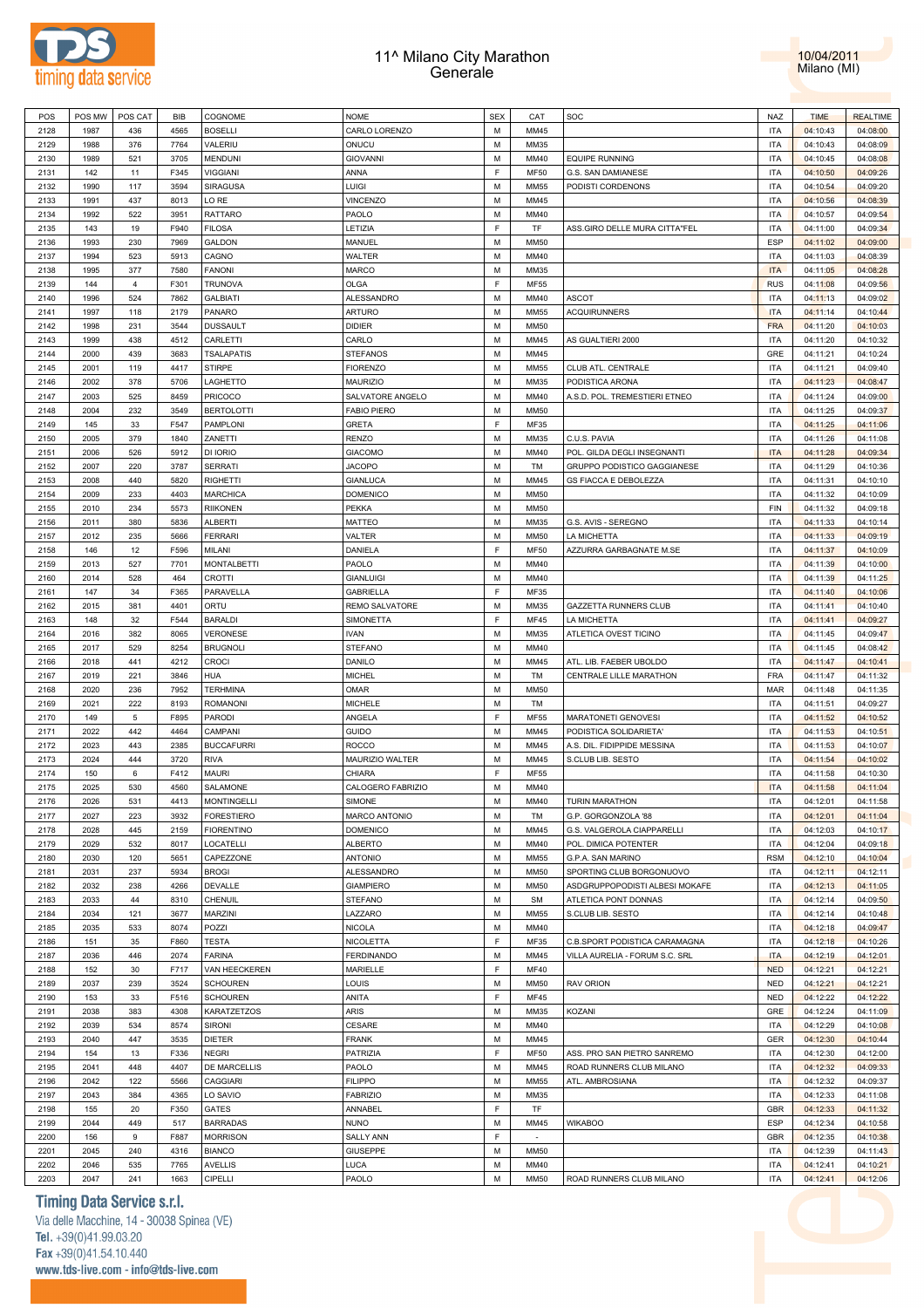



| POS  | POS MW | POS CAT        | BIB  | COGNOME           | <b>NOME</b>          | <b>SEX</b>  | CAT         | SOC                           | <b>NAZ</b> | <b>TIME</b> | <b>REALTIME</b> |
|------|--------|----------------|------|-------------------|----------------------|-------------|-------------|-------------------------------|------------|-------------|-----------------|
| 2204 | 157    | 14             | F930 | <b>MARTINI</b>    | SUSANNA              | E           | <b>MF50</b> | <b>GS ATL. SIGNA</b>          | <b>ITA</b> | 04:12:43    | 04:12:29        |
| 2205 | 2048   | 242            | 8382 | SPADARI           | <b>MARTINO</b>       | М           | <b>MM50</b> |                               | <b>ITA</b> | 04:12:47    | 04:10:18        |
| 2206 | 2049   | 450            | 8573 | <b>REBOLINI</b>   | <b>RENATO</b>        | M           | MM45        | <b>TURBOLENTO MILANO</b>      | <b>ITA</b> | 04:12:47    | 04:11:20        |
| 2207 | 2050   | 451            | 8612 | CASARINO          | ANDREA               | M           | MM45        | G.S. ZELOFORAMAGNO            | <b>ITA</b> | 04:12:50    | 04:10:29        |
| 2208 | 2051   | 536            | 2330 | CALO'             | SANDRO               | M           | MM40        | ASS.GARGANO 2000 ONLUS MANFRE | <b>ITA</b> | 04:12:56    | 04:12:31        |
|      |        |                |      |                   |                      | M           |             |                               | <b>ITA</b> |             |                 |
| 2209 | 2052   | 452            | 4242 | CASATI            | <b>ENRICO OMAR</b>   |             | MM45        | <b>GAZZETTA RUNNERS CLUB</b>  |            | 04:13:02    | 04:11:56        |
| 2210 | 158    | 34             | F549 | <b>DIREKI</b>     | SOULA                | E           | <b>MF45</b> |                               | GRE        | 04:13:04    | 04:10:48        |
| 2211 | 2053   | 243            | 4047 | CRISTIANO         | <b>ANTONIO</b>       | M           | <b>MM50</b> | G.P. ORZIVECCHI               | <b>ITA</b> | 04:13:06    | 04:11:38        |
| 2212 | 2054   | 453            | 5515 | <b>IANIGRO</b>    | <b>DONATO</b>        | M           | MM45        |                               | <b>FRA</b> | 04:13:07    | 04:11:32        |
| 2213 | 2055   | 244            | 2463 | DAGA              | <b>RENATO</b>        | M           | <b>MM50</b> | AS SURVIVAL TRIATHLON         | <b>ITA</b> | 04:13:08    | 04:12:39        |
| 2214 | 2056   | 454            | 8156 | <b>MUSCAS</b>     | <b>MARCO ANTONIO</b> | M           | MM45        |                               | <b>ITA</b> | 04:13:10    | 04:11:02        |
| 2215 | 2057   | 385            | 3793 | <b>PLESSI</b>     | ALAN                 | M           | MM35        | CIRC.RICREATIVO CITTANOVA     | <b>ITA</b> | 04:13:10    | 04:12:13        |
| 2216 | 2058   | 224            | 8379 | SALOKANGAS        | HENRI                | M           | TM          |                               | <b>FIN</b> | 04:13:14    | 04:11:26        |
| 2217 | 2059   | 455            | 8368 | <b>PEDRINI</b>    | DARIO                | M           | MM45        | ATL. U.S. NERVIANESE 1919     | <b>ITA</b> | 04:13:15    | 04:10:28        |
| 2218 | 2060   | 537            | 7856 | <b>MANCINI</b>    | <b>CHRISTOPHE</b>    | M           | MM40        |                               | <b>FRA</b> | 04:13:16    | 04:11:25        |
| 2219 | 2061   | 538            | 2430 | POZZATI           | <b>STEFANO</b>       | M           | MM40        | ATL. U.S. NERVIANESE 1919     | <b>ITA</b> | 04:13:16    | 04:10:28        |
| 2220 | 2062   | 225            | 3734 | <b>SELLARI</b>    | <b>ANTONIO</b>       | M           | TM          |                               | SWE        | 04:13:18    | 04:12:18        |
| 2221 | 2063   | 386            | 1749 | <b>ROMAN</b>      | <b>ERIC</b>          | M           | MM35        |                               | FRA        | 04:13:21    | 04:11:30        |
| 2222 | 2064   | 539            | 3798 | SETZU             | <b>MAURIZIO</b>      | M           | MM40        | ROAD RUNNERS CLUB MILANO      | <b>ITA</b> | 04:13:21    | 04:11:54        |
| 2223 | 2065   | 123            | 5766 | HELLEVAARA        | <b>HARRI</b>         | M           | MM55        |                               | <b>FIN</b> | 04:13:23    | 04:11:33        |
| 2224 | 159    | 31             | F502 | CONTI             | SIMONA               | $\mathsf F$ | MF40        | ATLETICA CAIRO                | <b>ITA</b> | 04:13:23    | 04:11:33        |
| 2225 | 2066   | 245            | 2265 | BIAZZI            | <b>ANDREA</b>        | M           | <b>MM50</b> | G.P. CASALESE                 | <b>ITA</b> | 04:13:24    | 04:10:58        |
|      |        |                |      |                   |                      | M           |             |                               |            |             |                 |
| 2226 | 2067   | 124            | 1508 | PANARO            | <b>MAURO</b>         |             | MM55        | ATHLETIC PROJECT SAVONA       | <b>ITA</b> | 04:13:24    | 04:12:41        |
| 2227 | 2068   | 125            | 8598 | MELACARNE         | <b>MICHELE</b>       | M           | MM55        | G.S. MONTESTELLA              | <b>ITA</b> | 04:13:26    | 04:10:52        |
| 2228 | 160    | 21             | F740 | <b>BOE</b>        | IDA                  | F           | TF          |                               | <b>NOR</b> | 04:13:27    | 04:11:13        |
| 2229 | 2069   | 540            | 5965 | <b>BARRY</b>      | <b>DAMIEN</b>        | M           | MM40        |                               | <b>IRL</b> | 04:13:27    | 04:11:40        |
| 2230 | 161    | 32             | F411 | <b>VOGLER</b>     | SABINE               | E           | MF40        | TV ECHTERDINGEN               | GER        | 04:13:27    | 04:12:01        |
| 2231 | 2070   | 541            | 3998 | FRANCESCHET       | LUCA                 | M           | MM40        | RUNNERS VALBOSSA-AZZATE       | <b>ITA</b> | 04:13:28    | 04:11:09        |
| 2232 | 2071   | 387            | 4549 | ANSELMO           | <b>FABRIZIO</b>      | M           | MM35        | TEAM 2000 TORINO              | <b>ITA</b> | 04:13:30    | 04:12:19        |
| 2233 | 2072   | 388            | 2533 | VATILLI           | MARCO                | M           | MM35        | ATL. SAN MARCO U.S. ACLI      | <b>ITA</b> | 04:13:33    | 04:12:46        |
| 2234 | 2073   | 226            | 8618 | <b>RITCHIE</b>    | LEWIS                | M           | TM          |                               | GBR        | 04:13:34    | 04:10:57        |
| 2235 | 162    | 22             | F548 | <b>BALZAROTTI</b> | <b>LUCIA</b>         | E           | TF          | ATL. SAN MARCO U.S. ACLI      | <b>ITA</b> | 04:13:35    | 04:11:29        |
| 2236 | 2074   | 456            | 4645 | <b>FUMAGALLI</b>  | MATTEO ANGELO        | M           | MM45        |                               | <b>ITA</b> | 04:13:35    | 04:11:23        |
| 2237 | 2075   | 457            | 7780 | <b>MORONI</b>     | <b>LUCA LUIGI</b>    | M           | MM45        |                               | <b>ITA</b> | 04:13:36    | 04:11:55        |
| 2238 | 163    | 23             | F309 | SCALAMOGNA        | <b>RENATA</b>        | F           | TF          | ROAD RUNNERS CLUB MILANO      | <b>ITA</b> | 04:13:36    | 04:11:54        |
| 2239 | 2076   | 246            | 4276 | <b>RADICI</b>     | <b>GIOVANNI</b>      | M           | <b>MM50</b> | G.P. ROSATE                   | <b>ITA</b> | 04:13:38    | 04:12:14        |
| 2240 | 164    | 24             | F912 | <b>BAZANT</b>     | ANNA                 | F           | TF          | DARTFORD ROAD RUNNERS         | <b>POL</b> | 04:13:38    | 04:11:06        |
| 2241 | 2077   | 458            | 7989 | <b>AGRIMONTI</b>  | <b>GIANLUCA</b>      | M           | MM45        | CENTRO SOCIALE UNIVERSITARIO  | <b>ITA</b> | 04:13:38    | 04:11:26        |
|      | 2078   |                |      |                   |                      | M           | MM45        |                               | <b>ITA</b> |             |                 |
| 2242 |        | 459            | 4207 | MERCATANTE        | <b>FRANCO</b>        |             |             | G.T.A. CREMA                  |            | 04:13:38    | 04:11:09        |
| 2243 | 2079   | 542            | 4206 | CERIOLI           | <b>GIULIO</b>        | M           | MM40        | G.T.A. CREMA                  | <b>ITA</b> | 04:13:38    | 04:11:09        |
| 2244 | 165    | 25             | F555 | SGARELLA          | SOFIA                | E           | TF          | VERDE PISELLO GROUP MILANO    | <b>ITA</b> | 04:13:41    | 04:11:32        |
| 2245 | 2080   | 227            | 5876 | CARNEVALI         | FABIO                | М           | TM          |                               | <b>ITA</b> | 04:13:43    | 04:11:26        |
| 2246 | 2081   | 389            | 8005 | <b>ALVERDI</b>    | <b>MICHELE</b>       | M           | MM35        | <b>LARIO RUNNERS</b>          | <b>ITA</b> | 04:13:43    | 04:11:37        |
| 2247 | 2082   | 390            | 7669 | <b>TOSELLI</b>    | <b>FRANCESCO</b>     | M           | MM35        |                               | <b>ITA</b> | 04:13:45    | 04:13:26        |
| 2248 | 2083   | 543            | 5694 | <b>GORI</b>       | <b>ROBERTO</b>       | M           | MM40        | ATL. CLUB VILLASANTA          | <b>ITA</b> | 04:13:45    | 04:11:34        |
| 2249 | 2084   | 247            | 1818 | VANRIJKEL         | <b>EDWARD</b>        | M           | <b>MM50</b> |                               | <b>BEL</b> | 04:13:47    | 04:13:01        |
| 2250 | 166    | 15             | F115 | VANRUSSELT        | ARLETTE              | F           | <b>MF50</b> |                               | <b>BEL</b> | 04:13:48    | 04:13:02        |
| 2251 | 2085   | 544            | 3855 | CELLA             | <b>ALESSANDRO</b>    | M           | MM40        |                               | <b>ITA</b> | 04:13:49    | 04:12:46        |
| 2252 | 167    | 36             | F920 | PELLA             | LILIANA BEATRIZ      | F           | MF35        |                               | <b>ITA</b> | 04:13:51    | 04:10:58        |
| 2253 | 168    | $\overline{7}$ | F394 | <b>RICCHEZZA</b>  | <b>ROSANNA</b>       | F           | MF55        | AZZURRA GARBAGNATE M.SE       | <b>ITA</b> | 04:13:52    | 04:12:23        |
| 2254 | 2086   | 545            | 7631 | CANALELLA         | SALVATORE            | M           | MM40        |                               | <b>ITA</b> | 04:13:54    | 04:11:56        |
| 2255 | 2087   | 248            | 5839 | GALLI             | <b>MAURIZIO</b>      | M           | <b>MM50</b> | <b>BIKE &amp; RUN</b>         | <b>ITA</b> | 04:13:54    | 04:11:30        |
| 2256 | 2088   | 249            | 4298 | <b>BARATTA</b>    | <b>MAURO</b>         | M           | <b>MM50</b> | <b>BIKE &amp; RUN</b>         | <b>ITA</b> | 04:13:54    | 04:11:30        |
| 2257 | 2089   | 546            | 5916 | VAILATI           | ANNIBALE             | M           | MM40        | <b>BIKE &amp; RUN</b>         | <b>ITA</b> | 04:13:54    | 04:11:30        |
| 2258 | 2090   | 250            | 4496 | ZINNI             | <b>GERMANO</b>       | M           | <b>MM50</b> | ATL. MILANO                   | <b>ITA</b> | 04:13:56    | 04:12:38        |
| 2259 | 2091   | 460            | 3540 | <b>VERGATA</b>    | CARMELO              | M           | MM45        | 'LE MARMOTTE'                 | <b>ITA</b> | 04:13:56    | 04:12:26        |
|      |        |                |      | <b>VERGATA</b>    |                      | M           |             | 'LE MARMOTTE'                 |            |             |                 |
| 2260 | 2092   | 251            | 1510 |                   | <b>GAETANO</b>       |             | <b>MM50</b> |                               | <b>ITA</b> | 04:13:57    | 04:12:27        |
| 2261 | 2093   | 461            | 4558 | <b>ALONGI</b>     | <b>ONOFRIO</b>       | M           | MM45        | 'LE MARMOTTE'                 | <b>ITA</b> | 04:13:57    | 04:12:27        |
| 2262 | 2094   | 391            | 5576 | <b>MORONI</b>     | ANDREA               | M           | MM35        |                               | <b>ITA</b> | 04:13:58    | 04:12:03        |
| 2263 | 2095   | 462            | 1654 | CERETI            | <b>STEFANO</b>       | M           | MM45        | POLISPORTIVA DIL. SAN VITTORE | <b>ITA</b> | 04:14:00    | 04:13:32        |
| 2264 | 2096   | 547            | 4414 | <b>GENESI</b>     | SILVANO              | M           | MM40        | ATL. VIRTUS SENAGO            | <b>ITA</b> | 04:14:00    | 04:12:59        |
| 2265 | 2097   | 463            | 7964 | <b>MICHELI</b>    | <b>LUCA</b>          | M           | MM45        | ATL. VIRTUS SENAGO            | <b>ITA</b> | 04:14:00    | 04:12:05        |
| 2266 | 2098   | 126            | 2519 | VILLA             | MARCELLO             | M           | <b>MM55</b> | G.S. VILLA GUARDIA            | <b>ITA</b> | 04:14:01    | 04:12:14        |
| 2267 | 2099   | 464            | 7671 | <b>VOLTA</b>      | <b>GIUSEPPE</b>      | M           | MM45        | PODISTICA ARONA               | <b>ITA</b> | 04:14:03    | 04:11:26        |
| 2268 | 2100   | 392            | 5635 | CHIAVAZZA         | <b>MAURO</b>         | M           | MM35        | C.B.SPORT PODISTICA CARAMAGNA | <b>ITA</b> | 04:14:04    | 04:12:11        |
| 2269 | 2101   | 127            | 264  | <b>REMONATO</b>   | CARLO                | M           | <b>MM55</b> | ATL. FRANCIACORTA             | <b>ITA</b> | 04:14:06    | 04:12:13        |
| 2270 | 2102   | 45             | 7858 | <b>SALA</b>       | <b>GIOVANNI</b>      | M           | <b>SM</b>   | ATL. MARIANO COMENSE          | <b>ITA</b> | 04:14:06    | 04:11:25        |
| 2271 | 2103   | 252            | 3877 | <b>FANCK</b>      | <b>HARTMUT</b>       | M           | <b>MM50</b> |                               | <b>GER</b> | 04:14:07    | 04:12:29        |
| 2272 | 2104   | 128            | 3694 | <b>MORETTO</b>    | <b>MAURIZIO</b>      | M           | <b>MM55</b> | S.CLUB LIB. SESTO             | ITA        | 04:14:09    | 04:12:45        |
| 2273 | 2105   | 548            | 3908 | <b>BELLENTANI</b> | CARLO                | M           | MM40        | PODISTICA UDOR REFUNDA        | <b>ITA</b> | 04:14:09    | 04:11:18        |
| 2274 | 2106   | 465            | 267  | <b>MARSEGLIA</b>  | <b>MARIO</b>         | M           | MM45        | ROAD RUNNERS CLUB MILANO      | <b>ITA</b> | 04:14:11    | 04:12:24        |
| 2275 | 2107   | 466            | 3504 | <b>SEDIN</b>      | ANDREY               | M           | MM45        |                               | <b>RUS</b> | 04:14:11    | 04:13:00        |
|      |        |                |      |                   |                      | F           |             |                               |            |             |                 |
| 2276 | 169    | 26             | F785 | <b>DOORNEKAMP</b> | SAMANTHA             |             | TF          |                               | <b>NED</b> | 04:14:11    | 04:12:22        |
| 2277 | 2108   | 253            | 5504 | ABBATI            | PAOLO                | М           | <b>MM50</b> |                               | <b>ITA</b> | 04:14:11    | 04:12:15        |
| 2278 | 2109   | 228            | 8270 | WAGNER            | SIMON                | M           | TM          |                               | <b>GER</b> | 04:14:12    | 04:12:23        |
| 2279 | 170    | 27             | F890 | <b>DOORNEKAMP</b> | <b>LIOBA</b>         | F           | TF          |                               | GER        | 04:14:13    | 04:12:24        |

# **Timing Data Service s.r.l.**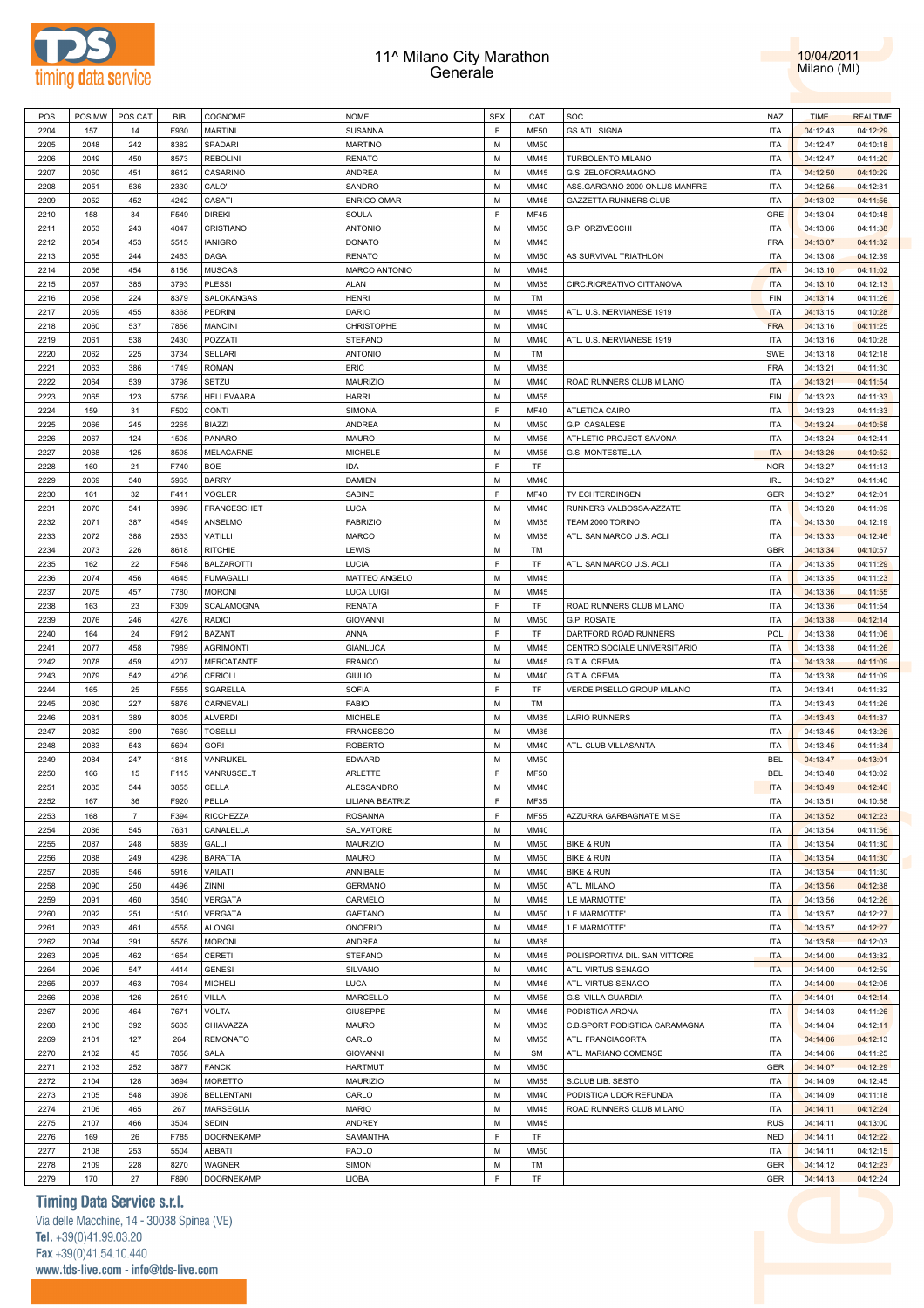



| POS  | POS MW | POS CAT | BIB  | COGNOME           | <b>NOME</b>        | <b>SEX</b> | CAT         | SOC                           | NAZ        | <b>TIME</b> | <b>REALTIME</b> |
|------|--------|---------|------|-------------------|--------------------|------------|-------------|-------------------------------|------------|-------------|-----------------|
| 2280 | 2110   | 254     | 4267 | <b>TOMMASINI</b>  | QUINTO             | M          | <b>MM50</b> | ATLETICA ALTO GARDA E LEDRO   | <b>ITA</b> | 04:14:14    | 04:13:28        |
| 2281 | 2111   | 549     | 7574 | KILCOYNE          | <b>ALAN</b>        | M          | MM40        | QUEENS PARK HARRIERS          | <b>GBR</b> | 04:14:16    | 04:11:16        |
| 2282 |        | 550     | 8044 |                   | <b>ANTONIO</b>     | M          | MM40        | RUNNING OLTREPO'              | <b>ITA</b> |             |                 |
|      | 2112   |         |      | LENTINIO          |                    |            |             |                               |            | 04:14:21    | 04:12:00        |
| 2283 | 2113   | 393     | 8405 | <b>BRUNO</b>      | <b>FERDINANDO</b>  | M          | MM35        | UNICREDIT GROUP CIRCOLO MI    | <b>ITA</b> | 04:14:22    | 04:11:39        |
| 2284 | 2114   | 551     | 7814 | <b>IMPEGNO</b>    | <b>MAURO</b>       | M          | MM40        | GRUPPO PODISTICO ROSATE       | <b>ITA</b> | 04:14:22    | 04:12:25        |
| 2285 | 2115   | 394     | 8000 | <b>BONDESAN</b>   | <b>LUCA</b>        | M          | MM35        | ATLETICA SETTIMESE            | <b>ITA</b> | 04:14:23    | 04:11:59        |
| 2286 | 2116   | 229     | 7641 | <b>ROVATI</b>     | GABRIELE           | M          | TM          |                               | <b>ITA</b> | 04:14:29    | 04:12:17        |
| 2287 | 2117   | 552     | 4057 | VIGANO'           | <b>GUALTIERO</b>   | M          | MM40        | HAPPY RUNNER CLUB             | <b>ITA</b> | 04:14:31    | 04:13:27        |
| 2288 | 2118   | 230     | 3813 | MENEGATTO         | DANIELE            | M          | TM          |                               | <b>ITA</b> | 04:14:32    | 04:13:01        |
|      |        |         |      |                   |                    |            |             |                               |            |             |                 |
| 2289 | 2119   | 467     | 3956 | <b>GAREGNANI</b>  | <b>FABIO</b>       | M          | MM45        | G.P. QUELLI DELLA VIA BARACCA | <b>ITA</b> | 04:14:35    | 04:12:13        |
| 2290 | 2120   | 468     | 2439 | MAGGIA            | <b>ROBERTO</b>     | M          | MM45        | ASD ORTICA TEAM               | <b>ITA</b> | 04:14:36    | 04:13:48        |
| 2291 | 2121   | 129     | 4415 | <b>REALINI</b>    | PIETRO             | M          | <b>MM55</b> | ATL. MALNATE                  | <b>ITA</b> | 04:14:42    | 04:13:02        |
| 2292 | 2122   | 28      | 5865 | <b>DE MARCO</b>   | GAETANO            | M          | <b>MM60</b> | ASD ATLETICA FOSSACESIA       | <b>ITA</b> | 04:14:47    | 04:12:54        |
| 2293 | 2123   | 469     | 7652 | ABATE             | <b>FABIO</b>       | M          | MM45        | ROAD RUNNERS MILANO           | <b>ITA</b> | 04:14:49    | 04:12:37        |
| 2294 | 2124   | 231     | 5886 | GONZALEZ          | LUIS               | M          | TM          |                               | <b>MEX</b> | 04:14:52    | 04:12:55        |
| 2295 | 2125   | 13      | 4604 | CATTANEO          | ANGELO             | M          | <b>MM65</b> | AMICI DELLO SPORT BRIOSCO-MI  | <b>ITA</b> | 04:14:52    | 04:13:23        |
|      |        |         |      |                   |                    | M          |             |                               |            |             |                 |
| 2296 | 2126   | 232     | 5822 | <b>BAJO</b>       | <b>JAVIER</b>      |            | TM          |                               | ESP        | 04:14:55    | 04:13:10        |
| 2297 | 2127   | 233     | 8002 | <b>BELLETTI</b>   | MATTEO             | М          | TM          |                               | <b>ITA</b> | 04:14:56    | 04:12:12        |
| 2298 | 171    | 28      | F824 | <b>RIVA</b>       | EMANUELA           | F          | TF          |                               | <b>ITA</b> | 04:14:56    | 04:12:12        |
| 2299 | 2128   | 130     | 3912 | <b>CITTA</b>      | VINCENZO           | M          | <b>MM55</b> | POL. AVIS BOLOGNESE           | <b>ITA</b> | 04:14:57    | 04:14:05        |
| 2300 | 2129   | 234     | 7712 | LUCCHESI          | MARCO              | M          | TM          | TEAM OTC COMO                 | <b>ITA</b> | 04:14:58    | 04:13:16        |
| 2301 | 2130   | 553     | 7930 | <b>BENASSI</b>    | <b>FABRIZIO</b>    | M          | MM40        | CENTRO SOCIALE UNIVERSITARIO  | <b>ITA</b> | 04:15:05    | 04:12:53        |
| 2302 | 172    | 35      | F942 | PATRUNO           | NUNZIA             | F          | <b>MF45</b> | <b>BARLETTA SPORTIVA</b>      | <b>ITA</b> | 04:15:06    | 04:13:41        |
|      |        |         |      |                   |                    | M          |             |                               | <b>GBR</b> |             |                 |
| 2303 | 2131   | 131     | 3834 | WOOD              | <b>STEVE</b>       |            | MM55        | HORSFORTH HARRIERS            |            | 04:15:12    | 04:14:00        |
| 2304 | 2132   | 132     | 3517 | <b>WILMER</b>     | JOS                | M          | MM55        |                               | <b>NED</b> | 04:15:13    | 04:13:52        |
| 2305 | 2133   | 14      | 4234 | <b>VELOSO</b>     | MANUEL             | M          | <b>MM65</b> | PORTO RUNNERS                 | <b>POR</b> | 04:15:14    | 04:13:42        |
| 2306 | 2134   | 554     | 1614 | <b>GASPERONI</b>  | <b>FERDINANDO</b>  | M          | MM40        | U.S. S.VITTORE O. 1906        | <b>ITA</b> | 04:15:14    | 04:14:54        |
| 2307 | 2135   | 133     | 3579 | <b>DELLOW</b>     | <b>CHRIS</b>       | M          | <b>MM55</b> |                               | <b>GBR</b> | 04:15:16    | 04:14:13        |
| 2308 | 2136   | 235     | 8199 | KOLB              | ARNAUD             | M          | TM          |                               | FRA        | 04:15:17    | 04:13:16        |
| 2309 | 2137   | 134     | 5815 | <b>DIMPEL</b>     | GÜNTHER            | M          | <b>MM55</b> |                               | <b>GER</b> | 04:15:19    | 04:13:27        |
|      |        |         |      |                   |                    |            |             |                               |            |             |                 |
| 2310 | 2138   | 555     | 5892 | <b>BOTTURA</b>    | <b>RICCARDO</b>    | M          | MM40        |                               | <b>ITA</b> | 04:15:22    | 04:13:32        |
| 2311 | 2139   | 236     | 4634 | MELZI             | <b>STEFANO</b>     | M          | TM          |                               | <b>ITA</b> | 04:15:24    | 04:13:48        |
| 2312 | 2140   | 556     | 4319 | MAGGESE           | LUCA               | M          | MM40        | CAGLIARI MARATHON CLUB        | <b>ITA</b> | 04:15:24    | 04:14:04        |
| 2313 | 2141   | 237     | 7891 | <b>SIMONOTTI</b>  | <b>MARCO</b>       | M          | TM          |                               | <b>ITA</b> | 04:15:25    | 04:13:07        |
| 2314 | 2142   | 470     | 5812 | <b>NESPOLI</b>    | FABIO MASSIMILIANO | M          | MM45        |                               | <b>ITA</b> | 04:15:31    | 04:12:37        |
| 2315 | 2143   | 471     | 4573 | RENZETTI          | MAURIZIO           | M          | MM45        |                               | <b>ITA</b> | 04:15:33    | 04:14:26        |
| 2316 | 2144   | 557     | 5640 | <b>RURALE</b>     | LORENZO            | M          | MM40        | G.P. GORGONZOLA '88           | <b>ITA</b> | 04:15:34    | 04:13:40        |
|      |        |         |      |                   |                    |            |             |                               |            |             |                 |
| 2317 | 2145   | 255     | 3777 | PEDRAZZINI        | <b>FAUSTO</b>      | M          | <b>MM50</b> | PROLOCO BESATE                | <b>ITA</b> | 04:15:35    | 04:14:19        |
| 2318 | 2146   | 395     | 4516 | MAGNI             | <b>TIZIANO</b>     | M          | MM35        |                               | <b>ITA</b> | 04:15:37    | 04:14:05        |
| 2319 | 2147   | 256     | 4006 | <b>MERCKX</b>     | <b>WIM</b>         | M          | <b>MM50</b> | SGOLA                         | <b>BEL</b> | 04:15:38    | 04:13:57        |
| 2320 | 2148   | 472     | 5824 | MAZZOLENI         | DANILO             | M          | MM45        | O.S.A. ORG.SPORTIVA ALPINISTI | <b>ITA</b> | 04:15:44    | 04:13:49        |
| 2321 | 173    | 8       | F533 | GOUYET            | CATHERINE          | F          | <b>MF55</b> |                               | FRA        | 04:15:48    | 04:13:54        |
| 2322 | 2149   | 29      | 4168 | DELLAPIANA        | <b>FAUSTO</b>      | M          | <b>MM60</b> | RUNNERS BERGAMO               | <b>ITA</b> | 04:15:49    | 04:14:11        |
| 2323 | 2150   | 396     | 3812 | MENEGATTO         | <b>IVANO</b>       | M          | MM35        |                               | <b>ITA</b> | 04:15:50    | 04:14:19        |
|      |        |         |      |                   |                    |            |             |                               |            |             |                 |
| 2324 | 2151   | 473     | 5917 | CARICATO          | ANGELO             | M          | MM45        | S.ATL. S.G.BOSCO PALAGIANELLO | <b>ITA</b> | 04:15:50    | 04:14:14        |
| 2325 | 2152   | 474     | 7923 | ZANABONI          | CESARE             | M          | MM45        | G.P. CASALESE                 | <b>ITA</b> | 04:15:55    | 04:13:31        |
| 2326 | 2153   | 397     | 7806 | VALLORTIGARA      | MAURIZIO           | M          | MM35        |                               | <b>ITA</b> | 04:15:56    | 04:14:32        |
| 2327 | 2154   | 558     | 3698 | CARRUOZZO         | SILVIO             | М          | MM40        | G. P. RIVAROLO 1977           | <b>ITA</b> | 04:15:58    | 04:14:15        |
| 2328 | 2155   | 559     | 8049 | <b>PICCININI</b>  | <b>FABIO</b>       | М          | MM40        |                               | <b>ITA</b> | 04:15:59    | 04:14:41        |
| 2329 | 2156   | 135     | 3518 | JANSSEN           | <b>JOHANNES</b>    | M          | MM55        | ORION BLERICK                 | <b>NED</b> | 04:16:00    | 04:14:09        |
| 2330 | 174    | 29      | F750 | <b>KOPANIA</b>    | <b>ALEKSANDRA</b>  | F          | TF          |                               | <b>USA</b> |             |                 |
|      |        |         |      |                   |                    |            |             |                               |            | 04:16:03    | 04:14:08        |
| 2331 | 2157   | 136     | 4158 | <b>GIACOMELLO</b> | MAURIZIO DANIELE   | M          | <b>MM55</b> | ROAD RUNNERS CLUB MILANO      | <b>ITA</b> | 04:16:06    | 04:14:59        |
| 2332 | 2158   | 475     | 5905 | <b>MARTARI</b>    | <b>MARCO</b>       | М          | MM45        |                               | <b>ITA</b> | 04:16:11    | 04:14:14        |
| 2333 | 175    | 37      | F832 | <b>ISELLA</b>     | SARA               | F          | MF35        | G.S. AVIS OGGIONO             | <b>ITA</b> | 04:16:11    | 04:13:32        |
| 2334 | 2159   | 238     | 4053 | <b>GUILLAUME</b>  | MAUZEN             | М          | TM          |                               | FRA        | 04:16:12    | 04:15:04        |
| 2335 | 2160   | 560     | 5696 | LABRIOLA          | <b>ANTONIO</b>     | М          | MM40        | OLYMPIA VILLACIDRO            | <b>ITA</b> | 04:16:13    | 04:14:26        |
| 2336 | 2161   | 137     | 7860 | CASTOLDI          | PASQUALINO         | М          | <b>MM55</b> | ATLETICA INTESA               | <b>ITA</b> | 04:16:14    | 04:13:52        |
| 2337 | 2162   | 561     | 3842 | CATANIA           | MASSIMILIANO       | М          | MM40        | <b>ASD FASTWEB</b>            | <b>ITA</b> | 04:16:22    | 04:14:53        |
|      |        |         |      |                   |                    |            |             |                               |            |             |                 |
| 2338 | 2163   | 239     | 1699 | PABST             | <b>MARTIN</b>      | М          | TM          | AARHUS 1900                   | <b>DEN</b> | 04:16:23    | 04:15:47        |
| 2339 | 2164   | 476     | 8369 | LAZZERI           | MIRCO              | М          | MM45        | ATL. U.S. NERVIANESE 1919     | <b>ITA</b> | 04:16:23    | 04:13:36        |
| 2340 | 2165   | 398     | 3844 | PELLEGRI          | ALESSANDRO         | М          | MM35        | ATHLETIC TEAM LARIO           | <b>ITA</b> | 04:16:23    | 04:15:14        |
| 2341 | 2166   | 138     | 3680 | <b>GORISSEN</b>   | <b>MARTIN</b>      | М          | MM55        | AV ORION                      | <b>NED</b> | 04:16:28    | 04:14:39        |
| 2342 | 2167   | 139     | 4605 | <b>FERRERI</b>    | <b>DOMENICO</b>    | M          | <b>MM55</b> | AMICI DELLO SPORT BRIOSCO-MI  | <b>ITA</b> | 04:16:32    | 04:15:44        |
| 2343 | 2168   | 562     | 8117 | PETAZZONI         | <b>MASSIMO</b>     | М          | MM40        | MARCIATORI SAN GIORGIO        | <b>ITA</b> | 04:16:32    | 04:13:42        |
|      |        |         |      |                   |                    | F          |             |                               |            |             |                 |
| 2344 | 176    | 30      | F811 | ZETTERHOLM        | AMANDA             |            | TF          |                               | SWE        | 04:16:34    | 04:14:17        |
| 2345 | 2169   | 240     | 5825 | <b>GRAMEGNA</b>   | <b>DOMENICO</b>    | M          | TM          | P&C PODISMOECAZZEGGIO         | <b>ITA</b> | 04:16:37    | 04:14:31        |
| 2346 | 2170   | 30      | 4255 | <b>GRAMEGNA</b>   | SALVATORE          | M          | <b>MM60</b> | S.O.I. INVERUNO               | <b>ITA</b> | 04:16:38    | 04:14:31        |
| 2347 | 2171   | 563     | 4491 | <b>RUFFINO</b>    | PAOLO              | M          | MM40        |                               | <b>ITA</b> | 04:16:44    | 04:15:22        |
| 2348 | 2172   | 257     | 8217 | GRANILE           | <b>VITTORIO</b>    | M          | <b>MM50</b> | CLUB RUNNER 87 VALENTE ARREDI | <b>ITA</b> | 04:16:44    | 04:14:27        |
| 2349 | 2173   | 258     | 3769 | <b>FOGLIENI</b>   | <b>GIUSEPPE</b>    | M          | <b>MM50</b> | <b>BIGACC DE ELA</b>          | <b>ITA</b> | 04:16:47    | 04:14:57        |
| 2350 | 2174   | 31      | 7697 | <b>COMINETTI</b>  | <b>GIUSEPPE</b>    | M          | <b>MM60</b> |                               | <b>ITA</b> | 04:16:48    | 04:14:40        |
|      |        |         |      |                   |                    |            |             |                               |            |             |                 |
| 2351 | 2175   | 399     | 3695 | MILITELLO         | DAVIDE             | M          | MM35        |                               | <b>ITA</b> | 04:16:49    | 04:14:06        |
| 2352 | 2176   | 259     | 1898 | GAMBA             | CESARE             | М          | MM50        | U.S. SAN MAURIZIO             | <b>ITA</b> | 04:16:54    | 04:14:54        |
| 2353 | 177    | 36      | F340 | DONEGANA          | ANNA               | F          | <b>MF45</b> | U.S. SAN MAURIZIO             | <b>ITA</b> | 04:16:55    | 04:14:55        |
| 2354 | 2177   | 564     | 8530 | <b>SCABURRI</b>   | GIANPAOLO          | М          | MM40        |                               | <b>ITA</b> | 04:16:57    | 04:15:14        |
| 2355 | 178    | 38      | F608 | REPANATI          | <b>ILARIA</b>      | F          | MF35        | G.S. CASTELLANIA - GOZZANO    | <b>ITA</b> | 04:17:01    | 04:14:57        |
|      |        |         |      |                   |                    |            |             |                               |            |             |                 |

# **Timing Data Service s.r.l.**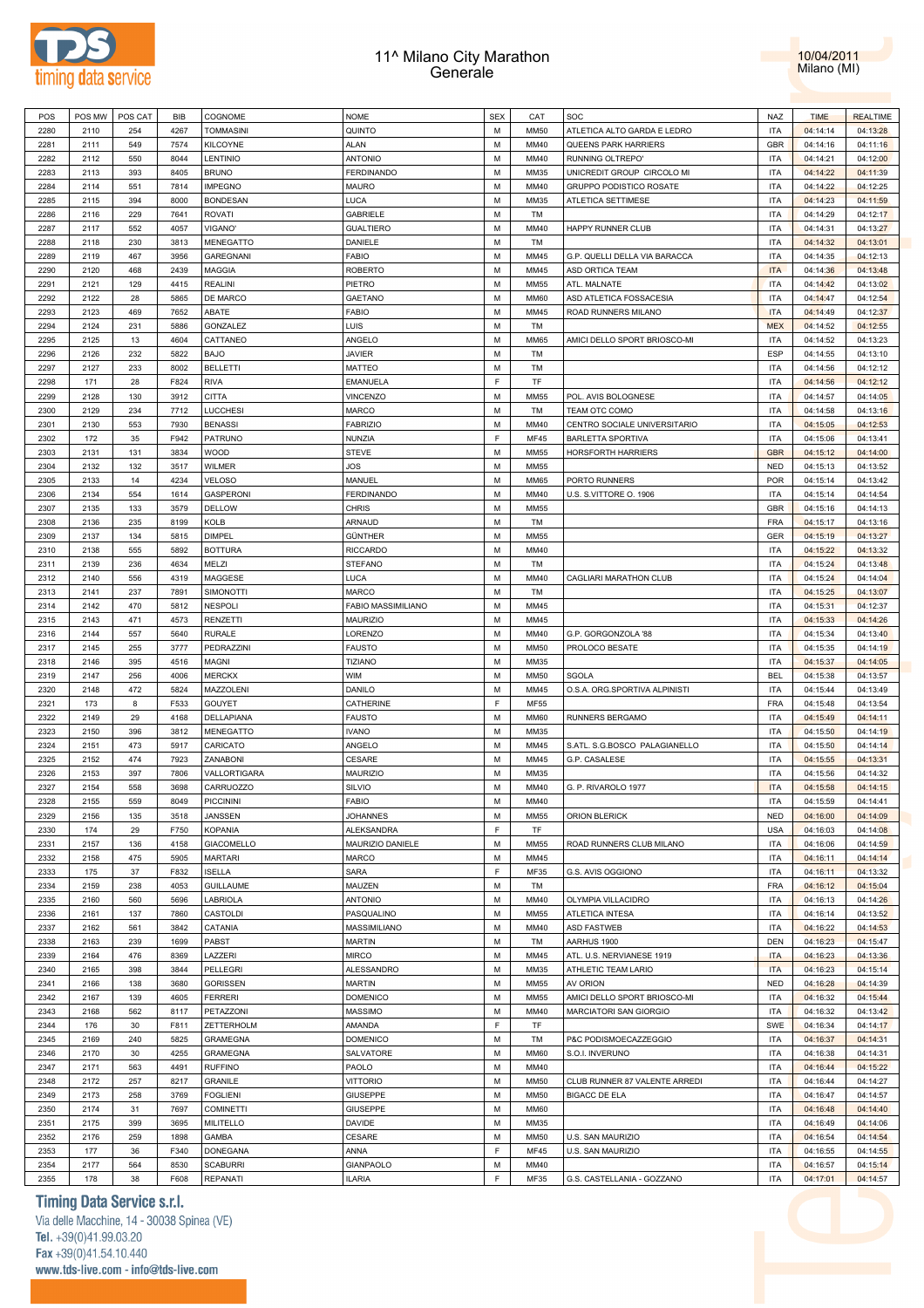



| POS  | POS MW | POS CAT | <b>BIB</b> | COGNOME            | <b>NOME</b>        | <b>SEX</b> | CAT         | SOC                            | <b>NAZ</b> | <b>TIME</b> | <b>REALTIME</b> |  |
|------|--------|---------|------------|--------------------|--------------------|------------|-------------|--------------------------------|------------|-------------|-----------------|--|
| 2356 | 179    | 39      | F607       | <b>CHIARINI</b>    | STEFANIA           | F.         | MF35        | G.S. CASTELLANIA - GOZZANO     | <b>ITA</b> | 04:17:02    | 04:14:58        |  |
| 2357 | 2178   | 140     | 5852       | CAMINADA           | GIUSEPPE           | M          | <b>MM55</b> |                                | <b>ITA</b> | 04:17:02    | 04:15:09        |  |
| 2358 | 2179   | 477     | 4127       | CONZI              | FABIO              | M          | MM45        | ATL. CINISELLO                 | <b>ITA</b> | 04:17:02    | 04:15:42        |  |
| 2359 | 2180   | 141     | 1961       | KARAFLOS           |                    | М          | <b>MM55</b> | PATRAS RUNNERS HEALTH CLUB     | GRE        | 04:17:03    | 04:16:14        |  |
|      |        |         |            |                    | CHRISTOS           |            |             |                                |            |             |                 |  |
| 2360 | 2181   | 32      | 4380       | PATERNOSTRO        | ANDREA             | M          | <b>MM60</b> | ATL. PARABIAGO                 | <b>ITA</b> | 04:17:05    | 04:16:14        |  |
| 2361 | 2182   | 565     | 5904       | VALSECCHI          | MASSIMO GIOVANNI   | M          | MM40        | ASS. POL.CAPRIOLESE            | <b>ITA</b> | 04:17:12    | 04:15:00        |  |
| 2362 | 2183   | 478     | 5571       | <b>ROMANO</b>      | MICHEL             | M          | MM45        |                                | <b>ITA</b> | 04:17:13    | 04:15:02        |  |
| 2363 | 2184   | 142     | 3529       | <b>WONG</b>        | CHI LEUNG          | M          | MM55        |                                | <b>HKG</b> | 04:17:16    | 04:15:57        |  |
| 2364 | 2185   | 260     | 2461       | SANTAGOSTINO       | <b>ALBERTO</b>     | M          | MM50        |                                | <b>ITA</b> | 04:17:16    | 04:15:58        |  |
| 2365 | 180    | 33      | F587       | <b>FOUILLOUX</b>   | <b>ODILE IRENE</b> | E          | <b>MF40</b> | ROAD RUNNERS CLUB MILANO       | <b>ITA</b> | 04:17:18    | 04:15:12        |  |
| 2366 | 2186   | 261     | 3914       | <b>FRAIPONTS</b>   | JAN                | M          | MM50        |                                | <b>BEL</b> | 04:17:20    | 04:16:32        |  |
| 2367 | 181    | 37      | F853       | KASSE              | <b>FLORENCE</b>    | E          | <b>MF45</b> | PROPATRIA CUS MILANO           | <b>FRA</b> | 04:17:25    | 04:15:46        |  |
| 2368 | 2187   | 400     | 4235       | <b>SERGENT</b>     | <b>FRANCK</b>      | M          | MM35        |                                | <b>FRA</b> | 04:17:28    | 04:16:47        |  |
| 2369 | 2188   | 262     | 8071       | <b>BAFFICO</b>     | DINO               | M          | <b>MM50</b> | SESTO 76 LISANZA               | <b>ITA</b> | 04:17:28    | 04:14:59        |  |
|      |        |         |            |                    |                    |            |             |                                |            |             |                 |  |
| 2370 | 2189   | 566     | 7517       | <b>DICORATO</b>    | WALTER             | M          | MM40        | <b>GAZZETTA RUNNERS CLUB</b>   | <b>ITA</b> | 04:17:29    | 04:15:29        |  |
| 2371 | 2190   | 567     | 4596       | MANGLAVITI         | <b>MARIO</b>       | М          | MM40        | RUNNERS BERGAMO                | <b>ITA</b> | 04:17:30    | 04:15:46        |  |
| 2372 | 2191   | 568     | 3667       | MANDELLI           | MAURO              | M          | MM40        |                                | <b>ITA</b> | 04:17:33    | 04:16:30        |  |
| 2373 | 2192   | 263     | 5525       | <b>BRANDMO</b>     | KJETIL             | M          | <b>MM50</b> | <b>BAMA GRUPEN</b>             | <b>NOR</b> | 04:17:35    | 04:15:07        |  |
| 2374 | 2193   | 401     | 5701       | PINHO              | rui                | M          | MM35        | PORTO RUNNERS                  | <b>POR</b> | 04:17:36    | 04:14:49        |  |
| 2375 | 2194   | 241     | 3584       | O DRISCOLL         | KEITH              | М          | TM          | WATERFORD AC                   | <b>IRL</b> | 04:17:36    | 04:16:27        |  |
| 2376 | 2195   | 569     | 6000       | <b>AUDRIN</b>      | MARC               | M          | MM40        |                                | <b>FRA</b> | 04:17:42    | 04:16:02        |  |
| 2377 | 2196   | 402     | 3697       | <b>BRAMBILLA</b>   | FRANCESCO          | М          | MM35        |                                | <b>ITA</b> | 04:17:43    | 04:16:12        |  |
| 2378 | 2197   | 403     | 4090       | CHEAP              | <b>CHRISTOPHER</b> | M          | MM35        |                                | <b>GBR</b> |             | 04:16:45        |  |
|      |        |         |            |                    |                    |            |             |                                |            | 04:17:44    |                 |  |
| 2379 | 2198   | 570     | 5869       | <b>JENSEN</b>      | THOMAS             | M          | MM40        |                                | <b>GER</b> | 04:17:50    | 04:16:00        |  |
| 2380 | 2199   | 479     | 8627       | <b>SCURI</b>       | Luigi              | M          | MM45        | TEAM 3 ESSE                    | <b>ITA</b> | 04:17:50    | 04:15:23        |  |
| 2381 | 2200   | 264     | 3907       | <b>MOLINARI</b>    | <b>FULVIO</b>      | M          | <b>MM50</b> | ATL. BEDIZZOLE                 | <b>ITA</b> | 04:17:51    | 04:16:14        |  |
| 2382 | 2201   | 242     | 5952       | <b>KARAVASILIS</b> | KONSTANTINOS       | M          | TM          | PWC RUNNING TEAM               | GRE        | 04:17:54    | 04:15:29        |  |
| 2383 | 2202   | 33      | 3773       | <b>MERCATI</b>     | <b>GUIDO</b>       | М          | <b>MM60</b> | ROAD RUNNERS CLUB MILANO       | <b>ITA</b> | 04:17:56    | 04:17:12        |  |
| 2384 | 2203   | 571     | 7913       | <b>BALDAZZI</b>    | <b>FILIPPO</b>     | M          | MM40        |                                | <b>ITA</b> | 04:17:56    | 04:15:51        |  |
| 2385 | 2204   | 480     | 5991       | DELMONTE           | STEFANO            | M          | MM45        |                                | <b>ITA</b> | 04:18:01    | 04:16:03        |  |
| 2386 | 2205   | 265     | 4552       | SANTIN             | <b>ENRICO</b>      | M          | MM50        | ATL. O.S.G. GUANZATE           | <b>ITA</b> | 04:18:02    | 04:17:10        |  |
| 2387 | 2206   | 243     | 5943       | <b>FRONTINI</b>    | <b>MAURIZIO</b>    | M          | TM          |                                | <b>ITA</b> | 04:18:05    | 04:15:42        |  |
|      |        |         |            |                    |                    | F          |             |                                |            |             |                 |  |
| 2388 | 182    | 40      | F407       | <b>RUGGERI</b>     | RAFFAELLA          |            | MF35        | ATL. CLUB VILLASANTA           | <b>ITA</b> | 04:18:06    | 04:16:49        |  |
| 2389 | 183    | 38      | F952       | ANGHILERI          | CLARA              | F          | <b>MF45</b> | CANOTTIERI MILANO              | <b>ITA</b> | 04:18:06    | 04:16:57        |  |
| 2390 | 2207   | 481     | 3959       | <b>ACERBIS</b>     | DARIO              | M          | MM45        | GS AVIS TREVIGLIO G.BRUSAFERRI | <b>ITA</b> | 04:18:10    | 04:15:29        |  |
| 2391 | 2208   | 244     | 4387       | LEMMA              | TOMMASO            | М          | TM          | ASD ARCA ATL.AVERSA A.AVERSANO | <b>ITA</b> | 04:18:10    | 04:16:31        |  |
| 2392 | 2209   | 572     | 5740       | <b>BERTONCINI</b>  | MIRKO              | M          | MM40        |                                | <b>ITA</b> | 04:18:12    | 04:16:03        |  |
| 2393 | 2210   | 266     | 3736       | <b>MCMAHON</b>     | TONY               | M          | <b>MM50</b> | CAVAN TRIATHLON CLUB           | <b>IRL</b> | 04:18:15    | 04:16:01        |  |
| 2394 | 2211   | 245     | 3593       | LESSWARE           | TED                | M          | TM          |                                | <b>GBR</b> | 04:18:16    | 04:16:51        |  |
| 2395 | 2212   | 573     | 4223       | MICHALEC           | FREDERIC           | M          | MM40        |                                | <b>FRA</b> | 04:18:18    | 04:15:57        |  |
| 2396 | 2213   | 574     | 4078       | LA MOTTA           | DOMENICO           | M          | MM40        | UNICREDIT GROUP CIRCOLO MI     | <b>ITA</b> | 04:18:21    | 04:17:05        |  |
|      |        |         |            |                    |                    |            |             |                                |            | 04:18:27    |                 |  |
| 2397 | 2214   | 404     | 4607       | <b>GUASCO</b>      | RICCARDO           | М          | MM35        | ROAD RUNNERS CLUB MILANO       | <b>ITA</b> |             | 04:16:57        |  |
| 2398 | 2215   | 267     | 5855       | <b>JANOVCIK</b>    | MIROSLAV           | M          | <b>MM50</b> |                                | <b>SVK</b> | 04:18:28    | 04:16:16        |  |
| 2399 | 2216   | 482     | 4120       | <b>BALUGANI</b>    | MORENO NADIR OMAR  | M          | MM45        |                                | <b>ITA</b> | 04:18:29    | 04:17:23        |  |
| 2400 | 2217   | 483     | 3947       | ANZALONE           | <b>GIOVANNI</b>    | M          | MM45        |                                | <b>ITA</b> | 04:18:35    | 04:17:07        |  |
| 2401 | 2218   | 484     | 7563       | <b>JACKSON</b>     | MARK               | M          | MM45        |                                | <b>GBR</b> | 04:18:37    | 04:17:07        |  |
| 2402 | 2219   | 575     | 3748       | PEZZETTI           | DIEGO              | М          | MM40        | <b>EQUIPE RUNNING</b>          | <b>ITA</b> | 04:18:37    | 04:16:00        |  |
| 2403 | 2220   | 576     | 5900       | LIVIO              | MAURIZIO           | M          | MM40        |                                | <b>ITA</b> | 04:18:38    | 04:16:27        |  |
| 2404 | 2221   | 15      | 4548       | ZONCA              | <b>BORTOLO</b>     | M          | MM65        | ATL. LA TORRE                  | <b>ITA</b> | 04:18:39    | 04:17:15        |  |
| 2405 | 2222   | 405     | 5612       | <b>DURANTI</b>     | <b>GIORGIO</b>     | М          | MM35        | POL. DIMENSIONE SPORT TURBIGO  | <b>ITA</b> | 04:18:40    | 04:16:19        |  |
| 2406 | 2223   | 577     | 4016       | <b>MAGRONE</b>     | <b>ROBERTO</b>     | M          | MM40        | G.S. ESERCITO 10? RE.TRA       | <b>ITA</b> |             | 04:17:43        |  |
|      |        |         |            |                    |                    |            |             |                                |            | 04:18:41    |                 |  |
| 2407 | 2224   | 406     | 5607       | POZZI              | MARCO              | M          | MM35        | C.T.L. 3 ATLETICA              | <b>ITA</b> | 04:18:41    | 04:16:38        |  |
| 2408 | 2225   | 485     | 8230       | LAMPIS             | <b>GIUSEPPE</b>    | M          | MM45        | ATLETICA 42195 'BLU FRIDA'     | <b>ITA</b> | 04:18:47    | 04:16:34        |  |
| 2409 | 2226   | 143     | 4156       | <b>ELLI</b>        | ROBERTO            | M          | <b>MM55</b> | ROAD RUNNERS CLUB MILANO       | <b>ITA</b> | 04:18:50    | 04:17:44        |  |
| 2410 | 2227   | 578     | 4385       | PASSERINI          | ANDREA             | М          | MM40        | AMATORI ATL. CASORATE S.       | <b>ITA</b> | 04:18:53    | 04:17:19        |  |
| 2411 | 2228   | 486     | 8190       | MARSHALL           | MICHAEL            | M          | MM45        |                                | <b>GBR</b> | 04:18:53    | 04:16:33        |  |
| 2412 | 2229   | 246     | 3618       | MALAZZI            | <b>UMBERTO</b>     | M          | TM          | A.S.D. GRAVELLONA VCO          | <b>ITA</b> | 04:18:54    | 03:59:15        |  |
| 2413 | 184    | 16      | F560       | CARBONIELLO        | <b>GLORIA</b>      | F          | <b>MF50</b> | S.G.M. FORZA E CORAGGIO        | <b>ITA</b> | 04:18:56    | 04:16:48        |  |
| 2414 | 2230   | 579     | 8553       | <b>MONACO</b>      | MATTEO             | M          | MM40        |                                | <b>ITA</b> | 04:19:00    | 04:16:12        |  |
| 2415 | 2231   | 487     | 4142       | <b>BATTIGALLI</b>  | VINCENZO           | M          | MM45        |                                | <b>ITA</b> | 04:19:01    | 04:17:29        |  |
|      |        |         |            |                    |                    |            |             |                                |            |             |                 |  |
| 2416 | 2232   | 580     | 5600       | <b>RICCI</b>       | <b>RICCARDO</b>    | M          | MM40        | PODISTICA MOBILIERI PONSACCO   | <b>ITA</b> | 04:19:10    | 04:17:07        |  |
| 2417 | 185    | 17      | F581       | RE                 | MARIA              | F          | <b>MF50</b> | ATL. U.S. NERVIANESE 1919      | <b>ITA</b> | 04:19:11    | 04:16:59        |  |
| 2418 | 2233   | 581     | 3755       | ZAVAGLIA           | GIUSEPPE           | M          | MM40        | A.S.D. ATLETICA VENARIA REALE  | <b>ITA</b> | 04:19:24    | 04:18:01        |  |
| 2419 | 2234   | 582     | 1687       | MASCIALINO         | CLAUDIO            | M          | MM40        | SPORT&FITNESS SRL SOCIETA' SPO | <b>ITA</b> | 04:19:25    | 04:18:58        |  |
| 2420 | 2235   | 488     | 1924       | <b>MORETTI</b>     | <b>FILOMENO</b>    | M          | MM45        | G.S. ESERCITO 10? RE.TRA       | <b>ITA</b> | 04:19:26    | 04:18:50        |  |
| 2421 | 2236   | 583     | 4373       | <b>VITTORIA</b>    | MICHAEL            | M          | MM40        |                                | <b>ITA</b> | 04:19:28    | 04:17:31        |  |
| 2422 | 2237   | 407     | 4375       | KONITZ             | <b>KRZYSZTOF</b>   | M          | MM35        |                                | <b>POL</b> | 04:19:29    | 04:17:53        |  |
| 2423 | 2238   | 584     | 7740       | MARZI              | <b>MARIO</b>       | M          | MM40        |                                | <b>ITA</b> | 04:19:30    | 04:16:53        |  |
| 2424 | 2239   | 489     | 3531       | VAN HEECKEREN      | <b>RICHARD</b>     | M          | MM45        |                                | <b>NED</b> | 04:19:33    | 04:18:13        |  |
|      |        |         |            |                    |                    |            |             |                                |            |             |                 |  |
| 2425 | 2240   | 408     | 5954       | CESANA             | MATTEO             | M          | MM35        |                                | <b>ITA</b> | 04:19:33    | 04:17:34        |  |
| 2426 | 2241   | 585     | 3581       | <b>GABERSEK</b>    | IVAN               | M          | MM40        |                                | <b>SLO</b> | 04:19:34    | 04:17:38        |  |
| 2427 | 2242   | 490     | 4509       | <b>TORTI</b>       | <b>ROBERTO</b>     | M          | MM45        | G.P. AVIS PAVIA                | <b>ITA</b> | 04:19:35    | 04:18:18        |  |
| 2428 | 2243   | 144     | 5847       | <b>FEDELI</b>      | DANIELE            | M          | <b>MM55</b> | ROAD RUNNERS CLUB MILANO       | ITA        | 04:19:37    | 04:17:54        |  |
| 2429 | 2244   | 409     | 7828       | DANIELLOT          | <b>ALEXANDRE</b>   | M          | MM35        |                                | <b>FRA</b> | 04:19:42    | 04:17:18        |  |
| 2430 | 2245   | 247     | 8562       | <b>ACERBIS</b>     | <b>FABRIZIO</b>    | M          | TM          |                                | <b>ITA</b> | 04:19:44    | 04:17:44        |  |
| 2431 | 2246   | 268     | 4279       | <b>TETO</b>        | <b>DONATO</b>      | M          | MM50        | G.P. ROSATE                    | <b>ITA</b> | 04:19:44    | 04:18:20        |  |
|      |        |         |            |                    |                    |            |             |                                |            |             |                 |  |

### **Timing Data Service s.r.l.**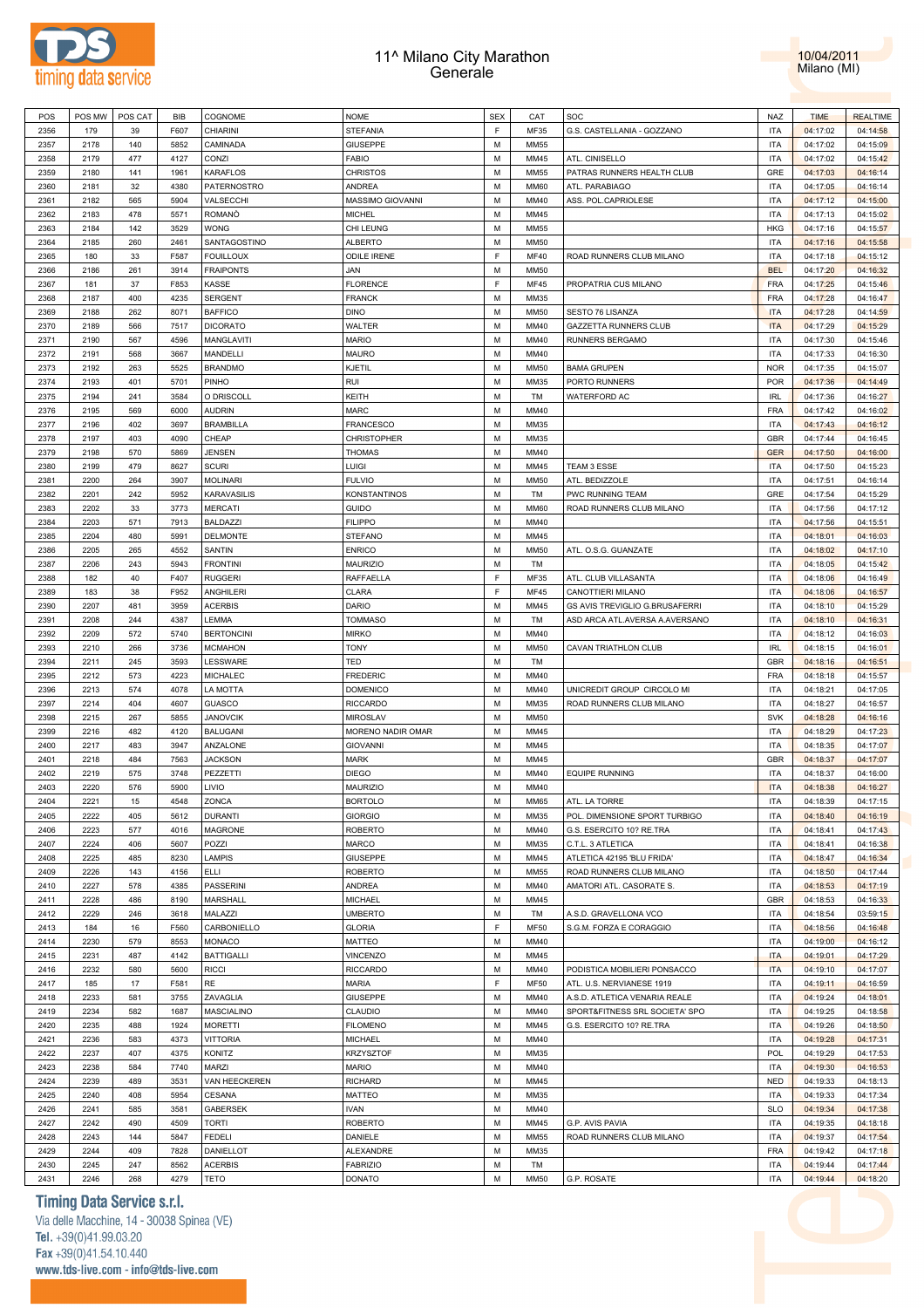



| POS  | POS MW | POS CAT | <b>BIB</b> | COGNOME            | <b>NOME</b>          | <b>SEX</b> | CAT         | SOC                              | NAZ        | <b>TIME</b> | <b>REALTIME</b> |  |
|------|--------|---------|------------|--------------------|----------------------|------------|-------------|----------------------------------|------------|-------------|-----------------|--|
| 2432 | 2247   | 145     | 3541       | SANS               | PHILIPPE             | M          | <b>MM55</b> |                                  | <b>FRA</b> | 04:19:45    | 04:17:23        |  |
| 2433 | 2248   | 146     | 8581       | <b>GEMMA</b>       | LORENZO              | M          | <b>MM55</b> | G.P. AVIS FORLI                  | <b>ITA</b> | 04:19:47    | 04:17:52        |  |
|      |        |         |            |                    |                      |            |             |                                  |            |             |                 |  |
| 2434 | 2249   | 491     | 5526       | <b>FRANK</b>       | RANSON               | M          | MM45        |                                  | <b>BEL</b> | 04:19:47    | 04:17:56        |  |
| 2435 | 2250   | 410     | 8171       | <b>ARTHUR</b>      | MICHAEL              | М          | MM35        |                                  | <b>IRL</b> | 04:19:48    | 04:17:01        |  |
| 2436 | 186    | 34      | F820       | CARRAPATO          | MARIA                | F          | <b>MF40</b> | PORTO RUNNERS                    | <b>POR</b> | 04:19:49    | 04:17:02        |  |
| 2437 | 2251   | 248     | 7994       | SOARES             | <b>BRUNO</b>         | M          | TM          | PORTO RUNNERS                    | <b>POR</b> | 04:19:49    | 04:17:01        |  |
| 2438 | 2252   | 249     | 8333       | ZANEI              | LORENZO              | M          | TM          |                                  | <b>ITA</b> | 04:19:50    | 04:17:14        |  |
| 2439 | 2253   | 586     | 4139       | <b>BASILE</b>      | GIUSEPPE             | М          | MM40        | ATLETICA DISFIDA DI BARLETTA     | <b>ITA</b> | 04:19:51    | 04:18:56        |  |
|      |        |         |            |                    |                      |            |             |                                  |            |             |                 |  |
| 2440 | 2254   | 250     | 5962       | <b>CYRAN</b>       | WOJCIECH             | M          | TM          |                                  | <b>POL</b> | 04:19:52    | 04:18:57        |  |
| 2441 | 2255   | 587     | 7866       | <b>JACQUET</b>     | STEPHANE             | M          | MM40        |                                  | <b>FRA</b> | 04:19:53    | 04:17:28        |  |
| 2442 | 2256   | 269     | 4582       | PIZZIGALLI         | ENZO                 | M          | <b>MM50</b> |                                  | <b>ITA</b> | 04:19:57    | 04:19:03        |  |
| 2443 | 2257   | 492     | 3557       | SACCANI            | ANDREA MARIO UGO     | M          | MM45        | CIRCOLO MINERVA ASD              | <b>ITA</b> | 04:20:01    | 04:18:54        |  |
| 2444 | 2258   | 588     | 4397       | CACERES HORRILLO   | JOAQUIN              | M          | MM40        | MARATON QUINTO ALIENTO           | <b>ESP</b> | 04:20:02    | 04:19:00        |  |
| 2445 | 2259   | 270     | 3843       | <b>FRATANTONI</b>  | SALVATORE            | M          | <b>MM50</b> | G.P. CERVESE                     | <b>ITA</b> | 04:20:06    | 04:18:41        |  |
| 2446 | 2260   | 251     | 3501       |                    |                      | M          | TM          |                                  | <b>ITA</b> |             |                 |  |
|      |        |         |            | <b>SCURATTI</b>    | MASSIMILIANO         |            |             | ROAD RUNNERS CLUB MILANO         |            | 04:20:13    | 04:19:03        |  |
| 2447 | 2261   | 147     | 3532       | <b>FERRARI</b>     | LUCIANO              | М          | MM55        | MARATHON C .- ALTA QUOTA LIVIGNO | <b>ITA</b> | 04:20:15    | 04:19:00        |  |
| 2448 | 2262   | 411     | 8417       | <b>MONETTI</b>     | CESARE               | M          | MM35        | ORTICA TEAM                      | <b>ITA</b> | 04:20:16    | 04:18:25        |  |
| 2449 | 2263   | 252     | 4254       | APICELLA           | DAVIDE               | M          | TM          |                                  | <b>ITA</b> | 04:20:22    | 04:19:08        |  |
| 2450 | 2264   | 589     | 2251       | CASCIU             | Luigi                | M          | MM40        |                                  | <b>ITA</b> | 04:20:23    | 04:19:52        |  |
| 2451 | 2265   | 493     | 8594       | SAJEVA             | MAURIZIO             | M          | MM45        |                                  | <b>ITA</b> | 04:20:26    | 04:18:39        |  |
| 2452 | 2266   | 412     | 4571       | <b>FRIES</b>       | SEBASTIAN            | M          | MM35        |                                  | <b>GER</b> | 04:20:28    | 04:18:33        |  |
|      |        | 413     | 5764       |                    |                      | M          |             |                                  | <b>ITA</b> |             |                 |  |
| 2453 | 2267   |         |            | LALICATA           | DIEGO                |            | MM35        |                                  |            | 04:20:36    | 04:19:33        |  |
| 2454 | 2268   | 271     | 5711       | <b>BRAND</b>       | WERNER               | M          | <b>MM50</b> |                                  | <b>GER</b> | 04:20:40    | 04:18:34        |  |
| 2455 | 2269   | 272     | 3537       | <b>SOLFRIZZO</b>   | PAOLO                | M          | MM50        | G.P. I GAMBER DE CUNCURESS       | <b>ITA</b> | 04:20:42    | 04:19:27        |  |
| 2456 | 2270   | 494     | 4061       | MASTRANGELO        | GIUSEPPE             | M          | MM45        | G.S.D. SAI FRECCE BIANCHE POD    | <b>ITA</b> | 04:20:48    | 04:19:40        |  |
| 2457 | 187    | 18      | F894       | ANCILOTTO          | <b>MARIA TERESA</b>  | E          | <b>MF50</b> | LAZIO RUNNERS TEAM A.S.D.        | <b>ITA</b> | 04:20:54    | 04:18:45        |  |
| 2458 | 2271   | 495     | 8458       | <b>PINTO</b>       | STEFANO              | M          | MM45        |                                  | <b>ITA</b> | 04:20:56    | 04:18:04        |  |
| 2459 | 2272   | 496     | 2206       | <b>PROIETTI</b>    | FRANCESCO            | M          | MM45        | PODISTICA SOLIDARIETA'           | <b>ITA</b> | 04:20:58    | 04:20:26        |  |
|      |        |         |            |                    |                      |            |             |                                  |            |             |                 |  |
| 2460 | 2273   | 253     | 5565       | <b>RANZINI</b>     | MICHELE              | M          | TM          |                                  | <b>ITA</b> | 04:20:59    | 04:18:57        |  |
| 2461 | 2274   | 414     | 3741       | <b>MCCAGUE</b>     | CONOR                | M          | MM35        |                                  | <b>IRL</b> | 04:21:06    | 04:19:18        |  |
| 2462 | 2275   | 590     | 3649       | <b>GIORGIO</b>     | GIUSEPPE             | M          | MM40        | POL. CARUGATESE                  | <b>ITA</b> | 04:21:07    | 04:19:57        |  |
| 2463 | 188    | 41      | F354       | <b>EHRNROOTH</b>   | REBECA               | E          | MF35        |                                  | SWE        | 04:21:12    | 04:20:13        |  |
| 2464 | 2276   | 273     | 3613       | <b>FERRAIOLI</b>   | LORENZO              | M          | MM50        | ATL. VIRTUS SENAGO               | <b>ITA</b> | 04:21:18    | 04:20:36        |  |
| 2465 | 2277   | 415     | 3706       | <b>BOZZETTI</b>    | <b>GIOVANNI</b>      | M          | MM35        | HAPPY RUNNER CLUB                | <b>ITA</b> | 04:21:20    | 04:20:02        |  |
|      |        |         |            |                    |                      |            |             |                                  |            |             |                 |  |
| 2466 | 2278   | 274     | 3548       | MIRANDA            | <b>FRANCOIS NOEL</b> | M          | <b>MM50</b> |                                  | <b>FRA</b> | 04:21:20    | 04:18:57        |  |
| 2467 | 2279   | 497     | 4027       | <b>GILOTTO</b>     | GABRIELE             | M          | MM45        | ATLETICA CASELLE '93             | <b>ITA</b> | 04:21:21    | 04:19:39        |  |
| 2468 | 2280   | 591     | 5620       | <b>ROQUES</b>      | PHILIPPE             | M          | MM40        | <b>LOS ROQUES</b>                | <b>FRA</b> | 04:21:27    | 04:19:13        |  |
| 2469 | 2281   | 592     | 8151       | <b>BAILLY</b>      | LAURENT              | M          | MM40        |                                  | <b>BEL</b> | 04:21:30    | 04:19:49        |  |
| 2470 | 2282   | 416     | 7624       | <b>BERLOFFA</b>    | THOMAS               | M          | MM35        |                                  | <b>ITA</b> | 04:21:30    | 04:19:26        |  |
| 2471 | 2283   | 254     | 5786       | <b>MC PHILLIPS</b> | PAUL                 | M          | TM          |                                  | <b>IRL</b> | 04:21:41    | 04:19:40        |  |
| 2472 | 2284   | 593     | 5631       | <b>INSIRILLO</b>   | <b>FABIO</b>         | M          | MM40        |                                  | <b>ITA</b> | 04:21:45    | 04:19:23        |  |
|      |        |         |            |                    |                      |            |             |                                  |            |             |                 |  |
| 2473 | 189    | 35      | F538       | <b>ISENI</b>       | <b>BARBARA</b>       | F.         | <b>MF40</b> |                                  | <b>ITA</b> | 04:21:45    | 04:19:23        |  |
| 2474 | 2285   | 275     | 2451       | SGOBBA             | VITO                 | M          | <b>MM50</b> |                                  | <b>ITA</b> | 04:21:47    | 04:21:40        |  |
| 2475 | 190    | 42      | F518       | <b>MORI</b>        | DEBORA               | E          | MF35        | ATLETICA INTESA                  | <b>ITA</b> | 04:21:49    | 04:19:42        |  |
| 2476 | 2286   | 276     | 5560       | VASILIADIS         | XARALAMPOS           | M          | MM50        | SYLOGOS DROMEON EORDAIAS         | GRE        | 04:21:50    | 04:19:19        |  |
| 2477 | 2287   | 277     | 7567       | PAPADOPOULOS       | IOANNIS              | M          | <b>MM50</b> | SYLOGOS DROMEON EORDAIAS         | GRE        | 04:21:50    | 04:19:19        |  |
| 2478 | 191    | 39      | F600       | COTTAFAVA          | ANNITA               | F          | <b>MF45</b> | A.S.D. GUALTIERI 2000            | <b>ITA</b> | 04:21:53    | 04:19:43        |  |
| 2479 | 2288   | 498     | 5958       | <b>FOGLIATA</b>    | GIANLUCA             | М          | MM45        | <b>SPORT &amp; SPORTIVI</b>      | <b>ITA</b> | 04:21:53    | 04:19:54        |  |
|      |        |         |            |                    |                      |            |             |                                  |            |             |                 |  |
| 2480 | 2289   | 278     | 5957       | SANDRINI           | <b>ALBERTO</b>       | M          | MM50        | SPORT & SPORTIVI                 | <b>ITA</b> | 04:21:53    | 04:19:54        |  |
| 2481 | 2290   | 594     | 5660       | <b>ARRIGO</b>      | AGATINO              | М          | MM40        |                                  | <b>ITA</b> | 04:21:53    | 04:19:31        |  |
| 2482 | 2291   | 255     | 7525       | <b>BELL</b>        | WILLIAM              | M          | TM          |                                  | <b>GBR</b> | 04:21:57    | 04:19:36        |  |
| 2483 | 2292   | 595     | 4214       | COSTA              | FABIO                | M          | MM40        | ATL. TEAM BRIANZA LISSONE        | <b>ITA</b> | 04:21:59    | 04:20:36        |  |
| 2484 | 2293   | 279     | 1524       | THELIN             | ANDERS               | M          | <b>MM50</b> |                                  | <b>SWE</b> | 04:22:02    | 04:21:54        |  |
| 2485 | 2294   | 417     | 7953       | <b>FOLCO</b>       | MICHELE              | M          | MM35        |                                  | <b>ITA</b> | 04:22:04    | 04:18:48        |  |
| 2486 | 192    | 40      | F525       | <b>KARASSIK</b>    | <b>MAUREEN</b>       | F          | MF45        |                                  | <b>ISR</b> | 04:22:08    | 04:19:36        |  |
|      |        |         |            |                    |                      | F          |             |                                  |            |             |                 |  |
| 2487 | 193    | 31      | F913       | LOPEZ FORTINI      | DANIELA SABRINA      |            | <b>TF</b>   |                                  | ARG        | 04:22:16    | 04:20:17        |  |
| 2488 | 2295   | 280     | 3502       | SANVITO            | <b>FRANCESCO</b>     | M          | <b>MM50</b> |                                  | ITA        | 04:22:16    | 04:19:57        |  |
| 2489 | 2296   | 148     | 4189       | <b>VIRIEUX</b>     | <b>JEAN-MARC</b>     | M          | <b>MM55</b> | <b>JEAN-MARC VIRIEUX</b>         | <b>FRA</b> | 04:22:23    | 04:20:48        |  |
| 2490 | 2297   | 256     | 3982       | DE BERNARDIS       | MASSIMO              | M          | TM          | G.T.A. CREMA                     | <b>ITA</b> | 04:22:23    | 04:21:11        |  |
| 2491 | 194    | 43      | F829       | LEPRE              | PATRIZIA             | F          | MF35        | <b>BIKE &amp; RUN</b>            | <b>ITA</b> | 04:22:29    | 04:21:38        |  |
| 2492 | 2298   | 596     | 8655       | MASOCCHI           | <b>FAUSTO</b>        | M          | MM40        |                                  | <b>ITA</b> | 04:22:29    | 04:21:38        |  |
| 2493 | 2299   | 16      | 5524       | LJUNGKVIST         | BENGT-AKE            | M          | <b>MM65</b> | <b>TEAM BLEKINGE</b>             | SWE        | 04:22:30    | 04:20:36        |  |
|      |        |         |            |                    |                      |            |             |                                  |            |             |                 |  |
| 2494 | 2300   | 597     | 7583       | <b>FIRENZE</b>     | MARCO                | M          | MM40        |                                  | <b>ITA</b> | 04:22:30    | 04:19:58        |  |
| 2495 | 195    | 32      | F521       | <b>RANZINI</b>     | LAURA                | F          | TF          |                                  | <b>ITA</b> | 04:22:31    | 04:20:29        |  |
| 2496 | 2301   | 257     | 4151       | <b>KUROSAWA</b>    | TOSHIO               | M          | TM          |                                  | <b>JPN</b> | 04:22:34    | 04:21:24        |  |
| 2497 | 2302   | 418     | 5628       | <b>ROGNONI</b>     | GIANLUCA             | M          | MM35        | ROAD RUNNERS CLUB MILANO         | <b>ITA</b> | 04:22:39    | 04:20:07        |  |
| 2498 | 2303   | 499     | 8025       | SORU               | SANDRO               | M          | MM45        | AS SURVIVAL TRIATHLON            | <b>ITA</b> | 04:22:42    | 04:20:23        |  |
| 2499 | 2304   | 500     | 8548       | <b>VOLPE</b>       | <b>ALBERTO</b>       | M          | MM45        | ASD ORTICA TEAM                  | <b>ITA</b> | 04:22:42    | 04:21:02        |  |
| 2500 | 196    | 10      | F923       | <b>MUNDT</b>       | <b>EMILY</b>         | F          | $\sim$      |                                  | <b>USA</b> | 04:22:45    | 04:22:45        |  |
|      |        |         |            |                    |                      |            |             |                                  |            |             |                 |  |
| 2501 | 2305   | 501     | 5890       | <b>RUBRICHI</b>    | <b>BRUNO</b>         | M          | MM45        | GRUPPO PODISTICO ROSATE          | <b>ITA</b> | 04:22:46    | 04:20:48        |  |
| 2502 | 2306   | 598     | 8268       | SORRENTI           | WALTER               | M          | MM40        |                                  | <b>ITA</b> | 04:22:48    | 04:20:33        |  |
| 2503 | 2307   | 599     | 4675       | TAMBURRANO         | VALERIO              | M          | MM40        |                                  | <b>ITA</b> | 04:22:49    | 04:21:52        |  |
| 2504 | 2308   | 502     | 5819       | <b>MARIANI</b>     | CLAUDIO ANGELO       | M          | MM45        |                                  | <b>ITA</b> | 04:22:53    | 04:20:52        |  |
| 2505 | 197    | 44      | F592       | <b>VITALE</b>      | <b>BARBARA</b>       | F.         | MF35        | A.S.D. POD. 'IL LAGHETTO'        | <b>ITA</b> | 04:22:55    | 04:22:33        |  |
| 2506 | 2309   | 281     | 3519       | PEZZONI            | FABIO                | M          | <b>MM50</b> | S.G.M. FORZA E CORAGGIO          | <b>ITA</b> | 04:22:57    | 04:21:31        |  |
| 2507 | 2310   | 258     | 7586       | <b>ELBA</b>        | <b>FILIPPO</b>       | M          | TM          | A.S.D. NADIR ON THE ROAD - PUT   | <b>ITA</b> | 04:22:59    | 04:20:11        |  |
|      |        |         |            |                    |                      |            |             |                                  |            |             |                 |  |

### **Timing Data Service s.r.l.**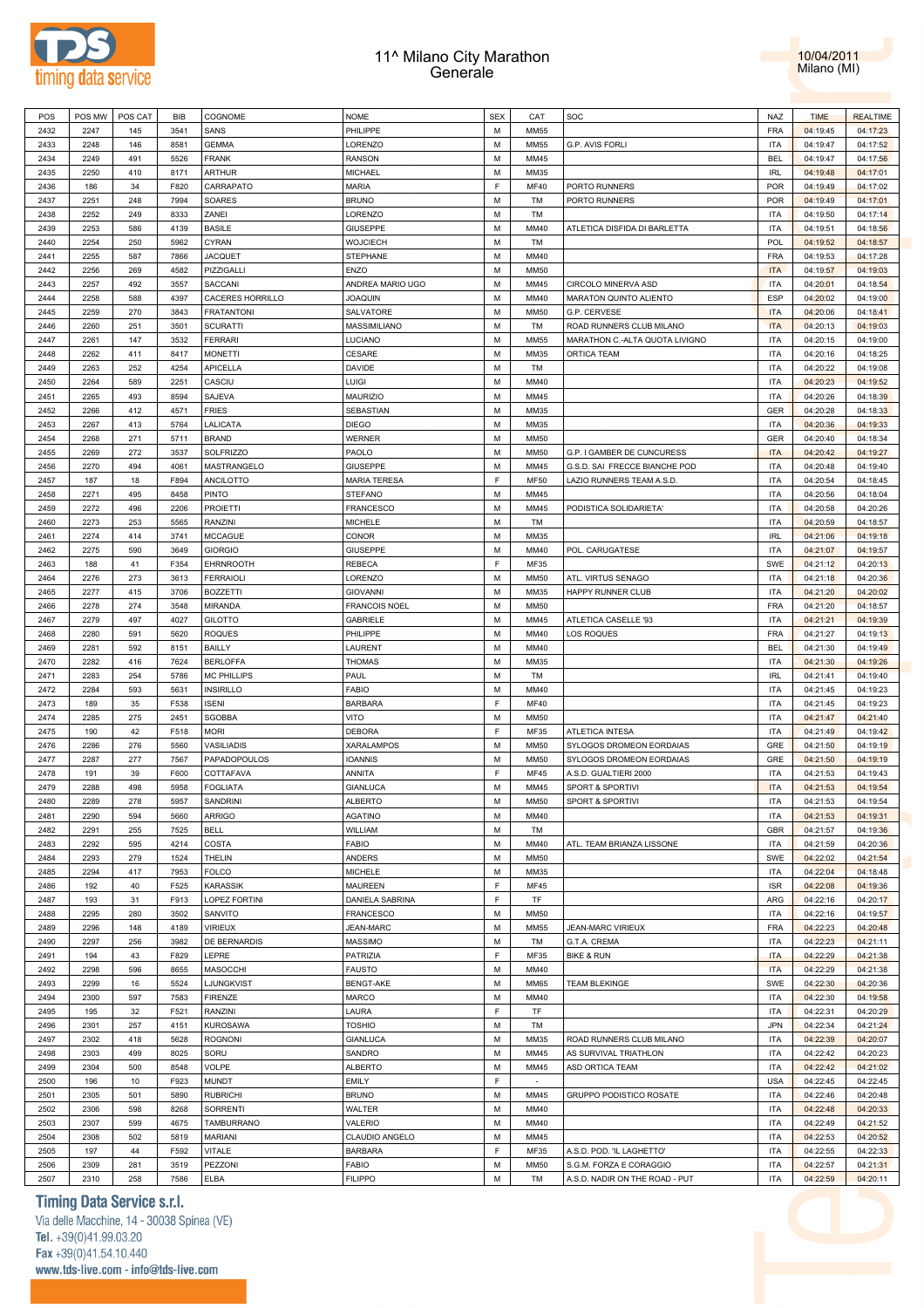



| POS  | POS MW | POS CAT        | BIB  | COGNOME             | <b>NOME</b>       | <b>SEX</b> | CAT         | SOC                            | <b>NAZ</b> | <b>TIME</b> | <b>REALTIME</b> |
|------|--------|----------------|------|---------------------|-------------------|------------|-------------|--------------------------------|------------|-------------|-----------------|
| 2508 | 2311   | 259            | 7587 | <b>ELBA</b>         | RAFFAELE          | M          | TM          | A.S.D. NADIR ON THE ROAD - PUT | <b>ITA</b> | 04:22:59    | 04:20:11        |
| 2509 | 2312   | 260            | 2331 | <b>TROBIA</b>       | <b>FEDERICO</b>   | М          | TM          | A.S.D. POL. TREMESTIERI ETNEO  | <b>ITA</b> | 04:23:00    | 04:22:29        |
| 2510 | 2313   | 282            | 4165 | <b>BISACCO</b>      | <b>GIUSEPPE</b>   | M          | <b>MM50</b> | RUNNERS BERGAMO                | <b>ITA</b> | 04:23:02    | 04:21:38        |
| 2511 | 2314   | 419            | 3893 | D'AMATO             | <b>MICHELE</b>    | M          | MM35        | SUNFLOWER MELFI                | <b>ITA</b> | 04:23:05    | 04:22:04        |
|      |        |                |      |                     |                   |            |             |                                |            |             |                 |
| 2512 | 2315   | 503            | 5829 | DE MICHELIS         | <b>ALDO</b>       | M          | MM45        | ALASSIO IN SALUTE RUNNING TEAM | <b>ITA</b> | 04:23:10    | 04:21:08        |
| 2513 | 2316   | 261            | 8200 | <b>HARRY</b>        | <b>THOMAS</b>     | М          | TM          |                                | <b>FRA</b> | 04:23:15    | 04:21:16        |
| 2514 | 2317   | 283            | 5928 | <b>MANCINI</b>      | LUIGI FRANCESCO   | M          | <b>MM50</b> | A.S.D. MARCIACARATESI          | <b>ITA</b> | 04:23:20    | 04:21:32        |
| 2515 | 2318   | 504            | 3507 | PENNAROLA           | <b>FERDINANDO</b> | М          | MM45        | TURBOLENTO MILANO              | <b>ITA</b> | 04:23:25    | 04:21:58        |
| 2516 | 198    | 36             | F580 | <b>MONTI</b>        | PATRIZIA          | F          | <b>MF40</b> |                                | <b>ITA</b> | 04:23:26    | 04:23:26        |
| 2517 | 2319   | 505            | 4656 | <b>NICOLINI</b>     | <b>GIANLUCA</b>   | M          | MM45        | ROAD RUNNERS CLUB MILANO       | <b>ITA</b> | 04:23:27    | 04:21:25        |
| 2518 | 2320   | 506            | 5846 | <b>BREVEGLIERI</b>  | <b>MASSIMO</b>    | M          | MM45        | VERDE PISELLO GROUP MILANO     | <b>ITA</b> | 04:23:31    | 04:21:29        |
| 2519 | 199    | 41             | F508 | DE MOREAU           | MONIQUE           | F          | <b>MF45</b> | ARCH CINEY BELGIQUE            | <b>BEL</b> | 04:23:40    | 04:21:59        |
| 2520 | 2321   | 420            | 5833 | <b>GESINI</b>       | <b>GABRIELE</b>   | M          | MM35        | G.P. VILLASANTESE              | <b>ITA</b> | 04:23:47    | 04:22:16        |
|      |        |                |      |                     |                   |            |             |                                |            |             |                 |
| 2521 | 2322   | 600            | 5522 | <b>JOUANNIC</b>     | <b>CYRIL</b>      | M          | MM40        |                                | <b>FRA</b> | 04:23:50    | 04:21:26        |
| 2522 | 2323   | 284            | 3641 | <b>HERTSIG</b>      | PETER             | M          | <b>MM50</b> | ORION                          | <b>NED</b> | 04:23:54    | 04:22:33        |
| 2523 | 2324   | 285            | 3661 | LOSA                | MAURIZIO          | M          | <b>MM50</b> | POD. S.MAURIZIO                | <b>ITA</b> | 04:23:56    | 04:22:53        |
| 2524 | 2325   | 601            | 7872 | CARRERA             | <b>GABRIELE</b>   | M          | MM40        |                                | <b>ITA</b> | 04:23:58    | 04:21:28        |
| 2525 | 2326   | 17             | 5616 | <b>MARRA</b>        | <b>GIOVANNI</b>   | M          | <b>MM65</b> |                                | <b>ITA</b> | 04:23:59    | 04:21:19        |
| 2526 | 2327   | 421            | 3569 | <b>MAGGIONI</b>     | ALESSANDRO        | M          | MM35        |                                | <b>ITA</b> | 04:24:00    | 04:22:42        |
| 2527 | 2328   | 149            | 3771 | <b>BELLONE</b>      | <b>STEFANO</b>    | М          | <b>MM55</b> | G.P. RHODENSE                  | <b>ITA</b> | 04:24:03    | 04:22:38        |
| 2528 | 2329   | 422            | 2546 | CAMPI               | <b>FABRIZIO</b>   | M          | MM35        | <b>ATLETICA INTESA</b>         | <b>ITA</b> | 04:24:13    | 04:22:54        |
| 2529 | 2330   | 602            | 4608 | <b>RENZELLI</b>     | <b>RENZO</b>      | М          | MM40        | ROAD RUNNERS CLUB MILANO       | <b>ITA</b> | 04:24:14    | 04:23:20        |
| 2530 | 2331   | 603            | 7940 |                     |                   | M          | MM40        |                                | <b>ITA</b> |             |                 |
|      |        |                |      | LABBOLLITA          | <b>MARIO</b>      |            |             |                                |            | 04:24:17    | 04:21:28        |
| 2531 | 2332   | 507            | 8356 | <b>AVELLIS</b>      | <b>MARTINO</b>    | М          | MM45        |                                | <b>ITA</b> | 04:24:18    | 04:22:00        |
| 2532 | 2333   | 423            | 8253 | PAILLER             | PHILIPPE          | M          | MM35        |                                | FRA        | 04:24:18    | 04:21:44        |
| 2533 | 2334   | 286            | 4097 | <b>GRIMM</b>        | DANIEL            | M          | <b>MM50</b> |                                | SUI        | 04:24:20    | 04:22:47        |
| 2534 | 2335   | 150            | 8344 | CAVALERI            | BALDASSARE        | M          | <b>MM55</b> |                                | <b>BEL</b> | 04:24:24    | 04:23:40        |
| 2535 | 2336   | 262            | 1984 | <b>DOONEY</b>       | <b>ROBERT</b>     | M          | TM          |                                | <b>IRL</b> | 04:24:24    | 04:24:24        |
| 2536 | 2337   | 604            | 8397 | <b>CRESPI</b>       | ALESSANDRO        | M          | MM40        |                                | <b>ITA</b> | 04:24:28    | 04:23:32        |
| 2537 | 2338   | 605            | 7565 | MONTESANO           | <b>FRANCESCO</b>  | M          | MM40        | ATL. CLUB VILLASANTA           | <b>ITA</b> | 04:24:30    | 04:21:47        |
| 2538 | 2339   | 287            | 7919 | <b>TUBARO</b>       | <b>STEFANO</b>    | M          | <b>MM50</b> |                                | <b>ITA</b> | 04:24:32    | 04:21:43        |
| 2539 | 2340   | 606            | 7974 | <b>SCHEMBRI</b>     | MARCO STEFANO     | M          | MM40        | P&C PODISMOECAZZEGGIO          | <b>ITA</b> | 04:24:32    | 04:21:56        |
|      |        |                |      |                     |                   |            |             |                                |            |             |                 |
| 2540 | 2341   | 18             | 4455 | <b>O'REILLY</b>     | <b>SEAN</b>       | M          | <b>MM65</b> |                                | <b>IRL</b> | 04:24:33    | 04:22:40        |
| 2541 | 2342   | 607            | 5968 | ZANOTTI             | <b>ANTONIO</b>    | M          | MM40        | U.S. SANGIORGESE               | <b>ITA</b> | 04:24:34    | 04:22:09        |
| 2542 | 2343   | 508            | 3652 | <b>OGLIARI</b>      | EMANUELE          | M          | MM45        | EUROATLETICA 2002              | <b>ITA</b> | 04:24:37    | 04:23:06        |
| 2543 | 2344   | 509            | 3621 | COZZI               | ALESSANDRO        | M          | MM45        | G.S. ZELOFORAMAGNO             | <b>ITA</b> | 04:24:39    | 04:23:15        |
| 2544 | 2345   | 151            | 3799 | <b>BORLOTTI</b>     | <b>AURELIO</b>    | M          | <b>MM55</b> | GRUPPO PODISTICO RHODENSE      | <b>ITA</b> | 04:24:39    | 04:23:47        |
| 2545 | 2346   | 510            | 4311 | <b>GIANNOPOULOS</b> | <b>GEORGIOS</b>   | М          | MM45        |                                | GRE        | 04:24:42    | 04:23:26        |
| 2546 | 200    | 42             | F393 | FAVE'               | <b>NADIA</b>      | F          | <b>MF45</b> |                                | <b>ITA</b> | 04:24:47    | 04:23:25        |
| 2547 | 2347   | 608            | 4208 | CAMERANO            | <b>GIMMI</b>      | M          | MM40        | HAPPY RUNNER CLUB              | <b>ITA</b> | 04:24:55    | 04:22:27        |
| 2548 | 2348   | 609            | 5959 | MAMMI               | <b>STEFANO</b>    | M          | MM40        | G.P. LA GUGLIA                 | <b>ITA</b> | 04:25:00    | 04:23:39        |
|      |        |                |      |                     |                   | M          |             |                                | <b>ITA</b> |             |                 |
| 2549 | 2349   | 288            | 8313 | <b>BALSAMA'</b>     | ANTONINO          |            | <b>MM50</b> | S.CLUB LIB. SESTO              |            | 04:25:02    | 04:23:22        |
| 2550 | 2350   | 610            | 8315 | PAGANI              | <b>GIOVANNI</b>   | M          | MM40        |                                | <b>ITA</b> | 04:25:04    | 04:23:03        |
| 2551 | 2351   | 289            | 5843 | <b>MINCHILLO</b>    | <b>GERARDO</b>    | M          | <b>MM50</b> | GS AVIS TREVIGLIO G.BRUSAFERRI | <b>ITA</b> | 04:25:05    | 04:22:48        |
| 2552 | 2352   | 424            | 5853 | <b>BOCCOTTI</b>     | ANDREA            | M          | MM35        |                                | <b>ITA</b> | 04:25:05    | 04:23:53        |
| 2553 | 2353   | 611            | 8350 | <b>FERRERO</b>      | LEONARDO          | М          | MM40        | RUNNERS TERMOLI                | <b>ITA</b> | 04:25:09    | 04:23:06        |
| 2554 | 2354   | 612            | 4510 | <b>GAZZOLI</b>      | <b>GIUSEPPE</b>   | М          | MM40        | YOUNG RUNNING                  | <b>ITA</b> | 04:25:10    | 04:23:50        |
| 2555 | 201    | 43             | F595 | <b>EKKART</b>       | LEE               | F          | <b>MF45</b> |                                | <b>USA</b> | 04:25:14    | 04:24:52        |
| 2556 | 2355   | 34             | 8242 | <b>TAMMA</b>        | <b>FRANCESCO</b>  | M          | <b>MM60</b> | A.S.D. AMICI STRADA DEL TESORO | <b>ITA</b> | 04:25:15    | 04:22:29        |
| 2557 | 2356   | 290            | 5936 | <b>BIASSONI</b>     | LORENZO           | M          | MM50        |                                | <b>ITA</b> | 04:25:16    | 04:23:19        |
| 2558 | 2357   | 511            | 5862 |                     | DANILO            | M          | MM45        |                                | <b>ITA</b> |             | 04:23:19        |
|      |        |                |      | <b>FUMAGALLI</b>    |                   |            |             |                                |            | 04:25:17    |                 |
| 2559 | 2358   | 425            | 5683 | PEZZUTTI            | MARCO             | М          | MM35        |                                | <b>ITA</b> | 04:25:17    | 04:23:41        |
| 2560 | 2359   | 35             | 4084 | <b>GRILLETTO</b>    | FRANCESCO         | М          | <b>MM60</b> | A.S.D. ATLETICA NEBRODI        | <b>ITA</b> | 04:25:18    | 04:24:27        |
| 2561 | 2360   | 152            | 5779 | ANNUNZIATA          | <b>MICHELE</b>    | М          | <b>MM55</b> | G.S. MONTESTELLA               | <b>ITA</b> | 04:25:18    | 04:22:54        |
| 2562 | 2361   | 291            | 4249 | PITICCHIO           | CARMELO           | M          | <b>MM50</b> | HAPPY RUNNER CLUB              | <b>ITA</b> | 04:25:24    | 04:24:18        |
| 2563 | 2362   | 263            | 8340 | <b>BONNIN</b>       | <b>BONNIN</b>     | М          | TM          | GEFCO                          | <b>FRA</b> | 04:25:24    | 04:23:00        |
| 2564 | 2363   | 426            | 8373 | PASQUARELLI         | <b>GIUSEPPE</b>   | М          | MM35        |                                | <b>ITA</b> | 04:25:30    | 04:22:52        |
| 2565 | 2364   | 292            | 8221 | <b>BIONDETTI</b>    | <b>GIOVANNI</b>   | М          | <b>MM50</b> |                                | <b>ITA</b> | 04:25:31    | 04:23:26        |
| 2566 | 2365   | 293            | 4163 | LEBLATIER           | JEAN-LOUIS        | M          | <b>MM50</b> |                                | FRA        | 04:25:39    | 04:24:14        |
| 2567 | 202    | 37             | F569 | <b>MELONI</b>       | <b>STEFANIA</b>   | F          | <b>MF40</b> | CAGLIARI MARATHON CLUB         | <b>ITA</b> | 04:25:40    | 04:23:58        |
|      |        |                |      |                     |                   |            |             |                                |            |             |                 |
| 2568 | 2366   | 613            | 2481 | <b>DESTEFANIS</b>   | <b>GIORGIO</b>    | M          | MM40        |                                | <b>ITA</b> | 04:25:41    | 04:25:20        |
| 2569 | 2367   | 614            | 5897 | POSITANO            | <b>IVAN</b>       | М          | MM40        | <b>GAZZETTA RUNNERS CLUB</b>   | <b>ITA</b> | 04:25:41    | 04:24:29        |
| 2570 | 2368   | 615            | 5606 | SPEZZANI            | <b>MAURO</b>      | M          | MM40        | G.P. LA GUGLIA                 | <b>ITA</b> | 04:25:43    | 04:23:51        |
| 2571 | 2369   | 512            | 4210 | PROIETTI            | <b>GIOVANNI</b>   | М          | MM45        | IDEE IN MOVIMENTO ASSOCIAZIONE | <b>ITA</b> | 04:25:46    | 04:24:07        |
| 2572 | 2370   | 513            | 8345 | <b>RICIGLIANO</b>   | <b>DONATO</b>     | M          | MM45        | G.S. INTERFORZE TORINO         | <b>ITA</b> | 04:25:47    | 04:23:47        |
| 2573 | 2371   | 514            | 4528 | <b>USCELLO</b>      | LORENZO           | М          | MM45        | ATLETICA EST TORINO            | <b>ITA</b> | 04:25:47    | 04:23:47        |
| 2574 | 203    | 44             | F925 | MOTTA               | <b>VITTORIANA</b> | F          | MF45        |                                | <b>ITA</b> | 04:25:48    | 04:23:57        |
| 2575 | 2372   | 36             | 4480 | DEL CORSO           | <b>ROBERTO</b>    | М          | <b>MM60</b> | <b>AVIS GAGGIANO</b>           | <b>ITA</b> | 04:25:51    | 04:24:42        |
|      | 2373   |                |      |                     |                   | М          |             |                                |            |             |                 |
| 2576 |        | 294            | 7918 | <b>FASOULAS</b>     | ANTONIOS          |            | <b>MM50</b> |                                | GRE        | 04:25:53    | 04:23:09        |
| 2577 | 2374   | 427            | 7732 | ORRU'               | SAMUELE           | М          | MM35        |                                | <b>ITA</b> | 04:25:53    | 04:23:20        |
| 2578 | 2375   | $\overline{4}$ | 5695 | CACCHI              | <b>GIOVANNI</b>   | M          | <b>MM70</b> |                                | <b>ITA</b> | 04:25:54    | 04:24:00        |
| 2579 | 2376   | 46             | 4489 | MINA                | <b>RICCARDO</b>   | М          | <b>SM</b>   | ATL CUMIANA STILCAR            | <b>ITA</b> | 04:25:58    | 04:24:10        |
| 2580 | 2377   | 264            | 8220 | <b>BRASCHI</b>      | MATTEO            | М          | TM          |                                | <b>ITA</b> | 04:26:01    | 04:24:35        |
| 2581 | 204    | 45             | F915 | <b>BERETTA</b>      | ALESSANDRA        | F          | <b>MF45</b> | N. ATL. 87                     | <b>ITA</b> | 04:26:01    | 04:23:07        |
| 2582 | 205    | 46             | F399 | <b>FAVARO</b>       | <b>MICHELA</b>    | F          | MF45        |                                | <b>ITA</b> | 04:26:04    | 04:24:47        |
| 2583 | 2378   |                | 5507 | PELLEGRINI          | PAOLO             | М          | MM40        |                                | <b>ITA</b> |             | 04:23:45        |
|      |        | 616            |      |                     |                   |            |             |                                |            | 04:26:04    |                 |

# **Timing Data Service s.r.l.**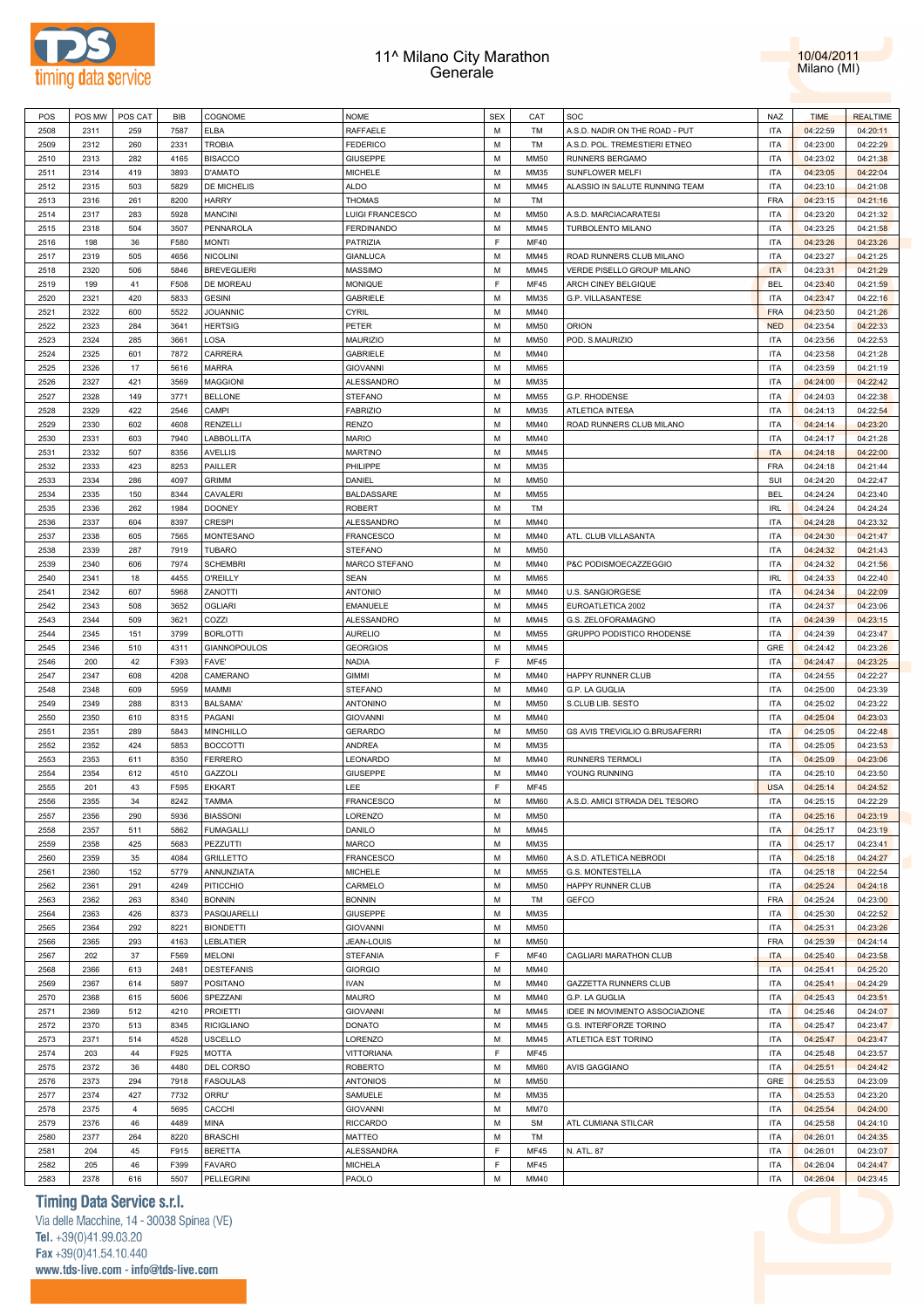



| POS  | POS MW | POS CAT      | BIB  | COGNOME             | <b>NOME</b>           | <b>SEX</b> | CAT         | SOC                           | NAZ        | <b>TIME</b> | <b>REALTIME</b> |
|------|--------|--------------|------|---------------------|-----------------------|------------|-------------|-------------------------------|------------|-------------|-----------------|
| 2584 | 2379   | 428          | 8087 | MELO                | PEDRO                 | М          | MM35        |                               | <b>POR</b> | 04:26:06    | 04:23:21        |
| 2585 | 2380   | 429          | 5514 | <b>JONES</b>        | <b>RICHARD</b>        | M          | MM35        | <b>ENGLAND ATHLETICS</b>      | GBR        | 04:26:06    | 04:23:57        |
| 2586 | 2381   | 153          | 5714 | <b>MARCARINI</b>    | <b>GIULIANO</b>       | М          | <b>MM55</b> | SPORTS CLUB MELEGNANO         | ITA        | 04:26:09    | 04:23:41        |
|      |        |              |      |                     |                       |            |             |                               |            |             |                 |
| 2587 | 2382   | 515          | 5558 | <b>URCIUOLI</b>     | DAVID PIER PAOLO      | M          | MM45        |                               | <b>ITA</b> | 04:26:10    | 04:23:00        |
| 2588 | 2383   | 265          | 5733 | <b>BRAMANI</b>      | <b>MICHELE</b>        | М          | TM          |                               | ITA        | 04:26:14    | 04:24:14        |
| 2589 | 2384   | 617          | 3779 | <b>REGGIOLI</b>     | <b>FILIPPO</b>        | M          | MM40        | <b>GS ATL. SIGNA</b>          | <b>ITA</b> | 04:26:15    | 04:25:22        |
| 2590 | 2385   | 295          | 4216 | <b>AGOSTONI</b>     | <b>GIANMARIA</b>      | М          | <b>MM50</b> |                               | <b>ITA</b> | 04:26:17    | 04:24:31        |
| 2591 | 2386   | 618          | 3941 | <b>GIARGIANA</b>    | LUIGI                 | М          | MM40        |                               | <b>ITA</b> | 04:26:18    | 04:25:16        |
| 2592 | 206    | 47           | F588 | VASILE              | LUISA                 | F          | <b>MF45</b> | ROAD RUNNERS CLUB MILANO      | <b>ITA</b> | 04:26:21    | 04:24:45        |
| 2593 | 2387   | 516          | 7681 | <b>GUSMAROLI</b>    | DARIO                 | М          | MM45        | ROAD RUNNERS CLUB MILANO      | <b>ITA</b> | 04:26:21    | 04:24:06        |
| 2594 | 2388   |              |      |                     |                       | М          |             |                               |            |             |                 |
|      |        | 296          | 7625 | <b>VOLDEN</b>       | <b>OLAV MORTEN</b>    |            | <b>MM50</b> |                               | <b>NOR</b> | 04:26:24    | 04:23:55        |
| 2595 | 2389   | 430          | 8335 | <b>FORMILAN</b>     | <b>FLAVIO ANTONIO</b> | М          | MM35        | HAPPY RUNNER CLUB             | ITA        | 04:26:25    | 04:24:10        |
| 2596 | 2390   | 297          | 5619 | GOSO                | ALESSANDRO            | М          | <b>MM50</b> | ASS. PRO SAN PIETRO SANREMO   | <b>ITA</b> | 04:26:26    | 04:24:38        |
| 2597 | 2391   | 266          | 5792 | <b>WEIR</b>         | CIARAN                | М          | TM          |                               | <b>IRL</b> | 04:26:26    | 04:25:37        |
| 2598 | 2392   | 298          | 5730 | <b>ROCCHI</b>       | VALTER                | М          | <b>MM50</b> | UNICREDIT GROUP CIRCOLO MI    | <b>ITA</b> | 04:26:29    | 04:24:49        |
| 2599 | 2393   | 37           | 8398 | <b>BRIOSCHI</b>     | <b>FAUSTO</b>         | M          | <b>MM60</b> | U.S. BORMIESE ATL             | ITA        | 04:26:29    | 04:24:32        |
| 2600 | 2394   | 299          | 8080 | <b>ALIPRANDI</b>    | DAVIDE                | М          | <b>MM50</b> | S.G.M. FORZA E CORAGGIO       | ITA        | 04:26:29    | 04:24:59        |
| 2601 | 2395   | 431          | 7520 | FUSÈ                | STEFANO               | M          | MM35        |                               | ITA        | 04:26:30    | 04:24:32        |
|      |        |              |      |                     |                       |            |             |                               |            |             |                 |
| 2602 | 2396   | 267          | 2470 | MAFFEZZONI          | <b>MAURIZIO</b>       | М          | TM          | ATL. LIB. FAEBER UBOLDO       | ITA        | 04:26:32    | 04:25:52        |
| 2603 | 2397   | 38           | 3657 | <b>SALA</b>         | ANNIBALE              | M          | <b>MM60</b> | <b>BIGACC DE ELA</b>          | ITA        | 04:26:35    | 04:24:46        |
| 2604 | 2398   | 432          | 8619 | PALOSCHI            | <b>IVAN</b>           | М          | MM35        |                               | ITA        | 04:26:35    | 04:24:25        |
| 2605 | 2399   | 300          | 4069 | <b>BOGLIONI</b>     | ALESSANDRO            | M          | <b>MM50</b> | ATL. FRANCIACORTA             | ITA        | 04:26:38    | 04:24:51        |
| 2606 | 2400   | 301          | 2058 | <b>VISCARDI</b>     | <b>MARCO</b>          | М          | <b>MM50</b> | RUNNERS BERGAMO               | ITA        | 04:26:39    | 04:26:02        |
| 2607 | 2401   | 302          | 5777 | <b>CERIANI</b>      | <b>GIOVANNI</b>       | М          | <b>MM50</b> | G.A.P. SARONNO                | <b>ITA</b> | 04:26:44    | 04:24:57        |
| 2608 | 2402   | 619          | 7648 | <b>GHIGLIOTTI</b>   | COSTANTINO            | М          | MM40        |                               | <b>ITA</b> | 04:26:45    | 04:24:11        |
| 2609 | 2403   | 433          | 4034 | <b>MENEGATTI</b>    | PAOLO                 | М          | MM35        | ASD ORTICA TEAM               | <b>ITA</b> | 04:26:47    | 04:26:19        |
|      |        |              |      |                     |                       |            |             |                               |            |             |                 |
| 2610 | 207    | 33           | F324 | <b>GRUBINSKAITE</b> | <b>INGA</b>           | F          | TF          |                               | LIT        | 04:26:48    | 04:25:39        |
| 2611 | 2404   | 303          | 4628 | CONSONNI            | ANGELO LORENZO        | М          | <b>MM50</b> | TURBOLENTO MILANO             | <b>ITA</b> | 04:26:48    | 04:25:22        |
| 2612 | 2405   | 517          | 8334 | <b>VETRI</b>        | <b>MAURIZIO</b>       | М          | MM45        | ROAD RUNNERS CLUB MILANO      | <b>ITA</b> | 04:26:52    | 04:24:34        |
| 2613 | 2406   | 434          | 8542 | GIUSIO              | <b>GUIDO</b>          | М          | MM35        | GINN.MONZESE FORTI E LIBERI   | ITA        | 04:26:54    | 04:24:51        |
| 2614 | 2407   | 435          | 5826 | <b>MANFRINI</b>     | VALERIO VINCENZO      | М          | MM35        | A.S.D. CANOTTIERI TICINO      | ITA        | 04:27:07    | 04:26:09        |
| 2615 | 2408   | 436          | 1572 | <b>PIRROTTI</b>     | FERDINANDO MARIO      | М          | MM35        | ROAD RUNNERS CLUB MILANO      | ITA        | 04:27:09    | 04:26:26        |
| 2616 | 2409   | 518          | 5580 | <b>AROSIO</b>       | <b>MASSIMO</b>        | М          | MM45        |                               | ITA        | 04:27:09    | 04:25:05        |
|      |        |              |      |                     |                       |            |             |                               |            |             |                 |
| 2617 | 2410   | 519          | 5841 | <b>BRUNELLI</b>     | <b>MAURIZIO</b>       | M          | MM45        | G.P. ROSATE                   | ITA        | 04:27:12    | 04:25:15        |
| 2618 | 2411   | 520          | 4134 | <b>AUDIBERT</b>     | <b>BENOIT</b>         | М          | MM45        |                               | <b>FRA</b> | 04:27:15    | 04:25:28        |
| 2619 | 2412   | 521          | 3709 | <b>BALLANTINI</b>   | VALTER                | M          | MM45        | GRUPPO PODISTICO ROSSINI      | ITA        | 04:27:20    | 04:25:51        |
| 2620 | 2413   | 522          | 1704 | COSI                | <b>FABRIZIO</b>       | М          | MM45        | MONTAGNETTA S SKYRUNNER       | ITA        | 04:27:22    | 04:07:32        |
| 2621 | 2414   | 523          | 5971 | <b>TRISCIUZZI</b>   | CLAUDIO               | M          | MM45        | MONTAGNETTA S SKYRUNNER       | <b>ITA</b> | 04:27:22    | 04:07:32        |
| 2622 | 208    | 38           | F563 | MARABELLI           | LAURA                 | F          | <b>MF40</b> |                               | ITA        | 04:27:27    | 04:25:35        |
| 2623 | 2415   | 154          | 2466 | <b>OLIVETTO</b>     | <b>ARTINO</b>         | M          | <b>MM55</b> | ATL. SAN MARCO U.S. ACLI      | <b>ITA</b> | 04:27:30    | 04:25:09        |
| 2624 | 2416   | 155          | 1837 | <b>MINOJA</b>       | <b>GIULIO</b>         | М          | <b>MM55</b> | AMATORI ATL. CASORATE S.      | <b>ITA</b> | 04:27:33    | 04:26:55        |
|      |        |              |      |                     |                       |            |             |                               |            |             |                 |
| 2625 | 2417   | 437          | 7518 | MAPELLI             | ANDREA                | М          | MM35        |                               | ITA        | 04:27:34    | 04:24:56        |
| 2626 | 2418   | 438          | 5942 | PRUDENZANO          | COSIMO                | М          | MM35        | ASD ROAD RUNNERS MADDALONI    | <b>ITA</b> | 04:27:34    | 04:25:40        |
| 2627 | 2419   | 439          | 5907 | CACACE              | LUIGI                 | М          | MM35        |                               | <b>ITA</b> | 04:27:35    | 04:25:28        |
| 2628 | 2420   | 440          | 3861 | <b>ELO</b>          | <b>TOMI</b>           | М          | MM35        | VAAJAKOSKEN KUOHU             | FIN        | 04:27:35    | 04:25:59        |
| 2629 | 209    | 39           | F349 | YIANNITSOU          | ANASTASSIA            | F          | <b>MF40</b> | PATRAS RUNNERS HEALTH CLUB    | GRE        | 04:27:36    | 04:26:47        |
| 2630 | 2421   | 620          | 3730 | <b>BERNARD</b>      | <b>FRANCK</b>         | М          | MM40        |                               | <b>FRA</b> | 04:27:41    | 04:27:41        |
| 2631 | 2422   | 621          | 8355 | MILANO              | VITO                  | М          | MM40        | PODISTICA AMATORI POTENZA     | <b>ITA</b> | 04:27:43    | 04:25:21        |
| 2632 | 2423   | 622          | 8363 | <b>CLIVIO</b>       | <b>MARCO</b>          | M          | MM40        | ATL. SAN MARCO U.S. ACLI      | <b>ITA</b> | 04:27:46    | 04:24:46        |
|      |        |              |      |                     |                       |            |             |                               |            |             |                 |
| 2633 | 2424   | 39           | 5699 | CARDOSO             | VITOR                 | М          | <b>MM60</b> | PORTO RUNNERS                 | POR        | 04:27:49    | 04:25:40        |
| 2634 | 2425   | 19           | 3617 | <b>RIGONI</b>       | ANGELO                | M          | <b>MM65</b> | GAZZETTA RUNNERS CLUB         | <b>ITA</b> | 04:27:50    | 04:26:39        |
| 2635 | 2426   | 623          | 5756 | PANARELLO           | BENEDETTO ALESSIO     | М          | MM40        |                               | <b>ITA</b> | 04:27:52    | 04:25:57        |
| 2636 | 2427   | 304          | 5810 | <b>REPOND</b>       | JEAN-BERNARD          | М          | <b>MM50</b> |                               | SUI        | 04:27:54    | 04:26:18        |
| 2637 | 2428   | 441          | 7590 | <b>BONVINI</b>      | CLAUDIO               | М          | MM35        |                               | <b>ITA</b> | 04:27:55    | 04:25:21        |
| 2638 | 2429   | 40           | 4462 | <b>GARIBOLDI</b>    | ENZO                  | M          | <b>MM60</b> |                               | <b>ITA</b> | 04:27:56    | 04:26:47        |
| 2639 | 210    | $\mathbf{3}$ | F378 | <b>ROSA</b>         | MILENA                | F          | MF60        | ATL. SAN MARCO U.S. ACLI      | <b>ITA</b> | 04:27:57    | 04:26:51        |
| 2640 | 2430   | 624          | 8245 | <b>SEGGIO</b>       | SALVATORE             | М          | MM40        | G.S. AVIS - SEREGNO           | <b>ITA</b> | 04:27:57    | 04:25:18        |
| 2641 | 2431   | 156          | 4141 | <b>NOVIELLO</b>     | <b>ALFREDO</b>        | M          | <b>MM55</b> | A.S.D. ERCO SPORT             | <b>ITA</b> | 04:28:02    | 04:26:34        |
| 2642 | 2432   | 41           |      |                     |                       | М          | <b>MM60</b> |                               | <b>ITA</b> |             |                 |
|      |        |              | 3660 | <b>DETTAMANTI</b>   | <b>RICCARDO</b>       |            |             | POD. S.MAURIZIO               |            | 04:28:04    | 04:27:03        |
| 2643 | 2433   | 625          | 5736 | <b>NOVELLO</b>      | <b>MORIS</b>          | M          | MM40        | G.S. AMICI DEL TRAM DE OPCINA | <b>ITA</b> | 04:28:05    | 04:26:01        |
| 2644 | 211    | 19           | F591 | <b>BILUCAGLIA</b>   | ARIELLA               | F          | <b>MF50</b> | G.S.R. FERRERO A.S.D.         | <b>ITA</b> | 04:28:10    | 04:25:45        |
| 2645 | 2434   | 305          | 4036 | <b>FURIAN</b>       | WALTER                | М          | <b>MM50</b> | ATL.MIRAFIORI                 | <b>ITA</b> | 04:28:10    | 04:27:00        |
| 2646 | 212    | 34           | F857 | COLUCCI             | LAURA                 | F          | TF          | ROAD RUNNERS CLUB MILANO      | <b>ITA</b> | 04:28:14    | 04:25:39        |
| 2647 | 2435   | 442          | 8124 | <b>REGONDI</b>      | FABIO                 | M          | MM35        |                               | <b>ITA</b> | 04:28:21    | 04:25:40        |
| 2648 | 2436   | 524          | 8111 | <b>ORLANDI</b>      | CARLO                 | М          | MM45        |                               | <b>ITA</b> | 04:28:22    | 04:25:40        |
| 2649 | 2437   | 47           | 8311 | <b>MUFFATTI</b>     | <b>ADRIANO</b>        | M          | <b>SM</b>   | G.P. 'RUPE MAGNA'             | <b>ITA</b> | 04:28:22    | 04:25:30        |
|      |        |              |      |                     |                       |            |             |                               |            |             |                 |
| 2650 | 2438   | 306          | 5924 | <b>OLIVARI</b>      | <b>GUIDO</b>          | М          | <b>MM50</b> |                               | <b>ITA</b> | 04:28:34    | 04:26:20        |
| 2651 | 2439   | 525          | 5987 | NAPOLITANO          | <b>SERGIO</b>         | M          | MM45        | UNIONE GIOVANE BIELLA         | <b>ITA</b> | 04:28:34    | 04:26:58        |
| 2652 | 213    | 48           | F539 | <b>MERLO</b>        | CRISTINA              | F          | <b>MF45</b> | PIETRO MICCA BIELLA           | <b>ITA</b> | 04:28:35    | 04:26:44        |
| 2653 | 2440   | 307          | 5809 | <b>GUALTIERI</b>    | <b>ROBERTO</b>        | M          | <b>MM50</b> | ROAD RUNNERS CLUB MILANO      | <b>ITA</b> | 04:28:37    | 04:26:53        |
| 2654 | 2441   | 626          | 5911 | ALESSANDRINO        | <b>GIUSEPPE</b>       | М          | MM40        | ATL. TEAM BRIANZA LISSONE     | ITA        | 04:28:38    | 04:26:44        |
| 2655 | 214    | 20           | F876 | LIJNEN              | SOPHIE                | F          | <b>MF50</b> | SGOLA                         | <b>BEL</b> | 04:28:40    | 04:26:54        |
| 2656 | 215    | 35           | F826 | <b>BERGHMANS</b>    | <b>ASTRID</b>         | F          | TF          | SGOLA                         | <b>BEL</b> | 04:28:40    | 04:26:53        |
| 2657 | 2442   | 157          | 5720 | <b>GARDINI</b>      | LORENZO               | M          | <b>MM55</b> | G.S. MONTESTELLA              | <b>ITA</b> | 04:28:44    | 04:26:56        |
| 2658 | 2443   | 627          | 3643 | BAZZANI             | <b>ALESSIO</b>        | М          | MM40        |                               | ITA        | 04:28:49    | 04:27:22        |
|      |        |              |      |                     |                       |            |             |                               |            |             |                 |
| 2659 | 216    | 11           | F541 | <b>SERRA</b>        | AMBRA                 | F          | $\sim$      | G.P. AVIS VIGEVANO-GRAVELLONA | <b>ITA</b> | 04:28:53    | 04:27:08        |

**Timing Data Service s.r.l.**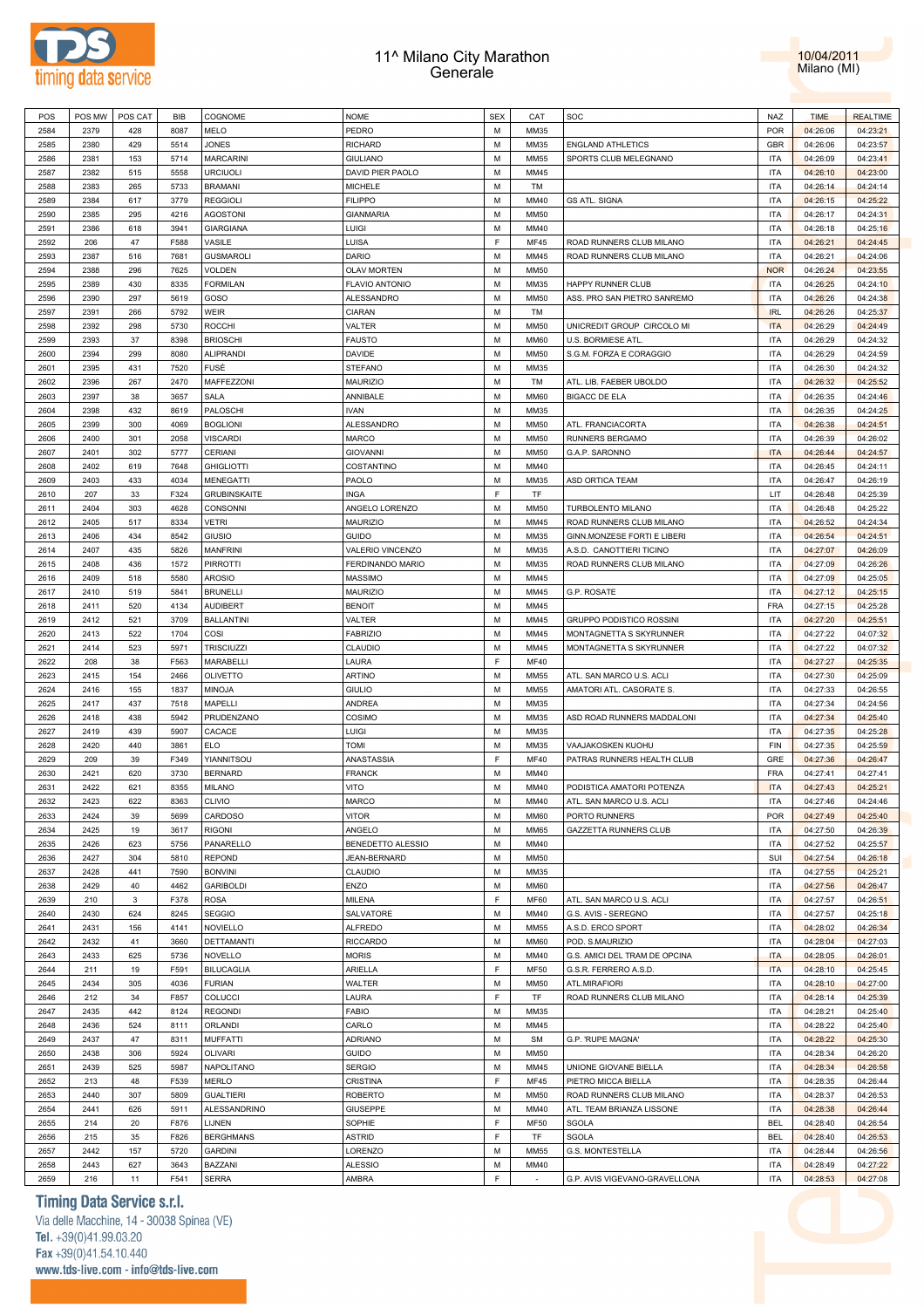



| POS  | POS MW | POS CAT        | <b>BIB</b> | COGNOME           | <b>NOME</b>         | <b>SEX</b>  | CAT         | SOC                            | NAZ        | <b>TIME</b> | <b>REALTIME</b> |
|------|--------|----------------|------------|-------------------|---------------------|-------------|-------------|--------------------------------|------------|-------------|-----------------|
| 2660 | 2444   | 308            | 5650       | <b>SERRA</b>      | ORLANDO             | M           | <b>MM50</b> | G.P. AVIS VIGEVANO-GRAVELLONA  | ITA        | 04:28:53    | 04:27:09        |
| 2661 | 217    | 36             | F896       | NANNE             | <b>ALEXANDRA</b>    | E           | TF          |                                | <b>GUA</b> | 04:28:54    | 04:26:02        |
| 2662 | 2445   | 309            | 1585       | GARAVAGLIA        | LUIGI               | М           | <b>MM50</b> | ONDAVERDE ATHLETIC TEAM        | <b>ITA</b> | 04:28:54    | 04:28:42        |
|      |        |                |            |                   |                     | M           |             |                                |            |             |                 |
| 2663 | 2446   | 526            | 2540       | DI GALLO          | <b>FULVIO</b>       |             | MM45        |                                | <b>ITA</b> | 04:28:55    | 04:26:42        |
| 2664 | 2447   | 158            | 5554       | <b>FORLONI</b>    | <b>GIANLUIGI</b>    | M           | MM55        |                                | <b>ITA</b> | 04:28:58    | 04:27:04        |
| 2665 | 218    | 49             | F363       | <b>FIORI</b>      | ANNAMARIA           | E           | MF45        | G.P. AVIS VIGEVANO-GRAVELLONA  | <b>ITA</b> | 04:29:01    | 04:27:13        |
| 2666 | 2448   | 159            | 4461       | SANDER            | <b>BERND</b>        | M           | MM55        |                                | GER        | 04:29:01    | 04:27:14        |
| 2667 | 2449   | 443            | 3627       | <b>KNIGHT</b>     | PAUL                | M           | MM35        |                                | GBR        | 04:29:04    | 04:27:28        |
| 2668 | 2450   | 310            | 5675       | <b>BOINEGA</b>    | LAMBERTO            | M           | <b>MM50</b> | SOGEMAR                        | <b>ITA</b> | 04:29:05    | 04:27:02        |
| 2669 | 219    | 45             | F389       | <b>O'DRISCOLL</b> | <b>MARIA</b>        | F           | MF35        |                                | <b>IRL</b> | 04:29:11    | 04:27:25        |
|      |        |                |            |                   |                     | F           |             |                                |            |             |                 |
| 2670 | 220    | 37             | F788       | SEAL              | JESSICA             |             | TF          | DARTFORD ROAD RUNNERS          | <b>GBR</b> | 04:29:12    | 04:26:38        |
| 2671 | 2451   | 444            | 1547       | GALLO             | <b>ADRIANO</b>      | M           | MM35        |                                | <b>ITA</b> | 04:29:12    | 04:28:25        |
| 2672 | 2452   | 445            | 4553       | <b>BRAMBILLA</b>  | <b>ROBERTO</b>      | М           | MM35        |                                | <b>ITA</b> | 04:29:14    | 04:26:35        |
| 2673 | 2453   | 446            | 8558       | <b>IEVOLELLA</b>  | <b>FABRIZIO</b>     | M           | MM35        |                                | <b>ITA</b> | 04:29:14    | 04:26:35        |
| 2674 | 2454   | 42             | 5548       | CABRINI           | <b>FRANCO</b>       | М           | <b>MM60</b> | CANOTTIERI MILANO              | <b>ITA</b> | 04:29:14    | 04:26:31        |
| 2675 | 2455   | 447            | 5775       | <b>OLTOLINI</b>   | <b>RICCARDO</b>     | M           | MM35        | G.S.O. PADERNO D'ADDA          | <b>ITA</b> | 04:29:19    | 04:27:29        |
| 2676 | 2456   | 160            | 2014       | <b>BRAVIN</b>     | <b>FIORENZO</b>     | M           | MM55        | <b>ATLETICA INTESA</b>         | ITA        | 04:29:27    | 04:28:57        |
|      | 2457   | 43             | 3603       | RENÉ              |                     | M           | <b>MM60</b> | <b>AV CASTRICUM</b>            |            |             |                 |
| 2677 |        |                |            |                   | <b>WESTRA</b>       |             |             |                                | <b>NED</b> | 04:29:30    | 04:28:30        |
| 2678 | 2458   | 628            | 5933       | <b>GHEZZI</b>     | ALESSANDRO          | M           | MM40        |                                | ITA        | 04:29:34    | 04:27:48        |
| 2679 | 2459   | 311            | 5926       | SPINONI           | <b>BRUNO</b>        | M           | <b>MM50</b> | GRUPPO PODISTICO LA TIGRE      | <b>ITA</b> | 04:29:41    | 04:28:22        |
| 2680 | 2460   | 527            | 5891       | <b>FOGLIANI</b>   | <b>FRANCO</b>       | M           | MM45        | POL. DIMENSIONE SPORT TURBIGO  | <b>ITA</b> | 04:29:42    | 04:27:20        |
| 2681 | 2461   | 161            | 5746       | <b>GUIDA</b>      | ANGELO              | M           | MM55        | POD.BOSCHESE 'A PASSO D'OMBRA' | <b>ITA</b> | 04:29:46    | 04:28:09        |
| 2682 | 2462   | 448            | 5629       | <b>ANNICET</b>    | <b>PATRICE</b>      | M           | MM35        |                                | <b>FRA</b> | 04:29:48    | 04:28:42        |
| 2683 | 2463   | 528            | 5716       | <b>AURELI</b>     | <b>MAURO</b>        | M           | MM45        | G.S. BANCARI ROMANI            | <b>ITA</b> | 04:29:49    | 04:27:51        |
| 2684 | 2464   | 529            | 4622       | <b>MELCOP</b>     | <b>FLAVIO</b>       | М           | MM45        |                                | <b>BRA</b> | 04:29:51    | 04:28:17        |
|      |        |                |            |                   |                     |             |             |                                |            |             |                 |
| 2685 | 2465   | 312            | 8248       | MALDONADO         | <b>FRANCISCO</b>    | M           | <b>MM50</b> |                                | <b>MEX</b> | 04:29:54    | 04:27:43        |
| 2686 | 2466   | 268            | 4310       | <b>TSIGKAS</b>    | <b>FILIPPOS</b>     | М           | TM          |                                | GRE        | 04:29:55    | 04:28:39        |
| 2687 | 2467   | 449            | 5806       | <b>SKORDAS</b>    | <b>PASCHALIS</b>    | M           | MM35        |                                | GRE        | 04:29:55    | 04:28:40        |
| 2688 | 2468   | 629            | 5939       | <b>DELDOSSI</b>   | ANGELO              | М           | MM40        |                                | <b>ITA</b> | 04:29:56    | 04:27:34        |
| 2689 | 2469   | 530            | 4583       | <b>FEDERICI</b>   | <b>MATTEO</b>       | М           | MM45        |                                | <b>ITA</b> | 04:30:00    | 04:28:46        |
| 2690 | 2470   | 630            | 5582       | VETTOR            | <b>UGO</b>          | М           | MM40        | ASD FAGGIANO ALL TRADE MOTORIA | <b>ITA</b> | 04:30:01    | 04:28:03        |
| 2691 | 2471   | 450            | 5757       | JÜRIMÄE           | <b>TARVO</b>        | М           | MM35        |                                | <b>EST</b> | 04:30:01    | 04:27:47        |
|      |        |                |            |                   |                     |             |             |                                |            |             |                 |
| 2692 | 2472   | 162            | 4424       | PEDRONCELLI       | <b>FAUSTINO</b>     | М           | MM55        | RUNNERS BERGAMO                | <b>ITA</b> | 04:30:04    | 04:28:15        |
| 2693 | 221    | 46             | F897       | <b>SULAS</b>      | <b>MARIA FATIMA</b> | $\mathsf F$ | MF35        |                                | <b>ITA</b> | 04:30:06    | 04:27:09        |
| 2694 | 2473   | 631            | 3823       | <b>BROSIO</b>     | LUCIANO             | M           | MM40        | MARCIATORI SAN GIORGIO         | <b>ITA</b> | 04:30:08    | 04:28:13        |
| 2695 | 2474   | 163            | 499        | DELLAMONICA       | VINCENZO            | M           | MM55        | G.P. CASALESE                  | <b>ITA</b> | 04:30:09    | 04:27:36        |
| 2696 | 2475   | 531            | 4443       | <b>GENTILE</b>    | <b>MAURO</b>        | M           | MM45        | PODISTICA HERMES LAVELLO       | <b>ITA</b> | 04:30:14    | 04:28:43        |
| 2697 | 2476   | 632            | 5670       | <b>CRIVELLI</b>   | <b>FABIO</b>        | M           | MM40        | G.P. CASALESE                  | <b>ITA</b> | 04:30:15    | 04:27:52        |
| 2698 | 2477   | 633            | 5671       | <b>GROSSI</b>     | <b>ALFIO</b>        | M           | MM40        | G.P. CASALESE                  | <b>ITA</b> | 04:30:15    | 04:27:51        |
| 2699 | 2478   | 634            | 5703       | <b>VERCESI</b>    | <b>STEFANO</b>      | M           | MM40        | TEAM 3 ESSE                    | <b>ITA</b> | 04:30:16    | 04:27:51        |
|      |        |                |            |                   |                     |             |             |                                |            |             |                 |
| 2700 | 2479   | 532            | 7939       | OLTOLINA          | PAOLO MARIA         | М           | MM45        |                                | <b>ITA</b> | 04:30:16    | 04:27:25        |
| 2701 | 2480   | 313            | 268        | ABBIATI           | <b>DAVIDE</b>       | M           | <b>MM50</b> | <b>MARCIATORI DESIO</b>        | <b>ITA</b> | 04:30:18    | 04:28:18        |
| 2702 | 222    | 47             | F602       | <b>ALIBERTI</b>   | SARA                | F           | MF35        | G.P. CARTOTECNICA PIEMONTESE A | <b>ITA</b> | 04:30:18    | 04:28:29        |
| 2703 | 2481   | 451            | 2012       | <b>GABRIEL</b>    | <b>FREDERIC</b>     | M           | MM35        |                                | <b>BEL</b> | 04:30:25    | 04:29:36        |
| 2704 | 2482   | 635            | 7816       | <b>BOSSOLO</b>    | <b>STEFANO</b>      | М           | MM40        |                                | <b>ITA</b> | 04:30:29    | 04:28:29        |
| 2705 | 223    | 12             | F536       | MAGGI             | MILENA              | F           | $\sim$      |                                | <b>BRA</b> | 04:30:34    | 04:28:27        |
| 2706 | 2483   | 636            | 4355       | <b>SCHAAF</b>     | <b>VOLKER</b>       | М           | MM40        |                                | GER        | 04:30:35    | 04:29:12        |
| 2707 | 2484   | 452            | 7963       | MEGNA             | <b>ROBERTO</b>      | M           | MM35        |                                | <b>ITA</b> | 04:30:39    | 04:27:38        |
|      |        |                |            |                   |                     |             |             |                                |            |             |                 |
| 2708 | 2485   | 533            | 4438       | <b>TESTA</b>      | <b>FRANCESCO</b>    | M           | MM45        | ASD PODISTICA PERALTO GENOVA   | <b>ITA</b> | 04:30:39    | 04:29:15        |
| 2709 | 2486   | 637            | 8524       | <b>BOGGIO</b>     | GUIDO               | М           | MM40        | AS SURVIVAL TRIATHLON          | <b>ITA</b> | 04:30:42    | 04:28:18        |
| 2710 | 2487   | 638            | 8611       | SANASI            | <b>ANTONIO</b>      | M           | MM40        |                                | <b>ITA</b> | 04:30:46    | 04:28:37        |
| 2711 | 2488   | 314            | 5510       | <b>JOOSTEN</b>    | JOEY                | M           | MM50        | ORION VENLO                    | <b>NED</b> | 04:30:49    | 04:28:35        |
| 2712 | 2489   | 534            | 269        | BAZZI             | <b>ALDO</b>         | M           | MM45        | CUS PRO PATRIA MILANO          | <b>ITA</b> | 04:30:52    | 04:28:51        |
| 2713 | 2490   | 535            | 274        | PIETROPAOLO       | <b>MAURIZIO</b>     | M           | MM45        | ASD ORTICA TEAM                | <b>ITA</b> | 04:30:52    | 04:28:52        |
| 2714 | 224    | 50             | F951       | VITTONE           | <b>CHIRA</b>        | E           | <b>MF45</b> | <b>BASE RUNNING</b>            | <b>ITA</b> | 04:30:54    | 04:28:54        |
| 2715 | 2491   | 453            | 5739       | DE JONG           | ANNE                | M           | MM35        |                                | <b>NED</b> | 04:31:02    | 04:30:50        |
|      |        |                |            |                   |                     |             |             |                                |            |             |                 |
| 2716 | 2492   | 639            | 8492       | LANGORGEN         | <b>STEIN</b>        | M           | MM40        |                                | <b>NOR</b> | 04:31:03    | 04:28:45        |
| 2717 | 225    | 38             | F361       | ZANARDINI         | LAURA               | F           | TF          |                                | <b>ITA</b> | 04:31:05    | 04:29:42        |
| 2718 | 2493   | 640            | 7962       | <b>RAUSEO</b>     | <b>IVAN</b>         | M           | MM40        | ROAD RUNNERS CLUB MILANO       | <b>ITA</b> | 04:31:15    | 04:28:40        |
| 2719 | 226    | 48             | F601       | <b>BIROS</b>      | DANIELA             | F           | MF35        | ATL. SAN MARCO U.S. ACLI       | <b>ITA</b> | 04:31:28    | 04:29:07        |
| 2720 | 2494   | 536            | 4093       | <b>BORUP</b>      | <b>MORTEN</b>       | М           | MM45        |                                | <b>DEN</b> | 04:31:30    | 04:30:07        |
| 2721 | 2495   | 315            | 8202       | <b>BELLAN</b>     | DAVIDE              | М           | MM50        | G.A.P. SARONNO                 | <b>ITA</b> | 04:31:40    | 04:29:53        |
| 2722 | 2496   | 316            | 5734       | HOPSTAKEN         | <b>RUUD</b>         | M           | MM50        |                                | <b>NED</b> | 04:31:45    | 04:30:06        |
|      |        | 49             |            |                   |                     | F           | MF35        |                                |            |             |                 |
| 2723 | 227    |                | F527       | <b>RICCI</b>      | CRISTIANA           |             |             | PODISTICA MOBILIERI PONSACCO   | <b>ITA</b> | 04:31:45    | 04:29:42        |
| 2724 | 228    | 51             | F579       | MERLOCCHI         | <b>ANNARITA</b>     | F           | MF45        | ASD 'F.A.R.T. SPORT'           | <b>ITA</b> | 04:31:45    | 04:29:47        |
| 2725 | 229    | 52             | F571       | D'ANGELO          | <b>FELIZIANA</b>    | F           | MF45        | POL. PORTO 85                  | <b>ITA</b> | 04:31:55    | 04:30:06        |
| 2726 | 2497   | 164            | 8381       | URBANI            | <b>MANRICO</b>      | M           | MM55        | POL. PORTO 85                  | <b>ITA</b> | 04:31:55    | 04:30:07        |
| 2727 | 2498   | 641            | 8456       | <b>COSTANTINI</b> | <b>FRANCESCO</b>    | M           | MM40        | ROAD RUNNERS CLUB MILANO       | <b>ITA</b> | 04:31:56    | 04:29:14        |
| 2728 | 230    | 39             | F889       | <b>SELDON</b>     | SAMANTHA            | F           | TF          |                                | <b>USA</b> | 04:31:58    | 04:29:52        |
| 2729 | 231    | $\overline{4}$ | F814       | VANRUSSELT        | <b>NICOLE</b>       | F           | <b>MF60</b> |                                | <b>BEL</b> | 04:32:02    | 04:30:01        |
| 2730 | 232    | 53             | F509       | <b>HEANEY</b>     | LAURA               | E           | MF45        |                                | CAN        | 04:32:08    | 04:29:38        |
|      |        |                |            |                   |                     |             |             |                                |            |             |                 |
| 2731 | 2499   | 537            | 8370       | <b>ROTA</b>       | <b>DENIS</b>        | M           | MM45        | EUROATLETICA 2002              | <b>ITA</b> | 04:32:08    | 04:29:24        |
| 2732 | 2500   | 538            | 7869       | MANGO             | <b>FRANCESCO</b>    | М           | MM45        |                                | <b>ITA</b> | 04:32:10    | 04:30:59        |
| 2733 | 2501   | 269            | 7945       | <b>BOLIS</b>      | PAOLO               | M           | TM          |                                | <b>ITA</b> | 04:32:15    | 04:30:14        |
| 2734 | 2502   | 539            | 5850       | LAZZARIN          | PAOLO               | M           | MM45        |                                | <b>ITA</b> | 04:32:19    | 04:30:14        |
| 2735 | 2503   | 540            | 7579       | <b>RIVA</b>       | <b>AUGUSTO</b>      | M           | MM45        | PODISTICA ARONA                | <b>ITA</b> | 04:32:23    | 04:30:06        |

### **Timing Data Service s.r.l.**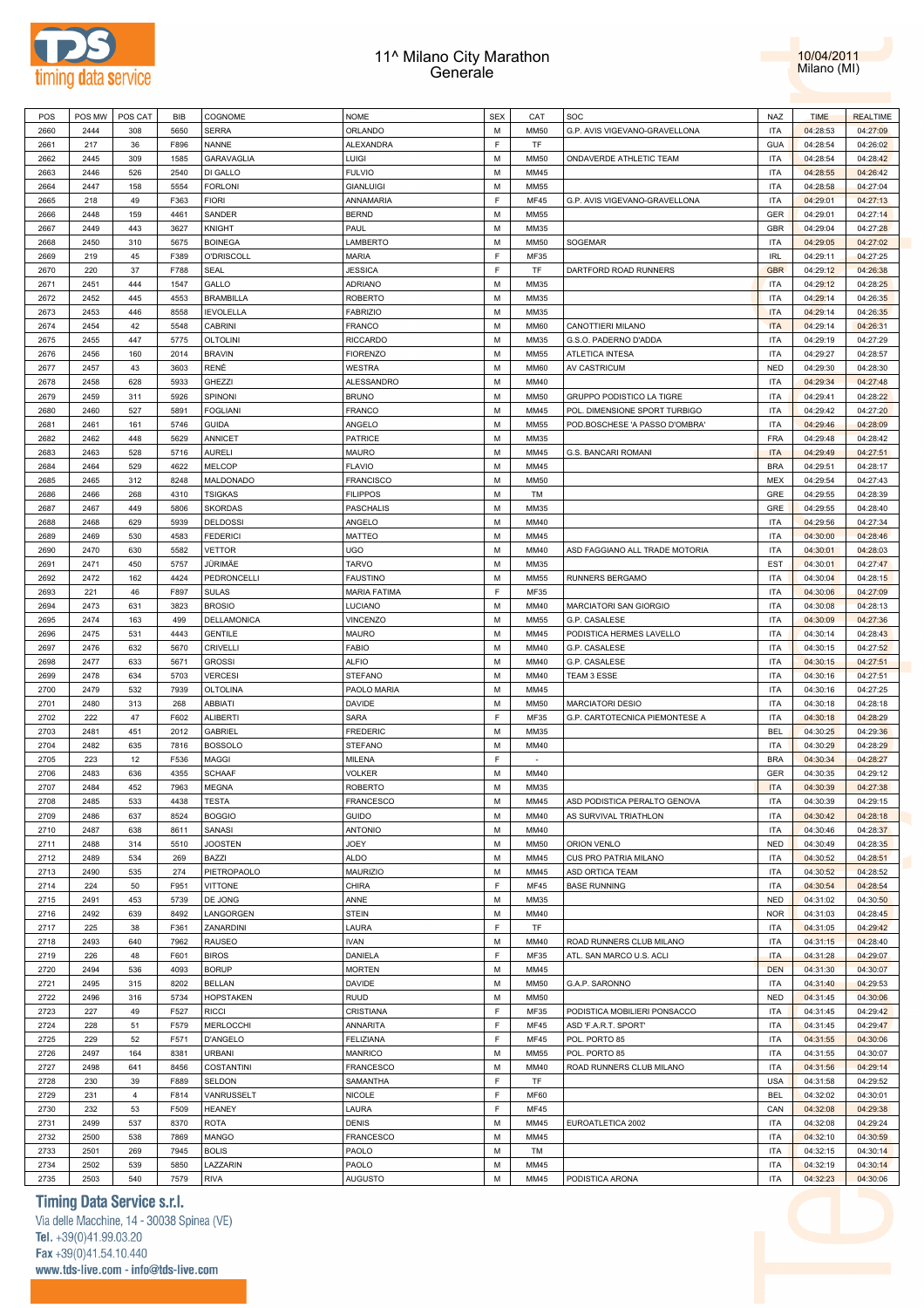



| POS  | POS MW | POS CAT | BIB  | COGNOME             | <b>NOME</b>       | <b>SEX</b> | CAT         | SOC                               | <b>NAZ</b> | <b>TIME</b> | <b>REALTIME</b> |
|------|--------|---------|------|---------------------|-------------------|------------|-------------|-----------------------------------|------------|-------------|-----------------|
| 2736 | 2504   | 317     | 519  | <b>MOTA</b>         | JOSE'             | M          | <b>MM50</b> | <b>WIKABOO</b>                    | <b>ESP</b> | 04:32:28    | 04:28:47        |
|      |        |         |      |                     |                   |            |             |                                   |            |             |                 |
| 2737 | 2505   | 318     | 520  | SOUSA               | MIGUEL            | M          | MM50        | <b>WIKABOO</b>                    | <b>ESP</b> | 04:32:28    | 04:28:47        |
| 2738 | 2506   | 165     | 5788 | <b>HOLTHUIS</b>     | <b>JOHN</b>       | M          | <b>MM55</b> | <b>TEAM BLEKINGE</b>              | <b>SWE</b> | 04:32:36    | 04:30:35        |
| 2739 | 2507   | 166     | 5577 | <b>TESTA</b>        | WALTER            | M          | <b>MM55</b> | GRUPPO PODISTICO CAVENAGOCAMBIAGO | <b>ITA</b> | 04:32:37    | 04:30:45        |
| 2740 | 233    | 50      | F567 | <b>SCALA</b>        | <b>ANTONIETTA</b> | F          | MF35        | PODISTICA SOLIDARIETA'            | <b>ITA</b> | 04:32:42    | 04:30:52        |
| 2741 | 2508   | 270     | 8511 | <b>HELGEGREN</b>    | CARL-MAGNUS       | M          | <b>TM</b>   |                                   | <b>SWE</b> | 04:32:46    | 04:31:56        |
|      |        |         |      |                     |                   |            |             |                                   |            |             |                 |
| 2742 | 2509   | 541     | 3628 | <b>TIJSSEN</b>      | JAN               | M          | MM45        |                                   | <b>NED</b> | 04:32:50    | 04:31:01        |
| 2743 | 2510   | 454     | 7763 | <b>BULGHERINI</b>   | <b>GABRIELE</b>   | M          | MM35        | ATL. VIRTUS SENAGO                | <b>ITA</b> | 04:32:59    | 04:30:24        |
| 2744 | 2511   | 542     | 8504 | LENTINI             | <b>ADALBERTO</b>  | M          | MM45        |                                   | <b>ITA</b> | 04:33:02    | 04:30:15        |
| 2745 | 2512   | 44      | 3906 | <b>JONES</b>        | GARETH            | M          | MM60        | <b>CHEPSTOW HARRIERS</b>          | <b>GBR</b> | 04:33:06    | 04:31:32        |
| 2746 | 2513   | 642     | 5903 | DE PALO             | ANGELO            | M          | MM40        | ATL. SAN MARCO U.S. ACLI          | <b>ITA</b> |             |                 |
|      |        |         |      |                     |                   |            |             |                                   |            | 04:33:12    | 04:31:16        |
| 2747 | 2514   | 643     | 8236 | <b>FANELLI</b>      | <b>ANTONIO</b>    | M          | MM40        | A.S. BARINCORSA                   | <b>ITA</b> | 04:33:13    | 04:30:28        |
| 2748 | 2515   | 543     | 1600 | LEVENI              | <b>MARIO</b>      | M          | MM45        | G.S. AVIS - SEREGNO               | <b>ITA</b> | 04:33:23    | 04:32:55        |
| 2749 | 2516   | 644     | 4547 | <b>CISLAGHI</b>     | PAOLO             | M          | MM40        | G.S. AVIS - SEREGNO               | <b>ITA</b> | 04:33:24    | 04:32:35        |
| 2750 | 2517   | 455     | 4303 | <b>MAURI</b>        | <b>GIANMARCO</b>  | M          | MM35        | U.P. MISSAGLIA                    | <b>ITA</b> | 04:33:29    | 04:32:09        |
| 2751 | 2518   | 167     | 5763 | LETAILLEUR          | <b>PATRICE</b>    | M          | MM55        |                                   | <b>FRA</b> | 04:33:30    | 04:31:41        |
|      |        |         |      |                     |                   |            |             |                                   |            |             |                 |
| 2752 | 2519   | 544     | 5994 | DI STEFANO          | <b>STEFANO</b>    | M          | MM45        | CRAL POLIGRAFICO DELLO STATO      | <b>ITA</b> | 04:33:31    | 04:31:49        |
| 2753 | 2520   | 456     | 8066 | <b>BRAGONZI</b>     | MARCO             | M          | MM35        | <b>HAPPY RUNNER</b>               | <b>ITA</b> | 04:33:35    | 04:31:20        |
| 2754 | 2521   | 545     | 4071 | <b>CLERICI</b>      | <b>IGOR</b>       | M          | MM45        | G.P. I GAMBER DE CUNCURESS        | <b>ITA</b> | 04:33:37    | 04:32:03        |
| 2755 | 2522   | 271     | 7772 | <b>SARPI</b>        | <b>DINO</b>       | M          | <b>TM</b>   |                                   | <b>ITA</b> | 04:33:40    | 04:30:43        |
|      |        |         |      |                     |                   | M          |             |                                   | <b>ITA</b> |             |                 |
| 2756 | 2523   | 457     | 7818 | CASSIANI            | MARCO             |            | MM35        |                                   |            | 04:34:02    | 04:31:34        |
| 2757 | 234    | 21      | F816 | QUEROU              | <b>JOCELYNE</b>   | F          | <b>MF50</b> |                                   | <b>FRA</b> | 04:34:08    | 04:32:04        |
| 2758 | 2524   | 645     | 4445 | CANEPA              | <b>AURELIANO</b>  | M          | MM40        | PODISTICA SOLIDARIETA'            | <b>ITA</b> | 04:34:12    | 04:31:41        |
| 2759 | 2525   | 319     | 8624 | <b>ROVETA</b>       | CLAUDIO           | M          | MM50        |                                   | <b>ITA</b> | 04:34:15    | 04:31:32        |
| 2760 | 235    | 9       | F406 | ZANABONI            | <b>MARIA RITA</b> | F          | <b>MF55</b> | AMICI DELLO SPORT BRIOSCO-MI      | <b>ITA</b> | 04:34:16    | 04:31:43        |
| 2761 | 2526   | 168     | 8565 |                     | TIM               | M          | MM55        |                                   | <b>USA</b> |             | 04:33:14        |
|      |        |         |      | <b>BILLINGSLEY</b>  |                   |            |             |                                   |            | 04:34:18    |                 |
| 2762 | 236    | 54      | F819 | <b>CIANI</b>        | PAOLA             | F          | <b>MF45</b> |                                   | <b>ITA</b> | 04:34:48    | 04:32:49        |
| 2763 | 2527   | 458     | 8223 | <b>FLORIER</b>      | <b>FABRICE</b>    | M          | MM35        |                                   | <b>FRA</b> | 04:34:56    | 04:34:12        |
| 2764 | 2528   | 646     | 2030 | <b>ALBERICO</b>     | <b>ANTONIO</b>    | M          | MM40        | <b>ASTAM CAP</b>                  | <b>FRA</b> | 04:34:57    | 04:32:35        |
| 2765 | 2529   | 546     | 8649 | <b>TORNARI</b>      | PAOLO             | M          | MM45        | TOMMY SPORT- LA VALLE DEL LURA    | <b>ITA</b> | 04:35:02    | 04:32:17        |
|      |        |         |      |                     |                   | M          |             |                                   |            |             |                 |
| 2766 | 2530   | 547     | 8195 | <b>VERTOVA</b>      | <b>STEFANO</b>    |            | MM45        | <b>AVIS GAGGIANO</b>              | <b>ITA</b> | 04:35:05    | 04:32:35        |
| 2767 | 2531   | 459     | 8367 | <b>FRARACCIO</b>    | <b>GIUSEPPE</b>   | M          | MM35        | NUOVA ATLETICA ISERNIA            | <b>ITA</b> | 04:35:09    | 04:32:14        |
| 2768 | 2532   | 320     | 8269 | SANGALLI            | <b>ANTONELLO</b>  | M          | MM50        |                                   | <b>ITA</b> | 04:35:10    | 04:33:54        |
| 2769 | 2533   | 548     | 1864 | <b>FRANCA</b>       | <b>MAURIZIO</b>   | M          | MM45        | G.S. SAN GIACOMO                  | <b>ITA</b> | 04:35:13    | 04:34:39        |
| 2770 | 2534   | 549     | 8289 | <b>BORGIA</b>       | PIER FRANCESCO    | M          | MM45        | G.S. BANCARI ROMANI               | <b>ITA</b> | 04:35:13    | 04:32:21        |
|      |        |         |      |                     |                   | M          |             |                                   | <b>ITA</b> |             |                 |
| 2771 | 2535   | 550     | 8395 | <b>VERONESI</b>     | MAURO             |            | MM45        | MONTAGNETTA S SKYRUNNER           |            | 04:35:13    | 04:34:09        |
| 2772 | 2536   | 169     | 3856 | <b>DOSSI</b>        | PIERANGELO        | M          | MM55        | GS AVIS TREVIGLIO G.BRUSAFERRI    | <b>ITA</b> | 04:35:14    | 04:33:23        |
| 2773 | 2537   | 551     | 3751 | <b>BARIGELLI</b>    | ALESSANDRO        | M          | MM45        | <b>TRIIRON</b>                    | <b>ITA</b> | 04:35:15    | 04:34:01        |
| 2774 | 2538   | 321     | 5804 | <b>MARCHESI</b>     | <b>ANDREA</b>     | M          | MM50        | GS AVIS TREVIGLIO G.BRUSAFERRI    | <b>ITA</b> | 04:35:17    | 04:33:26        |
| 2775 | 2539   | 647     | 8112 | CARTWRIGHT          | LEE               | M          | MM40        |                                   | <b>GBR</b> | 04:35:19    | 04:32:37        |
| 2776 | 2540   | 648     | 5918 | PAPPADA'            | SALVATORE         | M          | MM40        | G.POD. DUEMILA RUFFANO            | <b>ITA</b> | 04:35:19    | 04:33:08        |
|      |        |         |      |                     |                   |            |             |                                   |            |             |                 |
| 2777 | 2541   | 649     | 5659 | VALENZIANO          | <b>MAURIZIO</b>   | M          | MM40        | <b>BULFER</b>                     | <b>ITA</b> | 04:35:20    | 04:34:14        |
| 2778 | 237    | 51      | F572 | <b>MCCABE</b>       | KATE              | F          | MF35        |                                   | <b>USA</b> | 04:35:22    | 04:33:14        |
| 2779 | 2542   | 322     | 4021 | <b>FICHERA</b>      | RICCARDO MAURO    | M          | MM50        | U.S. SCANZOROSCIATE               | <b>ITA</b> | 04:35:26    | 04:34:13        |
| 2780 | 238    | 55      | F564 | SHERMAN             | AMY               | F          | <b>MF45</b> |                                   | <b>USA</b> | 04:35:28    | 04:33:26        |
| 2781 | 239    |         | F501 |                     | PAULINE           | F          | <b>MF45</b> |                                   | <b>NED</b> |             |                 |
|      |        | 56      |      | <b>HOUTACKERS</b>   |                   |            |             | ORION VENLO                       |            | 04:35:28    | 04:33:15        |
| 2782 | 2543   | 650     | 8636 | <b>MAGNONI</b>      | <b>MARCO</b>      | M          | <b>MM40</b> | G.A.P. SARONNO                    | <b>ITA</b> | 04:35:34    | 04:33:23        |
| 2783 | 2544   | 460     | 5880 | <b>BOTTA</b>        | DIEGO VALERIO     | M          | MM35        | PRO PATRIA TRIATHLON              | <b>ITA</b> | 04:35:47    | 04:33:54        |
| 2784 | 2545   | 461     | 8424 | <b>PIONA</b>        | <b>ALBERTO</b>    | M          | MM35        | CANOTTIERI MILANO                 | <b>ITA</b> | 04:35:51    | 04:33:58        |
| 2785 | 2546   | 323     | 7933 | ZAFFARONI           | <b>GABRIELE</b>   | M          | MM50        |                                   | <b>ITA</b> | 04:35:52    | 04:33:07        |
| 2786 | 2547   | 462     | 1685 | <b>BOURDON</b>      | EMMANUEL          | M          | MM35        | EMSAM                             | <b>FRA</b> | 04:35:53    | 04:35:28        |
|      |        |         |      |                     |                   |            |             |                                   |            |             |                 |
| 2787 | 2548   | 552     | 5946 | ZANABONI            | GIUSEPPE          | M          | MM45        |                                   | <b>ITA</b> | 04:35:54    | 04:33:25        |
| 2788 | 2549   | 651     | 8512 | <b>MOLTENI</b>      | MAURO             | M          | MM40        |                                   | <b>ITA</b> | 04:35:56    | 04:33:21        |
| 2789 | 240    | 57      | F568 | <b>AUDOUIN</b>      | CAROLINE          | F          | MF45        |                                   | <b>FRA</b> | 04:36:00    | 04:34:20        |
| 2790 | 2550   | 652     | 4562 | <b>SALA TESCIAT</b> | <b>SILVANO</b>    | M          | MM40        | MONZA MARATHON TEAM - A.S.D.      | <b>ITA</b> | 04:36:01    | 04:34:03        |
| 2791 | 2551   | 272     | 8428 | COMELLA             | <b>ANTONINO</b>   | M          | <b>TM</b>   |                                   | <b>ITA</b> | 04:36:02    | 04:33:19        |
|      |        |         |      |                     |                   |            |             |                                   |            |             |                 |
| 2792 | 2552   | 463     | 5861 | <b>MORELLI</b>      | <b>FABRIZIO</b>   | M          | MM35        | GS AVIS TREVIGLIO G.BRUSAFERRI    | <b>ITA</b> | 04:36:04    | 04:33:23        |
| 2793 | 2553   | 553     | 8358 | <b>MONTI</b>        | <b>WALTER</b>     | M          | MM45        |                                   | <b>ITA</b> | 04:36:08    | 04:33:16        |
| 2794 | 2554   | 554     | 8487 | <b>DONATI</b>       | DANIELE           | M          | MM45        |                                   | <b>ITA</b> | 04:36:12    | 04:33:58        |
| 2795 | 2555   | 555     | 3599 | COZZI               | <b>ANTONIO</b>    | M          | MM45        |                                   | <b>ITA</b> | 04:36:14    | 04:34:20        |
| 2796 | 2556   | 556     | 7849 | ZACCHETTI           | <b>DINO</b>       | M          | MM45        |                                   | <b>ITA</b> | 04:36:15    | 04:33:21        |
|      |        |         |      |                     |                   |            |             |                                   |            |             |                 |
| 2797 | 2557   | 557     | 8520 | <b>FACHERIS</b>     | <b>GIAN CARLO</b> | M          | MM45        | ATL. PRESEZZO                     | <b>ITA</b> | 04:36:17    | 04:33:24        |
| 2798 | 2558   | 653     | 8576 | <b>SCROGLIERI</b>   | <b>STEFANO</b>    | M          | MM40        |                                   | <b>ITA</b> | 04:36:22    | 04:33:37        |
| 2799 | 2559   | 558     | 5996 | <b>GIUNTA</b>       | <b>GIORGIO</b>    | M          | MM45        | G.S. ZELOFORAMAGNO                | <b>ITA</b> | 04:36:23    | 04:34:19        |
| 2800 | 2560   | 170     | 3737 | <b>COBIANCHI</b>    | SANTINO           | M          | MM55        |                                   | <b>ITA</b> | 04:36:27    | 04:35:31        |
| 2801 | 2561   | 654     | 5643 | VAGNETTI            | PIERLUIGI         | M          | MM40        | SUBBIANO MARATHON                 | <b>ITA</b> | 04:36:28    | 04:33:59        |
|      |        |         |      |                     |                   |            |             |                                   |            |             |                 |
| 2802 | 2562   | 559     | 5644 | <b>TURATI</b>       | DARIO             | M          | MM45        | SUBBIANO MARATHON                 | <b>ITA</b> | 04:36:28    | 04:33:58        |
| 2803 | 2563   | 560     | 8414 | <b>GOMBI</b>        | <b>MAURIZIO</b>   | M          | MM45        |                                   | <b>ITA</b> | 04:36:29    | 04:34:46        |
| 2804 | 241    | 40      | F931 | <b>MARIANI</b>      | ANNAMARIA         | F          | <b>MF40</b> |                                   | <b>ITA</b> | 04:36:30    | 04:33:50        |
| 2805 | 2564   | 464     | 5592 | SWEENEY             | <b>ALAN</b>       | M          | MM35        |                                   | GBR        | 04:36:31    | 04:34:43        |
| 2806 | 2565   | 655     | 7992 | <b>CUNHA</b>        | DANIEL            | M          | MM40        | PORTO RUNNERS                     | <b>POR</b> | 04:36:31    | 04:33:43        |
|      |        |         |      |                     |                   |            |             |                                   |            |             |                 |
| 2807 | 2566   | 324     | 4378 | <b>CICCHETTI</b>    | CARLO             | M          | MM50        | NUOVA ATLETICA ISERNIA            | <b>ITA</b> | 04:36:36    | 04:35:35        |
| 2808 | 2567   | 465     | 4039 | <b>BEAUGRAND</b>    | <b>ANTOINE</b>    | M          | MM35        |                                   | <b>FRA</b> | 04:36:39    | 04:34:54        |
| 2809 | 2568   | 466     | 7936 | <b>DUCHAMPS</b>     | LAURENT           | M          | MM35        |                                   | <b>FRA</b> | 04:36:39    | 04:34:31        |
| 2810 | 2569   | 656     | 4475 | <b>CICCHELLI</b>    | CAMILLO           | M          | MM40        | M.C.MANOPPELLO                    | <b>ITA</b> | 04:36:51    | 04:35:46        |
|      |        |         |      |                     |                   |            |             |                                   |            |             |                 |
| 2811 | 2570   | 561     | 3655 | <b>FORZINI</b>      | <b>FRANCESCO</b>  | M          | MM45        |                                   | <b>ITA</b> | 04:37:00    | 04:35:43        |

# **Timing Data Service s.r.l.**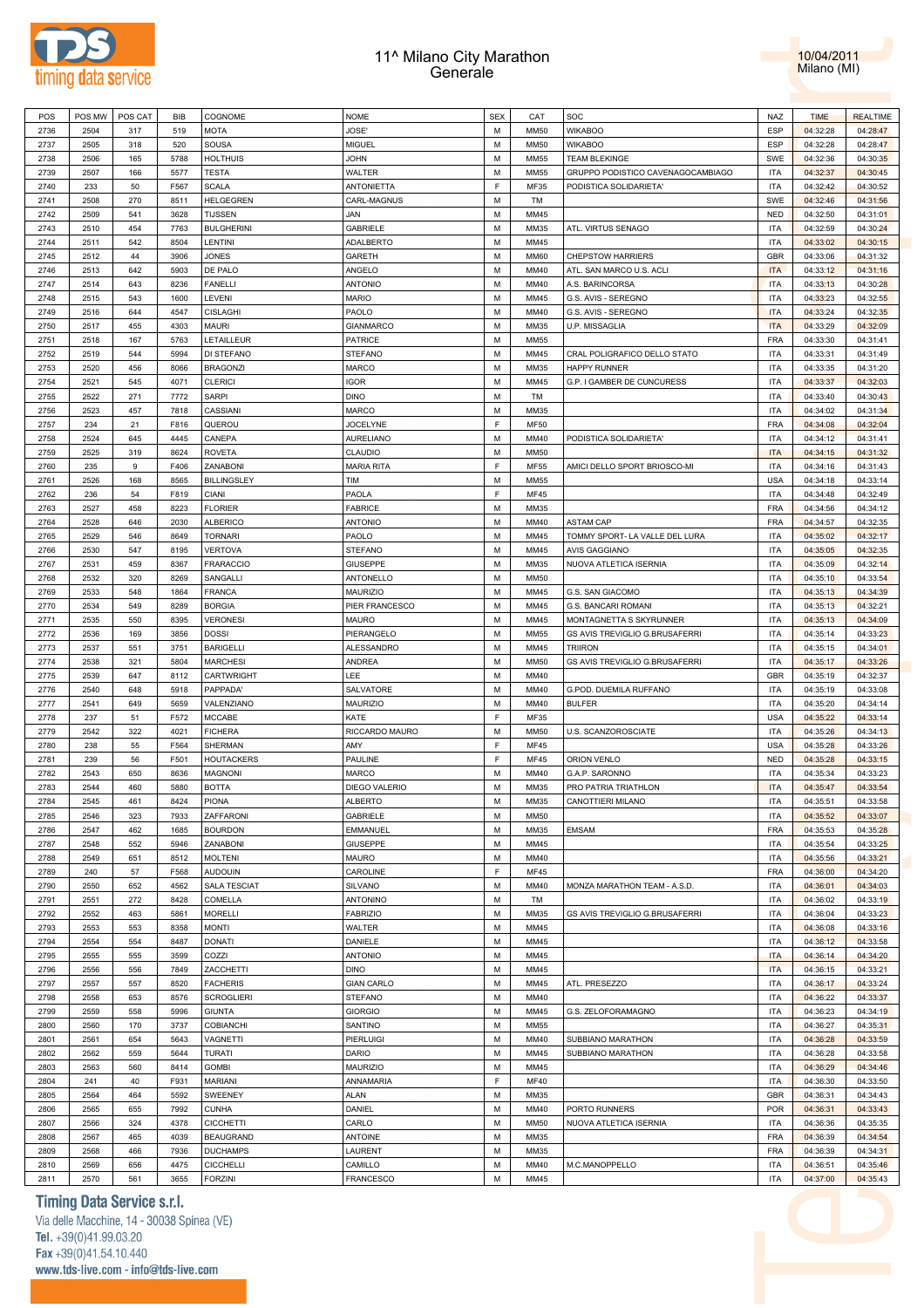



| POS          | POS MW       | POS CAT    | <b>BIB</b>   | COGNOME                       | <b>NOME</b>                   | <b>SEX</b> | CAT          | SOC                               | <b>NAZ</b>               | <b>TIME</b>          | <b>REALTIME</b>      |
|--------------|--------------|------------|--------------|-------------------------------|-------------------------------|------------|--------------|-----------------------------------|--------------------------|----------------------|----------------------|
| 2812         | 2571         | 562        | 3605         | SILVA                         | JOSÉ                          | M          | MM45         |                                   | <b>POR</b>               | 04:37:01             | 04:35:39             |
| 2813         | 2572         | 45         | 5698         | CARDOSO                       | DANIEL                        | M          | <b>MM60</b>  | PORTO RUNNERS                     | <b>POR</b>               | 04:37:02             | 04:34:52             |
| 2814         | 2573         | 563        | 3679         | <b>FUMAGALLI</b>              | LUCA MARIA                    | M          | MM45         | GRUPPO PODISTICO CAVENAGOCAMBIAGO | <b>ITA</b>               | 04:37:10             | 04:35:18             |
| 2815         | 2574         | 657        | 8338         | TOFFALDANO                    | GIUSEPPE                      | M          | MM40         | ATL. PRESEZZO                     | <b>ITA</b>               | 04:37:14             | 04:34:22             |
| 2816         | 2575         | 325        | 5780         | <b>RIVA</b>                   | <b>ALESSANDRO</b>             | М          | MM50         |                                   | <b>ITA</b>               | 04:37:18             | 04:34:55             |
| 2817         | 242          | 22         | F877         | CROISIAU                      | HILDE                         | E          | <b>MF50</b>  | SGOLA                             | <b>BEL</b>               | 04:37:24             | 04:35:38             |
| 2818         | 243          | 58         | F553         | <b>BRIGNONE</b>               | LAURENCE                      | E          | <b>MF45</b>  |                                   | FRA                      | 04:37:30             | 04:35:56             |
| 2819         | 244          | 52         | F554         | <b>VILAIN</b>                 | MARIE                         | F          | MF35         |                                   | FRA                      | 04:37:31             | 04:35:27             |
| 2820         | 2576         | 564        | 5947         | <b>MOSSA</b>                  | MICHELE                       | M          | MM45         |                                   | <b>ITA</b>               | 04:37:32             | 04:34:31             |
| 2821         | 2577         | 658        | 5591         | <b>BONALDA</b>                | PAOLO                         | M          | MM40         | ATL. LAMBRO MILANO                | <b>ITA</b>               | 04:37:37             | 04:35:45             |
| 2822         | 2578         | 659        | 8172         | <b>BOGAN</b>                  | <b>BRENDAN</b>                | М          | MM40         |                                   | <b>IRL</b>               | 04:37:48             | 04:35:01             |
| 2823         | 2579         | 273        | 5823         | <b>BOSSIO</b>                 | LUIGI                         | M          | TM           |                                   | <b>ITA</b>               | 04:37:50             | 04:36:15             |
| 2824         | 2580         | 660        | 5661         | <b>GUZZETTI</b>               | PIERPAOLO                     | M          | MM40         | TEAM 3 ESSE                       | <b>ITA</b>               | 04:38:10             | 04:35:46             |
| 2825         | 2581         | 467        | 3739         | <b>BORDENAVE</b>              | ALEXANDRE                     | M          | MM35         |                                   | <b>FRA</b>               | 04:38:10             | 04:36:22             |
| 2826         | 2582         | 565        | 5799         | <b>FUZZI</b>                  | <b>GUIDO</b>                  | M          | MM45         | AZZURRA GARBAGNATE M.SE           | <b>ITA</b>               | 04:38:14             | 04:35:49             |
| 2827         | 2583         | 661        | 5854         | LOPES                         | JONAS                         | M          | MM40         |                                   | <b>BRA</b>               | 04:38:20             | 04:38:20             |
| 2828         | 2584         | 468        | 5986         | <b>EVANS</b>                  | RICHARD                       | М          | MM35         |                                   | <b>GBR</b>               | 04:38:22             | 04:37:04             |
| 2829         | 2585         | 274        | 8422         | <b>MASOLO</b>                 | CLAUDIO                       | M          | TM           | MONZA MARATHON TEAM - A.S.D.      | <b>ITA</b>               | 04:38:24             | 04:35:38             |
| 2830         | 2586         | 469        | 8263         | <b>BALDIN</b>                 | NICOLA                        | М          | MM35         | G.S. DIL. VALDALPONE DE MEGNI     | <b>ITA</b>               | 04:38:40             | 04:37:35             |
| 2831         | 245          | 41         | F603         | <b>CIRRONE</b>                | ELISABETTA                    | E          | <b>MF40</b>  | ASD Q.D.D. ATLETICA MONTI PISA    | <b>ITA</b>               | 04:38:42             | 04:36:12             |
| 2832         | 2587         | 662        | 7578         | LANZETTA                      | <b>EMILIO</b>                 | M          | MM40         |                                   | <b>ITA</b>               | 04:38:46             | 04:36:23             |
| 2833         | 2588         | 275        | 7897         | LA ROCCA                      | <b>BRUNO</b>                  | M          | TM           |                                   | <b>ITA</b>               | 04:38:50             | 04:36:00             |
| 2834         | 2589         | 470        | 5502         | CADELANO                      | LORENZO                       | M          | MM35         | ROAD RUNNERS CLUB MILANO          | <b>ITA</b>               | 04:38:51             | 04:36:55             |
| 2835         | 2590         | 20         | 5618         | <b>ATKINSON</b>               | JOHN                          | M          | <b>MM65</b>  | <b>EAST LONDON RUNNERS</b>        | <b>GBR</b>               | 04:38:54             | 04:36:25             |
| 2836         | 2591         | 171        | 5750         | SALZANO                       | RAFFAELE                      | M          | MM55         | A.S.D. NAPOLI NORD MARATHON       | <b>ITA</b>               |                      |                      |
|              |              |            |              |                               |                               |            |              | <b>DELOITTE HELLAS</b>            |                          | 04:39:07             | 04:37:38             |
| 2837         | 2592         | 471        | 8590         | <b>KOUTSOPOULOS</b>           | <b>DIMITRIS</b>               | M          | MM35         |                                   | GRE                      | 04:39:09             | 04:36:25             |
| 2838         | 2593         | 276        | 8423         | <b>PIVA</b>                   | MAURIZIO                      | М          | <b>TM</b>    |                                   | <b>ITA</b>               | 04:39:14             | 04:36:20             |
| 2839         | 2594         | 566        | 8030         | <b>MORGANTE</b>               | <b>ROBERTO</b>                | M          | MM45         | <b>BASE RUNNING</b>               | <b>ITA</b>               | 04:39:18             | 04:36:45             |
| 2840         | 2595         | 472        | 1607         | <b>DIPACE</b>                 | COSIMO FABIO<br>MANUELE       | M          | MM35         | MARGHERITA DI SAVOIA RUNNERS      | <b>ITA</b>               | 04:39:25             | 04:38:44             |
| 2841         | 2596         | 567        | 4649         | VIGANO'                       |                               | M          | MM45         |                                   | <b>ITA</b>               | 04:39:30             | 04:38:30             |
| 2842         | 2597         | 663        | 8088         | <b>BORSETTI</b>               | LORENZO                       | М          | MM40         |                                   | <b>ITA</b>               | 04:39:34             | 04:37:29             |
| 2843         | 2598         | 473        | 7829         | CAPELLI                       | GREGORIO                      | M          | MM35         |                                   | <b>ITA</b>               | 04:39:34             | 04:37:03             |
| 2844         | 2599         | 326        | 4131         | <b>STEVENSON</b>              | JAMES                         | М          | MM50         |                                   | <b>GBR</b>               | 04:39:39             | 04:37:54             |
| 2845         | 2600         | 664        | 5961         | CAROLI                        | <b>ALBERTO</b>                | M          | MM40         |                                   | <b>ITA</b>               | 04:39:40             | 04:37:34             |
| 2846         | 2601         | 277        | 4068         | <b>ARTIACO</b>                | DAVIDE                        | M          | TM           |                                   | <b>ITA</b>               | 04:39:43             | 04:38:41             |
| 2847         | 2602         | 327        | 4211         | <b>SERRA</b>                  | GUIDO                         | M          | <b>MM50</b>  | POLISPORTIVA RUNNERS ORISTANO     | <b>ITA</b>               | 04:39:44             | 04:37:58             |
| 2848         | 246          | 42         | F552         | <b>ROSELLI</b>                | <b>MARIA DOMENICA</b>         | F          | <b>MF40</b>  | ATL. AVIS MACERATA                | <b>ITA</b>               | 04:39:50             | 04:37:25             |
| 2849         |              |            |              |                               |                               |            |              |                                   |                          |                      |                      |
|              | 2603         | 46         | 4262         | <b>GARGANO</b>                | ROCCO                         | M          | <b>MM60</b>  | EUROATLETICA 2002                 | <b>ITA</b>               | 04:39:52             | 04:38:19             |
| 2850         | 2604         | 568        | 5785         | <b>DOLCI</b>                  | <b>GIOVANNI</b>               | М          | MM45         | RUNNERS BERGAMO                   | <b>ITA</b>               | 04:40:00             | 04:37:45             |
| 2851         | 2605         | 665        | 8359         | <b>GABBIANI</b>               | MAURIZIO                      | M          | MM40         |                                   | <b>ITA</b>               | 04:40:07             | 04:37:16             |
| 2852         | 2606         | 569        | 5767         | <b>BOTEY</b>                  | <b>JOSEP</b>                  | M          | MM45         |                                   | <b>ESP</b>               | 04:40:09             | 04:38:25             |
| 2853         | 2607         | 328        | 5692         | <b>BRANGINI</b>               | MASSIMO                       | M          | MM50         | GS AVIS TREVIGLIO G.BRUSAFERRI    | <b>ITA</b>               | 04:40:14             | 04:39:32             |
| 2854         | 2608         | 666        | 4661         | <b>TURRINI</b>                | MARCO                         | М          | MM40         |                                   | <b>ITA</b>               | 04:40:15             | 04:38:50             |
| 2855         | 2609         | 1          | 3746         | MASSERANO                     | IVO                           | M          | <b>MM75</b>  | CEDAS FIAT GRUPPO PODISMO         | <b>ITA</b>               | 04:40:22             | 04:39:21             |
| 2856         | 2610         | 570        | 7620         | <b>MALINVERNI</b>             | <b>GIUSEPPE</b>               | M          | MM45         |                                   | <b>ITA</b>               | 04:40:27             | 04:38:13             |
| 2857         | 2611         | 47         | 3980         | <b>MARCHETTI</b>              | VINCENZO                      | M          | <b>MM60</b>  | S.S. TRIONFO LIGURE               | <b>ITA</b>               | 04:40:34             | 04:39:30             |
| 2858         | 2612         | 329        | 8551         | TINTI                         | MARCO                         | M          | <b>MM50</b>  | <b>GS ATL. SIGNA</b>              | <b>ITA</b>               | 04:40:39             | 04:38:56             |
| 2859         | 2613         | 571        | 4182         | <b>DEUNERT</b>                | SANDU                         | M          | MM45         | <b>SC KISDORF</b>                 | <b>GER</b>               | 04:40:40             | 04:38:51             |
| 2860         | 2614         | 278        | 8339         | <b>FIABANE</b>                | <b>FABIO PIETRO</b>           | M          | TM           |                                   | <b>ITA</b>               | 04:40:43             | 04:37:55             |
| 2861         | 2615         | 330        | 7794         | <b>MARTINO</b>                | JOHN                          | M          | MM50         |                                   | <b>USA</b>               | 04:40:47             | 04:38:29             |
| 2862         | 2616         | 172        | 5887         | SVENSSON                      | GÖRAN                         | M          | MM55         |                                   | SWE                      | 04:40:48             | 04:38:46             |
| 2863         | 2617         | 572        | 7937         | <b>ROFFREDO</b>               | <b>FRANCESCO</b>              | M          | MM45         | DELTA SPEDIZIONI                  | <b>ITA</b>               | 04:40:49             | 04:38:14             |
| 2864         | 2618         | 573        | 7658         | <b>GIACOBBE</b>               | MASSIMO                       | M          | MM45         | S.CLUB LIB. SESTO                 | <b>ITA</b>               | 04:40:55             | 04:38:48             |
| 2865         | 2619         | 574        | 7819         | <b>PORRO</b>                  | PAOLO GIULIO                  | M          | MM45         | ATL. VIS NOVA GIUSSANO            | <b>ITA</b>               | 04:41:00             | 04:38:24             |
| 2866         | 2620         | 667        | 8290         | PALLASSINI                    | FABIO                         | M          | MM40         |                                   | <b>ITA</b>               | 04:41:10             | 04:39:18             |
| 2867         | 2621         | 279        | 5751         | SERNÁNDEZ MARTÍNEZ            | <b>GERARDO</b>                | M          | TM           | GERARDO SERNÁNDEZ MARTÍNEZ        | <b>ESP</b>               | 04:41:15             | 04:38:51             |
| 2868         | 2622         | 280        | 5752         | LÓPEZ                         | RAFAEL                        | M          | TM           |                                   | <b>ESP</b>               | 04:41:15             | 04:38:51             |
| 2869         | 247          | 59         | F774         | <b>HOMDEN</b>                 | MIRA                          | E          | MF45         | DARTFORD ROAD RUNNERS             | <b>GBR</b>               | 04:41:22             | 04:38:49             |
| 2870         | 2623         | 331        | 4531         | <b>GUIDI</b>                  | <b>SILVANO</b>                | M          | MM50         | AZZURRA GARBAGNATE M.SE           | <b>ITA</b>               | 04:41:26             | 04:39:59             |
| 2871         | 2624         | 575        | 4430         | <b>CECCHETTO</b>              | <b>GRAZIANO</b>               | M          | MM45         | ATLETICA MARENO                   | <b>ITA</b>               | 04:41:28             | 04:39:53             |
| 2872         | 2625         | 576        | 5885         | <b>MURPHY</b>                 | PAUDIE                        | M          | MM45         |                                   | <b>IRL</b>               | 04:41:28             | 04:39:32             |
| 2873         | 2626         | 281        | 8161         | <b>SCALVINI</b>               | EFREN                         | M          | TM           |                                   | <b>ITA</b>               | 04:41:32             | 04:38:54             |
| 2874         | 2627         | 668        | 1933         | CAPUTO                        | SALVATORE                     | M          | MM40         | A.S.D. ATLETICA NEBRODI           | <b>ITA</b>               | 04:41:34             | 04:40:43             |
| 2875         | 2628         |            | 3551         |                               |                               | M          | MM50         |                                   | <b>FRA</b>               | 04:41:35             |                      |
|              | 2629         | 332<br>669 | 7709         | PIROLA<br><b>NOTARI</b>       | <b>JEAN-LUC</b>               | M          | MM40         |                                   | <b>ITA</b>               | 04:41:38             | 04:39:13             |
| 2876<br>2877 | 2630         |            | 7677         | DI FILIPPA                    | PAOLO<br>PAOLO                | M          | TM           |                                   | <b>ITA</b>               | 04:41:39             | 04:38:45<br>04:39:16 |
|              |              | 282<br>577 | 5800         | <b>MACCHI</b>                 | <b>FRANCO</b>                 | M          | MM45         | <b>RUNNER VARESE</b>              | <b>ITA</b>               | 04:41:40             |                      |
| 2878         | 2631         |            |              |                               |                               |            |              |                                   |                          |                      | 04:38:38             |
| 2879         | 2632         | 333        | 7507         | <b>CRIPPA</b>                 | ANGELO                        | M          | MM50         |                                   | <b>ITA</b>               | 04:41:42             | 04:39:16             |
| 2880         | 2633         | 474        | 3630         | FALKBORN-THURESSON            | TONY                          | M          | MM35         | BRÄNNINGEN LÖPARKLUBB             | SWE                      | 04:41:44             | 04:39:55             |
| 2881         | 2634         | 173        | 4654         | <b>GALOTTA</b>                | <b>GIUSEPPE</b>               | M          | <b>MM55</b>  | A.S.D. MARCIACARATESI             | <b>ITA</b>               | 04:41:44             | 04:40:17             |
| 2882         | 2635         | 283        | 7676         | SALVIONI                      | PAOLO                         | M          | TM           |                                   | <b>ITA</b>               | 04:41:46             | 04:39:22             |
| 2883         | 2636         | 578        | 7643         | <b>JELINEK</b>                | RADEK                         | M          | MM45         |                                   | GER                      | 04:41:55             | 04:39:34             |
| 2884         | 2637         | 579        | 5849         | <b>CONTINI</b>                | MAURO                         | M          | MM45         | G.P. MIRALAGO                     | <b>ITA</b>               | 04:41:56             | 04:39:59             |
| 2885         | 2638         | 475        | 7589         | ANZELLOTTI                    | <b>FABIO</b>                  | M          | MM35         |                                   | <b>ITA</b>               | 04:41:57             | 04:39:26             |
| 2886<br>2887 | 2639<br>2640 | 670<br>21  | 2008<br>5930 | <b>D'ALOIA</b><br><b>AGUS</b> | <b>MICHELE</b><br>GIOVANNI B. | M<br>M     | MM40<br>MM65 | A.S.D. PODISTICA TORINO           | <b>ITA</b><br><b>ITA</b> | 04:42:02<br>04:42:03 | 04:41:49<br>04:40:27 |

# **Timing Data Service s.r.l.**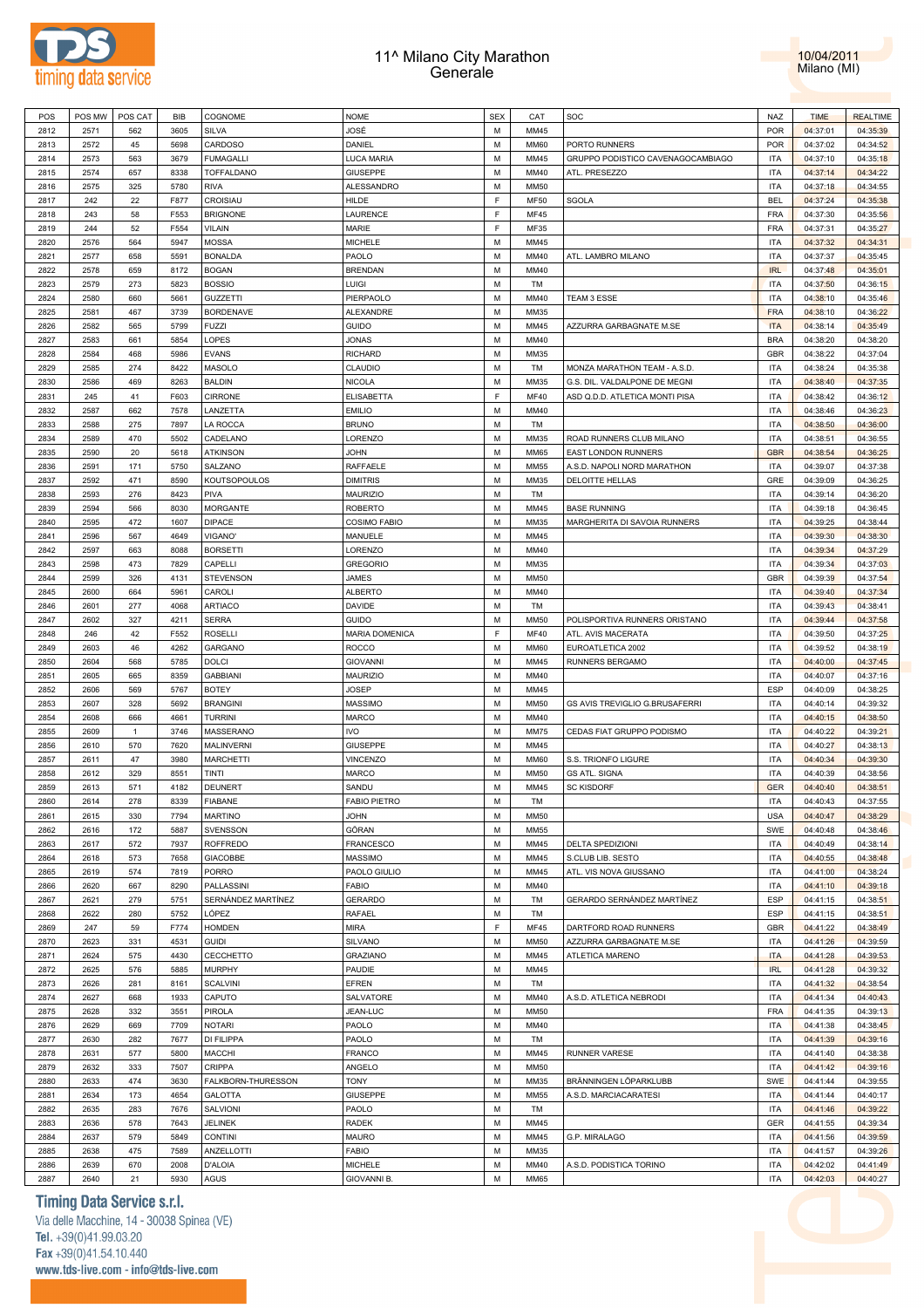



| POS          | POS MW       | POS CAT    | BIB          | COGNOME                | <b>NOME</b>              | <b>SEX</b> | CAT          | SOC                                  | NAZ                      | <b>TIME</b>          | <b>REALTIME</b>      |  |
|--------------|--------------|------------|--------------|------------------------|--------------------------|------------|--------------|--------------------------------------|--------------------------|----------------------|----------------------|--|
| 2888         | 2641         | 671        | 7560         | <b>BUGARIN</b>         | MIGUEL                   | M          | MM40         |                                      | <b>ESP</b>               | 04:42:11             | 04:38:58             |  |
|              |              |            |              |                        |                          |            |              |                                      |                          |                      |                      |  |
| 2889         | 2642         | 476        | 8608         | VALENZUELA             | ADOLFO                   | М          | MM35         |                                      | CHI                      | 04:42:13             | 04:42:13             |  |
| 2890         | 2643         | 580        | 3692         | MIRANDOLA              | LUCA                     | М          | MM45         | ADIDAS GROUP RUNNING TEAM.IT         | ITA                      | 04:42:13             | 04:40:52             |  |
| 2891         | 2644         | 477        | 7769         | <b>KAUPPINEN</b>       | NIKO                     | М          | MM35         |                                      | <b>FIN</b>               | 04:42:14             | 04:39:14             |  |
|              |              |            |              |                        |                          |            |              |                                      |                          |                      |                      |  |
| 2892         | 248          | 10         | F333         | <b>MICHELINI</b>       | FRANCA                   | F          | <b>MF55</b>  | CIRC.RICREATIVO CITTANOVA            | ITA                      | 04:42:14             | 04:40:41             |  |
| 2893         | 2645         | 581        | 1985         | <b>SCHOENTGEN</b>      | SERGE                    | М          | MM45         |                                      | LUX                      | 04:42:15             | 04:41:37             |  |
| 2894         | 2646         | 334        | 7716         | <b>KURKI</b>           | REINO                    | М          | MM50         |                                      | <b>FIN</b>               | 04:42:16             | 04:40:01             |  |
| 2895         | 249          | 23         | F769         | <b>KURKI</b>           | EILA                     | F          | <b>MF50</b>  |                                      | <b>FIN</b>               | 04:42:16             | 04:40:02             |  |
|              |              |            |              |                        |                          |            |              |                                      |                          |                      |                      |  |
| 2896         | 2647         | 22         | 4436         | <b>CRINITI</b>         | <b>FRANCESCO</b>         | M          | <b>MM65</b>  | NEW YORK ROAD RUNNERS                | <b>USA</b>               | 04:42:18             | 04:40:54             |  |
| 2897         | 2648         | 672        | 5633         | <b>MARZOTTI</b>        | FABIO                    | М          | MM40         | N.ATL. ARCONATE                      | <b>ITA</b>               | 04:42:26             | 04:40:30             |  |
| 2898         | 2649         | 23         | 5523         | <b>SVENSSON</b>        | <b>BENGT-AKE</b>         | М          | <b>MM65</b>  | <b>TEAM BLEKINGE</b>                 | <b>SWE</b>               | 04:42:26             | 04:40:31             |  |
| 2899         | 2650         | 582        | 5656         | <b>SCHENCK</b>         | CYRILLE                  | М          | MM45         |                                      | <b>FRA</b>               | 04:42:28             | 04:41:03             |  |
|              |              |            |              |                        |                          |            |              |                                      |                          |                      |                      |  |
| 2900         | 2651         | 478        | 4281         | <b>OLIVETO</b>         | ANTONIO                  | М          | MM35         |                                      | <b>ITA</b>               | 04:42:32             | 04:39:42             |  |
| 2901         | 250          | 24         | F775         | MEYER                  | MARIE JOSÉ               | F          | <b>MF50</b>  |                                      | <b>FRA</b>               | 04:42:36             | 04:40:29             |  |
| 2902         | 2652         | 284        | 8006         | <b>TELLEZ ACOSTA</b>   | Rodrigo                  | М          | TM           |                                      | COL                      | 04:42:38             | 04:39:39             |  |
| 2903         | 2653         | 583        | 5778         | PANIZZUT               | ANDREA                   | М          | MM45         |                                      | <b>ITA</b>               | 04:42:41             | 04:40:57             |  |
|              |              |            |              |                        |                          |            |              |                                      |                          |                      |                      |  |
| 2904         | 2654         | 584        | 7949         | <b>MARCHESANI</b>      | LORENZO                  | М          | MM45         |                                      | ITA                      | 04:42:42             | 04:40:09             |  |
| 2905         | 2655         | 585        | 8225         | VENTURELLI             | ETTORE                   | М          | MM45         |                                      | <b>ITA</b>               | 04:42:43             | 04:40:10             |  |
| 2906         | 2656         | 586        | 8509         | <b>MORTARA</b>         | MARCO                    | M          | MM45         | G.S.D. SAI FRECCE BIANCHE POD        | ITA                      | 04:42:44             | 04:40:13             |  |
| 2907         | 2657         | 479        | 7875         |                        | <b>TIZIANO</b>           | М          | MM35         |                                      | <b>ITA</b>               |                      | 04:40:14             |  |
|              |              |            |              | <b>BUSCEMA</b>         |                          |            |              | ATL. 99 VITTUONE                     |                          | 04:42:45             |                      |  |
| 2908         | 2658         | 174        | 5626         | DAON                   | CHAIM                    | М          | <b>MM55</b>  | <b>HASH HOUSE HARRIERS</b>           | <b>ISR</b>               | 04:42:48             | 04:40:16             |  |
| 2909         | 251          | 60         | F590         | <b>SIMONS</b>          | KRISTEL                  | F          | <b>MF45</b>  | <b>BOKRIJKLOPERS</b>                 | <b>BEL</b>               | 04:42:50             | 04:40:48             |  |
| 2910         | 252          | 40         | F557         | DRAPER                 | CLAIR                    | F          | TF           |                                      | <b>GBR</b>               | 04:42:53             | 04:23:19             |  |
|              |              |            |              |                        |                          |            |              |                                      |                          |                      |                      |  |
| 2911         | 2659         | 673        | 3602         | SANTOYO                | FERRAN                   | M          | MM40         | C.N.CATALUNYA- PENYA 100 KM          | <b>ESP</b>               | 04:42:55             | 04:41:15             |  |
| 2912         | 2660         | 587        | 8555         | <b>BARBUTO</b>         | DOMENICO                 | M          | MM45         | G. P. RIVAROLO 1977                  | <b>ITA</b>               | 04:42:59             | 04:41:14             |  |
| 2913         | 2661         | 335        | 5882         | CASTELLUCCI            | <b>SERGIO</b>            | М          | <b>MM50</b>  |                                      | <b>ITA</b>               | 04:43:06             | 04:40:55             |  |
| 2914         | 2662         | 588        | 8273         | RANSGARD               | MATS                     | М          | MM45         |                                      | SWE                      | 04:43:11             | 04:41:01             |  |
|              |              |            |              |                        |                          |            |              |                                      |                          |                      |                      |  |
| 2915         | 253          | 43         | F891         | <b>RANSGARD</b>        | ANN                      | F          | <b>MF40</b>  |                                      | SWE                      | 04:43:11             | 04:41:01             |  |
| 2916         | 2663         | 24         | 5914         | <b>RIGAMONTI</b>       | <b>MARIO</b>             | M          | <b>MM65</b>  | ATL. MUGGIOT                         | ITA                      | 04:43:12             | 04:41:00             |  |
| 2917         | 2664         | 336        | 1816         | <b>NOBLE</b>           | <b>ALAIN</b>             | М          | <b>MM50</b>  | <b>ASTAM CAP</b>                     | <b>FRA</b>               | 04:43:17             | 04:42:37             |  |
| 2918         | 2665         | 48         | 8067         | CAMBANIS               | GEORGE                   | М          | MM60         |                                      | GRE                      | 04:43:18             | 04:40:34             |  |
|              |              |            |              |                        |                          |            |              |                                      |                          |                      |                      |  |
| 2919         | 254          | 61         | F566         | <b>ALVES</b>           | CLEIDE MARA              | F          | <b>MF45</b>  | CONFEDERAÇÃO BRASILEIRA DE ATLETISMO | <b>BRA</b>               | 04:43:21             | 04:40:54             |  |
| 2920         | 2666         | 337        | 5790         | MALE'                  | GÉRARD                   | M          | <b>MM50</b>  |                                      | <b>FRA</b>               | 04:43:24             | 04:42:18             |  |
| 2921         | 2667         | 25         | 7815         | <b>GALATI</b>          | NICOLA                   | М          | <b>MM65</b>  | C.S. GIOVANILE CZ LIDO               | <b>ITA</b>               | 04:43:28             | 04:40:31             |  |
| 2922         | 2668         | 338        | 4017         | <b>FERRENTINO</b>      | FRANCESCO                | М          | <b>MM50</b>  | A.S.D.POLISPORTIVA FOLGORE           | ITA                      | 04:43:37             | 04:41:20             |  |
|              |              |            |              |                        |                          |            |              |                                      |                          |                      |                      |  |
| 2923         | 2669         | 589        | 7751         | <b>BRUNELLI</b>        | LUCA                     | М          | MM45         |                                      | <b>ITA</b>               | 04:43:39             | 04:41:40             |  |
| 2924         | 2670         | 49         | 4590         | <b>FOSSATI</b>         | CESARE                   | М          | <b>MM60</b>  | A.S.D. MARCIACARATESI                | <b>ITA</b>               | 04:43:39             | 04:42:13             |  |
| 2925         | 2671         | 674        | 8568         | <b>ABATERUSSO</b>      | <b>ENRICO</b>            | М          | MM40         | <b>GAZZETTA RUNNERS CLUB</b>         | <b>ITA</b>               | 04:43:40             | 04:41:00             |  |
| 2926         | 2672         | 675        | 8654         | <b>ROTOLO</b>          | GIUSEPPE                 | M          | MM40         | <b>RUNNERS DESIO</b>                 | <b>ITA</b>               | 04:43:44             | 04:40:57             |  |
|              |              |            |              |                        |                          |            |              |                                      |                          |                      |                      |  |
|              |              |            |              |                        |                          |            |              |                                      |                          |                      |                      |  |
| 2927         | 2673         | 480        | 8160         | <b>PELOSI</b>          | <b>GRAZIANO</b>          | М          | MM35         |                                      | <b>ITA</b>               | 04:43:46             | 04:40:47             |  |
| 2928         | 2674         | 590        | 3732         | BEIJERSBERGEN          | ROB                      | М          | MM45         |                                      | <b>NED</b>               | 04:43:58             | 04:42:19             |  |
| 2929         |              | 591        | 4345         |                        |                          | М          | MM45         |                                      | <b>ITA</b>               |                      |                      |  |
|              | 2675         |            |              | PEGORARO               | LIVIANO                  |            |              | BREMA RUNNING TEAM                   |                          | 04:44:07             | 04:42:37             |  |
| 2930         | 2676         | 50         | 8462         | SEGIO                  | FRANCO                   | М          | MM60         |                                      | ITA                      | 04:44:10             | 04:41:22             |  |
| 2931         | 2677         | 592        | 5715         | CORAZZA                | <b>SERGIO</b>            | М          | MM45         |                                      | <b>ITA</b>               | 04:44:16             | 04:42:35             |  |
| 2932         | 2678         | 593        | 5543         | <b>RAMON</b>           | ORTENSIO                 | М          | MM45         |                                      | <b>ITA</b>               | 04:44:17             | 04:42:44             |  |
| 2933         | 255          | 44         | F585         |                        |                          | F          | <b>MF40</b>  |                                      | <b>IRL</b>               | 04:44:21             |                      |  |
|              |              |            |              | MALONE                 | SUZANNE                  |            |              |                                      |                          |                      | 04:42:34             |  |
| 2934         | 256          | 62         | F905         | <b>GABBIANI</b>        | PATRIZIA                 | F          | MF45         |                                      | ITA                      | 04:44:34             | 04:41:42             |  |
| 2935         | 2679         | 594        | 3814         | RATTI                  | STEFANO                  | М          | MM45         | VERDE PISELLO GROUP MILANO           | <b>ITA</b>               | 04:44:39             | 04:43:13             |  |
| 2936         | 257          | 63         | F821         | <b>BONINI</b>          | <b>NICOLETTA</b>         | F          | MF45         | G.P. CODOGNO 82                      | <b>ITA</b>               | 04:44:40             | 04:41:50             |  |
| 2937         | 2680         | 51         | 5667         | PORRATI                | <b>EUGENIO</b>           | М          | MM60         | G.P. QUELLI DELLA VIA BARACCA        | ITA                      | 04:44:44             | 04:42:23             |  |
|              |              |            |              |                        |                          |            |              |                                      |                          |                      |                      |  |
| 2938         | 2681         | 175        | 3772         | CERI                   | STEFANO                  | M          | MM55         | P.US ACLI GIURIATI P.GARIMOLDI       | <b>ITA</b>               | 04:44:45             | 04:42:51             |  |
| 2939         | 2682         | 176        | 5909         | <b>MONICO</b>          | <b>ROBERTO</b>           | M          | MM55         | RUNNER VARESE                        | <b>ITA</b>               | 04:44:48             | 04:42:40             |  |
| 2940         | 2683         | 676        | 271          | JERI                   | MICHELE                  | М          | MM40         | ASD Q.D.D. ATLETICA MONTI PISA       | ITA                      | 04:44:48             | 04:42:44             |  |
| 2941         | 2684         | 285        | 3988         | RIBALDONE              | ANDREA                   | М          | TM           | A.S.D. ATHLETIC RUNNER & CLIMBER     | <b>ITA</b>               | 04:44:49             | 04:43:49             |  |
|              |              |            |              |                        |                          |            |              |                                      |                          |                      |                      |  |
| 2942         | 2685         | 677        | 7627         | SANTANGELO             | TIZIANO                  | М          | MM40         |                                      | <b>ITA</b>               | 04:44:50             | 04:42:34             |  |
| 2943         | 258          | 53         | F881         | VENTURELLO ODDENINO    | <b>EMANUELA</b>          | F          | MF35         |                                      | <b>ITA</b>               | 04:44:51             | 04:42:11             |  |
| 2944         | 2686         | 286        | 5732         | VAVERE                 | SIGNIS                   | M          | TM           | <b>VSK NOSKRIEN</b>                  | LAT                      | 04:44:52             | 04:42:55             |  |
| 2945         | 2687         | 595        | 8597         | <b>FRISONE</b>         | MARCELLO                 | М          | MM45         |                                      | <b>ITA</b>               | 04:44:58             | 04:42:03             |  |
|              |              |            |              |                        |                          |            |              |                                      |                          |                      |                      |  |
| 2946         | 2688         | 596        | 8494         | PORTACCIO              | COSIMO                   | М          | MM45         | ASS. PRO SAN PIETRO SANREMO          | <b>ITA</b>               | 04:44:59             | 04:43:21             |  |
| 2947         | 259          | 41         | F901         | <b>BOES</b>            | <b>JOCYLENE</b>          | F          | TF           |                                      | <b>USA</b>               | 04:45:01             | 04:41:23             |  |
| 2948         | 2689         | 678        | 8115         | GALLAGHER              | PAUL                     | М          | MM40         | CAVAN RUNNING CLUB                   | <b>IRL</b>               | 04:45:06             | 04:42:19             |  |
| 2949         | 2690         | 597        | 4181         | MILAZZO                | <b>GIOVANNI BATTISTA</b> | М          | MM45         | G.S. AVIS OGGIONO                    | <b>ITA</b>               | 04:45:06             | 04:43:38             |  |
|              |              |            |              |                        |                          |            |              |                                      |                          |                      |                      |  |
| 2950         | 2691         | 287        | 8090         | YONG                   | HOI LEONG                | М          | TM           |                                      | MAS                      | 04:45:14             | 04:42:41             |  |
| 2951         | 2692         | 339        | 4009         | <b>GRASSO</b>          | <b>MARIO</b>             | М          | <b>MM50</b>  | A.S.D. LIB. ATLETICA BELLIA          | <b>ITA</b>               | 04:45:15             | 04:42:39             |  |
| 2952         | 2693         | 481        | 7521         | <b>CIABURRI</b>        | <b>FABRIZIO</b>          | М          | MM35         |                                      | <b>ITA</b>               | 04:45:18             | 04:42:33             |  |
| 2953         | 260          | 11         | F303         | OLSSON                 | SOLVEIG                  | F          | <b>MF55</b>  | <b>TEAM BLEKINGE</b>                 | SWE                      | 04:45:19             | 04:43:45             |  |
|              |              |            |              |                        |                          |            |              |                                      |                          |                      |                      |  |
| 2954         | 2694         | 598        | 4198         | <b>BRANDMO</b>         | STIG                     | М          | MM45         |                                      | NOR                      | 04:45:30             | 04:44:05             |  |
| 2955         | 2695         | 599        | 1910         | COMI                   | MARCO                    | М          | MM45         | C.T.L. 3 ATLETICA                    | <b>ITA</b>               | 04:45:46             | 04:45:13             |  |
| 2956         | 2696         | 679        | 7674         | CAMPANY                | DARREN                   | M          | MM40         | DARTFORD ROAD RUNNERS                | <b>GBR</b>               | 04:45:48             | 04:43:14             |  |
| 2957         | 2697         | 600        | 3690         | <b>VIRZI'</b>          | SALVATORE                | М          | MM45         | D-L-F DOPO LAVORO FERROVIARIO        | <b>ITA</b>               | 04:45:52             | 04:44:37             |  |
|              |              |            |              |                        |                          |            |              |                                      |                          |                      |                      |  |
| 2958         | 2698         | 680        | 7619         | PRACCHI                | LUCA                     | М          | MM40         |                                      | <b>ITA</b>               | 04:45:52             | 04:42:58             |  |
| 2959         | 2699         | 482        | 5530         | BARZAGHI               | ANDREA                   | М          | MM35         |                                      | <b>ITA</b>               | 04:45:54             | 04:44:06             |  |
| 2960         | 2700         | 340        | 7663         | MAGRI                  | GIUSEPPE                 | М          | MM50         |                                      | ITA                      | 04:45:58             | 04:43:54             |  |
| 2961         | 2701         | 177        | 4499         | CAPRETTI               | ROBERTO                  | М          | <b>MM55</b>  | ATLETICA INTESA                      | <b>ITA</b>               | 04:46:39             | 04:44:46             |  |
|              |              |            |              |                        |                          |            |              |                                      |                          |                      |                      |  |
| 2962<br>2963 | 2702<br>2703 | 601<br>178 | 5669<br>8360 | ANGELI<br>MEZZANZANICA | CARLO<br><b>GIOVANNI</b> | М<br>M     | MM45<br>MM55 | ATL. SAN MARCO U.S. ACLI             | <b>ITA</b><br><b>ITA</b> | 04:46:53<br>04:46:54 | 04:44:56<br>04:44:42 |  |

### **Timing Data Service s.r.l.**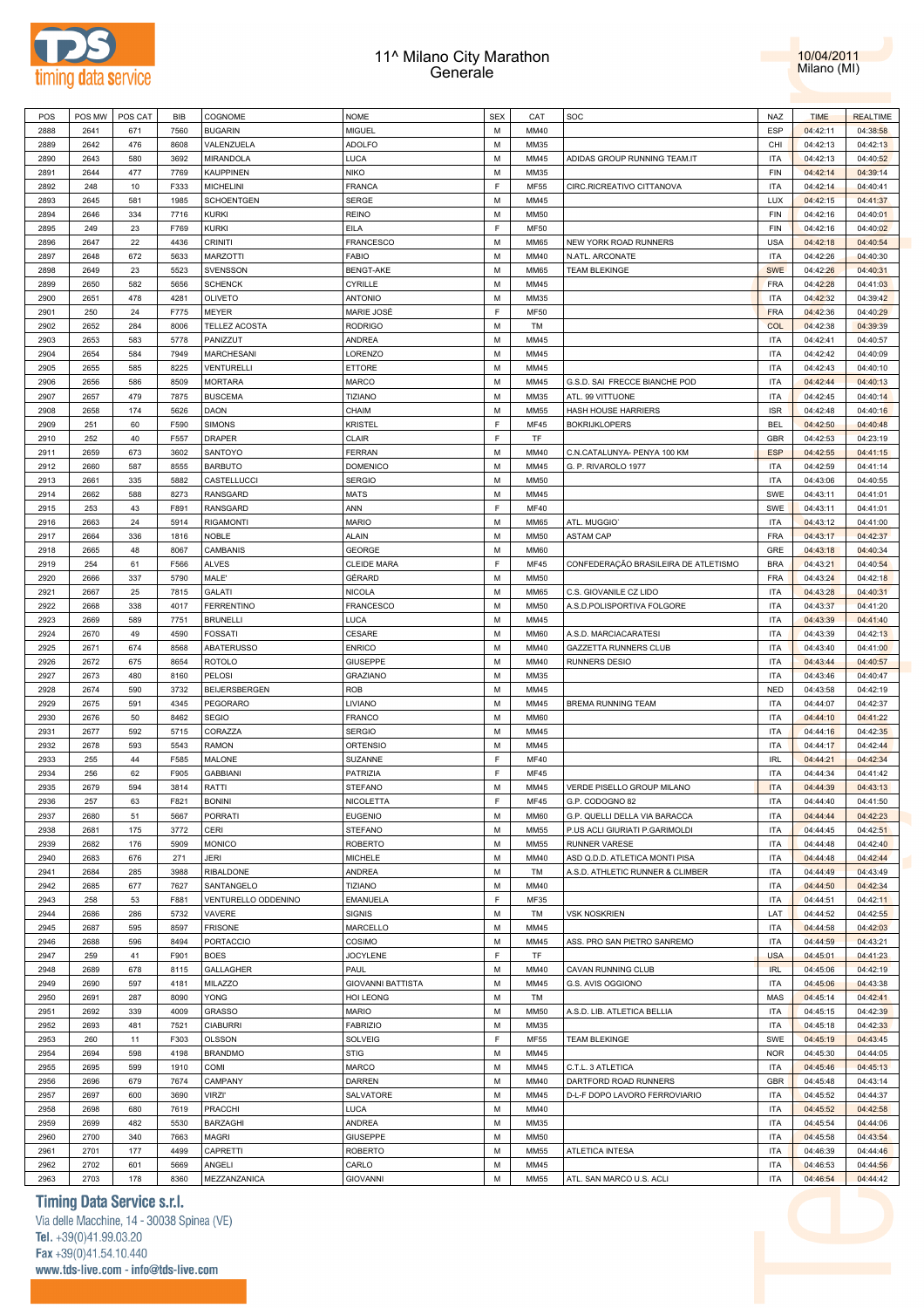



| POS  | POS MW | POS CAT        | BIB  | COGNOME           | <b>NOME</b>               | <b>SEX</b> | CAT         | SOC                                | <b>NAZ</b> | <b>TIME</b> | <b>REALTIME</b> |
|------|--------|----------------|------|-------------------|---------------------------|------------|-------------|------------------------------------|------------|-------------|-----------------|
| 2964 | 2704   | 341            | 7753 | <b>CORBASCIO</b>  | CLAUDIO                   | M          | <b>MM50</b> | UNICREDIT GROUP CIRCOLO MI         | <b>ITA</b> | 04:46:56    | 04:45:04        |
| 2965 | 261    | 64             | F705 | DOYLE             | PAULINE                   | E          | <b>MF45</b> | DARTFORD ROAD RUNNERS              | <b>GBR</b> | 04:47:03    | 04:44:29        |
| 2966 | 2705   | 342            | 5534 | PHILLIPS          | STEVE                     | M          | <b>MM50</b> | DARTFORD ROAD RUNNERS              | <b>GBR</b> | 04:47:03    | 04:44:32        |
| 2967 | 2706   | 602            | 8472 | SAHO              | SALIMOU                   | M          | MM45        | GAZZETTA RUNNERS CLUB              | <b>ITA</b> | 04:47:06    | 04:46:08        |
| 2968 | 2707   | 179            | 5762 | <b>WICKENS</b>    | LAURENCE                  | M          | <b>MM55</b> | <b>WIMBORNE</b>                    | <b>GBR</b> | 04:47:10    | 04:44:36        |
|      |        |                |      | <b>BESTETTI</b>   |                           | E          |             |                                    | <b>ITA</b> |             |                 |
| 2969 | 262    | 54             | F782 |                   | <b>MONICA</b>             |            | MF35        |                                    |            | 04:47:24    | 04:44:51        |
| 2970 | 2708   | 483            | 7599 | <b>MESSINA</b>    | <b>DAVIDE</b>             | M          | MM35        | G.P. CASALESE                      | <b>ITA</b> | 04:47:24    | 04:44:52        |
| 2971 | 2709   | 484            | 7766 | <b>FUSCO</b>      | ANDREA ANGELO MARI        | M          | MM35        |                                    | <b>ITA</b> | 04:47:24    | 04:44:52        |
| 2972 | 2710   | 603            | 7901 | CALLEGARI         | CARLO                     | M          | MM45        |                                    | <b>ITA</b> | 04:47:26    | 04:46:08        |
| 2973 | 2711   | 681            | 2083 | <b>TROIANO</b>    | <b>ANTONIO</b>            | M          | MM40        | G.S.A. BRUGHERIO                   | <b>ITA</b> | 04:47:31    | 04:46:52        |
| 2974 | 263    | 25             | F924 | <b>REPETTI</b>    | WILMA                     | F          | <b>MF50</b> | G.P. CASALESE                      | <b>ITA</b> | 04:47:33    | 04:45:07        |
| 2975 | 2712   | 682            | 5735 | ZUCCOTTI          | MASSIMILIANO              | M          | MM40        | ATL. PORCARI                       | <b>ITA</b> | 04:47:39    | 04:45:10        |
| 2976 | 2713   | 343            | 5641 | <b>VIRGA</b>      | SANTINO                   | M          | <b>MM50</b> | N.ATL. ARCONATE                    | <b>ITA</b> | 04:47:40    | 04:45:45        |
| 2977 | 2714   | 485            | 8116 | <b>TROIANI</b>    | CLAUDIO                   | M          | MM35        | HAPPY RUNNER CLUB                  | <b>ITA</b> | 04:47:41    | 04:44:59        |
| 2978 | 2715   | 604            | 7762 | <b>GASPERINI</b>  | <b>GAETANO</b>            | M          | MM45        |                                    | <b>ITA</b> | 04:47:45    | 04:44:59        |
| 2979 | 2716   | 344            | 5973 | <b>BRUNO</b>      | FRANCO                    | M          | <b>MM50</b> | AMICI DELLO SPORT BRIOSCO-MI       | <b>ITA</b> | 04:47:45    | 04:45:13        |
| 2980 | 264    | 45             | F833 | <b>BERTOLLI</b>   | CINZIA                    | E          | <b>MF40</b> | ATL. PORCARI                       | <b>ITA</b> | 04:47:47    | 04:45:18        |
| 2981 | 2717   | 486            | 8454 | <b>BERSI</b>      | <b>ALESSANDRO</b>         | M          | MM35        |                                    | <b>ITA</b> | 04:47:48    | 04:45:37        |
| 2982 | 2718   | 288            | 5840 | <b>VOLPE</b>      | <b>FABIO ALBERTO</b>      | M          | TM          | GRUPPO SPORTIVO MURIALDO           | <b>ITA</b> | 04:47:51    | 04:45:38        |
| 2983 | 265    | 42             | F918 | OPPENHEIMER       | SHELLEY                   | E          | TF          |                                    | <b>ISR</b> | 04:47:52    | 04:45:20        |
|      |        |                |      |                   |                           | M          |             |                                    |            |             |                 |
| 2984 | 2719   | 180            | 4483 | <b>FILIPPI</b>    | <b>MASSIMO</b><br>SILVANA | E          | <b>MM55</b> | ATLETICA DUE PERLE                 | <b>ITA</b> | 04:47:57    | 04:45:49        |
| 2985 | 266    | 26             | F562 | <b>CRISCI</b>     |                           |            | <b>MF50</b> | <b>RUNNERS BERGAMO</b>             | <b>ITA</b> | 04:48:11    | 04:46:20        |
| 2986 | 2720   | 487            | 5623 | <b>CEGLIA</b>     | <b>ROBERTO</b>            | M          | MM35        | ATLETICA CANAVESANA                | <b>ITA</b> | 04:48:12    | 04:45:44        |
| 2987 | 2721   | 683            | 5981 | <b>MORELLI</b>    | MASSIMILIANO              | M          | MM40        | ATLETICA PERIGNANO                 | <b>ITA</b> | 04:48:15    | 04:45:42        |
| 2988 | 2722   | 605            | 4041 | CARRILHO          | <b>JOAQUIM</b>            | M          | MM45        |                                    | <b>POR</b> | 04:48:22    | 04:45:39        |
| 2989 | 2723   | 488            | 7725 | MAIORANO          | <b>MAURIZIO</b>           | M          | MM35        | RUNNING SARONNO                    | <b>ITA</b> | 04:48:27    | 04:46:32        |
| 2990 | 2724   | 345            | 5769 | <b>BORSELLI</b>   | GUIDO                     | M          | <b>MM50</b> | EQUIPE GOLFO BARATTI               | <b>ITA</b> | 04:48:31    | 04:46:34        |
| 2991 | 2725   | 684            | 3623 | DI CARLO          | SEBASTIANO                | M          | MM40        |                                    | <b>ITA</b> | 04:48:32    | 04:47:04        |
| 2992 | 2726   | 289            | 8567 | DEL DEBBIO        | <b>GIOVANNI</b>           | M          | TM          |                                    | <b>ITA</b> | 04:48:37    | 04:46:03        |
| 2993 | 2727   | 685            | 8011 | LARROUX           | ANDREA                    | M          | MM40        | HAPPY RUNNER CLUB                  | <b>ITA</b> | 04:48:38    | 04:46:18        |
| 2994 | 2728   | 290            | 7678 | <b>BASILICO</b>   | <b>FABIO</b>              | M          | TM          | ATL. VIRTUS SENAGO                 | <b>ITA</b> | 04:48:41    | 04:46:24        |
| 2995 | 2729   | 346            | 4404 | <b>GUSELLA</b>    | <b>TIZIANO</b>            | M          | <b>MM50</b> | ONDAVERDE ATHLETIC TEAM            | <b>ITA</b> | 04:48:47    | 04:47:18        |
| 2996 | 2730   | 686            | 7515 | RE                | <b>MARCO</b>              | M          | MM40        |                                    | <b>ITA</b> | 04:48:54    | 04:46:37        |
| 2997 | 267    | 12             | F798 | <b>BONFANTI</b>   | <b>ELISA</b>              | E          | MF55        | ATL. ALTA VALLE BREMBANA           | <b>ITA</b> | 04:49:12    | 04:46:32        |
|      |        |                |      |                   |                           | M          |             |                                    |            |             |                 |
| 2998 | 2731   | 606            | 4466 | VIEL              | <b>ANTOINE</b>            |            | MM45        |                                    | <b>FRA</b> | 04:49:27    | 04:48:27        |
| 2999 | 2732   | 687            | 8010 | LOCATELLI         | <b>MAURO</b>              | M          | MM40        |                                    | <b>ITA</b> | 04:49:31    | 04:47:15        |
| 3000 | 268    | 13             | F546 | <b>FERRARINI</b>  | ANTONELLA                 | F          | <b>MF55</b> | MARTESANA CORSE                    | <b>ITA</b> | 04:49:32    | 04:47:18        |
| 3001 | 2733   | 688            | 8128 | POSSAMAI          | ALESSANDRO                | M          | MM40        | G.S. ZELOFORAMAGNO                 | <b>ITA</b> | 04:49:32    | 04:47:21        |
| 3002 | 269    | 27             | F847 | <b>BADALASSI</b>  | LUISA                     | F          | <b>MF50</b> | G.S. ZELOFORAMAGNO                 | <b>ITA</b> | 04:49:33    | 04:47:23        |
| 3003 | 2734   | 52             | 5598 | <b>RAVERA</b>     | ADRIANO                   | M          | <b>MM60</b> | ATL. ARCI FAVARO                   | <b>ITA</b> | 04:49:39    | 04:47:33        |
| 3004 | 2735   | 489            | 7778 | CRAWFORD          | NEIL                      | M          | MM35        | <b>MORNINGTON CHASERS</b>          | <b>USA</b> | 04:49:48    | 04:47:07        |
| 3005 | 2736   | 689            | 8291 | <b>MORINI</b>     | CRISTIANO                 | M          | MM40        |                                    | <b>ITA</b> | 04:49:48    | 04:47:52        |
| 3006 | 270    | 46             | F523 | <b>SERRIE</b>     | CARMELINA                 | E          | <b>MF40</b> |                                    | <b>FRA</b> | 04:49:52    | 04:47:24        |
| 3007 | 2737   | 181            | 5594 | <b>BOURGOIN</b>   | PHILIPPE                  | M          | <b>MM55</b> | CAISSE DES DEPOTS ET CONSIGNATIONS | <b>FRA</b> | 04:49:53    | 04:47:23        |
| 3008 | 2738   | 690            | 5574 | <b>SERRIE</b>     | <b>EMMANUEL</b>           | M          | MM40        |                                    | <b>FRA</b> | 04:49:54    | 04:47:25        |
| 3009 | 2739   | 347            | 5581 | <b>DUCHI</b>      | CHRISTIAN                 | M          | <b>MM50</b> |                                    | <b>FRA</b> | 04:49:56    | 04:47:27        |
| 3010 | 2740   | 691            | 8038 | <b>TAINO</b>      | <b>STEFANO</b>            | M          | MM40        |                                    | <b>ITA</b> | 04:50:00    | 04:47:00        |
| 3011 | 2741   | 13             | 8457 | <b>BASSO</b>      | <b>EMANUELE</b>           | M          |             |                                    | <b>ITA</b> | 04:50:01    | 04:47:36        |
| 3012 | 2742   | 607            | 5621 | <b>DOPUDI</b>     |                           | M          |             |                                    | <b>ITA</b> |             |                 |
|      |        |                |      |                   | <b>ROBERTO</b>            |            | MM45        |                                    |            | 04:50:01    | 04:47:50        |
| 3013 | 271    | 47             | F911 | <b>BONIZZONI</b>  | DANIELA                   | F          | MF40        | RUNNING SARONNO                    | <b>ITA</b> | 04:50:01    | 04:48:11        |
| 3014 | 2743   | 608            | 7975 | <b>VOLPONI</b>    | <b>RICCARDO</b>           | M          | MM45        |                                    | <b>ITA</b> | 04:50:02    | 04:47:52        |
| 3015 | 2744   | 490            | 8224 | <b>SICHERA</b>    | PIETRO                    | M          | MM35        | ASD CASTELLO CITTA DI MODICA       | <b>ITA</b> | 04:50:04    | 04:47:57        |
| 3016 | 2745   | 348            | 5729 | <b>MARCOLIN</b>   | ANDREA VITTORIO           | M          | <b>MM50</b> | ROAD RUNNERS CLUB MILANO           | <b>ITA</b> | 04:50:04    | 04:48:00        |
| 3017 | 272    | 14             | F862 | <b>ROSATI</b>     | <b>ROSSANA</b>            | E          | MF55        |                                    | <b>ITA</b> | 04:50:08    | 04:47:22        |
| 3018 | 2746   | 692            | 3809 | <b>MELNIKOFF</b>  | <b>NICOLAS</b>            | M          | MM40        | USAC CDC                           | <b>FRA</b> | 04:50:17    | 04:47:48        |
| 3019 | 2747   | 291            | 5553 | <b>BLANC</b>      | DAVID                     | M          | TM          | POMPIER AIX                        | FRA        | 04:50:19    | 04:50:06        |
| 3020 | 2748   | 292            | 8337 | TIERSEN           | JONAS                     | M          | TM          |                                    | <b>BEL</b> | 04:50:21    | 04:48:22        |
| 3021 | 2749   | 26             | 7535 | <b>BINGHAM</b>    | <b>ROGER</b>              | M          | MM65        |                                    | GBR        | 04:50:31    | 04:48:23        |
| 3022 | 2750   | 693            | 5637 | <b>DELLE NOCI</b> | <b>GIACOMO</b>            | M          | MM40        | POD.S.GIOV.A PIRO G.POLICASTRO     | <b>ITA</b> | 04:51:08    | 04:48:30        |
| 3023 | 2751   | 182            | 8650 | <b>PERONA</b>     | PIETRO                    | M          | <b>MM55</b> |                                    | <b>ITA</b> | 04:51:15    | 04:48:25        |
| 3024 | 2752   | 609            | 7987 | CASTIGLIONI       | <b>VITTORIO</b>           | M          | MM45        | G.P. QUELLI DELLA VIA BARACCA      | <b>ITA</b> | 04:51:18    | 04:48:56        |
| 3025 | 2753   | 349            | 8505 | <b>RUSSO</b>      | <b>GIUSEPPE</b>           | M          | <b>MM50</b> | A.S.D AMATORI ATL. FRATTESE        | <b>ITA</b> | 04:51:19    | 04:50:57        |
| 3026 | 273    | 55             | F403 | <b>RANDONI</b>    | <b>ROSA</b>               | F          | MF35        | <b>RUNNERS BERGAMO</b>             | <b>ITA</b> | 04:51:24    | 04:49:35        |
|      |        |                |      |                   |                           | M          |             |                                    |            |             |                 |
| 3027 | 2754   | 610            | 4519 | <b>GENOVESE</b>   | <b>GAETANO GIUSEPPE</b>   |            | MM45        | ATL. C.S.C. CORSICO                | <b>ITA</b> | 04:51:29    | 04:50:35        |
| 3028 | 2755   | 183            | 5702 | <b>RIBEIRO</b>    | MANUEL                    | M          | <b>MM55</b> | PORTO RUNNERS                      | <b>POR</b> | 04:51:31    | 04:49:27        |
| 3029 | 2756   | $\overline{2}$ | 8412 | <b>GUIDO</b>      | PIETRO                    | M          | <b>MM75</b> |                                    | <b>ITA</b> | 04:51:32    | 04:48:59        |
| 3030 | 2757   | 293            | 5552 | <b>MURISON</b>    | ANDREW                    | M          | TM          |                                    | <b>RSA</b> | 04:51:34    | 04:49:25        |
| 3031 | 2758   | 694            | 5805 | CANCLINI          | <b>MASSIMO</b>            | M          | MM40        | U.S. BORMIESE ATL                  | <b>ITA</b> | 04:51:38    | 04:50:16        |
| 3032 | 2759   | 294            | 7810 | WITHEROW          | <b>TIMOTHY</b>            | M          | TM          |                                    | <b>GBR</b> | 04:51:48    | 04:49:39        |
| 3033 | 2760   | 5              | 7843 | LAMBE             | JOHN                      | M          | <b>MM70</b> |                                    | <b>IRL</b> | 04:51:49    | 04:49:05        |
| 3034 | 2761   | 491            | 5864 | <b>PANCHIERI</b>  | <b>MATTEO</b>             | M          | MM35        | KINETIK RUNNING                    | <b>ITA</b> | 04:51:52    | 04:49:51        |
| 3035 | 2762   | 611            | 3564 | CATTANEO          | <b>MARIO</b>              | M          | MM45        |                                    | <b>ITA</b> | 04:51:55    | 04:50:11        |
| 3036 | 2763   | 184            | 5770 | <b>CSIRKE</b>     | JOZSEF                    | M          | <b>MM55</b> |                                    | <b>HUN</b> | 04:51:59    | 04:49:40        |
| 3037 | 2764   | 695            | 3633 | <b>FIORESE</b>    | <b>MARCO</b>              | M          | MM40        | A.S.GAGLIANICO 1974                | <b>ITA</b> | 04:52:05    | 04:50:53        |
| 3038 | 2765   | 295            | 8569 | SIMI              | <b>MARCO</b>              | M          | TM          |                                    | <b>ITA</b> | 04:52:06    | 04:49:31        |
|      | 274    |                |      | <b>ROWE</b>       |                           | E          | TF          |                                    | <b>GBR</b> |             |                 |
| 3039 |        | 43             | F535 |                   | JOANNE                    |            |             |                                    |            | 04:52:07    | 04:49:51        |

# **Timing Data Service s.r.l.**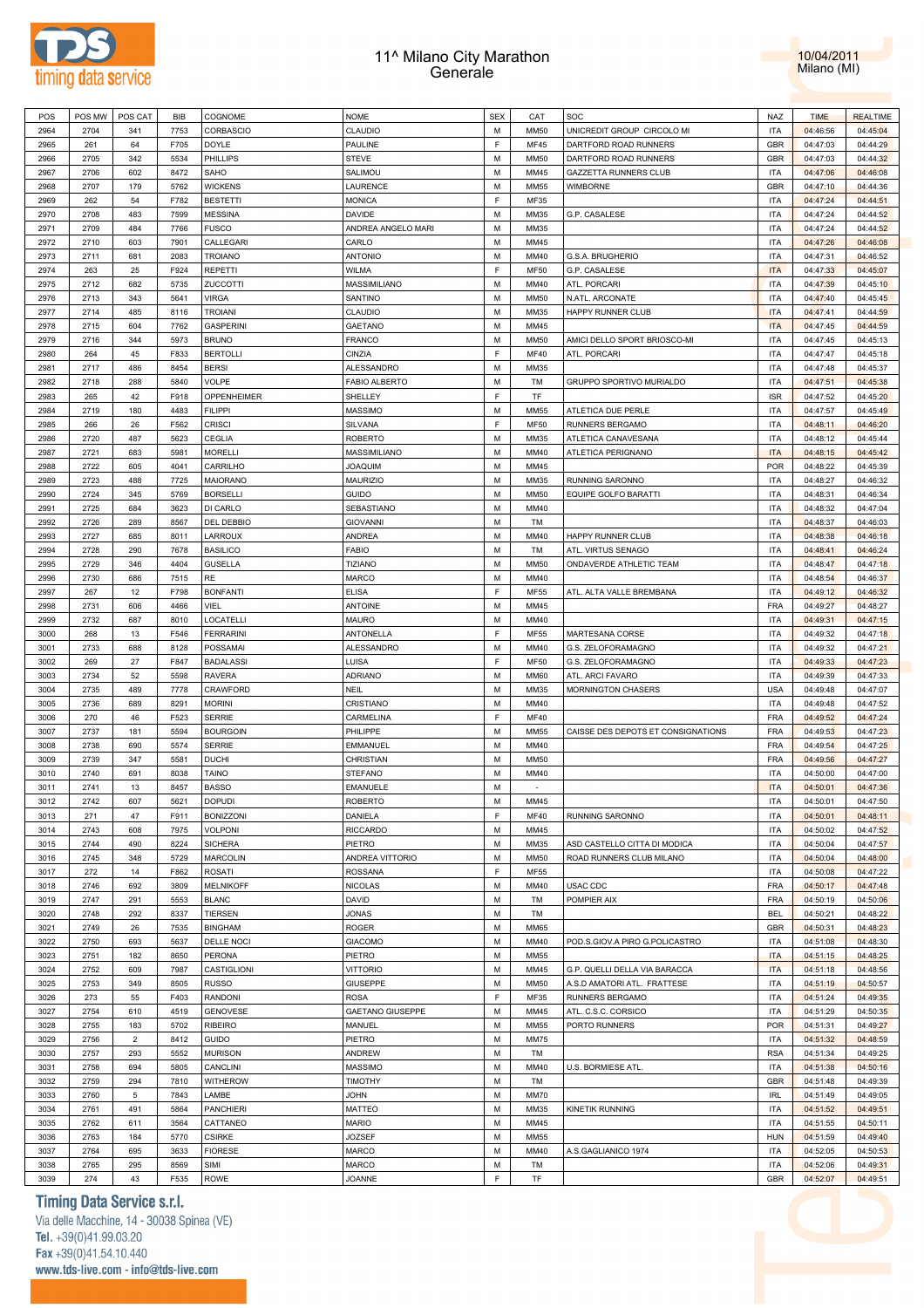



| POS  | POS MW | POS CAT | <b>BIB</b> | COGNOME            | <b>NOME</b>       | <b>SEX</b> | CAT         | SOC                                      | <b>NAZ</b> | <b>TIME</b> | <b>REALTIME</b> |
|------|--------|---------|------------|--------------------|-------------------|------------|-------------|------------------------------------------|------------|-------------|-----------------|
| 3040 | 2766   | 696     | 7786       | <b>ROSSI</b>       | <b>FRANCESCO</b>  | M          | MM40        |                                          | <b>ITA</b> | 04:52:10    | 04:49:12        |
| 3041 | 2767   | 350     | 8508       | <b>SCARRI</b>      | BEPPE             | M          | <b>MM50</b> |                                          | <b>ITA</b> | 04:52:11    | 04:49:39        |
| 3042 | 275    | 65      | F831       | CAPPELLAZZI        | GIUSEPPINA        | E          | <b>MF45</b> | <b>BIKE &amp; RUN</b>                    | <b>ITA</b> | 04:52:11    | 04:49:38        |
| 3043 | 2768   | 185     | 8507       | <b>MARGHERITTI</b> | LORENZO           | М          | MM55        |                                          | <b>ITA</b> | 04:52:11    | 04:49:38        |
| 3044 | 2769   | 296     | 7593       | DAMILANO           | MARCO             | M          | TM          | ASD SCUOLA DEL CAMMINO                   | <b>ITA</b> | 04:52:14    | 04:49:38        |
| 3045 | 2770   | 297     | 8522       | <b>VERONESE</b>    | ROBERTO           | M          | TM          |                                          | <b>ITA</b> | 04:52:14    | 04:49:38        |
| 3046 | 2771   | 351     | 7607       | <b>RAHON</b>       | SERGE             | M          | <b>MM50</b> |                                          | FRA        | 04:52:26    | 04:49:38        |
| 3047 | 2772   | 298     | 7689       | <b>RINDONE</b>     | ANGELO            | M          | TM          | ATLETICA TRENTO CMB                      | <b>ITA</b> | 04:52:38    | 04:49:58        |
| 3048 | 2773   | 186     | 5938       | VAES               | <b>JOHAN</b>      | M          | <b>MM55</b> |                                          | <b>BEL</b> | 04:52:38    | 04:52:38        |
|      |        |         |            |                    |                   | E          |             |                                          |            |             |                 |
| 3049 | 276    | 48      | F543       | <b>JACOBS</b>      | VERONIQUE         |            | MF40        |                                          | <b>BEL</b> | 04:52:39    | 04:50:37        |
| 3050 | 277    | 15      | F604       | SARACINO           | ROSA ELIA         | E          | MF55        | G. P. RIVAROLO 1977                      | <b>ITA</b> | 04:52:41    | 04:50:57        |
| 3051 | 2774   | 612     | 8633       | <b>PEREGO</b>      | <b>MORENO</b>     | M          | MM45        | <b>RUNNERS DESIO</b>                     | <b>ITA</b> | 04:52:45    | 04:49:59        |
| 3052 | 2775   | 492     | 3713       | <b>RONCHI</b>      | <b>YURI</b>       | M          | MM35        | G. P. RIVAROLO 1977                      | <b>ITA</b> | 04:52:48    | 04:51:04        |
| 3053 | 2776   | 352     | 7774       | <b>DOORNEKAMP</b>  | HENDRIK           | M          | MM50        |                                          | <b>NED</b> | 04:53:01    | 04:51:13        |
| 3054 | 2777   | 697     | 4441       | VAGANI             | ANDREA            | M          | MM40        |                                          | <b>ITA</b> | 04:53:05    | 04:51:35        |
| 3055 | 2778   | 353     | 3858       | <b>RADICE</b>      | <b>ALFREDO</b>    | M          | MM50        | G.S. CAT SPORT ROMA                      | <b>ITA</b> | 04:53:08    | 04:51:51        |
| 3056 | 2779   | 613     | 4265       | LEOPARDI BARRA     | <b>ANTONIO</b>    | M          | MM45        | GS ATL. STRACAGNANO                      | <b>ITA</b> | 04:53:09    | 04:52:12        |
| 3057 | 278    | 49      | F575       | <b>DIANA</b>       | <b>STEFANIA</b>   | E          | MF40        | CAGLIARI MARATHON CLUB                   | <b>ITA</b> | 04:53:17    | 04:51:33        |
| 3058 | 279    | 50      | F778       | <b>TANKLANG</b>    | YUPIN             | E          | <b>MF40</b> | CASTELLO RUNNING                         | <b>ITA</b> | 04:53:20    | 04:50:44        |
| 3059 | 2780   | 614     | 8614       | ZUCCA              | ROCCO             | M          | MM45        | <b>AVIS GAGGIANO</b>                     | <b>ITA</b> | 04:53:34    | 04:51:05        |
| 3060 | 2781   | 615     | 5851       | AFANTROUSSE        | AHMED             | M          | MM45        | <b>ASTAM</b>                             | <b>FRA</b> | 04:53:36    | 04:51:15        |
| 3061 | 2782   | 698     | 5690       | CATALDO            | <b>FEDERICO</b>   | M          | MM40        | ATL.CAPANNE PRO LOCO ATHL.TEAM           | <b>ITA</b> | 04:53:43    | 04:52:03        |
| 3062 | 2783   | 299     | 2165       | <b>STRINGHETTI</b> | MAURO             | M          | TM          | ONDAVERDE ATHLETIC TEAM                  | <b>ITA</b> | 04:53:50    | 04:51:38        |
| 3063 | 280    | 51      | F722       | <b>BROWN</b>       | KAREN             | E          | <b>MF40</b> |                                          | <b>GBR</b> | 04:53:54    | 04:50:58        |
| 3064 | 2784   | 699     | 5587       | COSTANZA           | ENZO              | M          | MM40        | G.S. MONTESTELLA                         | <b>ITA</b> | 04:53:58    | 04:52:58        |
| 3065 | 2785   | 53      | 7668       | <b>MORIGGI</b>     | ADRIANO           | M          | <b>MM60</b> |                                          | <b>ITA</b> |             | 04:51:29        |
|      |        |         |            | SPATACINO          |                   | E          |             |                                          | <b>USA</b> | 04:53:58    |                 |
| 3066 | 281    | 44      | F401       |                    | RACHEL            |            | TF          |                                          |            | 04:54:06    | 04:53:04        |
| 3067 | 2786   | 354     | 7971       | ALBANESE           | CLAUDIO           | M          | MM50        |                                          | <b>ITA</b> | 04:54:12    | 04:51:18        |
| 3068 | 2787   | 616     | 8440       | <b>JONES</b>       | <b>SEAN</b>       | M          | MM45        | WIMBLEDON WINDMILERS                     | <b>GBR</b> | 04:54:20    | 04:51:30        |
| 3069 | 2788   | 300     | 7526       | <b>RANKIN</b>      | ANDREW            | M          | TM          |                                          | <b>GBR</b> | 04:54:22    | 04:52:00        |
| 3070 | 2789   | 617     | 5931       | PELUZZI            | MAURO             | M          | MM45        |                                          | <b>ITA</b> | 04:54:22    | 04:52:16        |
| 3071 | 2790   | 618     | 5999       | <b>BIGNAMI</b>     | ANGELO MARIO      | M          | MM45        | U.S. ATL. VEDANO                         | <b>ITA</b> | 04:54:30    | 04:52:38        |
| 3072 | 282    | 45      | F741       | <b>BORISOVA</b>    | <b>VERA</b>       | E          | TF          |                                          | <b>RUS</b> | 04:54:30    | 04:51:38        |
| 3073 | 2791   | 700     | 8421       | POZZI              | <b>STEFANO</b>    | M          | MM40        |                                          | <b>ITA</b> | 04:54:38    | 04:52:04        |
| 3074 | 2792   | 619     | 7707       | PIVARI             | <b>ALESSANDRO</b> | M          | MM45        | GSO DON BOSCO ARESE                      | <b>ITA</b> | 04:54:42    | 04:51:55        |
| 3075 | 2793   | 620     | 2541       | <b>ROSA</b>        | LEONARDO          | M          | MM45        |                                          | <b>ITA</b> | 04:54:45    | 04:52:12        |
| 3076 | 2794   | 301     | 8534       | <b>GORRERI</b>     | MICHELE           | М          | TM          | ATL. CASONE NOCETO                       | <b>ITA</b> | 04:54:51    | 04:53:51        |
| 3077 | 2795   | 493     | 8055       | <b>TERENZINI</b>   | LUCA              | M          | MM35        | ATLETICA MANARA                          | <b>ITA</b> | 04:54:51    | 04:52:05        |
| 3078 |        |         |            |                    |                   |            |             |                                          |            |             |                 |
|      | 2796   | 355     | 7890       | <b>GALIMBERTI</b>  |                   | М          | MM50        |                                          | <b>ITA</b> |             |                 |
|      |        |         |            |                    | PAOLO             |            |             |                                          |            | 04:54:58    | 04:52:00        |
| 3079 | 2797   | 701     | 7770       | <b>ITAPUISTO</b>   | <b>TIMO</b>       | M          | MM40        |                                          | <b>FIN</b> | 04:55:08    | 04:52:13        |
| 3080 | 283    | 28      | F770       | <b>RIIKONEN</b>    | ARJA              | E          | <b>MF50</b> |                                          | <b>FIN</b> | 04:55:09    | 04:52:53        |
| 3081 | 2798   | 494     | 8329       | PELLEGRINI         | CRISTIAN          | M          | MM35        | EUROATLETICA 2002                        | <b>ITA</b> | 04:55:10    | 04:53:18        |
| 3082 | 2799   | 356     | 7733       | MEYER              | GILBERT           | М          | <b>MM50</b> |                                          | FRA        | 04:55:15    | 04:53:05        |
| 3083 | 2800   | 702     | 8068       | <b>MIROLLI</b>     | <b>GIOVANNI</b>   | M          | MM40        |                                          | <b>ITA</b> | 04:55:16    | 04:53:53        |
| 3084 | 2801   | 703     | 8631       | <b>MARIANI</b>     | <b>FABRIZIO</b>   | M          | MM40        | <b>RUNNERS DESIO</b>                     | <b>ITA</b> | 04:55:19    | 04:52:31        |
| 3085 | 2802   | 704     | 8425       | DE MARCO           | FRANCESCO         | M          | MM40        | G.P. D.L. FERROVIARIO UDINE              | <b>ITA</b> | 04:55:23    | 04:52:52        |
| 3086 | 284    | 46      | F928       | COGGI              | <b>IRENE</b>      | E          | TF          | ASD ORTICA TEAM                          | <b>ITA</b> | 04:55:25    | 04:54:05        |
| 3087 | 2803   | 357     | 5674       | <b>VIGOTTI</b>     | <b>GIAMPIERO</b>  | М          | <b>MM50</b> | G.P. CASALESE                            | <b>ITA</b> | 04:55:43    | 04:53:16        |
| 3088 | 2804   | 621     | 8045       | KATAYAMA           | HIDEKI            | M          | MM45        |                                          | <b>JPN</b> | 04:55:49    | 04:53:44        |
| 3089 | 2805   | 187     | 5870       | MARIDATI           | CORRADO           | M          | MM55        | AS, PODISTICA AURORA ARCI RAVACCIANO 194 | <b>ITA</b> | 04:55:53    | 04:53:54        |
| 3090 | 285    | 52      | F836       | DAVID              | DONATELLA         | F          | MF40        | LA MICHETTA                              | <b>ITA</b> | 04:55:54    | 04:53:00        |
| 3091 | 286    | 53      | F331       | <b>MAISTO</b>      | PAOLA             | E          | MF40        |                                          | <b>ITA</b> | 04:56:04    | 04:54:47        |
| 3092 | 2806   | 622     | 5678       | <b>MONTRASI</b>    | CORRADO           | M          | MM45        | TURBOLENTO MILANO                        | <b>ITA</b> | 04:56:04    | 04:53:47        |
| 3093 | 2807   | 623     | 3845       | <b>TASSO</b>       | <b>STEFANO</b>    | M          | MM45        |                                          | <b>ITA</b> | 04:56:04    | 04:54:48        |
| 3094 | 2808   | 27      | 3830       | <b>FREIBAND</b>    | JAMES             | M          | MM65        |                                          | <b>USA</b> | 04:56:08    | 04:55:02        |
| 3095 | 2809   | 28      | 7885       | <b>PAGIN</b>       | MARCO             | M          | MM65        |                                          | <b>ITA</b> | 04:56:09    | 04:54:04        |
| 3096 | 2810   | 495     | 8314       | SIAN               | MICHAEL           | M          | MM35        |                                          | <b>USA</b> | 04:56:11    | 04:53:34        |
| 3097 | 2811   | 624     | 7505       | <b>MOFFA</b>       | SIMONE            | M          | MM45        |                                          | <b>ITA</b> | 04:56:11    | 04:53:43        |
| 3098 | 2812   | 188     | 8500       | SALA               | <b>ENRICO</b>     | M          | MM55        | A.S.D. MARCIACARATESI                    | <b>ITA</b> | 04:56:25    | 04:53:34        |
| 3099 | 2813   |         | 5647       | <b>CIAPPINA</b>    | <b>GIUSEPPE</b>   | M          | MM40        |                                          | <b>ITA</b> |             |                 |
|      |        | 705     |            |                    |                   |            |             | PODISMO MUGGIANO                         |            | 04:56:35    | 04:54:36        |
| 3100 | 2814   | 625     | 5684       | <b>BORGO</b>       | <b>ANTONIO</b>    | M          | MM45        | ATLETICA CERTOSA                         | <b>ITA</b> | 04:56:46    | 04:54:50        |
| 3101 | 2815   | 706     | 5544       | DELANEY            | DIARMUID          | M          | MM40        |                                          | <b>IRL</b> | 04:56:50    | 04:55:03        |
| 3102 | 287    | 66      | F515       | <b>SUTCLIFFE</b>   | KAREN             | E          | MF45        | KEIGHLEY & CRAVEN AC                     | <b>GBR</b> | 04:56:53    | 04:54:43        |
| 3103 | 288    | 47      | F742       | <b>SUTCLIFFE</b>   | ELIZABETH         | E          | TF          | KEIGHLEY & CRAVEN AC                     | GBR        | 04:56:53    | 04:54:43        |
| 3104 | 2816   | 358     | 5988       | <b>VIGANONI</b>    | ELIA GIUSEPPE     | M          | MM50        | DAINI CARATE BRIANZA                     | <b>ITA</b> | 04:57:04    | 04:55:43        |
| 3105 | 2817   | 707     | 7542       | <b>JEPSEN</b>      | NIELS             | M          | MM40        |                                          | <b>DEN</b> | 04:57:10    | 04:54:15        |
| 3106 | 2818   | 626     | 1522       | <b>FURLAN</b>      | RINALDO           | M          | MM45        | ATL. CAMPO GIURIATI                      | <b>ITA</b> | 04:57:18    | 04:54:29        |
| 3107 | 2819   | 708     | 7848       | <b>BORASIO</b>     | LUCA              | M          | MM40        | GINN.MONZESE FORTI E LIBERI              | <b>ITA</b> | 04:57:23    | 04:54:51        |
| 3108 | 2820   | 709     | 7823       | <b>MARINI</b>      | MARCO             | M          | MM40        | GINN.MONZESE FORTI E LIBERI              | <b>ITA</b> | 04:57:23    | 04:54:51        |
| 3109 | 2821   | 627     | 8621       | <b>FORNARO</b>     | CIRO              | M          | MM45        |                                          | <b>ITA</b> | 04:57:25    | 04:55:38        |
| 3110 | 289    | 67      | F398       | PASSAMANI          | VANDA MARIA       | E          | <b>MF45</b> |                                          | <b>ITA</b> | 04:57:34    | 04:56:00        |
| 3111 | 2822   | 710     | 7988       | GAZZANIGA          | <b>ALBERTO</b>    | M          | MM40        |                                          | <b>ITA</b> | 04:57:37    | 04:54:59        |
| 3112 | 2823   | 54      | 8152       | CACCETTA           | ANGELO            | M          | <b>MM60</b> | ASD LA GALLA PONTEDERA ATL               | <b>ITA</b> | 04:57:37    | 04:55:30        |
| 3113 | 2824   | 189     | 5979       | <b>ANCORA</b>      | VITO PIERO        | M          | MM55        | CUS PRO PATRIA MILANO                    | <b>ITA</b> | 04:57:52    | 04:55:47        |
| 3114 | 290    | 48      | F909       | <b>ALIMISI</b>     | <b>NIKI</b>       | F.         | TF          | PWC RUNNING TEAM                         | GRE        | 04:57:54    | 04:55:10        |
| 3115 | 2825   | 628     | 5787       | ADRIAENSSENS       | LUC               | M          | MM45        | LUC ADRIAENSSENS                         | <b>BEL</b> | 04:57:59    | 04:56:03        |

# **Timing Data Service s.r.l.**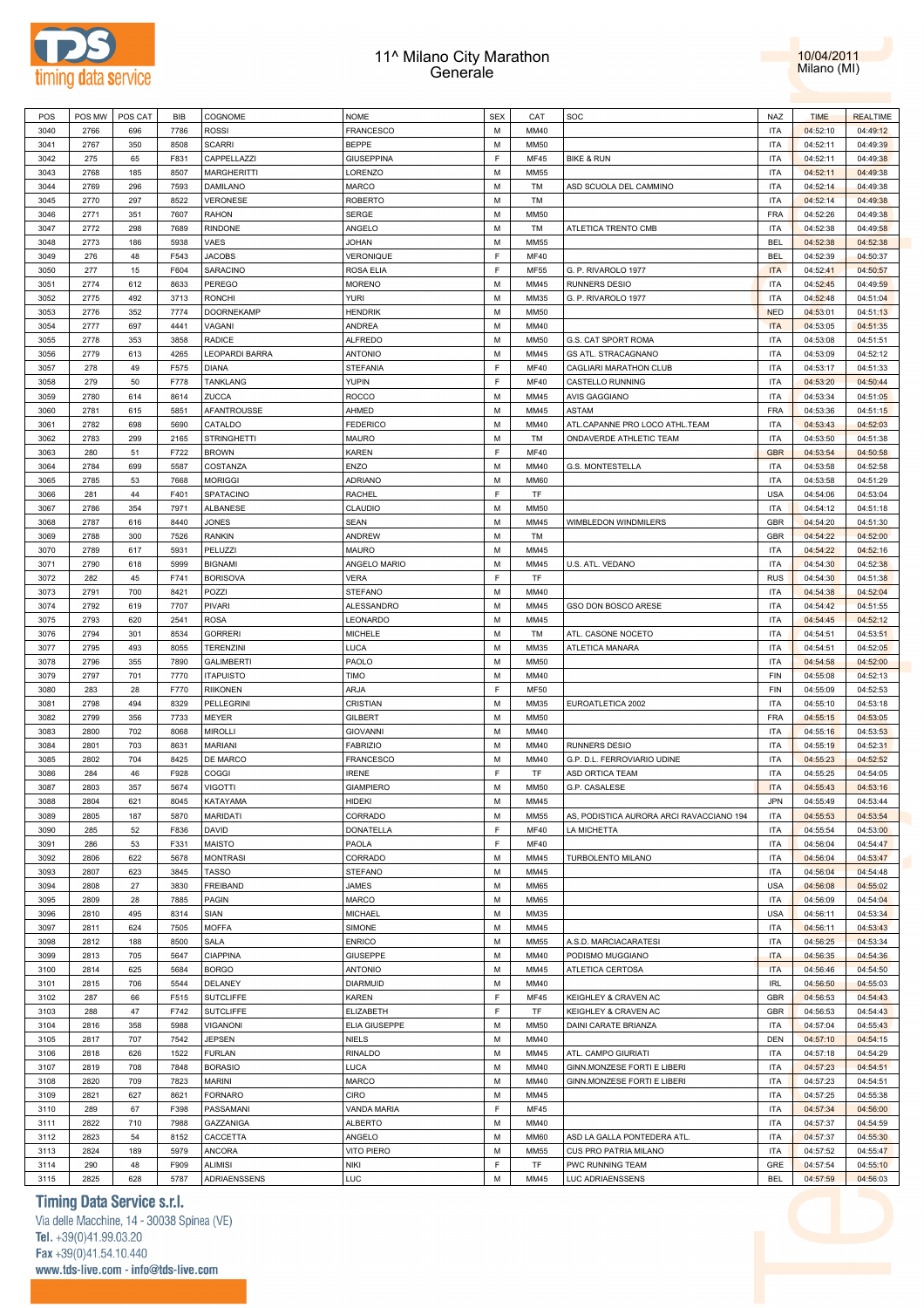



| POS          | POS MW       | POS CAT               | BIB          | COGNOME             | <b>NOME</b>                | <b>SEX</b> | CAT               | SOC                            | NAZ                      | <b>TIME</b>          | <b>REALTIME</b>      |
|--------------|--------------|-----------------------|--------------|---------------------|----------------------------|------------|-------------------|--------------------------------|--------------------------|----------------------|----------------------|
| 3116         | 2826         | 190                   | 7996         | SALERNO             | <b>FRANCESCO</b>           | M          | <b>MM55</b>       | G.P.PIOMBINO AVIS              | <b>ITA</b>               | 04:58:00             | 04:57:04             |
| 3117         | 2827         | 302                   | 8150         | HAZELHURST          | <b>ROBERT</b>              | M          | TM                |                                | <b>GBR</b>               | 04:58:11             | 04:55:30             |
| 3118         | 2828         | 496                   | 5856         | RODON               | ALEJANDRO                  | М          | MM35              |                                | ARG                      | 04:58:32             | 04:56:05             |
|              |              |                       |              |                     |                            |            |                   |                                |                          |                      |                      |
| 3119         | 2829         | 629                   | 8247         | NICOLINI            | DANIELE                    | M          | MM45              |                                | <b>ITA</b>               | 04:58:35             | 04:55:42             |
| 3120         | 2830         | 630                   | 8033         | UYTTENDAELE         | CARLO                      | M          | MM45              | SGOLA                          | <b>BEL</b>               | 04:58:54             | 04:57:08             |
| 3121         | 291          | 56                    | F545         | OSIO                | MARA                       | F          | MF35              | GS AVIS TREVIGLIO G.BRUSAFERRI | <b>ITA</b>               | 04:58:59             | 04:56:15             |
| 3122         | 2831         | 631                   | 397          | <b>BETTINELLI</b>   | MASSIMO                    | M          | MM45              | ATL. SAN MARCO U.S. ACLI       | <b>ITA</b>               | 04:59:02             | 04:56:37             |
| 3123         | 2832         | 711                   | 7995         | <b>DONATO</b>       | DANIELE                    | M          | MM40              | ATL. SAN MARCO U.S. ACLI       | <b>ITA</b>               | 04:59:03             | 04:56:38             |
| 3124         | 2833         | 359                   | 5796         | OBRY                | PHILIPPE                   | М          | <b>MM50</b>       |                                | <b>FRA</b>               | 04:59:10             | 04:57:29             |
| 3125         | 292          | 57                    | F871         | <b>FERRARESI</b>    | <b>MICOL</b>               | F          | MF35              |                                | <b>ITA</b>               | 04:59:13             | 04:56:28             |
| 3126         | 2834         | 712                   | 8219         | CORRADINI           | CLAUDIO                    | M          | MM40              |                                | <b>ITA</b>               | 04:59:13             | 04:56:28             |
| 3127         | 2835         | 497                   | 8032         | UIJTDEWILLEGEN      | <b>ADRIANUS</b>            | M          | MM35              |                                | <b>NED</b>               | 04:59:16             | 04:56:36             |
| 3128         | 2836         | 29                    | 8609         | MATTEI              | LUCIANO                    | M          | <b>MM65</b>       | LA MICHETTA                    | <b>ITA</b>               | 04:59:17             | 04:56:38             |
|              |              |                       |              | <b>BOLOGNESI</b>    |                            |            |                   |                                |                          |                      |                      |
| 3129         | 2837         | 713                   | 5520         |                     | <b>FABIO</b>               | M          | MM40              |                                | <b>ITA</b>               | 04:59:19             | 04:57:26             |
| 3130         | 2838         | 360                   | 5768         | <b>MILANO</b>       | WALTER                     | M          | <b>MM50</b>       | A.S.D NEAPOLIS FLEGREA         | <b>ITA</b>               | 04:59:23             | 04:57:13             |
| 3131         | 2839         | 361                   | 7600         | <b>NECCHI</b>       | DARIO                      | M          | MM50              | ROAD RUNNERS CLUB MILANO       | <b>ITA</b>               | 04:59:25             | 04:57:23             |
| 3132         | 2840         | 632                   | 8283         | DANGELO             | VITO                       | M          | MM45              | G.P. ROSATE                    | <b>ITA</b>               | 04:59:26             | 04:56:45             |
| 3133         | 2841         | 714                   | 8022         | CONTRASTINI         | <b>GIORGIO</b>             | M          | MM40              |                                | <b>ITA</b>               | 04:59:27             | 04:56:35             |
| 3134         | 293          | 68                    | F597         | DEBE'               | <b>MAURA</b>               | F          | <b>MF45</b>       | G.S. DILETTANTISTICO ITALPOSE  | <b>ITA</b>               | 04:59:28             | 04:57:47             |
| 3135         | 2842         | 191                   | 4517         | <b>GRASSI</b>       | LUIGI                      | M          | <b>MM55</b>       | A.S.D. BIPEDI                  | <b>ITA</b>               | 04:59:29             | 04:57:47             |
| 3136         | 2843         | 303                   | 7573         | WALTON              | <b>ALEX</b>                | М          | TM                |                                | GBR                      | 04:59:35             | 04:57:27             |
| 3137         | 2844         | 498                   | 8482         | <b>KERROU</b>       | ANIS                       | M          | MM35              |                                | <b>ITA</b>               | 04:59:41             | 04:56:45             |
| 3138         | 2845         | 192                   | 273          | QUARTUCCI           | <b>DOMENICO</b>            | М          | <b>MM55</b>       | CEDAS FIAT GRUPPO PODISMO      | <b>ITA</b>               | 04:59:41             | 04:57:00             |
| 3139         | 294          | 54                    | F93          | <b>TASSELLI</b>     | CRISTINA                   | F          | <b>MF40</b>       | <b>GAZZETTA RUNNERS CLUB</b>   | <b>ITA</b>               | 04:59:41             | 04:57:00             |
| 3140         | 2846         | 715                   | 272          | <b>MORI</b>         | MARCO                      | M          | MM40              | GAZZETTA RUNNERS CLUB          | <b>ITA</b>               | 04:59:42             | 04:57:00             |
| 3141         | 2847         | 716                   | 4470         | <b>VIZZINI</b>      | MASSIMILIANO               | M          | MM40              | PODISTICA FATTORI QUARRATA     | <b>ITA</b>               | 04:59:47             | 04:58:37             |
|              |              |                       |              |                     |                            | M          |                   |                                | CAN                      |                      |                      |
| 3142         | 2848         | 304                   | 7548         | KOPEL               | <b>JONATHAN</b>            |            | TM                |                                |                          | 04:59:51             | 04:58:13             |
| 3143         | 2849         | 633                   | 5682         | <b>GAVIOLI</b>      | MASSIMO                    | M          | MM45              | AMATORI MASTERS NOVARA         | <b>ITA</b>               | 05:00:28             | 04:58:32             |
| 3144         | 2850         | 717                   | 7680         | VOLANTE             | PAOLO                      | М          | MM40              |                                | <b>ITA</b>               | 05:00:35             | 04:58:22             |
| 3145         | 2851         | 718                   | 1962         | CAPONE              | <b>SILVIO</b>              | M          | MM40              |                                | <b>ITA</b>               | 05:00:41             | 04:57:42             |
| 3146         | 295          | 49                    | F944         | <b>MCDIARMID</b>    | <b>JENNIFER</b>            | F          | TF                |                                | <b>USA</b>               | 05:00:57             | 04:58:20             |
| 3147         | 2852         | 634                   | 8444         | KAELIN              | RAPHAEL                    | M          | MM45              |                                | SUI                      | 05:01:01             | 04:57:41             |
| 3148         | 2853         | 719                   | 8516         | POGLIANA            | <b>FABRIZIO</b>            | M          | MM40              | TEAM 3 ESSE                    | <b>ITA</b>               | 05:01:09             | 04:58:35             |
| 3149         | 2854         | 720                   | 8061         | <b>BAILAO</b>       | PAULO                      | M          | MM40              |                                | <b>POR</b>               | 05:01:14             | 04:58:31             |
| 3150         | 2855         | 14                    | 7784         | <b>GONUL</b>        | RÉMY                       | M          |                   |                                | <b>FRA</b>               | 05:01:33             | 04:58:58             |
| 3151         | 2856         | 635                   | 7711         | MAURI               | <b>ROBERTO</b>             | M          | MM45              | TEAM OTC COMO                  | <b>ITA</b>               | 05:01:43             | 04:58:58             |
| 3152         | 2857         | 193                   | 7736         | PIERONI             | PAOLO                      | М          | <b>MM55</b>       | ATL. C.S.C. CORSICO            | <b>ITA</b>               | 05:01:51             | 04:58:59             |
| 3153         | 296          | 69                    | F813         | SPERONI             | MARINELLA                  | F          | <b>MF45</b>       | TEAM 3 ESSE                    | <b>ITA</b>               | 05:02:28             | 04:59:39             |
| 3154         | 2858         | 721                   | 7944         | <b>MISURELLI</b>    | <b>ANTONIO</b>             | M          | MM40              | TEAM 3 ESSE                    | <b>ITA</b>               | 05:02:28             | 04:59:39             |
| 3155         | 2859         | 636                   | 5557         | VITA                | LUIGI                      | M          | MM45              | P&C PODISMOECAZZEGGIO          | <b>ITA</b>               | 05:02:29             | 05:00:01             |
| 3156         | 2860         | 362                   | 454          | <b>PIROTTA</b>      | <b>MARIO</b>               | M          | MM50              | RUNNERS BERGAMO                | <b>ITA</b>               | 05:02:44             | 05:00:49             |
|              |              |                       |              |                     |                            |            |                   |                                |                          |                      |                      |
| 3157         | 297          | 29                    | F561         | CAIRONI             | ANNA ROSA                  | F          | <b>MF50</b>       | RUNNERS BERGAMO                | <b>ITA</b>               | 05:02:45             | 05:00:50             |
| 3158         | 2861         | 305                   | 3808         | <b>WESTH HANSEN</b> | <b>THOMAS</b>              | М          | TM                |                                | DEN                      | 05:02:48             | 05:00:58             |
| 3159         | 2862         | 3                     | 7540         | MASION              | <b>JAN WILLEM</b>          | M          | <b>MM75</b>       |                                | <b>NED</b>               | 05:03:12             | 05:03:12             |
| 3160         | 2863         | 194                   | 7693         | DI CHIO             | <b>GIUSEPPE</b>            | М          | <b>MM55</b>       | AZZURRA GARBAGNATE M.SE        | <b>ITA</b>               | 05:03:15             | 05:00:36             |
| 3161         | 298          | 30                    | F796         | REDAELLI            | SILVANA                    | F          | <b>MF50</b>       |                                | <b>ITA</b>               | 05:03:34             | 05:01:00             |
| 3162         | 2864         | 722                   | 8426         | DENDENA             | DARIO                      | M          | MM40              | G.T.A. CREMA                   | <b>ITA</b>               | 05:03:38             | 05:01:10             |
| 3163         | 2865         | 723                   | 5744         | <b>SIMOENS</b>      | <b>NICOLAS</b>             | M          | MM40              |                                | <b>FRA</b>               | 05:03:43             | 05:01:50             |
| 3164         | 299          | $\mathbf{1}$          | F870         | LEWIS               | <b>ROXANA</b>              | E          | MF65              | <b>MARATHON MANIACS</b>        | <b>USA</b>               | 05:03:49             | 05:00:48             |
| 3165         | 2866         | 363                   | 7661         | LEONE               | LUIGI                      | М          | <b>MM50</b>       |                                | <b>ITA</b>               | 05:03:50             | 05:00:51             |
| 3166         | 300          | 16                    | F801         | <b>HANSSON</b>      | <b>HELENA</b>              | F          | MF55              |                                | SWE                      | 05:04:13             | 05:01:45             |
| 3167         | 2867         | 195                   | 5761         | <b>BALDWIN</b>      | <b>NICHOLAS</b>            | M          | <b>MM55</b>       |                                | <b>GBR</b>               | 05:04:13             | 05:02:11             |
| 3168         | 2868         | 306                   | 8652         | CANTIERI            | MATTEO                     | M          | TM                | G.S. PASTA GRANAROLO           | <b>ITA</b>               | 05:04:18             | 05:03:15             |
| 3169         | 2869         | 637                   | 8226         | <b>RAFFAELLI</b>    | <b>ADRIANO</b>             | M          | MM45              |                                | <b>ITA</b>               | 05:04:34             | 05:02:44             |
| 3170         | 2870         | 638                   | 5655         | VAN DIESSEN         | <b>JEAN PIERRE</b>         | M          | MM45              | ATL. LAMBRO MILANO             | <b>NED</b>               | 05:04:42             | 05:02:55             |
| 3171         | 2871         | 196                   | 8196         | CAMATTARI           | <b>ALVARO</b>              | M          | <b>MM55</b>       | QDR QUELLI DI ROZZANO          | <b>ITA</b>               | 05:04:46             | 05:01:46             |
|              |              |                       |              |                     |                            |            |                   |                                |                          |                      |                      |
| 3172         | 301          | 58                    | F807         | <b>GALLINA</b>      | LAURA                      | F          | MF35              | ATL. CELLATICA                 | <b>ITA</b>               | 05:04:50             | 05:04:24             |
| 3173         | 2872         | 724                   | 5725         | <b>DYASON</b>       | <b>NEIL</b>                | M          | MM40              |                                | SGP                      | 05:04:55             | 05:03:04             |
| 3174         | 302          | 55                    | F121         | <b>RANDAZZO</b>     | ANGELA GABRIELLA           | F          | <b>MF40</b>       | A.S.D. ATLETICA NEBRODI        | <b>ITA</b>               | 05:04:56             | 05:04:17             |
| 3175         | 2873         | 725                   | 8306         | MARTEGANI           | OSCAR                      | M          | MM40              |                                | <b>ITA</b>               | 05:04:56             | 05:02:54             |
| 3176         | 2874         | 726                   | 5642         | LA NOTTE            | <b>FRANCESCO</b>           | M          | MM40              | ATL. CELLATICA                 | <b>ITA</b>               | 05:04:58             | 05:04:31             |
| 3177         | 2875         | 6                     | 8408         | <b>MASON</b>        | <b>VINCENZO</b>            | M          | <b>MM70</b>       | ATL. CAMPO GIURIATI            | <b>ITA</b>               | 05:05:04             | 05:02:14             |
| 3178         | 2876         | 727                   | 1938         | SANGALLI            | <b>FABIO</b>               | M          | MM40              | ASD ORTICA TEAM                | <b>ITA</b>               | 05:05:28             | 05:03:43             |
| 3179         | 303          | 31                    | F933         | <b>FLORI</b>        | DANIELA                    | F          | <b>MF50</b>       | 'LE MARMOTTE'                  | <b>ITA</b>               | 05:06:11             | 05:04:00             |
| 3180         | 304          | 56                    | F818         | CZAJA               | <b>FREDERIQUE</b>          | F          | <b>MF40</b>       |                                | <b>FRA</b>               | 05:06:25             | 05:03:58             |
| 3181         | 305          | 57                    | F842         | CAROLE              | CZAJA                      | F          | <b>MF40</b>       |                                | <b>FRA</b>               | 05:06:26             | 05:03:58             |
| 3182         | 2877         | 364                   | 8523         | CAGNA               | LUCIANO                    | M          | <b>MM50</b>       |                                | <b>ITA</b>               | 05:06:31             | 05:04:17             |
| 3183         | 2878         | 639                   | 8517         | <b>BEYER</b>        | <b>GUNTHER</b>             | M          | MM45              | MONZA MARATHON TEAM - A.S.D.   | <b>ITA</b>               | 05:06:34             | 05:04:31             |
| 3184         | 2879         | 55                    | 4670         | TUNDO               | <b>GIUSEPPE</b>            | M          | <b>MM60</b>       | ATL. C.R.A. ITALTEL            | <b>ITA</b>               | 05:06:44             | 05:05:01             |
| 3185         | 2880         | 307                   | 7929         | <b>FULCINITI</b>    | PAOLO                      | M          | TM                |                                | <b>ITA</b>               | 05:07:12             | 05:05:48             |
|              |              |                       |              |                     |                            |            |                   |                                |                          |                      |                      |
| 3186         | 2881         | 728                   | 7536         | LEATHER             | MICHAEL                    | M          | MM40              |                                | <b>GBR</b>               | 05:07:16             | 05:05:00             |
|              |              |                       |              |                     |                            | M          | <b>MM55</b>       | <b>SCC BERLIN</b>              | GER                      | 05:07:30             | 05:06:35             |
| 3187         | 2882         | 197                   | 3629         | HANS                | <b>JUERGEN</b>             |            |                   |                                |                          |                      |                      |
| 3188         | 306          | 58                    | F883         | <b>BLUMENSTOCK</b>  | <b>BARBARA</b>             | F          | <b>MF40</b>       |                                | GER                      | 05:07:30             | 05:04:39             |
| 3189         | 307          | 59                    | F716         | <b>GRONBÆK</b>      | <b>LISE</b>                | F          | MF35              |                                | DEN                      | 05:07:32             | 05:04:36             |
| 3190<br>3191 | 2883<br>2884 | 308<br>$\overline{7}$ | 8165<br>5951 | KELLY<br>APRIGLIANO | <b>DARREN</b><br>SALVATORE | M<br>М     | TM<br><b>MM70</b> | POL. CARUGATESE                | <b>IRL</b><br><b>ITA</b> | 05:07:49<br>05:07:55 | 05:05:02<br>05:05:56 |

# **Timing Data Service s.r.l.**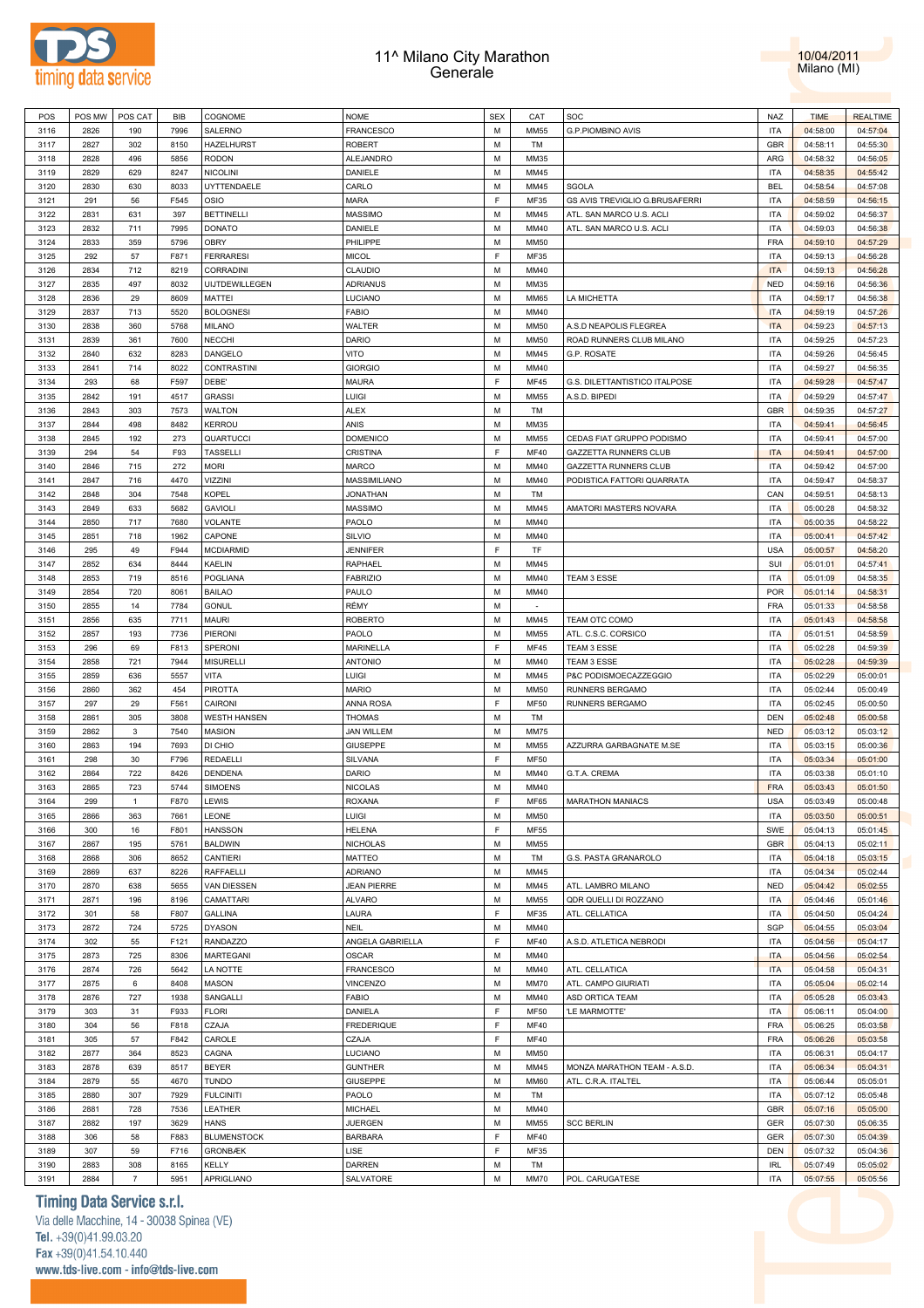



| POS          | POS MW       | POS CAT        | BIB          | COGNOME                | <b>NOME</b>                 | <b>SEX</b> | CAT          | SOC                            | NAZ                      | <b>TIME</b>          | <b>REALTIME</b>      |  |
|--------------|--------------|----------------|--------------|------------------------|-----------------------------|------------|--------------|--------------------------------|--------------------------|----------------------|----------------------|--|
|              |              |                |              |                        |                             | M          |              |                                | <b>ITA</b>               |                      |                      |  |
| 3192         | 2885         | 198            | 5610         | <b>ROCCA</b>           | LUIGI                       |            | <b>MM55</b>  | <b>BIGACC DE ELA</b>           |                          | 05:08:01             | 05:06:10             |  |
| 3193         | 308          | 60             | F732         | <b>STUBBS</b>          | <b>JUDITH</b>               | F          | MF35         |                                | GER                      | 05:08:35             | 05:06:00             |  |
| 3194         | 309          | 59             | F945         | CONVERTINO             | ALESSANDRA                  | F          | MF40         |                                | <b>ITA</b>               | 05:08:41             | 05:05:38             |  |
| 3195         |              | 70             | F827         | <b>VIMERCATI</b>       | MARIA ANGELA MONIC          | F          | <b>MF45</b>  | GS AVIS TREVIGLIO G.BRUSAFERRI | <b>ITA</b>               |                      | 05:06:07             |  |
|              | 310          |                |              |                        |                             |            |              |                                |                          | 05:08:50             |                      |  |
| 3196         | 2886         | 199            | 5966         | DREXLER                | HANS                        | M          | <b>MM55</b>  | <b>LAHMSOGGEN NATION</b>       | GER                      | 05:08:53             | 05:05:31             |  |
| 3197         | 2887         | 640            | 8461         | ALEMANNO               | COSIMO                      | М          | MM45         | S.ATL. S.G.BOSCO PALAGIANELLO  | <b>ITA</b>               | 05:09:04             | 05:06:00             |  |
| 3198         | 2888         | 729            | 7726         | VELILLA                | JAVIER                      | М          | MM40         |                                | ESP                      | 05:09:12             | 05:06:30             |  |
|              |              |                |              |                        | LUCA                        | М          |              |                                | <b>ITA</b>               |                      |                      |  |
| 3199         | 2889         | 309            | 7959         | <b>GABARDI</b>         |                             |            | TM           | ROSAFANTI RUNNING CLUB         |                          | 05:09:16             | 05:07:23             |  |
| 3200         | 311          | 50             | F583         | <b>TORRELLI</b>        | FRANCESCA                   | F          | TF           |                                | <b>ITA</b>               | 05:09:17             | 05:07:25             |  |
| 3201         | 312          | 60             | F886         | PERAGINE               | ROSA                        | F          | <b>MF40</b>  | A.A.'E. MANZARI' CASAMASSIMA   | <b>ITA</b>               | 05:09:19             | 05:07:19             |  |
| 3202         | 2890         | 499            | 5688         | <b>GHIRINGHELLI</b>    | CORRADO                     | М          | MM35         |                                | <b>ITA</b>               | 05:09:19             | 05:07:41             |  |
|              |              |                |              |                        |                             |            |              |                                |                          |                      |                      |  |
| 3203         | 2891         | 365            | 7884         | <b>BESOZZI</b>         | MASSIMO                     | М          | MM50         |                                | <b>ITA</b>               | 05:09:30             | 05:06:37             |  |
| 3204         | 2892         | 730            | 7803         | <b>FLAGIELLO</b>       | NICOLÒ                      | М          | MM40         |                                | <b>ITA</b>               | 05:09:33             | 05:07:07             |  |
| 3205         | 2893         | 731            | 8003         | <b>MARTINEZ</b>        | MARCUS                      | М          | MM40         |                                | <b>GER</b>               | 05:10:13             | 05:07:12             |  |
| 3206         | 2894         | 641            | 5863         | CAPELLO                | <b>VITTORIO</b>             | М          | MM45         |                                | <b>ITA</b>               | 05:10:17             | 05:07:46             |  |
|              |              |                |              |                        |                             |            |              |                                |                          |                      |                      |  |
| 3207         | 2895         | 366            | 3804         | <b>DOMA</b>            | GYORGY                      | М          | MM50         |                                | <b>HUN</b>               | 05:10:19             | 05:10:19             |  |
| 3208         | 2896         | 732            | 4412         | PETRO'                 | PIETRO                      | М          | MM40         |                                | <b>ITA</b>               | 05:10:20             | 05:08:36             |  |
| 3209         | 2897         | 200            | 1981         | SIMONAZZI              | MARCO                       | М          | MM55         | ATL. BANCOLE                   | <b>ITA</b>               | 05:10:23             | 05:09:44             |  |
| 3210         | 2898         | 642            | 7686         | <b>MAGGIONI</b>        | Luigi                       | М          | MM45         |                                | <b>ITA</b>               | 05:10:27             | 05:07:50             |  |
|              |              |                |              |                        |                             |            |              |                                |                          |                      |                      |  |
| 3211         | 2899         | 367            | 4050         | GEIS                   | ARMIN-MIMI                  | М          | <b>MM50</b>  | <b>SVZ OBEREMS</b>             | GER                      | 05:10:35             | 05:09:16             |  |
| 3212         | 2900         | 500            | 5948         | CANALINI               | MARIO SIMONE                | М          | MM35         |                                | <b>ITA</b>               | 05:10:43             | 05:08:04             |  |
| 3213         | 2901         | 643            | 7917         | SOLAZZO                | STEFANO                     | М          | MM45         | ATLETICA TRECATE               | <b>ITA</b>               | 05:10:43             | 05:09:16             |  |
| 3214         | 2902         | 644            | 5512         | <b>STEFFEN</b>         | TORSTEN                     | м          | MM45         | LG STUDENTENWERK BERLIN        | GER                      | 05:10:59             | 05:08:57             |  |
|              |              |                |              |                        |                             |            |              |                                |                          |                      |                      |  |
| 3215         | 2903         | 501            | 7921         | <b>MARTINOLLI</b>      | <b>ENRICO</b>               | М          | MM35         | ASS.SPORT.DILETTANT.DRIBBLING  | <b>ITA</b>               | 05:11:19             | 05:08:41             |  |
| 3216         | 2904         | 502            | 8390         | CATALANO               | <b>ANTONIO</b>              | М          | MM35         | A.S. MEDITERRANEA              | <b>ITA</b>               | 05:11:21             | 05:09:00             |  |
| 3217         | 313          | 71             | F908         | PIROLA                 | NICOLETTA                   | F          | MF45         |                                | <b>ITA</b>               | 05:11:23             | 05:08:39             |  |
| 3218         | 2905         | 56             | 8265         | LANFRANCHI             | <b>ANTONIO</b>              | М          | MM60         | G.S. SAN MARTINO               | <b>ITA</b>               | 05:11:34             | 05:09:41             |  |
|              |              |                |              |                        |                             |            |              |                                |                          |                      |                      |  |
| 3219         | 314          | 51             | F914         | <b>RICHARDSON</b>      | TEMEKO                      | F          | TF           |                                | <b>USA</b>               | 05:11:37             | 05:09:22             |  |
| 3220         | 2906         | 201            | 5672         | LIPPOLIS               | NICOLA                      | M          | <b>MM55</b>  | S.ATL. S.G.BOSCO PALAGIANELLO  | <b>ITA</b>               | 05:11:39             | 05:08:36             |  |
| 3221         | 2907         | 733            | 7696         | MAZZERI                | ACHILLE                     | М          | MM40         | <b>ATLETICA INTESA</b>         | <b>ITA</b>               | 05:11:45             | 05:08:54             |  |
|              | 2908         |                |              |                        |                             |            |              |                                | <b>ITA</b>               |                      |                      |  |
| 3222         |              | 368            | 7790         | <b>ALBERTONE</b>       | <b>GIORGIO</b>              | M          | MM50         |                                |                          | 05:11:58             | 05:09:05             |  |
| 3223         | 2909         | 15             | 8519         | KOO                    | KWOK HEI                    | М          | $\sim$       |                                | GBR                      | 05:12:05             | 05:09:49             |  |
| 3224         | 2910         | 310            | 5599         | <b>BRUCOLI</b>         | DOMENICO ROBERTO            | М          | TM           |                                | <b>ITA</b>               | 05:12:16             | 05:10:20             |  |
| 3225         | 315          | $\overline{2}$ | F384         | <b>BUSATTA</b>         | <b>ANTONIA</b>              | F          | MF65         | ASS. PRO SAN PIETRO SANREMO    | <b>ITA</b>               | 05:12:37             | 05:10:55             |  |
|              |              |                |              |                        |                             |            |              |                                |                          |                      |                      |  |
| 3226         | 2911         | 734            | 5807         | <b>FUMAGALLI</b>       | DANIELE                     | м          | MM40         | G.S. AVIS OGGIONO              | <b>ITA</b>               | 05:12:58             | 05:10:55             |  |
| 3227         | 2912         | 311            | 7670         | WOWCZOK                | NICOLAS                     | М          | TM           |                                | <b>BEL</b>               | 05:13:12             | 05:11:00             |  |
| 3228         | 316          | 32             | F589         | TIEGHI                 | CHIARA                      | F          | <b>MF50</b>  | ROAD RUNNERS CLUB MILANO       | <b>ITA</b>               | 05:13:12             | 05:10:45             |  |
| 3229         | 2913         | 735            | 8320         | <b>WILLIAMS</b>        | DAVID                       | М          | MM40         |                                |                          | 05:13:17             | 05:10:56             |  |
| 3230         | 317          | 61             | F744         | <b>TESTINI</b>         | STEFANIA                    | F          | MF35         |                                | <b>ITA</b>               | 05:13:28             | 05:10:45             |  |
|              |              |                |              |                        |                             |            |              |                                |                          |                      |                      |  |
| 3231         | 2914         | 503            | 7637         | CAROTTI                | STEFANO                     | М          | MM35         |                                | <b>ITA</b>               | 05:13:29             | 05:10:46             |  |
| 3232         | 2915         | 369            | 270          | <b>BALLARINO</b>       | MICHELE                     | м          | MM50         | ATL. SAN MARCO U.S. ACLI       | <b>ITA</b>               | 05:13:39             | 05:11:32             |  |
| 3233         | 2916         | 645            | 3717         | <b>INVERNIZZI</b>      | ANDREA                      | М          | MM45         |                                | <b>ITA</b>               | 05:13:56             | 05:12:51             |  |
|              |              | 72             |              |                        |                             | F          | <b>MF45</b>  |                                | <b>ITA</b>               |                      |                      |  |
|              |              |                | F907         | COSSU                  | <b>ELEONORA</b>             |            |              |                                |                          | 05:13:57             | 05:11:31             |  |
| 3234         | 318          |                |              |                        |                             |            |              |                                |                          |                      |                      |  |
| 3235         | 319          | 61             | F906         | <b>GHIANI</b>          | <b>GIOVANNA</b>             | F          | MF40         | <b>GS RUNNERS CAGLIARI</b>     | <b>ITA</b>               | 05:13:58             | 05:11:33             |  |
| 3236         | 2917         | 57             | 5540         | <b>RICHARDSON</b>      | MIKE                        | М          | MM60         |                                | GBR                      | 05:14:08             | 05:11:36             |  |
|              |              |                |              |                        |                             |            |              |                                |                          |                      |                      |  |
| 3237         | 2918         | 312            | 7746         | <b>REPACI</b>          | FABIO                       | М          | TM           |                                | <b>ITA</b>               | 05:14:18             | 05:11:25             |  |
| 3238         | 2919         | 313            | 5834         | <b>BOLLINO</b>         | <b>RUGGERO</b>              | М          | TM           |                                | ITA                      | 05:14:20             | 05:11:42             |  |
| 3239         | 320          | 62             | F532         | <b>ROQUES</b>          | MARIE-PIERRE                | F          | MF40         |                                | <b>FRA</b>               | 05:14:39             | 05:12:25             |  |
| 3240         | 2920         | 58             | 5783         | SFRAMELI               | ANTONINO                    | М          | <b>MM60</b>  | A.S. DIL. 'ATHLON S.GIORGIO'   | <b>ITA</b>               | 05:15:13             | 05:13:16             |  |
|              |              |                |              |                        |                             | F          |              |                                |                          |                      |                      |  |
| 3241         | 321          | 73             | F864         | ARSCOTT                | <b>MARIA LOUISE</b>         |            | MF45         | ATLETICA INTESA                | GBR                      | 05:15:18             | 05:12:17             |  |
| 3242         | 2921         | 370            | 4218         | MAGNI                  | FABIO                       | М          | MM50         |                                | <b>ITA</b>               | 05:15:18             | 05:12:18             |  |
| 3243         | 2922         | 314            | 8429         | PIN                    | DAVIDE                      | M          | TM           |                                | <b>ITA</b>               | 05:15:18             | 05:12:17             |  |
| 3244         | 2923         | 504            | 5771         | <b>MONGE</b>           | <b>MANLIO</b>               | М          | MM35         | G.S.D. POD. BUSCHESE           | <b>ITA</b>               | 05:15:23             | 05:13:35             |  |
| 3245         | 2924         | 202            | 5758         | <b>BONIARDI</b>        | MARCO                       | М          | MM55         | AMICI DELLO SPORT BRIOSCO-MI   | <b>ITA</b>               | 05:15:39             | 05:13:23             |  |
|              |              |                |              |                        |                             |            |              |                                |                          |                      |                      |  |
| 3246         | 2925         | 505            | 8469         | <b>JACKSON</b>         | PAUL                        | M          | MM35         |                                | GBR                      | 05:16:13             | 05:13:38             |  |
| 3247         | 2926         | 736            | 7773         | <b>ANFUSO</b>          | SANDRO                      | М          | MM40         | G.S. ZELOFORAMAGNO             | <b>ITA</b>               | 05:16:21             | 05:13:40             |  |
| 3248         | 322          | 52             | F843         | <b>HELM</b>            | ULLA                        | F          | TF           |                                | EST                      | 05:16:28             | 05:14:02             |  |
| 3249         | 2927         | 737            | 7741         | <b>POGGI</b>           | <b>ALBERTO</b>              | M          | MM40         |                                | <b>ITA</b>               | 05:16:30             | 05:13:52             |  |
|              |              |                |              |                        |                             |            |              |                                |                          |                      |                      |  |
| 3250         | 2928         | 506            | 8075         | CORBETTA               | DANIELE                     | М          | MM35         |                                | <b>ITA</b>               | 05:16:43             | 05:14:14             |  |
| 3251         | 2929         | 646            | 8639         | RATTI                  | <b>GIOVANNI</b>             | М          | MM45         | <b>GAZZETTA RUNNERS CLUB</b>   | <b>ITA</b>               | 05:16:56             | 05:14:16             |  |
| 3252         | 2930         | 315            | 7881         | <b>PARENTINI</b>       | <b>SERGIO</b>               | M          | TM           | ATL. VIRTUS SENAGO             | <b>ITA</b>               | 05:16:57             | 05:14:27             |  |
| 3253         | 2931         | 647            | 5848         | <b>IMPORTUNA</b>       | RAFFAELE                    | М          | MM45         | A.S.D. NAPOLI NORD MARATHON    | <b>ITA</b>               | 05:16:58             | 05:14:05             |  |
|              |              |                |              |                        |                             |            |              |                                |                          |                      |                      |  |
| 3254         | 2932         | 203            | 8420         | <b>VIVIANI</b>         | LUIGI WILLIAM               | М          | MM55         | LA MICHETTA                    | <b>ITA</b>               | 05:16:59             | 05:14:19             |  |
| 3255         | 323          | 62             | F849         | <b>BREZZA</b>          | CONCETTA IVANA              | F          | MF35         | MARTESANA CORSE                | <b>ITA</b>               | 05:17:05             | 05:14:52             |  |
| 3256         | 324          | 53             | F841         | LYONS                  | SOPHIA                      | F          | TF           |                                | <b>NZL</b>               | 05:17:12             | 05:14:19             |  |
| 3257         | 2933         | 648            | 7720         | <b>DEFENDI</b>         | MAURO                       | М          | MM45         | D-L-F DOPO LAVORO FERROVIARIO  | <b>ITA</b>               | 05:17:16             | 05:15:19             |  |
|              |              |                |              |                        |                             |            |              |                                |                          |                      |                      |  |
| 3258         | 325          | 63             | F955         | <b>GAGLIAZZO</b>       | MARUSKA                     | F          | <b>MF40</b>  | RUNNERS DESIO                  | <b>ITA</b>               | 05:17:25             | 05:14:37             |  |
| 3259         | 2934         | 649            | 524          | DALLERA                | PIERLUIGI                   | М          | MM45         | G.P. CASALESE                  | <b>ITA</b>               | 05:17:27             | 05:14:56             |  |
| 3260         | 326          | 64             | F947         | <b>MARCHESINI</b>      | STEFANIA                    | F          | <b>MF40</b>  | G.P. CASALESE                  | <b>ITA</b>               | 05:17:27             | 05:14:56             |  |
| 3261         | 327          | 65             | F922         | CASSINA                | ANNA                        | F          | MF40         |                                | <b>ITA</b>               | 05:17:30             | 05:14:59             |  |
|              |              |                |              |                        |                             |            |              |                                |                          |                      |                      |  |
| 3262         | 328          | 63             | F598         | LUCERO                 | CARMEN ALICIA               | F          | MF35         |                                | <b>ITA</b>               | 05:18:04             | 05:15:45             |  |
| 3263         | 2935         | 507            | 4538         | DELEDDA                | FRANCESCO                   | М          | MM35         | ATL. SAN MARCO U.S. ACLI       | <b>ITA</b>               | 05:18:05             | 05:15:46             |  |
| 3264         | 329          | 33             | F771         | <b>NICOLAS</b>         | MARYSE                      | F          | <b>MF50</b>  |                                | <b>FRA</b>               | 05:18:08             | 05:16:03             |  |
| 3265         | 2936         | 650            | 8653         | <b>MARSILII</b>        | TIZIANO                     | M          | MM45         | ROAD RUNNERS CLUB MILANO       | <b>ITA</b>               | 05:18:09             | 05:15:25             |  |
|              |              |                |              |                        |                             |            |              |                                |                          |                      |                      |  |
| 3266<br>3267 | 2937<br>2938 | 651<br>508     | 7864<br>8561 | OLDANI<br><b>ROSSI</b> | <b>SERGIO</b><br>ALESSANDRO | М<br>М     | MM45<br>MM35 |                                | <b>ITA</b><br><b>ITA</b> | 05:18:22<br>05:18:23 | 05:15:55<br>05:16:22 |  |

### **Timing Data Service s.r.l.**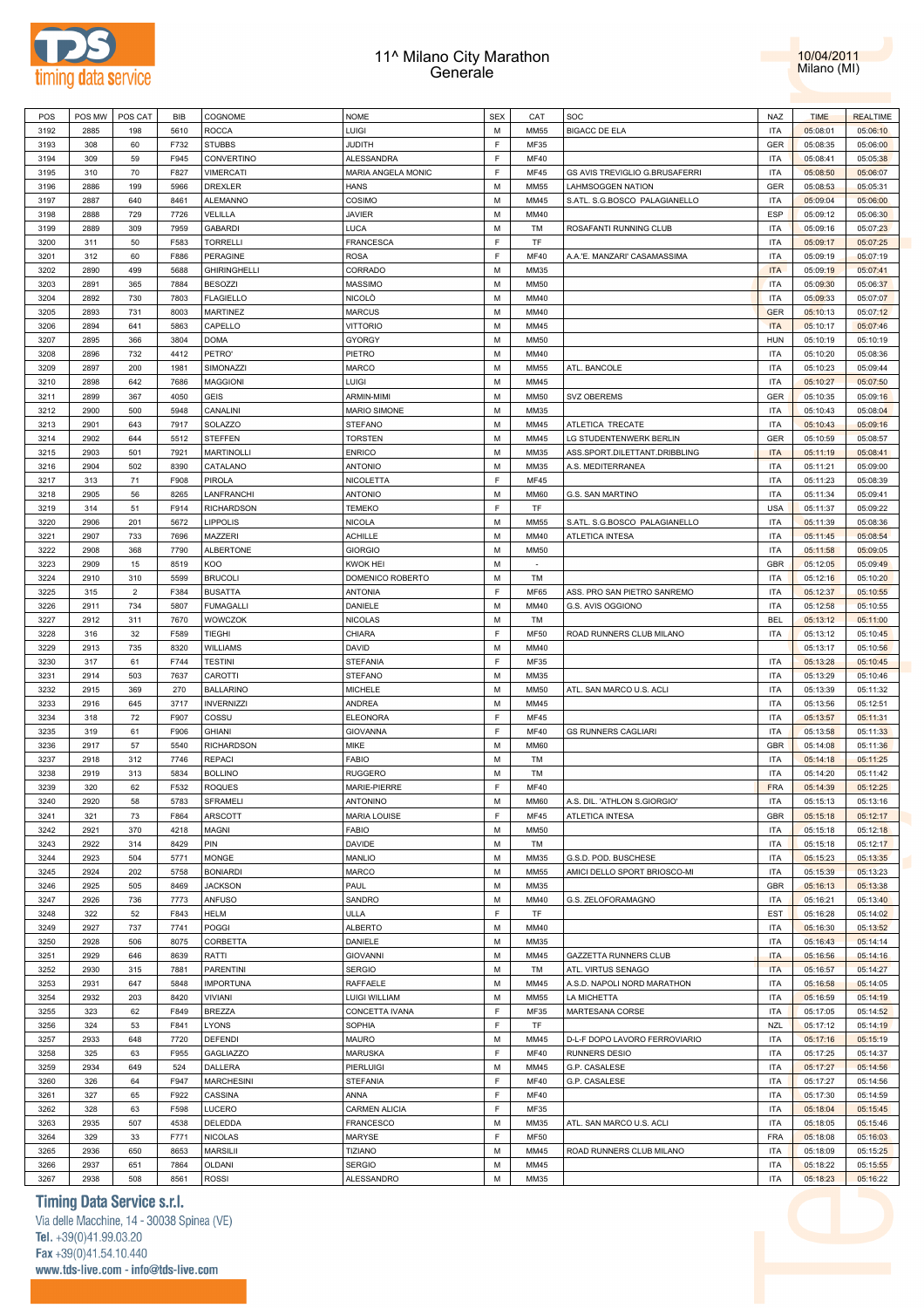



| POS  | POS MW | POS CAT     | <b>BIB</b> | COGNOME              | <b>NOME</b>       | <b>SEX</b>  | CAT         | SOC                              | NAZ        | <b>TIME</b> | <b>REALTIME</b> |
|------|--------|-------------|------------|----------------------|-------------------|-------------|-------------|----------------------------------|------------|-------------|-----------------|
| 3268 | 330    | 74          | F946       | ANTONUCCI            | ANNA PAOLA        | F           | <b>MF45</b> | ASD TRAIL DEI 2 LAGHI AS ROMA    | <b>ITA</b> | 05:18:25    | 05:16:05        |
| 3269 | 2939   | 652         | 8378       | <b>TOMMASONI</b>     | <b>EMILIO</b>     | M           | MM45        |                                  | <b>ITA</b> | 05:18:34    | 05:15:52        |
| 3270 | 2940   | 204         | 7609       | <b>SCIANCA</b>       | MAURO             | M           | <b>MM55</b> | ATL. LAMBRO MILANO               | <b>ITA</b> | 05:18:37    | 05:16:16        |
| 3271 | 2941   | 59          | 5941       | MALEI                | VLADZIMIR         | M           | <b>MM60</b> |                                  | <b>BLS</b> | 05:19:15    | 05:17:11        |
|      |        |             |            |                      |                   |             |             |                                  |            |             |                 |
| 3272 | 2942   | 316         | 5709       | <b>STURM</b>         | ARNE              | M           | TM          | ODSL-CLUB TRAINER: BINENPOWER    | GER        | 05:19:36    | 05:17:14        |
| 3273 | 2943   | 371         | 8506       | DE NUZZO             | <b>MASSIMO</b>    | M           | <b>MM50</b> |                                  | <b>ITA</b> | 05:19:56    | 05:17:13        |
| 3274 | 2944   | 205         | 3879       | <b>NEGRI</b>         | CESARE            | M           | <b>MM55</b> | G.P. QUELLI DELLA VIA BARACCA    | <b>ITA</b> | 05:20:02    | 05:17:41        |
| 3275 | 2945   | 206         | 5562       | VAN DER MEULEN BOSMA | IDS               | M           | <b>MM55</b> |                                  | <b>NED</b> | 05:20:07    | 05:17:54        |
| 3276 | 2946   | 738         | 7854       | <b>VITOLO</b>        | <b>ROSARIO</b>    | M           | MM40        | TEAM 3 ESSE                      | <b>ITA</b> | 05:20:12    | 05:17:23        |
| 3277 | 2947   | 372         | 8607       | <b>ACQUATI</b>       | CARLO             | M           | <b>MM50</b> |                                  | <b>ITA</b> | 05:20:37    | 05:17:31        |
| 3278 | 2948   | 739         | 8410       | <b>SEMINO</b>        | ANDREA            | M           | MM40        |                                  | <b>ITA</b> | 05:20:52    | 05:17:48        |
| 3279 | 2949   | 60          | 7942       | <b>POGGIO</b>        | PIO               | M           | <b>MM60</b> | MARATONETI GENOVESI              | <b>ITA</b> | 05:20:52    | 05:18:13        |
| 3280 | 2950   | 373         | 8644       | SOLORZANO CASTILLO   | SEGUNDO LUIS      | M           | <b>MM50</b> |                                  | <b>ITA</b> | 05:20:54    | 05:18:08        |
|      |        |             |            |                      |                   |             |             |                                  |            |             |                 |
| 3281 | 2951   | 653         | 8393       | <b>TAMIM</b>         | NADER             | M           | MM45        |                                  | <b>ITA</b> | 05:20:55    | 05:18:52        |
| 3282 | 2952   | 374         | 8143       | SPADA                | <b>FABRIZIO</b>   | M           | <b>MM50</b> | MARTESANA CORSE                  | <b>ITA</b> | 05:20:56    | 05:18:43        |
| 3283 | 2953   | 317         | 7524       | <b>WINTER</b>        | <b>CHRIS</b>      | M           | TM          |                                  | GBR        | 05:21:34    | 05:19:12        |
| 3284 | 2954   | 207         | 5516       | <b>GODSKESEN</b>     | <b>IVAN</b>       | M           | <b>MM55</b> | SKALLEBØLLE SPORTSKLUB           | DEN        | 05:21:37    | 05:19:19        |
| 3285 | 2955   | 740         | 7529       | <b>ARVIDSSON</b>     | <b>JOHAN</b>      | M           | MM40        | SUNDBYBERGS BK                   | SWE        | 05:21:37    | 05:18:40        |
| 3286 | 331    | 17          | F706       | <b>GODSKESEN</b>     | <b>RANDI</b>      | F           | <b>MF55</b> | SKALLEBØLLE SPORTSKLUB           | <b>DEN</b> | 05:21:38    | 05:19:19        |
| 3287 | 2956   | 208         | 8194       | <b>VIOLA</b>         | PAOLO             | M           | <b>MM55</b> | G.S. AMICI DEL TRAM DE OPCINA    | <b>ITA</b> | 05:21:48    | 05:19:42        |
| 3288 | 2957   | 209         | 5586       | <b>MOLINARI</b>      | PAOLO MARIO       | M           | <b>MM55</b> | G.S. ZELOFORAMAGNO               | <b>ITA</b> | 05:22:01    | 05:19:28        |
| 3289 | 2958   | 8           | 7640       | <b>CONVERTINI</b>    | <b>DONATO</b>     | M           | <b>MM70</b> | CANOTTIERI MILANO                | <b>ITA</b> | 05:22:02    | 05:19:19        |
|      |        | $\mathsf g$ | 8582       |                      |                   | M           |             |                                  |            |             |                 |
| 3290 | 2959   |             |            | <b>RICCARDI</b>      | <b>ROCCO</b>      |             | <b>MM70</b> | CEDAS LANCIA VERRONE             | <b>ITA</b> | 05:22:02    | 05:19:31        |
| 3291 | 2960   | 375         | 5906       | COVELLO              | <b>GIOVANNI</b>   | M           | <b>MM50</b> | G.S. SPLENDOR COSSATO            | <b>ITA</b> | 05:22:12    | 05:20:04        |
| 3292 | 2961   | 376         | 8246       | MARASCO              | <b>ROMOLO</b>     | M           | <b>MM50</b> |                                  | <b>ITA</b> | 05:22:13    | 05:20:04        |
| 3293 | 2962   | 318         | 8396       | <b>MARUCCI</b>       | LUCA              | M           | TM          |                                  | <b>ITA</b> | 05:22:19    | 05:19:37        |
| 3294 | 2963   | 377         | 8276       | <b>ROMANO</b>        | PIER FRANCO       | M           | <b>MM50</b> | A.S.GAGLIANICO 1974              | <b>ITA</b> | 05:22:25    | 05:19:34        |
| 3295 | 2964   | 741         | 7557       | TURNBULL             | <b>JOSEPH</b>     | M           | MM40        |                                  | GBR        | 05:22:43    | 05:19:47        |
| 3296 | 332    | 66          | F767       | MARTINEZ-THORPE      | <b>CINTYA</b>     | $\mathsf F$ | <b>MF40</b> |                                  | GBR        | 05:22:46    | 05:19:53        |
| 3297 | 2965   | 378         | 5545       | <b>BRAMBILLA</b>     | <b>ATTILIO</b>    | M           | <b>MM50</b> |                                  | <b>ITA</b> | 05:22:53    | 05:20:47        |
| 3298 | 333    | 34          | F707       | FREDENSLUND          | <b>SYLVIA</b>     | F           | <b>MF50</b> | <b>CENTRORUNNERS</b>             | DEN        | 05:23:02    | 05:20:07        |
| 3299 | 2966   | 319         | 7544       | <b>SKOTT</b>         | <b>THOMAS</b>     | M           | TM          |                                  | DEN        | 05:23:03    | 05:20:07        |
|      |        |             |            |                      |                   |             |             |                                  |            |             |                 |
| 3300 | 334    | 54          | F358       | COLLURA              | <b>SARA</b>       | F           | TF          | ROAD RUNNERS CLUB MILANO         | <b>ITA</b> | 05:23:09    | 05:21:39        |
| 3301 | 2967   | 320         | 8460       | NOTARISTEFANO        | PIERANGELO        | M           | TM          | S.ATL. S.G.BOSCO PALAGIANELLO    | <b>ITA</b> | 05:23:09    | 05:20:06        |
| 3302 | 335    | 5           | F704       | <b>BINGHAM</b>       | PAULINE           | F           | <b>MF60</b> |                                  | <b>GBR</b> | 05:23:41    | 05:21:21        |
| 3303 | 336    | 35          | F768       | VARLEY               | SHARON            | F           | <b>MF50</b> |                                  | GBR        | 05:23:42    | 05:21:42        |
| 3304 | 337    | 55          | F731       | <b>ATTWOOLL</b>      | <b>JOSEPHINE</b>  | F           | TF          |                                  | GBR        | 05:23:42    | 05:20:45        |
| 3305 | 2968   | 61          | 8004       | PALESTRI             | <b>RINO</b>       | M           | <b>MM60</b> | ATL. BEDIZZOLE                   | <b>ITA</b> | 05:23:43    | 05:20:53        |
| 3306 | 338    | 56          | F863       | GARAVAGLIA           | LAURA             | $\mathsf F$ | TF          |                                  | <b>ITA</b> | 05:23:55    | 05:21:46        |
| 3307 | 2969   | 654         | 8527       | CRISPIATICO          | PAOLO             | M           | MM45        | G.P. QUELLI DELLA VIA BARACCA    | <b>ITA</b> | 05:24:05    | 05:21:21        |
| 3308 | 2970   | 62          | 3670       | <b>BORTOLOTTI</b>    | <b>RENATO</b>     | M           | <b>MM60</b> | G.S. Q. S.AMBROGIO               | <b>ITA</b> | 05:24:14    | 05:23:56        |
|      |        |             |            |                      |                   | M           |             |                                  | <b>ITA</b> |             |                 |
| 3309 | 2971   | 30          | 4458       | <b>DONARELLI</b>     | VALERIO           |             | <b>MM65</b> | S.S. LAZIO ATLETICA LEGGERA      |            | 05:25:26    | 05:24:16        |
| 3310 | 2972   | 63          | 5517       | <b>CLEMMENSEN</b>    | <b>STEEN</b>      | M           | <b>MM60</b> |                                  | DEN        | 05:25:37    | 05:23:18        |
| 3311 | 339    | 6           | F713       | CLEMMENSEN           | <b>RUTH</b>       | $\mathsf F$ | <b>MF60</b> |                                  | DEN        | 05:25:37    | 05:23:18        |
| 3312 | 2973   | 742         | 8148       | <b>GIUSSANI</b>      | MARCO             | M           | MM40        | HAPPY RUNNER CLUB                | <b>ITA</b> | 05:25:38    | 05:23:33        |
| 3313 | 2974   | 210         | 4176       | <b>VECERRICA</b>     | GUIDO             | M           | <b>MM55</b> | POD. AMATORI TOLENTINO           | <b>ITA</b> | 05:25:56    | 05:23:22        |
| 3314 | 2975   | 379         | 5794       | <b>BALDOCCHI</b>     | <b>ALDO</b>       | M           | <b>MM50</b> | CANOTTIERI MILANO                | <b>ITA</b> | 05:26:02    | 05:24:04        |
| 3315 | 2976   | 211         | 5604       | <b>DESMET</b>        | ERIC              | M           | <b>MM55</b> |                                  | <b>BEL</b> | 05:26:09    | 05:23:44        |
| 3316 | 2977   | 212         | 7757       | CECERE               | <b>ROBERTO</b>    | M           | <b>MM55</b> | G.S. ZELOFORAMAGNO               | <b>ITA</b> | 05:26:40    | 05:23:54        |
| 3317 | 340    | 36          | F756       | VALENTE              | <b>MARIA</b>      | F           | <b>MF50</b> | AZZURRA GARBAGNATE M.SE          | <b>ITA</b> | 05:26:54    | 05:24:16        |
| 3318 | 2978   |             |            |                      | <b>ERMINIO</b>    | M           | <b>MM55</b> | MONZA MARATHON TEAM - A.S.D.     |            |             |                 |
|      |        | 213         | 8498       | <b>INZIS</b>         |                   |             |             |                                  | <b>ITA</b> | 05:27:02    | 05:24:15        |
| 3319 | 2979   | 31          | 4587       | DELL'OCA             | <b>ANTONIO</b>    | M           | <b>MM65</b> | AMICI DELLO SPORT BRIOSCO-MI     | <b>ITA</b> | 05:27:09    | 05:24:36        |
| 3320 | 341    | 18          | F941       | GAVAZZENI            | GIOVANNA CARLA    | F           | <b>MF55</b> | CLUB PANTERA ROSA                | <b>ITA</b> | 05:27:11    | 05:25:10        |
| 3321 | 2980   | 743         | 8312       | TRANQUILLO           | <b>ANTONIO</b>    | M           | MM40        | A.S.D. NAPOLI NORD MARATHON      | <b>ITA</b> | 05:27:13    | 05:24:21        |
| 3322 | 2981   | 509         | 5718       | <b>DE GIRARDIS</b>   | VINCENZO          | M           | MM35        | A.S. ATLETICA POLIGNANO          | <b>ITA</b> | 05:27:20    | 05:25:20        |
| 3323 | 2982   | 214         | 5505       | DE LEONARDIS         | RAFFAELE          | M           | <b>MM55</b> |                                  | <b>ITA</b> | 05:27:36    | 05:25:35        |
| 3324 | 342    | 37          | F526       | SCOLORATO            | CATERINA          | F           | <b>MF50</b> | A.S.D. GOLFO DEI POETI           | <b>ITA</b> | 05:27:46    | 05:25:40        |
| 3325 | 2983   | 510         | 7714       | NATALUCCI            | STEFANO           | M           | MM35        |                                  | <b>ITA</b> | 05:27:55    | 05:25:09        |
| 3326 | 2984   | 511         | 5527       | <b>MATTSSON</b>      | <b>BENGT</b>      | M           | MM35        | <b>TEAM BLEKINGE</b>             | SWE        | 05:28:17    | 05:26:24        |
| 3327 | 2985   | 512         | 7991       | <b>BARBOT</b>        | MIGUEL            | M           | MM35        | PORTO RUNNERS                    | POR        | 05:28:27    | 05:25:15        |
| 3328 | 2986   | 655         | 7755       | PLOIA                | <b>GIAN PAOLO</b> | M           | MM45        | <b>ARCI TANETO</b>               | <b>ITA</b> | 05:28:33    | 05:25:56        |
|      |        |             |            |                      |                   |             |             |                                  |            |             |                 |
| 3329 | 2987   | 513         | 8593       | MAGALDI BALBI        | TITO              | M           | MM35        |                                  | <b>ITA</b> | 05:28:34    | 05:28:34        |
| 3330 | 2988   | 32          | 8445       | <b>RUSSO</b>         | <b>FELICE</b>     | M           | <b>MM65</b> | PODISTICA HERMES LAVELLO         | <b>ITA</b> | 05:28:52    | 05:27:59        |
| 3331 | 2989   | 215         | 8298       | INZAGHI              | <b>GIORGIO</b>    | M           | <b>MM55</b> | <b>G.S. MONTESTELLA</b>          | <b>ITA</b> | 05:29:06    | 05:26:26        |
| 3332 | 343    | 67          | F752       | CASIRAGHI            | <b>DONATA</b>     | F           | <b>MF40</b> | ROAD RUNNERS CLUB MILANO         | <b>ITA</b> | 05:29:17    | 05:27:00        |
| 3333 | 344    | 75          | F899       | <b>TROTTA</b>        | ROSA              | F           | <b>MF45</b> |                                  | <b>ITA</b> | 05:29:43    | 05:27:51        |
| 3334 | 2990   | 656         | 8330       | VALENTINO            | <b>MICHELE</b>    | M           | MM45        |                                  | <b>ITA</b> | 05:29:43    | 05:27:51        |
| 3335 | 2991   | 380         | 8613       | <b>BORMOLINI</b>     | STEFANO           | M           | <b>MM50</b> | MARATHON C .- ALTA QUOTA LIVIGNO | <b>ITA</b> | 05:30:02    | 05:28:00        |
| 3336 | 2992   | 216         | 5742       | <b>CONTI</b>         | FRANCO            | M           | <b>MM55</b> | RUNNER VARESE                    | <b>ITA</b> | 05:30:10    | 05:28:24        |
|      |        |             |            | THIEL                |                   | $\mathsf F$ | MF35        |                                  |            |             |                 |
| 3337 | 345    | 64          | F505       |                      | NICOLE            |             |             |                                  | GER        | 05:30:27    | 05:27:51        |
| 3338 | 2993   | 10          | 8453       | VALLEJO              | RAOUL             | M           | MM70        |                                  | <b>FRA</b> | 05:30:45    | 05:27:57        |
| 3339 | 2994   | 514         | 4136       | PARENTE              | NICOLA ROSARIO    | M           | MM35        | G.S. ATL. SAN FERDINANDO         | <b>ITA</b> | 05:30:50    | 05:29:26        |
| 3340 | 2995   | 657         | 8304       | CAPPELLETTI          | <b>LUCA</b>       | M           | MM45        | EUROATLETICA 2002                | <b>ITA</b> | 05:30:56    | 05:28:30        |
| 3341 | 2996   | 744         | 7632       | <b>MOLLE</b>         | <b>GIACOMO</b>    | M           | MM40        | ASD ALBENGA RUNNERS              | <b>ITA</b> | 05:30:56    | 05:28:11        |
| 3342 | 2997   | 381         | 4065       | <b>STRINGARA</b>     | <b>ROBERTO</b>    | M           | <b>MM50</b> | EUROATLETICA 2002                | <b>ITA</b> | 05:30:57    | 05:28:30        |
| 3343 | 2998   | 382         | 8083       | LIONETTI             | PASQUALE          | М           | <b>MM50</b> | EUROATLETICA 2002                | <b>ITA</b> | 05:30:57    | 05:28:30        |

# **Timing Data Service s.r.l.**